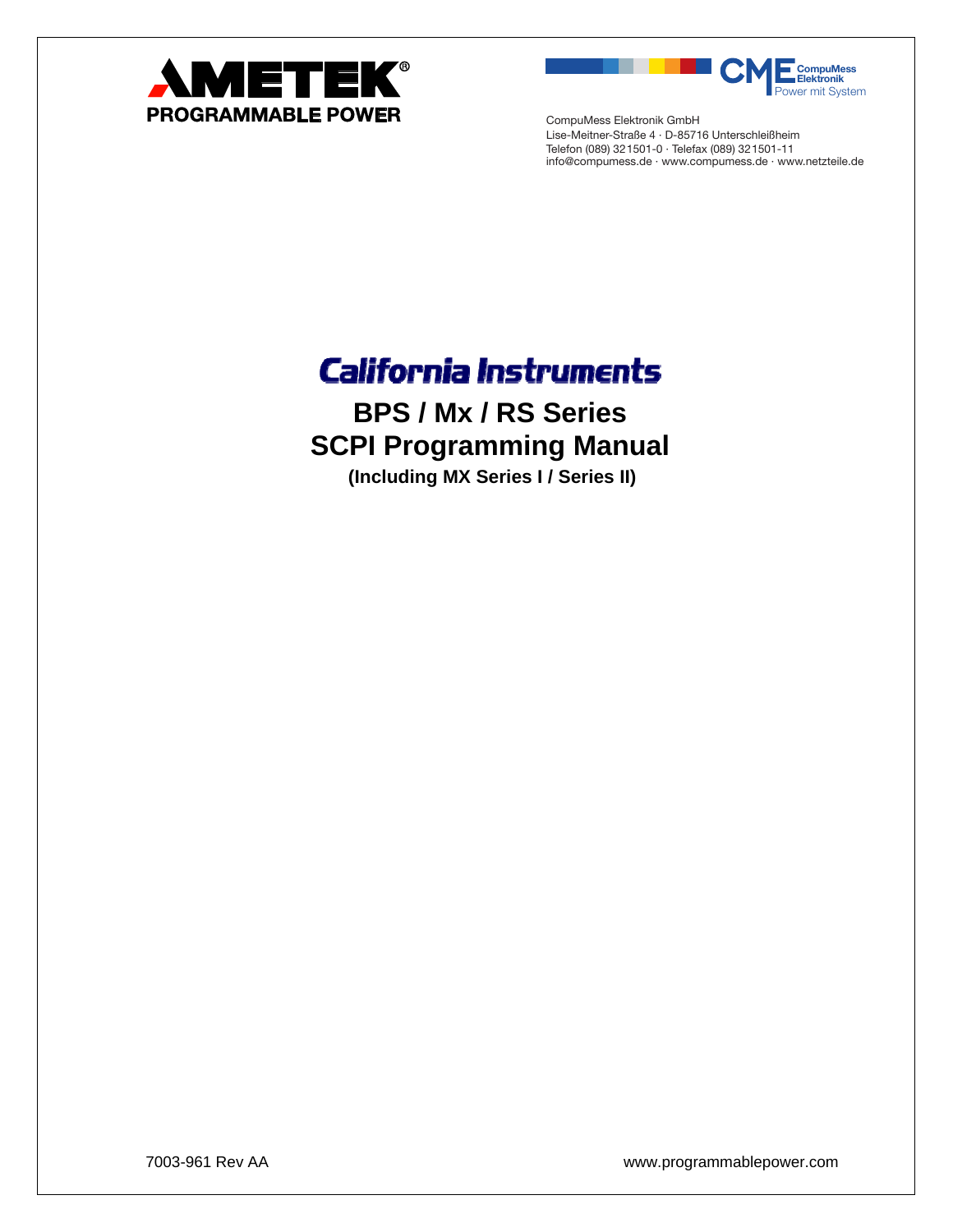#### **SCPI Programming Reference Manual**

- BPS Series AC Power Systems MX Series AC/DC Power Systems
- Mx Series AC/DC Power Systems
- RS Series AC/DC Power Systems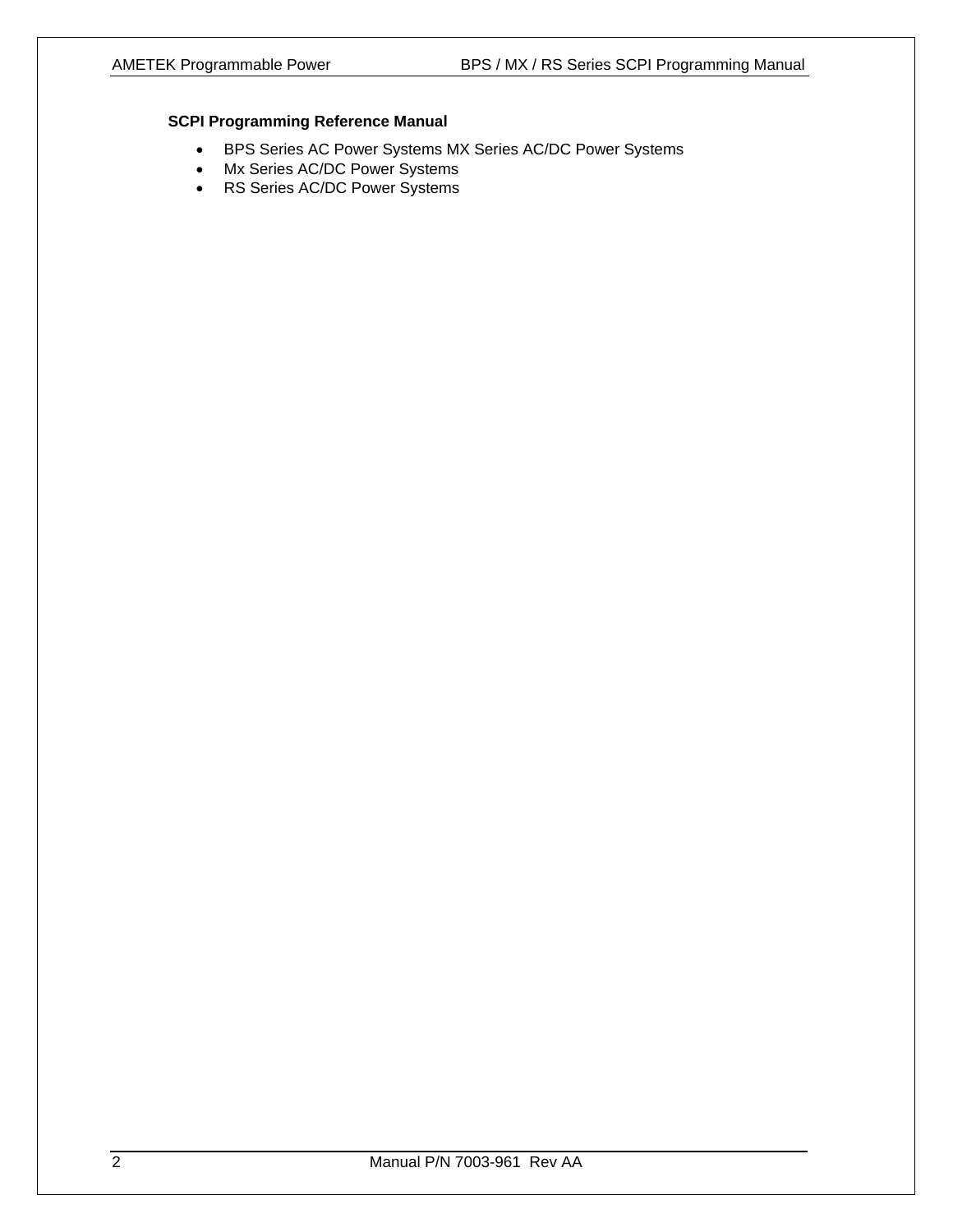## **About AMETEK**

AMETEK Programmable Power, Inc., a Division of AMETEK, Inc., is a global leader in the design and manufacture of precision, programmable power supplies for R&D, test and measurement, process control, power bus simulation and power conditioning applications across diverse industrial segments. From bench top supplies to rack-mounted industrial power subsystems, AMETEK Programmable Power is the proud manufacturer of Elgar, Sorensen, California Instruments and Power Ten brand power supplies.

AMETEK, Inc. is a leading global manufacturer of electronic instruments and electromechanical devices with annualized sales of \$3.3 billion. The Company has over 11,000 colleagues working at more than 80 manufacturing facilities and more than 80 sales and service centers in the United States and around the world.

### **Trademarks**

AMETEK is a registered trademark of AMETEK, Inc. California Instruments is a trademark owned by AMETEK, Inc. Other trademarks, registered trademarks, and product names are the property of their respective owners and are used herein for identification purposes only.

### **Notice of Copyright**

BPS / MX / RS Series Programming Manual © 2003-2013 AMETEK Programmable Power, Inc. All rights reserved.

### **Exclusion for Documentation**

UNLESS SPECIFICALLY AGREED TO IN WRITING, AMETEK PROGRAMMABLE POWER, INC. ("AMETEK"):

- (a) MAKES NO WARRANTY AS TO THE ACCURACY, SUFFICIENCY OR SUITABILITY OF ANY TECHNICAL OR OTHER INFORMATION PROVIDED IN ITS MANUALS OR OTHER DOCUMENTATION.
- (b) ASSUMES NO RESPONSIBILITY OR LIABILITY FOR LOSSES, DAMAGES, COSTS OR EXPENSES, WHETHER SPECIAL, DIRECT, INDIRECT, CONSEQUENTIAL OR INCIDENTAL, WHICH MIGHT ARISE OUT OF THE USE OF SUCH INFORMATION. THE USE OF ANY SUCH INFORMATION WILL BE ENTIRELY AT THE USER'S RISK, AND
- (c) REMINDS YOU THAT IF THIS MANUAL IS IN ANY LANGUAGE OTHER THAN ENGLISH, ALTHOUGH STEPS HAVE BEEN TAKEN TO MAINTAIN THE ACCURACY OF THE TRANSLATION, THE ACCURACY CANNOT BE GUARANTEED. APPROVED AMETEK CONTENT IS CONTAINED WITH THE ENGLISH LANGUAGE VERSION, WHICH IS POSTED AT WWW.PROGRAMMABLEPOWER.COM.

### **Date and Revision**

June 2013 - Revision AA

### **Part Number**

7003-961

### **Contact Information**

Telephone: 800 733 5427 (toll free in North America) 858 450 0085 (direct)

Fax: 858 458 0267

- Email: sales@programmablepower.com service@programmablepower.com
- Web: www.programmablepower.com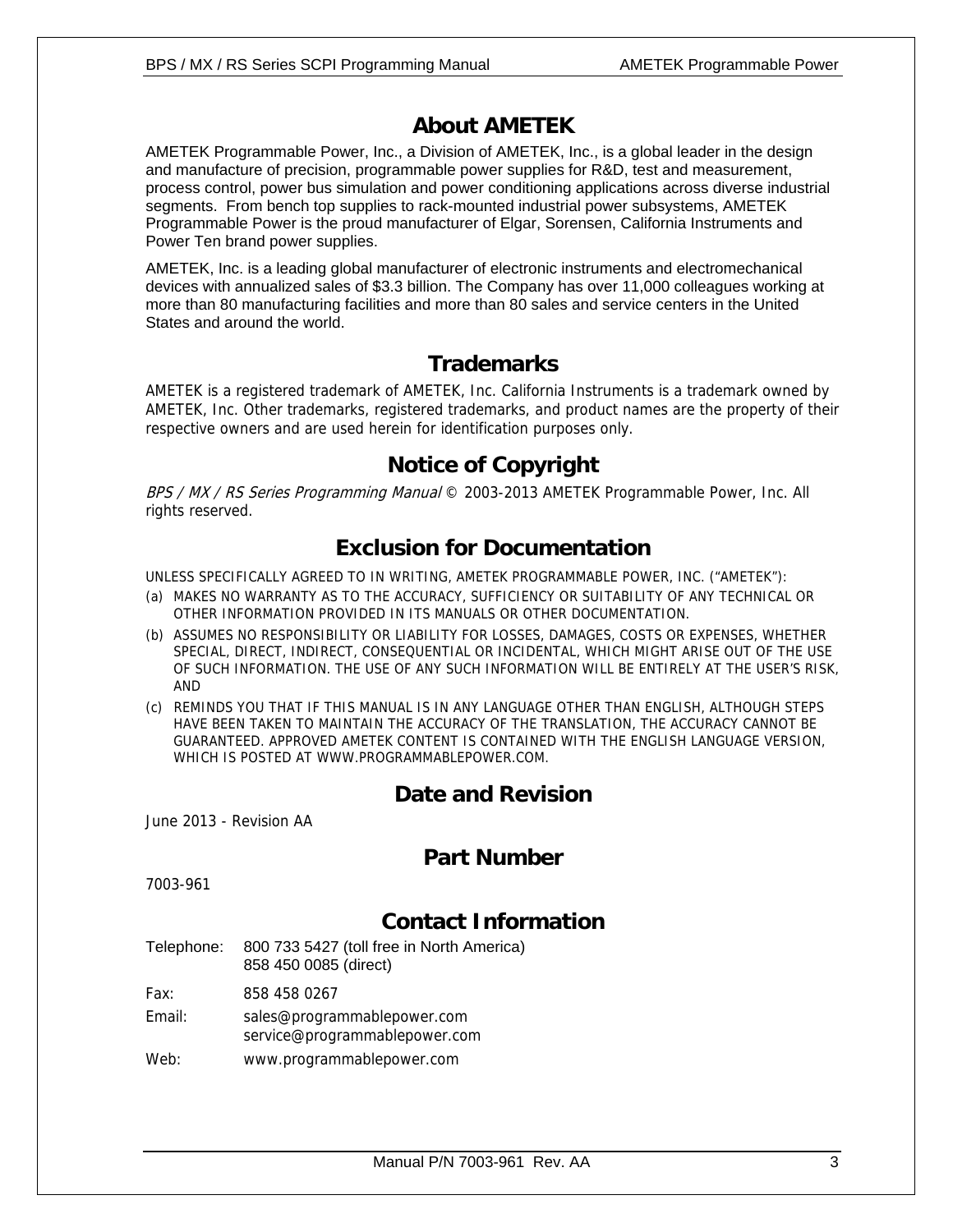# **Important Safety Instructions**

Before applying power to the system, verify that your product is configured properly for your particular application.



**Hazardous voltages may be present when covers are removed. Qualified personnel must use extreme caution when servicing this equipment. Circuit boards, test points, and output voltages also may be floating above (below) chassis ground.**



**The equipment used contains ESD sensitive parts. When installing equipment, follow ESD Safety Procedures. Electrostatic discharges might cause damage to the equipment.** 

Only *qualified personnel* who deal with attendant hazards in power supplies, are allowed to perform installation and servicing.

Ensure that the AC power line ground is connected properly to the Power Rack input connector or chassis. Similarly, other power ground lines including those to application and maintenance equipment *must* be grounded properly for both personnel and equipment safety.

Always ensure that facility AC input power is de-energized prior to connecting or disconnecting any cable.

In normal operation, the operator does not have access to hazardous voltages within the chassis. However, depending on the user's application configuration, **HIGH VOLTAGES HAZARDOUS TO HUMAN SAFETY** may be normally generated on the output terminals. The customer/user must ensure that the output power lines are labeled properly as to the safety hazards and that any inadvertent contact with hazardous voltages is eliminated.

Guard against risks of electrical shock during open cover checks by not touching any portion of the electrical circuits. Even when power is off, capacitors may retain an electrical charge. Use safety glasses during open cover checks to avoid personal injury by any sudden component failure.

Neither AMETEK Programmable Power Inc., San Diego, California, USA, nor any of the subsidiary sales organizations can accept any responsibility for personnel, material or inconsequential injury, loss or damage that results from improper use of the equipment and accessories.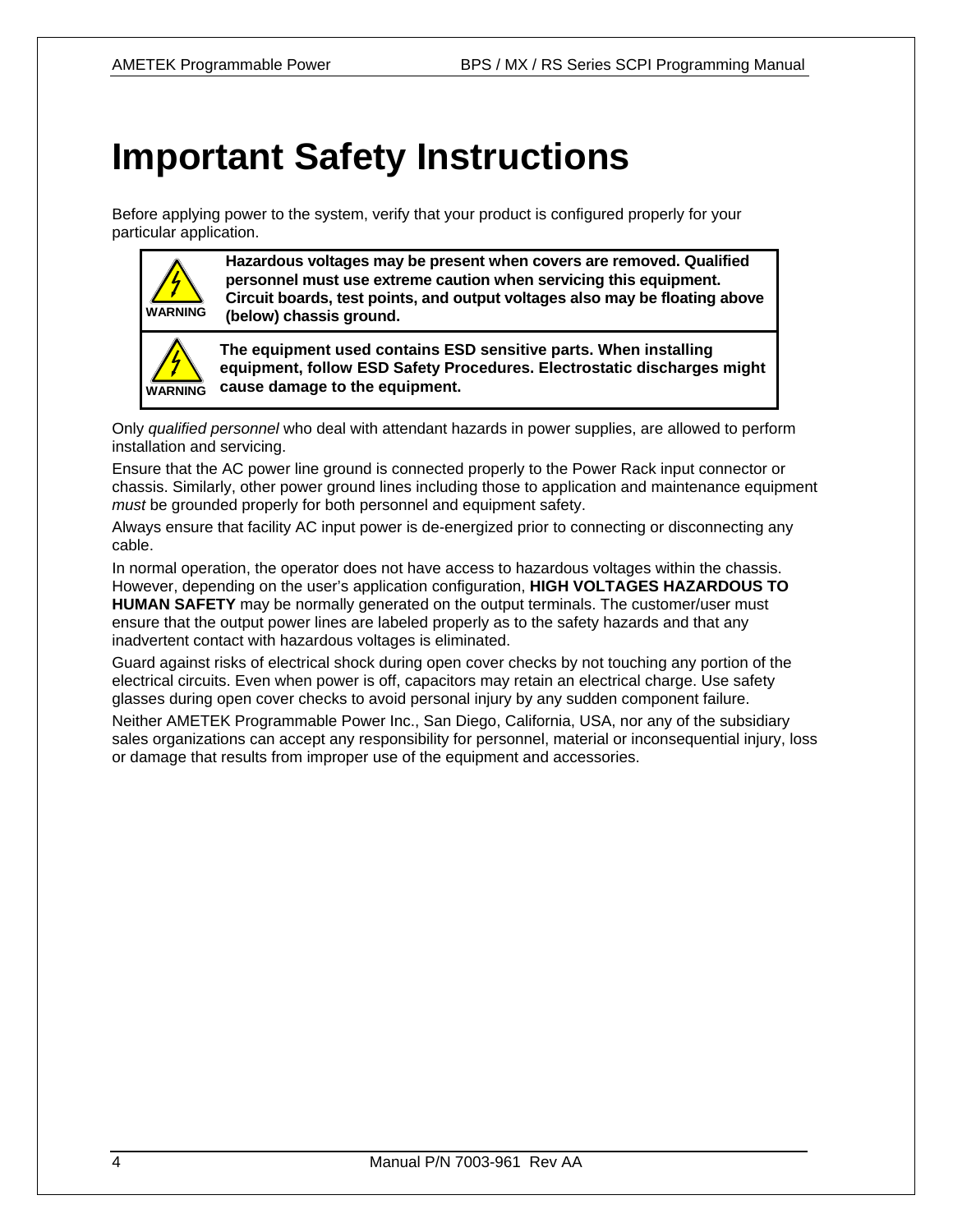#### SAFETY SYMBOLS

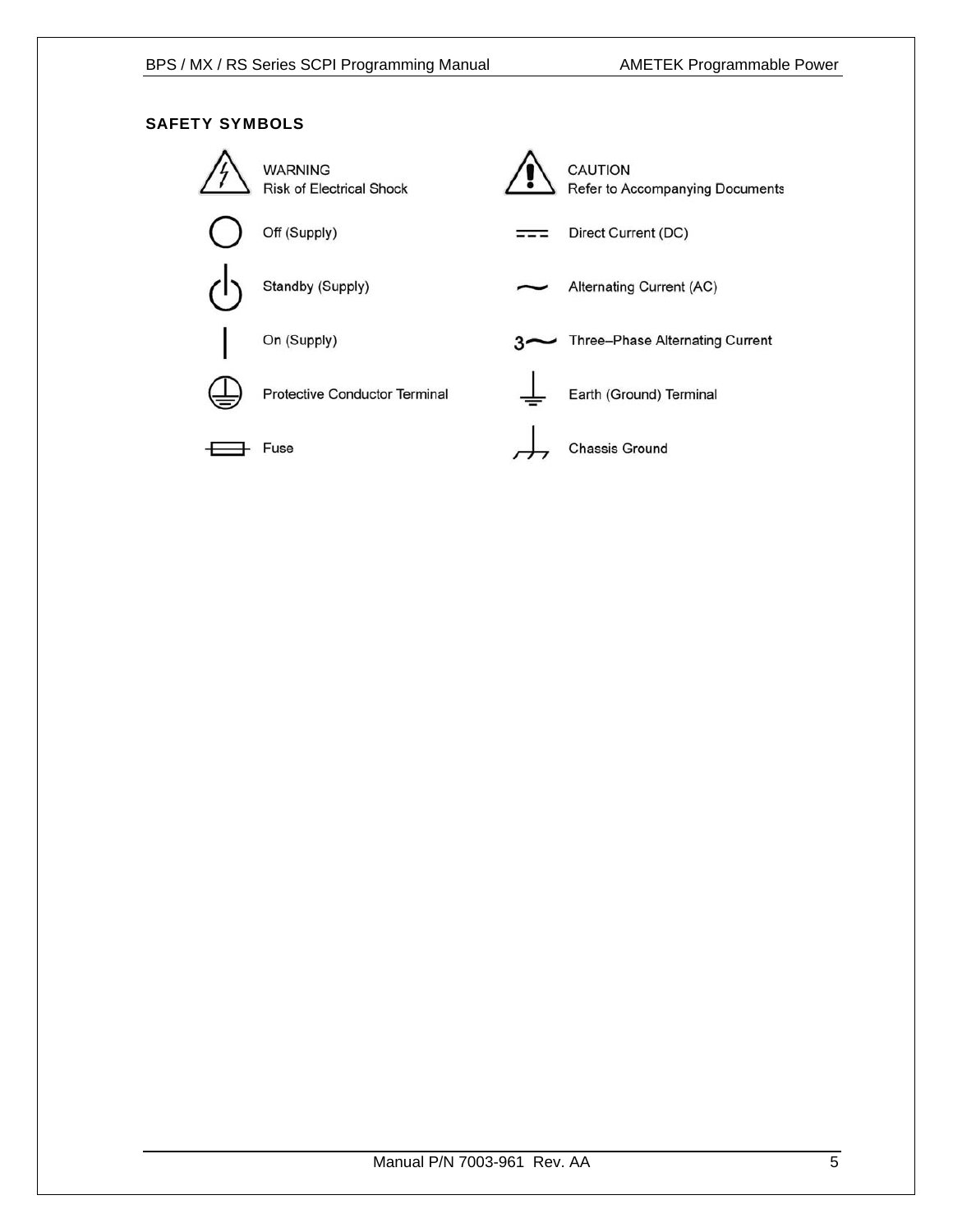## **Product Family: BPS / MX / RS Series AC Power Source**

### **Warranty Period: 1 Year**

### **WARRANTY TERMS**

AMETEK Programmable Power, Inc. ("AMETEK"), provides this written warranty covering the Product stated above, and if the Buyer discovers and notifies AMETEK in writing of any defect in material or workmanship within the applicable warranty period stated above, then AMETEK may, at its option: repair or replace the Product; or issue a credit note for the defective Product; or provide the Buyer with replacement parts for the Product.

The Buyer will, at its expense, return the defective Product or parts thereof to AMETEK in accordance with the return procedure specified below. AMETEK will, at its expense, deliver the repaired or replaced Product or parts to the Buyer. Any warranty of AMETEK will not apply if the Buyer is in default under the Purchase Order Agreement or where the Product or any part thereof:

- is damaged by misuse, accident, negligence or failure to maintain the same as specified or required by AMETEK;
- is damaged by modifications, alterations or attachments thereto which are not authorized by AMETEK;
- is installed or operated contrary to the instructions of AMETEK;
- is opened, modified or disassembled in any way without AMETEK's consent; or
- is used in combination with items, articles or materials not authorized by AMETEK.

The Buyer may not assert any claim that the Products are not in conformity with any warranty until the Buyer has made all payments to AMETEK provided for in the Purchase Order Agreement.

### **PRODUCT RETURN PROCEDURE**

Request a Return Material Authorization (RMA) number from the repair facility (**must be done in the country in which it was purchased**):

- **In the USA**, contact the AMETEK Repair Department prior to the return of the product to AMETEK for repair:
	- Telephone: 800-733-5427, ext. 2295 or ext. 2463 (toll free North America) 858-450-0085, ext. 2295 or ext. 2463 (direct)
- **Outside the United States**, contact the nearest Authorized Service Center (ASC). A full listing can be found either through your local distributor or our website, www.programmablepower.com, by clicking Support and going to the Service Centers tab.

When requesting an RMA, have the following information ready:

- Model number
- Serial number
- Description of the problem

**NOTE:** Unauthorized returns will not be accepted and will be returned at the shipper's expense.

**NOTE:** A returned product found upon inspection by AMETEK, to be in specification is subject to an evaluation fee and applicable freight charges.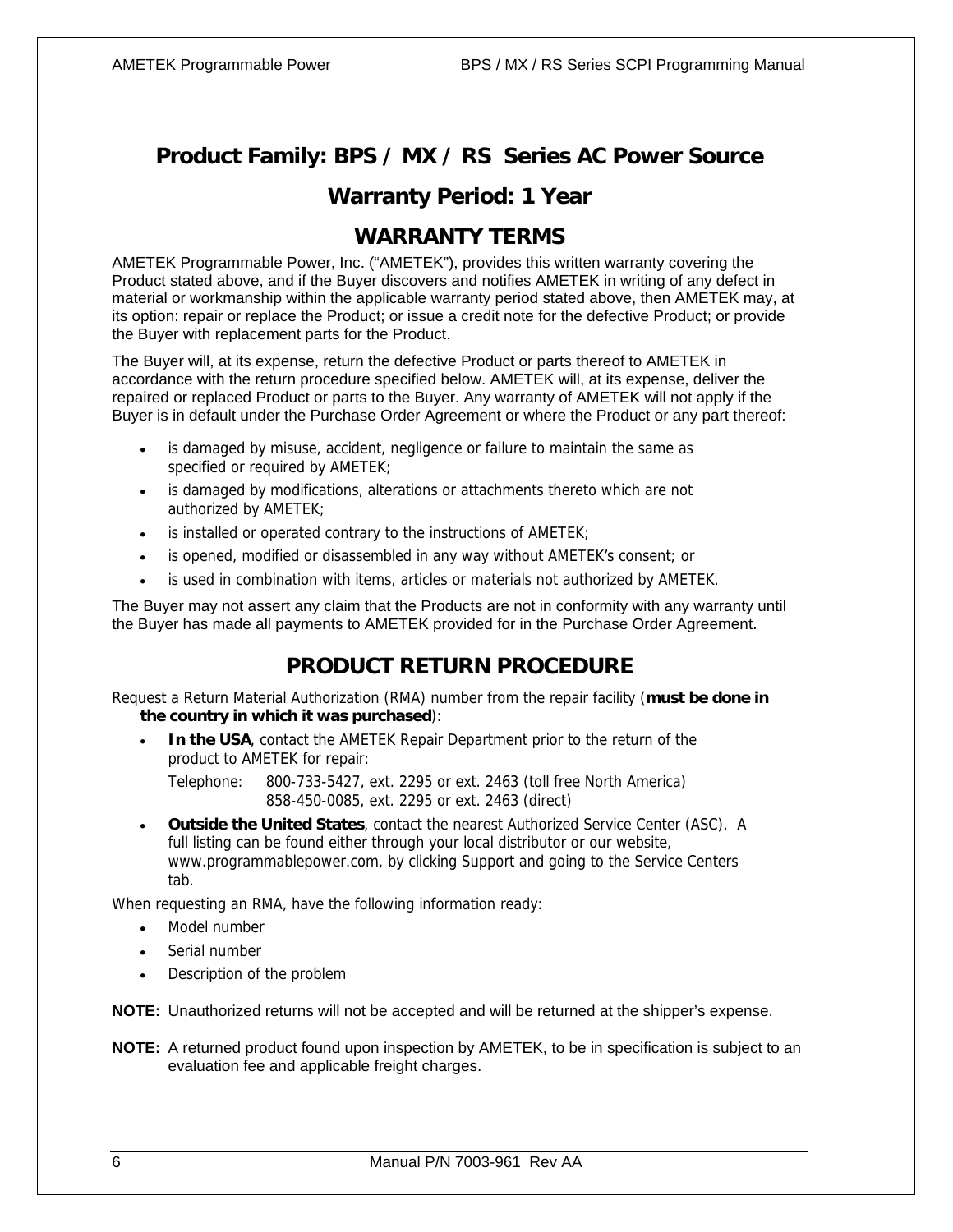### **Table of Contents**

|    | 1.1  |  |
|----|------|--|
|    | 1.2  |  |
|    | 1.3  |  |
|    | 1.4  |  |
|    |      |  |
| 2. |      |  |
|    | 2.1  |  |
|    | 2.2  |  |
|    | 2.3  |  |
|    | 2.4  |  |
|    | 2.5  |  |
| 3. |      |  |
|    | 3.1  |  |
|    | 3.2  |  |
|    | 3.3  |  |
|    | 3.4  |  |
|    | 3.5  |  |
|    |      |  |
|    |      |  |
|    | 4.1  |  |
|    | 4.2  |  |
|    | 4.3  |  |
|    | 4.4  |  |
|    | 4.5  |  |
|    | 4.6  |  |
|    | 4.7  |  |
|    | 4.8  |  |
|    | 4.9  |  |
|    | 4.10 |  |
|    | 4.11 |  |
|    | 4.12 |  |
|    | 4.13 |  |
|    | 4.14 |  |
|    | 4.15 |  |
|    | 4.16 |  |
|    | 4.17 |  |
|    | 4.18 |  |
|    | 4.19 |  |
|    | 4.20 |  |
|    | 4.21 |  |
|    | 4.22 |  |
|    | 4.23 |  |
|    | 4.24 |  |
|    | 4.25 |  |
|    | 4.26 |  |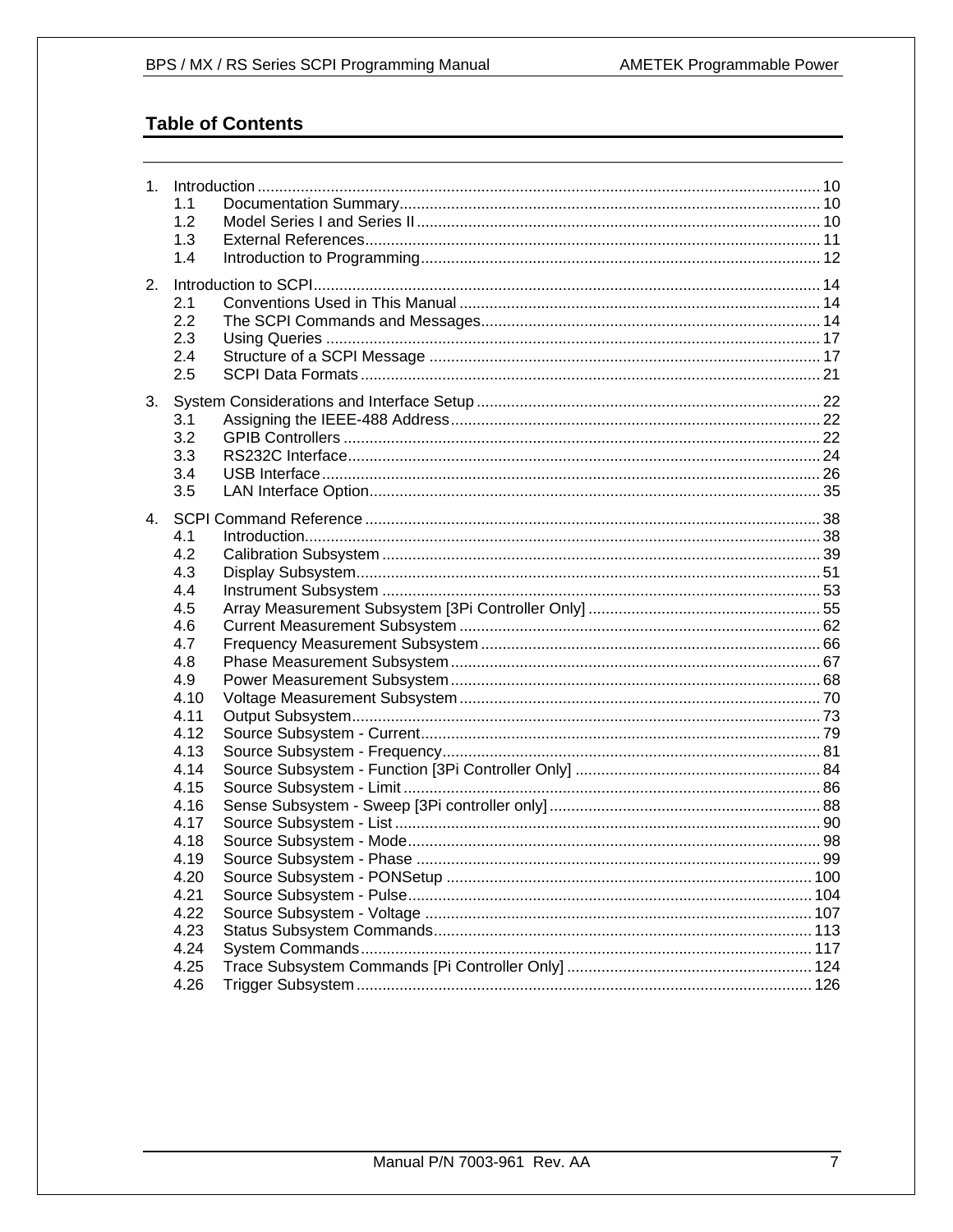### **AMETEK Programmable Power**

| 5. |              |                                                                     |  |
|----|--------------|---------------------------------------------------------------------|--|
|    | 5.1          |                                                                     |  |
|    | 5.2          |                                                                     |  |
|    | 5.3          |                                                                     |  |
|    | 5.4          |                                                                     |  |
|    | 5.5          |                                                                     |  |
|    | 5.6          |                                                                     |  |
|    | 5.7          |                                                                     |  |
|    | 5.8          |                                                                     |  |
|    | 5.9          |                                                                     |  |
|    | 5.10         |                                                                     |  |
|    | 5.11<br>5.12 |                                                                     |  |
|    | 5.13         |                                                                     |  |
|    | 5.14         |                                                                     |  |
|    |              |                                                                     |  |
| 6. |              |                                                                     |  |
|    | 6.1          |                                                                     |  |
|    | 6.2          |                                                                     |  |
|    | 6.3          |                                                                     |  |
|    | 6.4          |                                                                     |  |
|    | 6.5          |                                                                     |  |
|    | 6.6          |                                                                     |  |
|    | 6.7          | Controlling the Instantaneous Voltage and Current Data Buffers  162 |  |
|    | 6.8          |                                                                     |  |
| 7. |              |                                                                     |  |
|    | 7.1          |                                                                     |  |
|    | 7.2          |                                                                     |  |
|    | 7.3          |                                                                     |  |
|    | 7.4          |                                                                     |  |
|    | 7.5          |                                                                     |  |
|    | 7.6          |                                                                     |  |
|    | 7.7          |                                                                     |  |
| 8. |              |                                                                     |  |
|    | 8.1          |                                                                     |  |
|    | 8.2          |                                                                     |  |
|    | 8.3          |                                                                     |  |
|    | 8.4          |                                                                     |  |
|    | 8.5          |                                                                     |  |
|    | 8.6          |                                                                     |  |
|    | 8.7          |                                                                     |  |
|    | 8.8          |                                                                     |  |
|    | 8.9          |                                                                     |  |
|    | 8.10         |                                                                     |  |
|    | 8.11         |                                                                     |  |
|    | 8.12         |                                                                     |  |
|    |              |                                                                     |  |
|    |              |                                                                     |  |
|    |              |                                                                     |  |
|    |              |                                                                     |  |
|    |              |                                                                     |  |
|    |              |                                                                     |  |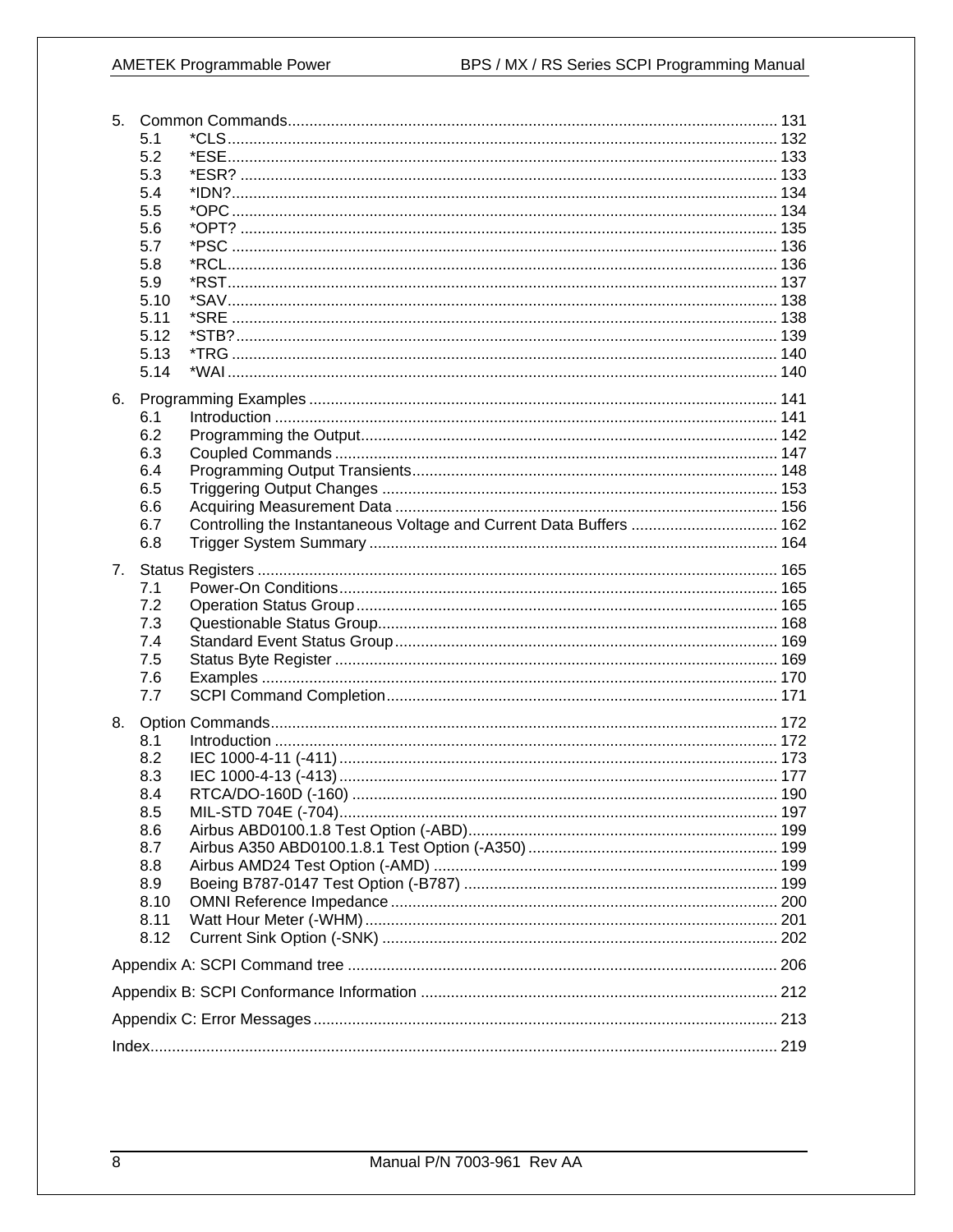### **Table of Figures**

### **Table of Tables**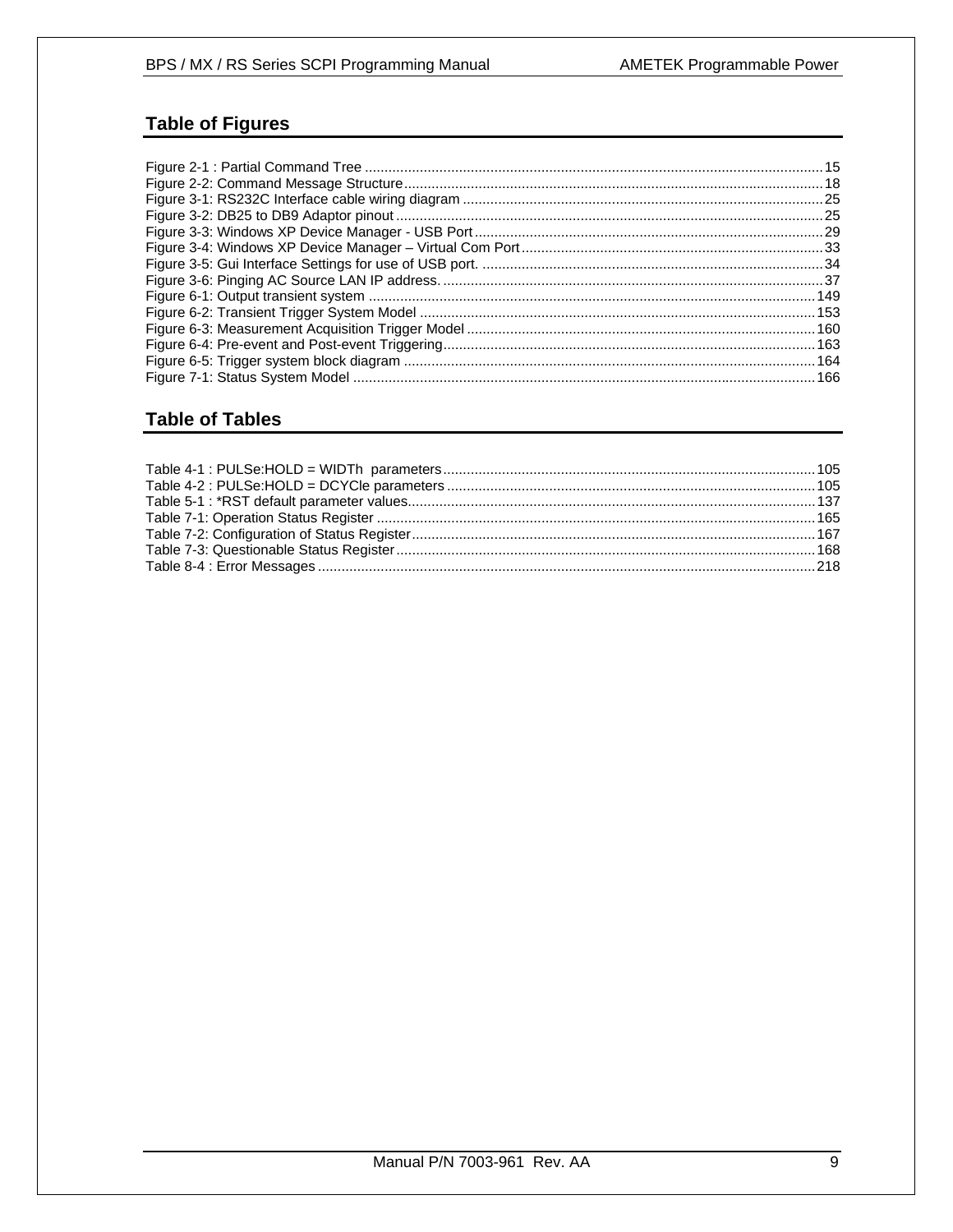### **1. Introduction**

This manual contains programming information for the BPS Series, MX Series I and MX Series II and RS Series AC/DC Power Sources. This manual contains the following chapters:

| Chapter 1  | Introduction                              |
|------------|-------------------------------------------|
| Chapter 2  | Introduction to SCPI                      |
| Chapter 3  | System Considerations and Interface Setup |
| Chapter 4  | <b>SCPI Command Reference</b>             |
| Chapter 5  | Common Commands                           |
| Chapter 6  | <b>Programming Examples</b>               |
| Chapter 7  | <b>Status Registers</b>                   |
| Chapter 8  | <b>Option Commands</b>                    |
| Appendix A | SCPI command tree.                        |
| Appendix B | SCPI conformance information.             |
| Appendix C | Error messages                            |

#### **1.1 Documentation Summary**

This SCPI programming manual covers the California Instruments BPS Series, MX Series I and MX Series II and RS Series AC/DC power sources. A separate User Manual is also supplied with all models in this product series. For front panel operation and general service and calibration information on these produces, please refer to the User Manual. The programming manual covers issue related to operating the BPS Series, MX Series I or MX Series II or RS Series remotely using an instrument controller.

The following documents are related to this Programming Manual and contain additional helpful information for using these products in a remote control environment.

• User Manual . Includes specifications and supplemental characteristics, how to use the front panel, how to connect to the instrument, and calibration procedures. Distributed on the same CD as the programming manual.

#### **1.2 Model Mx Series I and Series II, RS and BPS Series**

There are two versions of the MX Series product, Series I and Series II. This user manual covers both MX model series with top level assembly part numbers 7003-400 (Series I), 7003-422 or 7003-427 (Series II/BPS), or 5440001 (RS/BPS Series), and 7005-400 (MX15 Series). The difference between the Mx Series I and the Series II is the controller used. The Series II uses a newer controller design but retains as much backward compatibility with the Series I products as possible. The part number is shown on the model / serial number tag on the back of the MX/RS/BPS series. All Mx Series II, RS and BPS Series will have a firmware revision of 4.0 or higher. The firmware revision is displayed briefly at power up on the LCD display and can also be queried over the bus by using the \*IDN? command. The MX15 Series uses the Series II controller, but firmware revisions do not start at 4.0 but rather at 0.6.

Differences between the two model Mx Series I and Series II are:

- Reduced number of measurement calibration coefficients on Series II.
- Increased measurement sampling rate on Series II.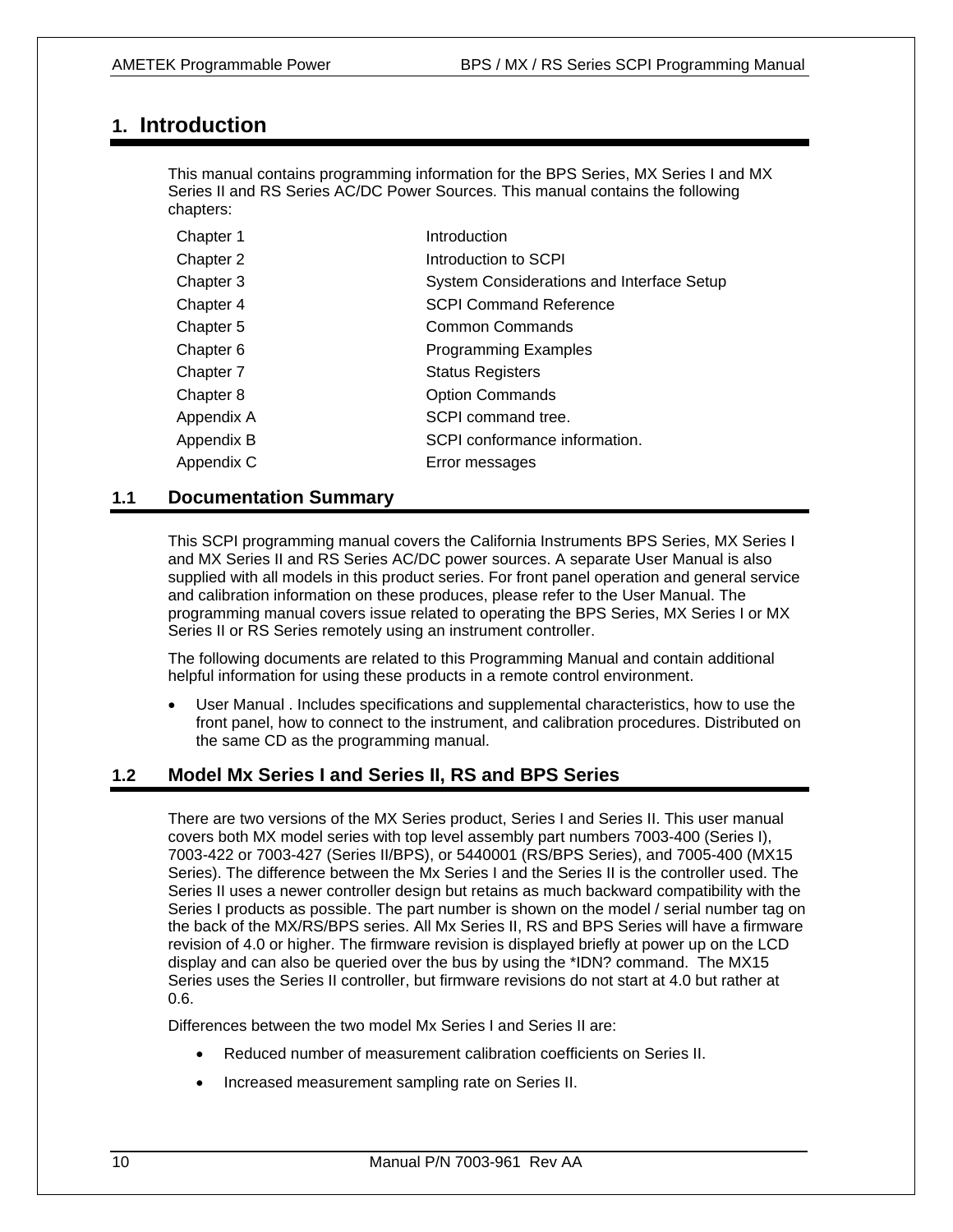- Maximum DC offset range in AC+DC mode is 250Vdc on Series I, 220Vdc on Series II
- Default mode for trigger out BNC is Function Strobe (FSTR). To switch to Trigger Out mode, the OUTP:TTLT:MODE command must be used.
- MX Series II with P/N 7003-427 and RS Series P/N 5440001 offer standard USB and optional Ethernet (-LAN option) interfaces.

Where relevant, differences are highlighted throughout the manual.

#### **1.3 Model BPS Series**

Not all SCPI Commands are supported for the BPS. The following are a list of commands and or function that are not supported in the BPS models. An error will be generated if access to these commands:

- DC or AC+DC programming.
- TRACE Subsystem. Only sine wave programming is supported.
- STEP and PULSE
- Mode selection between one phase and three phases.
- Advance measurements, Trace capture and Harmonics analysis.
- External sync.

#### **1.4 External References**

#### **SCPI References**

The following documents will assist you with programming in SCPI:

• Beginner's Guide to SCPI.

Highly recommended for anyone who has not had previous experience programming with SCPI.

#### **IEEE-488 References**

The most important IEEE-488 documents are your controller programming manuals -IEEE-488 Command Library for Windows® , etc. Refer to these for all non-SCPI commands (for example: Local Device Clear and Group Execute Trigger bus commands.)

- $\bullet$  IEEE-488 command library for Windows<sup>®</sup>.
- IEEE-488 controller programming

The following are two formal documents concerning the IEEE-488 interface:

- ANSI/IEEE Std. 488.1-1987 IEEE Standard Digital Interface for Programmable Instrumentation. Defines the technical details of the IEEE-488 interface. While much of the information is beyond the need of most programmers, it can serve to clarify terms used in this guide and in related documents.
- ANSI/IEEE Std. 488.2-1987 IEEE Standard Codes, Formats, Protocols, and Common Commands. Recommended as a reference only if you intend to do fairly sophisticated programming. Helpful for finding precise definitions of certain types of SCPI message formats, data types, or common commands.

The above two documents are available from the IEEE (Institute of Electrical and Electronics Engineers), 345 East 47th Street, New York, NY 10017, USA.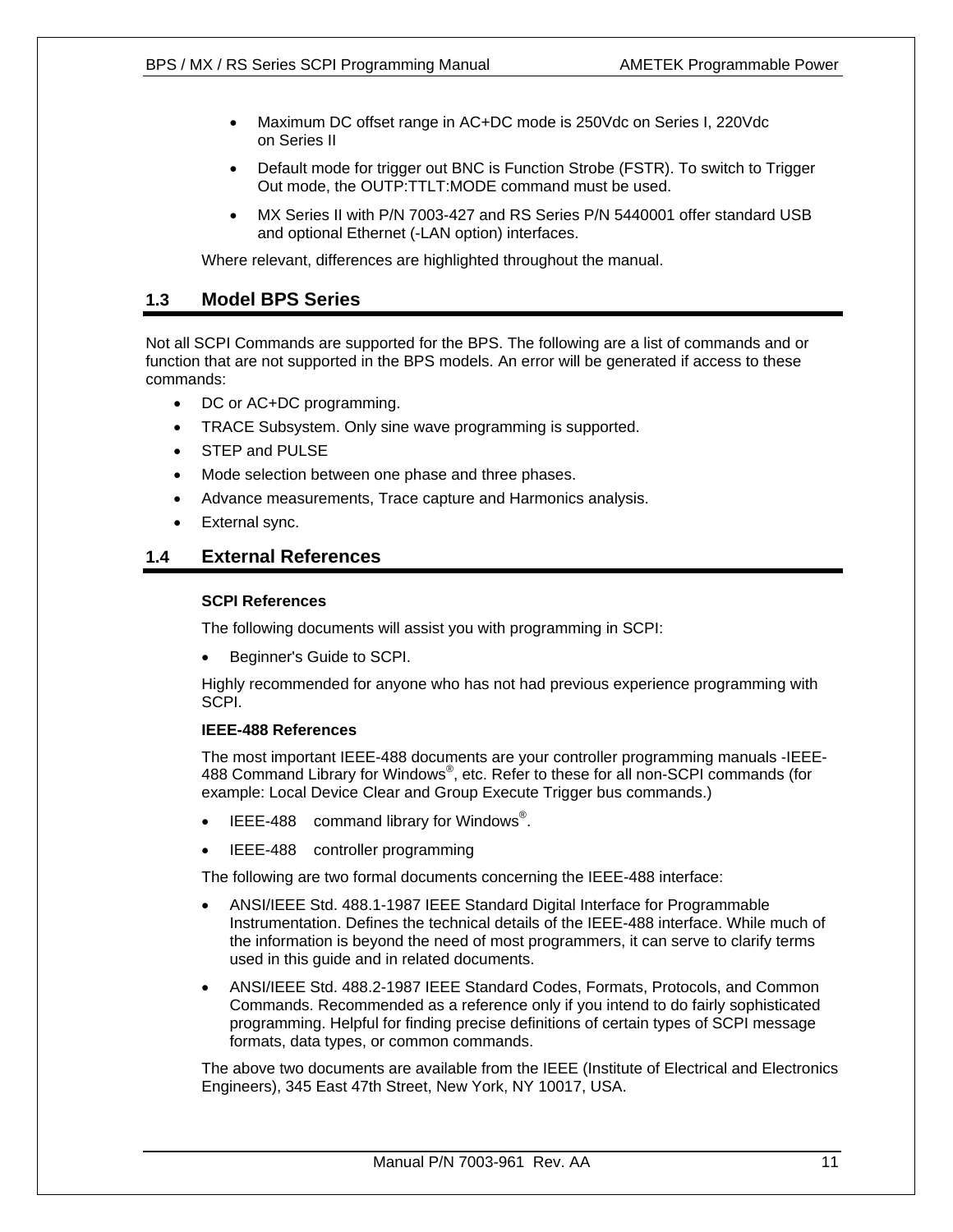#### **1.5 Introduction to Programming**

This section provides some general information regarding programming instrumentation and available interface types.

#### **1.5.1 IEEE-488 Capabilities of the AC/DC Source**

All AC/DC source functions are programmable over the IEEE-488 or RS232C interface bus. Newer models also offer USB and Ethernet (LAN). The IEEE 488.2 capabilities of the AC/DC source are listed in appendix A of the User's Guide.

#### **IEEE-488 Address**

The AC/DC source operates from a single IEEE-488 address that may be set from the front panel or programmatically through the IEEE-488 bus. To set the IEEE-488 address from the front panel, select the Utility entry from the menu screen. Care must be used when setting the IEEE-488 address programmatically since the next statement sent to the source must reflect the new address.

#### **1.5.2 USB Capabilities of the AC source**

All AC source functions are programmable over the USB interface. The USB capabilities of the AC source are listed in Chapter 2 of the User's Manual. Some capabilities support on the GPIB interface such as ATN, GET and SRQ interrupts do not apply to the USB interface. The USB interface operates internally at a fixed baudrate of 460800 baud but USB 2.0 burst transfer rates are supported.

To set up the USB interface on a Windows XP PC, refer to section 3.4, "USB Interface".

The USB interface may be used to install updated firmware for the controller if needed. Firmware updates and a Flash Loader utility program and instructions are available from the AMETEK Programmable Power website for this purpose. ( www.programmablepower.com )

#### **Multiple USB connections to same PC:**

The Windows driver used to interface to the power source's USB port emulates a serial com port. This virtual com port driver is unable to reliable differentiate between multiple units however so the use of more than one AC power source connected to the same PC via USB is not recommended. Use of the GPIB interface is recommended for these situations.

#### **1.5.3 LAN Capabilities of the AC source**

All AC source functions are programmable over the LAN (Ethernet) interface if the –LAN option is installed. The LAN capabilities of the AC source are listed in Chapter 2 of the User's Manual. Some capabilities support on the GPIB interface such as ATN, GET and SRQ interrupts do not apply to the LAN interface. The LAN interface operates internally at a fixed baudrate of 460800 baud but autodetection of 10Base-T, 100Base-T and 1000Base-T is supported.

To set up the LAN interface on a Windows XP PC, refer to section 3.5, "LAN Interface Option".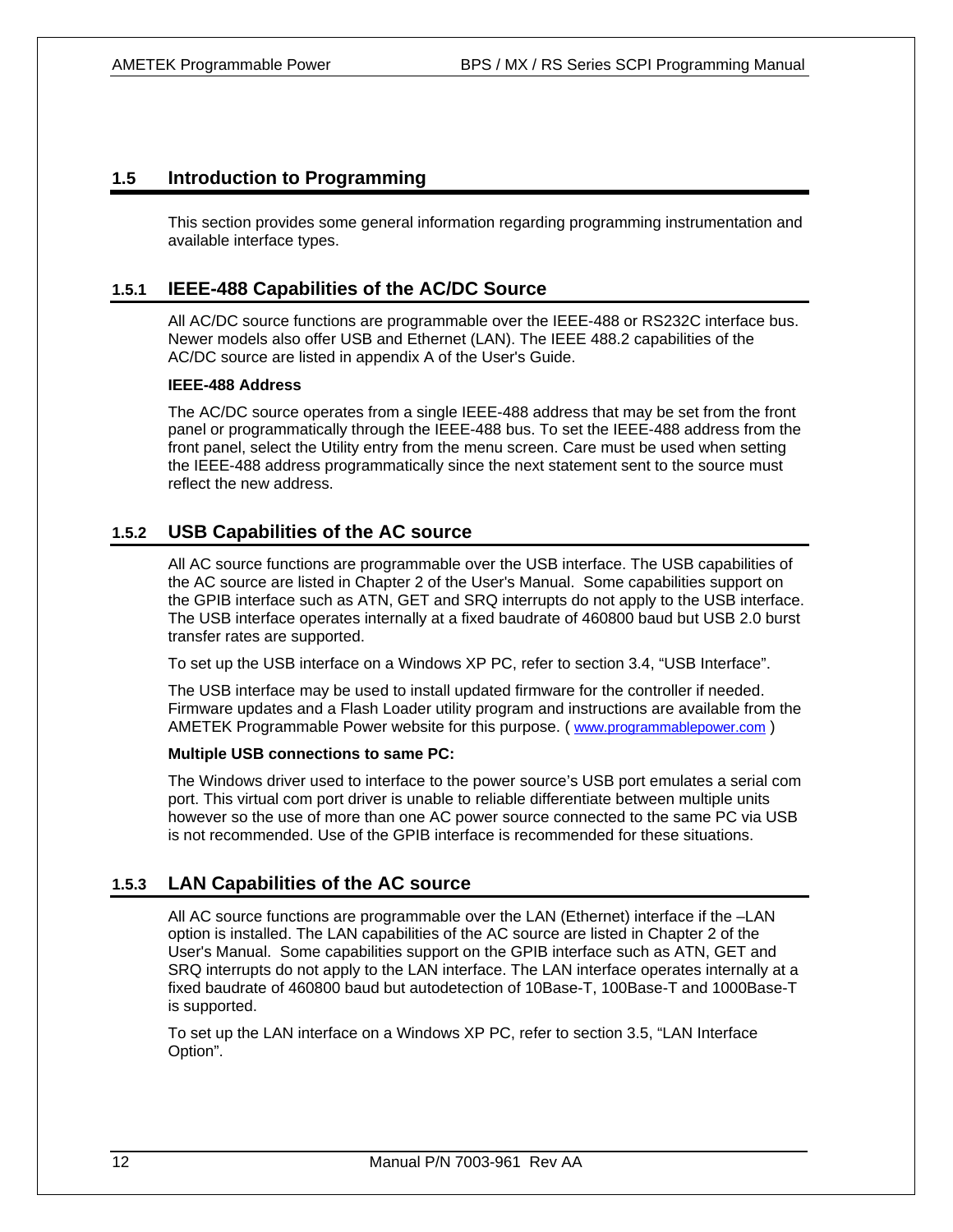#### **1.5.4 RS232C Capabilities of the AC source**

All AC source functions are programmable over the RS232C interface. The RS232C capabilities of the AC source are listed in Chapter 2 of the User's Manual. Some capabilities support on the GPIB interface such as ATN, GET and SRQ interrupts do not apply to the RS232C interface. Baudrates from 9600 to 115200 are supported on units that have both USB and RS232. For units with only RS232, the maximum baudrate is 38400.

To set up the RS232C interface, refer to section 3.3, "RS232C Interface".

The RS232C interface may be used to install updated firmware for the controller if needed. Firmware updates and a Flash Loader utility program and instructions are available from the AMETEK Programmable Power website for this purpose. (www.programmablepower.com )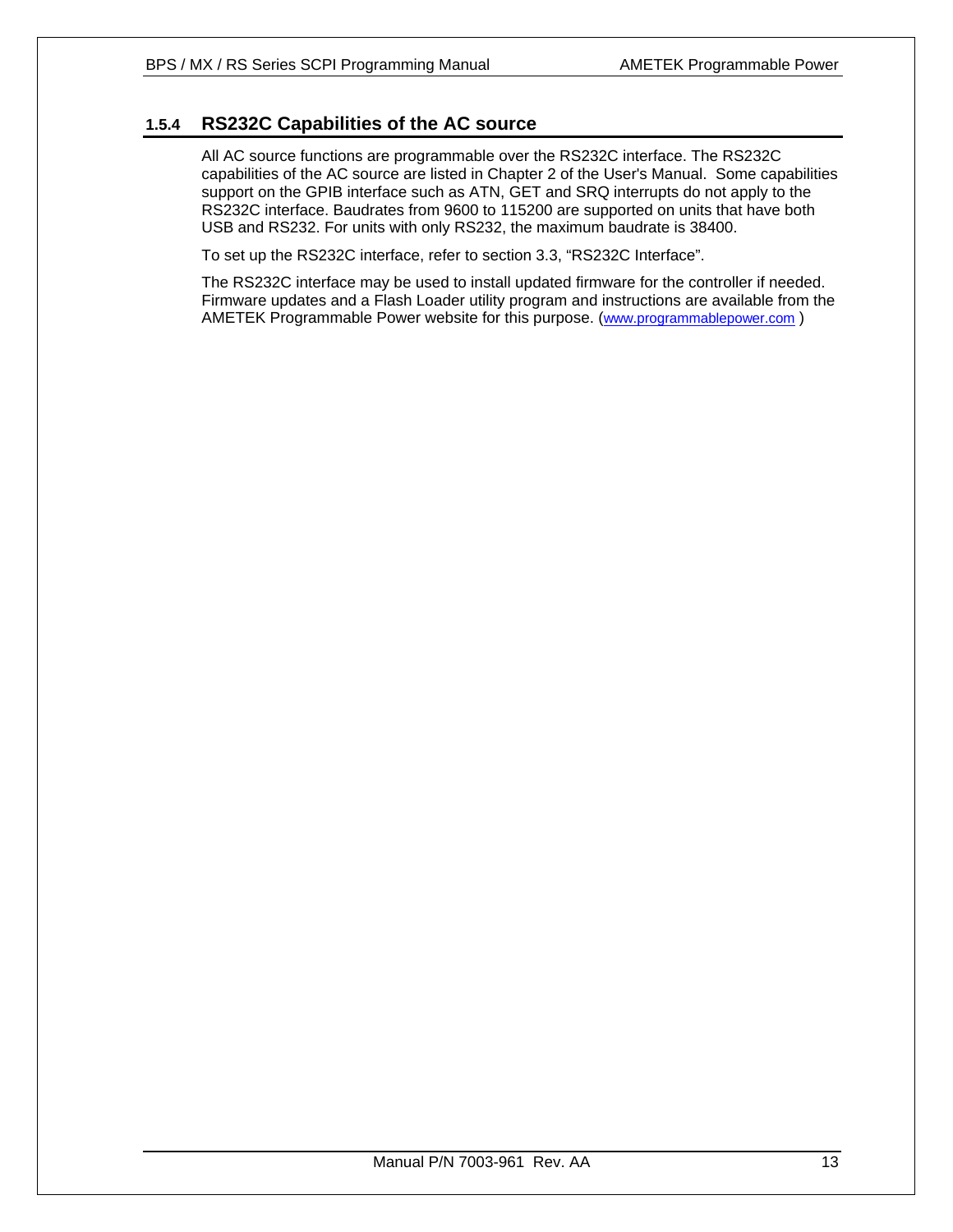### **2. Introduction to SCPI**

SCPI (Standard Commands for Programmable Instruments) is a programming language for controlling instrument functions over the IEEE-488. SCPI is layered on top of the hardwareportion of IEEE 488.1. The same SCPI commands and parameters control the same functions in different classes of instruments. For example, you would use the same MEAS:VOLT? command to measure the AC/DC source output voltage or the output voltage measured using a SCPI-compatible multimeter.

#### **2.1 Conventions Used in This Manual**

| Angle brackets<>     | Items within angle brackets are parameter abbreviations. For<br>example, <nr1> indicates a specific form of numerical data.</nr1>                                                                                                                                                                         |
|----------------------|-----------------------------------------------------------------------------------------------------------------------------------------------------------------------------------------------------------------------------------------------------------------------------------------------------------|
| Vertical bar         | Vertical bars separate alternative parameters. For example, FIX  <br>STEP indicates that either "FIX" or "STEP" can be used as a<br>parameter.                                                                                                                                                            |
| Square Brackets []   | Items within square brackets are optional. The representation<br>[SOURce: LIST means that SOURce: may be omitted.                                                                                                                                                                                         |
| <b>Braces</b>        | Braces indicate parameters that may be repeated zero or more<br>times. It is used especially for showing arrays. The notation <a><br/><math>\langle</math>, B <math>&gt;</math> shows that parameter "A" must be entered, while parameter<br/>"B" may be omitted or may be entered one or more times.</a> |
| <b>Boldface font</b> | Boldface font is used to emphasize syntax in command definitions.<br>TRIGger: SOURCe <nrf> shows a command definition.</nrf>                                                                                                                                                                              |
| Computer font        | Computer font is used to show program lines in text.<br>TRIGGEr: SOURCe INT<br>shows a program line.                                                                                                                                                                                                      |

#### **2.2 The SCPI Commands and Messages**

This paragraph explains the syntax difference between SCPI Commands and SCPI messages.

### **2.2.1 Types of SCPI Commands**

SCPI has two types of commands, common and subsystem.

- Common commands are generally not related to specific operations but to controlling overall AC source functions such as reset, status and synchronization. All common commands consist of a three-letter mnemonic preceded by an asterisk:
	- \*RST
	- \*IDN?
	- \*SRE 256
- Subsystem commands perform specific AC/DC source functions. They are organized into an inverted tree structure with the "root" at the top. Some are single commands while others are grouped within specific subsystems.

Refer to appendix A for the AC source SCPI tree structure.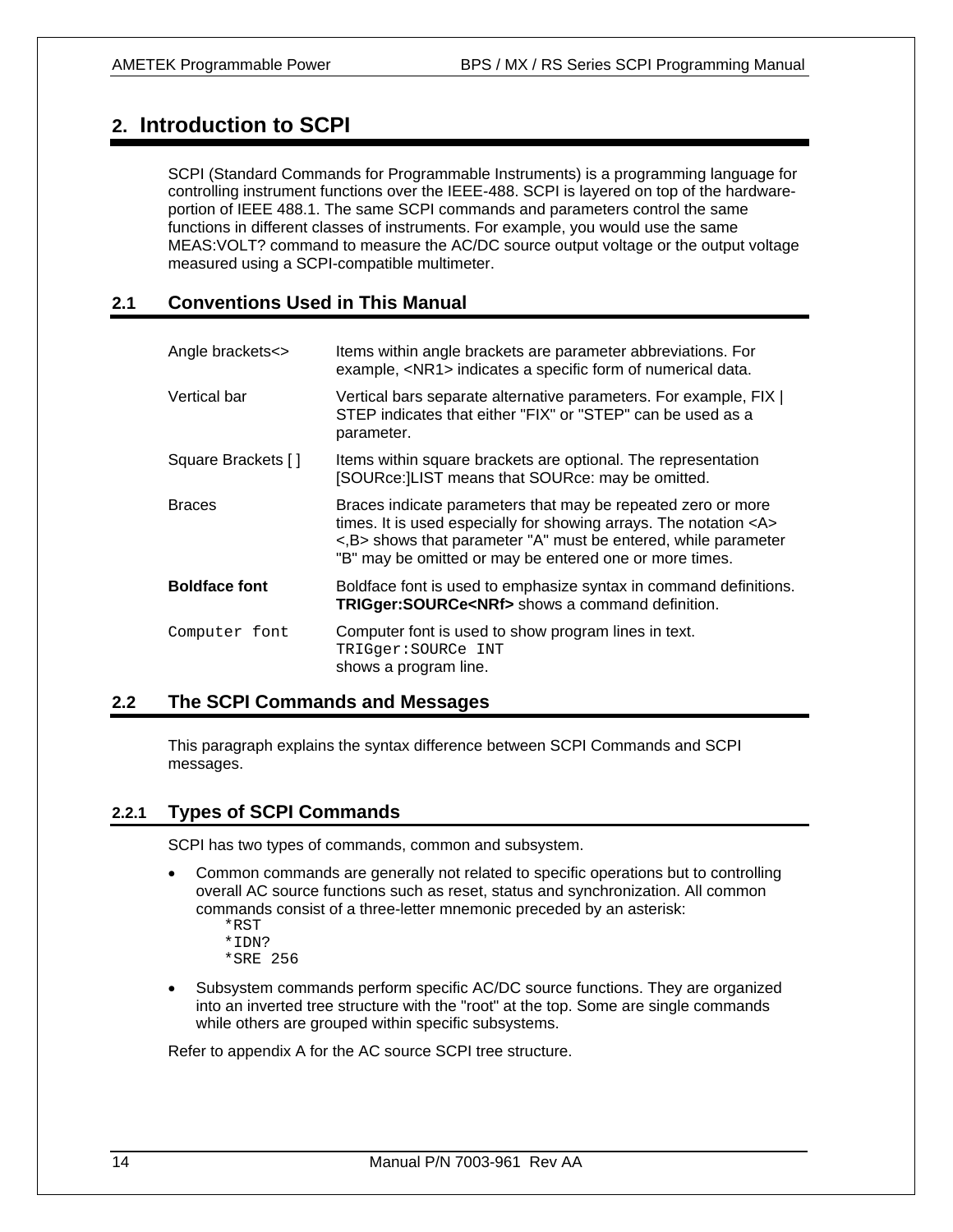### **2.2.2 Types of SCPI Messages**

There are two types of SCPI messages, program and response.

- A program message consists of one or more properly formatted SCPI commands sent from the controller to the AC/DC source. The message, which may be sent at any time, requests the AC/DC source to perform some action.
- A response message consists of data in a specific SCPI format sent from the AC source to the controller. The AC source sends the message only when commanded by a program message called a "query."

#### **2.2.3 The SCPI Command Tree**

As previously explained, the basic SCPI communication method involves sending one or more properly formatted commands from the SCPI command tree to the instrument as program messages. The following figure shows a portion of a subsystem command tree, from which you access the commands located along the various paths (you can see the complete tree in appendix A).



*Figure 2-1 : Partial Command Tree* 

#### **The Root Level**

Note the location of the ROOT node at the top of the tree. Commands at the root level are at the top level of the command tree. The SCPI interface is at this location when:

- The AC/DC source is powered on
- A device clear (DCL) is sent to the AC source
- The SCPI interface encounters a message terminator
- The SCPI interface encounters a root specifier

#### **Active Header Path**

In order to properly traverse the command tree, you must understand the concept of the active header path. When the AC/DC source is turned on (or under any of the other conditions listed above), the active path is at the root. That means the SCPI interface is ready to accept any command at the root level, such as SOURCe or MEASurement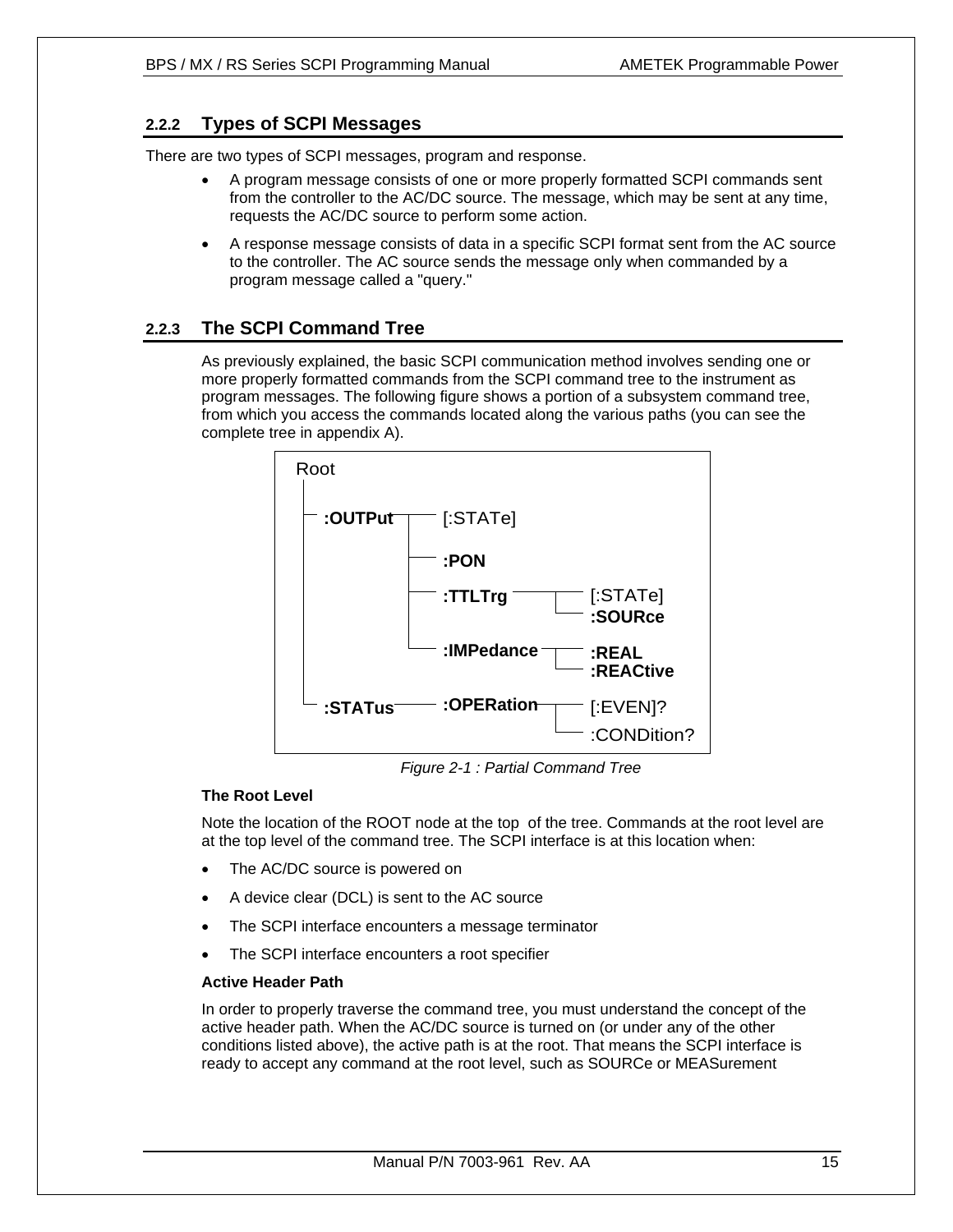If you enter SOURCe the active header path moves one colon to the right. The interface is now ready to accept :VOLTage :FREQuency, or :CURRent as the next header. You must include the colon, because it is required between headers.

If you now enter :VOLTage, the active path again moves one colon to the right. The interface is now ready to accept either :RANGe or :LEVel as the next header.

If you now enter :RANGe you have reached the end of the command string. The active header path remains at :RANGe If you wished, you could have entered :RANGe 135 ;LEVel 115 and it would be accepted as a compound message consisting of:

SOURce:VOLTage:RANGe 150.

SOURce:VOLTage:LEVel 115.

The entire message would be:

SOURce:VOLTage:RANGe 150;LEVel 115

The message terminator after LEVel 115 returns the path to the root.

#### **The Effect of Optional Headers**

If a command includes optional headers, the interface assumes they are there. For example, if you enter [SOURCe]:VOLTage 115, the interface recognizes it as [SOURce]:VOLTage:LEVel 115. This returns the active path to the root (:VOLTage). But if you enter [SOURce]:VOLTage:LEVel 115 then the active path remains at :LEVel This allows you to send

[SOURce]:VOLTage:LEVel 115;RANGe 150

in one message. If you did not send LEVel you are allowed to send the following command:

[SOURce]:VOLTage 115;FREQuency 60

The optional header [SOURce] precedes the current, frequency, function, phase, pulse, list, and voltage subsystems. This effectively makes :CURRent,:FREQuency, :FUNCtion, :PHASe, :PULse, :LIST, and :VOLTage root-level commands.

#### **Moving Among Subsystems**

In order to combine commands from different subsystems, you need to be able to restore the active path to the root. You do this with the root specifier (:). For example, you could open the output relay and check the status of the Operation Condition register as follows:

OUTPut:STATe ON

STATus:OPERation:CONDition?

Because the root specifier resets the command parser to the root, you can use the root specifier and do the same thing in one message:

OUTPut on; :STATus:OPERation:CONDition?

The following message shows how to combine commands from different subsystems as well as within the same subsystem:

VOLTage:RANGe 150;LEVel 115;:CURRent 10;PROTection:STATe ON

Note the use of the optional header LEVel to maintain the correct path within the voltage and current subsystems and the use of the root specifier to move between subsytems. The "Enhanced Tree Walking Implementation" given in appendix A of the IEEE 488.2 standard is not implemented in the AC/DC source.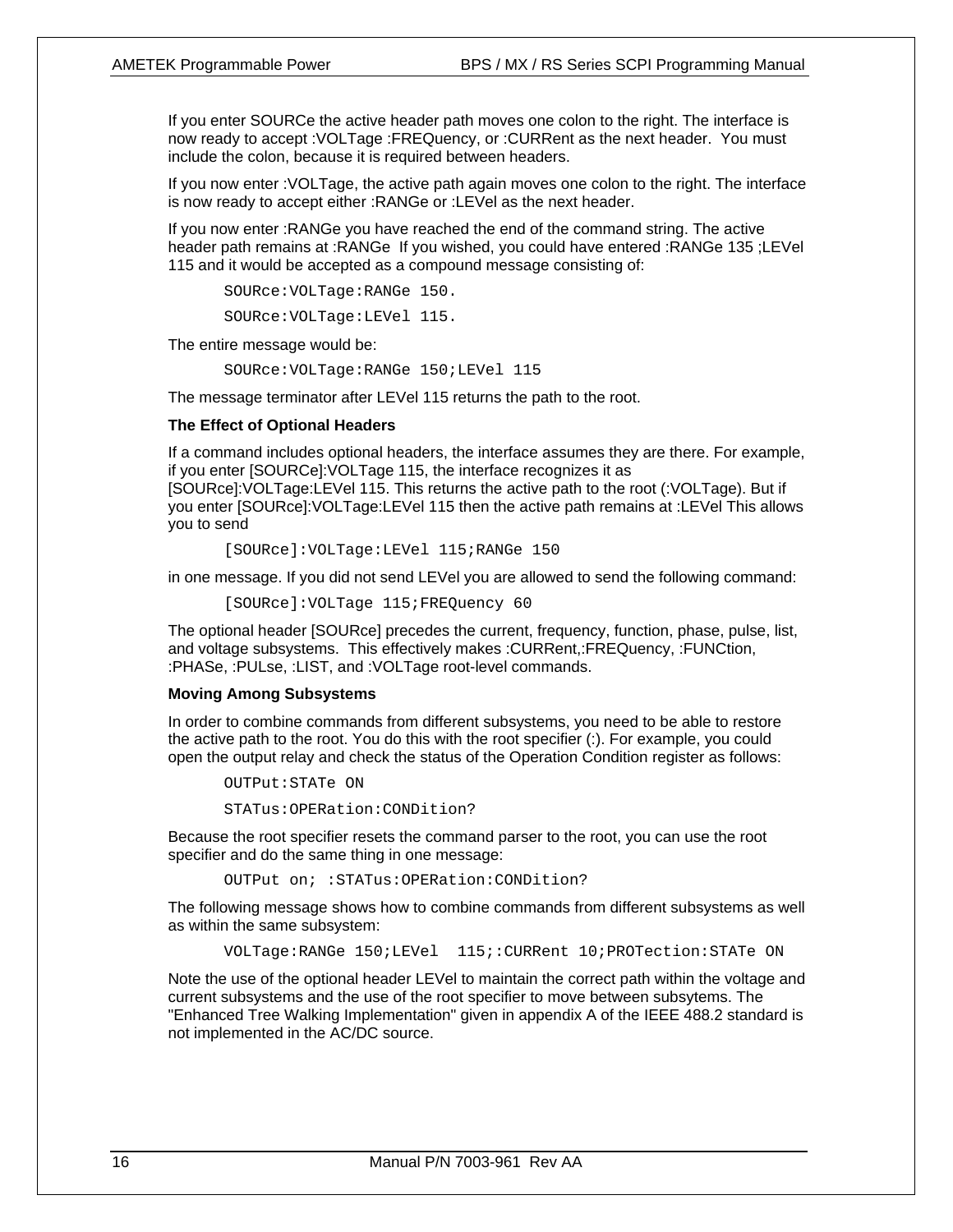#### **Including Common Commands**

You can combine common commands with system commands in the same message. Treat the common command as a message unit by separating it with a semicolon (the message unit separator). Common commands do not affect the active header path; you may insert them anywhere in the message.

 VOLTage:TRIGger 7.5;\*TRG OUTPut OFF;OUTPut ON;\*RCL 2

#### **2.3 Using Queries**

Observe the following precautions with queries:

- Set up the proper number of variables for the returned data.
- Read back all the results of a query before sending another command to the AC source. Otherwise a Query Interrupted error will occur and the unreturned data will be lost.

#### **2.4 Structure of a SCPI Message**

SCPI messages consist of one or more message units ending in a message terminator. The terminator is not part of the syntax, but implicit in the way your programming language indicates the end of a line (such as a newline or end-of-line character).

#### **2.4.1 The Message Unit**

The simplest SCPI command is a single message unit consisting of a command header (or keyword) followed by a message terminator.

FREQuency?<newline>

VOLTage?<newline>

The message unit may include a parameter after the header. The parameter usually is numeric, but it can be a string:

 VOLTage 20<newline> VOLTage MAX<newline>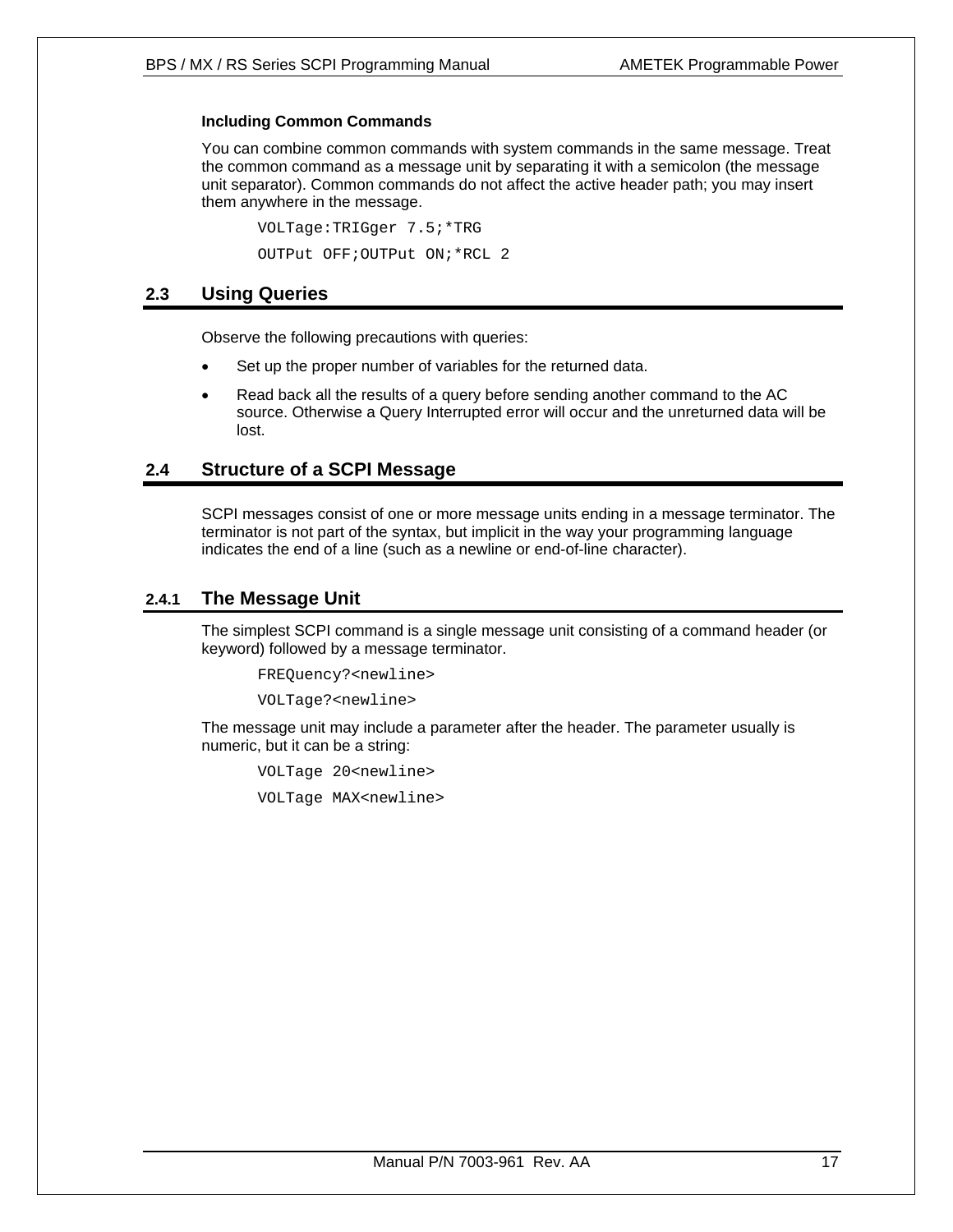#### **2.4.2 Combining Message Units**

The following command message is briefly described here, with details in subsequent paragraphs.



*Figure 2-2: Command Message Structure* 

The basic parts of the above message are:

| <b>Message Component</b>  | <b>Example</b>                                                                     |
|---------------------------|------------------------------------------------------------------------------------|
| <b>Headers</b>            | <b>RANG</b><br><b>CURR</b><br>VOLT LEV                                             |
| <b>Header Separator</b>   | The colon in VOLT:LEV                                                              |
| Data                      | 8<br>150                                                                           |
| Data Separator            | The space in VOLT 8 and RANG 150                                                   |
| Message Units             | VOLT:LEV 8<br>RANG 150 CURR?                                                       |
| Message Unit<br>Separator | The semicolons in VOLT:LEV 8; and RANG 150;                                        |
| <b>Root Specifier</b>     | The colon in RANG 150;:CURR?                                                       |
| Query Indicator           | The question mark in CURR?                                                         |
| <b>Message Terminator</b> | The <nl> (newline) indicator. Terminators are not part of<br/>the SCPI syntax</nl> |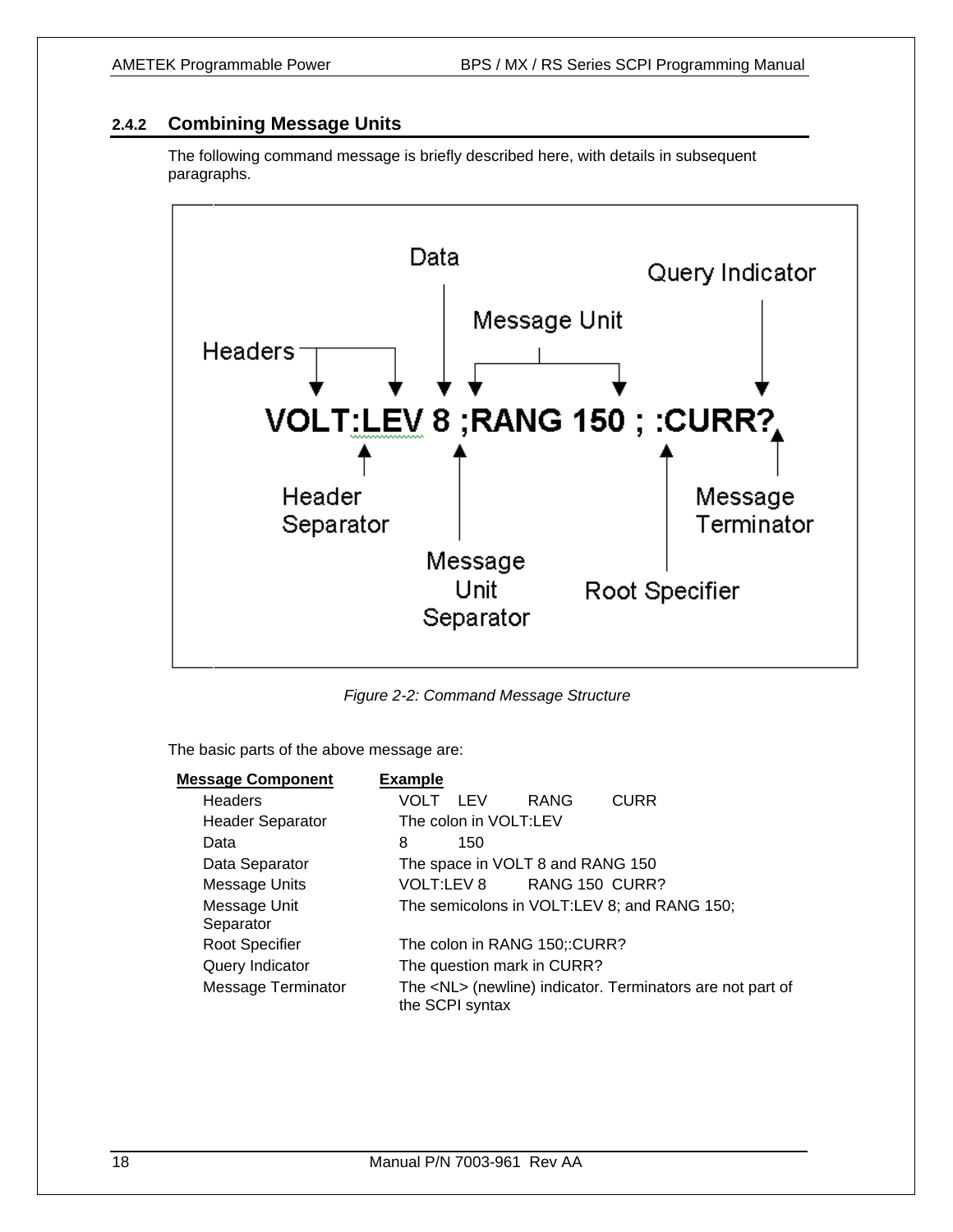#### **2.4.3 Headers**

Headers are instructions recognized by the AC/DC source. Headers (which are sometimes known as "keywords") may be either in the long form or the short form.

| Long Form  | The header is completely spelled out, such as VOLTAGE,<br>STATUS, and OUTPUT.         |
|------------|---------------------------------------------------------------------------------------|
| Short Form | The header has only the first three or four letters, such as<br>VOLT, STAT, and OUTP. |

The SCPI interface is not sensitive to case. It will recognize any case mixture, such as TRIGGER, Trigger, TRIGger. Short form headers result in faster program execution.

#### **Header Convention**

In the command descriptions in Chapter 3.4 of this manual, headers are emphasized with boldface type. The proper short form is shown in upper-case letters, such as DELay.

#### **Header Separator**

If a command has more than one header, you must separate them with a colon (VOLT:LEVel OUTPut:RELay ON).

#### **Optional Headers**

The use of some headers is optional. Optional headers are shown in brackets, such as OUTPut[:STATe] ON. As previously explained under "The Effect of Optional Headers", if you combine two or more message units into a compound message, you may need to enter the optional header.

#### **2.4.4 Query Indicator**

Following a header with a question mark turns it into a query (VOLTage?, VOLTage:RANGe?). If a query contains a parameter, place the query indicator at the end of the last header (VOLTage:LEVel? MAX).

#### **2.4.5 Message Unit Separator**

When two or more message units are combined into a compound message, separate the units with a semicolon (STATus:OPERation?;QUEStionable?).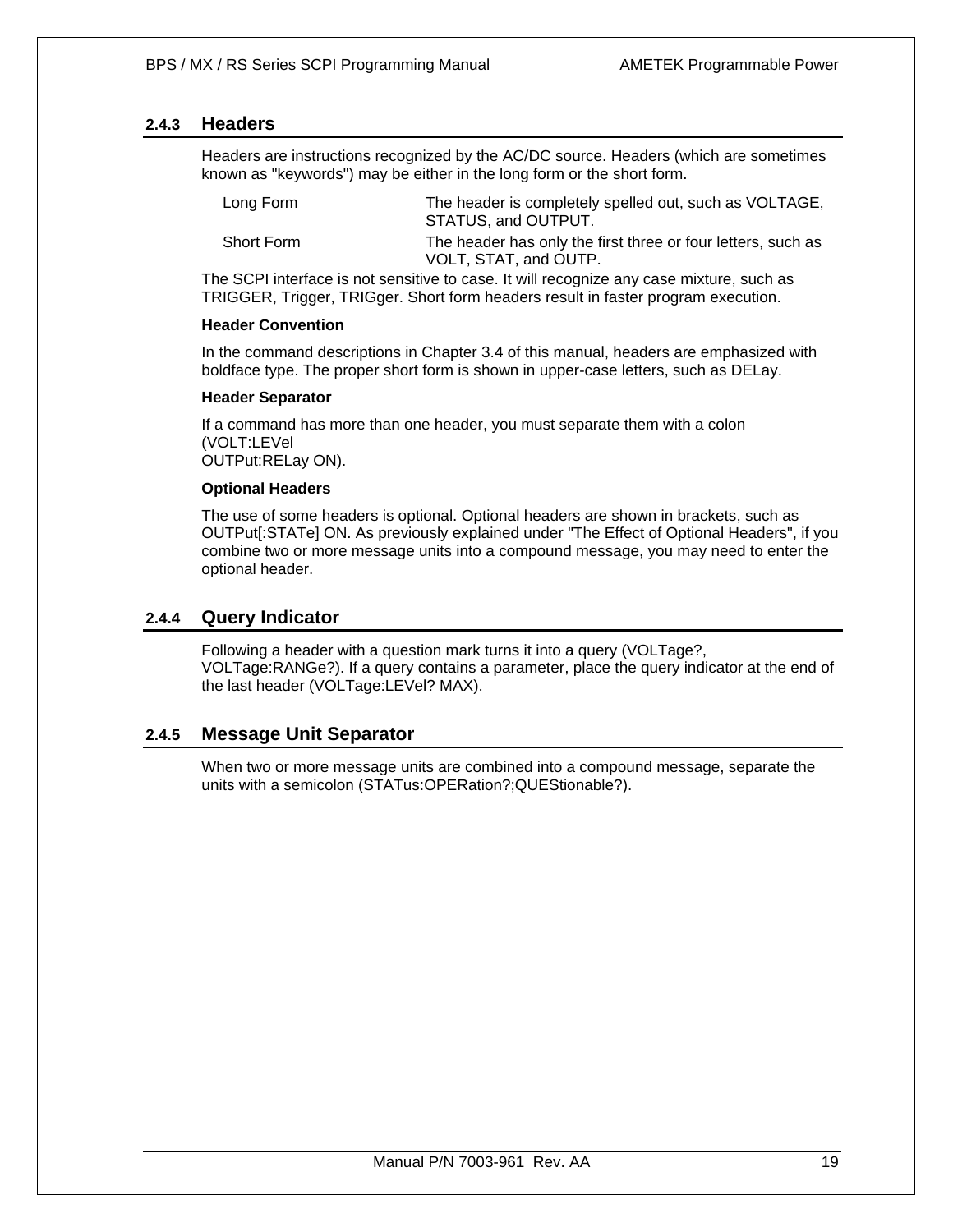#### **2.4.6 Root Specifier**

When it precedes the first header of a message unit, the colon becomes the root specifier. It tells the command parser that this is the root or the top node of the command tree. Note the difference between root specifiers and header separators in the following examples:

```
CURRent: PROTection: DELay .1 All colons are header
                                             separators 
:CURRent:PROTection:DELay .1 Only the first colon is a root 
                                             specifier 
CURRent:PROTection:DELay .1;:VOLTage 12.5 Only the third colon is a root 
                                             specifier
```
You do not have to precede root-level commands with a colon; there is an implied colon in front of every root-level command.

#### **2.4.7 Message Terminator**

A terminator informs SCPI that it has reached the end of a message. Three permitted message terminators are:

- newline (<NL>), which is ASCII decimal 10 or hex 0A.
- end or identify (<END>)
- both of the above (<NL><END>).

In the examples of this manual, there is an assumed message terminator at the end of each message. If the terminator needs to be shown, it is indicated as <NL> regardless of the actual terminator character.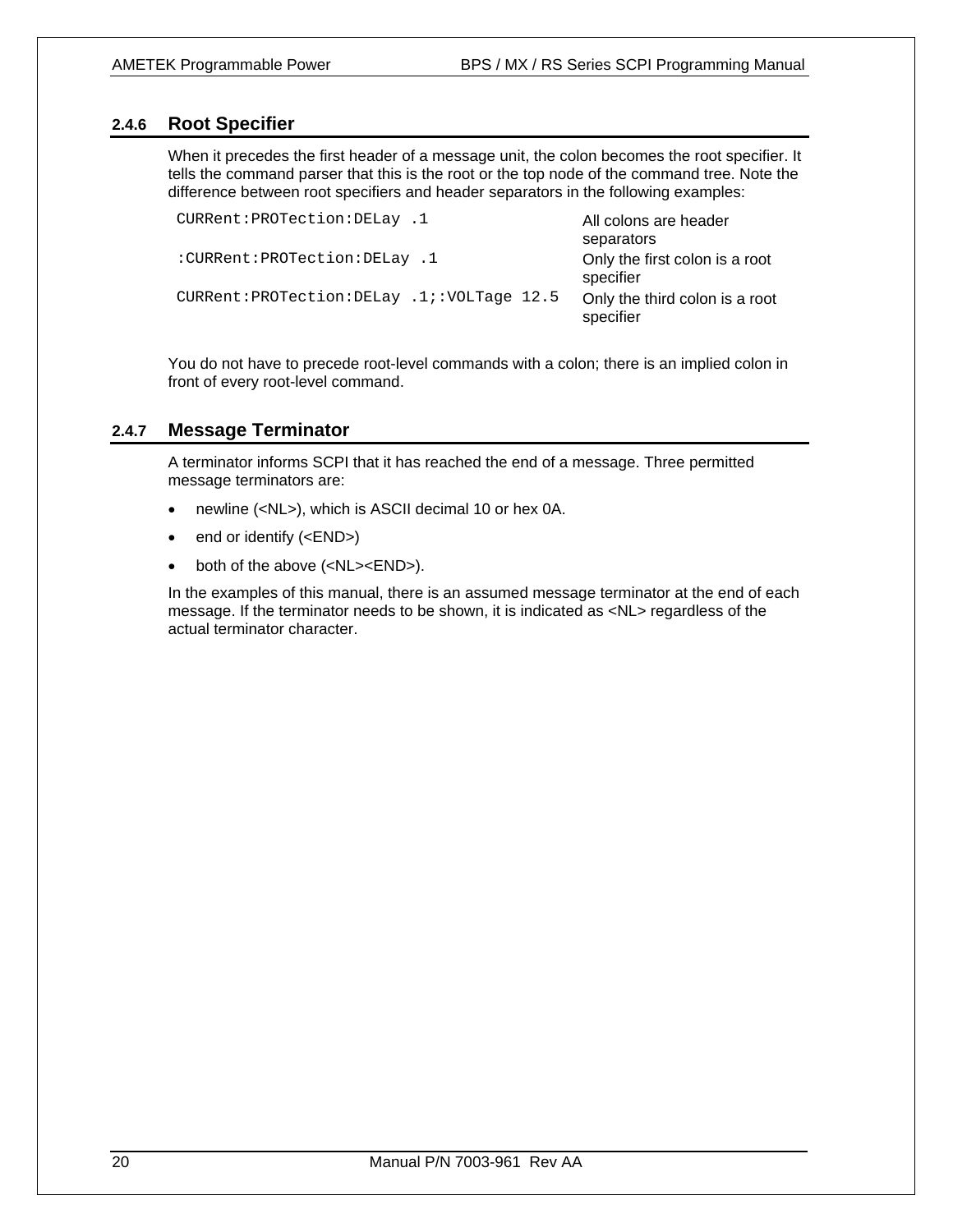### **2.5 SCPI Data Formats**

All data programmed to or returned from the AC source is in ASCII. The data type may be numerical or character string.

### **2.5.1 Numerical Data Formats**

| <b>Symbol</b>            | Data Form                                                                                                                                                                                                                           |
|--------------------------|-------------------------------------------------------------------------------------------------------------------------------------------------------------------------------------------------------------------------------------|
| <b>Talking Formats</b>   |                                                                                                                                                                                                                                     |
| $<$ NR1 $>$              | Digits with an implied decimal point assumed at the right of the<br>least-significant digit.<br>Example: 273                                                                                                                        |
| $<$ NR2 $>$              | Digits with an explicit decimal point. Example: 0273                                                                                                                                                                                |
| $<$ NR3 $>$              | Digits with an explicit decimal point and an exponent.<br>Example: $2.73E+2$                                                                                                                                                        |
| <bool></bool>            | Boolean Data.<br>Example: $0 \mid 1$ or $ON \mid$ OFF                                                                                                                                                                               |
| <b>Listening Formats</b> |                                                                                                                                                                                                                                     |
| <nrf></nrf>              | Extended format that includes <nr1>, <nr2> and <nr3>.<br/>273.0 2.73E2<br/>Examples: 273</nr3></nr2></nr1>                                                                                                                          |
| <nrf+></nrf+>            | Expanded decimal format that includes <nrf> and MIN, MAX.<br/>Examples: 273, 273.0, 2.73E2, MAX.<br/>MIN and MAX are the minimum and maximum limit values that<br/>are implicit in the range specification for the parameter.</nrf> |
| <bool></bool>            | Boolean Data<br>Example: $0 \mid 1$                                                                                                                                                                                                 |

#### **2.5.2 Character Data**

Character strings returned by query statements may take either of the following forms, depending on the length of the returned string:

- <CRD> Character Response Data. Permits the return of character strings.
- <AARD> Arbitrary ASCII Response Data. Permits the return of undelimited 7-bit ASCII. This data type has an implied message terminator.
- <SRD> String Response Data. Returns string parameters enclosed in double quotes.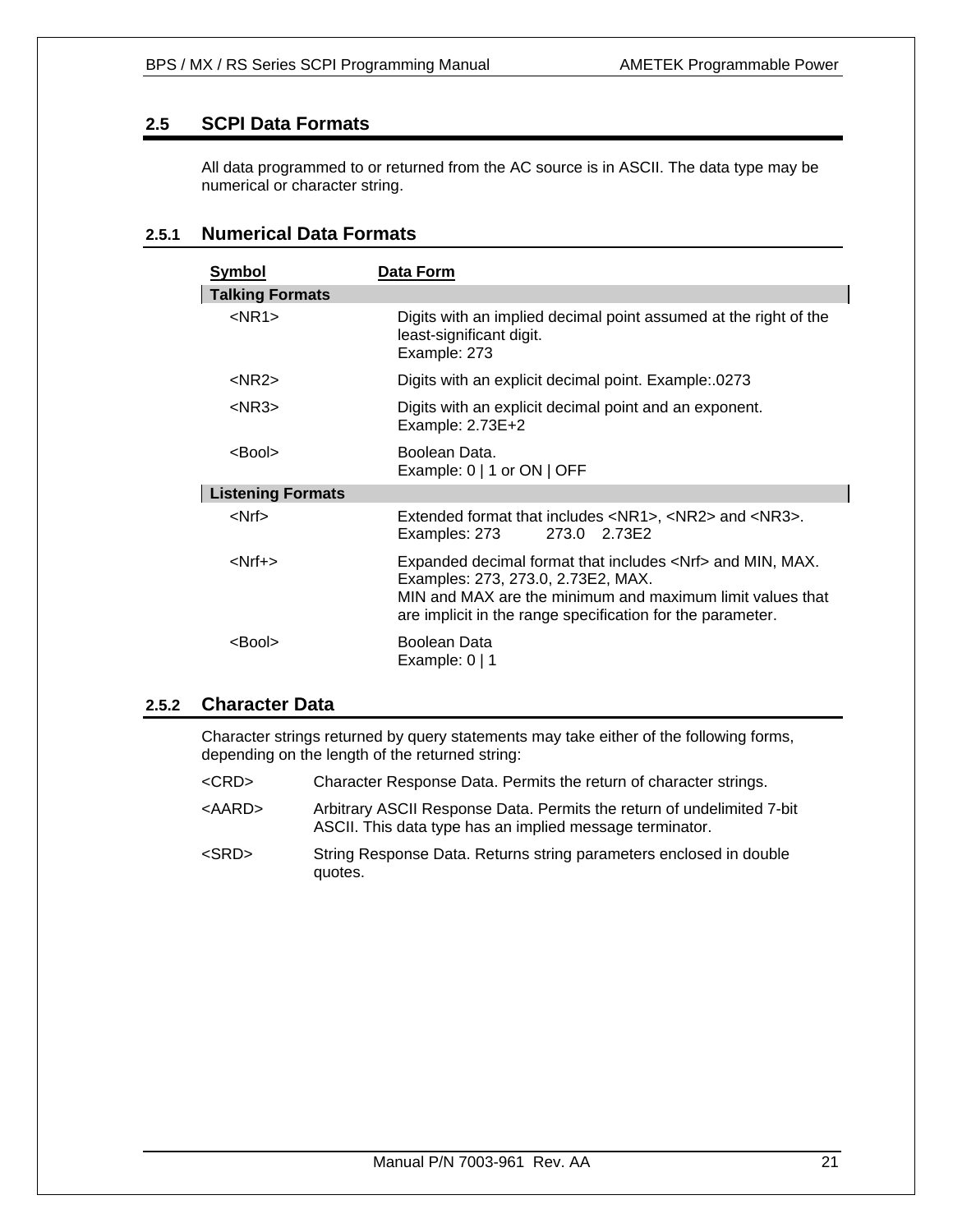### **3. System Considerations and Interface Setup**

This chapter addresses some system issues concerning programming. These are AC/DC Source addressing and the use of the following IEEE-488 system interface controllers:

- National Instruments PCI-GPIB controller with the Windows<sup>®</sup> gpib-32.dll driver.
- Agilent 82350 PCI GPIB Controller using the SICL driver library.

#### **3.1 Assigning the IEEE-488 Address**

The AC/DC source address can be set remotely or localy. All MX/RS/BPS Series AC/DC source are shipped with the IEEE-488 address set to 1 from the factory. Once the address is set, you can assign it inside programs. Note that some PC IEEE-488 controller interface cards may require you to run a setup utility to assign the AC/DC source address. In most cases however, the instrument address can be set from the application program.

For systems using the National Instruments driver, the address of the IEEE-488 controller is specified in the software configuration program located in the Windows 95<sup>®</sup> control panel. This is not the instrument address. The controller often uses 0 as its own address so the use of 0 as an instrument address should be avoided. The AC/DC source address can be assigned dynamically in the application program. (see the National Instruments GP-IB documentation supplied with the controller card).

#### **3.2 GPIB Controllers**

The HP 82350 and National Instruments PCI-GPIB are two popular GPIB controllers for the PC platform. Each is briefly described here. See the software documentation supplied with the controller card for more details.

#### **3.2.1 Agilent 82350 Driver**

The Afilent 82350 supports either the VISA or SICL instrument driver I/O library which provides software compatabilty accross all Agilent GPIB controllers. We recommend you use this driver to develop your code.

#### **3.2.2 National Instruments GP-IB Driver**

Your program must include the National Instruments header file for C programs or the VBIB.BAS and VBIB-32.BAS modules for Visual Basic. If you are using LabView™ or LabWindows™, make sure to select the correct controller when installing the IDE program. Prior to running any applications programs, you must set up the GPIB controller hardware with the configuration program located in the Windows Control Panel. For plug and play versions of the AT/GPIB-TNT, the setup will be performed when the card is first detected.

Regardless of the GPIB interface controller used, the power supply expects a message termination on EOI or line feed, so set EOI w/last byte of Write. It is also recommended that you set Disable Auto Serial Polling.

All function calls return the status word IBSTA%, which contains a bit (ERR) that is set if the call results in an error. When ERR is set, an appropriate code is placed in variable IBERR%. Be sure to check IBSTA% after every function call. If it is not equal to zero, branch to an error handler that reads IBERR% to extract the specific error.

#### **Error Handling**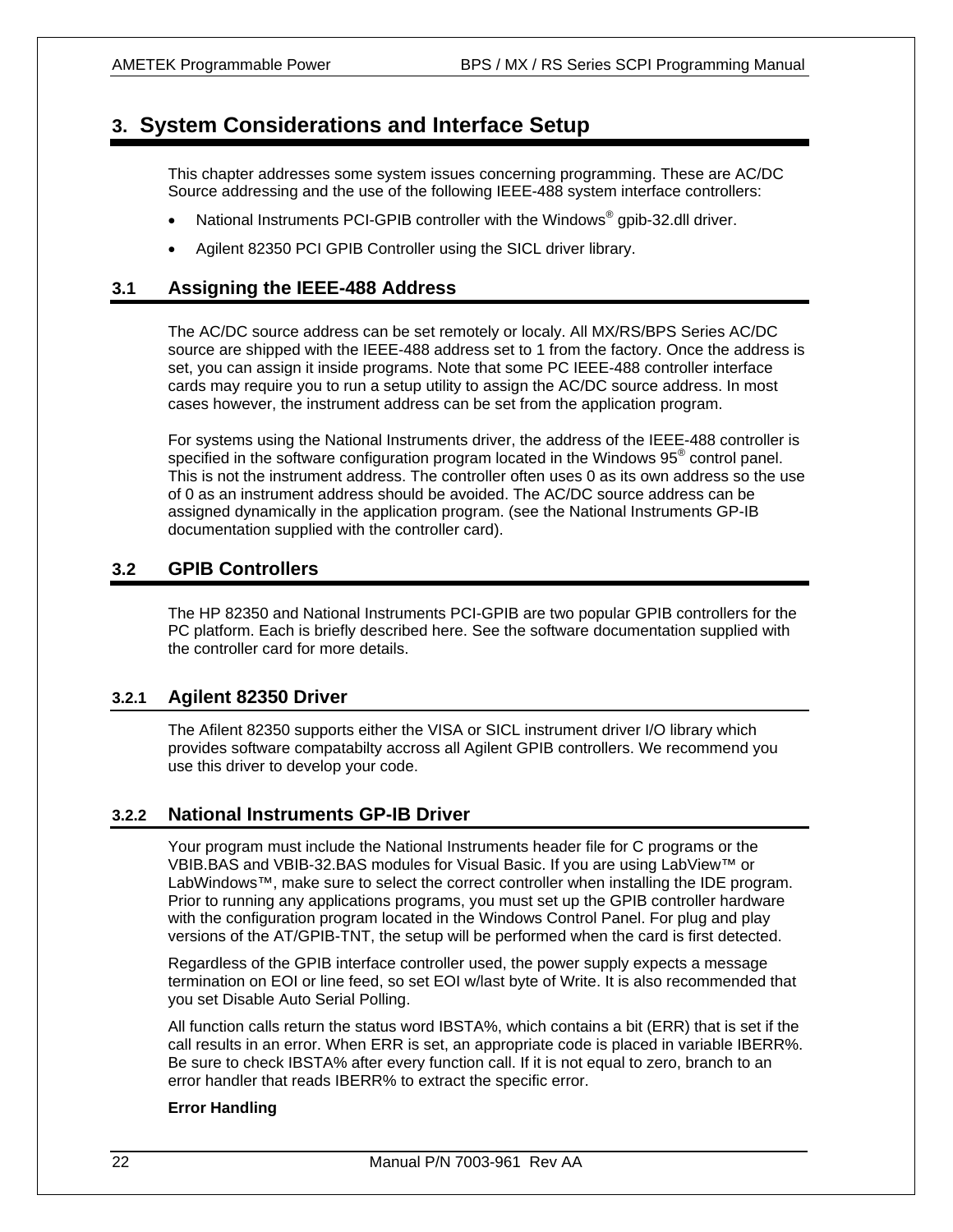If there is no error-handling code in your program, undetected errors can cause unpredictable results. This includes "hanging up" the controller and forcing you to reset the system. Both of the above libraries have routines for detecting program execution errors.

*Important: Use error detection throughout your application program.*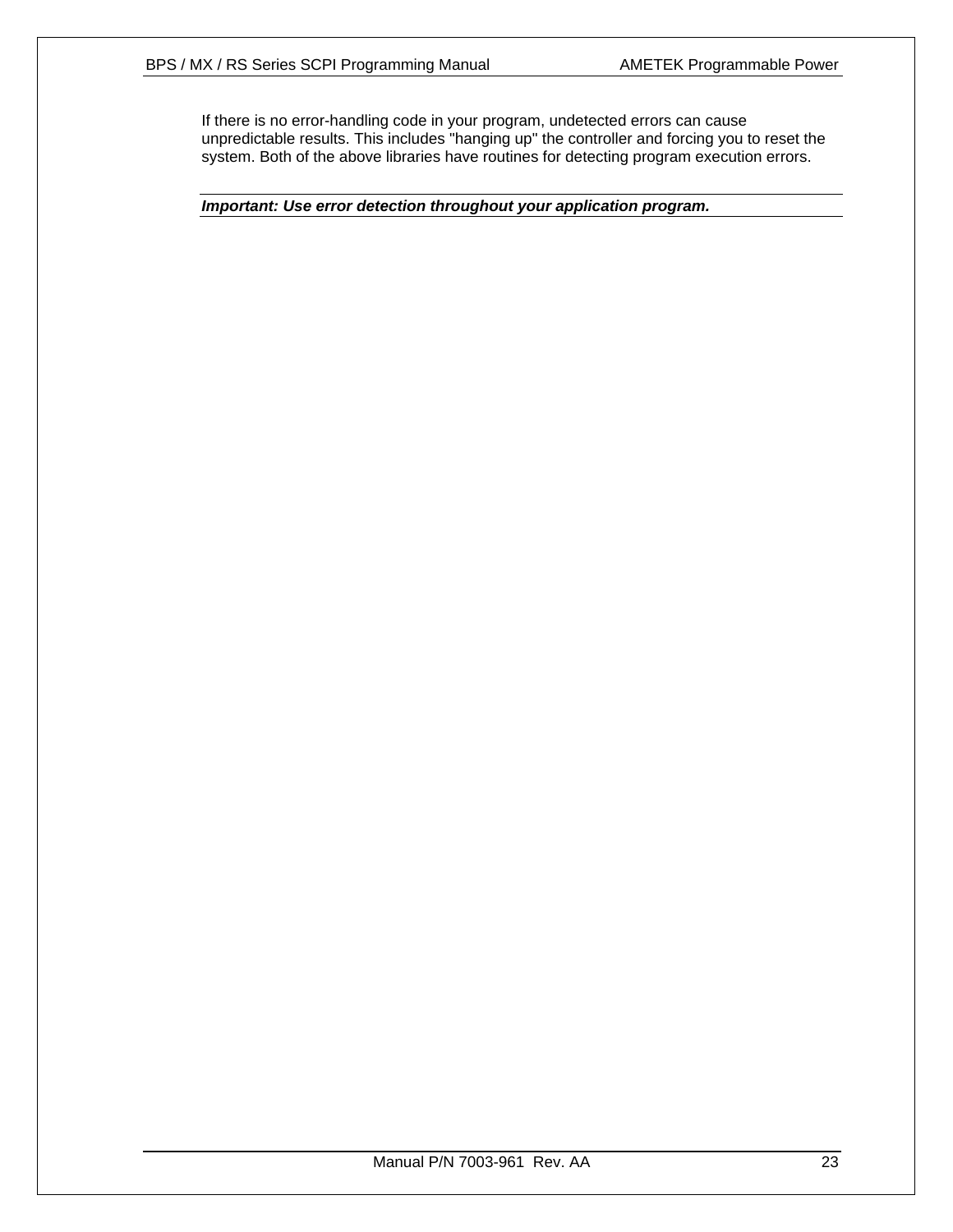#### **3.3 RS232C Interface**

MX/RS/BPS power sources that have an RS232 interface but no USB interface use a special cable to connect to a 9 pin PC serial port. The cable is marked "SOURCE" on one end and "PC" on the other end and the orientation of the cable is important. The required serial cable is supplied with the source. If you are unable to locate this cable, you need to use a cable that conforms to the wiring diagram shown in Figure 3-1.

MX/RS/BPS power source that have both RS232 and USB interface use a standard straight through DB9 to DB9 serial cable. The orientation of the cable is not important. This cable (CI P/N 250709) is also supplied with the power source.

| If a USB cable is plugged into the USB interface connector of the<br>power source, the RS232 interface will be disabled. Remove any USB<br>connection to use the RS232 port. |
|------------------------------------------------------------------------------------------------------------------------------------------------------------------------------|
|                                                                                                                                                                              |
|                                                                                                                                                                              |

#### **3.3.1 Serial Communication Test Program**

The following sample program written in GW-BASIC can be used to check communication to the MX/RS/BPS Series source over the RS232C serial interface.

```
'California Instruments MX Series RS232C Communication Demo Program 
'(c) 1995-2002 Copyright California Instruments, All Rights Reserved 
'This program is for demonstration purposes only and is not to be 
'used for any commercial application 
'================================================================ 
'OPEN COM2. Replace with COM1, COM3 or COM4 for Com port used 
'The input and output buffers are set to 2K each although 
'this is not required for most operations. 
OPEN "COM2:9600,n,8,1,BIN,TB2048,RB2048" FOR RANDOM AS #1 
CLS 
PRINT "**** INTERACTIVE MODE ****" 
'Enter and endless loop to accept user entered commands 
DO 
         INPUT "Enter AC Source Command ('quit' to exit)--> ", cmd$ 
         IF cmd$ <> "QUIT" AND cmd$ <> "quit" THEN 
                PRINT #1, cmd$ + CHR$(10);
                 IF INSTR(cmd$, "?") THEN 
                        PRINT #1, CHR$(4); LINE INPUT #1, response$ 
                         PRINT response$ 
                 END IF 
 'Check for Errors after each command is issued 
 PRINT #1, "*ESR?" + CHR$(10); 
                PRINT #1, CHR$(4);
                 LINE INPUT #1, esr$ 
                \text{esr}\ = VAL(esr$) AND 60
                 IF esr% AND 4 THEN 
                   PRINT "*** Query Error Reported by AC Source ***" 
                 END IF 
                 IF esr% AND 8 THEN 
                   PRINT "*** Instrument Dependent Error Reported by AC Source ***" 
                 END IF 
                 IF esr% AND 16 THEN 
                   PRINT "*** Command Execution Error Reported by AC Source ***" 
                 END IF 
                 IF esr% AND 32 THEN 
                   PRINT "*** Command Syntax Error Reported by AC Source ***" 
                 END IF 
        END IF 
LOOP UNTIL cmd$ = "QUIT" OR cmd$ = "quit"
'Close COM port on exit 
CLOSE #1 
END
```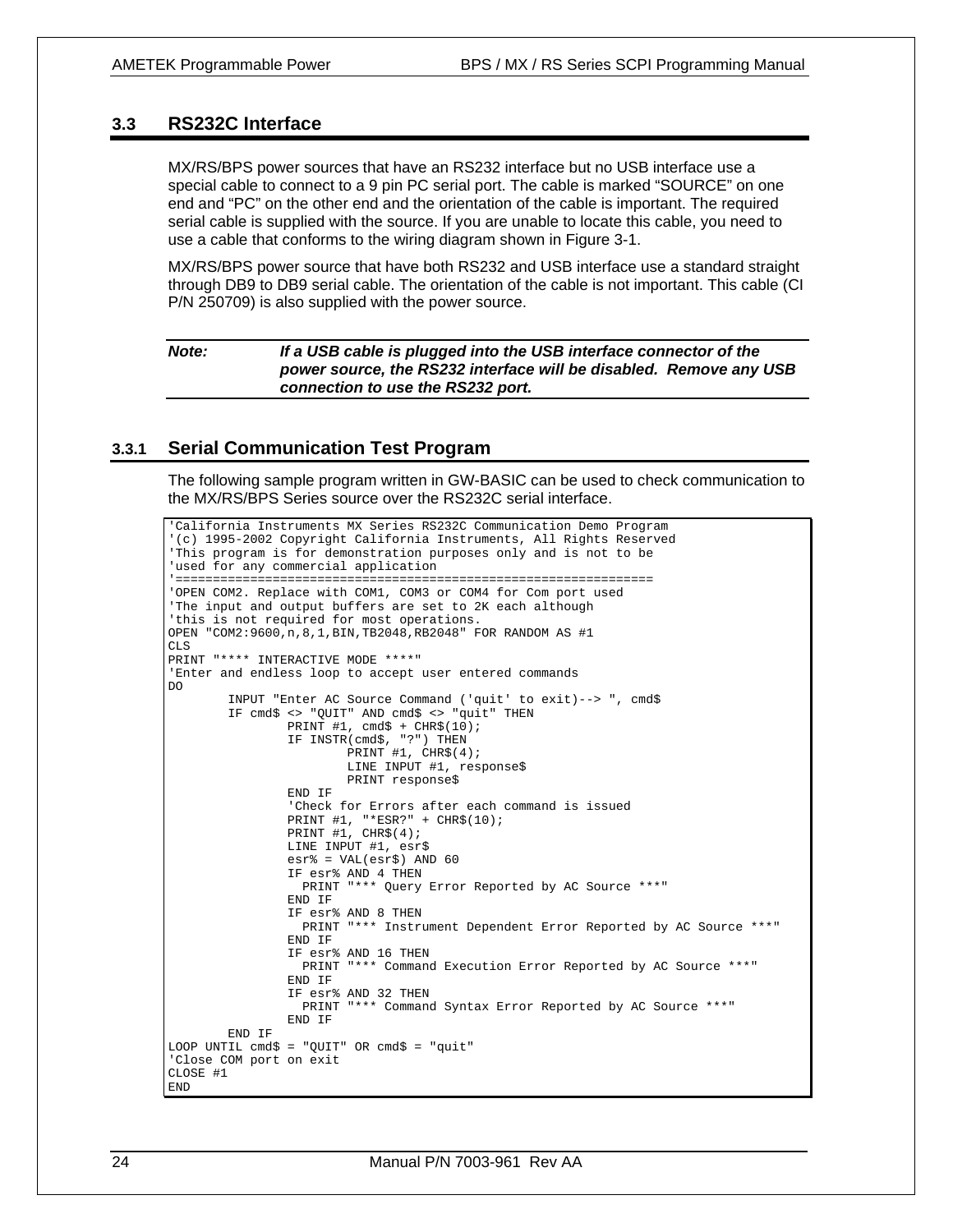### **3.3.2 Serial Cable Diagram**

For MX/RS/BPS units with an RS232 interface but no USB interface, the following wiring diagram is required for the serial interface cable between the AC/DC power source and a PC communications port connector.



*Figure 3-1: RS232C Interface cable wiring diagram* 

If the controller or PC only has a 25 pin D sub COM port, a 25 to 9 pin adaptor is required to use the serial cable supplied with the MX/RS/BPS. These small triangular shape adaptors can be purchased at most computer stores or outlets like Radio Shack. If none can be found, one can be constructed using the diagram shown below.



*Figure 3-2: DB25 to DB9 Adaptor pinout*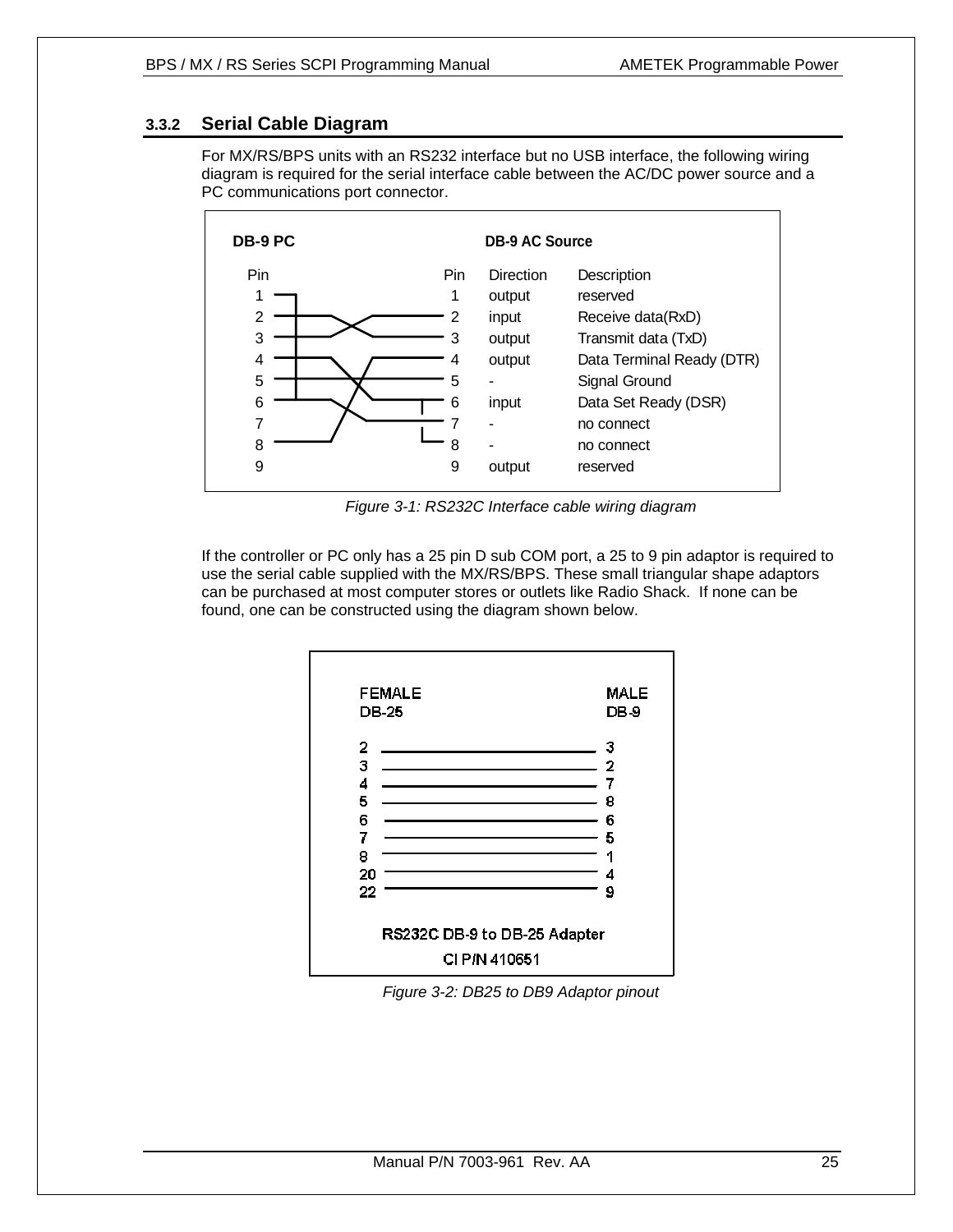#### **3.4 USB Interface**

A standard USB Series B device connector is located on the rear panel for remote control. A standard USB cable between the AC Source and a PC or USB Hub may be used. Refer to user manual 7003-960 for connector pin out information.

Unlike RS232, there are no generic drivers available as a rule for use in programming environments such as LabView, LabWindows/CVI or Visual Basic. However, support for USB is included under VISA and may be used to interface to the power source using the USB interface.

A virtual serial port utility is provided on CD ROM CIC496, which ships with the power source. This utility will provide a virtual COM port on a PC under Windows XP. This allows programs to use the USB port as though it is a regular serial port on the PC. The baud rate for this mode of operation is fixed at 460,800. The USB-Serial Adaptor installation must be run to install the virtual com port driver. This option is only supported under Windows XP at this time.

#### *Note: Use of the USB port to control more than one power source from a single PC is not recommended, as communication may not be reliable. Use GPIB interface for multiple power source control.*

#### **3.4.1 USB Driver Installation**

When connecting the AC source through the USB interface to Windows XP PC, the presence of a new USB device will be detected. Windows will display a dialog after a short delay prompting the user to install the USB device drivers. There are two steps to this process.

The first one installs the USB decive itself. The second step allows installation of the USB to COM virtual port driver. This driver will allow access to the AC source USB interface using a virtual COM port. Many programming environments support RS232 access but not USB. The USB-to-COM virtual port driver is distributed on the CIC496 CD ROM.

#### **Step 1: USB Device Driver installation**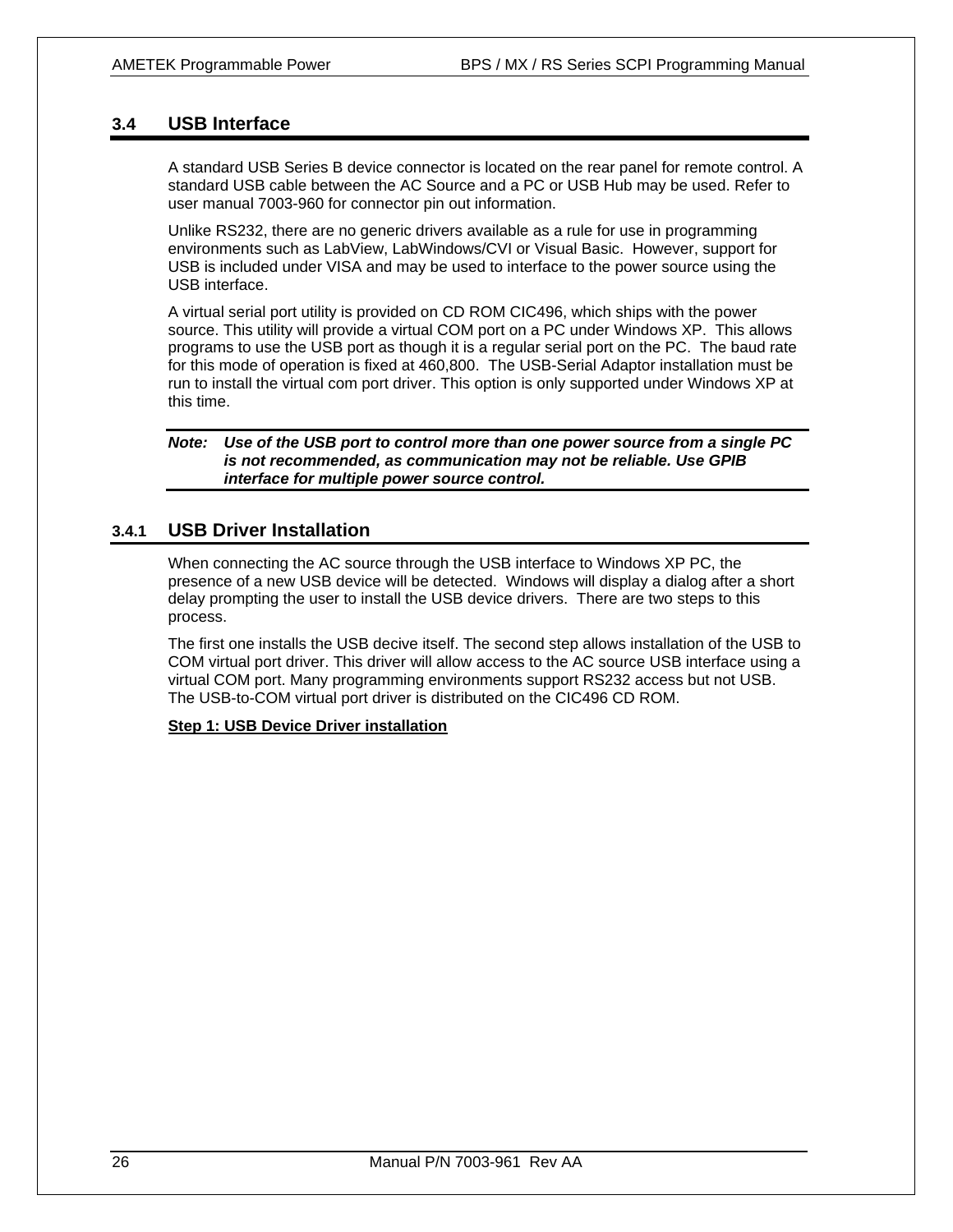

When the "Found New Hardware Wizard" dialog appears, select the "No, not this time."option. The drivers are not available on line. Click on Next button to continue.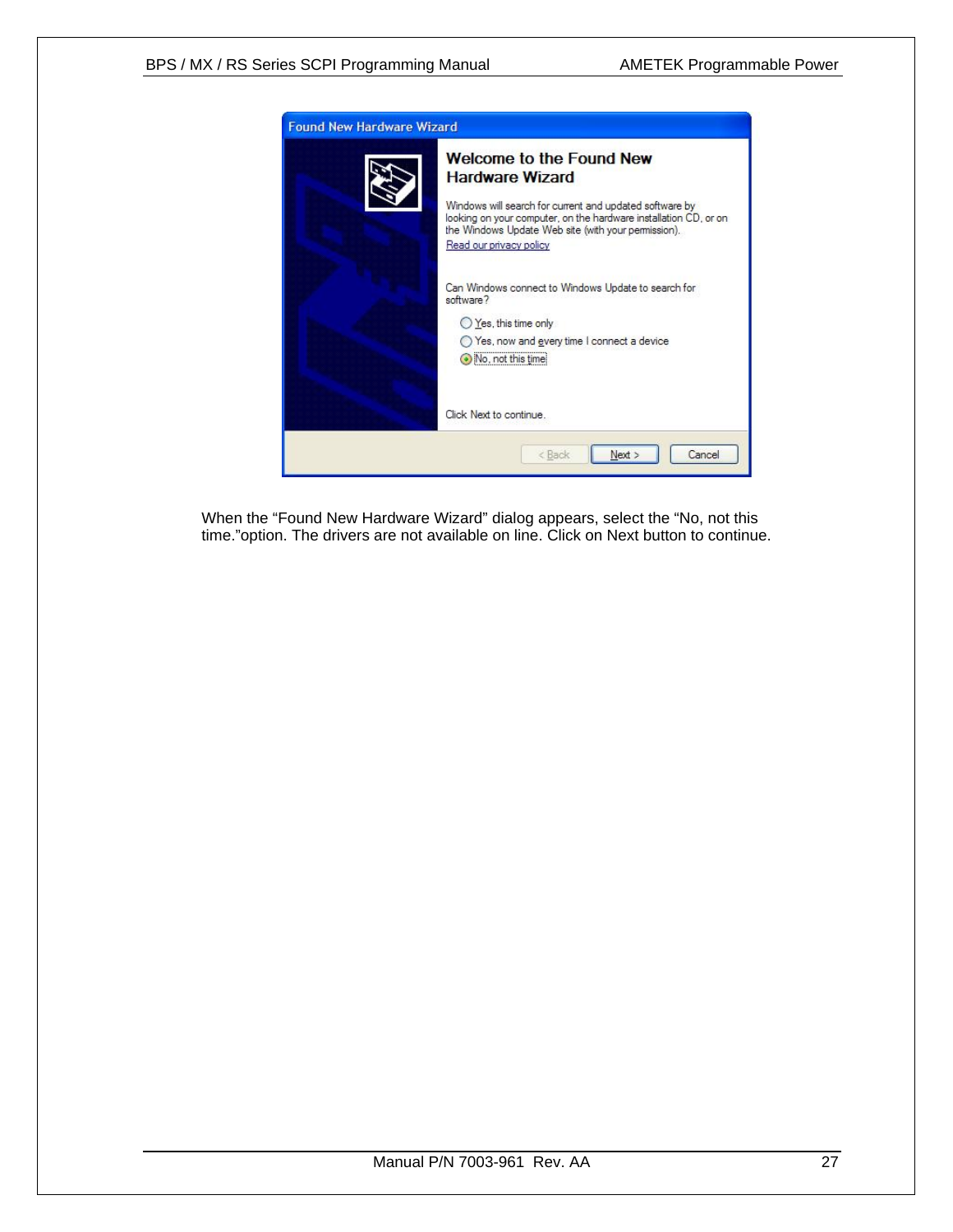

The next dialog will ask you to install the software for the MX/RS/BPS AC Source. Select the "Install the software automatically (Recommended)" option and click on Next to continue. If you are prompted for a file path, browse to the CD root drive and then USB\_Inf (eg. D:\USB\_Inf).

| <b>Hardware Installation</b>                                                                                                                                                                                                                                                                                          |
|-----------------------------------------------------------------------------------------------------------------------------------------------------------------------------------------------------------------------------------------------------------------------------------------------------------------------|
| The software you are installing for this hardware:                                                                                                                                                                                                                                                                    |
| MX AC Source                                                                                                                                                                                                                                                                                                          |
| has not passed Windows Logo testing to verify its compatibility<br>with Windows XP. (Tell me why this testing is important.)                                                                                                                                                                                          |
| Continuing your installation of this software may impair<br>or destabilize the correct operation of your system<br>either immediately or in the future. Microsoft strongly<br>recommends that you stop this installation now and<br>contact the hardware vendor for software that has<br>passed Windows Logo testing. |
| Continue Anyway<br>STOP Installation                                                                                                                                                                                                                                                                                  |

The USB device drivers have not been Windows XP Logo certified. Due to the limited distribution of these drivers, this is unlikely to be done. This Logo certification has no bearing on the functionality or legitimacy of this device driver so you can ignore this message. Click the "Continue Anyway" button to continue. Note that some PCs may have this verification disabled in which case this screen will not pop up.

The installation will now proceed. This process may take several minutes to complete.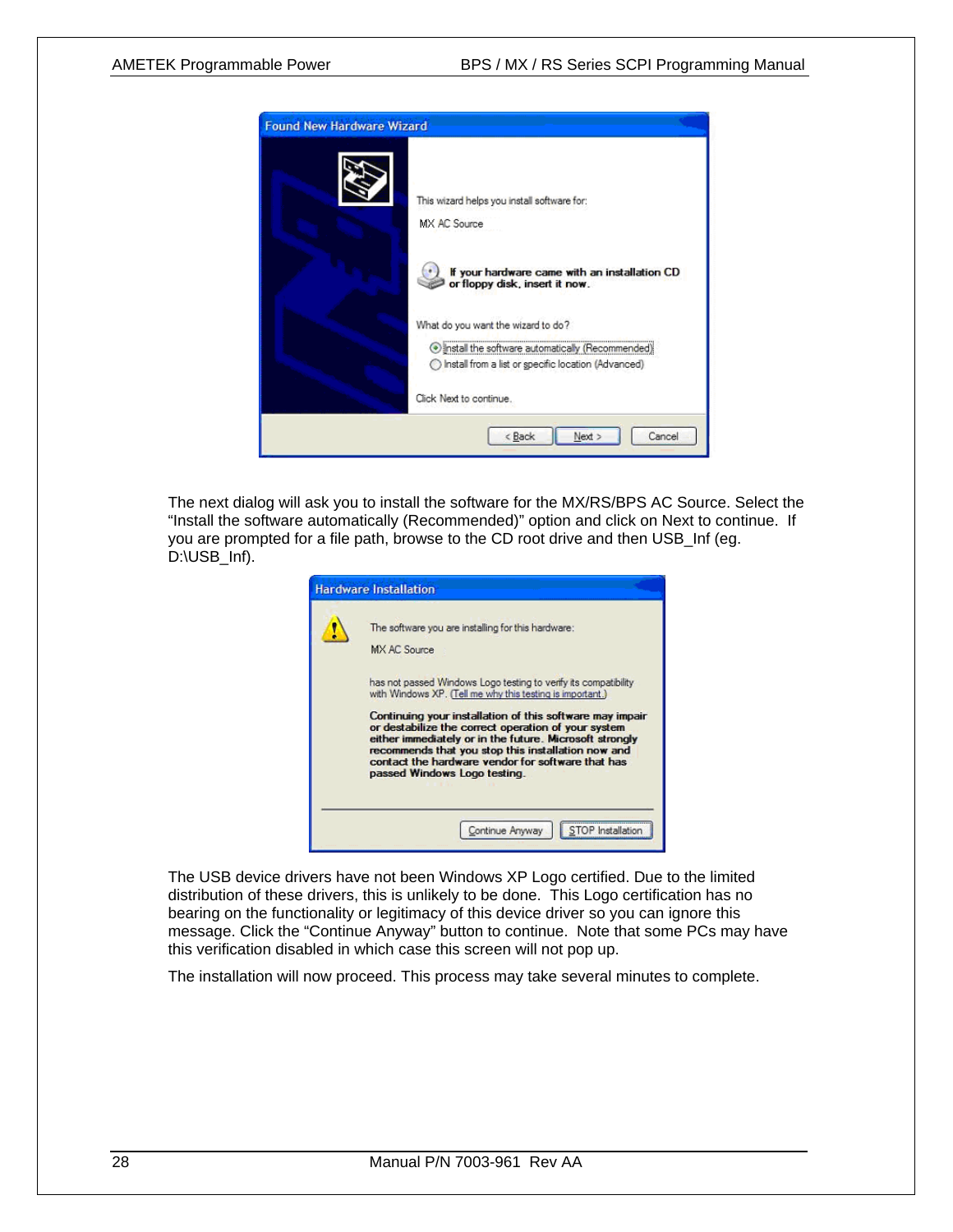

Once completed, the dialog box shown above will appear signaling the device drivers have been installed. The USB interface is now available to the PC's operating system. To complete the install process, click on the "Finish" button.

To verify the USB port is available, you can access the Windows System Properties screen, select the Hardware tab and open the Windows Device Manager screen. The MX Source should be listed under "Multi-port serial adapters" as shown in the image below.

| Device Manager                                                       |   |
|----------------------------------------------------------------------|---|
| Action View Help<br>File                                             |   |
| <b>6562</b><br>盯                                                     |   |
| SOTEC3120X                                                           |   |
| <b>El Batteries</b>                                                  |   |
| Computer<br>宙                                                        |   |
| Disk drives<br>Đ                                                     |   |
| 宙<br>Display adapters                                                |   |
| 田 3DVD/CD-ROM drives                                                 |   |
| E <b>B</b> IDE ATA/ATAPI controllers                                 |   |
| E Keyboards                                                          |   |
| Mice and other pointing devices                                      |   |
| Ė<br>Modems<br>Monitors                                              |   |
| Ė                                                                    |   |
| = 30 Multi-port serial adapters                                      |   |
| MX AC Source<br><b>图 Network adapters</b>                            |   |
| SiS 900 PCI Fast Ethernet Adapter                                    |   |
| OEM Port I/O Device Driver                                           |   |
|                                                                      |   |
| E CH Port I/O Device<br>E P PCMCIA adapters<br>E P Ports (COM & LPT) |   |
| USB - Serial Port (COMS)                                             |   |
| <b>RE</b> Processors<br>圃                                            |   |
| D. Sound, video and game controllers                                 | v |

*Figure 3-3: Windows XP Device Manager - USB Port*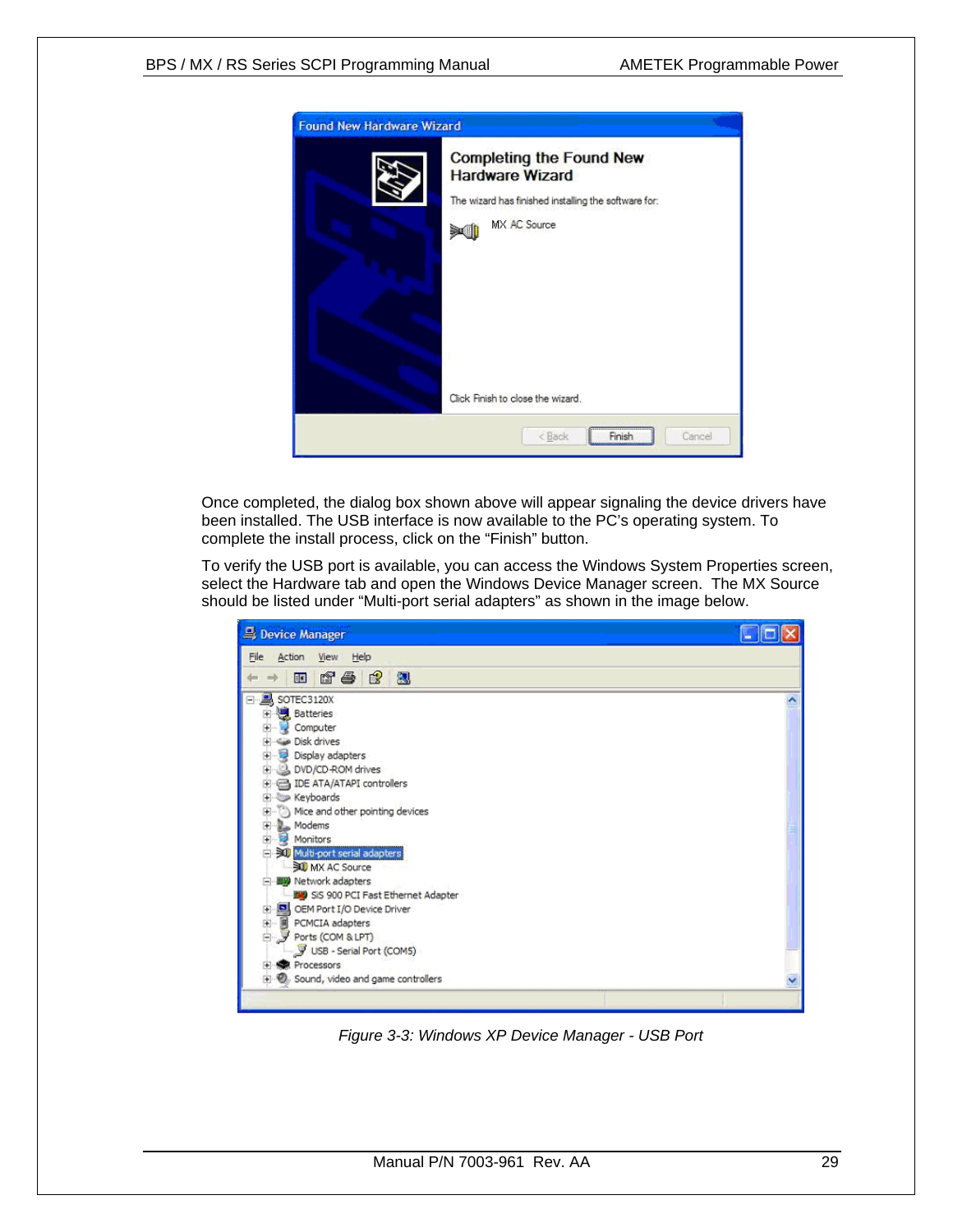#### **Step 2: USB to Com Virtual Device Driver installation**

The second step allows installation of the USB to COM virtual port driver. This driver will allow access to the AC source USB interface using a virtual COM port. Many programming environments support RS232 access but not USB. The use of this driver will allow you to program the power source through the USB port as though it was an RS232 port. The USBto-COM virtual port driver is distributed on the CIC496 CD ROM. This step is required to use the included Gui Windows software or other application software through USB.

To continue the installation, make sure the CIC496 CD Rom is available. Insert in the CD ROM drive if needed. If the auto-run screen appears, you can close it.

| <b>Found New Hardware Wizard</b> |                                                                                                                                                                                                                                                                            |  |  |
|----------------------------------|----------------------------------------------------------------------------------------------------------------------------------------------------------------------------------------------------------------------------------------------------------------------------|--|--|
|                                  | <b>Welcome to the Found New</b><br><b>Hardware Wizard</b><br>Windows will search for current and updated software by<br>looking on your computer, on the hardware installation CD, or on<br>the Windows Update Web site (with your permission).<br>Read our privacy policy |  |  |
|                                  | Can Windows connect to Windows Update to search for<br>software?<br>Yes, this time only<br>Yes, now and every time I connect a device<br>No, not this time                                                                                                                 |  |  |
|                                  | Click Next to continue.<br>Cancel<br>Next<br>$<$ Back                                                                                                                                                                                                                      |  |  |

When the "Found New Hardware Wizard" dialog appears, select the "No, not this time."option. The drivers are not available on line. Click on Next button to continue.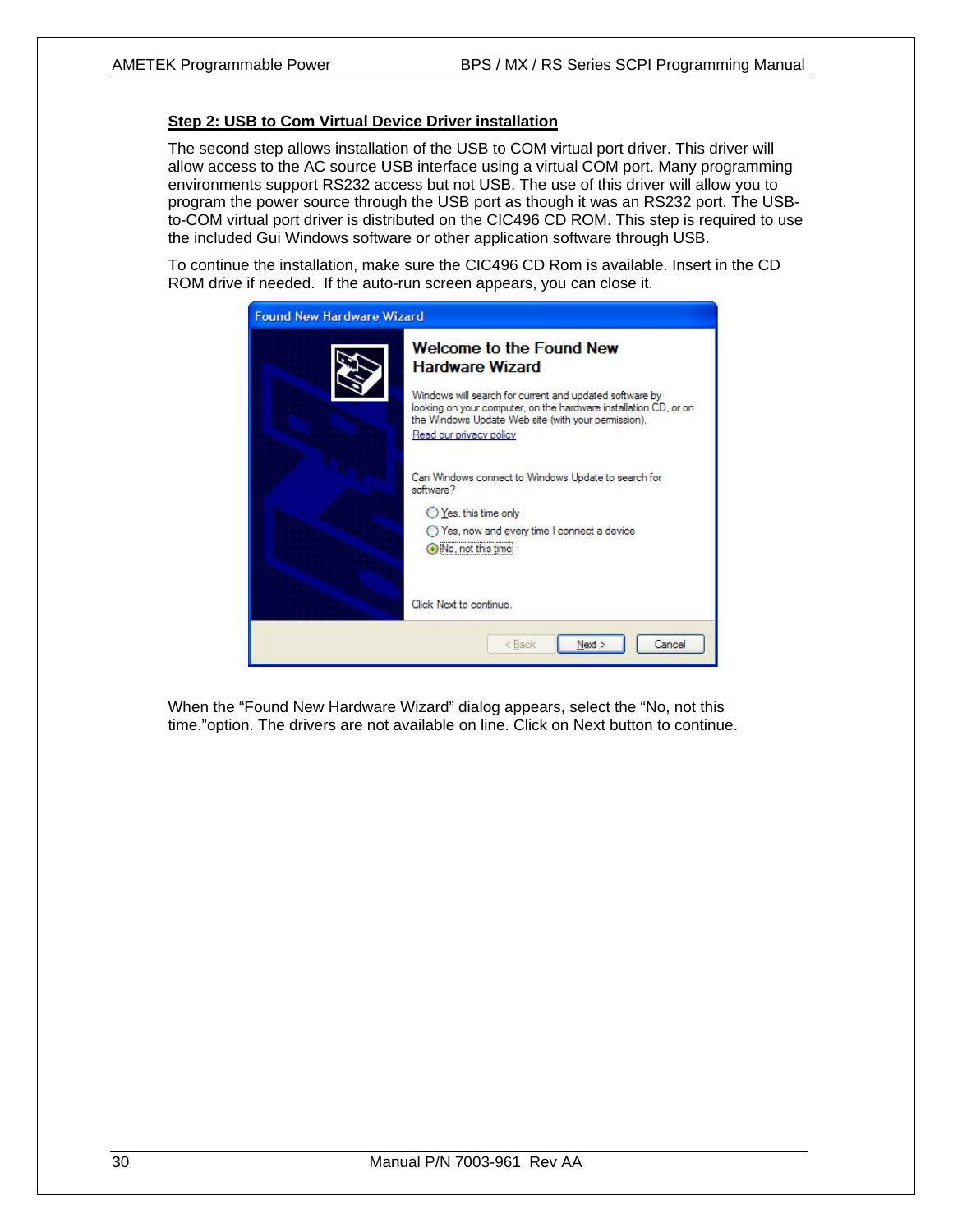

The next dialog will ask you to install the software for the MX AC Source. Select the "Install the software automatically (Recommended)" option and click on Next to continue. If you are prompted for a file path, browse to the CD root drive and then USB\_Inf (eg. D:\USB\_Inf).

| <b>Hardware Installation</b>                                                                                                                                                                                                                                                                                          |  |  |
|-----------------------------------------------------------------------------------------------------------------------------------------------------------------------------------------------------------------------------------------------------------------------------------------------------------------------|--|--|
| The software you are installing for this hardware:<br>MX AC Source                                                                                                                                                                                                                                                    |  |  |
| has not passed Windows Logo testing to verify its compatibility<br>with Windows XP. (Tell me why this testing is important.)                                                                                                                                                                                          |  |  |
| Continuing your installation of this software may impair<br>or destabilize the correct operation of your system<br>either immediately or in the future. Microsoft strongly<br>recommends that you stop this installation now and<br>contact the hardware vendor for software that has<br>passed Windows Logo testing. |  |  |
| Continue Anyway<br>STOP Installation                                                                                                                                                                                                                                                                                  |  |  |

The USB device drivers have not been Windows XP Logo certified. Due to the limited distribution of these drivers, this is unlikely to be done. This Logo certification has no bearing on the functionality or legitimacy of this device driver so you can ignore this message. Click the "Continue Anyway" button to continue. Note that some PCs may have this verification disabled in which case this screen will not pop up.

The installation will now proceed. This process may take several minutes to complete. Once completed, the final dialog will appear as shown.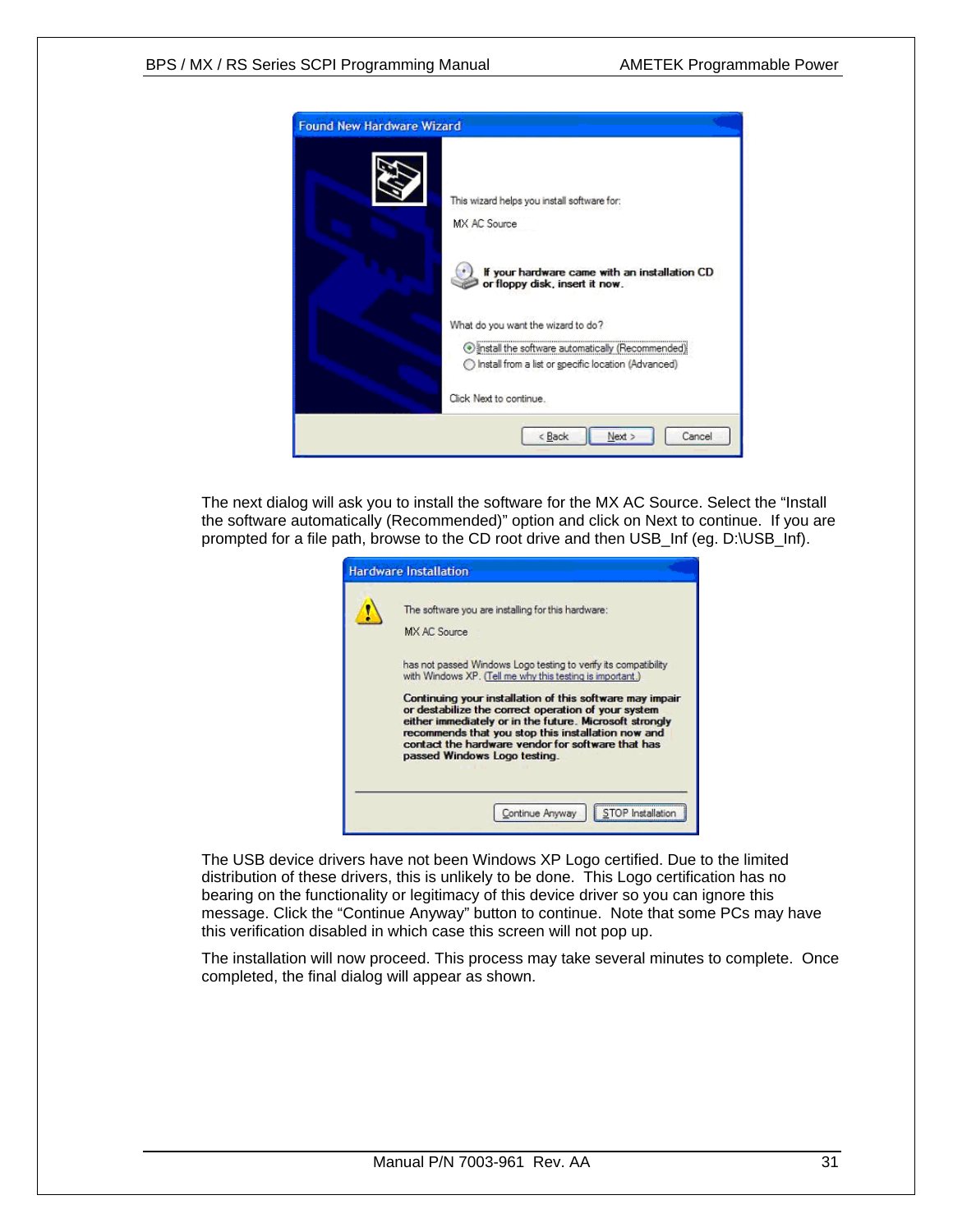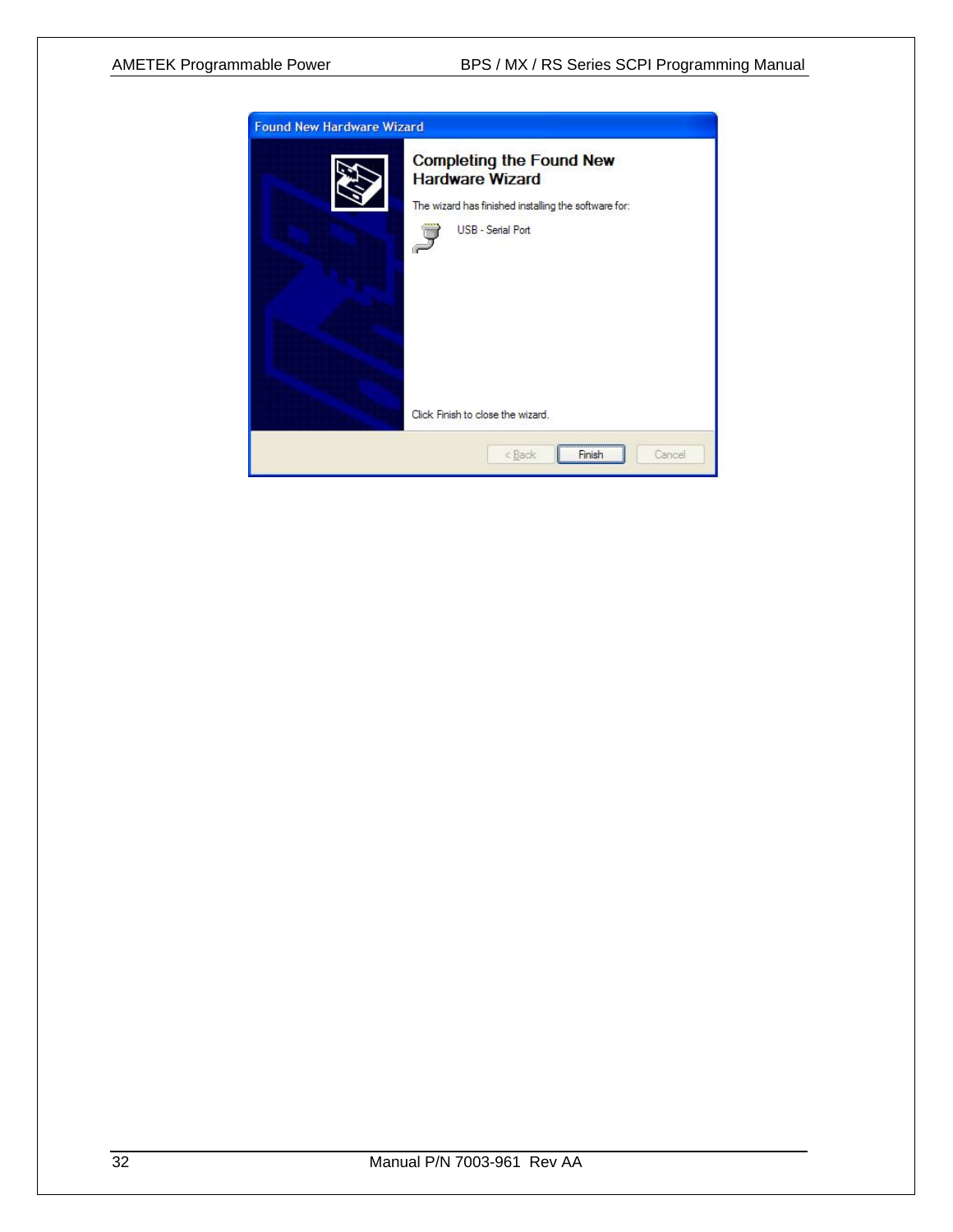The USB to Com virtual port is now available to the PC's operating system. To complete the install process, click on the "Finish" button. To verify the virtual com port is available, you can access the Windows System Properties screen, select the Hardware tab and open the Windows Device Manager screen. The USB redirector should be listed under "Ports (COM & LPT)" as shown in the image below. The com port number is automatically assigned. Note the com port number for subsequent reference in your application software or when selected the COM port in the Gui Interface screen. This port number may be changed by opening the USB redirector properties and clicking on Port Settings, then Advanced, and selecting which port to use from the COM Port number drop down box.



*Figure 3-4: Windows XP Device Manager – Virtual Com Port* 

Once completed, you can remove the CIC496 CD Rom. The USB interface to the AC source is now available for use.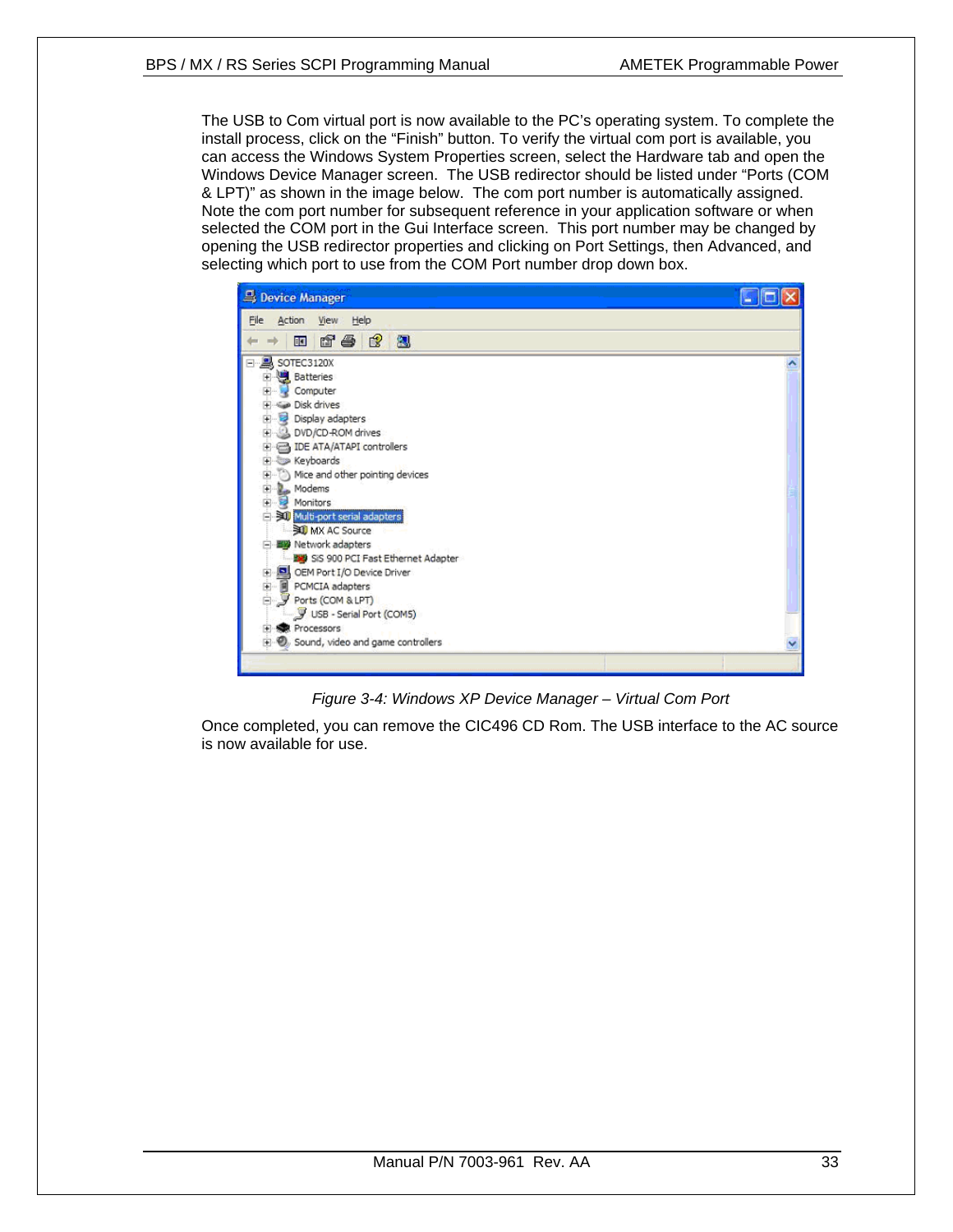#### **3.4.2 USB Interface Use**

Note that the power source will be detected automatically when turn on or plugged in once the drivers have been installed. It is recommended however to close any open USB connections to the AC source before turning it off.

To use the USB interface, you may use the Gui Windows software supplied with the power source or develop your own application code. In either case, set the baud rate on the power source to 460,800 in the Configuration menu. From the Front panel, press MENU key, scroll to CONFIGURATION and press ENTER key. Select BAUDRATE field and scroll to 460800.

For use with the Gui program, select the "USB / RS232C Serial" interface type and set the Baud rate to 460800.

| <sup>1</sup> Interface Configuration                                                                                                        |                                                                                                                                                                                                                |                                 |  |  |
|---------------------------------------------------------------------------------------------------------------------------------------------|----------------------------------------------------------------------------------------------------------------------------------------------------------------------------------------------------------------|---------------------------------|--|--|
| Type:<br>C Simulation mode<br>● USB / RS232C Serial<br>C NIEEE-488 Bus<br>C Agilent GPIB<br>$C$ LAN - TCP / IP<br>Send Command:<br>Receive: | RS232 Settings:<br>C Com1 C Com3 C Com5 C Com7<br>C Com2 C Com4 C Com6 C Com8<br>Baud:<br>$\nabla$ HW HShk<br>$460800 -$<br>Verify Connection<br>CHECK UART FIFO SETTINGS, THEN CLICK VERIFY! (See Help).<br>▼ | Close<br>Cancel<br>Help<br>Send |  |  |
|                                                                                                                                             |                                                                                                                                                                                                                |                                 |  |  |

*Figure 3-5: Gui Interface Settings for use of USB port.* 

#### *Note: Use of the USB port to control more than one power source from a single PC is not recommended, as communication may not be reliable. Use GPIB interface for multiple power source control.*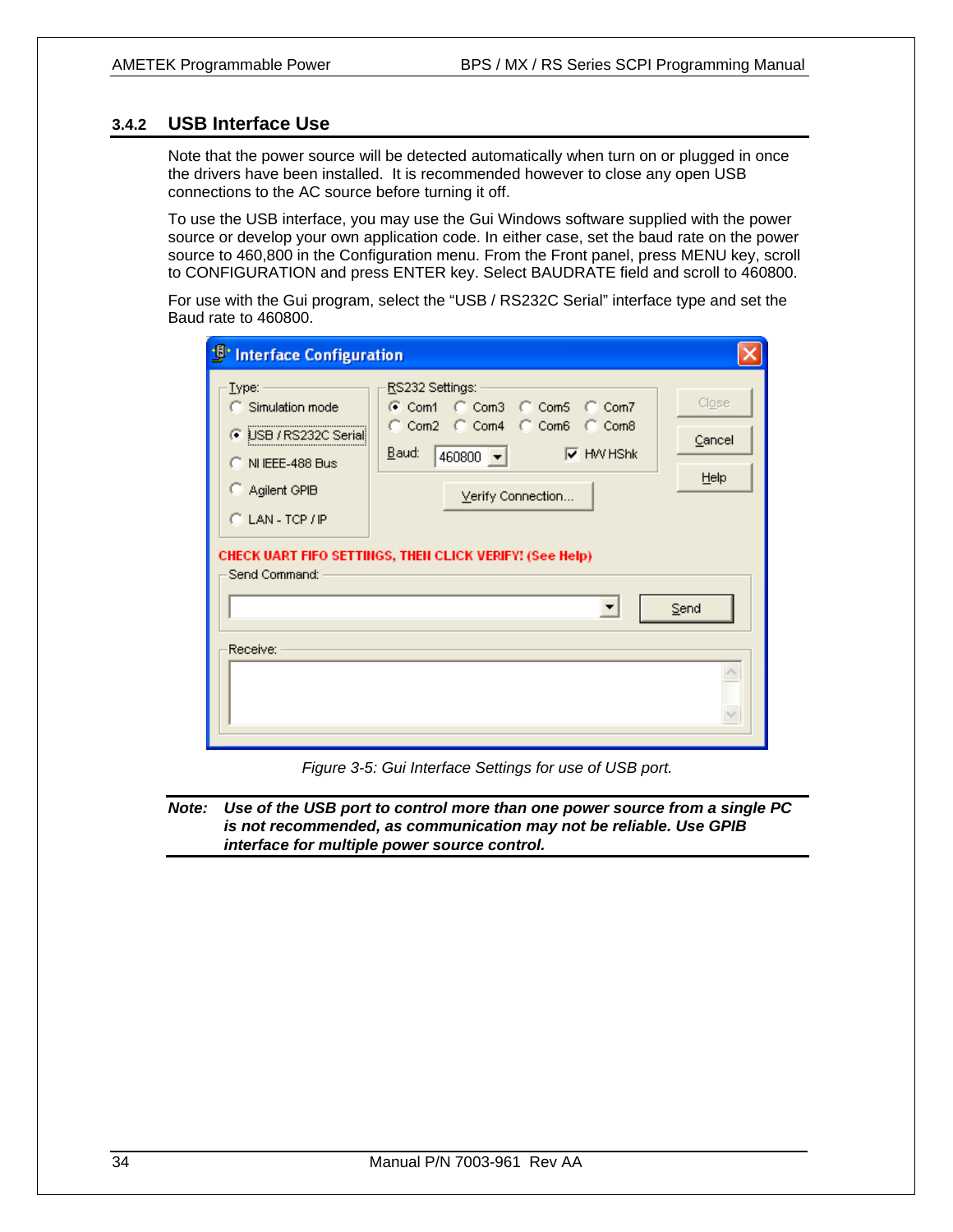#### **3.5 LAN Interface Option**

An Ethernet LAN interface option is available as an option for the MX/RS/BPS Series power sources. This option must be specified at the time of order. A –LAN option indicator will appear on the model number tag at the rear-panel of the power source to indicate the presence of this option. Also, a RJ45 socket will be present on the rear panel.

Using LAN lets you communicate with the instrument remotely, it is fast, simple and the LAN from your PC does not require any additional proprietary software or cards.

#### *Note: If a USB cable is plugged into the USB interface connector of the power source, the LAN interface will be disabled. Remove any USB connection to use the LAN / Ethernet port.*

An RJ45 Ethernet 10BaseT connector is located on the rear panel if the –LAN option is installed. A standard RJ45 UTP patch cord between the AC Source and a network Hub may be used to connect the AC source to a LAN. For direct connection to a PC LAN card, a crossover RJ45 cable is required. Consult your network administrator for directions on connecting the AC source to any corporate LAN.

If the –LAN Ethernet interface option is present, the MAC Address (Media Access Control) of the Ethernet port is printed on the serial tag of the power source. The serial tag is located on the rear panel of the unit.

#### **3.5.1 MAC Address**

Each power source with the –LAN option installed has a unique network address (MAC address). The MAC address (Media Access Conrol) is a unique hexadecimal address and is listed on a label on the rear panel of the power source. To operate the power source on a network, this MAC address needs to be assigned to a TCP/IP address, which will be used to address the device on the network.

#### **3.5.2 Setting the TCP/IP Address**

The first decision you need to make is how to connect the instrument. You can connect the instrument directly to a network LAN port with a LAN cable, or you can connect it directly to the PC. When connecting the instrument directly to the PC LAN port you will need a special cable called a cross connect cable. Once connected you must establish an IP address for the instrument. An IP address consists of four groups of numbers separated by a decimal. Dynamic Host Configuration Protocol (DHCP) is typically the easiest way to configure the instrument for LAN communication. DHCP automatically assigns a dynamic IP address to a device on a network. You will need to enter the IP address on the Interface screen of the GUI to control the power source.

The GUI has a built in utility that let's you determine the IP address assigned by the network DHCP server. It may also be used to set a static IP address. To use the LAN option, MXGui version 2.1.0.0 or higher is required. The latest MXGui version can be downloaded from the California Instrument web site. (www.programmablepower.com)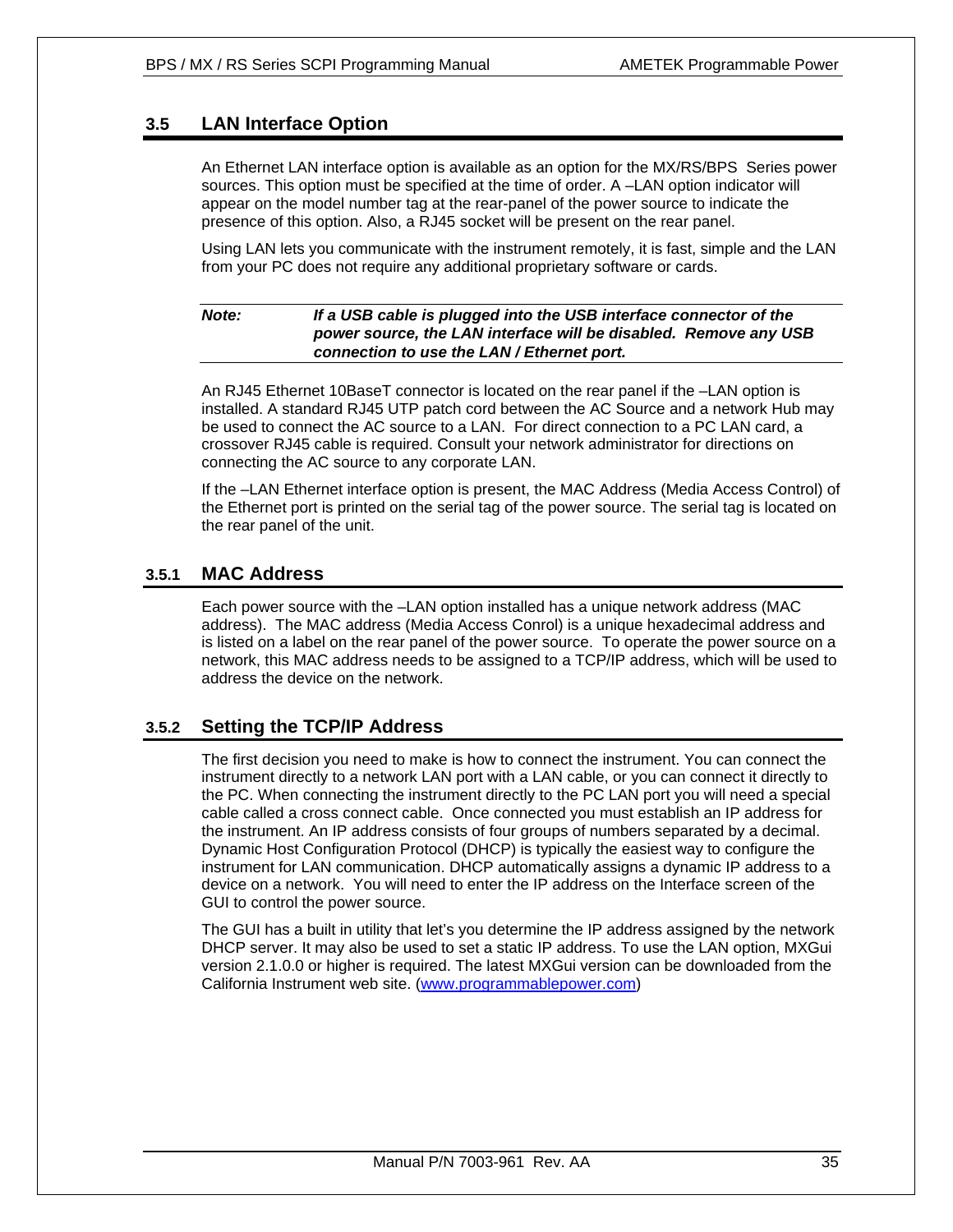Use the "Locate IP" button on the interface configuration screen to bring up the IP configuration utility screen. To determine what IP address was assigned, select the "Get IP Address from MAC Address in the Configuration selection. The MAC address should be listed on the serial tag on the back of the unit. Enter the MAC address and click on "Get IP Address".

This process may take several minutes to complete so be patient. If the IP address is found, it will be displayed below the MAC address. If it can't be found, all zero's will be displayed instead.

Close the program to return to the GUI interface configuration screen. Then use the "Update IP" button to tranfer the new IP address into the GUI IP Address box. You can also enter the IP address manually.

| <b><sup>●</sup></b> IP Address Configuration                                                                                           |                                                                                                |
|----------------------------------------------------------------------------------------------------------------------------------------|------------------------------------------------------------------------------------------------|
| File Help                                                                                                                              |                                                                                                |
| Configuration:<br><b>C</b> Get IP Address from MAC Address<br><b>C</b> Get MAC Address from IP Address                                 | <b><i>MCalifornia</i></b><br>Assign Static IP Address<br>C Enable DHCP/BOOTP                   |
| Get IP Address from MAC Address : -<br>MAC Address : :<br> 9A <br>D <sub>4</sub><br>00 <sup>1</sup><br>20 <sup>1</sup><br>  4A  <br>02 | - Assign Static IP Address / Enable DHCP/BOOTP : $\neg$<br>- IP Address : ----<br>100 10 11 99 |
| – IP Address : –                                                                                                                       | ⊢MAC Address : –<br> D4 <br>$ 00 $ $ 00 $<br>$00 -$<br>$\vert 20 \vert$<br>00.                 |
| Get IP Address                                                                                                                         | $\Box$ Save<br>Execute                                                                         |

The same IP Configuration utility can be used to set the power source LAN option to either static IP or DHCP IP mode. See the on line help for futher instructions.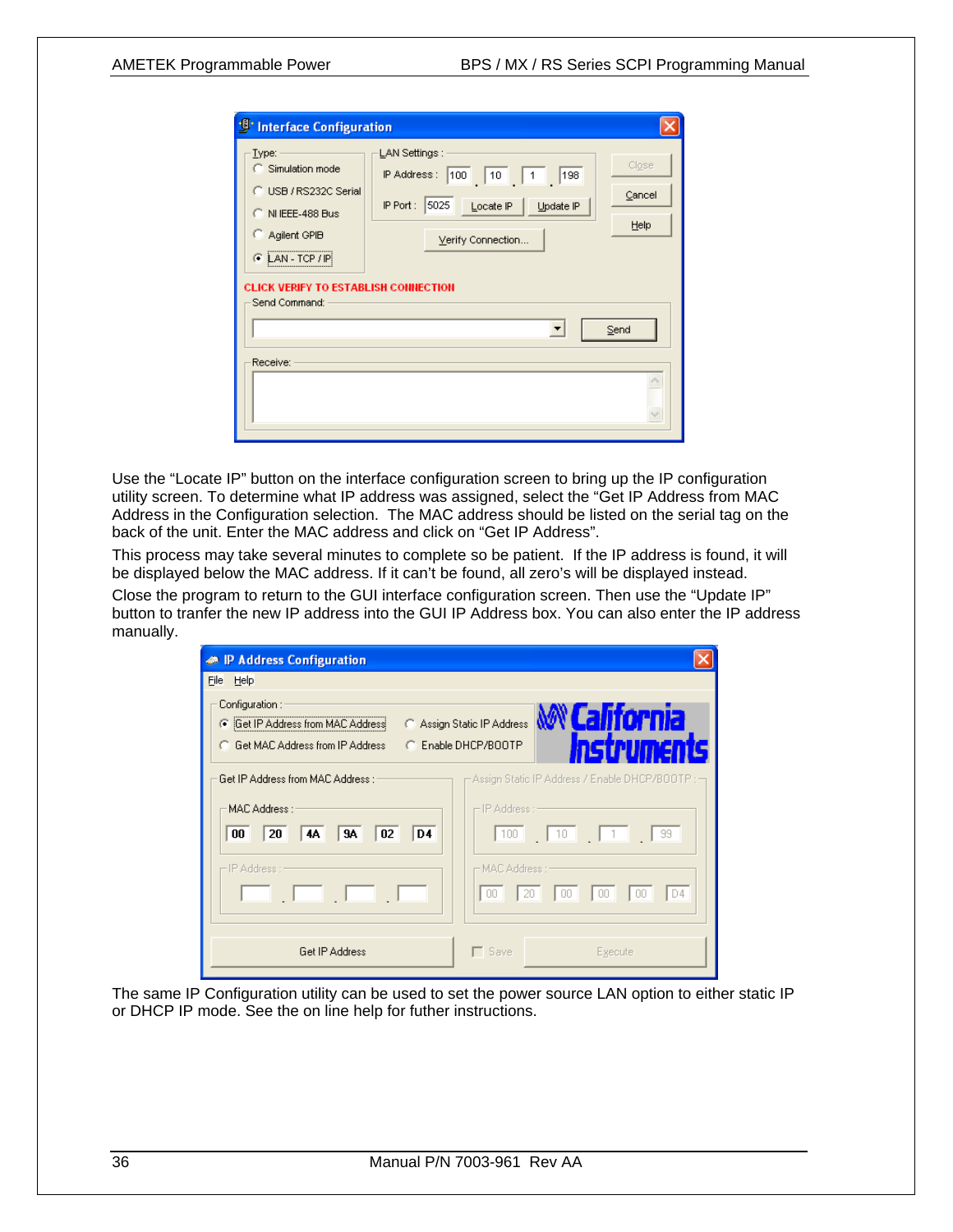## **3.5.3 Socket Port Number**

Now that a connection has been verified, you can develop your application code. If you are using one of the Microsoft environments, the Winsock protocol which is part of the Windows operating system can be used. Similar capabilities are supported on other operating systems.

To use Winsock, your will have to specificy the port number of the power source's LAN interface. The port number determines the protocol for the communication. The power source uses ASCII characters and instrument SCPI commands for remote control. The IANA registered Port number for the Instrument SCPI interface is 5025.

TCP Remote port = 5025

The port numbe is factory set to 5025.

### **3.5.4 IP Ping**

You can also test the IP address from your Windows PC. An easy way to do so is to use the ping utility under MS DOS. To do so, bring up a DOS window using the start menu:

#### **Start>Programs>Accessories>Command Prompt**)

At the command prompt type

#### **ping <IP address>**.

This will send an IP ping request to the power source. For this to work, the power source must be turned on and connected to the same network as the PC. Also, the power source interface configuration must be set to use a baud rate of 460,800. If everything is working it will look like this:



*Figure 3-6: Pinging AC Source LAN IP address.*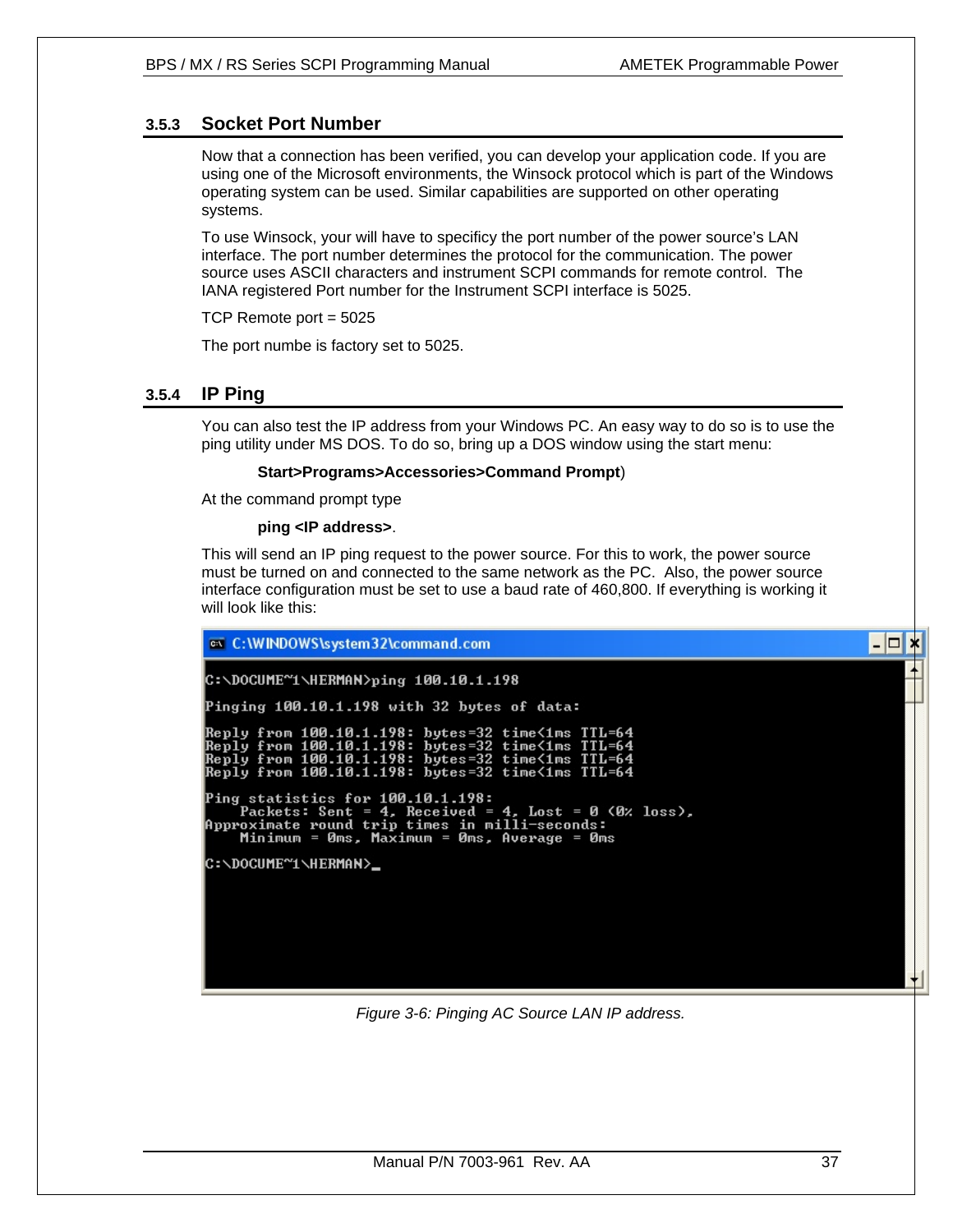# **4. SCPI Command Reference**

## **4.1 Introduction**

#### *Related Commands*

Where appropriate, related commands or queries are included. These are listed because they are either directly related by function, or because reading about them will clarify or enhance your understanding of the original command or query.

#### **Subsystem commands**

Subsystem commands are specific to AC/DC source functions. They can be a single command or a group of commands. The groups are comprised of commands that extend one or more levels below the root. The description of common commands follows the description of the subsystem commands.

The subsystem command groups are listed in alphabetical order and the commands within each subsystem are grouped alphabetically under the subsystem. Commands followed by a question mark (?) take only the query form. When commands take both the command and query form, this is noted in the syntax descriptions.

#### **IEEE 488.2 common commands**

Common commands are defined by the IEEE-488.2 standard and are described in chapter 0 of this manual.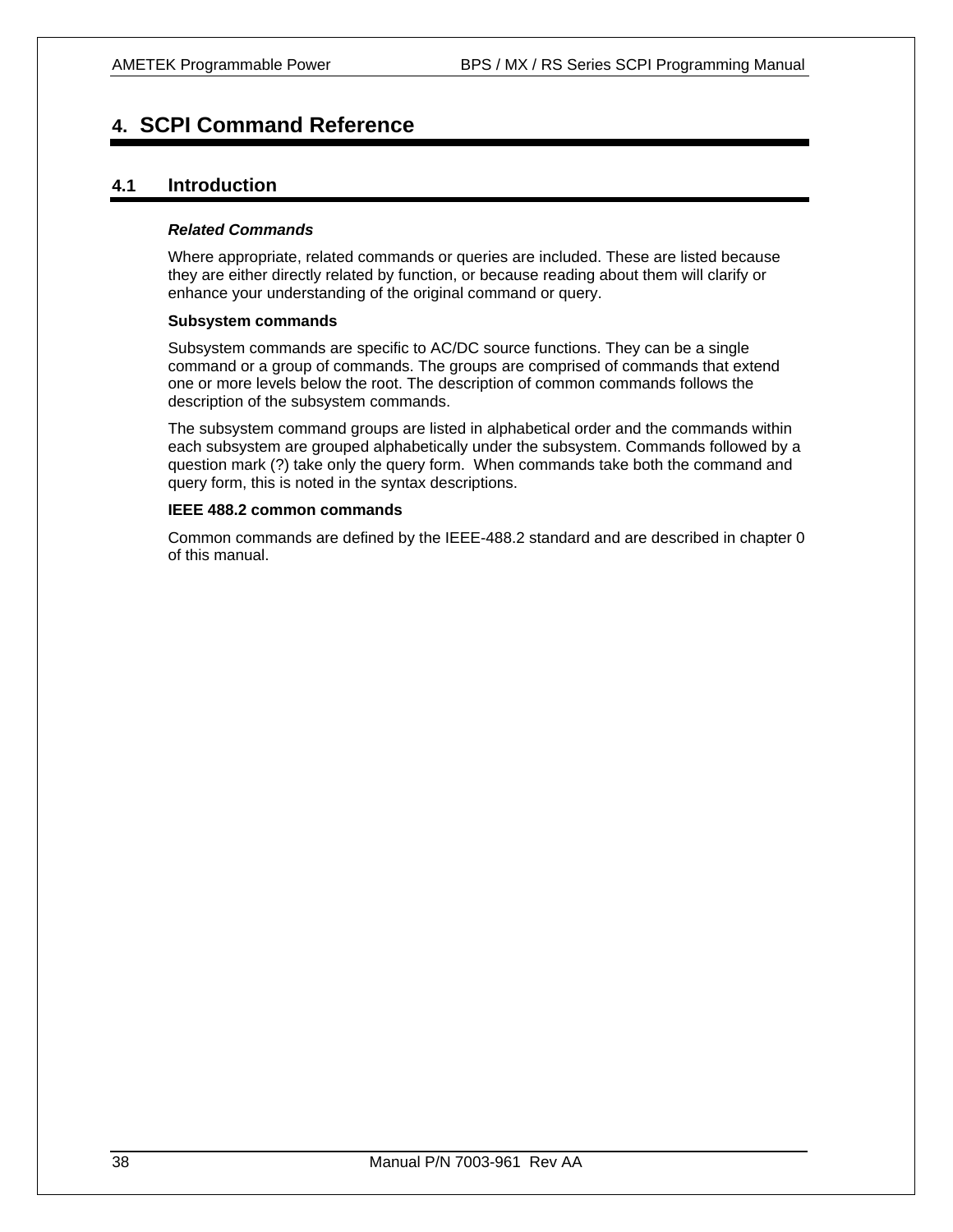## **4.2 Calibration Subsystem**

The commands in this subsystem allow you to do the following:

- Enable and disable the calibration mode
- Calibrate the measured current and measured voltage and store new calibration in nonvolatile memory.
- Calibrate the current and voltage output levels, and store new calibration constants in nonvolatile memory.
- Calibrate the output impedance of the AC source, and store new calibration constants in nonvolatile memory.

*Note: MX Series II models have fewer calibration points than series I models. The Series II will accept all Series I calibration commands but some will have no effect on Series II models. See the MX user manual 7003-960 or MX15 user manual 7005-960 or RS user manual M440036 for specific calibration settings. Also, the elevated temperature calibration setpoints are not required on Series II MX/RS/BPS systems.* 

The commands in this subsystem allow you to do the following:

| Allows entry of calibration password required to                                  |
|-----------------------------------------------------------------------------------|
| change calibration coefficients<br>Saves new or modified calibration coefficients |
|                                                                                   |
|                                                                                   |
|                                                                                   |
| Ambient temperature calibrations                                                  |
|                                                                                   |
| Calibrate full-scale AC current measurements                                      |
|                                                                                   |
| Calibrate full-scale DC current measurements                                      |
| Cancel DC current measurements offset                                             |
| Elevated temperature calibrations                                                 |
|                                                                                   |
| Calibrate full-scale AC current measurements at                                   |
| higher temperature                                                                |
|                                                                                   |
| Calibrate full-scale AC current measurements at                                   |
| higher temperature                                                                |
| Cancel AC current measurements offset at a higher                                 |
| temperature                                                                       |
|                                                                                   |
| Ambient temperature calibrations                                                  |
|                                                                                   |
| Calibrate full-scale AC voltage measurements                                      |
|                                                                                   |
| Calibrate full-scale AC voltage measurements                                      |
| Cancel AC voltage measurements offset                                             |
| Elevated temperature calibrations                                                 |
|                                                                                   |
|                                                                                   |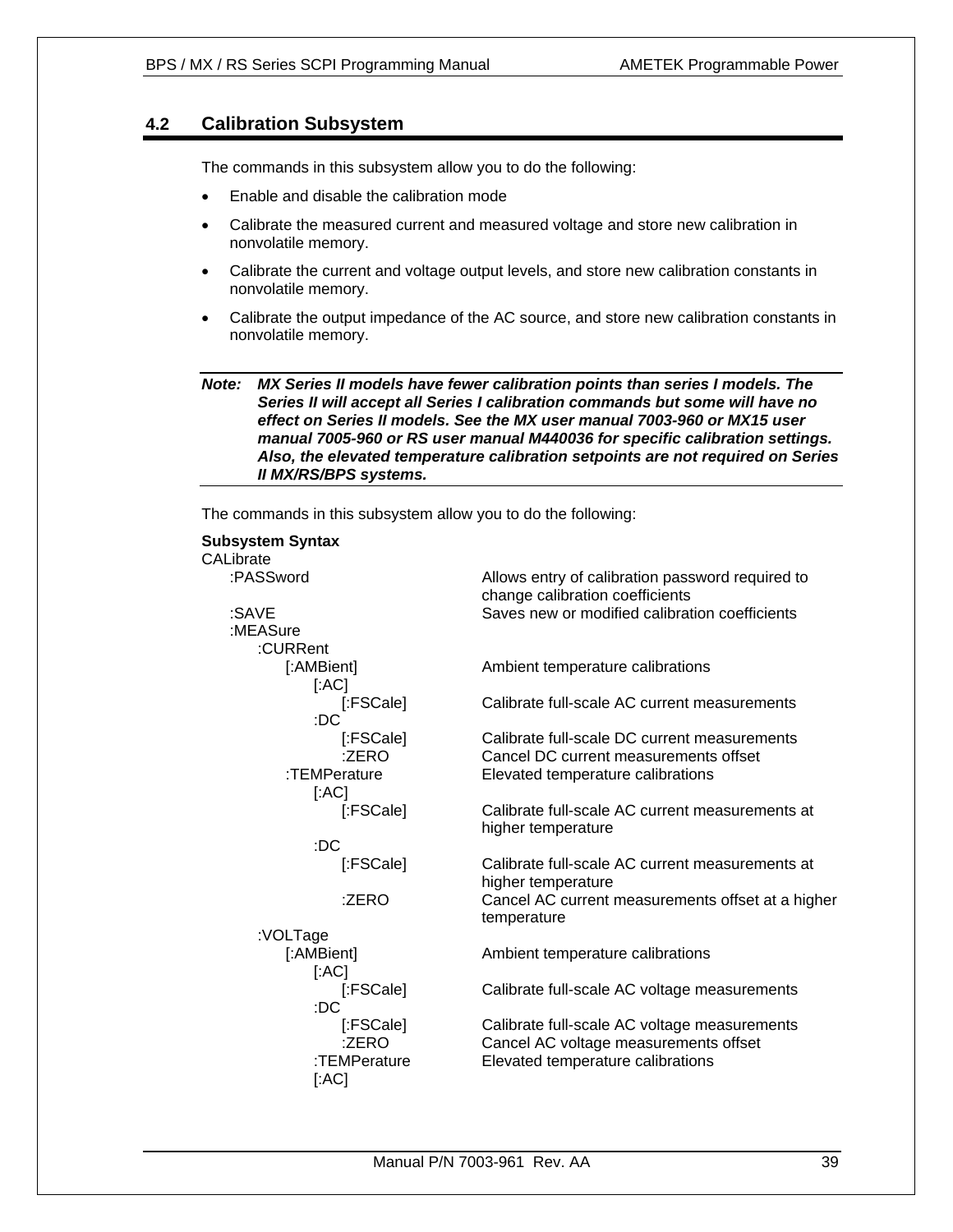|                            | [:FSCale]            | Calibrate full-scale AC voltage measurements at<br>higher temperature                                                                 |
|----------------------------|----------------------|---------------------------------------------------------------------------------------------------------------------------------------|
| :DC<br>[:SOURce]           | [:FSCale]<br>:ZERO   | Calibrate full-scale AC voltage measurements<br>Cancel AC voltage measurements offset                                                 |
| :PHASe<br>:VOLTage<br>[AC] |                      | Calibrate output phase angle relative to external sync.                                                                               |
|                            | :LRANge              |                                                                                                                                       |
|                            | [:FSCale]            | Calibrate full-scale output voltage at low voltage<br>range                                                                           |
|                            | :ZERO<br>:HFRequency | Trim output voltage offset at low voltage range.<br>Calibrate full scale output voltage at low voltage<br>range and high frequency.   |
|                            | :HRANge              |                                                                                                                                       |
|                            | [:FSCale]            | Calibrate full-scale output voltage at high voltage<br>range                                                                          |
|                            | :ZERO<br>:HFRequency | Trim output voltage offset at high voltage range.<br>Calibrate full scale output voltage at high voltage<br>range and high frequency. |
| :DC                        |                      |                                                                                                                                       |
|                            | :LRANge              |                                                                                                                                       |
|                            | [:FSCale]            | Calibrate full-scale output dc voltage at low voltage<br>range.                                                                       |
|                            | :ZERO                | Trim output dc voltage offset at low voltage range.                                                                                   |
|                            | :HRANge              |                                                                                                                                       |
|                            | [:FSCale]            | Calibrate full-scale output dc voltage at high voltage<br>range. (positive DC)                                                        |
|                            | :ZERO                | Trim output dc voltage offset at high voltage range.                                                                                  |
| :IMPedance                 |                      |                                                                                                                                       |
|                            | :REAL                |                                                                                                                                       |
|                            | [:FSCale]            | Calibrate the real part of the programmable output<br>impedance at full-scale value                                                   |
|                            | :ZERO                | Calibrate the real part of the programmable output<br>impedance at minimum value                                                      |
|                            | :REACtive            |                                                                                                                                       |
|                            | [:FSCale]            | Calibrate the reactive part of the programmable<br>output impedance at full-scale value                                               |
|                            | :ZERO                | Calibrate the reactive part of the programmable<br>output impedance at minimum value                                                  |
| :IHARmonic?                |                      | IEC413 interharmonic                                                                                                                  |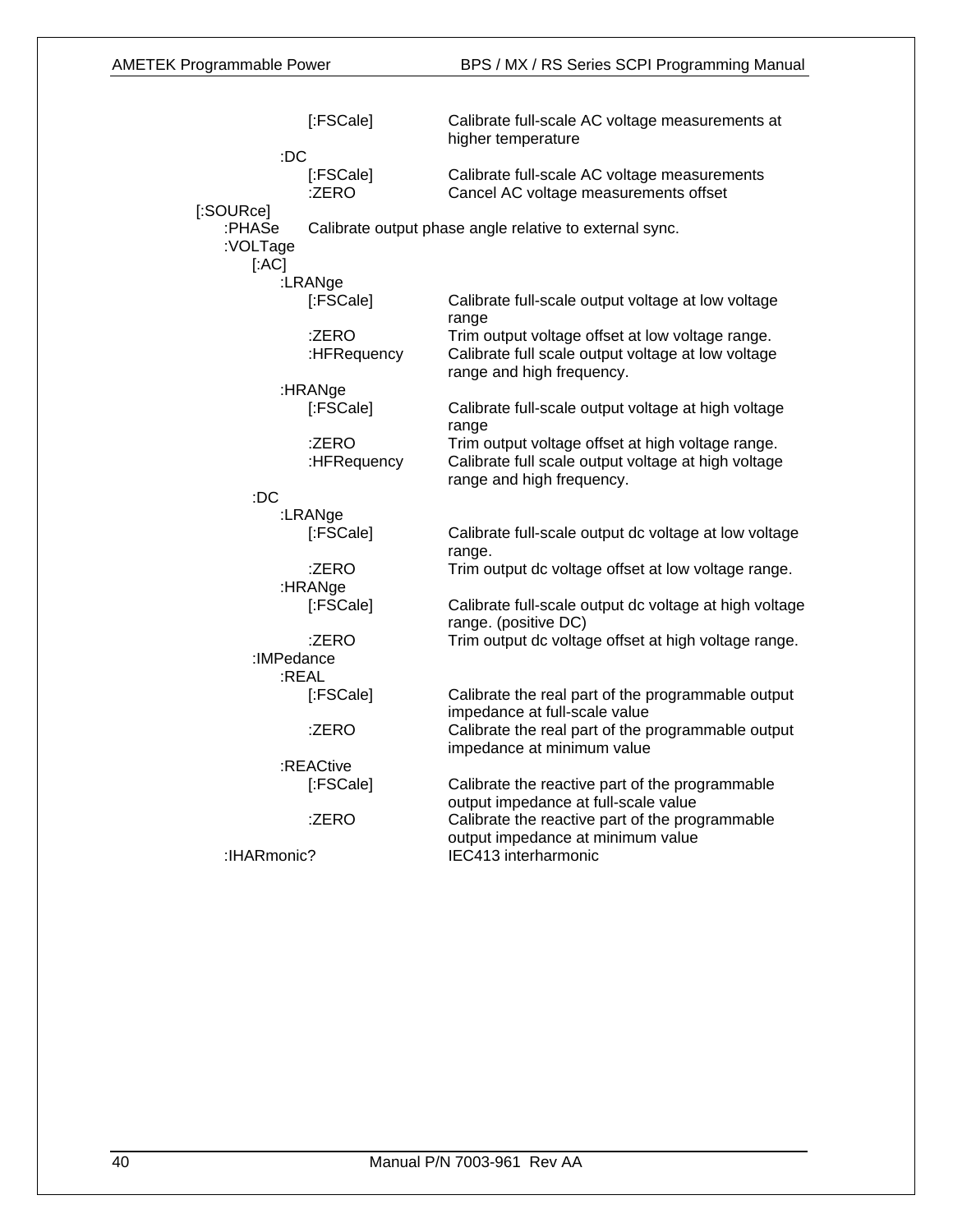## **4.2.1 Password**

#### **CALibrate:PASSword**

This command allows the entry of the calibration password. The calibration password is required to use the data entry form of the calibration commands. Without the use of this password, only the query form can be used to query any calibration coefficient but no new calibration can be performed. Calibration queries always return two values. The first value is the calibration coefficient itself, the second value is the temperature associated with that coefficient. All temperate coefficients except for full-scale AC voltage are computed by the AC/DC power source controller.

The calibration password is defined as the numeric portion of the AC/DC power source serial number spelled backwards. The password needs to be enclosed by single or double quotation marks. Thus, if the units serial number is HK12345, the calibration password is "54321" and the command syntax would be:

CAL:PASS "54321"

Note that any non-numeric characters such as the HK in the example shown here need to be discarded when sending the calibration password. Only the numeric portion is to be used.

| <b>Command Syntax</b><br><b>Parameters</b> | CALibrate:PASSword <srd></srd> | <numeric number="" of="" portion="" reversed="" serial=""> (default)</numeric> |
|--------------------------------------------|--------------------------------|--------------------------------------------------------------------------------|
| Examples<br><b>Related Commands</b>        | CAL:PASS '34593'<br>*IDN?      | CAL:PASS "35461"                                                               |

#### **4.2.2 Save**

#### **CALibrate:SAVE**

This command saves all calibration coefficients to non-volatile memory. This command should be issued after all calibration adjustements have been made. If not, all changes will be lost when unit is turned off and the previous calibration values will take effect the next time the unit is powered up.

*Note: Saving calibration data to non-volatile memory requires more time to process by the MX/RS/BPS controller than other commands. As such, it is recommended to hold off on sending additional commands for about 300 msecs* 

| Command Syntax          | CALibrate:SAVE <srd></srd> |
|-------------------------|----------------------------|
| Parameters              | <b>None</b>                |
| Examples                | CAL:SAVE                   |
| <b>Related Commands</b> | CAL:PASS                   |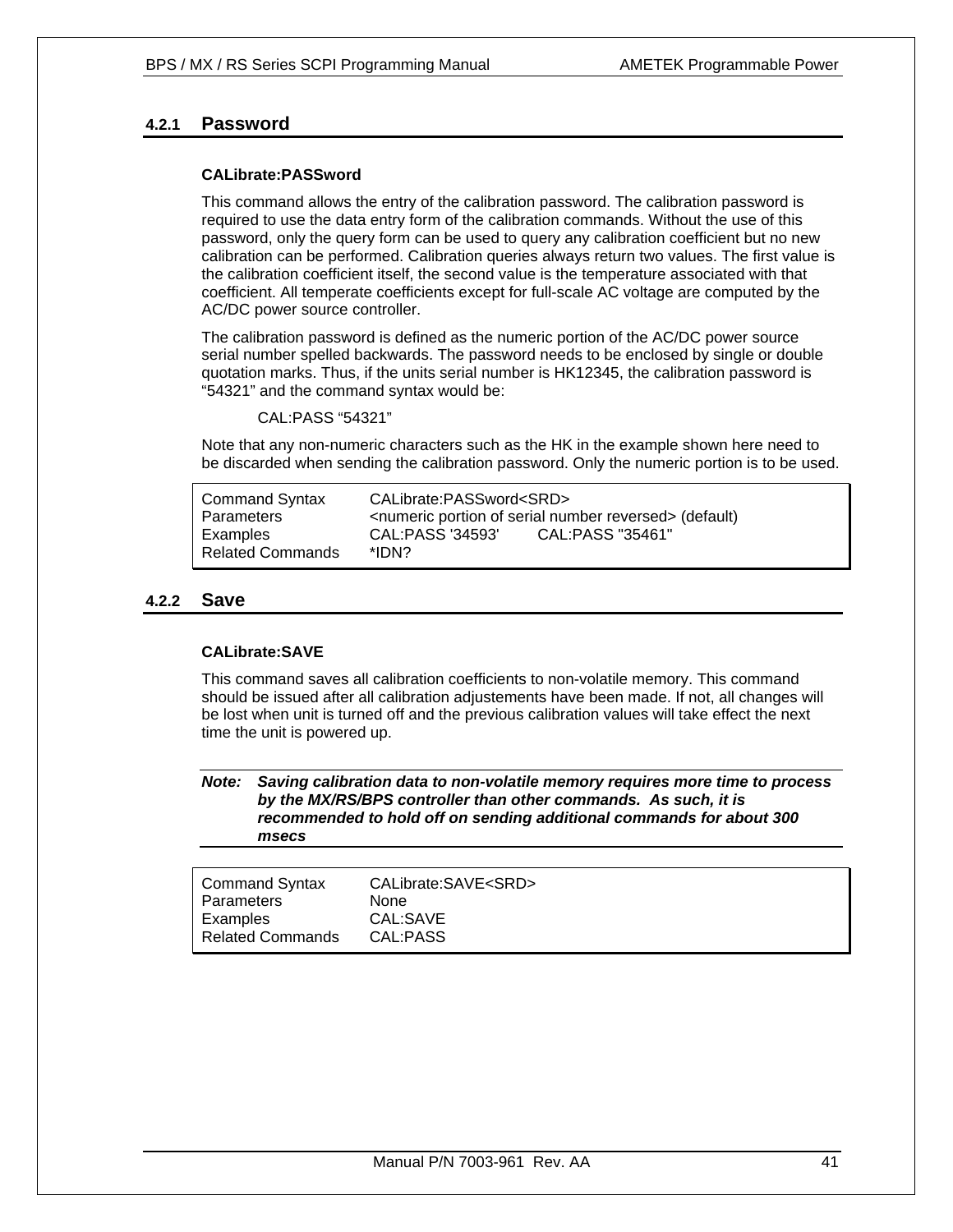## **4.2.3 Current Measurement**

#### **CALibrate:MEASure:CURRent[:AMBient][:AC][:FSCale] <NRf>**

This command initiates the calibration of the AC current measurement at full scale and at ambient temperature.

| <b>Command Syntax</b>      | CALibrate:MEASure:CURRent[:AMBient][:AC][:FSCale]               |
|----------------------------|-----------------------------------------------------------------|
| Parameters                 | <nrf> (actual load current measured with external device)</nrf> |
| Examples                   | CAL:MEAS:CURR 11.5                                              |
| Query Syntax               | CALibrate: MEASure: CURRent?                                    |
| <b>Returned Parameters</b> | $NRS$ (value range -1000 to +1000)                              |
| <b>Related Commands</b>    | CALibrate:MEASure:CURRent:TEMPerature[:AC][:FSCale]             |

#### **CALibrate:MEASure:CURRent[:AMBient]:DC[:FSCale] <NRf>**

This command initiates the calibration of the DC current measurement at full scale and at ambient temperature.

| <b>Command Syntax</b>      | CALibrate:MEASure:CURRent[:AMBient]:DC[:FSCale]                 |
|----------------------------|-----------------------------------------------------------------|
| Parameters                 | <nrf> (actual load current measured with external device)</nrf> |
| Examples                   | CAL:MEAS:CURR:DC 11.5                                           |
| <b>Query Syntax</b>        | CALibrate:MEASure:CURRent:DC?                                   |
| <b>Returned Parameters</b> | $NRS$ (value range -1000 to +1000)                              |
| <b>Related Commands</b>    | CALibrate:MEASure:CURRent:TEMPerature:DC[:FSCale]               |

#### **CALibrate:MEASure:CURRent[:AMBient]:DC:ZERO <NRf>**

This command initiates the offset adjustment of the DC current measurement at ambient temperature.

| <b>Command Syntax</b>      | CALibrate:MEASure:CURRent[;AMBient]:DC:ZERO   |
|----------------------------|-----------------------------------------------|
| Parameters                 | <nrf> (0 or desired offset value)</nrf>       |
| Examples                   | CAL:MEAS:CURR:DC:ZERO                         |
| <b>Query Syntax</b>        | CALibrate: MEASure: CURRent: DC: ZERO?        |
| <b>Returned Parameters</b> | $\langle$ NR1> (value range -127 to +128)     |
| <b>Related Commands</b>    | CALibrate:MEASure:CURRent:TEMPerature:DC:ZERO |

#### **CALibrate:MEASure:CURRent:TEMPerature[:AC][:FSCale] <NRf>**

This command initiates the calibration of the AC current measurement at full scale and at elevated temperature.

| <b>Command Syntax</b>      | CALibrate:MEASure:CURRent:TEMPerature[:AC][:FSCale]             |
|----------------------------|-----------------------------------------------------------------|
| Parameters                 | <nrf> (actual load current measured with external device)</nrf> |
| Examples                   | CAL:MEAS:CURR:TEMP 11.5                                         |
| <b>Query Syntax</b>        | CALibrate: MEASure: CURRent: TEMP?                              |
| <b>Returned Parameters</b> | $\langle$ NR1> (value range -1000 to +1000)                     |
| <b>Related Commands</b>    | CALibrate:MEASure:CURRent[:AMB][:AC][:FSCale]                   |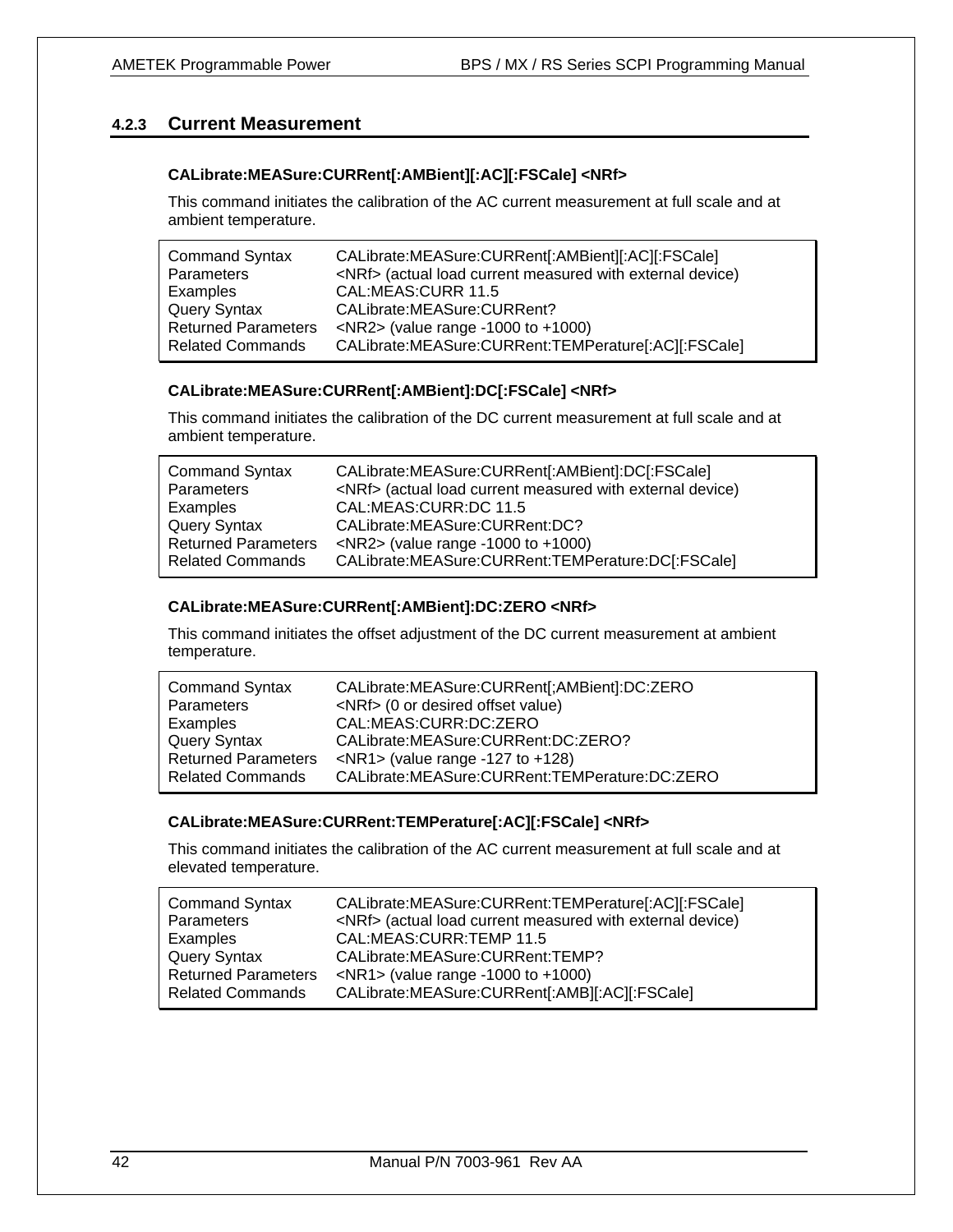## **CALibrate:MEASure:CURRent:TEMPerature:DC[:FSCale] <NRf>**

This command initiates the calibration of the DC current measurement at elevated temperature.

| <b>Command Syntax</b>      | CALibrate:MEASure:CURRent:TEMPerature:DC[:FSCale] |
|----------------------------|---------------------------------------------------|
| Parameters                 | <nrf> (0 or desired offset value)</nrf>           |
| Examples                   | CAL:MEAS:CURR:TEMP:DC                             |
| <b>Query Syntax</b>        | CALibrate: MEASure: CURRent: TEMPerature: DC?     |
| <b>Returned Parameters</b> | $\langle$ NR1> (value range -1000 to + 1000       |
| <b>Related Commands</b>    | CALibrate:MEASure:CURRent[:AMB]:DC[:FSCale]       |

#### **CALibrate:MEASure:CURRent:TEMPerature:DC:ZERO <NRf>**

This command initiates the offset adjustment of the DC current measurement at elevated temperature.

| <b>Command Syntax</b><br>Parameters | CALibrate:MEASure:CURRent:TEMPerature:DC:ZERO<br><nrf> (0 or desired offset value)</nrf> |
|-------------------------------------|------------------------------------------------------------------------------------------|
| Examples                            | CAL:MEAS:CURR:TEMP:DC:ZERO                                                               |
| <b>Query Syntax</b>                 | CALibrate: MEASure: CURRent: TEMPerature: DC: ZERO?                                      |
| <b>Returned Parameters</b>          | $\langle$ NR1> (value range 0 to +5)                                                     |
| <b>Related Commands</b>             | CALibrate:MEASure:CURRent[:AMB]:DC:ZERO                                                  |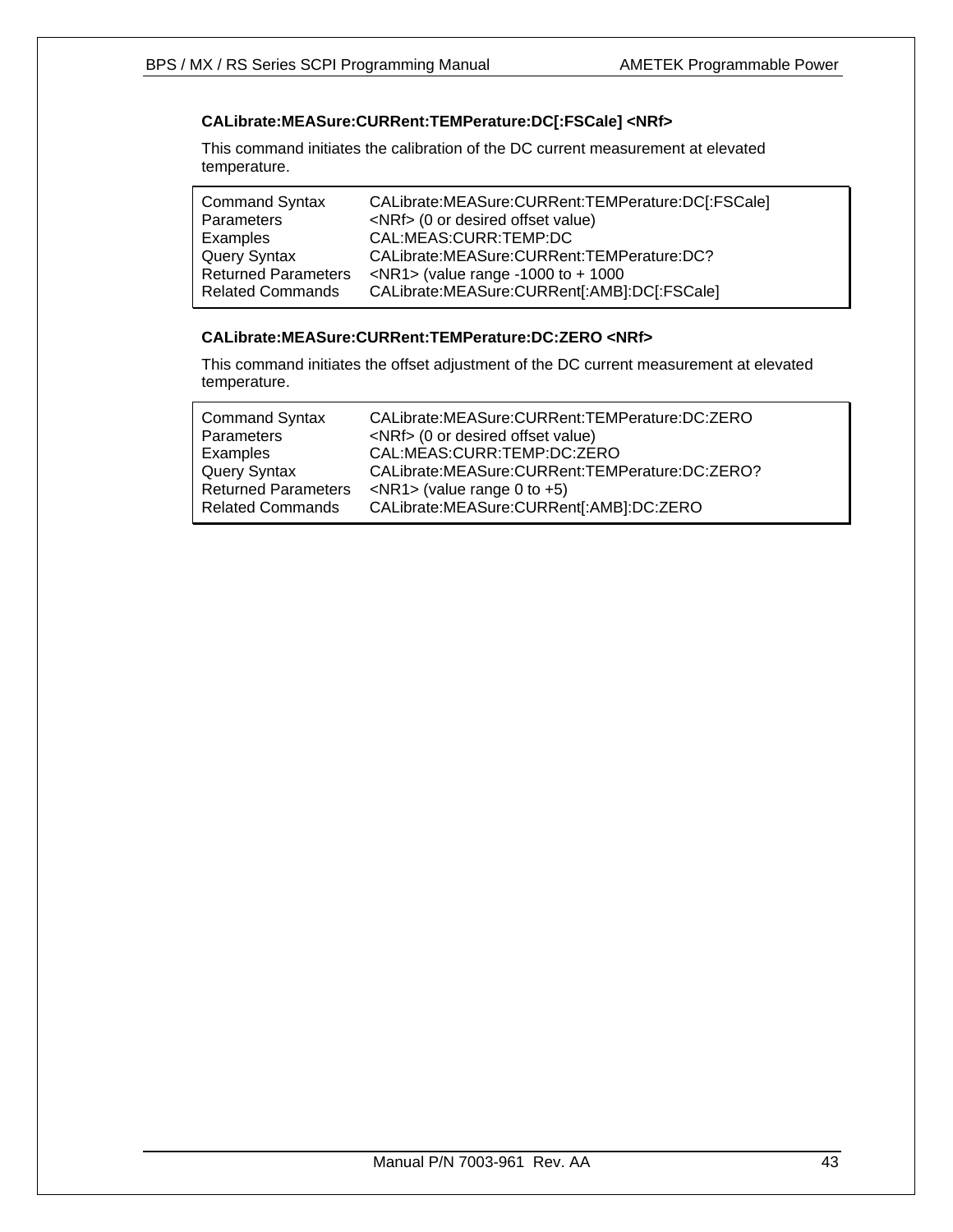## **4.2.4 Voltage Measurement**

#### **CALibrate:MEASure:VOLTage[:AMBient][:AC][:FSCale] <NRf>**

This command initiates the calibration of the rms voltage measurement at full scale and at ambient temperature.

| <b>Command Syntax</b>      | CALibrate:MEASure:VOLTage[:AMBient][:AC][:FSCale]                     |
|----------------------------|-----------------------------------------------------------------------|
| Parameters                 | <nrf> (actual rms output voltage measured with external device)</nrf> |
| Examples                   | CAL:MEAS: VOLT 120                                                    |
| <b>Query Syntax</b>        | CALibrate:MEASure:VOLTage?                                            |
| <b>Returned Parameters</b> | $NRS$ (value range -1000 to +1000)                                    |
| <b>Related Commands</b>    | CALibrate:MEASure:VOLTage:TEMPerature:[:AC][:FSCale]                  |

#### **CALibrate:MEASure:VOLTage[:AMBient]:DC[:FSCale] <NRf>**

This command initiates the calibration of the DC voltage measurement at full scale and at ambient temperature.

| <b>Command Syntax</b>      | CALibrate:MEASure:VOLTage[:AMBient]:DC[:FSCale]                      |
|----------------------------|----------------------------------------------------------------------|
| Parameters                 | <nrf> (actual DC output voltage measured with external device)</nrf> |
| Examples                   | CAL:MEAS:VOLT:DC 120                                                 |
| Query Syntax               | CALibrate:MEASure:VOLTage:DC?                                        |
| <b>Returned Parameters</b> | $NRS$ (value range -1000 to +1000)                                   |
| <b>Related Commands</b>    | CALibrate:MEASure:VOLTage:TEMPerature:DC[:FSCale]                    |

### **CALibrate:MEASure:VOLTage[:AMBient]:DC:ZERO <NRf>**

This command initiates the offset adjustment of the DC voltage measurement at ambient temperature.

| <b>Command Syntax</b><br>Parameters | CALibrate:MEASure:VOLTage[:AMBient]:DC:ZERO<br><nrf> (0 or desired offset value)</nrf> |
|-------------------------------------|----------------------------------------------------------------------------------------|
| Examples                            | CAL:MEAS:VOLT:DC:ZERO 0                                                                |
| <b>Query Syntax</b>                 | CALibrate:MEASure:VOLT:DC:ZERO?                                                        |
| <b>Returned Parameters</b>          | $\langle$ NR1> (value range -127 to +128)                                              |
| <b>Related Commands</b>             | CALibrate:MEASure:VOLTage:TEMPerature:DC:ZERO                                          |

#### **CALibrate:MEASure:VOLTage:TEMPerature[:AC][:FSCale] <NRf>**

This command initiates the calibration of the rms voltage measurement at full scale and at elevated temperature.

| <b>Command Syntax</b>      | CALibrate:MEASure:VOLTage:TEMPerature[:AC][:FSCale]                   |
|----------------------------|-----------------------------------------------------------------------|
| Parameters                 | <nrf> (actual rms output voltage measured with external device)</nrf> |
| Examples                   | CAL:MEAS: VOLT: TEMP 120                                              |
| <b>Query Syntax</b>        | CALibrate: MEASure: VOLTage: TEMPerature?                             |
| <b>Returned Parameters</b> | $\langle$ NR2> (value range -1000 to +1000)                           |
| <b>Related Commands</b>    | CALibrate:MEASure:VOLTage[:AMBient][:AC][:FSCale]                     |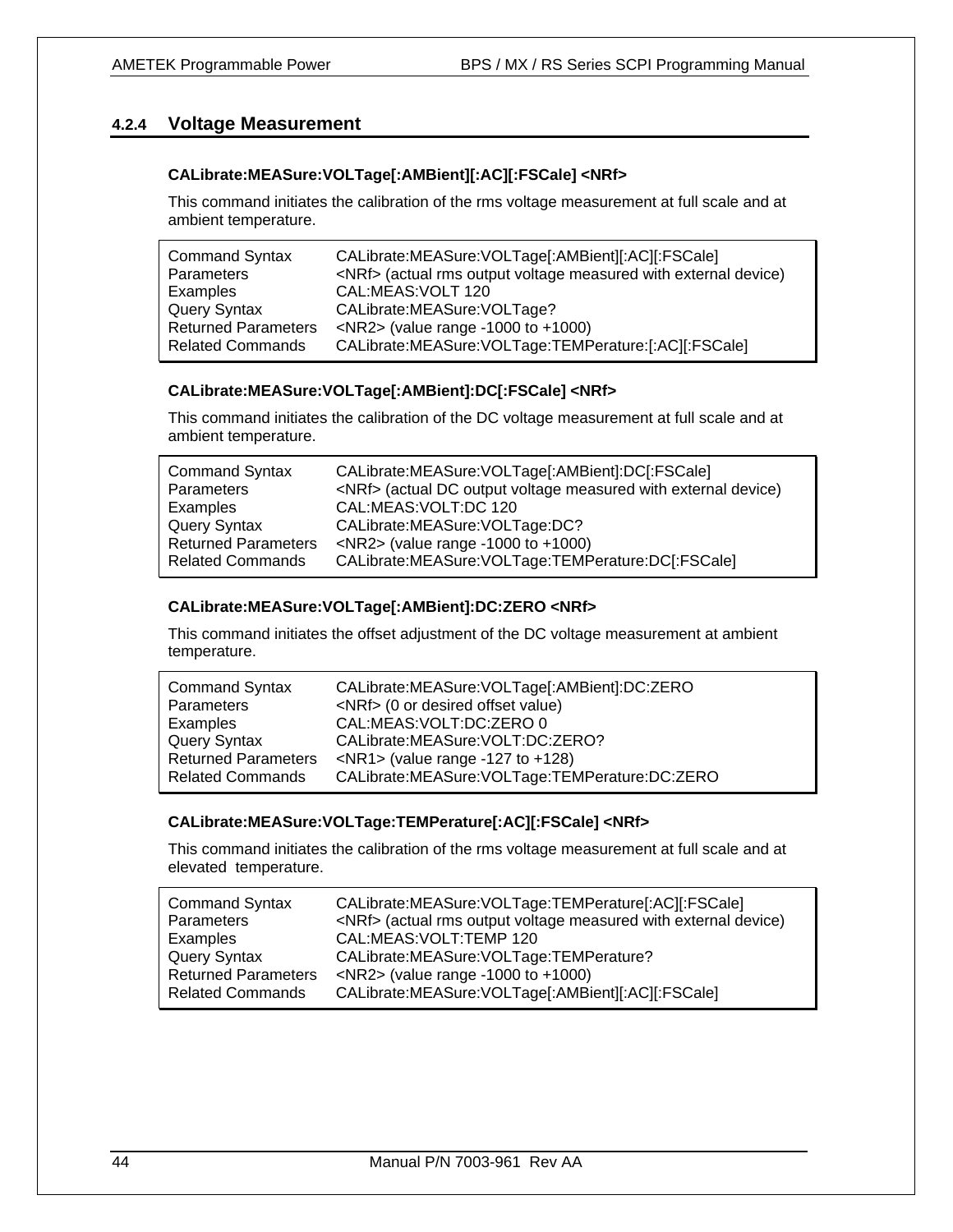### **CALibrate:MEASure:VOLTage:TEMPerature:DC[:FSCale] <NRf>**

This command initiates the calibration of the DC voltage measurement at full scale and at elevated temperature.

| <b>Command Syntax</b>      | CALibrate:MEASure:VOLTage:TEMPerature:DC[:FSCale]                    |
|----------------------------|----------------------------------------------------------------------|
| Parameters                 | <nrf> (actual DC output voltage measured with external device)</nrf> |
| Examples                   | CAL:MEAS: VOLT: TEMP 120                                             |
| Query Syntax               | CALibrate: MEASure: VOLTage: TEMPerature: DC?                        |
| <b>Returned Parameters</b> | $NRS$ (value range -1000 to +1000)                                   |
| <b>Related Commands</b>    | CALibrate:MEASure:VOLTage[:AMBient]:DC[:FSCale]                      |

### **CALibrate:MEASure:VOLTage:TEMPerature:DC:ZERO <NRf>**

This command initiates the offset adjustment of the rms voltage measurement at elevated temperature.

| <b>Command Syntax</b>      | CALibrate:MEASure:VOLTage:TEMPerature:DC:ZERO |
|----------------------------|-----------------------------------------------|
| Parameters                 | <nrf> (0 or desired offset value)</nrf>       |
| Examples                   | CAL:MEAS: VOLT: TEMP: DC: ZERO 0              |
| <b>Query Syntax</b>        | CALibrate:MEASure:VOLT:DC:ZERO?               |
| <b>Returned Parameters</b> | $\langle$ NR2> (value range -20 to +20)       |
| <b>Related Commands</b>    | CALibrate:MEASure:VOLTage[:AMBient]:DC:ZERO   |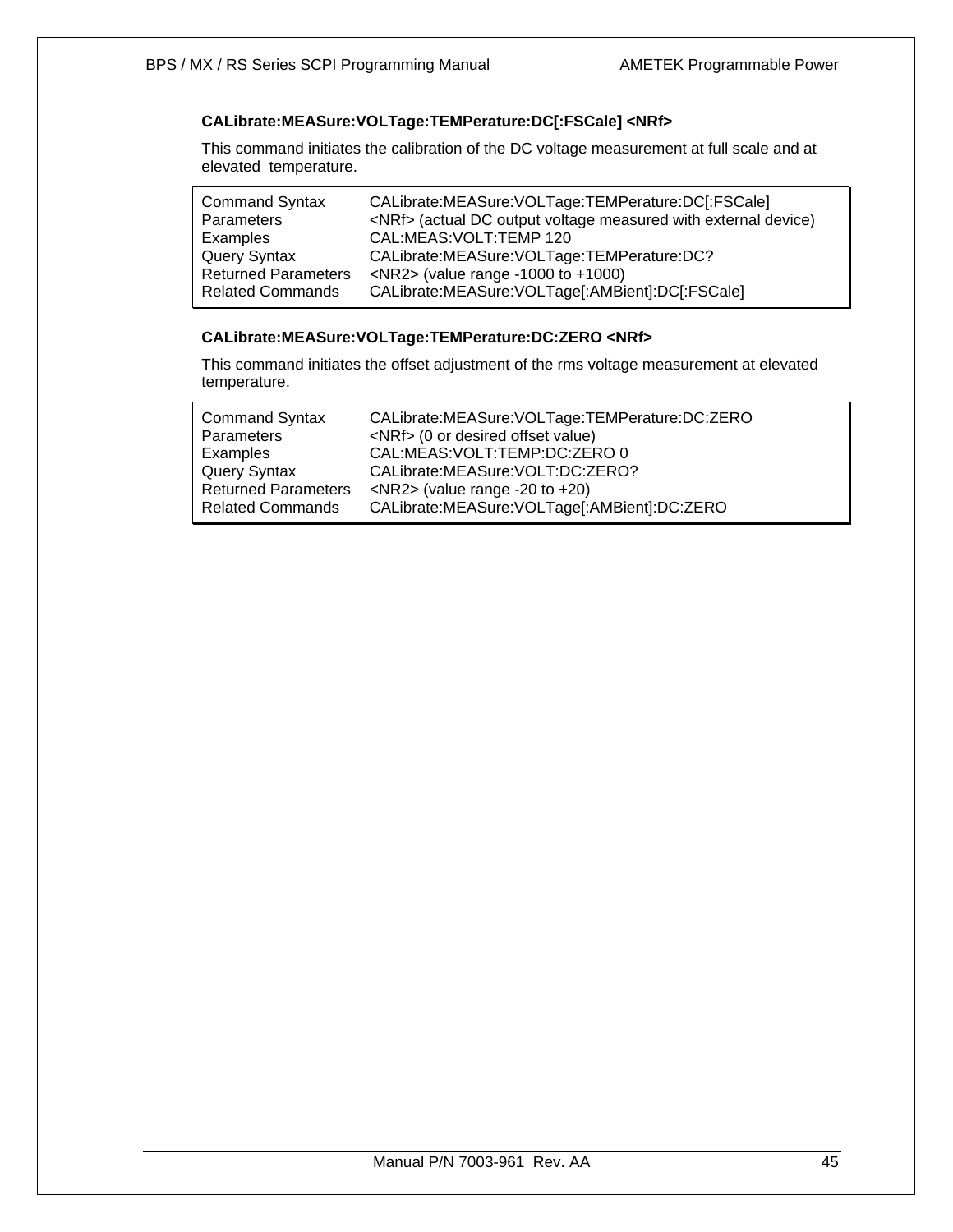## **4.2.5 Output Phase**

#### **CALibrate:PHASe <NRf+>**

The MX/RS Series AC/DC power source controller can be operated using its internal timebase reference, an external clock or in external sync mode. (See FREQ:MODE command on page 81. When using in external clock or sync mode, it may be desirable to shift the phase output with respect to the external reference. The feature may be used to create a deliberate phase offset or to compensate for phase delays that may occur in the external sync signal path. The phase calibration command can be used to program a negative or positive phase offset for phase in degrees with respect to the external sync. Note that this calibration adjustment only applies to the external clock or sync for phase A. Phase B and C are always programmed with respect to phase A and their calibration offset is with respect to phase A. The phase to be calibrated can be selected using the INST:NSEL command.

The phase offset is expressed in degrees and can range from -360.0 to +360.0 degrees. The resolution of the phase angle adjustment  $(0.1^{\circ})$  is the same as the one for programming phase angles (See [SOURce:]PHASe command).

| <b>Command Syntax</b><br><b>Parameters</b> | CALibrate:PHASe <nrf+><br/><math>\langle</math>NRf&gt; (a value between -360.0 and +360.0)</nrf+> |  |  |
|--------------------------------------------|---------------------------------------------------------------------------------------------------|--|--|
| Examples                                   | CAL:PHAS-2.3                                                                                      |  |  |
| <b>Query Syntax</b>                        | CAL:PHAS?                                                                                         |  |  |
| <b>Returned Parameters</b>                 | $\langle$ NR1> (value range -180.0 to +180.0)                                                     |  |  |
| <b>Related Commands</b>                    | FREQ:MODE [SOURce: ]PHASe<br><b>INST:NSEL</b>                                                     |  |  |

## **4.2.6 Output Calibration Command Sequence**

Note that the ALC mode normally interferes with the full scale output voltage calibration. As such, to perform full scale output voltage calibration over the bus, the ALC mode must be off. This is done automatically by sending the CAL:PASS command. However, to use the ALC mode to obtain the correct output voltage, it must be on while the outputs are set. The specific sequence that has to be followed is shown below:

| CAL:PASS "nnnnn"        | /* Turns the calibration mode on.                                                                                                                          |
|-------------------------|------------------------------------------------------------------------------------------------------------------------------------------------------------|
| <b>INST:COUP ALL</b>    | /* Couples all phases in three mode. (Not needed in 1<br>phase mode)                                                                                       |
| VOLT nnn                | /* Set desired calibration voltage level. See user manual.                                                                                                 |
| FREQ nn                 | /* Set desired calibration frequency. See user manual.                                                                                                     |
| ALC ON                  | /* Enable ALC to adjust output based on measurement<br>data. Note that the voltage measurement calibration must<br>be done first.                          |
| CAL:PASS "nnnnn"        | /* Cal mode has been disabled by ALC ON command so it<br>must be turned on again.                                                                          |
| <b>INST:NSEL 1</b>      | /* Select phase A. (Not needed for single phase mode).                                                                                                     |
| CAL: VOLT: AC: LRAN nnn |                                                                                                                                                            |
| CAL: VOLT: AC: LRAN?    | /* Optional. Returns coefficient between 0.9 and 1.1<br>/* Repeat last three commands for phase B and C using<br>INST:NSEL 2 and INST:NSEL 3 respectively. |
| CAL:SAVE                | /* Saves coeffient                                                                                                                                         |

This procedure applies to both AC and DC modes and high and low voltage ranges.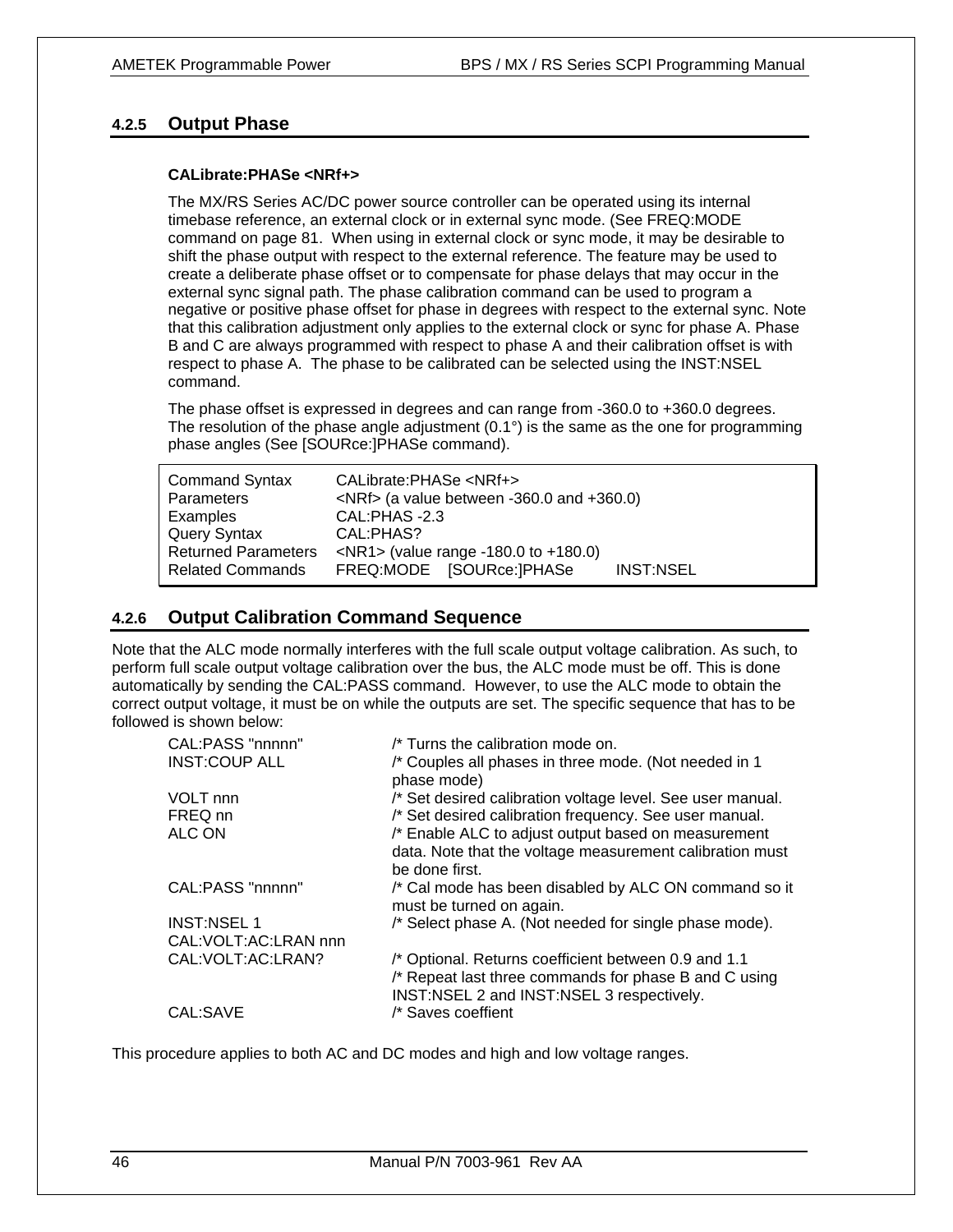## **4.2.7 Output - AC Voltage**

#### **CALibrate[:SOURce]:VOLTage[:AC]:LRANge[:FSCale] <NRf+>**

This command will result in the calibration coefficent being calculated for the AC full scale output voltage at the low voltage range.

| <b>Command Syntax</b>      | CALibrate: VOLTage: LRANge <nrf+></nrf+>             |                      |  |
|----------------------------|------------------------------------------------------|----------------------|--|
| Parameters                 | <nrf> (programmed output voltage)</nrf>              |                      |  |
| Examples                   | CAL: VOLT: LRAN 120                                  |                      |  |
| <b>Query Syntax</b>        | CALibrate: VOLTage: LRANge?                          |                      |  |
| <b>Returned Parameters</b> | <nrf> (cal coefficient value range 0.9 to 1.1)</nrf> |                      |  |
| <b>Related Commands</b>    | CAL: VOLT: LRAN: ZERO                                | CAL: VOLT: LRAN: HFR |  |

#### **CALibrate[:SOURce]:VOLTage[:AC]:LRANge:ZERO <NRf+>**

This command will set the calibration coefficent for the output voltage offset at the low voltage range.

| <b>Command Syntax</b>      | CALibrate: VOLTage: LRANge: ZERO <nrf+></nrf+> |
|----------------------------|------------------------------------------------|
| <b>Parameters</b>          | <nrf> (a value between -127 and +128)</nrf>    |
| Examples                   | CAL: VOLT: LRAN: ZERO +10                      |
| Query Syntax               | CALibrate: VOLTage: LRANge: ZERO?              |
| <b>Returned Parameters</b> | $\langle$ NR1> (value range -127 to +128)      |
| <b>Related Commands</b>    | CAL:VOLT:LRAN<br>CAL:VOLT:LRAN:HFR             |

### **CALibrate[:SOURce]:VOLTage[:AC]:LRANge:HFRequency <NRf+>**

This command will set the calibration coefficent for the AC full scale output voltage at the low voltage range and at high output frequency

| <b>Command Syntax</b>      | CALibrate: VOLTage: LRANge: HFRequency <nrf+></nrf+> |  |  |
|----------------------------|------------------------------------------------------|--|--|
| Parameters                 | $\langle$ NRf $>$ (a value between -127 and +128)    |  |  |
| Examples                   | CAL: VOLT: LRAN: HFRequency +10                      |  |  |
| <b>Query Syntax</b>        | CALibrate: VOLTage: LRANge: HFRequency?              |  |  |
| <b>Returned Parameters</b> | $\langle$ NR1> (value range -127 to +128)            |  |  |
| <b>Related Commands</b>    | CAL:VOLT:LRAN:ZERO<br>CAL:VOLT:LRAN                  |  |  |

### **CALibrate[:SOURce]:VOLTage[:AC]:HRANge[:FSCale] <NRf+>**

This command will result in the calibration coefficent being calculated for the AC full scale output voltage at the high voltage range.

| <b>Command Syntax</b>      | CALibrate: VOLTage: HRANge <nrf+></nrf+>               |                      |  |
|----------------------------|--------------------------------------------------------|----------------------|--|
| Parameters                 | <nrf> (programmed output voltage)</nrf>                |                      |  |
| Examples                   | CAL: VOLT: HRAN -2                                     |                      |  |
| <b>Query Syntax</b>        | CALibrate: VOLTage: HRANge?                            |                      |  |
| <b>Returned Parameters</b> | < <nrf> (cal coefficient value range 0.9 to 1.1)</nrf> |                      |  |
| <b>Related Commands</b>    | CAL:VOLT:HRAN:ZERO                                     | CAL: VOLT: HRAN: HFR |  |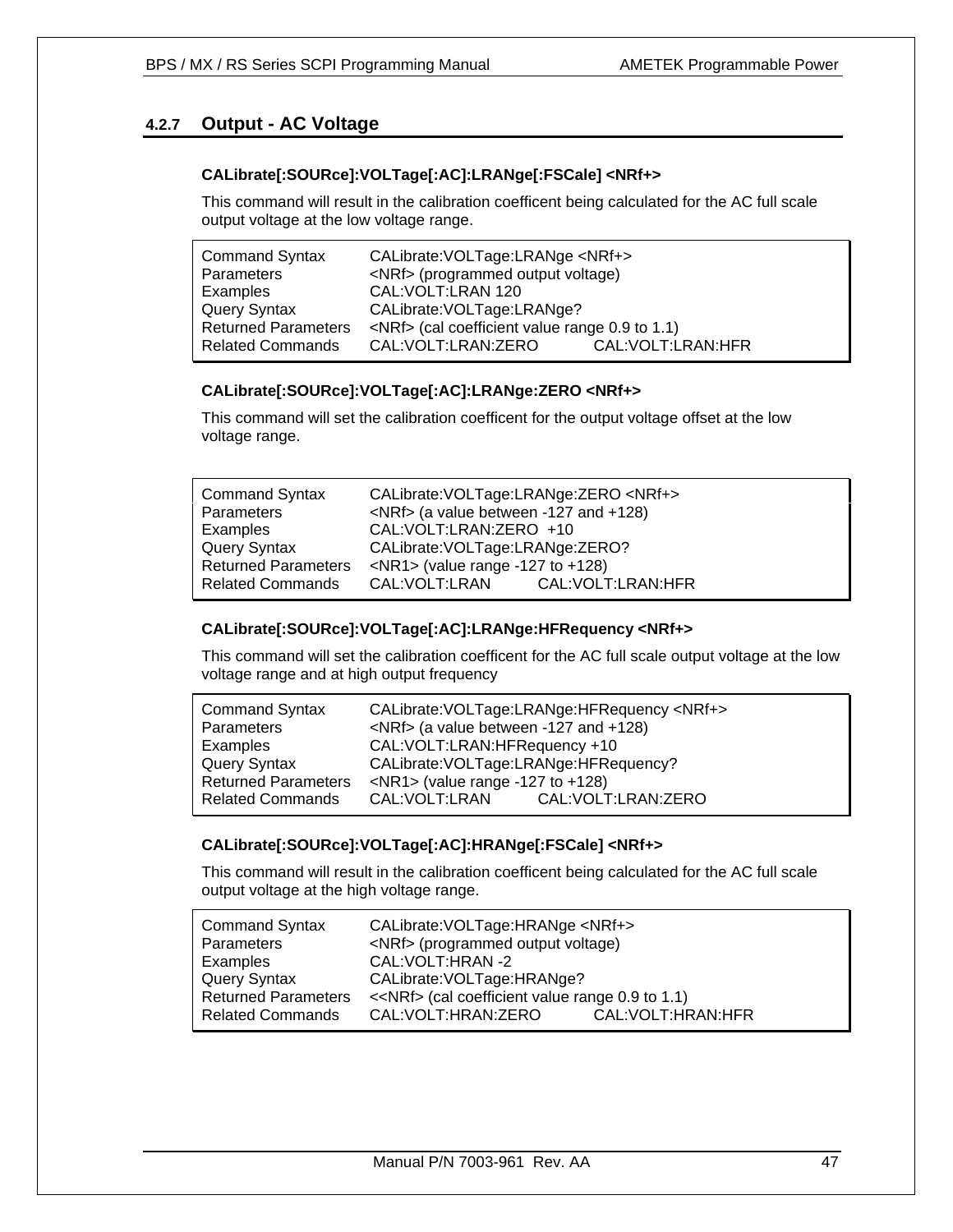## **CALibrate[:SOURce]:VOLTage[:AC]:HRANge:ZERO <NRf+>**

This command will set the calibration coefficent for the output voltage offset at the high voltage range.

| <b>Command Syntax</b>      | CALibrate: VOLTage: HRANge: ZERO <nrf+></nrf+> |  |  |
|----------------------------|------------------------------------------------|--|--|
| Parameters                 | <nrf> (a value between -127 and +128)</nrf>    |  |  |
| Examples                   | CAL: VOLT: HRAN: ZERO +10                      |  |  |
| Query Syntax               | CALibrate: VOLTage: HRANge: ZERO?              |  |  |
| <b>Returned Parameters</b> | $\langle$ NR1> (value range -127 to +128)      |  |  |
| <b>Related Commands</b>    | CAL:VOLT:HRAN<br>CAL:VOLT:HRAN:HFR             |  |  |

### **CALibrate[:SOURce]:VOLTage[:AC]:HRANge:HFRequency <NRf+>**

This command will set the calibration coefficent for the AC full scale output voltage at the high voltage range and at high output frequency

| <b>Command Syntax</b>      | CALibrate: VOLTage: HRANge: HFRequency <nrf+></nrf+> |                 |  |
|----------------------------|------------------------------------------------------|-----------------|--|
| Parameters                 | <nrf> (a value between -127 and +128)</nrf>          |                 |  |
| Examples                   | CAL: VOLT: HRAN: HFRequency +10                      |                 |  |
| Query Syntax               | CALibrate: VOLTage: HRANge: HFRequency?              |                 |  |
| <b>Returned Parameters</b> | $\langle$ NR1> (value range -127 to +128)            |                 |  |
| <b>Related Commands</b>    | CAL:VOLT:HRAN:ZERO                                   | CAL: VOLT: HRAN |  |

## **CALibrate[:SOURce]:VOLTage:HFRrequency**

This query command retrieves the harmonic calibration coefficients for the IEC413 option. Available only on MX/RS/BPS Series II models with firmware revision 4.20 or higher. This query returns a comma-separated list of seven calibration coefficients. These coefficients can only be set by performing a voltage measurement calibration.

| Query Syntax               | CALibrate: VOLTage: HFRequency? |
|----------------------------|---------------------------------|
| <b>Returned Parameters</b> | <crd></crd>                     |
| Related Commands           | CAL:IHAR?                       |
|                            |                                 |

### **CALibrate[:SOURce]:IHARmonic**

This query command retrieves the interharmonic calibration coefficient for the IEC413 option. This query returns a comma-separated list of the calibration coefficient and the frequency at which the calibration was peformed.

| Query Syntax                    | CALibrate: IHARmonic? |
|---------------------------------|-----------------------|
| Returned Parameters <crd></crd> |                       |
| <b>Related Commands</b>         | CAL: VOLT: HFR        |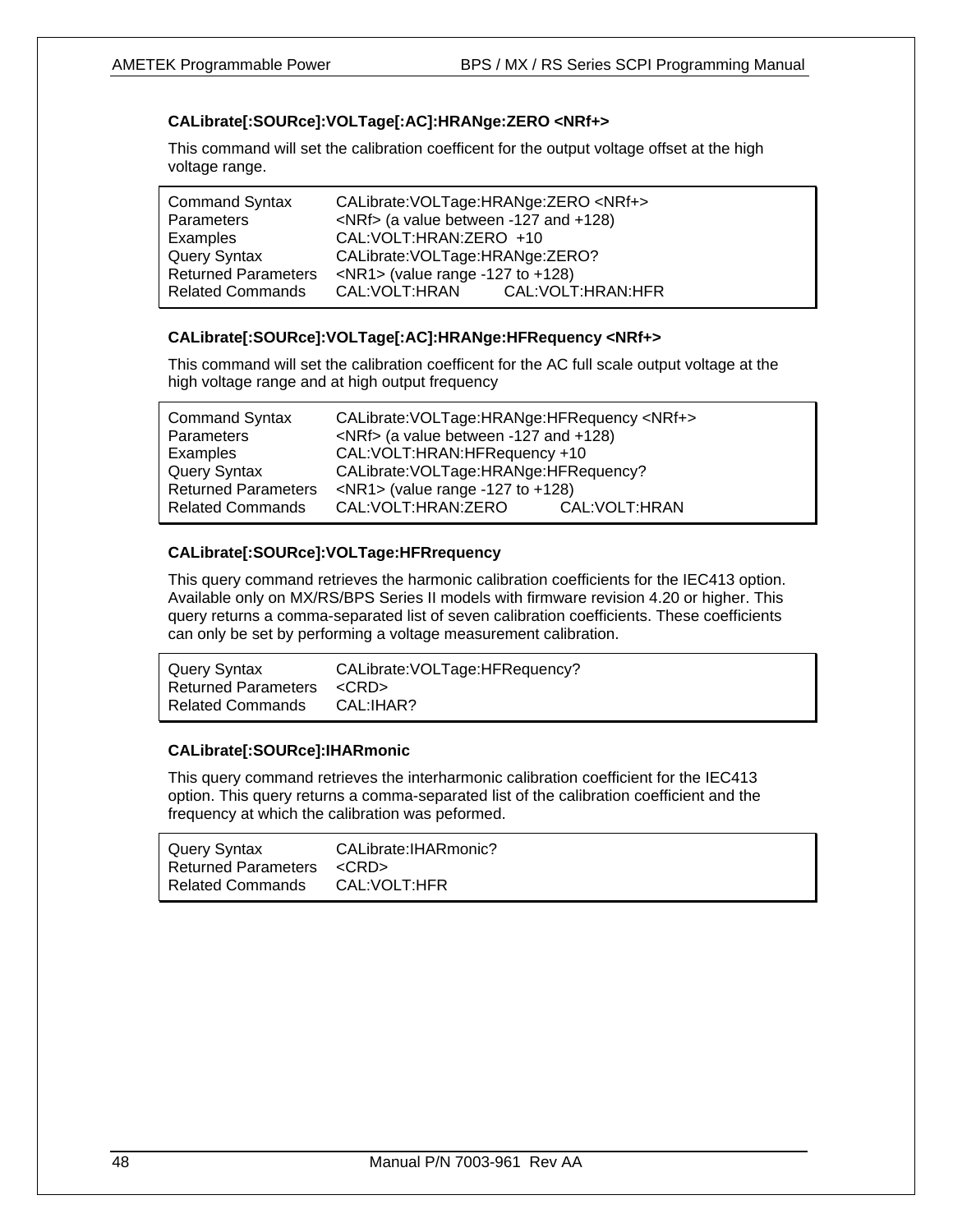## **4.2.8 Output - DC Voltage**

#### **CALibrate[:SOURce]:VOLTage:DC:LRANge[:FSCale]<NRf+>**

This command will result in the calibration coefficent being calculated for the DC full-scale output voltage in the low voltage range.

| <b>Command Syntax</b>      | CALibrate: VOLTage: DC: LRANge <nrf+></nrf+>            |
|----------------------------|---------------------------------------------------------|
| Parameters                 | <nrf> (programmed output voltage)</nrf>                 |
| Examples                   | CAL: VOLT: DC: LRAN - 2                                 |
| Query Syntax               | CALibrate: VOLTage: DC: LRANge?                         |
| <b>Returned Parameters</b> | <nrf> (cal coefficient value between 0.9 and 1.1)</nrf> |
| <b>Related Commands</b>    | CAL:VOLT:DC:LRAN:NEG                                    |

#### **CALibrate[:SOURce]:VOLTage:DC:LRANge:ZERO <NRf+>**

This command will set the calibration coefficent for the dc output voltage offset at the low voltage range.

| <b>Command Syntax</b><br>Parameters | CALibrate: VOLTage: DC: LRANge: ZERO < NRf+><br>$\langle$ NRf> (a value between -127 and +128) |
|-------------------------------------|------------------------------------------------------------------------------------------------|
| Examples                            | CAL: VOLT: DC: LRAN: ZERO +10                                                                  |
| Query Syntax                        | CALibrate: VOLTage: DC: LRANge: ZERO?                                                          |
| <b>Returned Parameters</b>          | $\langle$ NR1> (value range -127 to +128)                                                      |
| <b>Related Commands</b>             | CAL:VOLT:DC:LRAN:ZERO                                                                          |

#### **CALibrate[:SOURce]:VOLTage:DC:HRANge[:FSCale]<NRf+>**

This command will result in the calibration coefficent being calculated for the DC full scale output voltage in the high voltage range.

| <b>Command Syntax</b><br>Parameters | CALibrate: VOLTage: DC: HRANge < NRf+><br><nrf> (programmed output voltage)</nrf> |
|-------------------------------------|-----------------------------------------------------------------------------------|
| Examples                            | CAL: VOLT: DC: HRAN - 2                                                           |
| <b>Query Syntax</b>                 | CALibrate: VOLTage: DCHRANge?                                                     |
| <b>Returned Parameters</b>          | $\langle$ NRf> (cal coefficient value between 0.9 and 1.1)                        |
| Related Commands                    | CAL: VOLT: DC: LRAN: ZERO                                                         |

#### **CALibrate[:SOURce]:VOLTage:DC:HRANge:ZERO <NRf+>**

This command will set the calibration coefficent for the dc output voltage offset at the high voltage range.

| CALibrate: VOLTage: DC: HRANge: ZERO < NRf +>     |
|---------------------------------------------------|
| $\langle$ NRf $>$ (a value between -127 and +128) |
| CAL: VOLT: DC: HRAN: ZERO +10                     |
| CALibrate: VOLTage: DC: HRANge: ZERO?             |
| $\langle$ NR1> (value range -127 to +128)         |
| CAL:VOLT:DC:LRAN                                  |
|                                                   |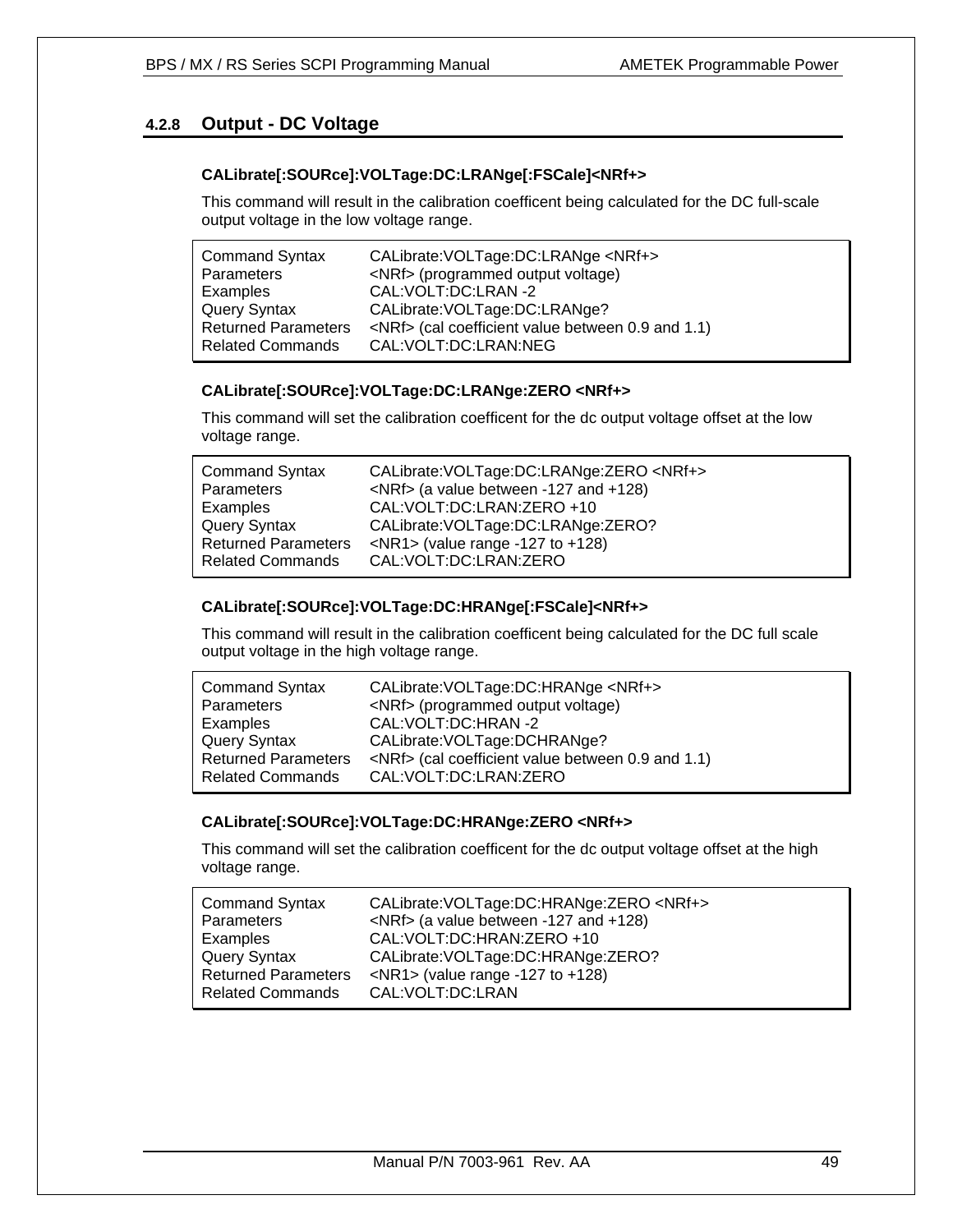## **4.2.9 Output - Impedance [MX15-1Pi/MX30-3Pi/MX45-3Pi/RS only]**

#### **CALibrate[:SOURce]:REAL[:FSCale] <Nrf+>**

This command will set the calibration coefficent for the real part of the output impedance.

| <b>Command Syntax</b>      | CALibrate[:SOURce]:REAL[:FSCale] <nrf+></nrf+> |
|----------------------------|------------------------------------------------|
| Parameters                 | $\langle$ NRf $>$ (a value between 0 and +100) |
| Examples                   | CAL:REAL +10                                   |
| Query Syntax               | CALibrate[:SOURce]:REAL[:FSCale]?              |
| <b>Returned Parameters</b> | $\langle$ NR1> (value range 0 to +100)         |
| <b>Related Commands</b>    | CALibrate[:SOURce]:REACtive[:FSCale]           |

#### **CALibrate[:SOURce]:REAL:ZERO <Nrf+>**

This command will set the lowest real part of the output impedance that could be programmed.

| <b>Command Syntax</b>      | CALibrate[:SOURce]:REAL:ZERO <nrf+></nrf+>     |
|----------------------------|------------------------------------------------|
| <b>Parameters</b>          | $\langle$ NRf $>$ (a value between 0 and +100) |
| Examples                   | CAL:REAL:ZERO 100                              |
| Query Syntax               | CALibrate[:SOURce]:REAL:ZERO?                  |
| <b>Returned Parameters</b> | $\langle$ NR1> (value range 0 to +100)         |
| <b>Related Commands</b>    | CALibrate[:SOURce]:REACtive:ZERO               |

#### **CALibrate[:SOURce]:REACtive[:FSCale] <Nrf+>**

This command will set the calibration coefficent for the reactive part of the output impedance.

| <b>Command Syntax</b>      | CALibrate[:SOURce]:REACtive[:FSCale] <nrf+></nrf+> |
|----------------------------|----------------------------------------------------|
| Parameters                 | $\langle$ NRf> (a value between 0 and +300)        |
| Examples                   | $CAL: REAL + 10$                                   |
| Query Syntax               | CALibrate[:SOURce]:REACtive[:FSCale]?              |
| <b>Returned Parameters</b> | $\langle$ NR1> (value range 0 to +300)             |
| <b>Related Commands</b>    | CALibrate[:SOURce]:REAL[:FSCale]                   |

#### **CALibrate[:SOURce]:REACtive:ZERO <Nrf+>**

This command will set the lowest reactive part of the output impedance that could be programmed.

| <b>Command Syntax</b>      | CALibrate[:SOURce]:REACtive:ZERO <nrf+></nrf+> |
|----------------------------|------------------------------------------------|
| Parameters                 | $\langle$ NRf> (a value between 0 and +300)    |
| Examples                   | CAL:REACtive:ZERO 100                          |
| Query Syntax               | CALibrate[:SOURce]:REACtive:ZERO?              |
| <b>Returned Parameters</b> | $\langle$ NR1> (value range 0 to +300)         |
| Related Commands           | CALibrate[:SOURce]:REAL:ZERO                   |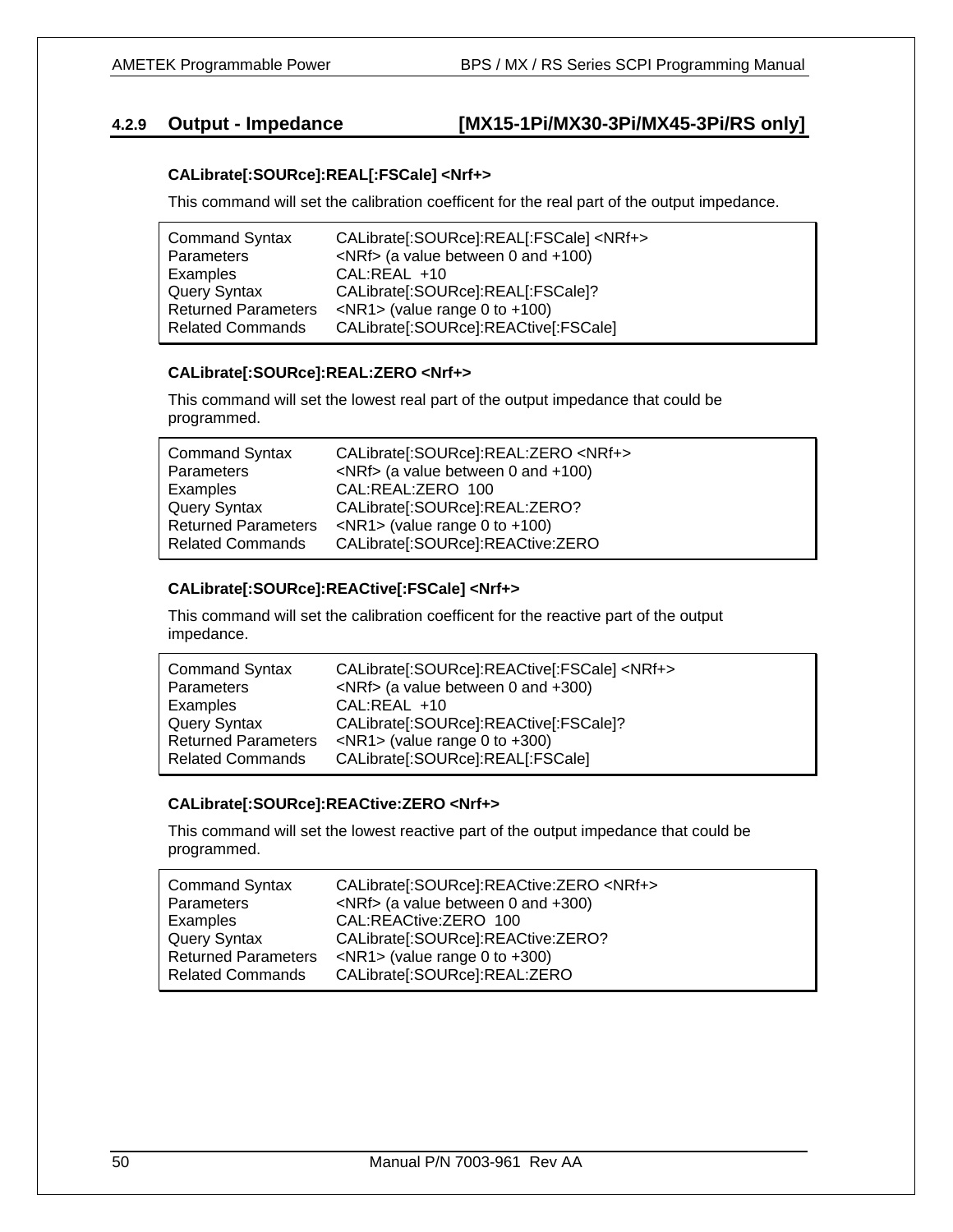## **4.3 Display Subsystem**

This subsystem allows text information to be send to the power source LCD display. Typical applications are to display operator prompts or program status information on the power source display.

#### *Note: This capability requires firmware revision 4.31 or higher.*

The display on the MX/RS/BPS Series has a maximum capacity of 8 x 40 ASCII characters, both lower and upper case. The application program is responsible for formatting each line. No padding or length checking is performed by the power source firmware.

#### **Subsystem Syntax**

**DISPlay**  [:WINDow] [:STATe] on | off | 1 | 0 :TEXT[:DATA] "xxxxxx"

:MODe NORMal | TEXT | MEASurement :LOCation <NR1>,<NR1>

### **DISPlay**

This command turns the front panel display on and off. It does not affect the annunciators. In the off state, the LCD display will be blank but the backlight will remain on. Note that this state overrides the DISPLay:MODE state as well so the display will be blanked regardless of the display mode setting.

| <b>Command Syntax</b>      | DISPlay[:WINDow][:STAT]<br>cool> |
|----------------------------|----------------------------------|
| Parameters                 | $0 1 $ OFF $ $ ON                |
| *RST Value                 | ΩN                               |
| Examples                   | DISP:STAT 1 DISP:STAT OFF        |
| <b>Query Syntax</b>        | DISPlay[:WINDow]:STAT?           |
| <b>Returned Parameters</b> | 0 <sub>1</sub> 1                 |
| <b>Related Commands</b>    | DISP:MODE<br>DISP:TEXT           |

### **DISPlay:MODE**

This command sets the display to show either normal instrument functions, or to show a text message. Text messages are defined with DISPlay:TEXT:DATA. The MEAS mode when selected will cause the power source LCD display to revert to the MEASUREMENT 1 display whenever there is no bus actitivy for at least 3 seconds. This mode can be used to allow operators to view the measurement 1 screen despite having no control over the front panel.

| <b>Command Syntax</b>      | DISPlay[:WINDow]:MODE <mode></mode> |
|----------------------------|-------------------------------------|
| <b>Parameters</b>          | NORMal   TEXT   MEASurement         |
| *RST Value                 | <b>NORMal</b>                       |
| Examples                   | DISP:MODE TEXT                      |
| Query Syntax               | DISPlay[:WINDow]:MODE?              |
| <b>Returned Parameters</b> | $<$ CRD $>$                         |
| <b>Related Commands</b>    | DISP DISP:TEXT                      |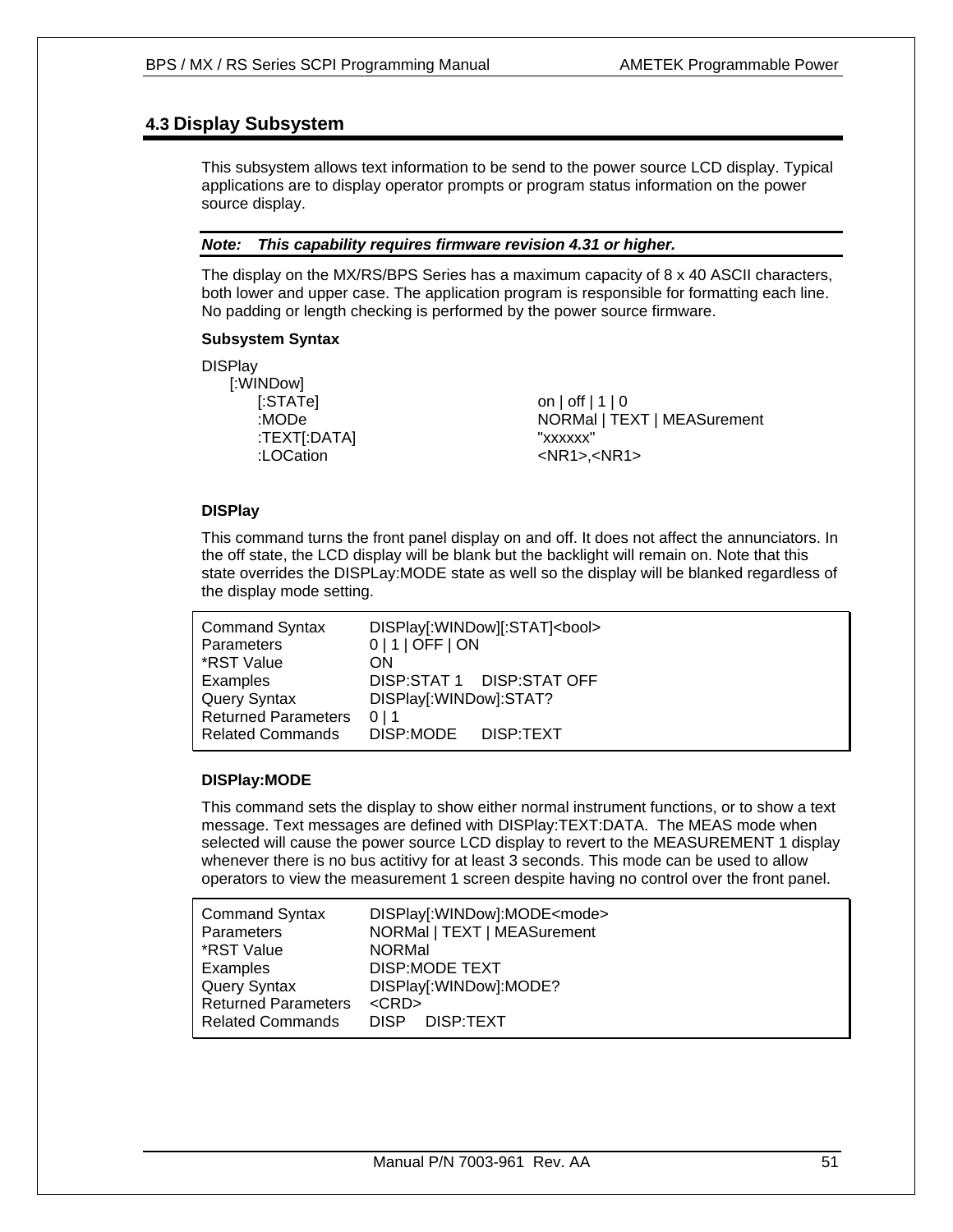#### **DISPlay:TEXT**

This command sets the character string that is displayed when the display mode is set to TEXT. The argument is a quoted string limited to upper case alpha characters and numbers. The display is capable of showing up to 320 characters divided over 8 lines of 40 characters each. If the string exceeds the display capacity, it will be truncated.

| <b>Command Syntax</b>      | DISPlay[:WINDow]:TEXT[:DATA] <display_string></display_string> |
|----------------------------|----------------------------------------------------------------|
| Parameters                 | <display string=""></display>                                  |
| *RST Value                 | null string                                                    |
| Examples                   | DISP:TEXT "DO TEST1"                                           |
| <b>Query Syntax</b>        | DISPlay[:WINDow]:TEXT?                                         |
| <b>Returned Parameters</b> | <srd> (the last programmed string)</srd>                       |
| <b>Related Commands</b>    | DISP DISP:MODE                                                 |

#### **DISPlay:LOCation**

This command sets the display pointer to a specific row and column address. Any text send with the DISP:TEXT command will be placed at this location on the display. This command takes two numeric parameters, row and column. The row range is from 1 through 8, the column range is from 1 to 40. Thus, the first character position is at 1,1, the last one is at 8,40. If a string is send that is longer than the remaining column positions on a row, it will be truncated.

| <b>Command Syntax</b>   | DISPlay[:WINDow]:TEXT:LOCation <row>,<column></column></row> |
|-------------------------|--------------------------------------------------------------|
| Parameters              | $<$ NR1>, $<$ NR1>                                           |
| *RST Value              | n/a                                                          |
| Examples                | DISP:TEXT:LOC 2.1                                            |
| <b>Query Syntax</b>     | n/a                                                          |
| <b>Related Commands</b> | DISP:MODE DISP:TEXT                                          |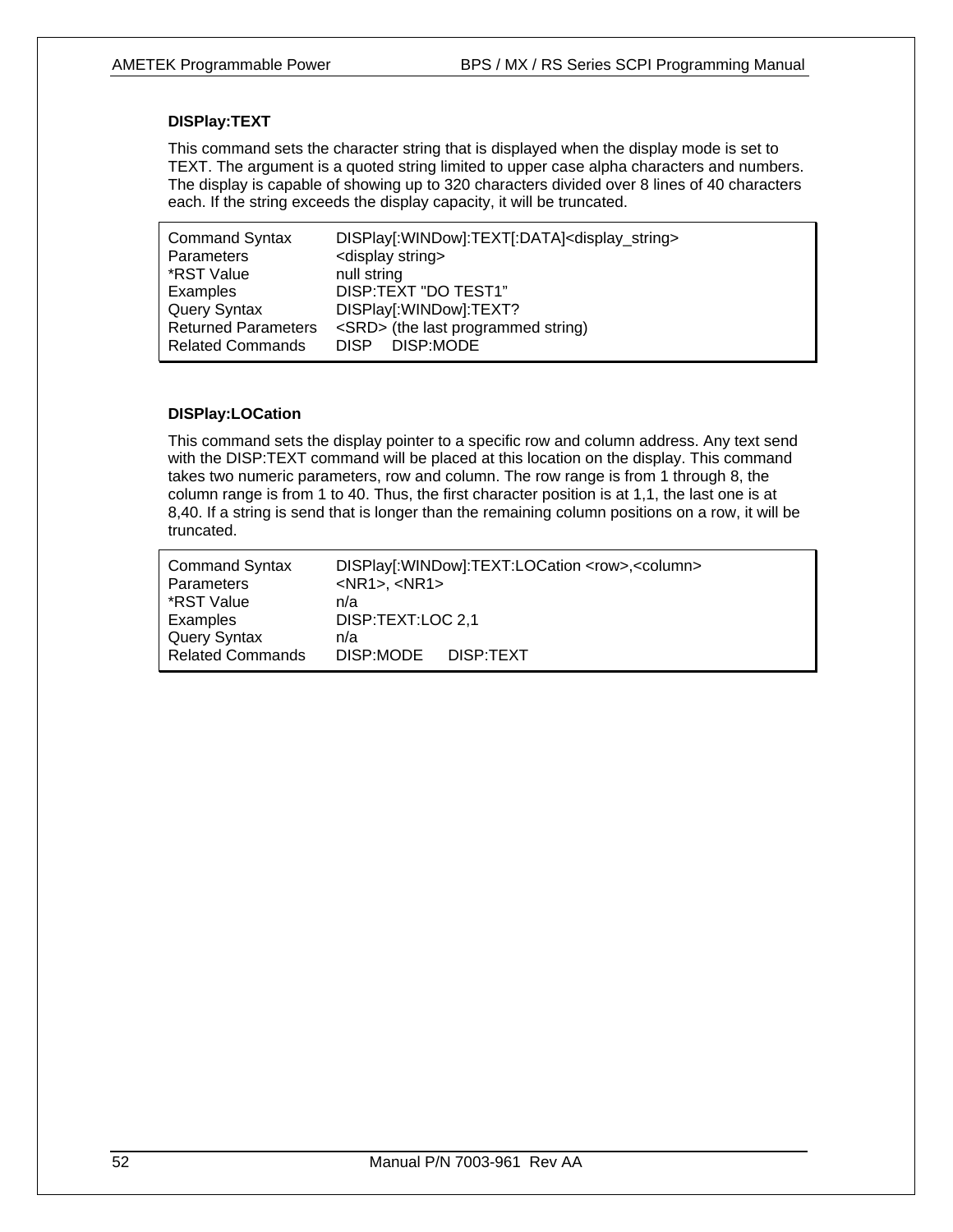## **4.4 Instrument Subsystem**

The Instrument subsystem controls the phase mode of the AC/DC power source for configurations capable of operating in three phase mode.

#### **Subsystem Syntax**

**INSTrument** 

 COUPle ALL | NONE Couples or uncouples commands :NSELect 1 | 2 | 3 Selects phase A, B or C using numeric references :SELect A | B | C Selects phase A, B or C using character references

#### **INSTrument:COUPle**

This command may be used to couple all output phase in three phase mode. When the phases are coupled, commands issues subsequently affect all three phases. This allows the output voltage to be programmed for all three phases using a single command and without the need to select each phase individually. When uncoupled, commands issued must be preceeded by the PHAS:NSEL command and will only affect the selected command.

Available parameters are ALL to couple all phases and NONE to uncouple all phases. In single phase mode, the INST:COUP commands are ignored.

| <b>Command Syntax</b><br>Parameters<br>Examples<br><b>Query Syntax</b><br><b>Returned Parameters</b> | INSTrument:COUPle<br>ALL   NONE<br><b>INST:COUP ALL</b><br>INST:COUP?<br>$<$ CRD $>$ |                 |  |
|------------------------------------------------------------------------------------------------------|--------------------------------------------------------------------------------------|-----------------|--|
| <b>Related Commands</b>                                                                              | <b>INST:NSEL</b>                                                                     | <b>INST:SEL</b> |  |

#### **INSTrument:NSELect**

This command may be used select a specific output phase in three phase mode using a numeric reference. A 1 denotes phase A, a 2 denotes phase B and a 3 denotes Phase C. As long as the instrument state is coupled however, programming command will affect all phases. As soon as the INST:COUP NONE command is issued, the last selected phase becomes selected. To immediately change the output of a single phase only, make sure the instrument state is uncoupled when issuing the INST:NSEL command.

Note that the MEASuse and FETCh subsystems are not affected by the INST:COUP command and always operate on the selected phase only. This means the instrument can remain in coupled mode while doing measurement queries using "INST:NSEL  $\langle n \rangle$ ; FETC: VOLT?; \* WAI". Note that when the instrument is subsequently put in the uncoupled state using "INST:COUP NONE", the last issued phase selection will be in effect. To make sure the desired phase is selected, follow the "INST:COUP NONE" command with an "INST:NSEL <n>" command

| <b>Command Syntax</b>      | <b>INSTrument:NSEL</b> |                 |
|----------------------------|------------------------|-----------------|
| Parameters                 | 1 2 3                  |                 |
| Examples                   | <b>INST:NSEL 1</b>     |                 |
| <b>Query Syntax</b>        | INST:NSEL?             |                 |
| <b>Returned Parameters</b> | $<$ CRD $>$            |                 |
| <b>Related Commands</b>    | INST:COUP              | <b>INST:SEL</b> |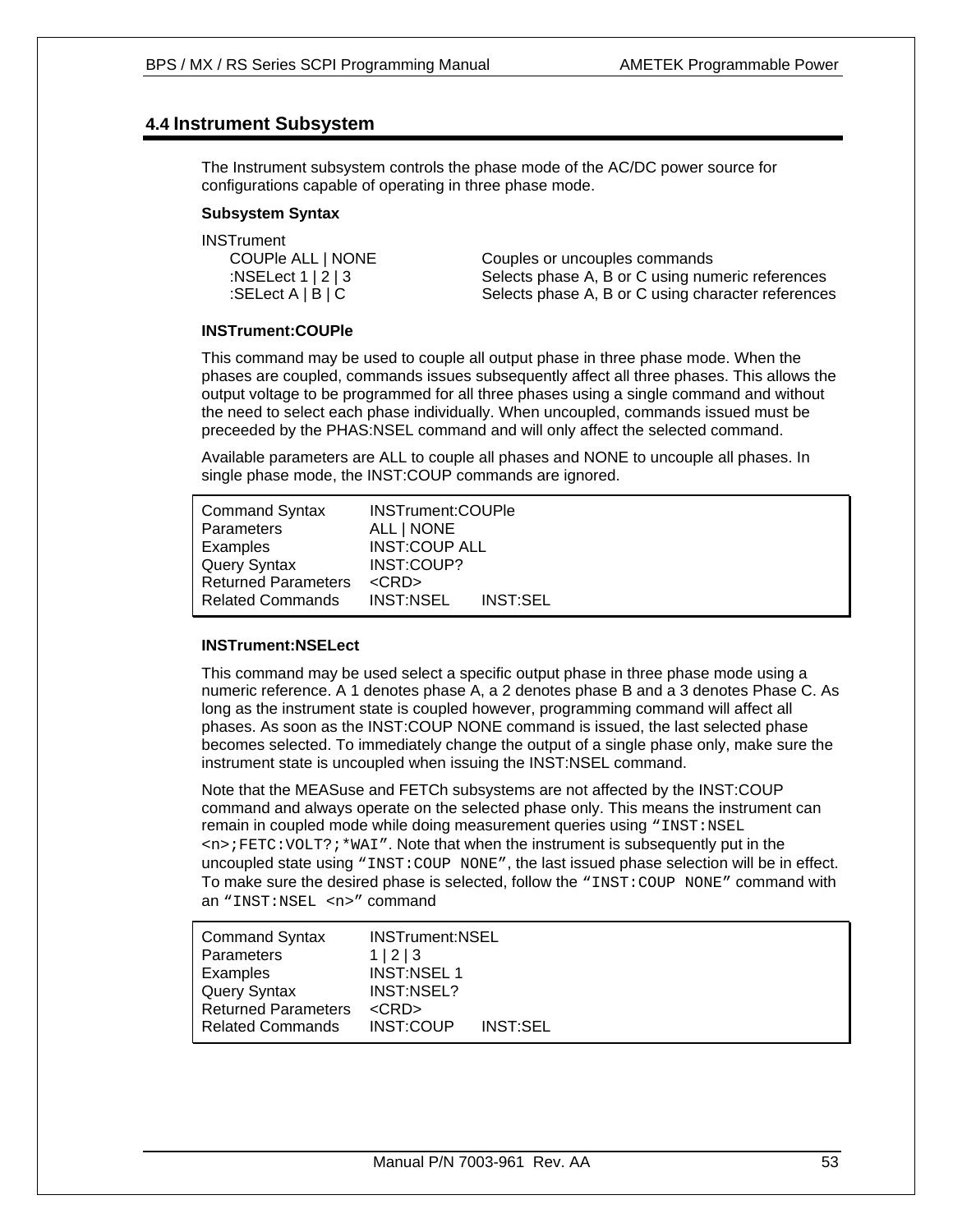#### **INSTrument:SELect**

This command may be used select a specific output phase in three-phase mode using a character reference. "A" denotes phase A, "B" denotes phase B and "C" denotes Phase C. As long as the instrument state is coupled however, programming command will affect all phases. As soon as the INST:COUP NONE command is issued, the last selected phase becomes selected. To immediately change the output of a single phase only, make sure the instrument state is uncoupled when issuing the INST:SEL command.

Note that the MEASuse and FETCh subsystems are not affected by the INST:COUP command and always operate on the selected phase only. This means the instrument can remain in coupled mode while doing measurement queries using "INST: SEL  $\langle n \rangle$ ; FETC: VOLT?; \*WAI". Note that when the instrument is subsequently put in the uncoupled state using "INST:COUP NONE", the last issued phase selection will be in effect. To make sure the desired phase is selected, follow the "INST:COUP NONE" command with an "INST:SEL <n>" command

| <b>Command Syntax</b>      | <b>INSTrument:SEL</b> |           |
|----------------------------|-----------------------|-----------|
| <b>Parameters</b>          | A B C                 |           |
| Examples                   | <b>INST:SEL A</b>     |           |
| Query Syntax               | INST:SEL?             |           |
| <b>Returned Parameters</b> | $<$ CRD $>$           |           |
| <b>Related Commands</b>    | INST:COUP             | INST:NSEL |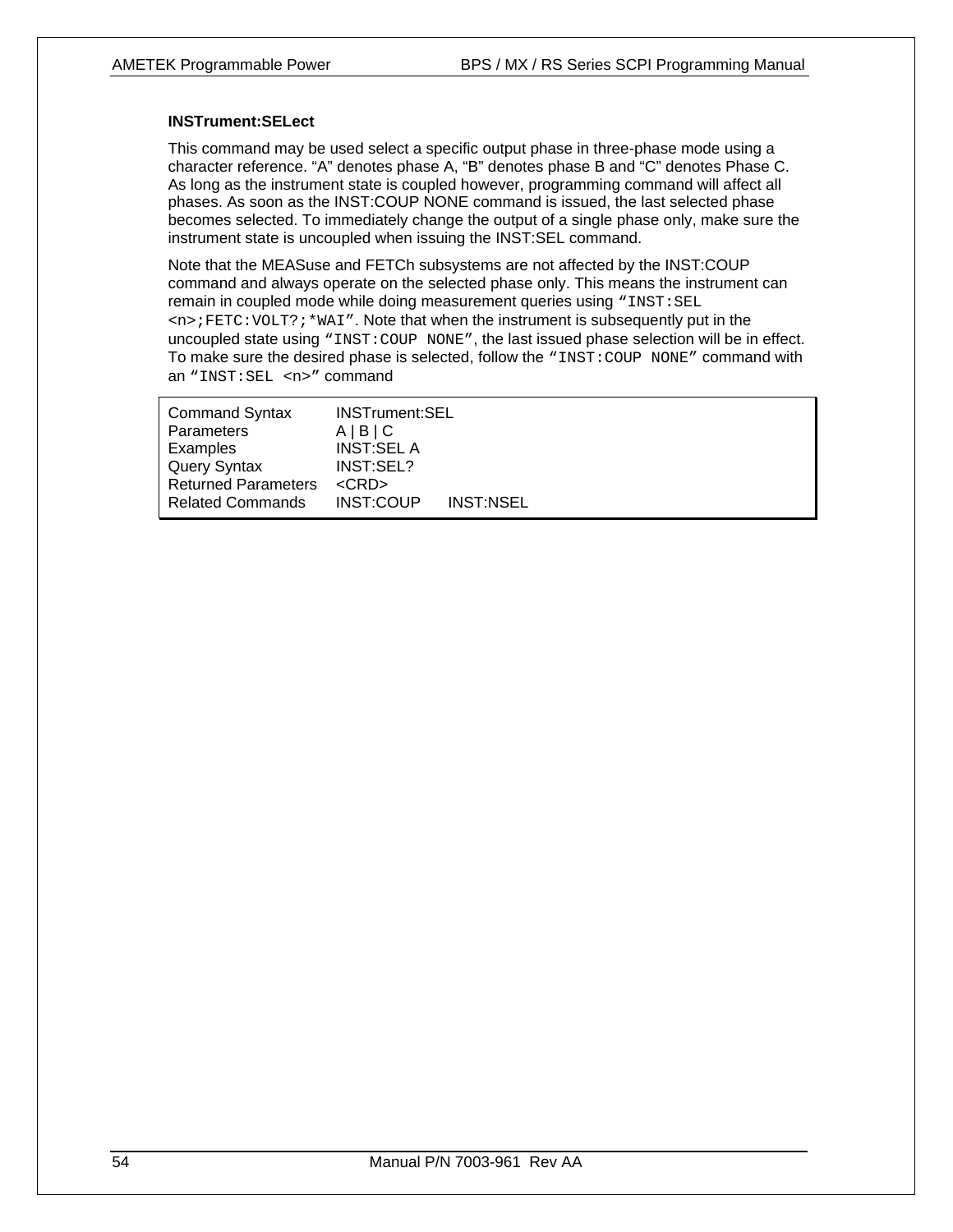## **4.5 Array Measurement Subsystem [3Pi Controller Only]**

This command subsystem lets you retrieve arrays containing measurement data. Only current and voltage measurements are stored in an array. Two measurement commands are available: MEASure and FETCh. A MEASure command triggers the acquisition of new data before returning the readings from the array. A FETCh command returns previously acquired data from the array.

Individual outputs of a three-phase source are specified by the setting of INSTrument:NSELect.

#### **Subsystem Syntax**

| MEASure   FETCh<br>:ARRay<br>:CURRent |                                                                                                |
|---------------------------------------|------------------------------------------------------------------------------------------------|
| $[:DC]$ ?<br>:HARMonic                | Returns the digitized instantaneous current                                                    |
| [:AMPLitude]?<br>:PHASe?              | Returns amplitudes of the first 50 harmonics<br>Returns phase angles of the first 50 harmonics |
| :MODE                                 | Selects waveform data transfer format                                                          |
| :VOLTage<br>$[.DC]$ ?<br>:HARMonic    | Returns the digitized instantaneous voltage                                                    |
| [:AMPLitude]?<br>:PHASe?              | Returns amplitudes of the first 50 harmonics<br>Returns phase angles of the first 50 harmonics |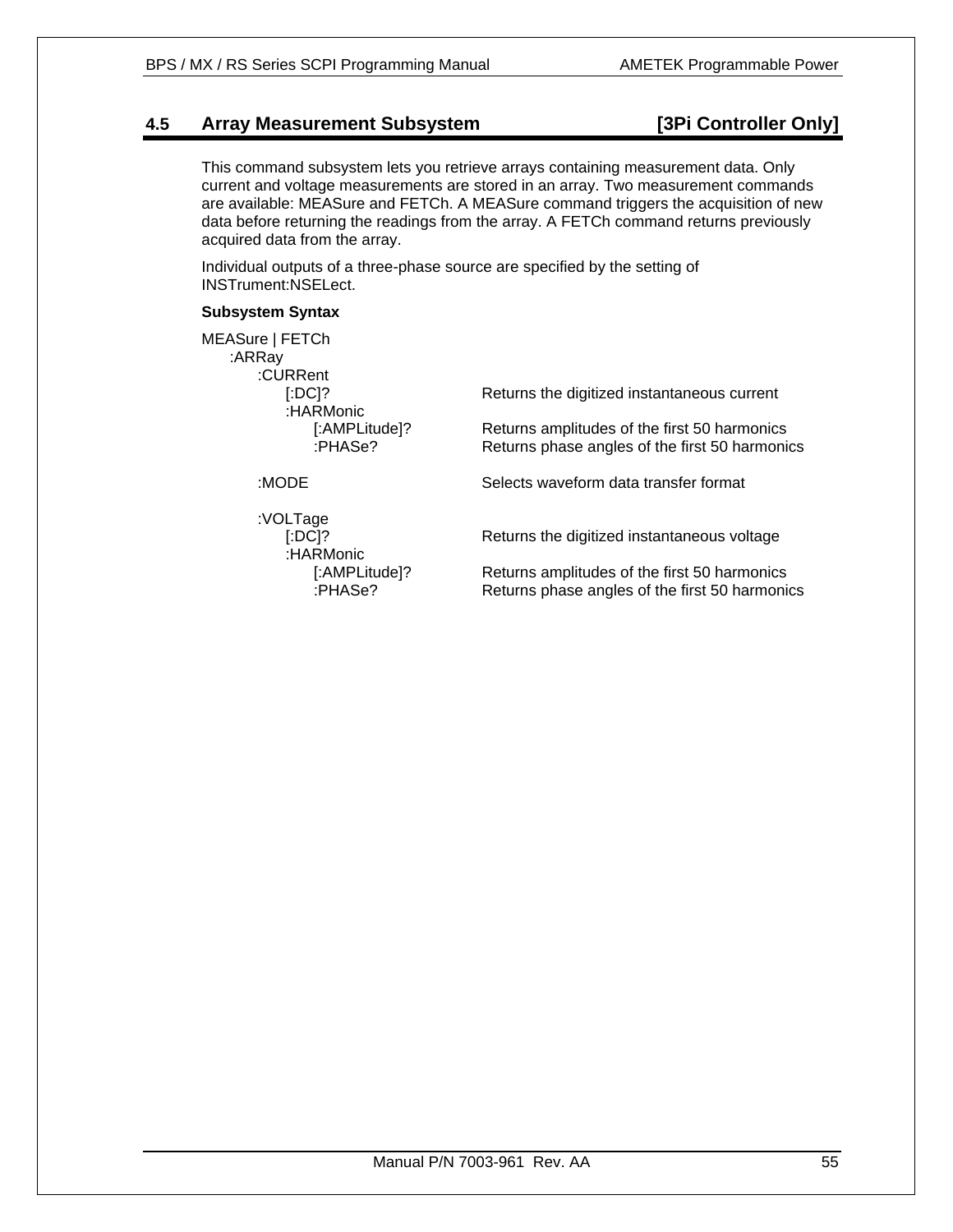## **4.5.1 Current Array Data**

#### **MEASure:ARRay:CURRent[:DC]? FETCh:ARRay:CURRent[:DC]?**

#### *Phase Selectable*

These queries return an array containing the instantaneous output current in amperes. The data returned in arbitrary block data format as follows:

*#5<block length n><b0><b1><b2><b3>.....<bn-3><bn -2><bn-1><bn>* 

where b0,b1,b2,b3 are four hex bytes represent IEEE single precision floating number, where b0 is the most significant byte and b3 is the least significant byte.

The output voltage and current are digitized whenever a measure command is given or whenever an acquire trigger occurs. The time interval between samples is:

MX Series I: 25.6 microseconds for single-phase mode and 76.8 microseconds for threephase mode.

MX/RS Series II: 10.4 microseconds for single-phase mode and 31.2 microseconds for three-phase mode.

The query SENSe:SWEep:TINTerval? will return the time interval, the position of the trigger relative to the beginning of the data buffer is determined by SENSe:SWEep:OFFSet.

| <b>Query Syntax</b>                                               | MEASure:ARRay:CURRent[:DC]? [ <n>,<n>]<br/>FETCh:ARRay:CURRent[:DC]? [<n>,<n>]</n></n></n></n>                                                                                                                                                                                                          |
|-------------------------------------------------------------------|---------------------------------------------------------------------------------------------------------------------------------------------------------------------------------------------------------------------------------------------------------------------------------------------------------|
| Parameters                                                        | Optional block and offset parameters <n>,<n>. Where the first value<br/><n> is the number of 256 sample blocks to transfer and the second<br/>value <math>\langle n \rangle</math> is the first block (offset) to start with. Number of blocks is<br/>from 1 to 16, offset is from 0 to 15.</n></n></n> |
| Examples<br><b>Returned Parameters</b><br><b>Related Commands</b> | MEAS:ARR:CURR? FETC:ARR:CURR? 4,0<br>4096 data points in arbitrary block data format<br>INST:NSEL SENS:SWE                                                                                                                                                                                              |

#### **MEASure:ARRay:CURRent:HARMonic? [<nrf>] FETCh:ARRay:CURRent:HARMonic? [<nrf>]**

#### *Phase Selectable*

These queries return an array of harmonic amplitudes of output current in rms amperes. The first value returned is the dc component, the second value is the fundamental frequency, and so on up to the 50th harmonic. Harmonic orders can be measured up to the fundamental measurement bandwidth of the measurement system:

MX Series I: 16 kHz in single-phase mode and 6.510 kHz in three-phase mode.

MX/RS Series II: 16 kHz in either phase mode.

Thus, the maximum harmonic that can be measured is dependent on the output frequency. Any harmonics that represent frequencies greater than the above frequencies are returned as 0.

The total number of harmonic values returned may be specified as a parameter to the query command. Only harmonic data values from 0 (dc) to the number specified will be returned. This capability may be used to reduce the transfer time by avoiding the transfer of unwanted data. If the fundamental frequency is programmed to 400 Hz for example, there is no need to query harmonics above number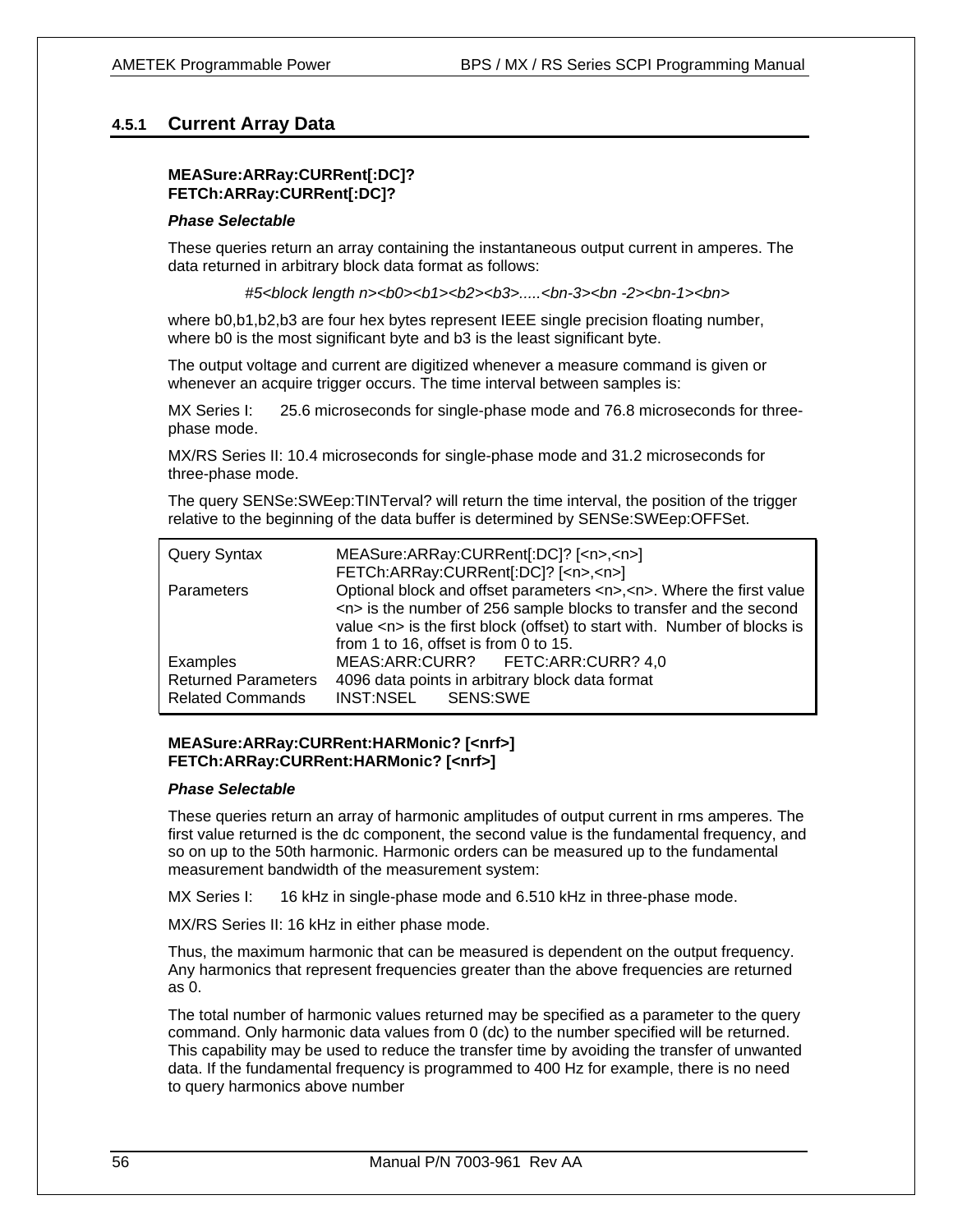| Query Syntax                                          | MEASure:ARRay:CURRent:HARMonic[:AMPLitude]? [ <nrf>]<br/>FETCh:ARRay:CURRent:HARMonic[:AMPLitude]?</nrf> |                        |
|-------------------------------------------------------|----------------------------------------------------------------------------------------------------------|------------------------|
| Parameters<br>Examples                                | <b>None</b><br>MEAS:ARR:CURR:HARM?                                                                       | FETC:ARR:CURR:HARM? 20 |
| <b>Returned Parameters</b><br><b>Related Commands</b> | 21 NR2 values<br><b>INST:NSEL</b>                                                                        |                        |

#### **MEASure:ARRay:CURRent:HARMonic:PHASe? [<nrf>] FETCh:ARRay:CURRent:HARMonic:PHASe? [<nrf>]**

#### *Phase Selectable*

These queries return an array of harmonic phases of output current in degrees, referenced to the positive zero crossing of the fundamental component. The fundamental component will return a value relative to the fundamental voltage.

The first value returned is the dc component (always returned as 0 degrees phase) , the second value is the fundamental frequency, and so on up to the 50th harmonic. Harmonic orders can be measured up to the fundamental measurement bandwidth of the measurement system:

MX Series I: 16 kHz in single-phase mode and 6.510 kHz in three-phase mode.

MX/RS Series II: 16 kHz in either phase mode.

Thus the maximum harmonic that can be measured is dependent on the output frequency. Any harmonics that represent frequencies greater than the above frequencies are returned as 0.

| Query Syntax               | MEASure:ARRay:CURRent:HARMonic:PHASe? <nrf><br/>FETCh:ARRay:CURRent:HARMonic:PHASe?<nrf></nrf></nrf> |
|----------------------------|------------------------------------------------------------------------------------------------------|
| Parameters                 | <b>None</b>                                                                                          |
| Examples                   | MEAS:ARR:CURR:HARM:PHAS? 16<br>FETC:ARR:CURR:HARM:PHAS?                                              |
| <b>Returned Parameters</b> | 17 NR2 values                                                                                        |
| <b>Related Commands</b>    | <b>INST:NSEL</b>                                                                                     |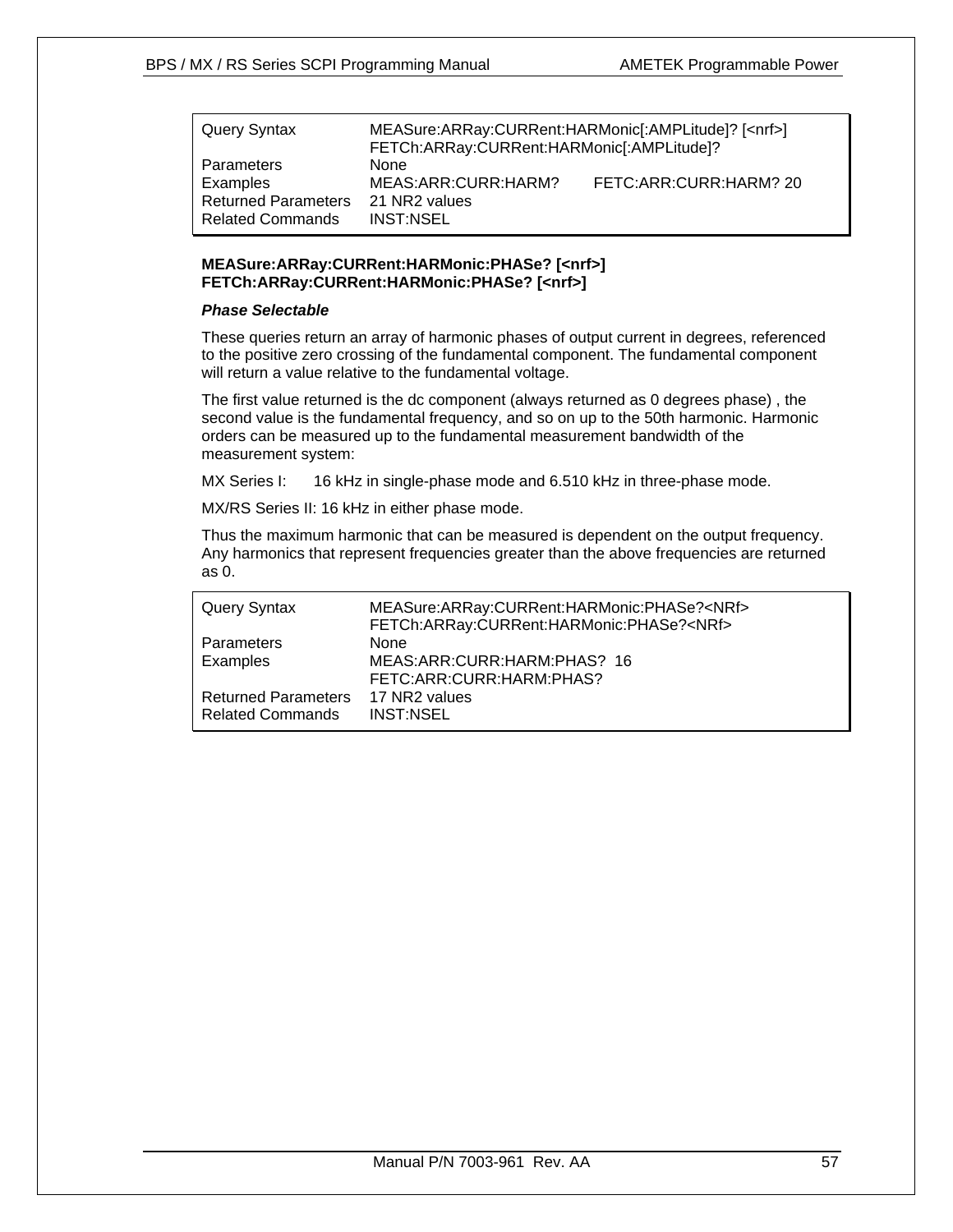#### **4.5.2 Waveform Array Data Format Mode**

#### **MEASure:ARRay:MODe**

This command selects the waveform array data format to be used. (Available in firmware revision 2.32 or higher only.) The default mode is binary (BIN) which uses an IEEE floating point data format in which each data sample is transferred as a 4 byte floating point binary data word. Alternatively, an ASCII format may be selected (ASCii) in which each data sample is sent as 8 ASCII Hex values representing the 4 byte IEEE floating point data. Note that the transfer mode only applies to MEAS:ARR:VOLT and MEAS:ARR:CURR queries. All other measurement queries always return ASCII data. Note that at power on, the default mode is always set to binary (BIN).

| Syntax                  | MEASure: ARRay: MODe   |               |
|-------------------------|------------------------|---------------|
|                         | Parameters BIN   ASCII |               |
| Examples                | MEAS:ARR:MOD ASC       |               |
| <b>Related Commands</b> | MEAS:ARR:VOLT          | MEAS:ARR:CURR |

**Note:** The MEAS:ARR:MOD command is provided to allow waveform data transfers in ASCII on DBCS versions of MS Windows. Examples of DBCS versions are Chinese, Korean, Japanese etc. On most Windows versions, the binary mode can be used as it reduces the amount of data transferred and thus provides better throughput.

The ASCII mode will double the number of characters transferred so provisions for a larger receive buffer on the PC may have to be made. The maximum data size that can be sent with one command is 16KB. To transfer the entire 4096 waveform acquisition buffer in ASCII mode requires two separate data transfers of the first followed by the second buffer. The block size and block offset parameters may be used to accomplish this.

Conversion function sample VB6. Converting waveform data from either transfer mode to a single precision value can be accomplished using the following sample routine:

```
Public Function StringToIEEEFloat(ByVal sData As String, ByVal bAsciiMode As Boolean) 
As Single 
'============================================================= 
'bAsciiMode flag is used if data is received as 8 ascii chars 
'representing Hex 0-9,A-F. If bAsciiMode flag is false, then 
'data is process as 4 char representing a byte each. Ascii 
'mode is needed for DCBS windows 
'============================================================= 
 Dim i As Integer 
 Dim j As Integer 
 Dim iChar As Integer 
 Dim expo As Long 
 Dim mantisse As Long 
 Dim expo_val As Variant 
  Dim mant_f As Single 
  Dim c(3) As Long 'Must use 32 bit integers to allow for 
 <sup>1</sup>intermediate result of 24 bit shift<br>Dim sign as Boolean
             As Boolean
'============================================================= 
Const. MANT MAX = \& H7FFFFF
Const EXPO_MAX = 2 \text{ }^{\wedge} 126'============================================================= 
On Error GoTo FloatConvError 
  If bAsciiMode Then 
     'Retrieve ASC values from eight hex byte input data 
    sData = UCase(sData) 
   For i = 0 To 3
     c(i) = 0For j = 0 To 1iChar = AscB(Mid$(sData, i * 2 + j + 1, 1)) - 48
```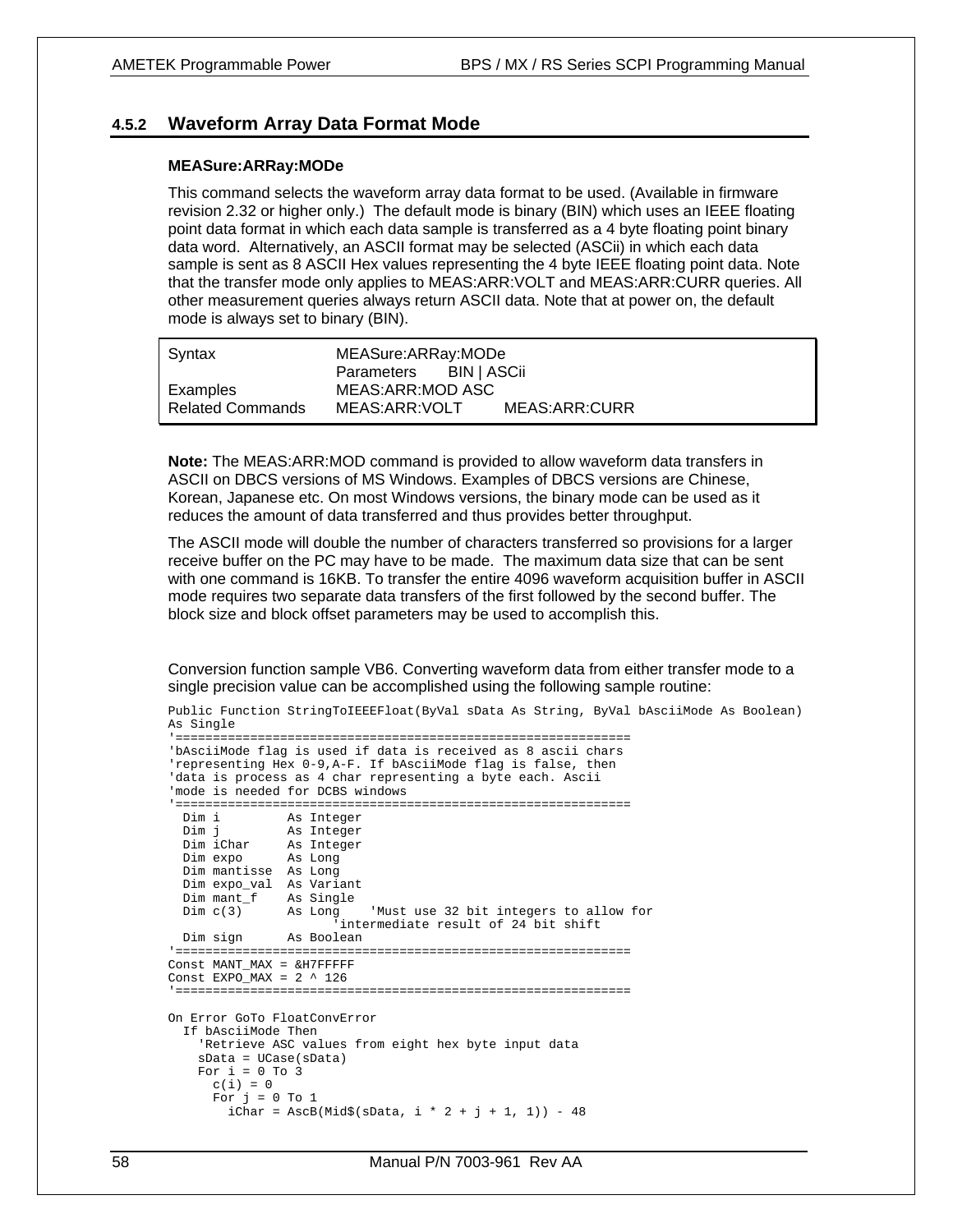#### BPS / MX / RS Series SCPI Programming Manual AMETEK Programmable Power

```
 If iChar > 9 Then iChar = iChar - 7 
        c(i) = c(i) * 16 * j + iChar Next j 
     Next i 
   Else 
     'Retrieve ASC values from four byte input data 
     'Note: Don't use ASCB or ASCW functions as results will differ 
     'based on character sets, even on non DCBS Windows 
     'Retrieve ASC values from four byte input data 
    For i = 0 To 3
     c(i) = Acc(Mid\xi(sData, i + 1, 1)) Next i 
   End If 
   'Get sign bit 
   sign = ((c(0) And &H80) = &H80) 
   'Get exponent value less sign bit 
  expo = (c(0) And &H7F) * 2
   'Pick up exponent sign 
  If (c(1) And kH80 = kH80 Then expo = expo Or 1
   'get data less exponent sign bit 
  c(1) = c(1) And &H7Fmantisse = c(1) * \&H10000 + c(2) * \&H100 + c(3) mant_f = mantisse / MANT_MAX 
   'Process exponent 
   If (expo <> 0) And (expo <> &HFF) Then 
    expo = expo - 127mant_f = mant_f + 1 expo_val = 2 ^ Abs(expo) 
    If (expo > 0) Then mant f = mant_f * expo_valIf (expo < 0) Then mant f = mant f / expo val
   Else 
     If (mant_f <> 0) Then 
       If expo = 0 Then 
        mant_f = mant_f / EXPO_MAX Else 
        mant_f = mant_f * EXPO_MAX End If 
     End If 
   End If 
   'Append number sign and return value 
   If sign Then mant_f = -mant_f 
   StringToIEEEFloat = mant_f 
Exit Function 
'============================================================= 
FloatConvError: 
   'Conversion errors are truncated to zero 
   StringToIEEEFloat = 0 
  Exit Function
```
End Function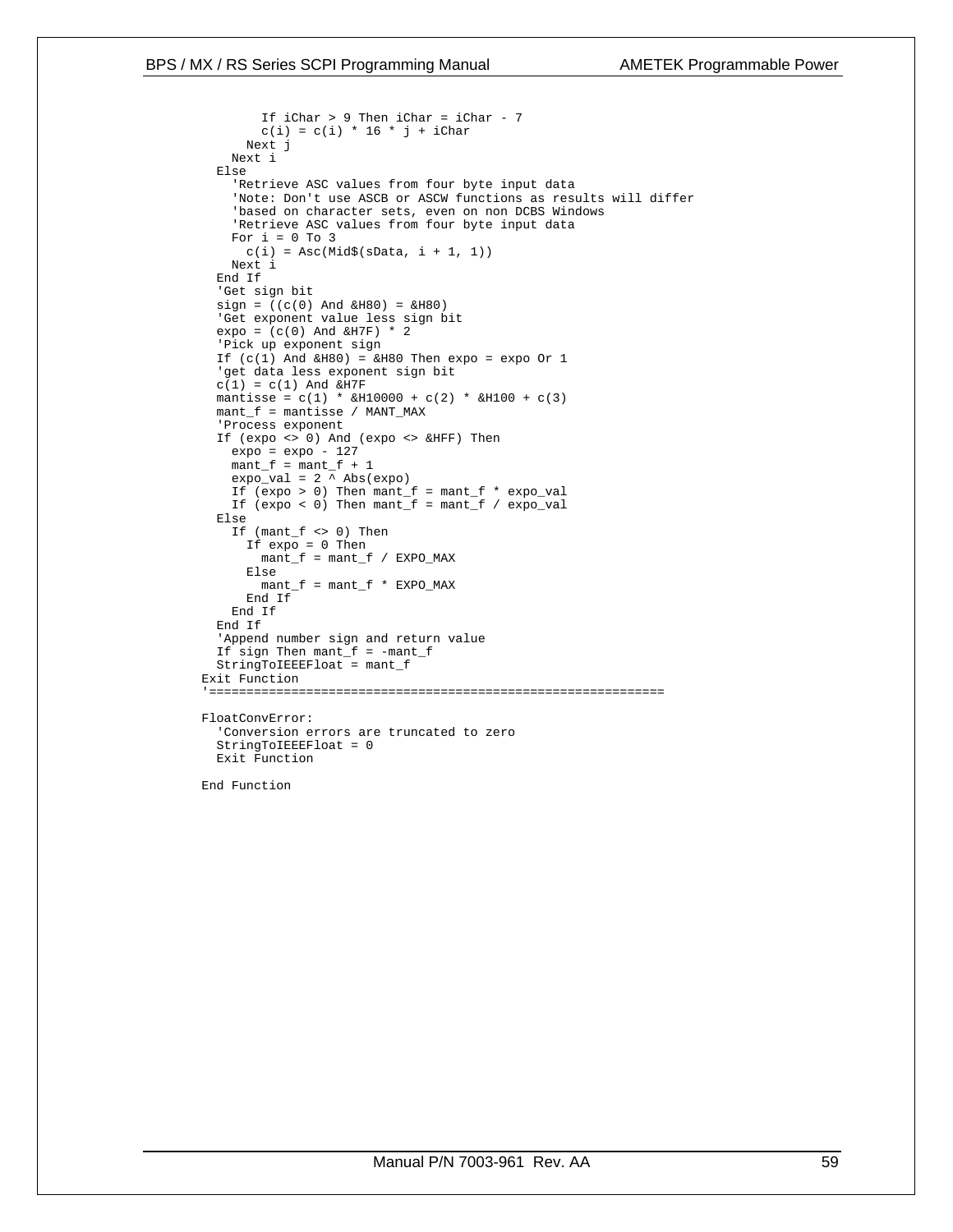## **4.5.3 Voltage Array Data**

#### **MEASure:ARRay:VOLTage[:DC]? FETCh:ARRay:VOLTage[:DC]?**

#### *Phase Selectable*

These queries return an array containing the instantaneous output voltage in volts. The data returned in arbitrary block data format as follows:

*#5<block length n><b0><b1><b2><b3>.....<bn-3><bn -2><bn-1><bn>* 

where b0,b1,b2,b3 are four hex bytes represent IEEE single precision floating number, where bo is the most significant byte and b3 is the least significant byte.

The output voltage and current are digitized whenever a measure command is given or whenever an acquire trigger occurs. The time interval between samples is:

MX Series I: 25.6 microseconds for single-phase mode and 76.8 microseconds for threephase mode.

MX/RS Series II: 10.4 microseconds for single-phase mode and 31.2 microseconds for three-phase mode.

The query SENSe:SWEep:TINTerval? will return the time interval, the position of the trigger relative to the beginning of the data buffer is determined by SENSe:SWEep:OFFSet.

| Query Syntax                                                      | MEASure:ARRay:VOLTage[:DC]? [ <n>, <n>]<br/>FETCh:ARRay:VOLTage[:DC]? [<n>, <n>]</n></n></n></n>                                                                                                                                                                                                        |
|-------------------------------------------------------------------|---------------------------------------------------------------------------------------------------------------------------------------------------------------------------------------------------------------------------------------------------------------------------------------------------------|
| Parameters                                                        | Optional block and offset parameters <n>,<n>. Where the first value<br/><n> is the number of 256 sample blocks to transfer and the second<br/>value <math>\langle n \rangle</math> is the first block (offset) to start with. Number of blocks is<br/>from 1 to 16, offset is from 0 to 15.</n></n></n> |
| Examples<br><b>Returned Parameters</b><br><b>Related Commands</b> | MEAS:ARR:VOLT? FETC:ARR:VOLT?<br>4096 data points in arbitrary block data format<br>INST:NSEL SENS:SWE                                                                                                                                                                                                  |

#### **MEASure:ARRay:VOLTage:HARMonic? [<nrf>] FETCh:ARRay:VOLTage:HARMonic? [<nrf>]**

#### *Phase Selectable*

These queries return an array of harmonic amplitudes of output voltage in rms volts. The first value returned is the dc component, the second value is the fundamental frequency, and so on up to the 50th harmonic. Harmonic orders can be measured up to the fundamental measurement bandwidth of the measurement system:

MX Series I: 25.6 microseconds for single-phase mode and 76.8 microseconds for threephase mode.

MX/RS Series II: 10.4 microseconds for single-phase mode and 31.2 microseconds for three-phase mode.

Thus, the maximum harmonic that can be measured is dependent on the output frequency. Any harmonics that represent frequencies greater than above frequencies are returned as 0.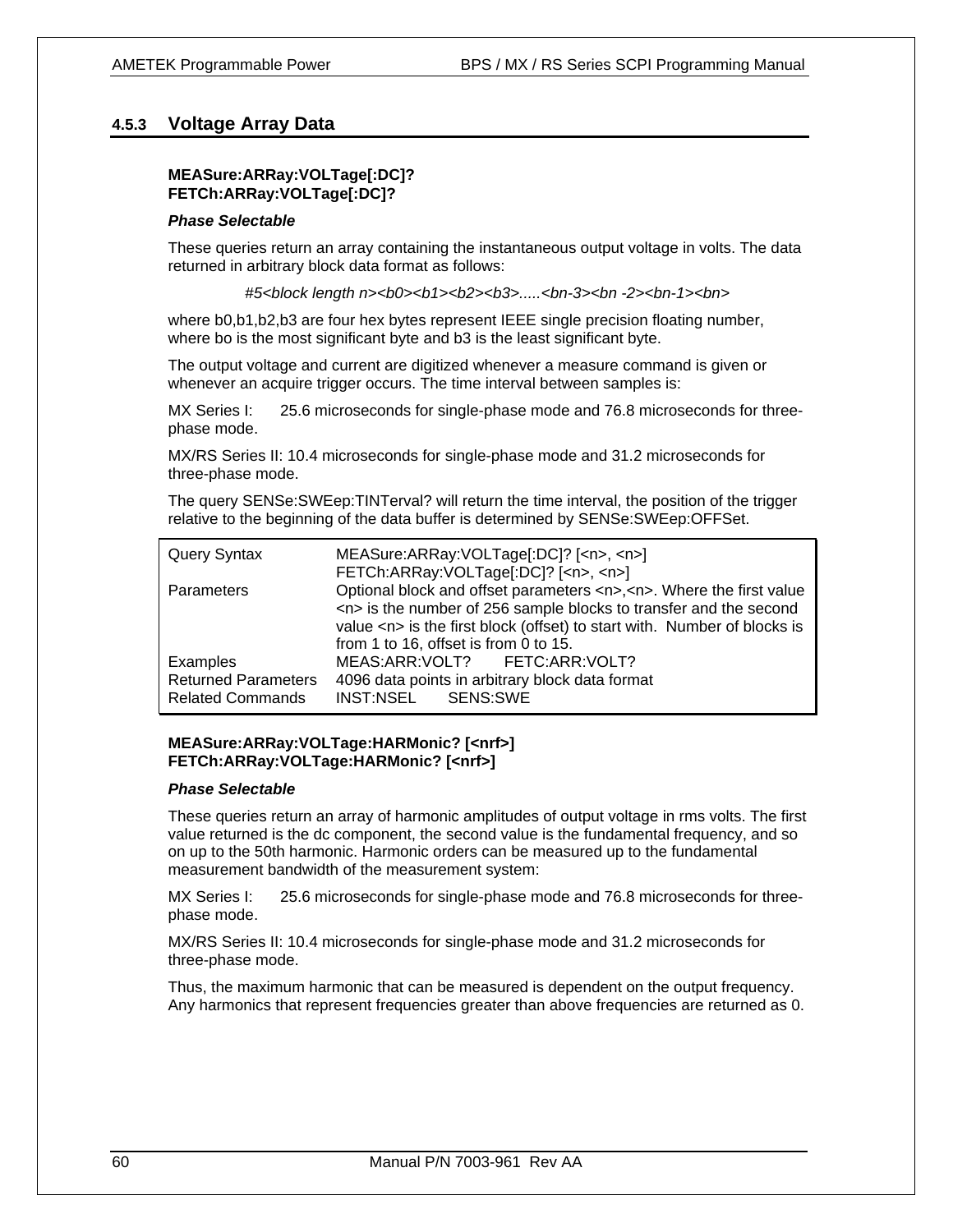| Query Syntax                                          | MEASure:ARRay:VOLTage:HARMonic[:AMPLitude]? [ <nrf>]<br/>FETCh:ARRay:VOLTage:HARMonic[:AMPLitude]? [<nrf>]</nrf></nrf> |                     |
|-------------------------------------------------------|------------------------------------------------------------------------------------------------------------------------|---------------------|
| Parameters<br>Examples                                | <b>None</b><br>MEAS:ARR:VOLT:HARM?                                                                                     | FETC:ARR:VOLT:HARM? |
| <b>Returned Parameters</b><br><b>Related Commands</b> | 51 NR2 values<br><b>INST:NSEL</b>                                                                                      |                     |

#### **MEASure:ARRay:VOLTage:HARMonic:PHASe? [<nrf>] FETCh:ARRay:VOLTage:HARMonic:PHASe? [<nrf>]**

### *Phase Selectable*

These queries return an array of harmonic phases of output voltage in degrees, referenced to the positive zero crossing of the fundamental component. The fundamental component will return a value relative to the fundamental voltage for phase A. Phase A will return a zero value.

The first value returned is the dc component (always returned as 0 degrees phase); the second value is the fundamental frequency, and so on up to the 50th harmonic. Harmonic orders can be measured up to the fundamental measurement bandwidth of the measurement system:

MX Series I: 25.6 microseconds for single-phase mode and 76.8 microseconds for threephase mode.

MX/RS Series II: 10.4 microseconds for single-phase mode and 31.2 microseconds for three-phase mode.

Thus the maximum harmonic that can be measured is dependent on the output frequency. Any harmonics that represent frequencies greater than the above frequencies are returned as 0.

| Query Syntax               | MEASure:ARRay:VOLTage:HARMonic:PHASe? <nrf><br/>FETCh:ARRay:VOLTage:HARMonic:PHASe?<nrf></nrf></nrf> |
|----------------------------|------------------------------------------------------------------------------------------------------|
| Parameters                 | <b>None</b>                                                                                          |
| Examples                   | MEAS:ARR:VOLTage:HARM:PHAS? 30                                                                       |
|                            | FETC:ARR:VOLTage:HARM:PHAS?                                                                          |
| <b>Returned Parameters</b> | 31 NR2 values                                                                                        |
| <b>Related Commands</b>    | INST:NSEL                                                                                            |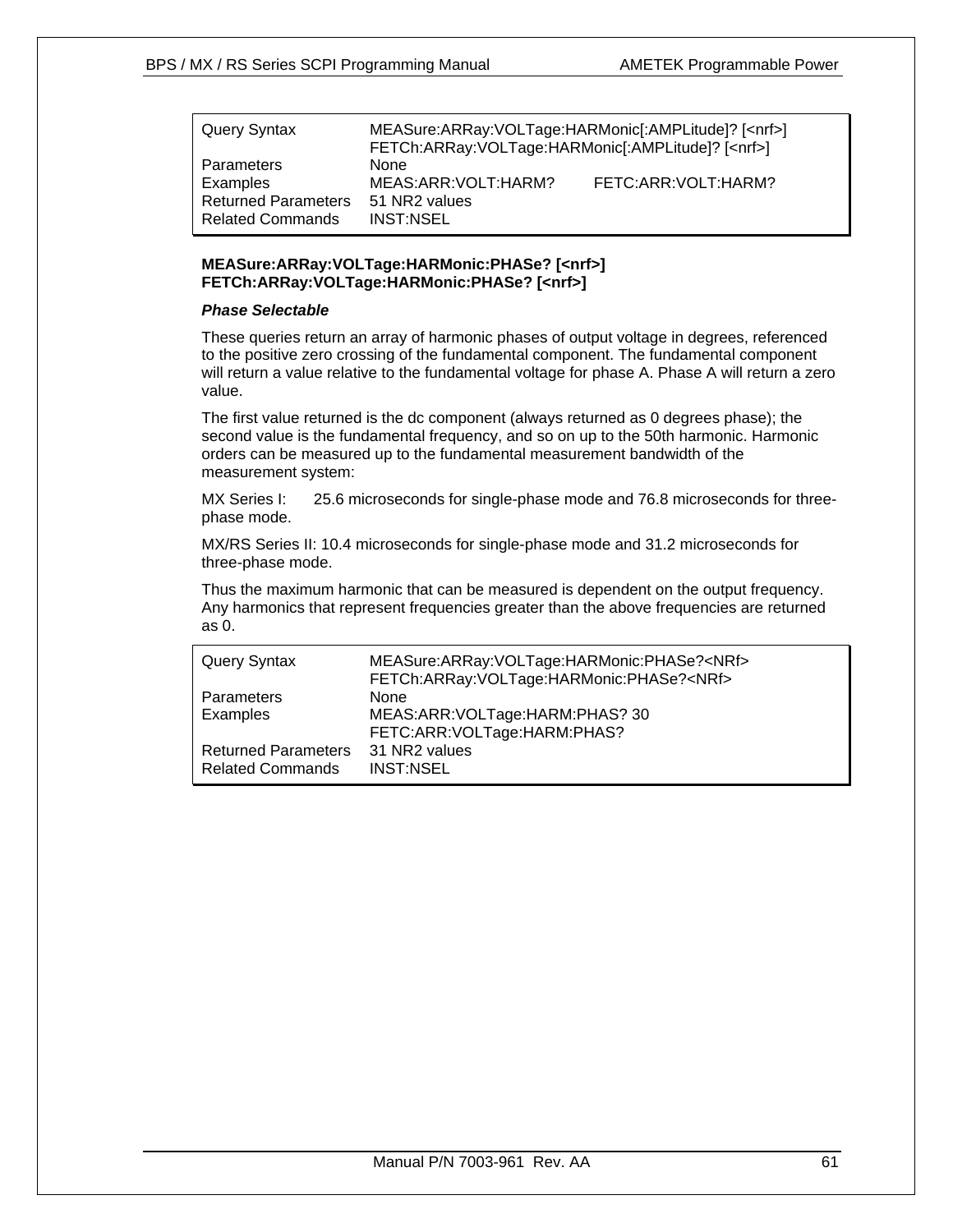## **4.6 Current Measurement Subsystem**

This subsystem programs the current measurement capability of the AC/DC source. Two measurement commands are available: MEASure and FETCh.

- MEASure triggers the acquisition of new measurement data before returning a reading.
- FETCh returns a reading computed from previously acquired data.

Individual outputs of a three-phase source are specified by the setting of INSTrument:NSELect.

#### **Subsystem Syntax**

MEASure | FETCh [:SCALar] :CURRent [:AC]? Returns ac rms current :DC? Returns dc component of the current :AMPLitude :MAX? Returns peak current :RESet Reset the peak current measurements :CREStfactor? Returns current crestfactor :HARMonic [:AMPLitude]? <n> Returns amplitude of the Nth harmonic of current :PHASe? <n> Returns phase of the Nth harmonic of current :THD? Returns % of total harmonic distortion of current

#### **MEASure:CURRent[:AC]? FETCh:CURRent[:AC]?**

#### *Phase Selectable*

These queries return the ac component rms current being sourced at the output terminals if the voltage mode is set for AC only, and will return the AC plus the DC component if the voltage mode is set for ACDC.

| Query Syntax               | MEASure[:SCALar]:CURRent[:AC]?<br>FETCh[:SCALar]:CURRent[:AC]? |            |
|----------------------------|----------------------------------------------------------------|------------|
| Parameters                 | <b>None</b>                                                    |            |
| Examples                   | MEAS:CURR:AC?                                                  | FETC:CURR? |
| <b>Returned Parameters</b> | $<$ NR2 $>$                                                    |            |
| <b>Related Commands</b>    | <b>INST:NSEL</b>                                               |            |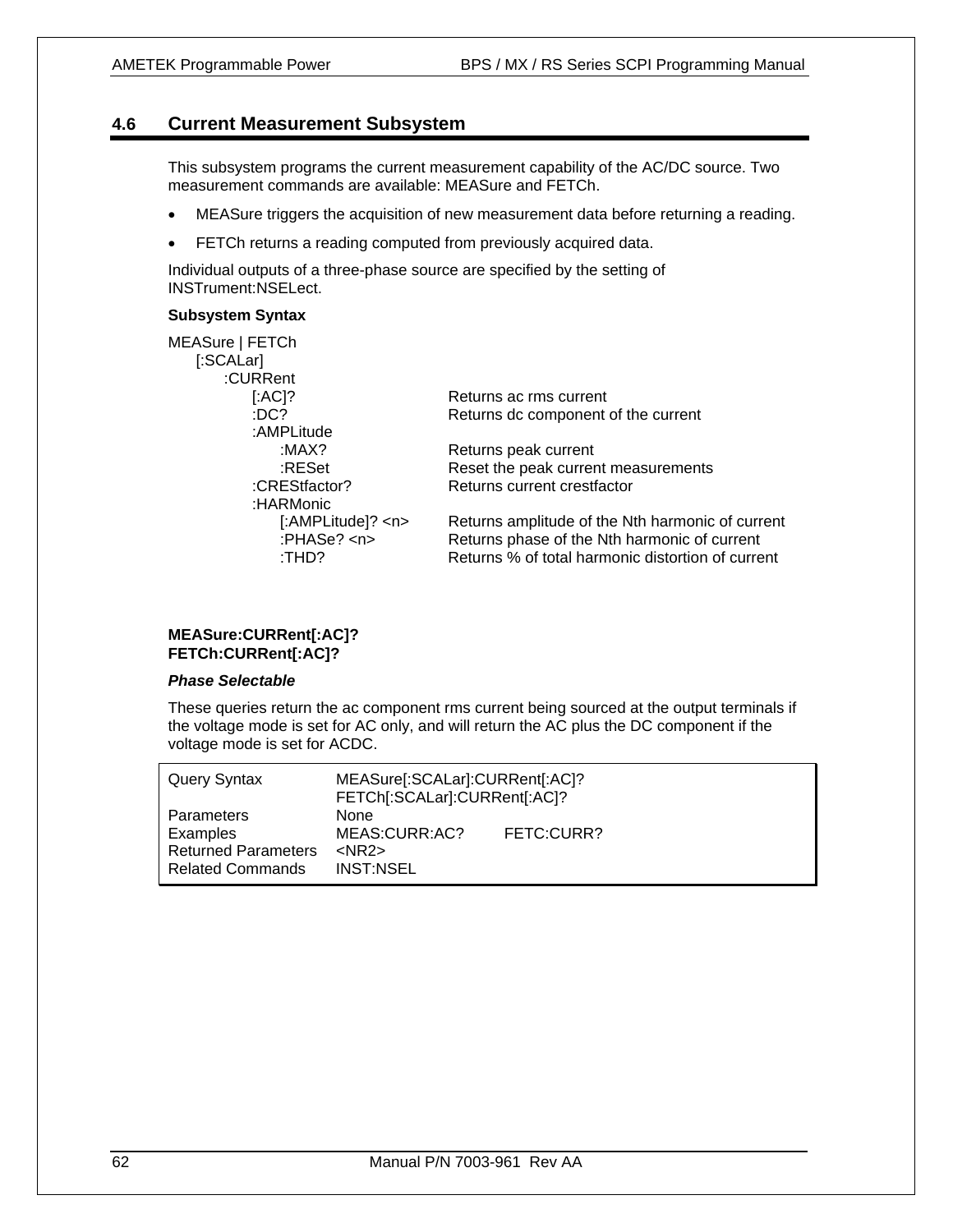#### **MEASure:CURRent:DC? FETCh:CURRent:DC?**

#### *Phase Selectable*

These queries return the dc component of the output current being sourced at the output terminals. This command should be used when the voltage mode of the source is set for DC

| <b>Query Syntax</b>        | MEASure[:SCALar]:CURRent:DC?<br>FETCh[:SCALar]:CURRent:DC? |
|----------------------------|------------------------------------------------------------|
| Parameters                 | <b>None</b>                                                |
| Examples                   | MEAS:CURR? FETC:CURR?                                      |
| <b>Returned Parameters</b> | $<$ NR2 $>$                                                |
| <b>Related Commands</b>    | <b>INST:NSEL</b>                                           |

#### **MEASure:CURRent:AMPLitude:MAXimum? FETCh:CURRent:AMPLitude:MAXimum?**

#### *Phase Selectable*

These queries return and hold the absolute value of the peak current as sampled over one measurement acquisition of 4096 data points. The returned value will be updated only when a larger value is found. To update the value with every measurement a peak current reset command should be used prior to the peak measurements.

| Query Syntax               |                     |                      | MEASure[:SCALar]:CURRent:AMPLitude:MAXimum?<br>FETCh[:SCALar]:CURRent:AMPLitude:MAXimum? |
|----------------------------|---------------------|----------------------|------------------------------------------------------------------------------------------|
| Parameters                 | <b>None</b>         |                      |                                                                                          |
| Examples                   | MEAS:CURR:AMPL:MAX? |                      | FETC:CURR:AMPL:MAX?                                                                      |
| <b>Returned Parameters</b> | $<$ NR2 $>$         |                      |                                                                                          |
| <b>Related Commands</b>    | <b>INST:NSEL</b>    | MEAS:CURR:AMPL:RESet |                                                                                          |

#### **MEASure:CURRent:AMPLitude:RESet**

#### *Phase Selectable*

This command will reset the peak current measurement to zero.

| Query Syntax               | MEASure[:SCALar]:CURRent:AMPLitude:RESset. |
|----------------------------|--------------------------------------------|
| Parameters                 | None                                       |
| Examples                   | MEAS:CURR:AMPL:RES                         |
| <b>Returned Parameters</b> | <b>None</b>                                |
| <b>Related Commands</b>    | MEAS:CURR:AMPL:MAX?                        |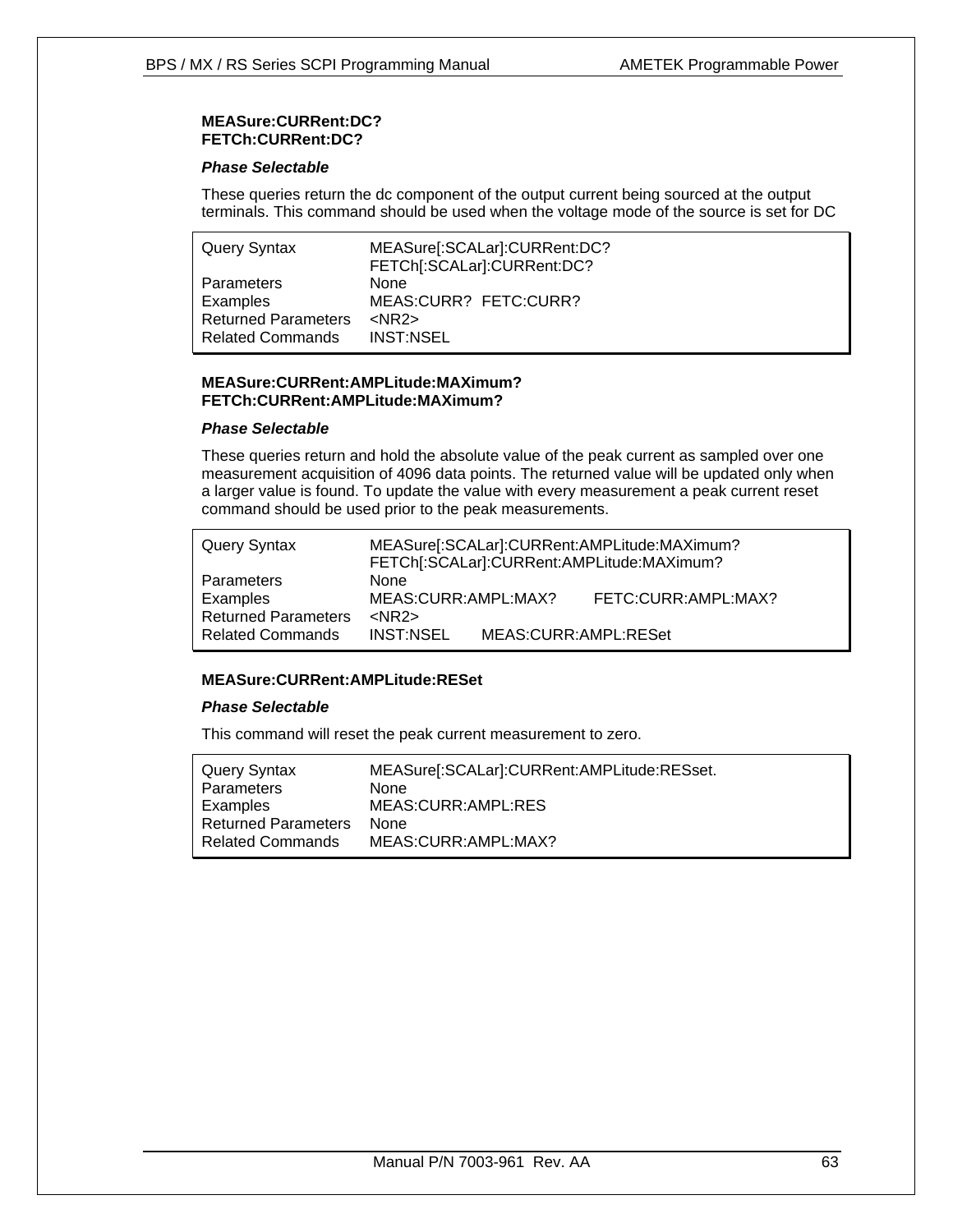#### **MEASure:CURRent:CREStfactor? FETCh:CURRent:CREStfactor?**

#### *Phase Selectable*

These queries return the output current crest factor. This is the ratio of peak output current to rms output current.

| <b>Query Syntax</b>                                                             | MEASure[:SCALar]:CURRent:CREStfactor?<br>FETCh[:SCALar]:CURRent:CREStfactor? |  |
|---------------------------------------------------------------------------------|------------------------------------------------------------------------------|--|
| Parameters<br>Examples<br><b>Returned Parameters</b><br><b>Related Commands</b> | <b>None</b><br>MEAS:CURR:CRES? FETC:CURR:CRES?<br>$<$ NR2 $>$<br>INST:NSEL   |  |

#### **MEASure:CURRent:HARMonic? [3Pi Controller Only] FETCh:CURRent:HARMonic? [3Pi Controller Only]**

#### *Phase Selectable*

These queries return the rms amplitude of the Nth harmonic of output current. The parameter is the desired harmonic number. Queries sent with a value of 0 return the dc component. A value of 1 returns the fundamental output frequency. Harmonic frequencies can be queried up to the fundamental measurement bandwidth of the measurement system:

MX Series I: 25.6 microseconds for single-phase mode and 76.8 microseconds for threephase mode.

MX/RS Series II: 10.4 microseconds for single-phase mode and 31.2 microseconds for three-phase mode.

Thus the maximum harmonic that can be measured is dependent on the output frequency. Any harmonics that represent frequencies greater than above frequencies are returned as 0.

| Query Syntax               | MEASure[:SCALar]:CURRent:HARMonic[:AMPLitude]? <nrf><br/>FETCh[:SCALar]:CURRent:HARMonic[:AMPLitude]?<nrf></nrf></nrf> |
|----------------------------|------------------------------------------------------------------------------------------------------------------------|
| <b>Parameters</b>          | $0$ to 50                                                                                                              |
| Examples                   | MEAS:CURR:HARM? 3                                                                                                      |
|                            | FETC:CURR:HARM? 1                                                                                                      |
| <b>Returned Parameters</b> | $<$ NR2 $>$                                                                                                            |
| <b>Related Commands</b>    | INST:NSEL                                                                                                              |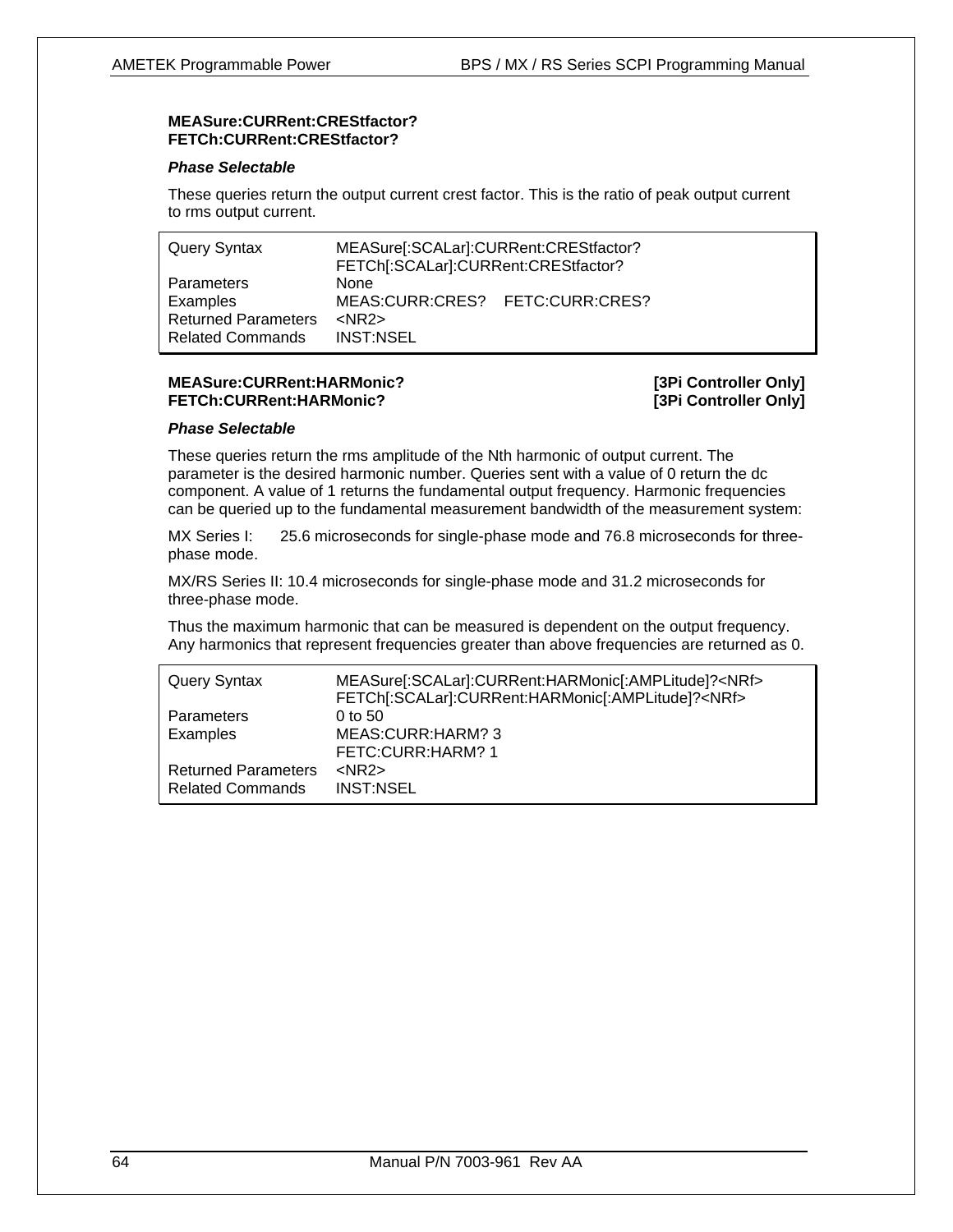#### **MEASure:CURRent:HARMonic:PHASe? [3Pi Controller Only] FETCh:CURRent:HARMonic:PHASe? [3Pi Controller Only]**

#### *Phase Selectable*

These queries return the phase angle of the Nth harmonic of output current, referenced to the positive zero crossing of the fundamental component.

The parameter is the desired harmonic number. Queries sent with a value of 0 return the dc component. A value of 1 returns the fundamental output frequency. Harmonic orders can be queried up to the fundamental measurement bandwidth of the measurement system:

MX Series I: 25.6 microseconds for single-phase mode and 76.8 microseconds for threephase mode.

MX/RS Series II: 10.4 microseconds for single-phase mode and 31.2 microseconds for three-phase mode.

Thus the maximum harmonic that can be measured is dependent on the output frequency. Any harmonics that represent frequencies greater than above frequencies are returned as 0.

| Query Syntax               | MEASure[:SCALar]:CURRent:HARMonic:PHASe? <nrf><br/>FETCh[:SCALar]:CURRent:HARMonic:PHASe?<nrf></nrf></nrf> |
|----------------------------|------------------------------------------------------------------------------------------------------------|
| Parameters                 | $0$ to 50                                                                                                  |
| Examples                   | MEAS:CURR:HARM:PHAS? 3 FETC:CURR:HARM:PHAS? 1                                                              |
| <b>Returned Parameters</b> | $<$ NR2 $>$                                                                                                |
| <b>Related Commands</b>    | <b>INST:NSEL</b>                                                                                           |

### **MEASure:CURRent:HARMonic:THD? ] [3Pi Controller Only] FETCh:CURRent:HARMonic:THD? [3Pi Controller Only]**

#### *Phase Selectable*

These queries return the percentage of total harmonic distortion and noise in the output current.

| <b>Query Syntax</b>                                                             | MEASure[:SCALar]:CURRent:HARMonic:THD?<br>FETCh[:SCALar]:CURRent:HARMonic:THD? |                     |
|---------------------------------------------------------------------------------|--------------------------------------------------------------------------------|---------------------|
| Parameters<br>Examples<br><b>Returned Parameters</b><br><b>Related Commands</b> | <b>None</b><br>MEAS: CURR: HARM: THD?<br>$<$ NR2 $>$<br><b>INST:NSEL</b>       | FETC:CURR:HARM:THD? |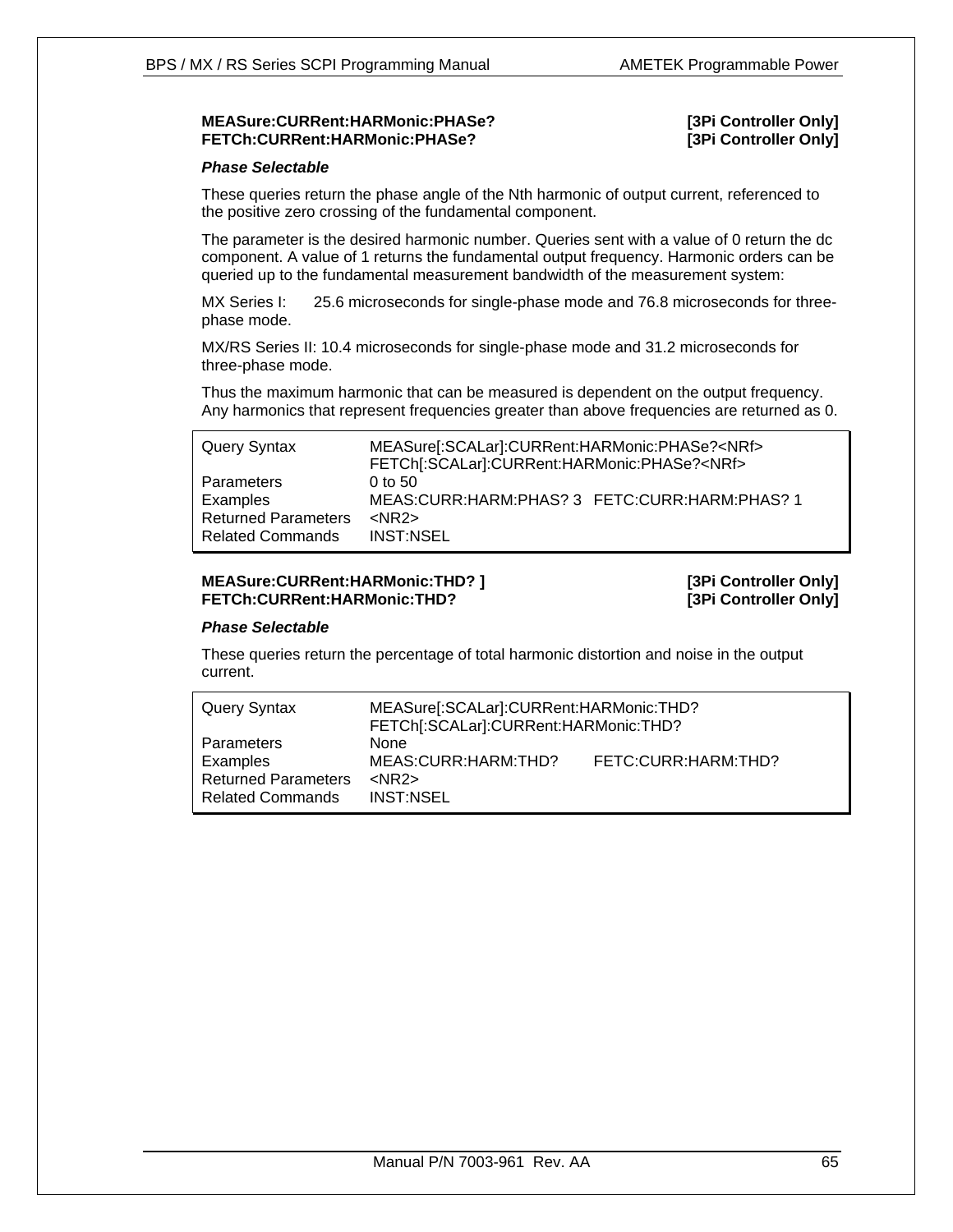# **4.7 Frequency Measurement Subsystem**

This subsystem programs the frequency measurement capability of the MX/RS/BPS Series source.

## **Subsystem Syntax**

MEASure [:SCALar]

:FREQuency? Returns the output frequency

#### **MEASure:FREQuency?**

This query returns the output frequency in Hertz.

| Query Syntax               | MEASure[:SCALar]:FREQuency? |
|----------------------------|-----------------------------|
| Parameters                 | None                        |
| Examples                   | MEAS:FREQ?                  |
| <b>Returned Parameters</b> | <nr2></nr2>                 |
|                            |                             |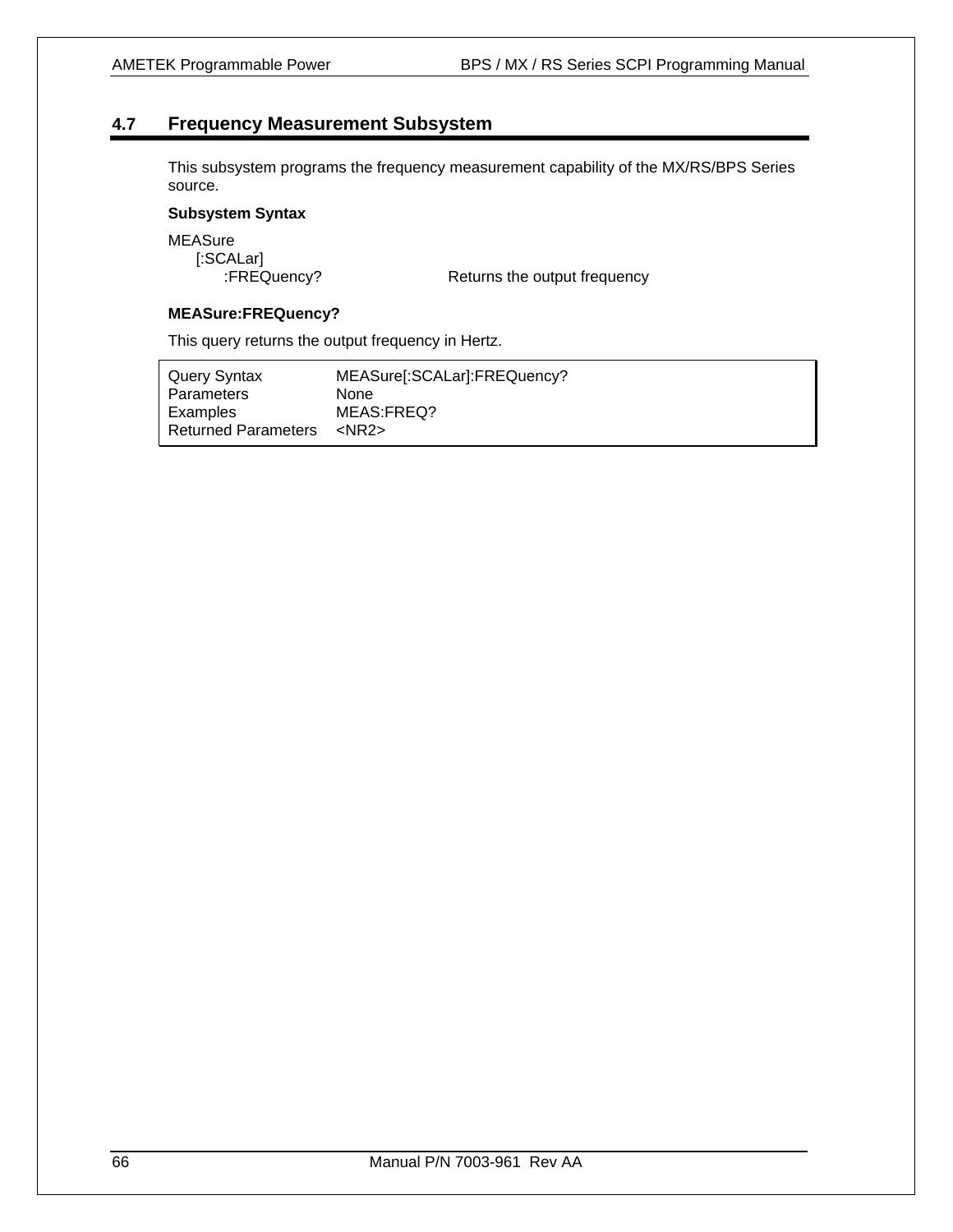## **4.8 Phase Measurement Subsystem**

This subsystem programs the voltage phase measurement capability of the MX/RS Series source.

#### **Subsystem Syntax**

MEASure | FETCh [:SCALar]

 :PHASe? Returns the output voltage phase angle for the selected phase.

#### **MEASure:PHASe? FETCh:PHASe?**

This query returns the output voltage phase angle for the selected phase in degrees. The phase angle for phase A is 0 degree if internal sync is used (default). Phase B and C are measured with respect to phase A. (relative phase angle with respect to A.)

The phase being measured or fetched is determined by the INST:NSEL command. The phase selection must be set prior to sending the MEAS command. The Fetch version may be used to obtain the readings for other phases without triggering a new measurement.

*Note: There is no equivalent command for querying the current phase angles. However, the Harmonic measurement array function may be used for this on 3Pi models. Select n = 1 to query the fundamental phase angle of the current with respect to the voltage.* 

| Query Syntax               | MEASure[:SCALar]:PHASe? |
|----------------------------|-------------------------|
| Parameters                 | None                    |
| Examples                   | MEAS: PHAS? FETC: PHAS? |
| <b>Returned Parameters</b> | $<$ NR2 $>$             |
| <b>Related Commands</b>    | <b>INST:NSEL</b>        |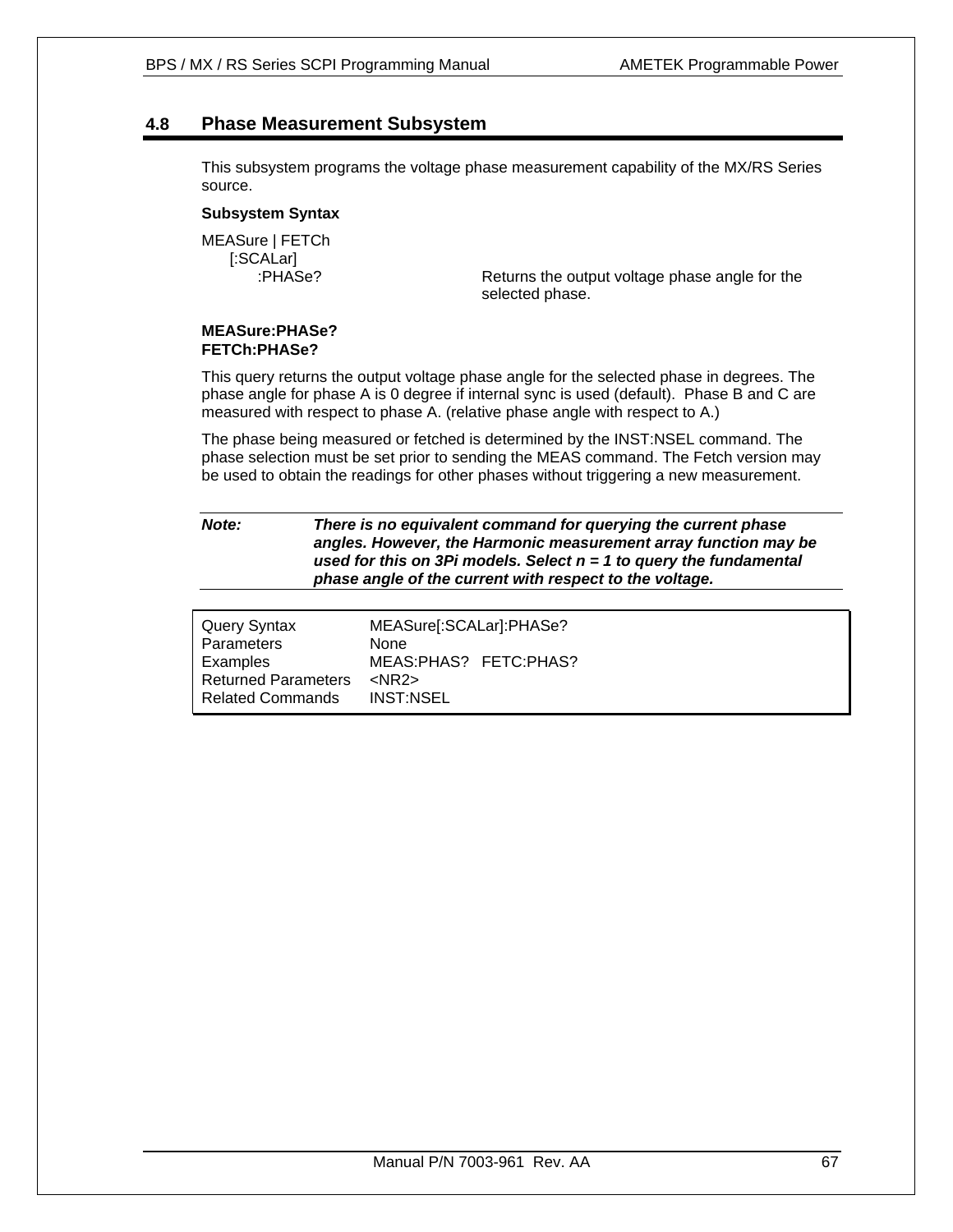## **4.9 Power Measurement Subsystem**

This subsystem programs the power measurement capability of the MX/RS/BPS Series source.

#### **Subsystem Syntax**

MEASure | FETCh [:SCALar] :POWer [:AC]

[:REAL]? Returns real power :APParent? Returns VA PFACtor? Returns power factor :DC Return the dc component of power measurement

#### **MEASure:POWer[:AC]? FETCh:POWer[:AC]?**

#### *Phase Selectable*

This query returns the in-phase component of power being sourced at the output terminals in kilo watts (KW).

| Query Syntax               | MEASure[:SCALar]:POWer[:AC][:REAL]? |
|----------------------------|-------------------------------------|
| <b>Parameters</b>          | <b>None</b>                         |
| Examples                   | MEAS:POW:AC?                        |
| <b>Returned Parameters</b> | $<$ NR2 $>$                         |
| <b>Related Commands</b>    | INST:NSEL                           |

#### **MEASure:POWer:AC:APParent? FETCh:POWer[:AC]:APParent?**

#### *Phase Selectable*

This query returns the apparent power being sourced at the output terminals in kilo voltamperes (KVA).

| Query Syntax               | MEASure[:SCALar]:POWer[:AC]:APParent? |
|----------------------------|---------------------------------------|
| Parameters                 | <b>None</b>                           |
| Examples                   | MEAS:POW:AC:APP?                      |
| <b>Returned Parameters</b> | $<$ NR2 $>$                           |
| <b>Related Commands</b>    | INST:NSEL                             |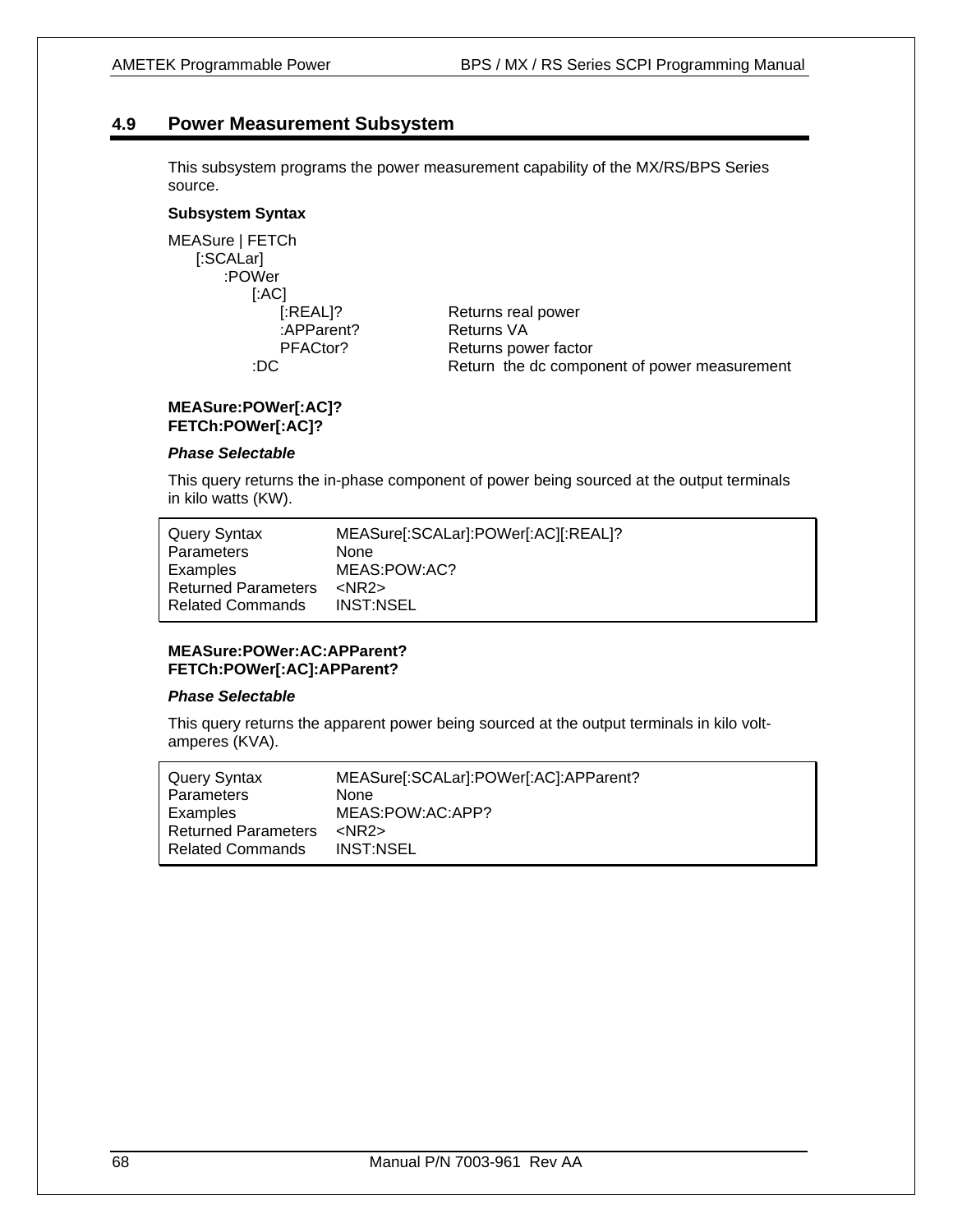#### **MEASure:POWer:AC:PFACtor? FETCh:POWer[:AC]:PFACtor?**

#### *Phase Selectable*

This query returns the output power factor. The power factor is computed as:

*power factor = real power / apparent power* 

| Query Syntax               | MEASure[:SCALar]:POWer[:AC]:PFACtor? |
|----------------------------|--------------------------------------|
| Parameters                 | None                                 |
| Examples                   | MEAS:POW:PFAC?                       |
| <b>Returned Parameters</b> | $<$ NR2 $>$                          |
| <b>Related Commands</b>    | INST:NSEL                            |

#### **MEASure:POWer:DC? FETCh:POWer:DC?**

#### *Phase Selectable*

This query returns the DC component of the power being sourced at the output terminals in kilo watts (KW). The query should be used only when the voltage mode is set for DC or an error message will be generated.

| Query Syntax               | MEASure[:SCALar]:POWer:DC? |
|----------------------------|----------------------------|
| Parameters                 | <b>None</b>                |
| Examples                   | MEAS:POW?                  |
| <b>Returned Parameters</b> | $<$ NR2 $>$                |
| <b>Related Commands</b>    | <b>INST:NSEL</b>           |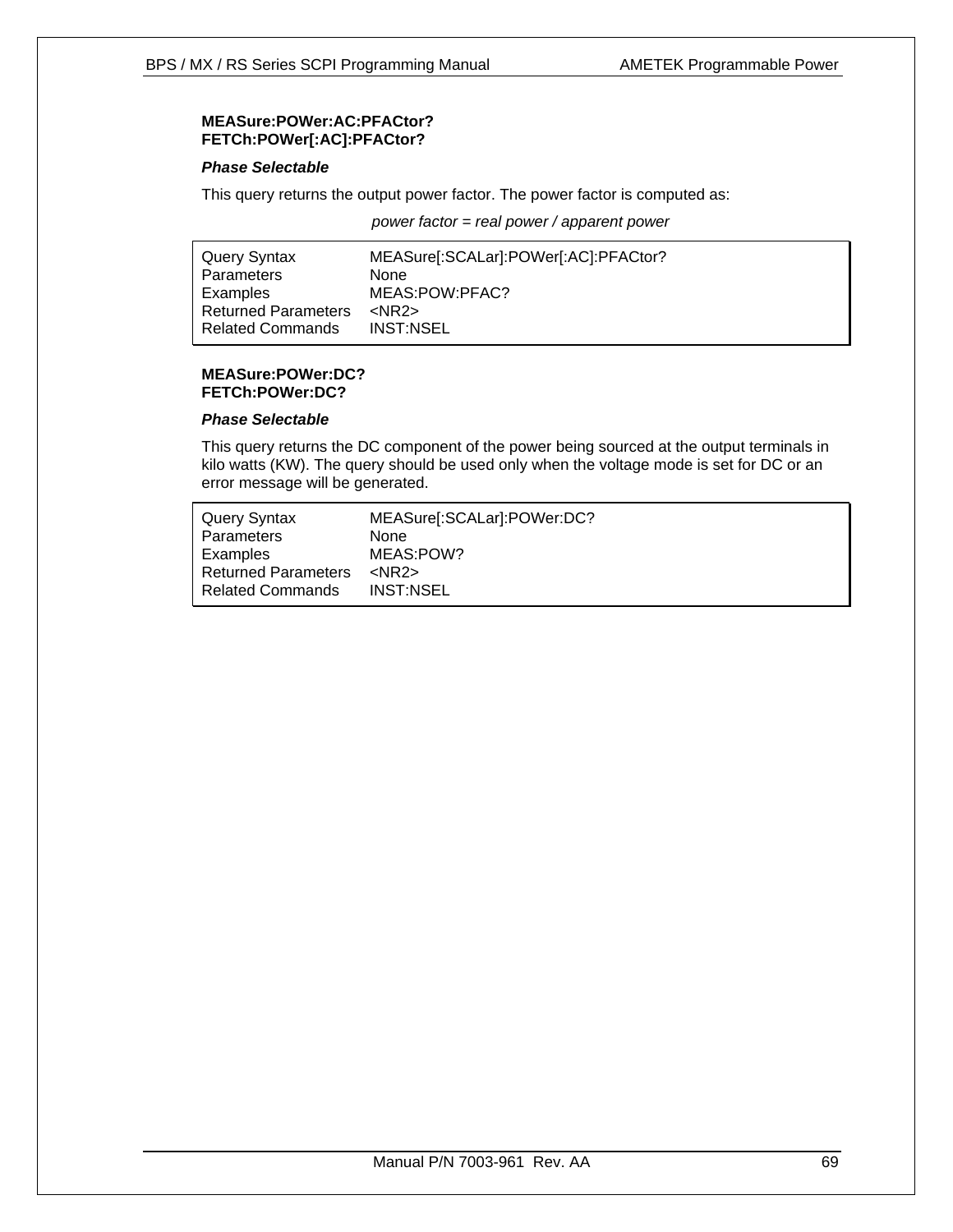## **4.10 Voltage Measurement Subsystem**

This subsystem programs the voltage measurement capability of the MX/RS/BPS Series. Two measurement commands are available: MEASure and FETCh. MEASure triggers the acquisition of new measurement data before returning a reading. FETCh returns a reading computed from previously acquired data.

Individual outputs of a three-phase source are specified by the setting of INSTrument:NSELect.

#### **Subsystem Syntax**

| MEASure   FETCh           |
|---------------------------|
| [:SCALar]                 |
| :VOLTage                  |
| $[AAC]$ ?                 |
| :DC?                      |
| :HARMonic                 |
| [:AMPLitude]              |
| :PHASe? <n:< td=""></n:<> |
| :THD?                     |
|                           |

Returns ac rms voltage Returns the dc component of the voltage

? <n> Returns amplitude of the Nth harmonic of voltage Returns phase of the Nth harmonic of voltage Returns % of total harmonic distortion of voltage

#### **MEASure:VOLTage[:AC]? FETCh:VOLTage[:AC]?**

#### *Phase Selectable*

These queries return the ac rms voltage being sourced at the output terminals.

| Query Syntax                                                                           | MEASure[:SCALar]:VOLTage:AC?<br>FETCh[:SCALar]:VOLTage:AC? |                 |
|----------------------------------------------------------------------------------------|------------------------------------------------------------|-----------------|
| <b>Parameters</b><br>Examples<br><b>Returned Parameters</b><br><b>Related Commands</b> | <b>None</b><br>MEAS: VOLT: AC?<br>$<$ NR2 $>$<br>INST:NSEL | FETC: VOLT: AC? |

#### **MEASure:VOLTage:DC? FETCh:VOLTage:DC?**

#### *Phase Selectable*

These queries return the dc component of the output voltage being sourced at the output terminals. This command should be used when the voltage mode is set for DC or ACDC

| Query Syntax               | MEASure[:SCALar]:VOLTage[:DC]?<br>FETCh[:SCALar]:VOLTage[:DC]? |
|----------------------------|----------------------------------------------------------------|
| Parameters                 | None                                                           |
| Examples                   | MEAS: VOLT? FETC: VOLT?                                        |
| <b>Returned Parameters</b> | $<$ NR2 $>$                                                    |
| <b>Related Commands</b>    | <b>INST:NSEL</b>                                               |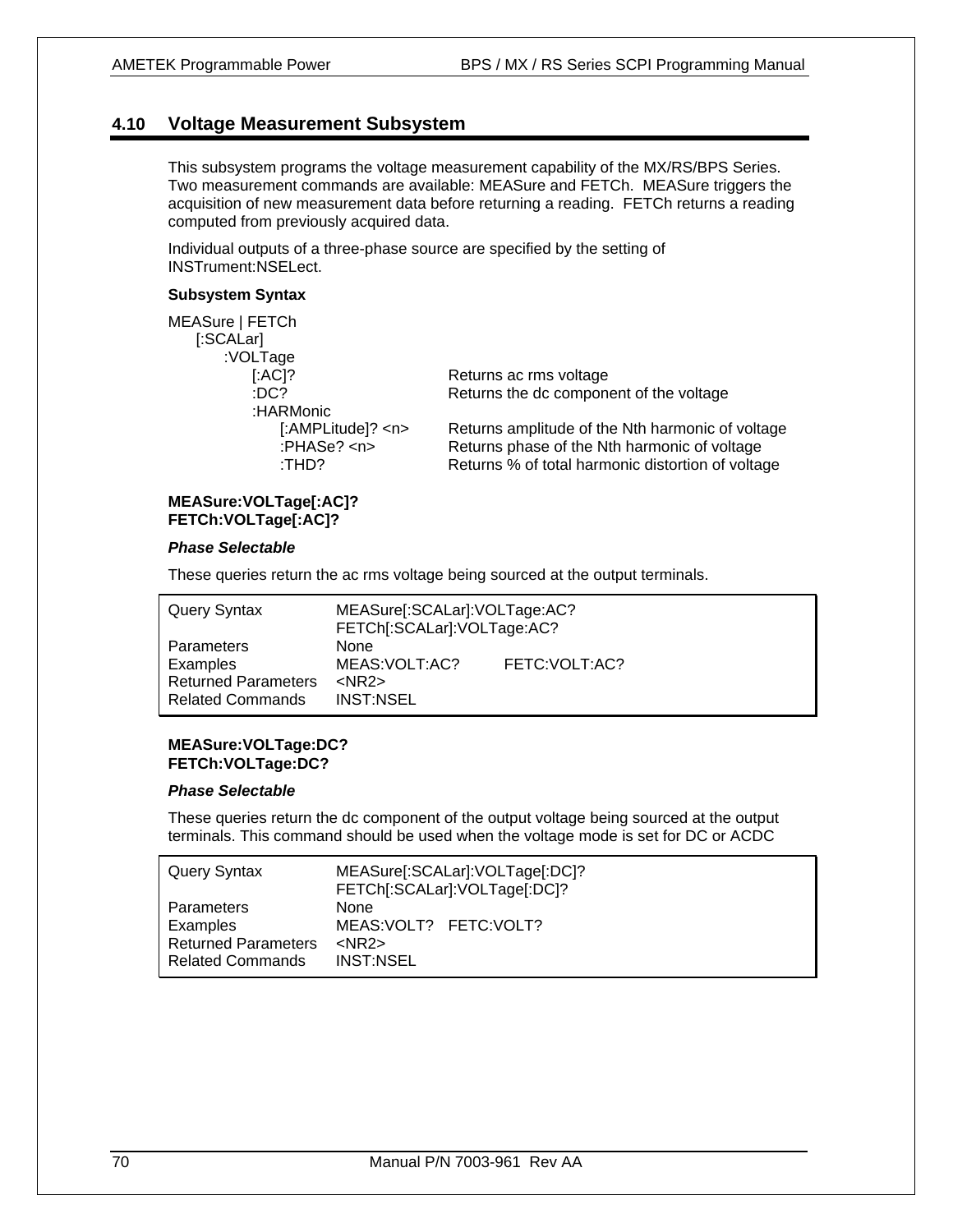#### **MEASure:VOLTage:HARMonic? [3Pi Controller Only] FETCh:VOLTage:HARMonic?** *CONTROLTAGE: LARMONIC* **<b>***CONTROLTAGE: LARMONIC CONTROLTAGE: LARMONIC CONTROLTAGE: LARMONIC*

#### *Phase Selectable*

These queries return the rms amplitude of the Nth harmonic of output voltage. The parameter is the desired harmonic number. Queries sent with a value of 0 return the dc component. A value of 1 returns the fundamental output frequency. Harmonic orders can be queried up to the fundamental measurement bandwidth of the measurement system:

MX Series I: 25.6 microseconds for single-phase mode and 76.8 microseconds for threephase mode.

MX/RS Series II: 10.4 microseconds for single-phase mode and 31.2 microseconds for three-phase mode.

Thus the maximum harmonic that can be measured is dependent on the output frequency. Any harmonics that represent frequencies greater than above frequncies are returned as 0.

| Query Syntax               | MEASure[:SCALar]:VOLTage:HARMonic[:AMPLitude]? <nrf><br/>FETCh[:SCALar]:VOLTage:HARMonic[:AMPLitude]?<nrf></nrf></nrf> |
|----------------------------|------------------------------------------------------------------------------------------------------------------------|
| Parameters                 | $0$ to 50                                                                                                              |
| Examples                   | MEAS: VOLT: HARM? 3                                                                                                    |
|                            | FETC: VOLT: HARM? 1                                                                                                    |
| <b>Returned Parameters</b> | $<$ NR2 $>$                                                                                                            |
| <b>Related Commands</b>    | <b>INST:NSEL</b>                                                                                                       |

#### **MEASure:VOLTage:HARMonic:PHASe? [3Pi Controller Only] FETCh:VOLTage:HARMonic:PHASe? [3Pi Controller Only]**

#### *Phase Selectable*

These queries return the phase angle of the Nth harmonic of output voltage, referenced to the positive zero crossing of the fundamental component.

The parameter is the desired harmonic number. Queries sent with a value of 0 return the dc component. A value of 1 returns the fundamental output frequency. Harmonic orders can be queried up to the fundamental measurement bandwidth of the measurement system:

MX Series I: 25.6 microseconds for single-phase mode and 76.8 microseconds for threephase mode.

MX/RS Series II: 10.4 microseconds for single-phase mode and 31.2 microseconds for three-phase mode.

Thus the maximum harmonic that can be measured is dependent on the output frequency. Any harmonics that represent frequencies greater than above frequncies are returned as 0.

| Query Syntax               | MEASure[:SCALar]:VOLTage:HARMonic:PHASe? <nrf><br/>FETCh[:SCALar]:VOLTage:HARMonic:PHASe?<nrf></nrf></nrf> |
|----------------------------|------------------------------------------------------------------------------------------------------------|
| <b>Parameters</b>          | $0$ to 50                                                                                                  |
| Examples                   | MEAS: VOLT: HARM: PHAS? 3                                                                                  |
|                            | FETC: VOLT: HARM: PHAS? 1                                                                                  |
| <b>Returned Parameters</b> | $<$ NR2 $>$                                                                                                |
| <b>Related Commands</b>    | <b>INST:NSEL</b>                                                                                           |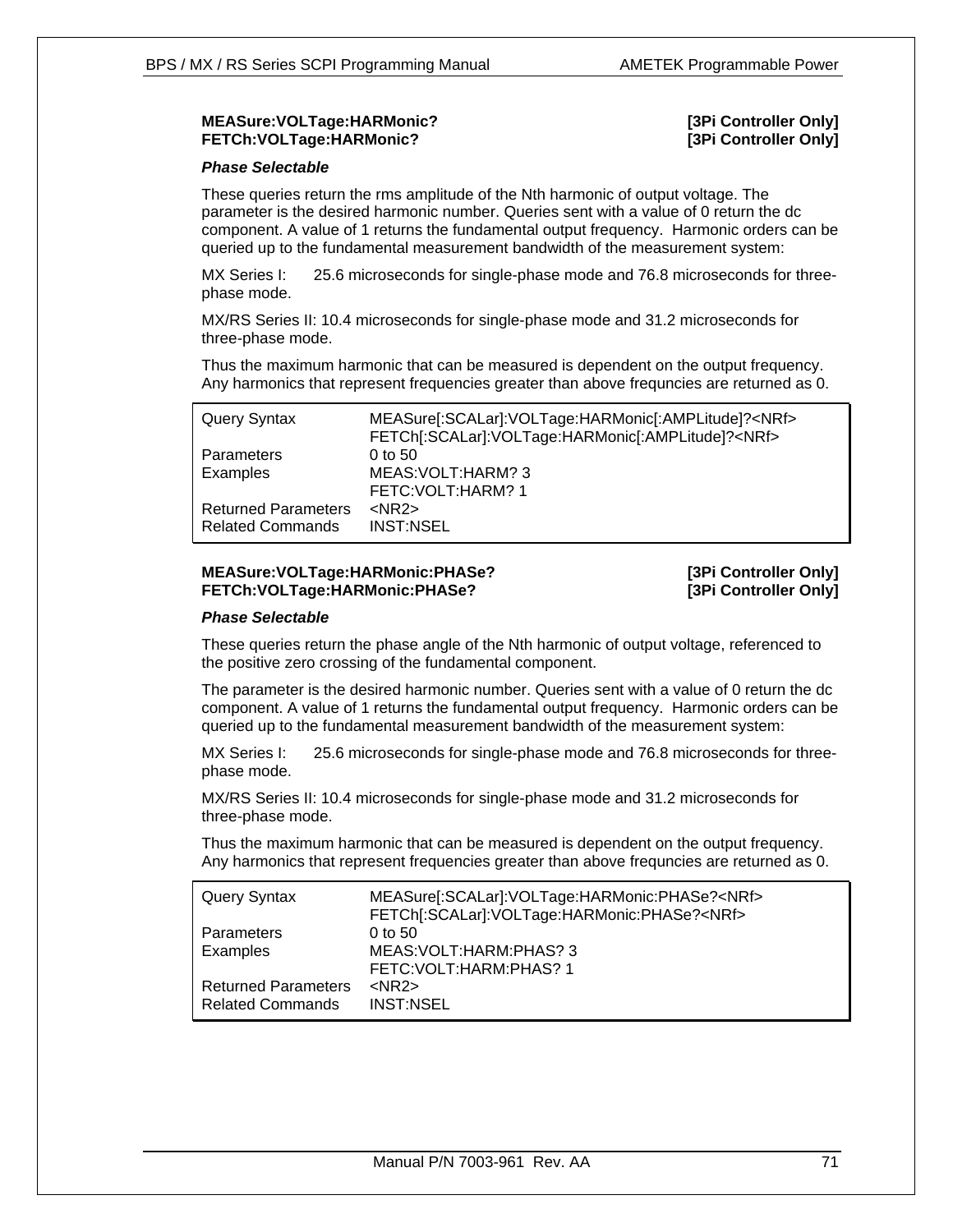#### **MEASure:VOLTage:HARMonic:THD? [3Pi Controller Only] FETCh:VOLTage:HARMonic:THD? [3Pi Controller Only]**

#### *Phase Selectable*

These queries return the percentage of total harmonic distortion and noise in the output voltage.

| Query Syntax                                                                    | MEASure[:SCALar]: VOLTage: HARMonic: THD?<br>FETCh[:SCALar]:VOLTage:HARMonic:THD? |                        |
|---------------------------------------------------------------------------------|-----------------------------------------------------------------------------------|------------------------|
| Parameters<br>Examples<br><b>Returned Parameters</b><br><b>Related Commands</b> | <b>None</b><br>MEAS: VOLT: HARM: THD?<br>$<$ NR2 $>$<br>INST:NSEL                 | FETC: VOLT: HARM: THD? |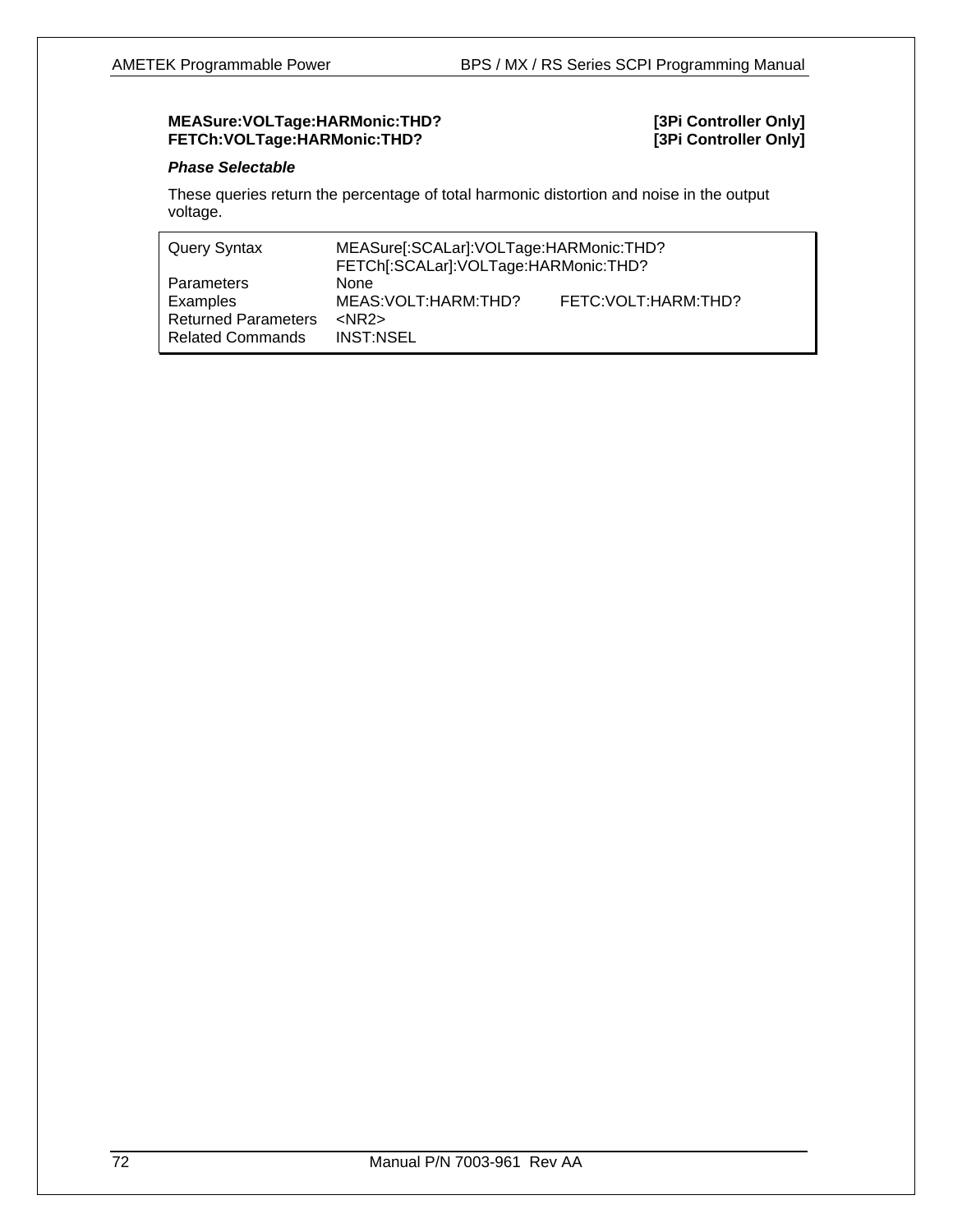# **4.11 Output Subsystem**

This subsystem controls the main outputs, the signal outputs and the output impedance [-3Pi models only] of the AC/DC source.

### **Subsystem Syntax**

| <b>OUTPut</b><br>[:STATe] <bool><br/>:IMMediate <bool><br/>:PROTection</bool></bool> | Enable/disable output voltage, current, power, etc.<br>Open relay without programming down first                              |
|--------------------------------------------------------------------------------------|-------------------------------------------------------------------------------------------------------------------------------|
| :CLEar                                                                               | Reset latched protection                                                                                                      |
| ∶RI                                                                                  |                                                                                                                               |
| [:LEVel] LOW   HIGH<br>:MODE $\leq$ mode $\geq$                                      | Sets Remote Inhibit input level mode.<br>set remote inhibit input (LATC LIVE OFF)                                             |
| :TTLTrq                                                                              |                                                                                                                               |
| :MODE TRIG   FSTR                                                                    | Sets or disabled Function strobe mode.                                                                                        |
| [:STATe] <bool></bool>                                                               | Enable/disable trigger out drive                                                                                              |
| :SOURce <source/>                                                                    | Selects a TTLTrg source (BOT EOT LIST)                                                                                        |
| :IMPedance                                                                           |                                                                                                                               |
| $[:STATE] <$ bool><br>:REAL<br>:REACtive                                             | Enable/disable output impedance program<br>Sets resistive part of output impedance<br>Sets inductive part of output impedance |

### **4.11.1 Output Relay**

### **OUTPut[:STATe]**

This command enables or disables the source output. The state of a disabled output is an output voltage amplitude set to 0 volts, with output relays opened. The query form returns the output state.

*Note:* On three phase MX/RS/BPS systems with firmware revision below 0.31, it is recommended to set the phase coupling to ALL before closing the output relay to ensure all phases are correctly programmed. E.g. "inst:coup all:;outp 1".

| <b>Command Syntax</b>      | OUTPut[:STATe] <bool></bool> |              |
|----------------------------|------------------------------|--------------|
| Parameters                 | 0   OFF   1   ON             |              |
| *RST Value                 | OFF                          |              |
| Examples                   | OUTP <sub>1</sub>            | OUTP:STAT ON |
| <b>Query Syntax</b>        | OUTPut[:STATe]?              |              |
| <b>Returned Parameters</b> | 0 <sub>1</sub> 1             |              |
| <b>Related Commands</b>    | <b>VOLT:RANGE</b>            |              |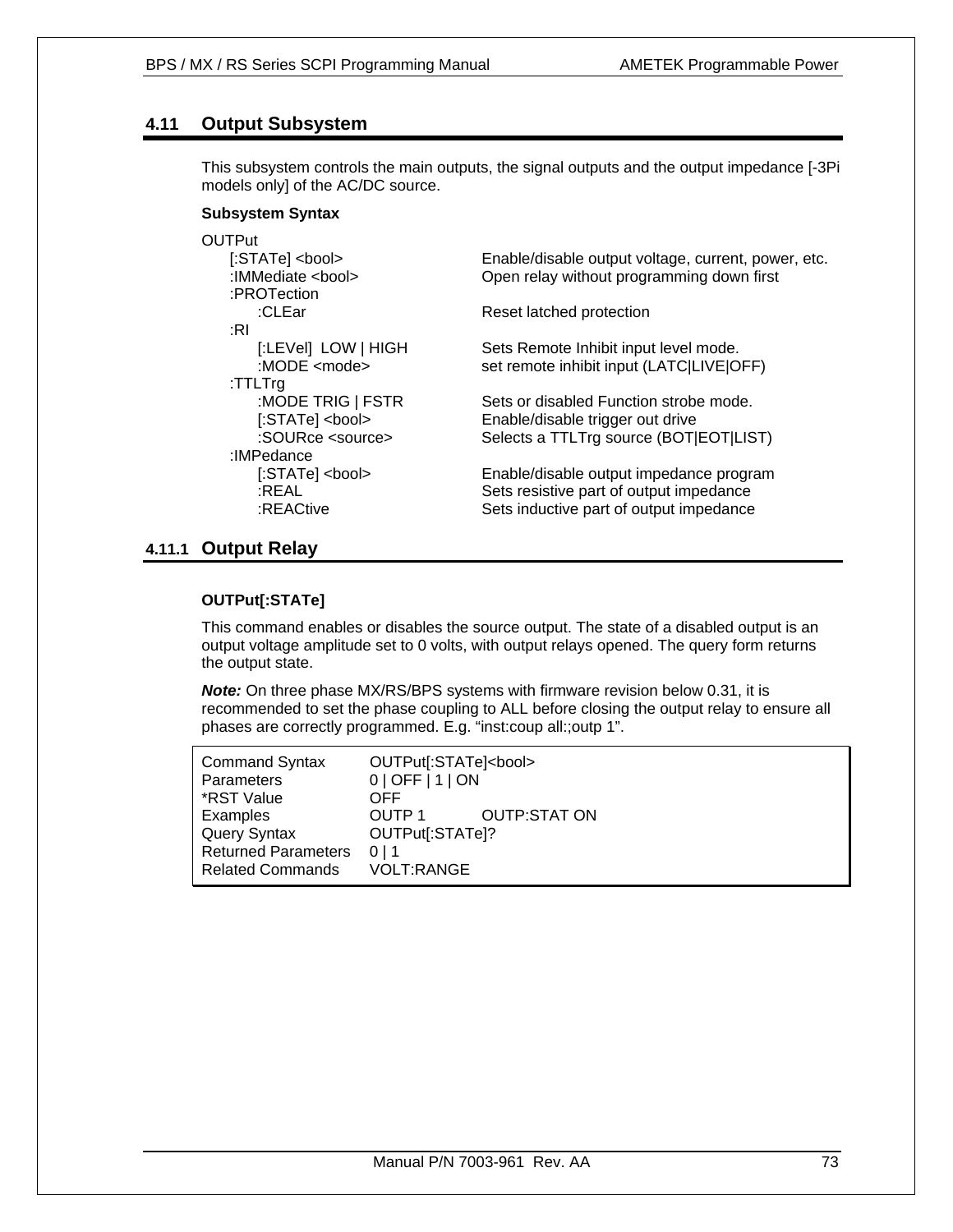### **OUTPut:IMMediate**

This command opens the output relay without first programming the voltage down if the  $-$ SNK option is installed and the MX/RS/BPS is in REGENERATIVE mode (REG:STAT ON). If not, this commands works exactly the same as the OUTP[:STAT] command. This mode may be used to simulate line loss in inverter applications. The query form returns the output state.

| <b>Command Syntax</b>                             | OUTPut:IMMediate <bool></bool>         |          |  |
|---------------------------------------------------|----------------------------------------|----------|--|
| <b>Parameters</b>                                 | 0   OFF   1   ON                       |          |  |
| *RST Value                                        | OFF                                    |          |  |
| Examples                                          | OUTP:IMM 1 OUTP:IMM OFF                |          |  |
| <b>Query Syntax</b><br><b>Returned Parameters</b> | OUTPut: IMMediate?<br>0 <sub>1</sub> 1 |          |  |
| <b>Related Commands</b>                           | REG:STAT                               | REG:CURR |  |

# **4.11.2 Output Protection**

# **OUTPut:PROTection:CLEar**

*Available on MX/RS/BPS Series II only.* This command clears the latch that disables the output when an overvoltage (OV), overcurrent (OC), overtemperature (OT), or remote inhibit (RI) fault condition is detected. All conditions that generated the fault must be removed before the latch can be cleared. The output is then restored to the state it was in before the fault condition occurred.

| <b>Command Syntax</b> | OUTPut:PROTection:CLEar |       |      |  |
|-----------------------|-------------------------|-------|------|--|
| Parameters            | None                    |       |      |  |
| Examples              | OUTP:PROT:CLE           |       |      |  |
| Related Commands      | OUTP:PROT:DEL           | *RCI. | *SAV |  |

# **4.11.3 Output Remote Inhibit Modes**

### **OUTPut:RI[:LEVel]**

This command sets the remote inhibit level mode. Factory default is LOW, which requires a contact closure to open the output relay. The level can be reversed by setting it to HIGH. Once set, the RI level setting is retained each time the power source is powered up. Note that this command is only implement with firmware revision 0.28 or higher. Lower firmware revisions only provide the default LOW setting (MX15 excluded).

| <b>Command Syntax</b>      | OUTPut:RI:LEVel         |
|----------------------------|-------------------------|
| <b>Parameters</b>          | LOW   HIGH              |
| *RST Value                 | LOW                     |
| Examples                   | <b>OUTP:RI:LEV HIGH</b> |
| Query Syntax               | OUTP:RI:LEV?            |
| <b>Returned Parameters</b> | $<$ CRD $>$             |
| <b>Related Commands</b>    | <b>OUTP</b>             |

*NOTE: When using the Remote Inhibit input, it will be necessary to disconnect any RI connection to the MX/RS/BPS master unit when turning on the MX/RS/BPS master unit. During initialization, the RI connection must be OPEN or initialization will be halted with the message WAITING FOR AUXILIARY displayed on the LCD screen.*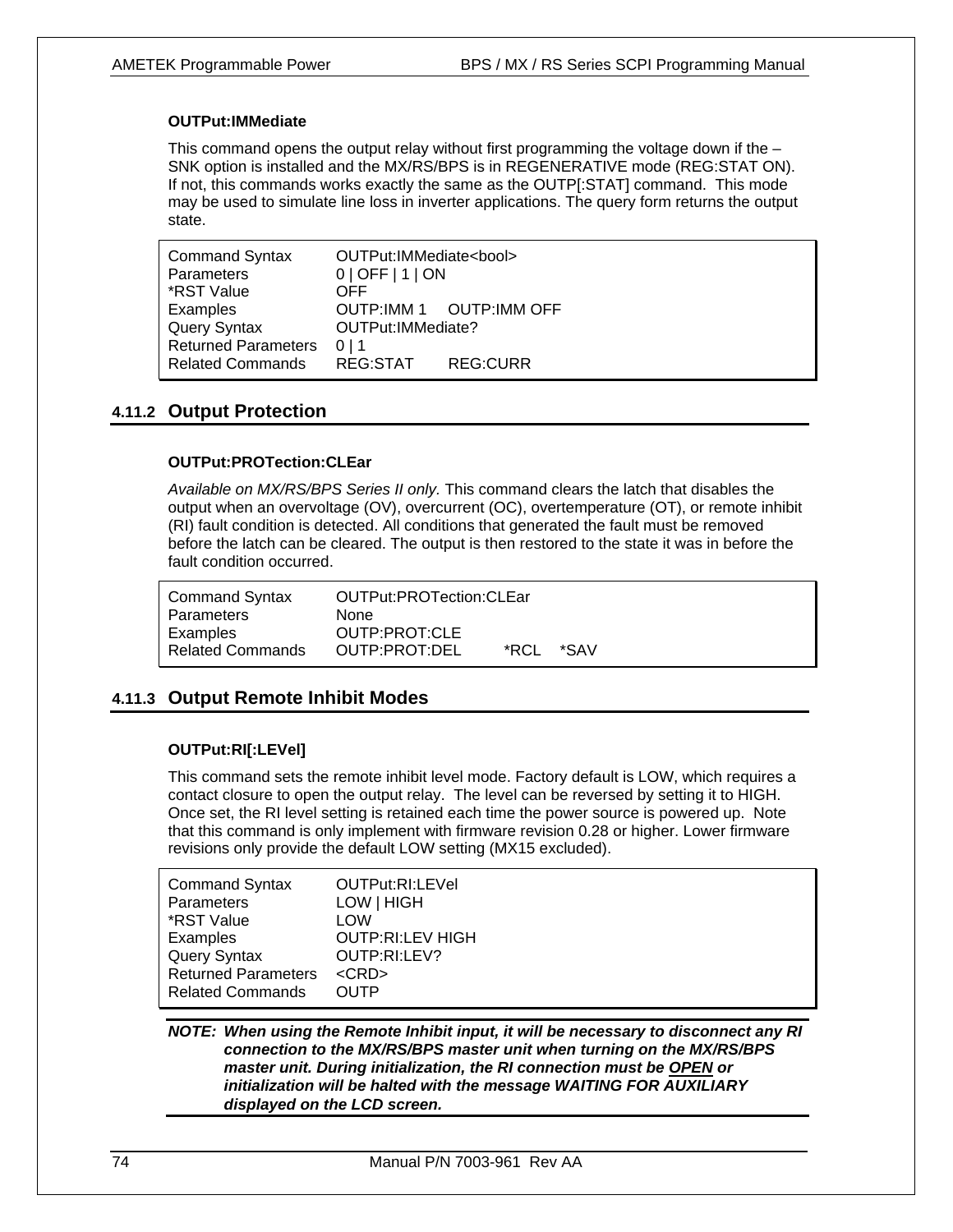# **OUTPut:RI:MODE**

*Available on MX/RS/BPS Series II only.* This command selects the mode of operation of the Remote Inhibit protection. The following modes can be selected:

- LATChing A TTL low at the RI input latches the output in the protection shutdown state, which can only be cleared by OUTPut:PROTection:CLEar.
- LIVE The output state follows the state of the RI input. A TTL low at the RI input turns the output off; a TTL high turns the output on.
- OFF The instrument ignores the RI input.

The RI output state is saved at power down. The factory default state is LIVE.

| <b>Command Syntax</b>      | OUTPut:RI[:MODE] <mode></mode> |
|----------------------------|--------------------------------|
| Parameters                 | LATChing   LIVE   OFF          |
| *RST Value                 | LIVE                           |
| Examples                   | <b>OUTP:RI:MODE LIVE</b>       |
| Query Syntax               | OUTPut:RI:MODE?                |
| <b>Returned Parameters</b> | $\langle$ CRD $>$              |
| <b>Related Commands</b>    | OUTP:PROT:CLE                  |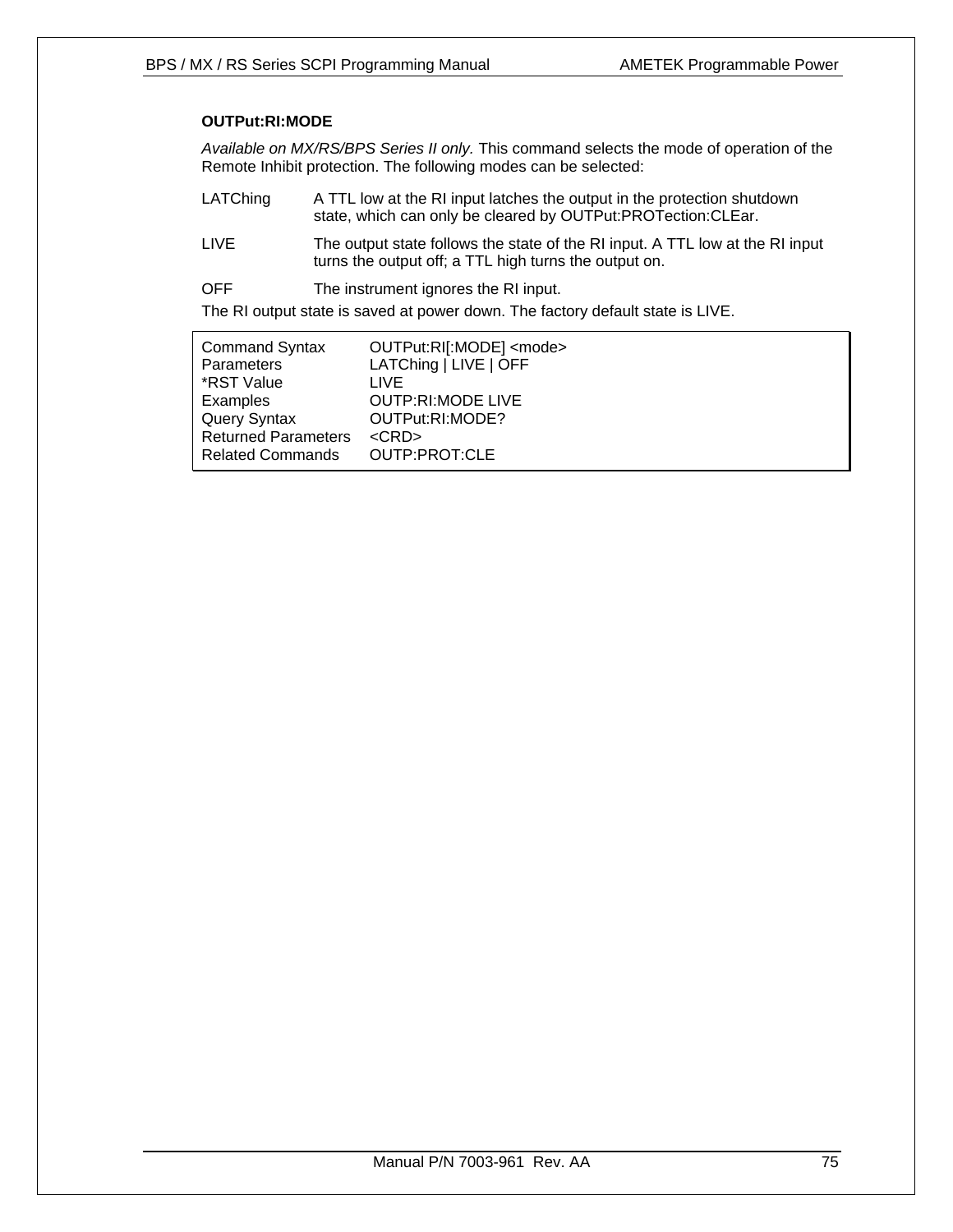# **4.11.4 External Trigger Output**

### **OUTPut:TTLTrg:MODE**

This command sets the operation of the Trigger Out signal to either Function Strobe or Trigger mode. Note that on Series II MX/RS/BPS system having firmware revision 4.00 or higher, factory default is Trigger state which means the OUTP:TTLT:STAT command is required to generate outputs. On Series I MX units having firmware 1.00 or higher, default mode is FSTR. This command does not apply to Series I units. On Series I units, the OUTPUT:TTLT 1 command will force the mode to trigger output mode. In Function Strobe mode, an output pulse is generated automatically any time an output parameter such as voltage, frequency or phase is programmed. The AC source Trigger Out signal is available at the BNC connector on the rear of the power source.

**Note** that the desired mode must be set after turning on the power source as it is not retained as part of the INIT subsystem.

| <b>Command Syntax</b>      | OUTPut:TTLTrg:MODE TRIG   FSTR |
|----------------------------|--------------------------------|
| Parameters                 | TRIG   FSTR                    |
| *RST Value                 | <b>TRIG</b>                    |
| Examples                   | <b>OUTP:TTLT:MODE FSTR</b>     |
| <b>Query Syntax</b>        | OUTPut:TTLTrg:MODE?            |
| <b>Returned Parameters</b> | $<$ CRD $>$                    |
| <b>Related Commands</b>    | OUTP:TTLT:STAT                 |

### **OUTPut:TTLTrg[:STATe]**

This command enables or disables the Trigger Out signal, which is available as a BNC connector on the rear panel of the AC/DC source. This signal is the same as the Function Strobe BNC output on the rear panel. If the Trigger Out state is OFF (0), these outputs operate as a function strobe. If the Trigger Out state is ON (1), an output is generated only when a 1 is placed in the TTLTrigger list.

Refer to the User Manual for pin out information and signal levels for the Trigger out or Function Strobe signal. signal.)

| <b>Command Syntax</b>      | OUTPut:TTLTrg[:STATe] <bool></bool> |
|----------------------------|-------------------------------------|
| Parameters                 | 0 1 OFF ON                          |
| *RST Value                 | OFF                                 |
| Examples                   | OUTP:TTLT 1 OUTP:TTLT OFF           |
| <b>Query Syntax</b>        | OUTPut:TTLTrg[:STATe]?              |
| <b>Returned Parameters</b> | 0 <sub>1</sub> 1                    |
| <b>Related Commands</b>    | OUTP:TTLT:SOUR                      |

### **OUTPut:TTLTrg:SOURce**

This command selects the signal source for the Trig Out signal as follows:

- BOT Beginning of transient output
- EOT End of transient output
- LIST Specified by the TTLTrg list

When an event becomes true at the selected TTLTrg source, a pulse is sent to the the function strobe on the system interface connector on the rear panel of the AC/DC source.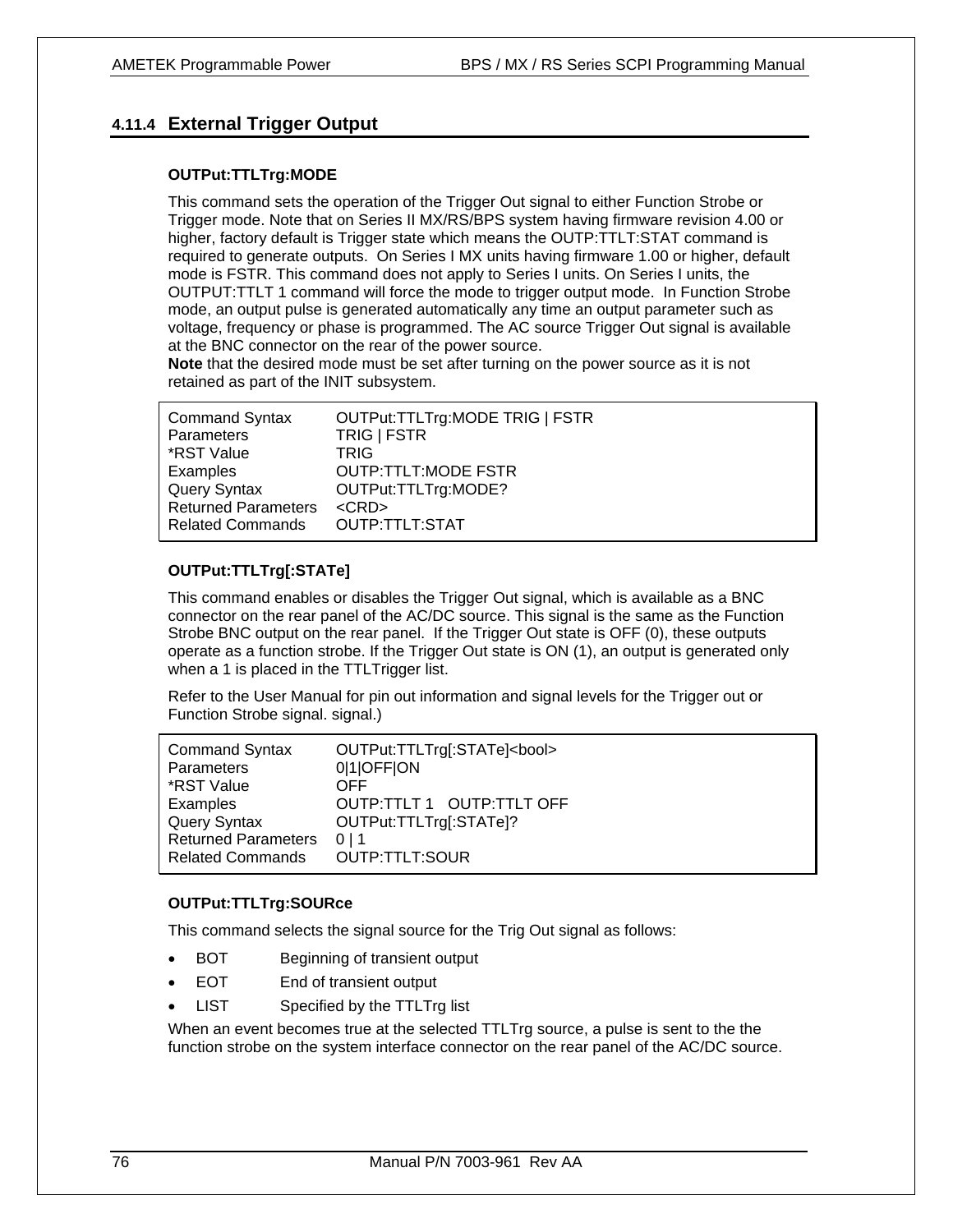| <b>Command Syntax</b>      | OUTPut:TTLTrg:SOURce <source/> |
|----------------------------|--------------------------------|
| <b>Parameters</b>          | <b>BOT EOT LIST</b>            |
| *RST Value                 | BOT                            |
| Examples                   | <b>OUTP:TTLT:SOUR LIST</b>     |
| <b>Query Syntax</b>        | OUTPut:TTLTrg:SOURce?          |
| <b>Returned Parameters</b> | $<$ CRD $>$                    |
| <b>Related Commands</b>    | OUTP:TTLT                      |
|                            |                                |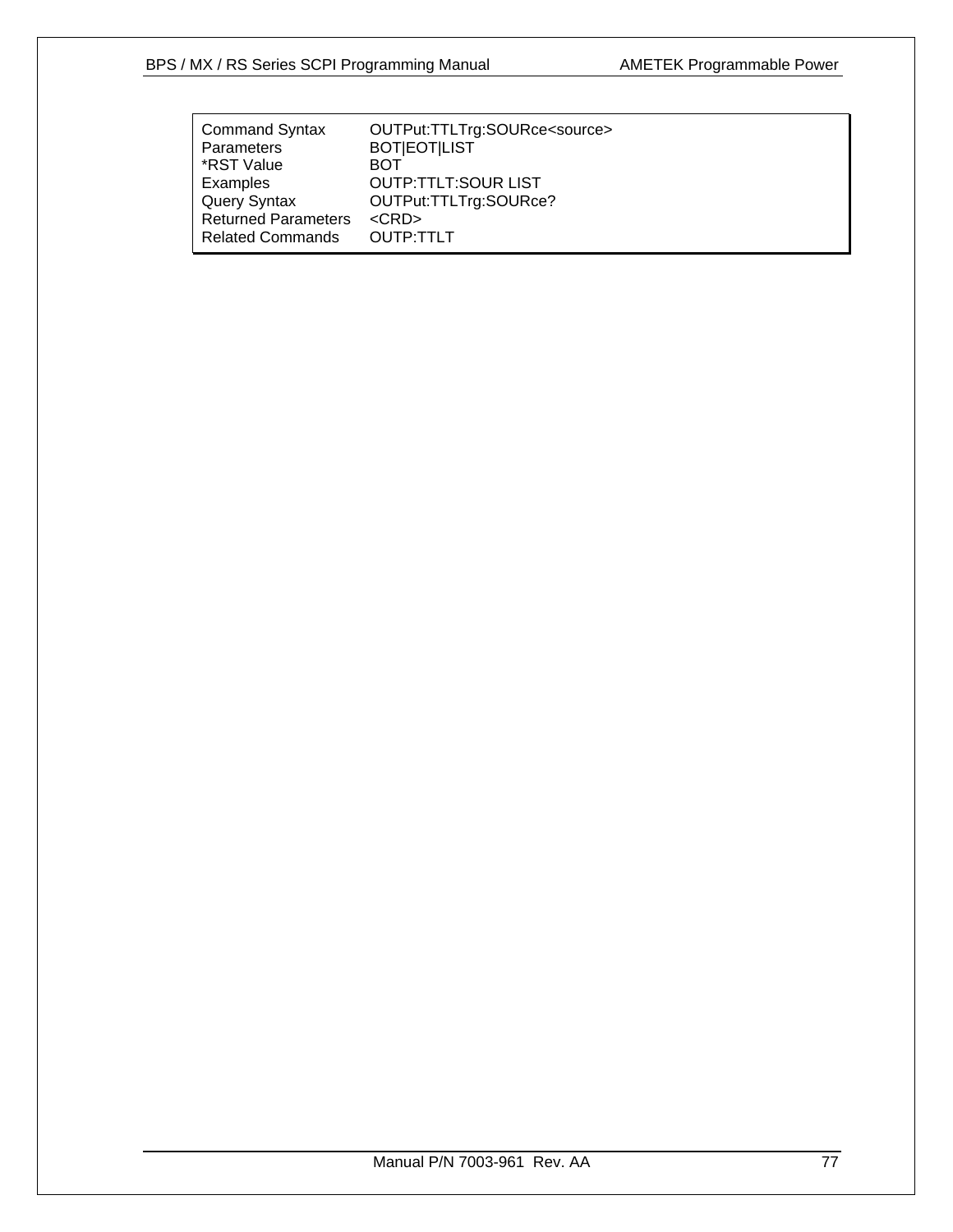# **4.11.5 Programmable Impedance [MX15-1Pi/MX30-3Pi/MX45-3Pi/RS Only]**

### **OUTPut:IMPedance[:STATe] [MX15-1Pi / MX30-3Pi / MX45-3Pi / RS Series Only]**

### *Phase Selectable*

This command enables or disables the source output impedance programming. The state of a disabled output impedance is equivalent to the minimum impedance. The query form returns the output state.

| <b>Command Syntax</b><br><b>Parameters</b> | OUTPut:IMPdance[:STATe] <bool><br/>0   OFF   1   ON</bool> |  |  |
|--------------------------------------------|------------------------------------------------------------|--|--|
| *RST Value                                 | OFF                                                        |  |  |
| Examples                                   | OUTP:IMP 1 OUTP:IMP:STAT ON                                |  |  |
| <b>Query Syntax</b>                        | OUTPut:IMPdeance[:STATe]?                                  |  |  |
| <b>Returned Parameters</b>                 | 0 <sub>1</sub> 1                                           |  |  |
| <b>Related Commands</b>                    | OUTPut: IMPedance: REAL<br>OUTput:IMPedance:REACtive       |  |  |

### **OUTPut:IMPedance:REAL [MX15-1Pi / MX30-3Pi / MX45-3Pi / RS Series Only]**

### *Phase Selectable*

This command sets the real part of the output impedance of the AC source in mili-ohms. OUTPut:IMPedance:STATe must be enabled for the programmed impedance to affect the output.

| <b>Command Syntax</b><br>Parameters | min to $200$      | OUTP:IMPedance:REAL <nrf></nrf> |  |
|-------------------------------------|-------------------|---------------------------------|--|
| *RST Value                          | min               |                                 |  |
|                                     |                   |                                 |  |
| Examples                            | OUTP:IMP:REAL 200 |                                 |  |
| <b>Query Syntax</b>                 | OUTPut:IMP:REAL?  |                                 |  |
| <b>Returned Parameters</b>          | $<$ NR2 $>$       |                                 |  |
| <b>Related Commands</b>             | OUTP:IMP          | <b>OUTP:IMP:REAC</b>            |  |

### **OUTPut:IMPedance:REACtive [MX15-1Pi / MX30-3Pi / MX45-3Pi / RS Series Only]**

### *Phase Selectable*

This command sets the reactive part of the output impedance of the AC source in micro Henry. OUTPut:IMPedance:STATe must be enabled for the programmed impedance to affect the output.

| <b>Command Syntax</b>      | OUTP:IMP:REACtive <nrf></nrf> |                      |  |
|----------------------------|-------------------------------|----------------------|--|
| <b>Parameters</b>          | min to 220 (uHenrys)          |                      |  |
| *RST Value                 | min                           |                      |  |
| Examples                   | OUTP:IMP:REAC 150             |                      |  |
| <b>Query Syntax</b>        | OUTPut:IMP:REACtive?          |                      |  |
| <b>Returned Parameters</b> | $<$ NR2 $>$                   |                      |  |
| <b>Related Commands</b>    | OUTP:IMP                      | <b>OUTP:IMP:REAL</b> |  |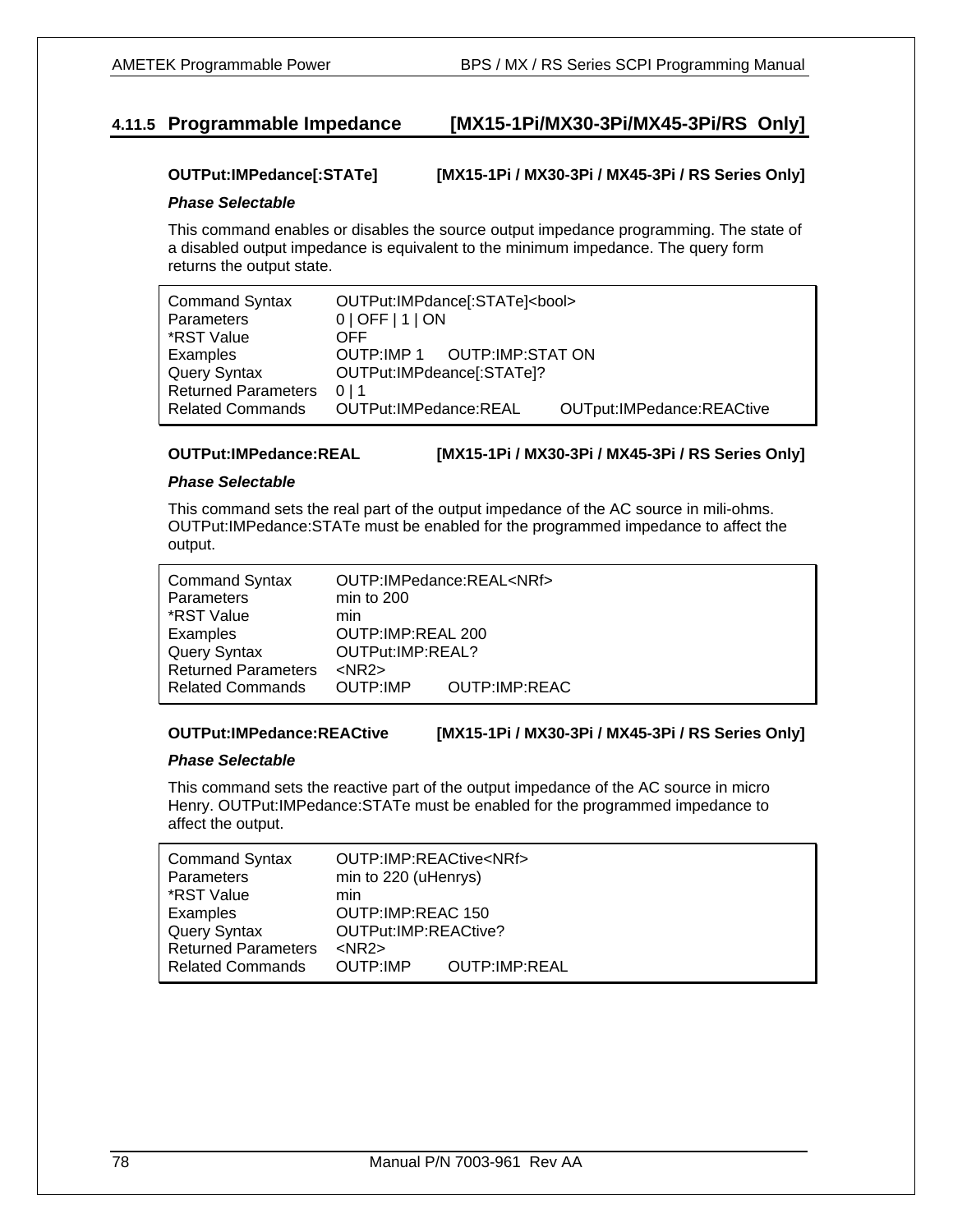# **4.12 Source Subsystem - Current**

This subsystem programs the output current of the MX/RS/BPS Series source.

### **Subsystem Syntax**

| [SOURce:]            |
|----------------------|
| CURRent              |
| [:LEVel]             |
| [:IMMediate]         |
| [:AMPLitude] <n></n> |
| :PROTection          |
| :STATe <bool></bool> |
| :DELay               |
|                      |

Sets the rms current limit

Select rms current limit protection mode Set the delay in seconds before protection is enabled

### **CURRent**

### *Phase selectable*

This command sets the rms current limit of the output. If the output current exceeds this limit, the output voltage amplitude is reduced until the rms current is within the limit if the current protection mode is disabled and the current protection delay time is expired. The CL bit of the questionable status register indicates that the current limit control loop is active. If the current protection state is programmed on, the output latches into a disabled state when current limiting occurs and the current protection delay time is expired.

Note that the CURRent command is coupled with the VOLTage:RANGe and SOURce:MODE commands. This means that the maximum current limit that can be programmed at a given time depends on the voltage range setting and the voltage mode (DC or AC) in which the unit is presently operating.

| <b>Command Syntax</b>      | [SOURce:]CURRent[:LEVel]<br>[:IMMediate][:AMPLitude] <nrf+></nrf+> |            |             |  |
|----------------------------|--------------------------------------------------------------------|------------|-------------|--|
| <b>Parameters</b>          | $<$ NR2 $>$                                                        |            |             |  |
| Unit                       | A (rms amperes)                                                    |            |             |  |
| *RST                       | Defined by the PONSetup: CURRent                                   |            |             |  |
| Examples                   | CURR 5                                                             | CURR:LEV.5 |             |  |
| <b>Query Syntax</b>        | [SOURce:]CURRent[:LEVel]                                           |            |             |  |
|                            | [:IMMediate][:AMPLitude]?                                          |            |             |  |
| <b>Returned Parameters</b> | $<$ NR2 $>$                                                        |            |             |  |
| <b>Related Commands</b>    | CURR:PROT:STAT                                                     | VOLT:RANG  | <b>MODE</b> |  |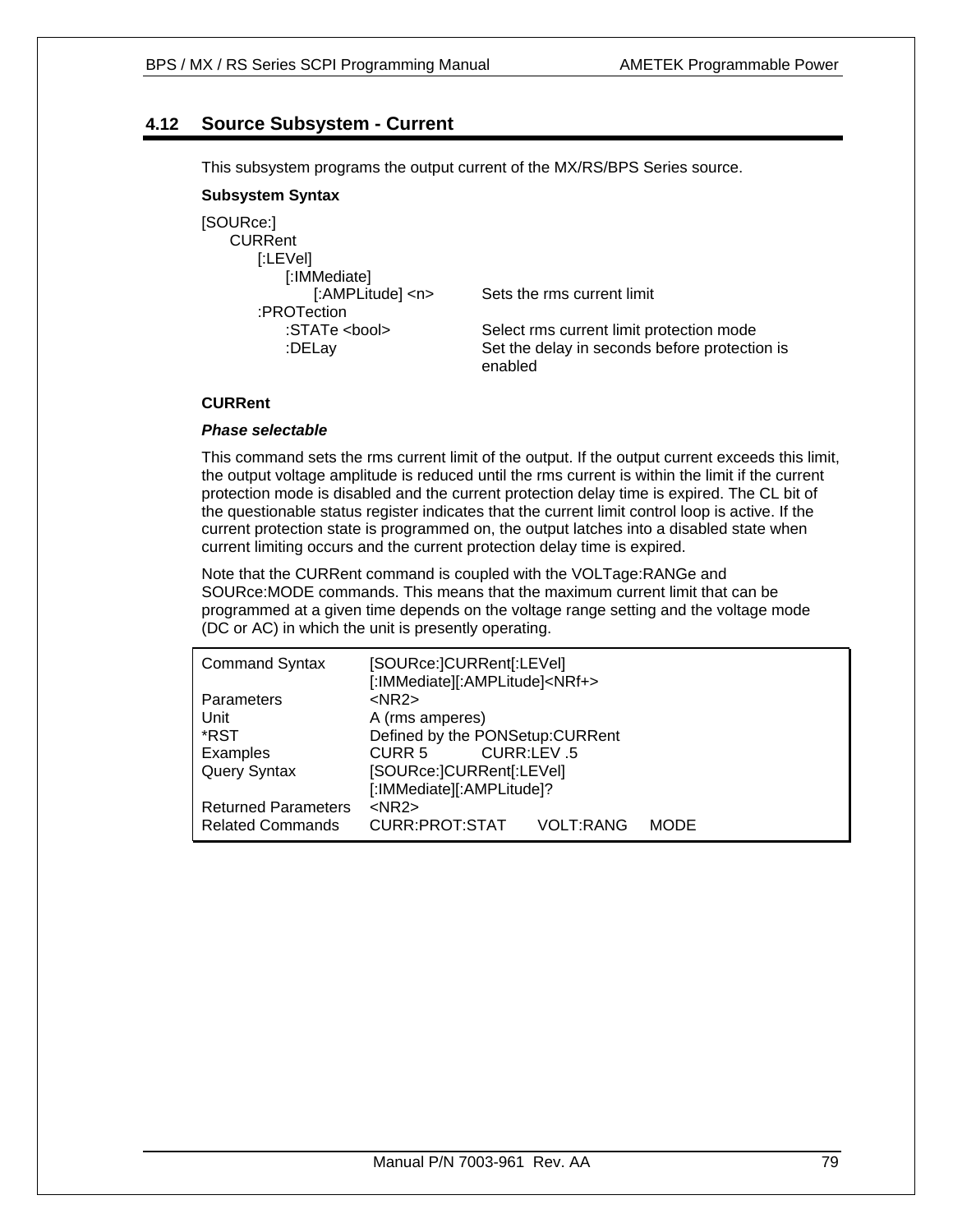### **CURRent:PROTection:STATe**

This command selects overcurrent (OC) protection mode. If the overcurrent protection function is enabled and the load current exceeds the programmed level, then the output is disabled after a time delay specified by the CURRent:PROTection:DELay and the Questionable Condition status register OC bit is set (see chapter 7). An overcurrent condition is cleared after the cause of the condition is removed.

If the (OC) protection mode is disabled, the source operates in the Constant Current mode and the output voltage will be reduced after a time delay specified by the CURRent:PROTection:DELay and the Questionable Condition status register OC bit is set. (see chapter 7). An overcurrent condition is cleared after the cause of the condition is removed.

| <b>Command Syntax</b>      | [SOURce:]CURRent:PROTection:STATe <bool></bool> |
|----------------------------|-------------------------------------------------|
| Parameters                 | 0 1 OFF ON                                      |
| *RST Value                 | ON                                              |
| Examples                   | CURR: PROT: STAT 0 CURR: PROT: STAT OFF         |
| Query Syntax               | [SOURce:]CURRent:PROTection:STATe?              |
| <b>Returned Parameters</b> | 0 <sup>1</sup> 1                                |
| <b>Related Commands</b>    | OUTP:PROT:DEL                                   |

### **CURRent:PROTection:DELay**

This command sets the delay time between over current limit condition and the response to this condition. At the end of the delay, if the over current condition still exists, the response will depend on the protection state.

If the protection state is on, the output voltage will fault to zero voltage. If the protection state is off, the output voltage will reduced to a value that maintains a constant current defined by the setting of the current limit.

Use CURRent:PROT:DEL to prevent momentary current limit conditions caused by programmed output changes or load changes from tripping the overcurrent protection.

| <b>Command Syntax</b>      | [SOURCE:] CURRent: PROTection:DELay |
|----------------------------|-------------------------------------|
| Parameters                 | $0.1$ to 5                          |
| Unit                       | seconds                             |
| *RST Value                 | 100 milliseconds                    |
| Examples                   | <b>CURR:PROT:DEL 1.5</b>            |
| Query Syntax               | CURR: PROT: DEL?                    |
| <b>Returned Parameters</b> | $<$ NR2 $>$                         |
| <b>Related Commands</b>    | OUTP:PROT:STATE                     |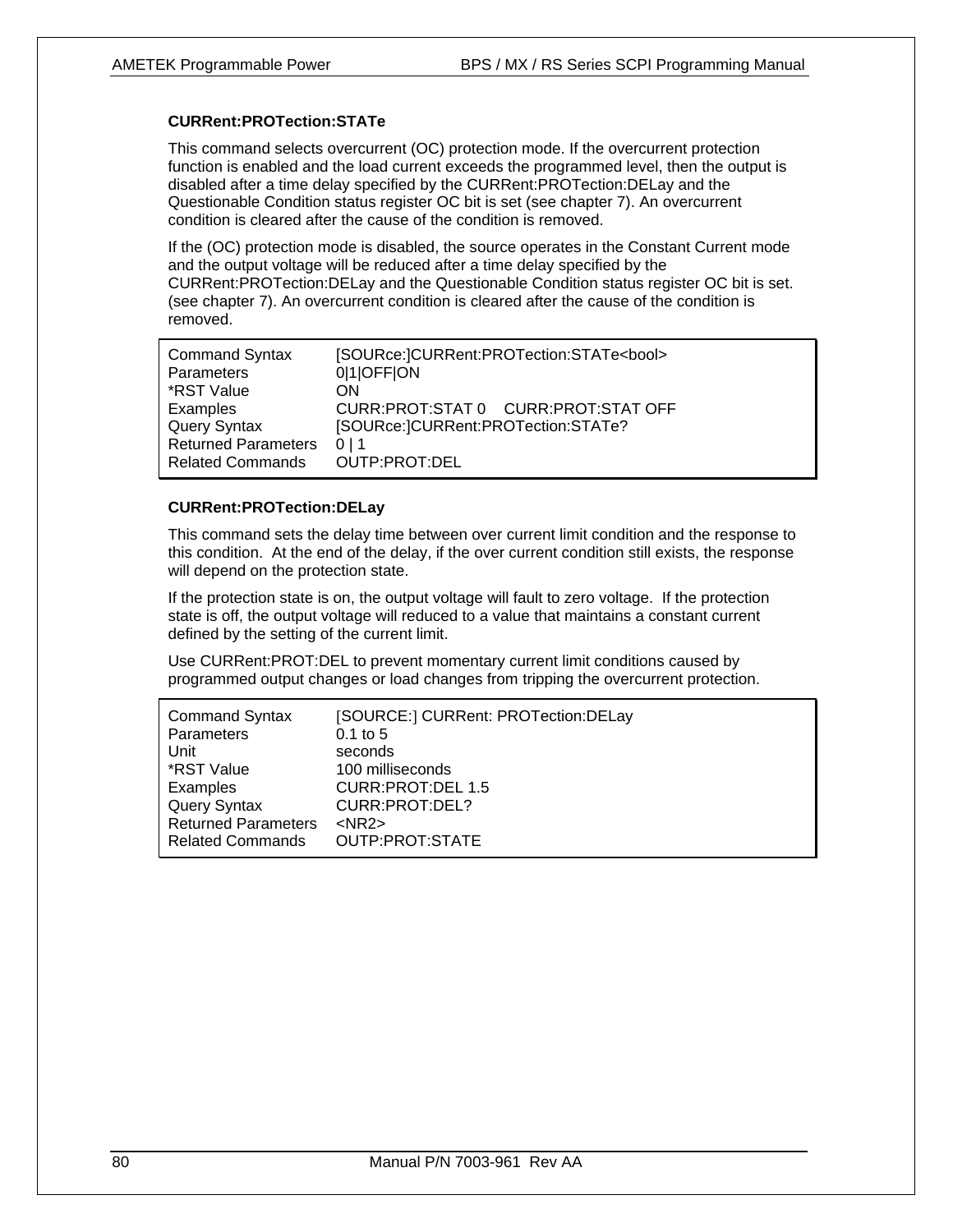# **4.13 Source Subsystem - Frequency**

This subsystem programs the output frequency of the AC/DC source.

### **Subsystem Syntax**

# [SOURce:] **FREQuency**

 :SLEW :MODE <mode> Sets frequency slew mode

:TRIGgered <n> Sets the triggered frequency

 :IMMediate] <n> Sets the frequency :MODE <mode> Sets frequency mode (FIX|STEP|PULS|LIST|SENS|EXT)

 [:IMMediate] <n> | MAXimum Sets the frequency slew rate (FIX|STEP|PULS|LIST) :TRIGgered <n> | MAXimum Sets the triggered frequency slew rate

### **FREQuency**

This command sets the frequency of the output waveform.

| <b>Command Syntax</b><br><b>Parameters</b> | [SOURce:]FREQuency[:CW]:IMMediate] <nrf+><br/>Refer to specifications table in User Guide</nrf+> |
|--------------------------------------------|--------------------------------------------------------------------------------------------------|
| Unit                                       | Hz (Hertz)                                                                                       |
| *RST Value                                 | 60 Hz                                                                                            |
| Examples                                   | <b>FREQ 50</b>                                                                                   |
| Query Syntax                               | [SOURce:]FREQuency?                                                                              |
| <b>Returned Parameters</b>                 | $<$ NR3 $>$                                                                                      |
| <b>Related Commands</b>                    | FREQ:MODE FREQ:SLEW                                                                              |

### **FREQuency:MODE**

This command determines how the output frequency is controlled. The choices are:

- FIXed The output frequency is unaffected by a triggered output transient.
- STEP The output frequency is programmed to the value set by FREQuency:TRIGgered when a triggered transient occurs.
- PULSe The output frequency is changed to the value set by FREQuency:TRIGgered for a duration determined by the pulse commands.
- LIST The output frequency is controlled by the frequency list when a triggered transient occurs.
- SENSe Selects external sync mode.
- EXTernal Selects external clock input.

| <b>Command Syntax</b>      | [SOURce:]FREQuency:MODE <mode></mode> |
|----------------------------|---------------------------------------|
| <b>Parameters</b>          | FIXed   STEP   PULSe   LIST SENSe EXT |
| *RST Value                 | FIXed                                 |
| Examples                   | <b>FREQ:MODE FIX</b>                  |
| Query Syntax               | [SOURce:]FREQuency:MODE?              |
| <b>Returned Parameters</b> | $<$ CRD $>$                           |
| <b>Related Commands</b>    | FREQ FREQ:TRIG                        |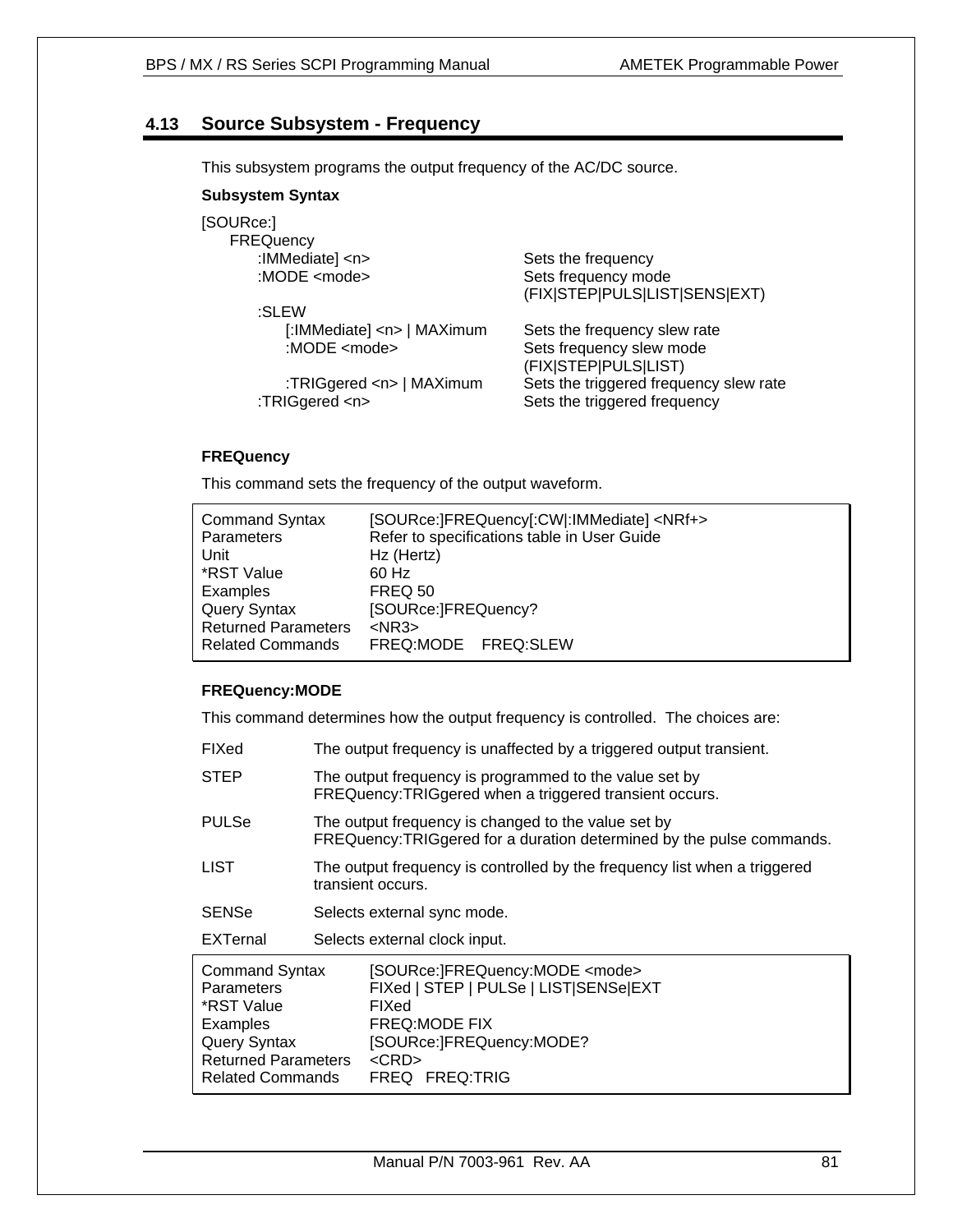### **FREQuency:SLEW**

This command sets the rate at which frequency changes for all programmed changes in output frequency. Instantaneous frequency changes can be obtained by sending MAXimum.

| <b>Command Syntax</b>      |                               | [SOURce:]FREQuency:SLEW[:IMMediate] <nrf+></nrf+> |
|----------------------------|-------------------------------|---------------------------------------------------|
| Parameters                 | 0.01 to $1E9$ MAXimum         |                                                   |
| Unit                       | Hz (Hertz per second)         |                                                   |
| *RST Value                 | <b>MAXimum</b>                |                                                   |
| Examples                   | FREQ:SLEW:IMM 75FREQ:SLEW MAX |                                                   |
| <b>Query Syntax</b>        | [SOURce:]FREQuency:SLEW?      |                                                   |
| <b>Returned Parameters</b> | $<$ NRf $>$                   |                                                   |
| <b>Related Commands</b>    | FREQ:SLEW:MODE FREQ           |                                                   |

### **FREQuency:SLEW:MODE**

This command determines how the frequency slew rate is controlled during a triggered output transient. The choices are:

| FIXed                                                                                                                                                | The frequency slew rate is unaffected by a triggered output transient.                                                          |                                                                                                                                                                                                                   |
|------------------------------------------------------------------------------------------------------------------------------------------------------|---------------------------------------------------------------------------------------------------------------------------------|-------------------------------------------------------------------------------------------------------------------------------------------------------------------------------------------------------------------|
| <b>STEP</b>                                                                                                                                          | The frequency slew rate is programmed to the value set by<br>FREQuency: TRIGgered when a triggered transient occurs.            |                                                                                                                                                                                                                   |
| <b>PULSe</b>                                                                                                                                         | The frequency slew rate is changed to the value set by<br>FREQuency: TRIGgered for a duration determined by the pulse commands. |                                                                                                                                                                                                                   |
| <b>LIST</b>                                                                                                                                          | The frequency slew rate is controlled by the frequency list when a triggered<br>transient occurs.                               |                                                                                                                                                                                                                   |
| <b>Command Syntax</b><br><b>Parameters</b><br>*RST Value<br>Examples<br><b>Query Syntax</b><br><b>Returned Parameters</b><br><b>Related Commands</b> |                                                                                                                                 | [SOURce:]FREQuency:SLEW:MODE <mode><br/>FIXed   STEP   PULSe   LIST<br/>FIXed<br/>FREQ:SLEW:MODE FIX<br/>[SOURce:]FREQuency:SLEW:MODE?<br/><math>&lt;</math>CRD<math>&gt;</math><br/>FREQ FREQ: SLEW: TRIG</mode> |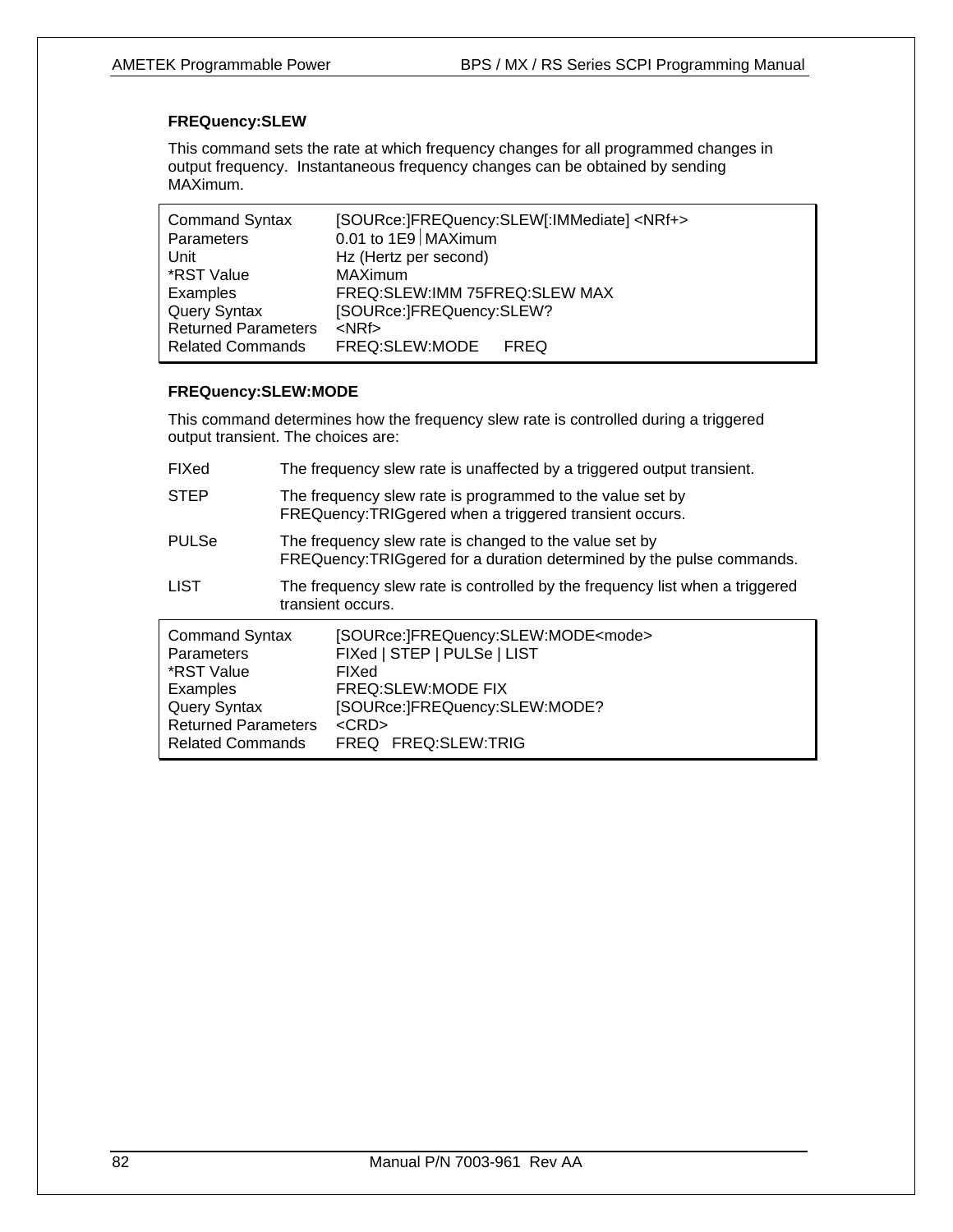# **FREQuency:SLEW:TRIGgered**

This command sets the rate at which frequency changes during a triggered output transient. Instantaneous frequency changes can be obtained by sending MAXimum.

| <b>Command Syntax</b>      |                               | [SOURce:]FREQuency:SLEW:TRIGgered <nrf+></nrf+> |
|----------------------------|-------------------------------|-------------------------------------------------|
| Parameters                 | 0.01 to $1E9$ MAXimum         |                                                 |
| Unit                       | Hz (Hertz per second)         |                                                 |
| *RST Value                 | <b>MAXimum</b>                |                                                 |
| Examples                   |                               | FREQ:SLEW:TRIG 75 FREQ:SLEW:TRIG MAX            |
| <b>Query Syntax</b>        | [SOURce:]FREQuency:SLEW:TRIG? |                                                 |
| <b>Returned Parameters</b> | $<$ NRf $>$                   |                                                 |
| <b>Related Commands</b>    | FREQ:SLEW:MODE FREQ           |                                                 |

### **FREQuency:TRIGgered**

This command programs the frequency that the output will be set to during a triggered step or pulse transient.

| <b>Command Syntax</b><br>Parameters | [SOURce:]FREQuency:TRIGgered <nrf+><br/>0 to maximum frequency range specified by the LIMit: FREQuency</nrf+> |
|-------------------------------------|---------------------------------------------------------------------------------------------------------------|
|                                     | command                                                                                                       |
| Unit                                | Hz (Hertz)                                                                                                    |
| *RST Value                          | 60 Hz                                                                                                         |
| Example                             | FREQ:TRIG 50                                                                                                  |
| <b>Query Syntax</b>                 | [SOURce:]FREQuency:TRIGgered?                                                                                 |
| <b>Returned Parameters</b>          | $<$ NR2 $>$                                                                                                   |
| <b>Related Commands</b>             | FREQ FREQ:MODE                                                                                                |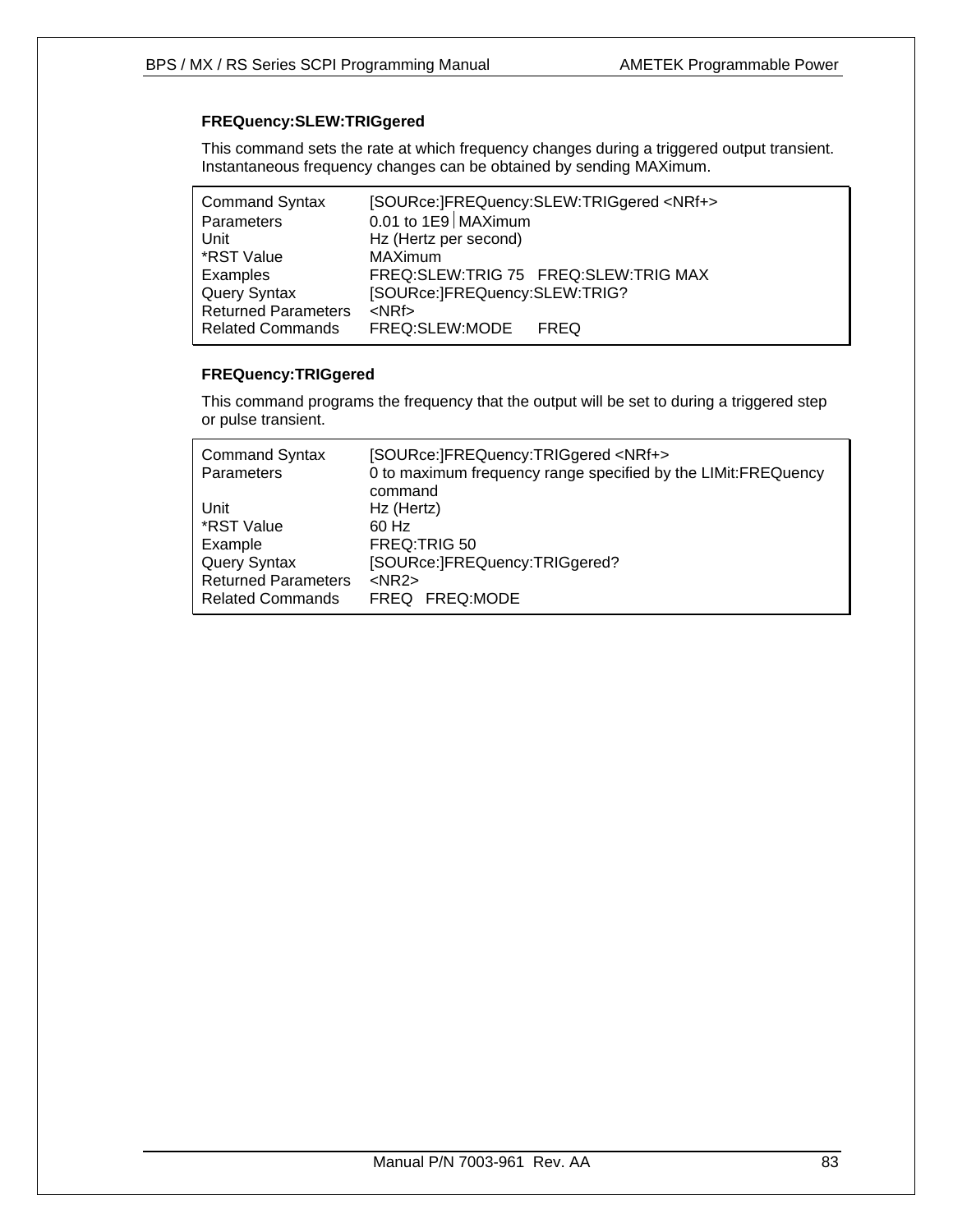# **4.14 Source Subsystem - Function [3Pi Controller Only]**

This subsystem programs the output function of the AC/DC source.

### **Subsystem Syntax**

| [SOURce:]                    |                                                  |
|------------------------------|--------------------------------------------------|
| <b>FUNCtion</b>              |                                                  |
| [:SHAPe]                     |                                                  |
| [:IMMediate] <shape></shape> | Sets the periodic waveform shape                 |
|                              | (SIN SQU CSIN  <user-defined>)</user-defined>    |
| :MODE <mode></mode>          | Sets the waveform shape mode (FIX LIST)          |
| :CSINe $\langle n \rangle$   | Sets the % THD of peak at which the clipped sine |

### **FUNCtion**

### *Phase selectable*

This command selects the shape of the output voltage waveform as follows:

tables.

| SINe                     | A sinewave is output                                                                                                                                                      |
|--------------------------|---------------------------------------------------------------------------------------------------------------------------------------------------------------------------|
| SQUare                   | A squarewave is output                                                                                                                                                    |
| <b>CSINe</b>             | The output is a clipped sine waveform. Both positive and negative peak<br>amplitudes are clipped at a value determined by the<br>SOURce:FUNCtion:SHAPe:CSINusoid setting. |
| <user defined=""></user> | The output shape is described by one of the user-defined waveform                                                                                                         |

The maximum peak voltage that the AC source can output is 425 V peak. This includes any combination of voltage and function shape values. Therefore, the maximum value that can be programmed depends on the peak-to-rms ratio of the selected waveform. For a sinewave, the maximum voltage that can be programmed is 300 V rms. If a custom waveform is selected for a given phase, the maximum programmable rms voltage may be obtained by the program by using the VOLT? MAX query. This query will return the maximum possible rms voltage that can be programmed without exceeding the 425 Volt peak voltage limitation. This feature can be used to avoid unnecessary error messages during program execution.

| Note: | You cannot program a voltage that produces a higher peak voltage on |
|-------|---------------------------------------------------------------------|
|       | the output than a 300 Vrms sinewave when in the 300 V range.        |

| <b>Command Syntax</b><br><b>Parameters</b>            | [SOURce:]FUNCtion[:SHAPe][:IMMediate] <shape><br/>SINusoid SQUare CSINe <waveform name=""><br/><b>SINe</b></waveform></shape> |
|-------------------------------------------------------|-------------------------------------------------------------------------------------------------------------------------------|
| *RST Value<br>Examples<br>Query Syntax                | FUNC SIN FUNC TABLE1<br>[SOURce: FUNCtion[: SHAPe]?                                                                           |
| <b>Returned Parameters</b><br><b>Related Commands</b> | $<$ CRD $>$<br><b>FUNC:MODE</b>                                                                                               |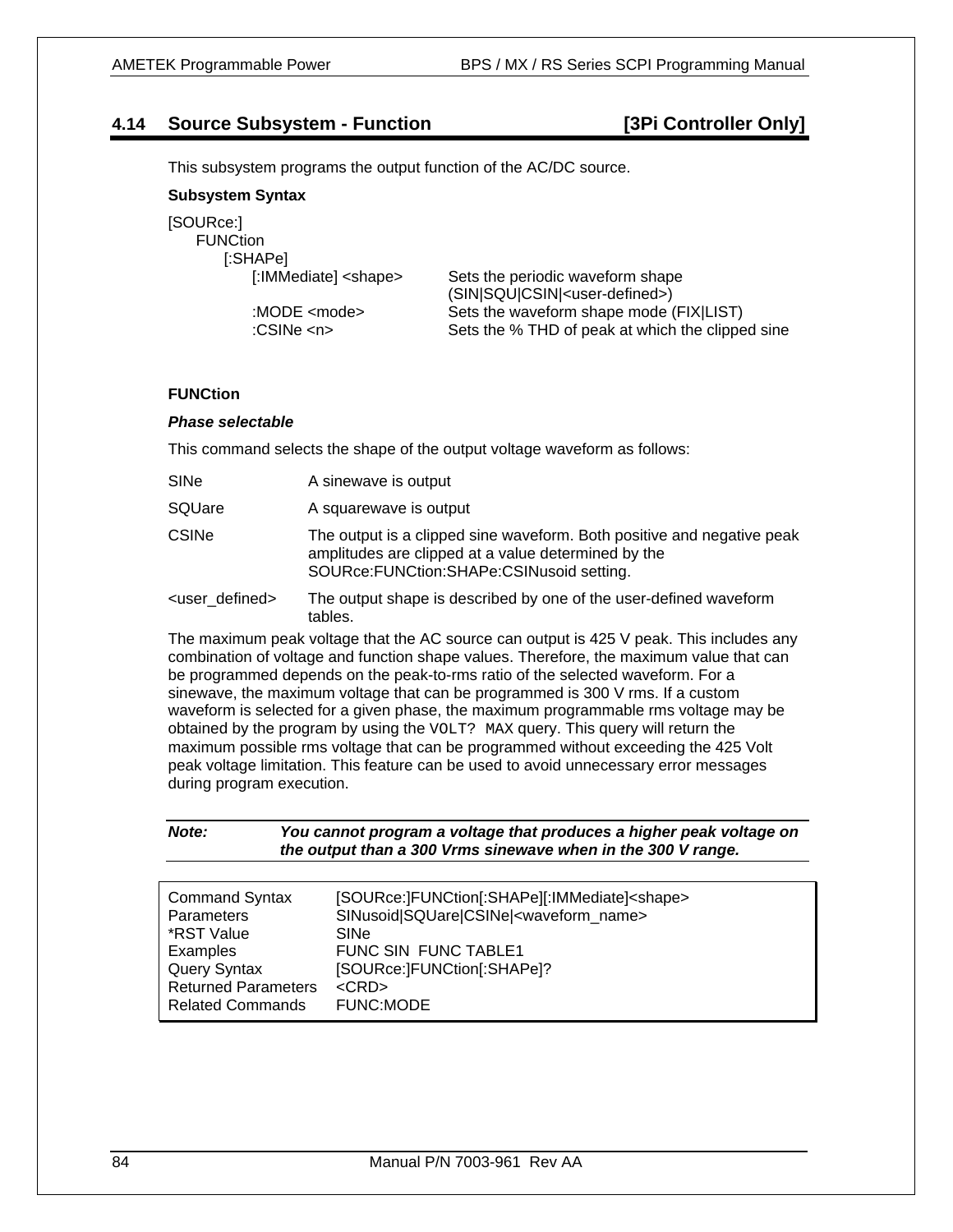# **FUNCtion:MODE**

### *Phase selectable*

This command determines how the waveform shape is controlled during a triggered output transient. The choices are:

FIXed The waveform shape is unaffected by a triggered output transient.

LIST The waveform shape is controlled by the waveform shape list when a triggered transient occurs.

| <b>Command Syntax</b>      | [SOURce:]FUNCtion[:SHAPe]:MODE <mode></mode> |
|----------------------------|----------------------------------------------|
| <b>Parameters</b>          | FIXed   STEP   PULSe   LIST                  |
| *RST Value                 | FIXed                                        |
| Examples                   | <b>FUNC:MODE LIST</b>                        |
| Query Syntax               | [SOURce:]FUNCtion[:SHAPe]:MODE?              |
| <b>Returned Parameters</b> | $<$ CRD $>$                                  |
| <b>Related Commands</b>    | <b>FUNC</b>                                  |

### **FUNCtion:CSINe**

### *Phase selectable*

This command sets the clipping level when a clipped sine output waveform is selected. The clipping characteristics can be specified as follows:

The clipping level is expressed as the percentage of total harmonic distortion in the output voltage. The range is 0 to 20 percent.

| <b>Command Syntax</b>      | [SOURce:]FUNCtion[:SHAPe]:CSINusoid <nrf></nrf> |
|----------------------------|-------------------------------------------------|
| Parameters                 | 0 to $20\%$                                     |
| *RST Value                 | 0% (no clipping)                                |
| Examples                   | FUNC:CSIN 10                                    |
| Query Syntax               | [SOURce:]FUNCtion[:SHAPe]:CSINusoid?            |
| <b>Returned Parameters</b> | $<$ NR2 $>$                                     |
| <b>Related Commands</b>    | FUNC:MODE                                       |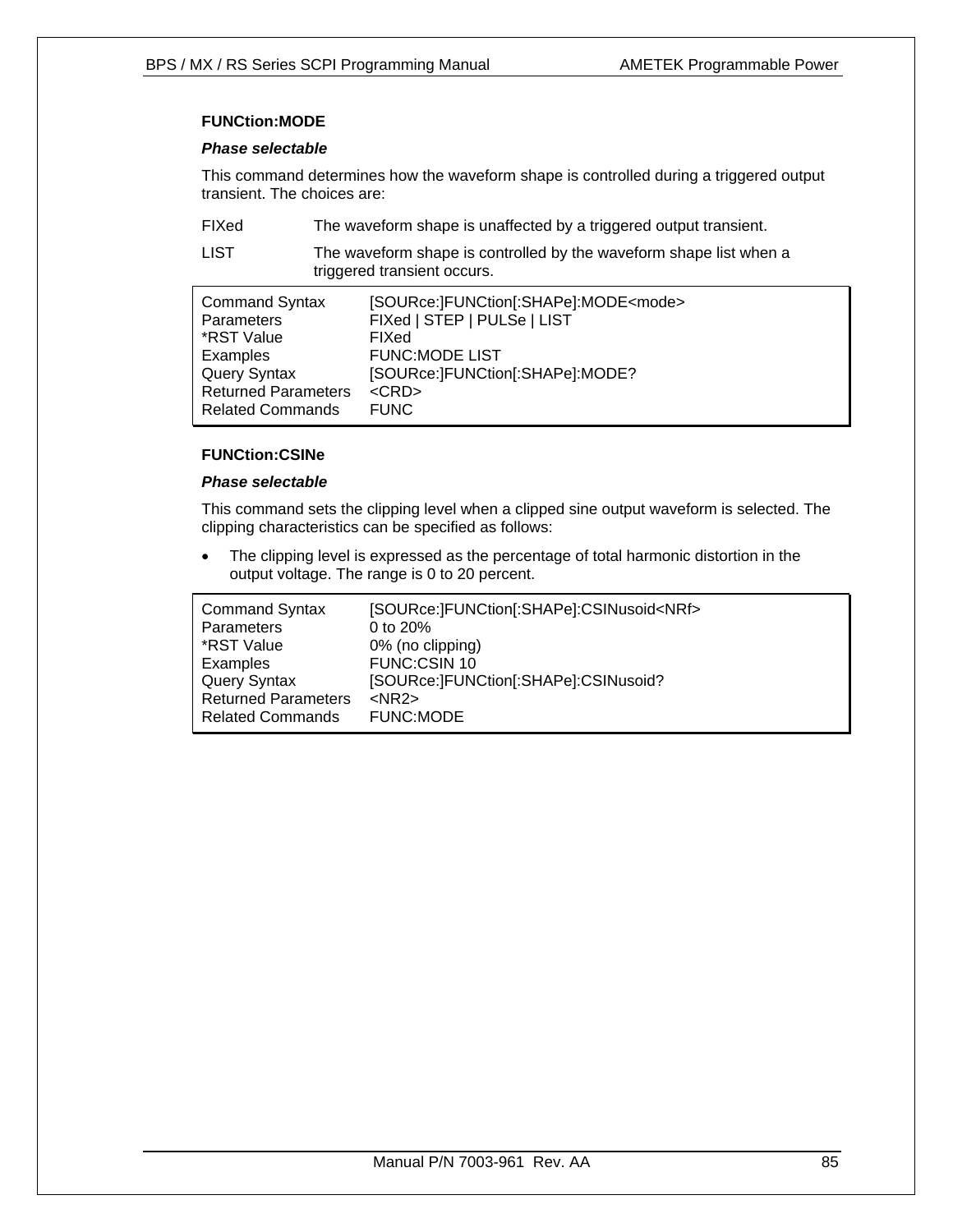# **4.15 Source Subsystem - Limit**

This subsystem controls the voltage frequency and current limit of the power source. These limits are set at the factory and depend on the power source rating. It is not accessable by the user. The query format is accessable however.

# **Subsystem Syntax**

[SOURce:] LIMit FREQuency <n1>,<n2> VOLTage <n> CURRent <n> PHASe <n>

### **LIMit:FREQuency**

This command sets the upper and lower frequncy limit of the power source. Only the query format of this command is available.

| <b>Command Syntax</b>      | [SOURce: LIMit: FREQuency <nrf>, <nrf></nrf></nrf> |                     |
|----------------------------|----------------------------------------------------|---------------------|
| Parameters                 | low freq limit, upper frequency limit              | [command protected] |
| Query Syntax               | [SOURce: LIMit: FREQuency?                         |                     |
| <b>Returned Parameters</b> | $<$ NR2>. $<$ NR2>                                 |                     |

### **LIMit:CURRent**

This command will set or return the maximum current limit the power source will operate at in the low voltage range. Only the query format of this command is available.

| <b>Command Syntax</b><br>Parameters        | [SOURce: ]LIMit: CURRent <nrf><br/>maximum current limit at low voltage range<br/>protected]</nrf> | <b>fcommand</b> |
|--------------------------------------------|----------------------------------------------------------------------------------------------------|-----------------|
| Query Syntax<br><b>Returned Parameters</b> | [SOURce: ]LIMit: CURRent?<br>$<$ NR2 $>$                                                           |                 |

### **LIMit:VOLTage**

This command will set or return the available voltage ranges of the power source. A set of three parameters is returned on the query, each value representing one of the up to three available AC voltage ranges of the MX Series. The first paremeter represents the 150 V AC range value, the second the 300 V AC range and the last parameter the optional voltage range value. If a range is not available, the returned value is always zero. Some models may have one, two or three available voltage ranges. Note that the equivalent DC range values are not returned, even in the MX/RS unit is in DC mode. To determine the actual DC range value, use the VOLT:RANG? Query command.

Only the query format of this command is available.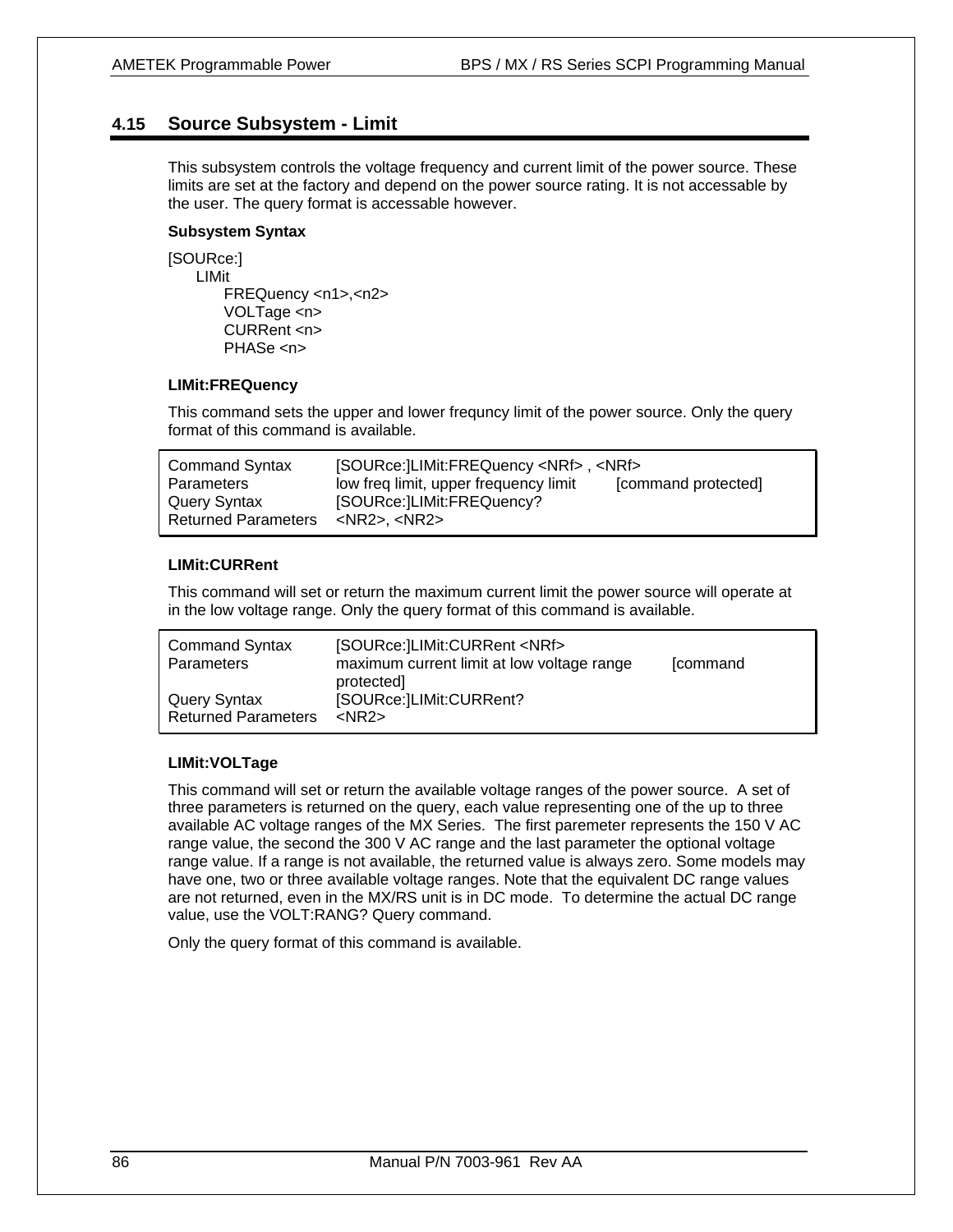| <b>Command Syntax</b><br><b>Parameters</b> | [SOURce:   LIMit: VOLTage < NRf>, < NRf>, < NRf><br>[command protected]<br>voltage ranges                              |  |  |
|--------------------------------------------|------------------------------------------------------------------------------------------------------------------------|--|--|
| <b>Query Syntax</b>                        | [SOURce:]LIMit:VOLTage?                                                                                                |  |  |
| <b>Returned Parameters</b>                 | $<$ NR2>, $<$ NR2>, $<$ NR2>                                                                                           |  |  |
| Example:                                   | LIM: VOLT?                                                                                                             |  |  |
|                                            | Response = $150.0,300.0,400.0$                                                                                         |  |  |
|                                            | This MX unit has a 150 V low range, a 300 V high range and is<br>equipped with the optional -HV option. (400 V range). |  |  |

### **LIMit:PHASe**

This command will configure the power source controller for the number of output phases. A value of zero will configure the source as a single-phase unit. A value of 120° will configure the power source controller as a three phase unit with a 120° phase offset between phase A, B and C. Any other value will configure the controller as a two phase unit using phase A and C.

| [command protected]<br><b>Parameters</b><br>0 to 360<br>[SOURce:]LIMit:PHASe?<br>Query Syntax | <b>Command Syntax</b>      | [SOURce: LIMit: PHASe <nrf></nrf> |  |  |
|-----------------------------------------------------------------------------------------------|----------------------------|-----------------------------------|--|--|
|                                                                                               |                            |                                   |  |  |
|                                                                                               |                            |                                   |  |  |
|                                                                                               | <b>Returned Parameters</b> | <nr2></nr2>                       |  |  |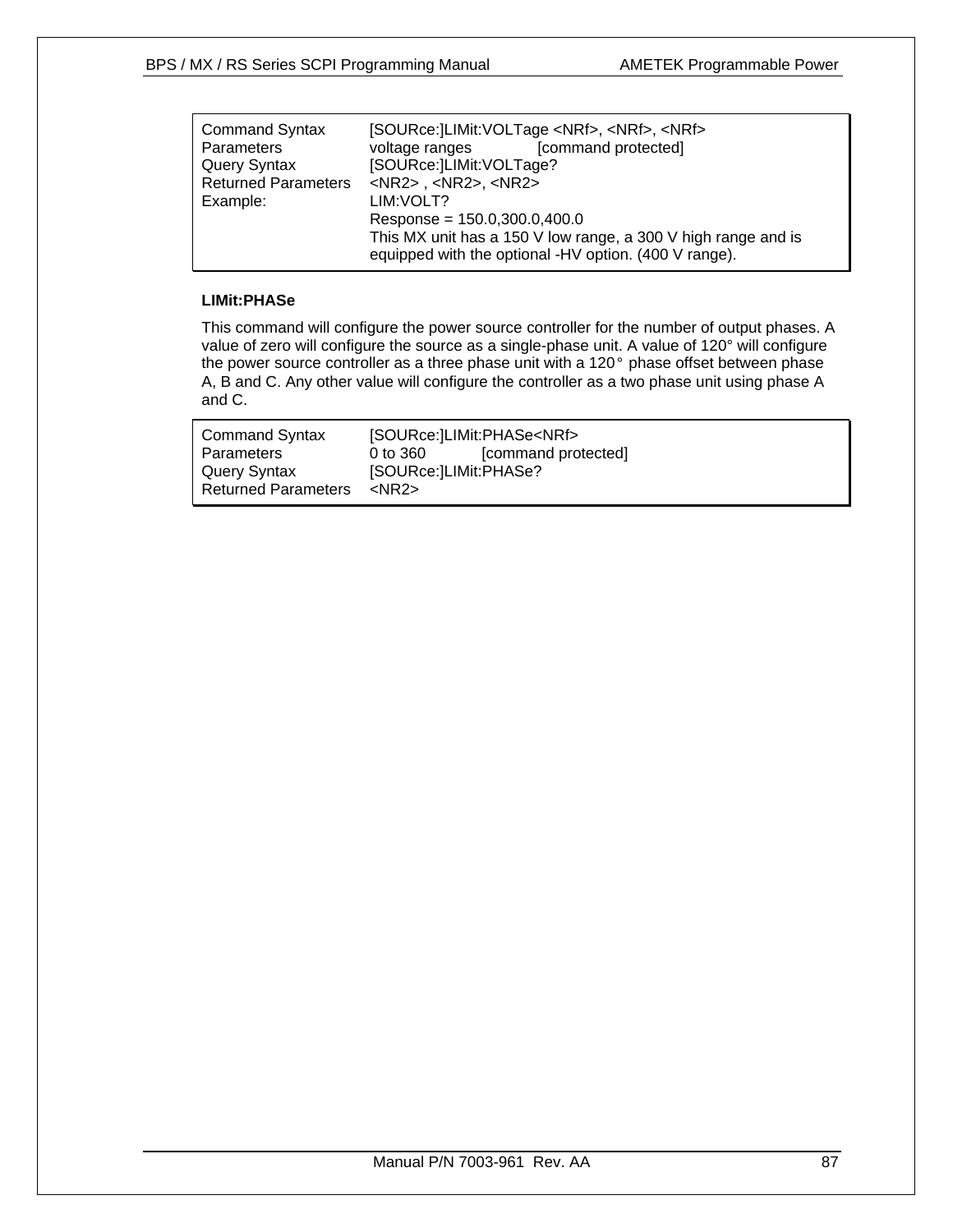# **4.16 Sense Subsystem - Sweep [3Pi controller only]**

This subsystem controls the measurement current range, the data acquire sequence, and the harmonic measurement window of the AC source.

### **Subsystem Syntax**

SENSe

| :SWEep                      |                                                |
|-----------------------------|------------------------------------------------|
| :OFFSet $\langle n \rangle$ | Define trigger points relative to the start of |
|                             | the digitizer data record                      |
| :TINTerval?                 | Query the digitizer sample spacing             |

### **SENSe:SWEep:OFFSet**

This command defines the trigger point relative to the start of the returned data record when an acquire trigger is used. The values can range from:

MX Series I: -104 msec to 1000 msec in a single-phase configuration and from -312 msec to 1000 msec in a three-phase configuration.

MX Series II and RS Series: -42 msec to 1000 msec in a single-phase configuration and from -128 msec to 1000 msec in a three-phase configuration.

When the value specified is negative (less than 0 msec), the values in the beginning of the data record represent samples taken prior to the actual trigger moment.

| <b>Command Syntax</b><br>Parameters                                                                    | SENSe:SWEep:OFFSet <nrf+></nrf+>                                             | MX Series I: -104 to 1000 for single phase configuration<br>-312 to 1000 for three phase configuration<br>MX/RS Series II:-42 to 1000 for single phase configuration<br>-128 to 1000 for three phase configuration |
|--------------------------------------------------------------------------------------------------------|------------------------------------------------------------------------------|--------------------------------------------------------------------------------------------------------------------------------------------------------------------------------------------------------------------|
| *RST Value<br>Examples<br><b>Query Syntax</b><br><b>Returned Parameters</b><br><b>Related Commands</b> | 0<br>SENS:SWE:OFFS-5<br>SENSe:SWEep:OFFSet?<br>$<$ NR2 $>$<br>SENS:SWE:TINT? | <b>MEAS:ARR</b>                                                                                                                                                                                                    |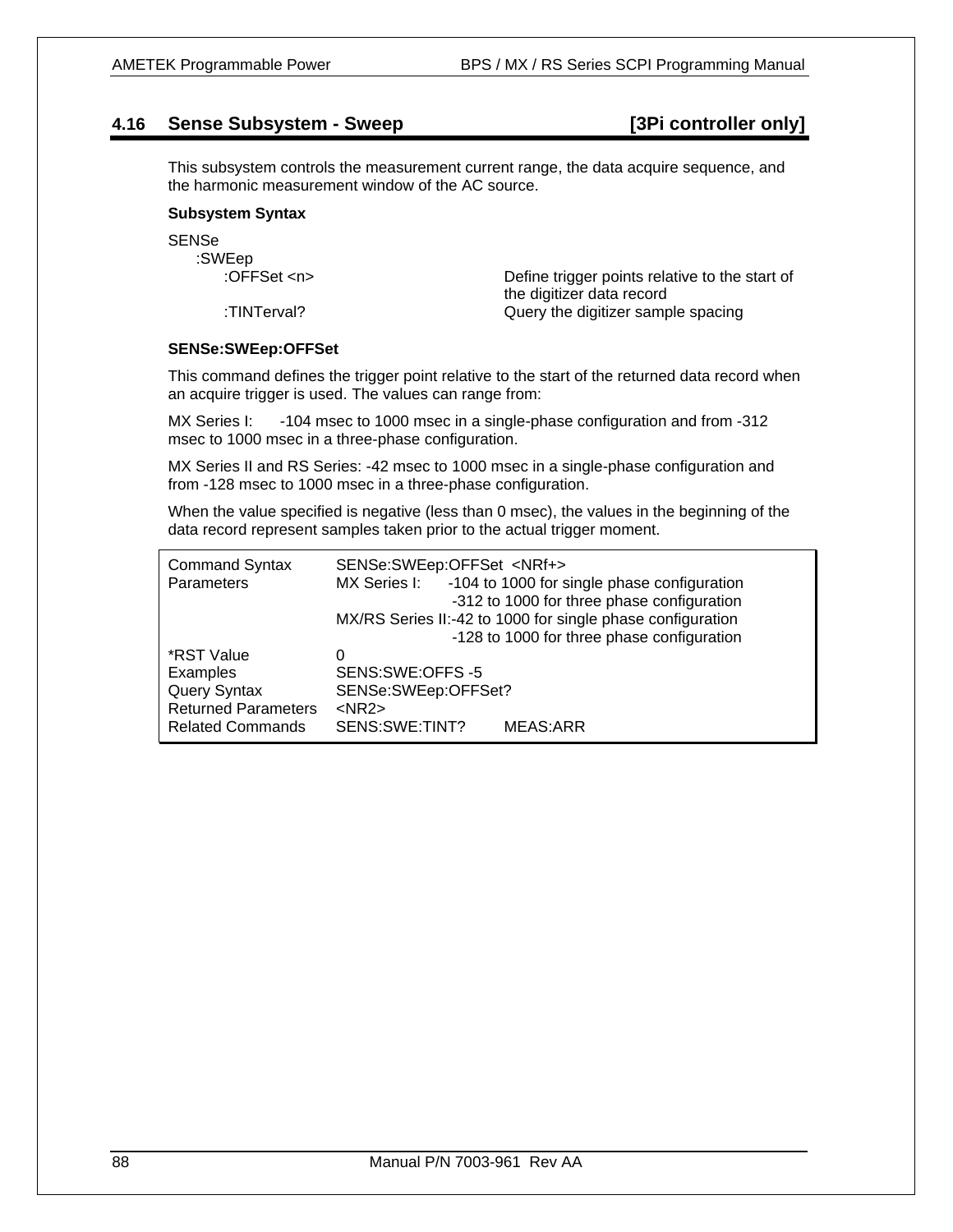### **SENSe:SWEep:TINTerval**

This command and its query format allow setting the time period between samples *when voltage and current digitization is controlled by the acquire trigger sequence.* The query response of the sample period query will be:

MX Series I: 25.6 to 256 μsec for single phase and 76.8 to 768 μsec for three phase AC/DC source configurations respectively. The value of TINT must be set in increments of 25 or 75 μsec. The controller will round to the nearest available multiple of 25.6 or 76.8 μsec.

MX Series II and RS Series: 10.4 to 104 μsec for single phase and 31.2 to 312 μsec for three phase AC/DC source configurations respectively. The value of TINT must be set in increments of 10.4 or 31.2 μsec. The controller will round to the nearest available multiple of 10.4 or 31.2 μsec.

| <b>Command Syntax</b>      | SENSe:SWEep:TINTerval <nrf+></nrf+> |                                                            |
|----------------------------|-------------------------------------|------------------------------------------------------------|
| Parameters                 |                                     | MX Series I: 25.6 to 256 for single phase configuration    |
|                            |                                     | 76.8 to 768 for three phase configuration                  |
|                            |                                     | MX/RS Series II:10.4 to 104 for single phase configuration |
|                            |                                     | 31.2 to 312 for three phase configuration                  |
| *RST Value                 | MX Series I: 25.6 or 76.8           |                                                            |
|                            | MX/RS Series II:10.4 or 31.2        |                                                            |
| Examples                   | SENS:SWE:TINT-150                   |                                                            |
| Query Syntax               | SENSe:SWEep:TINTerval?              |                                                            |
| <b>Returned Parameters</b> | $<$ NR2 $>$                         |                                                            |
| <b>Related Commands</b>    | SENS:SWE:OFFS                       | <b>MEAS:ARR</b>                                            |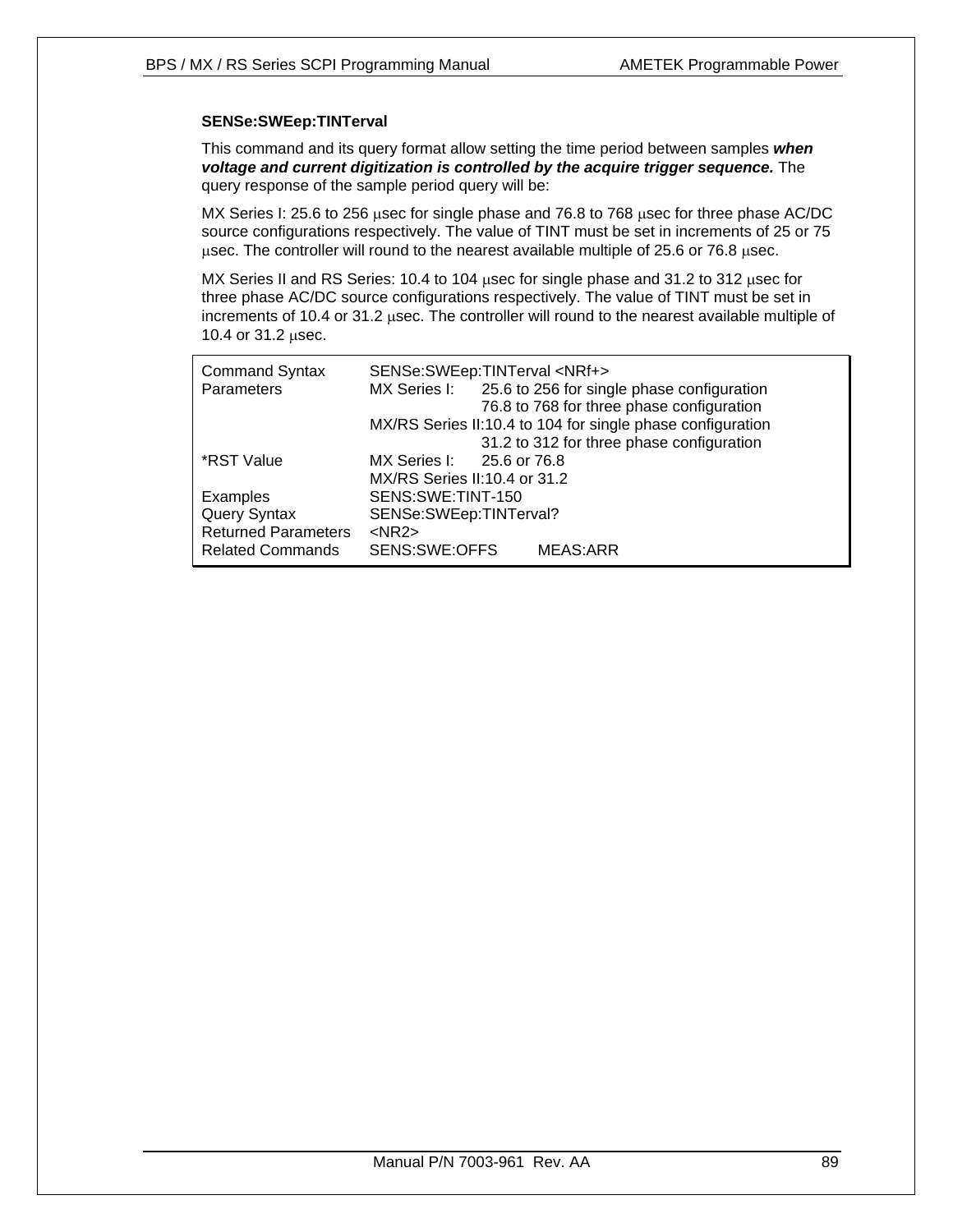# **4.17 Source Subsystem - List**

This subsystem controls the generation of complex sequences of output changes with rapid, precise timing and synchronized with internal or external signals. Each subsystem command for which lists can be generated has an associated list of values that specify the output at each list step. LIST:COUNt determines how many times the source sequences through a list before that list is completed. LIST:REPeat determines how many times each data point will repeat. LIST:DWELl specifies the time interval that each value (point) of a list is to remain in effect. LIST:STEP detemines if a trigger causes a list to advance only to its next point or to sequence through all of its points.

All active subsystems that have their modes set to LIST must have the same number of points (up to 32 for Series I and 100 for Series II), or an error is generated when the first list point is triggered. The only exception is a list consisting of only one point. Such a list is treated as if it had the same number of points as the other lists, with all of the implied points having the same value as the one specified point.

MODE commands such as VOLTage:MODE LIST are used to activate lists for specific functions. However, the LIST:DWELl command is active whenever any function is set to list mode. Therefore, LIST:DWELl must always be set either to one point, or to the same number of points as the active list.

### **Subsystem Syntax**

| [SOURce:]                            |                                                                       |
|--------------------------------------|-----------------------------------------------------------------------|
| <b>LIST</b>                          |                                                                       |
| :COUNt <n>   MAXimum</n>             | Sets the list repeat count                                            |
| :DWELI <n>, <n></n></n>              | Sets the list of dwell times                                          |
| :POINts?                             | Returns the number of dwell list points                               |
| :FREQuency                           |                                                                       |
| $[:LEVe]$ <n>, <n></n></n>           | Sets the frequency list                                               |
| :POINts?                             | Returns the number of frequency points                                |
| : $SLEW < n$ > ,< $n$ >              | Sets the frequency slew list                                          |
| :POINts?                             | Returns the number of frequency slew points                           |
| :FUNCtion                            |                                                                       |
|                                      | [:SHAPe] <shape>, <shape>Sets the waveform shape list</shape></shape> |
| :POINts?                             | Returns the number of shape points                                    |
| :REPeat                              |                                                                       |
| $[$ :COUNt $]$ <n>,<n></n></n>       | Set the repeat count for each data points.                            |
| :POINts?                             | Returns the number of repeat for each data points                     |
| :STEP ONCE   AUTO                    | Defines whether list is dwell- or trigger-paced                       |
| :TTLTrg <bool>, <bool></bool></bool> | Defines the output marker list                                        |
| :POINts?                             | Returns the number of output marker list points                       |
| :VOLTage                             |                                                                       |
| $[:LEVel]$ <n>, <n></n></n>          | Sets the voltage list                                                 |
| :POINts?                             | Returns the number of voltage level points                            |
| : $SLEW < n$ , $\langle n \rangle$   | Sets the voltage slew list                                            |
| :POINts?                             | Returns the number of voltage slew points                             |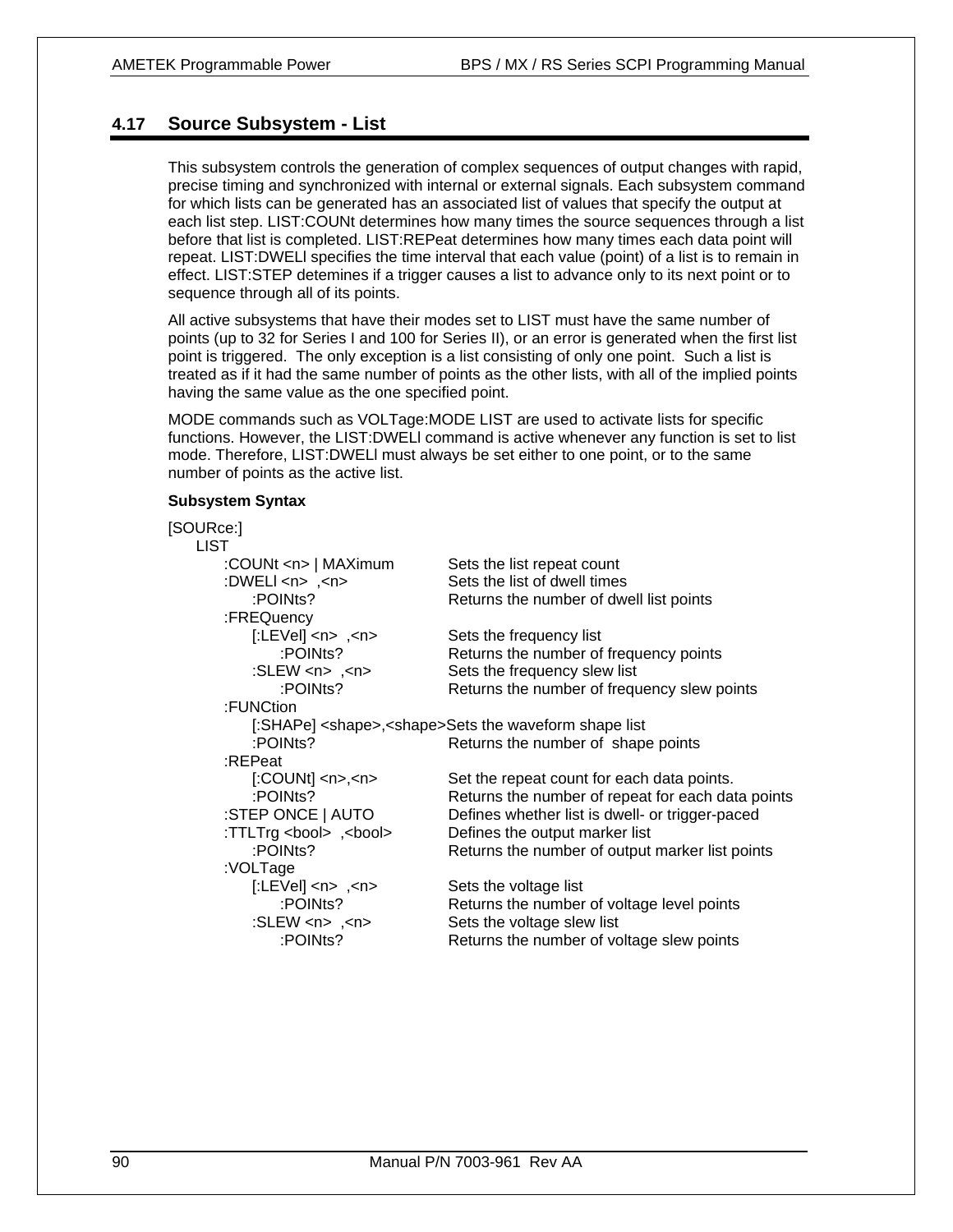# **4.17.1 List - Count**

### **LIST:COUNt**

This command sets the number of times that the list is executed before it is completed. The command accepts parameters in the range 1 through 2E8.

| <b>Command Syntax</b>      |                      | [SOURce:]LIST:COUNt <nrf+></nrf+> |            |
|----------------------------|----------------------|-----------------------------------|------------|
| Parameters                 |                      | 1 to 2E8   MINimum   MAXimum      |            |
| *RST Value                 |                      |                                   |            |
| Examples                   |                      | LIST:COUN 3 LIST:COUN MAX         |            |
| <b>Query Syntax</b>        | [SOURce:]LIST:COUNt? |                                   |            |
| <b>Returned Parameters</b> | $<$ NRf $>$          |                                   |            |
| <b>Related Commands</b>    | LIST:FREQ            | LIST:TTLT                         | LIST: VOLT |

# **4.17.2 List - Dwell**

### **LIST:DWELl**

This command sets the sequence of list dwell times. Each value represents the time in seconds that the output will remain at the particular list step point before completing the step. At the end of the dwell time, the output of the source depends upon the following conditions:

- If LIST:STEP AUTO has been programmed, the output automatically changes to the next point in the list.
- If LIST:STEP ONCE has been programmed, the output remains at the present level until a trigger sequences the next point in the list.

The order in which the points are entered determines the sequence in which they are output when a list is triggered.

| <b>Command Syntax</b>      | <nrf+>.</nrf+>         | [SOURce: ]LIST: DWELI <nrf+></nrf+> |            |  |
|----------------------------|------------------------|-------------------------------------|------------|--|
| Parameters                 |                        | 0.001 to 9E4 MINimum MAXimum        |            |  |
| Unit                       | S (seconds)            |                                     |            |  |
| Examples                   | LIST: DWEL .1, .5, 1.5 |                                     |            |  |
| <b>Query Syntax</b>        | [SOURce:]LIST:DWEL?    |                                     |            |  |
| <b>Returned Parameters</b> | $<$ NR2 $>$            |                                     |            |  |
| <b>Related Commands</b>    | LIST:FREQ              | LIST:TTLT                           | LIST: VOLT |  |

### **LIST:DWELl:POINts?**

This query returns the number of points specified in LIST:DWELl. Note that it returns only the total number of points, not the point values.

| Query Syntax               | [SOURce:]LIST:DWELI:POINts? |
|----------------------------|-----------------------------|
| <b>Returned Parameters</b> | <nr1></nr1>                 |
| Example                    | LIST:DWEL:POIN?             |
| <b>Related Commands</b>    | LIST:DWELI                  |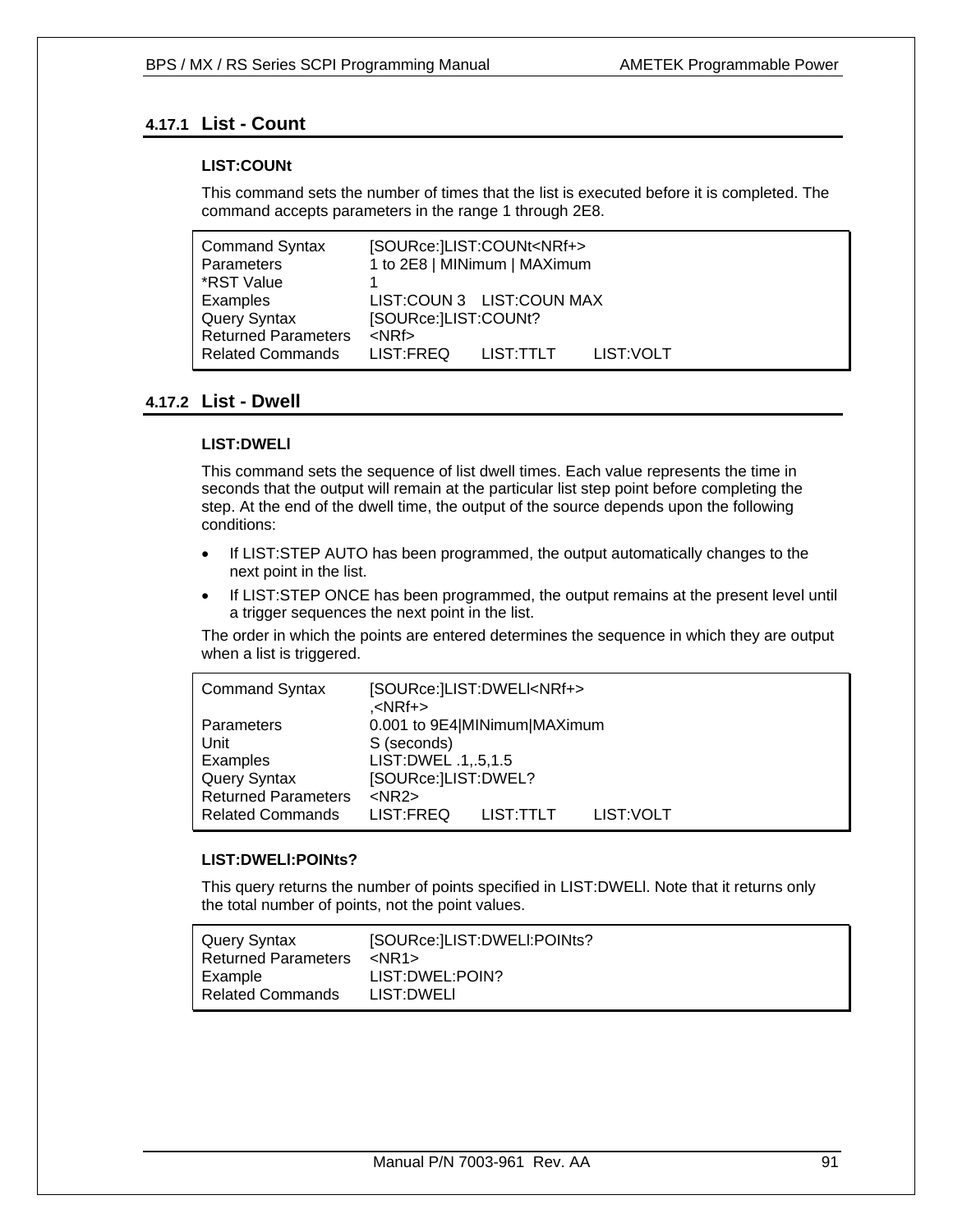# **4.17.3 List - Frequency**

### **LIST:FREQuency**

This command sets the sequence of frequency list points. The frequency points are given in the command parameters, which are separated by commas. The order in which the points are entered determines the sequence in which they are output when a list is triggered.

| <b>Command Syntax</b>      | [SOURce:]LIST:FREQuency[:LEVel] <nrf+>,<nrf+></nrf+></nrf+>            |  |  |
|----------------------------|------------------------------------------------------------------------|--|--|
| Parameters                 | Values limited to the frequency range                                  |  |  |
| Unit                       | HZ (Hertz)                                                             |  |  |
| Examples                   | LIST:FREQ 60,65,70                                                     |  |  |
| Query Syntax               | [SOURce:]LIST:FREQ?                                                    |  |  |
| <b>Returned Parameters</b> | $<$ NR2 $>$                                                            |  |  |
| <b>Related Commands</b>    | LIST:FREQ:POIN?<br>LIST: DWEL<br>LIST:COUN<br>LIST:STEP LIST:FREQ:SLEW |  |  |

### **LIST:FREQuency:POINts?**

This query returns the number of points specified in LIST:FREQuency. Note that it returns only the total number of points, not the point values.

| Query Syntax               | [SOURce:  LIST: FREQ[: LEVel]: POINts? |
|----------------------------|----------------------------------------|
| <b>Returned Parameters</b> | $<$ NR1 $>$                            |
| Example                    | LIST:FREQ:POIN?                        |
| <b>Related Commands</b>    | LIST:FREQ                              |

### **LIST:FREQuency:SLEW**

This command sets the sequence of frequency slew list points. The frequency points are given in the command parameters, which are separated by commas.The order in which the points are entered determines the sequence in which they are output when a list is triggered.

| <b>Command Syntax</b>      | [SOURce:]LIST:FREQuency:SLEW <nrf+>,<nrf+></nrf+></nrf+> |           |  |
|----------------------------|----------------------------------------------------------|-----------|--|
| Parameters                 | 0.01 to $1E9$ MAXimum                                    |           |  |
| Unit                       | HZ (Hertz) per second                                    |           |  |
| Examples                   | LIST:FREQ:SLEW 10, 1E2, MAX                              |           |  |
| <b>Query Syntax</b>        | [SOURce:]LIST:FREQ:SLEW?                                 |           |  |
| <b>Returned Parameters</b> | $<$ NR3 $>$                                              |           |  |
| <b>Related Commands</b>    | LIST:FREQ:SLEW:POIN?                                     | LIST:COUN |  |
|                            | LIST:STEP<br>LIST:DWEL                                   | LIST:FREQ |  |

### **LIST:FREQuency:SLEW:POINts?**

This query returns the number of points specified in LIST:FREQuency:SLEW. Note that it returns only the total number of points, not the point values.

| Query Syntax               | [SOURce:]LIST:FREQ:SLEW:POINts? |
|----------------------------|---------------------------------|
| <b>Returned Parameters</b> | $<$ NR1 $>$                     |
| Example                    | LIST:FREQ:SLEW:POIN?            |
| <b>Related Commands</b>    | LIST:FREQ:SLEW                  |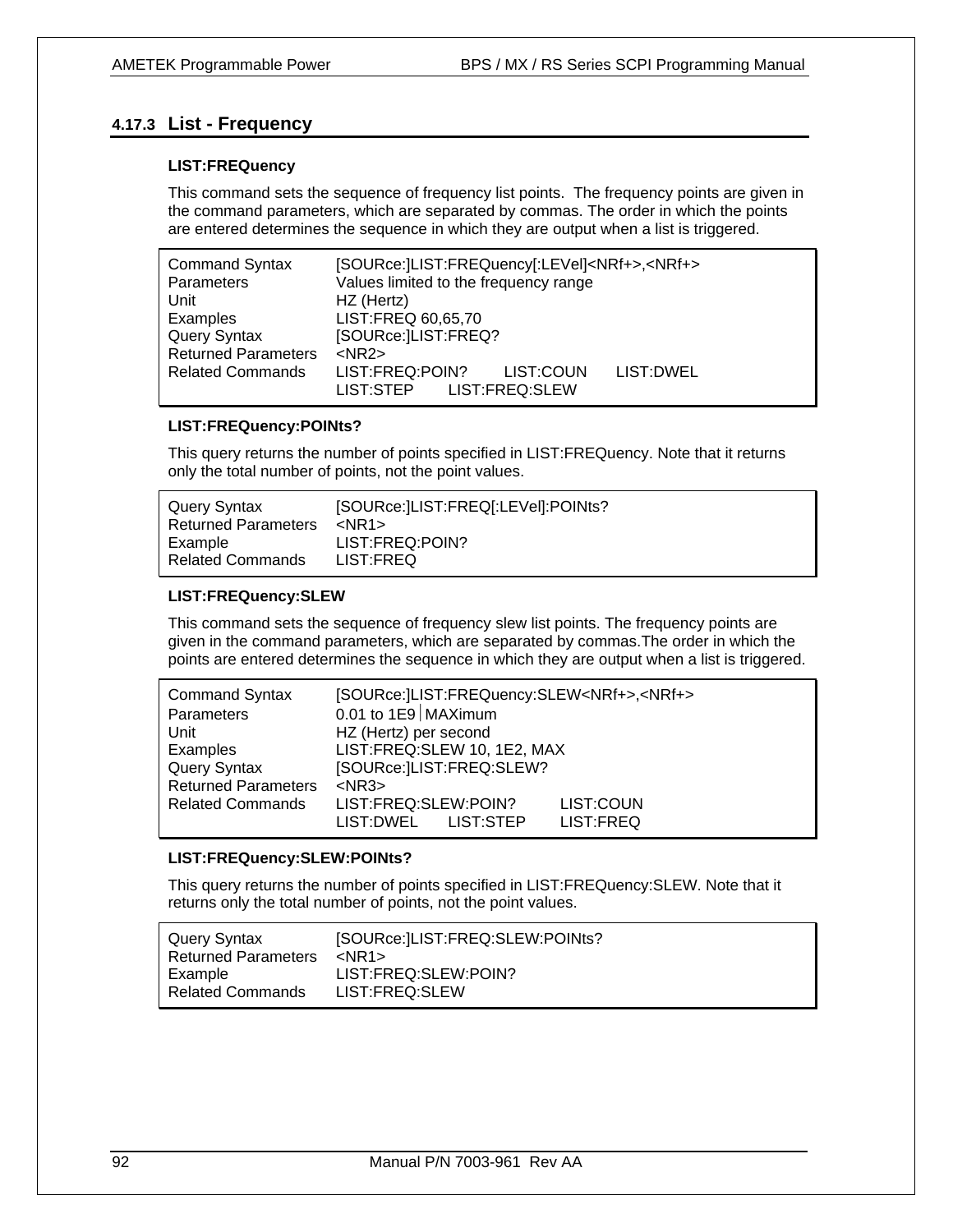# **4.17.4 List: Waveform Function 1.17.4 List: Waveform Function**

### **LIST:FUNCtion[:SHAPe]**

### *Phase Selectable*

This command sets the sequence of the waveform shape entries. The order in which the shapes are given determines the sequence in which the list of shape will be output when a list transient is triggered. The following shapes may be specified:

| SINe                          | A sinewave is output                                                                                                                                                         |  |
|-------------------------------|------------------------------------------------------------------------------------------------------------------------------------------------------------------------------|--|
| SQUare                        | A squarewave is output                                                                                                                                                       |  |
| <b>CSIN</b>                   | The output is a clipped sine waveform. Both positive and negative<br>peak amplitudes are clipped at a value determined by the<br>SOURce: FUNCtion: SHAPe: CSINusoid setting. |  |
| <waveform name=""></waveform> | The output shape is described by one of the user-defined waveform<br>tables.                                                                                                 |  |

The maximum peak voltage that the AC source can output is 425 V peak. This includes any combination of voltage and function shape values. Therefore, the maximum value that can be programmed depends on the peak-to-rms ratio of the selected waveform. For a sinewave, the maximum voltage that can be programmed is 300 V rms. If a custom waveform is selected for a given phase as part of the function list, the maximum programmable rms voltage of the corresponding voltage list point or the end voltage which results from the previous list point's voltage and the voltage slew rate times the dwell time should not exceed the maximum possible rms value for the selected custom waveform or an execution error will be generated and the transient list will not execute.

| <b>Command Syntax</b><br>Parameters | [SOURce:  LIST: FUNCtion [: SHAPe] < shape> [, < shape>]<br>depends on the available shape defined by the TRACe:CAT? |
|-------------------------------------|----------------------------------------------------------------------------------------------------------------------|
| Examples                            | LIST: FUNC SIN, ARRAY, TRIANG                                                                                        |
| Query Syntax                        | [SOURce:]LIST:FUNC[:SHAPe]?                                                                                          |
| <b>Returned Parameters</b>          | $<$ CRD $>$                                                                                                          |
| <b>Related Commands</b>             | LIST:FUNC:POIN?<br>LIST:COUN<br>LIST:DWEL<br>LIST:STEP LIST:VOLT                                                     |

### **LIST:FUNCtion:POINts?**

This query returns the number of points specified in LIST:FUNC. Note that it returns only the total number of points, not the point values.

| Query Syntax                          | [SOURce:   LIST: VOLTage: POINts? |
|---------------------------------------|-----------------------------------|
| <b>Returned Parameters</b><br>Example | $<$ NR1 $>$<br>LIST: VOLT: POIN?  |
| <b>Related Commands</b>               | LIST:VOLT                         |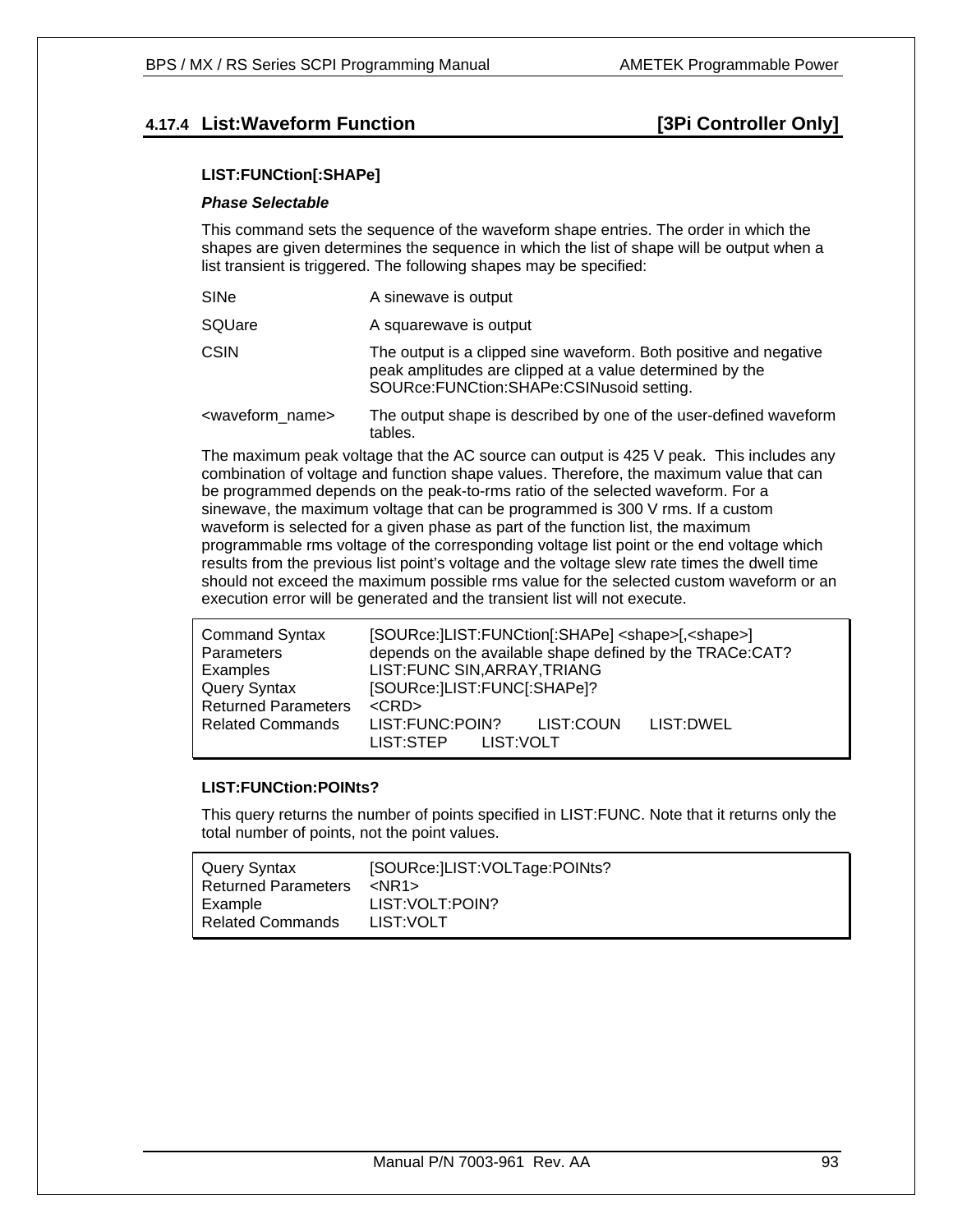# **4.17.5 List - Repeat**

### **LIST:REPeat[:COUNt]**

This command sets the sequence of repeat values for each data list point. The repeat values are given in the command parameters, which are separated by commas.The order in which the points are entered determines the sequence in which they are repeated when a list is triggered.

| <b>Command Syntax</b>      | [SOURce: ]LIST:REPeat[:COUNt] <nrf+>,<nrf+></nrf+></nrf+> |  |  |
|----------------------------|-----------------------------------------------------------|--|--|
| Parameters                 | 0 to 99                                                   |  |  |
| Examples                   | LIST:REPeat 1,0,5                                         |  |  |
| <b>Query Syntax</b>        | [SOURce:]LIST:REPeat?                                     |  |  |
| <b>Returned Parameters</b> | $<$ NR1 $>$                                               |  |  |
| <b>Related Commands</b>    | LIST:PHAS:POIN?<br>LIST:COUN                              |  |  |
|                            | LIST:STEP<br>LIST:DWEL                                    |  |  |

# **LIST:REPeat:POINts?**

This query returns the number of points specified in LIST:REPeat. Note that it returns only the total number of points, not the point values.

| Query Syntax               |                     | SOURce: LIST: PHASe: POINts? |
|----------------------------|---------------------|------------------------------|
| <b>Returned Parameters</b> | $<$ NR1 $>$         |                              |
| Example                    | LIST:PHAS:POIN?     |                              |
| <b>Related Commands</b>    | LIST:FREQ LIST:DWEL |                              |

### **4.17.6 List - Step**

### **LIST:STEP**

This command specifies how the list sequencing responds to triggers.

- ONCE causes the list to advance only one point after each trigger. Triggers that arrive during a dwell delay are ignored.
- AUTO causes the entire list to be output sequentially after the starting trigger, paced by its dwell delays. As each dwell delay elapses, the next point is immediately output.

| <b>Command Syntax</b>      |                     | [SOURce:]LIST:STEP <step></step> |  |
|----------------------------|---------------------|----------------------------------|--|
| <b>Parameters</b>          | ONCE   AUTO         |                                  |  |
| *RST Value                 | AUTO                |                                  |  |
| Examples                   | LIST:STEP ONCE      |                                  |  |
| Query Syntax               | [SOURce:]LIST:STEP? |                                  |  |
| <b>Returned Parameters</b> | $<$ CRD $>$         |                                  |  |
| <b>Related Commands</b>    | LIST:COUN LIST:DWEL |                                  |  |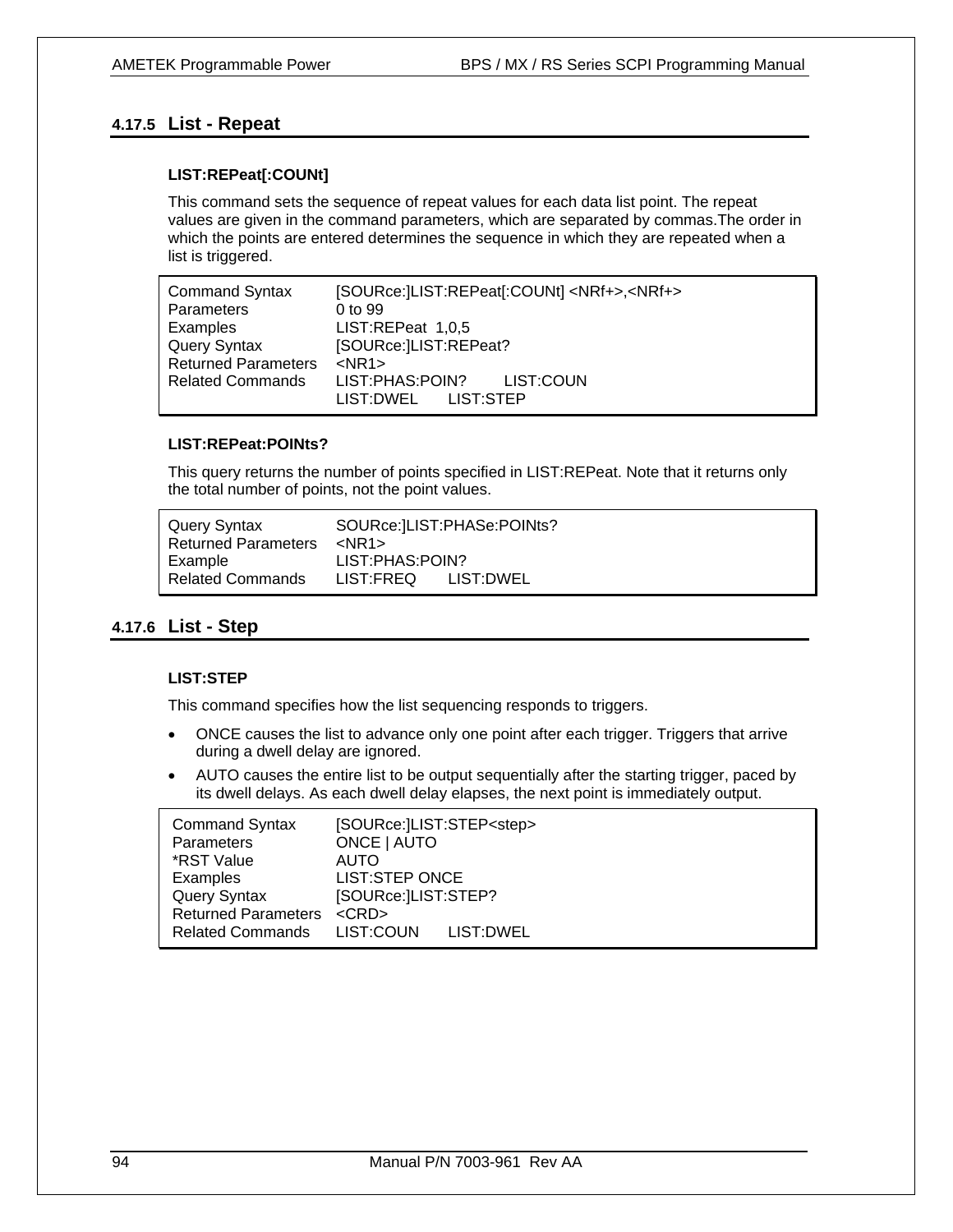# **4.17.7 List:TTL Trigger Out**

### **LIST:TTLTrg**

This command sets the sequence of Trigger Out list points. Each point which is set ON will cause a pulse to be output at Trigger Out (Function strobe signal on the system interface) when that list step is reached. Those entries which are set OFF will not generate Trigger Out pulses. The order in which the list points are given determines the sequence in which Trigger Out pulses will be output when a list transient is triggered.

| <b>Command Syntax</b>      | [SOURce:  LIST:TTLTrg <bool>, <bool></bool></bool>                                         |
|----------------------------|--------------------------------------------------------------------------------------------|
| Parameters                 | 0 1 OFF ON                                                                                 |
| Examples                   | LIST:TTLT 1,0,1 LIST:TTLT ON, OFF, ON                                                      |
| Query Syntax               | LIST:TTLT?                                                                                 |
| <b>Returned Parameters</b> | 0 <sub>1</sub> 1                                                                           |
| <b>Related Commands</b>    | LIST:TTLT:POIN?<br>LIST:COUN<br>LIST:DWEL<br>OUTP:TTLT:SOUR<br>OUTP:TTLT:STAT<br>LIST:STEP |

# **LIST:TTLTrg:POINts?**

This query returns the number of points specified in LIST:TTLT. Note that it returns only the total number of points, not the point values.

| Query Syntax               | [SOURce:   LIST: TTLTrg: POINts? |
|----------------------------|----------------------------------|
| <b>Returned Parameters</b> | <nr1></nr1>                      |
| Example                    | LIST:TTLT:POIN?                  |
| <b>Related Commands</b>    | LIST:TTLT                        |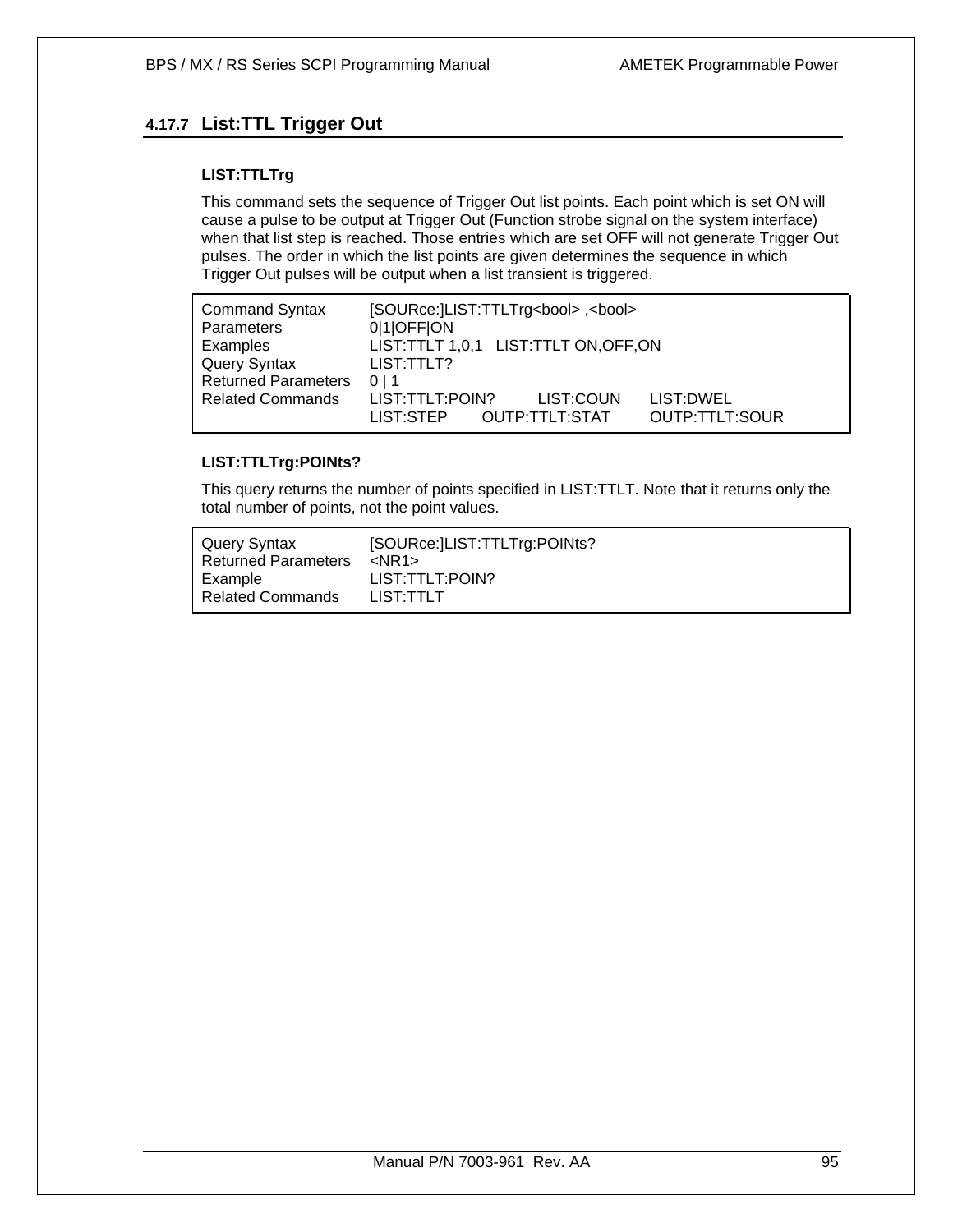# **4.17.8 List:Voltage**

### **LIST:VOLTage**

### *Phase Selectable*

This command specifies the output voltage points in a list. The voltage points are given in the command parameters, which are separated by commas. The order in which the points are entered determines the sequence in which the list will be output when a list transient is triggered.

| <b>Command Syntax</b><br>Parameters<br>Unit       | [SOURce: ]LIST: VOLTage[:LEVel] <nrf+>, <nrf+><br/>Value depends on the voltage range and the voltage mode<br/>V (rms voltage)</nrf+></nrf+> |                               |                      |
|---------------------------------------------------|----------------------------------------------------------------------------------------------------------------------------------------------|-------------------------------|----------------------|
| Examples                                          | LIST: VOLT 2.0, 2.5, 3.0<br>LIST: VOLT MAX, 2.5, MIN                                                                                         |                               |                      |
| <b>Query Syntax</b><br><b>Returned Parameters</b> | [SOURce: ]LIST: VOLTage[: LEVel]?<br>$<$ NR2 $>$                                                                                             |                               |                      |
| <b>Related Commands</b>                           | LIST: VOLT: POIN?<br>LIST:SHAP                                                                                                               | LIST:COUN<br>LIST: VOLT: OFFS | LIST: DWELLIST: STEP |

### **LIST:VOLTage:POINts?**

### *Phase Selectable*

This query returns the number of points specified in LIST:VOLT. Note that it returns only the total number of points, not the point values.

| Query Syntax               | [SOURce: ]LIST: VOLTage: POINts? |
|----------------------------|----------------------------------|
| <b>Returned Parameters</b> | $<$ NR1 $>$                      |
| Example                    | LIST: VOLT: POIN?                |
| <b>Related Commands</b>    | LIST:VOLT                        |

### **LIST:VOLTage:SLEW**

### *Phase Selectable*

This command specifies the output offset slew points in a list. The slew points are given in the command parameters, which are separated by commas. The order in which the points are entered determines the sequence in which the list will be output when a list transient is triggered. Changing list data while a subsystem is in list mode generates an implied ABORt.

| <b>Command Syntax</b>      | [SOURce:]LIST:VOLTage:SLEW <nrf+>,<nrf+></nrf+></nrf+>        |  |
|----------------------------|---------------------------------------------------------------|--|
| Parameters                 | 0.1 to 1E9   MAX                                              |  |
| Unit                       | V/S (volts per second)                                        |  |
| Example                    | LIST: VOLT: SLEW 10, 1E2, MAX                                 |  |
| <b>Query Syntax</b>        | [SOURce:]LIST:VOLTage:SLEW?                                   |  |
| <b>Returned Parameters</b> | $<$ NR2 $>$                                                   |  |
| <b>Related Commands</b>    | LIST: VOLT: SLEW: POIN?<br>LIST:COUN<br>LIST: DWEL LIST: STEP |  |
|                            |                                                               |  |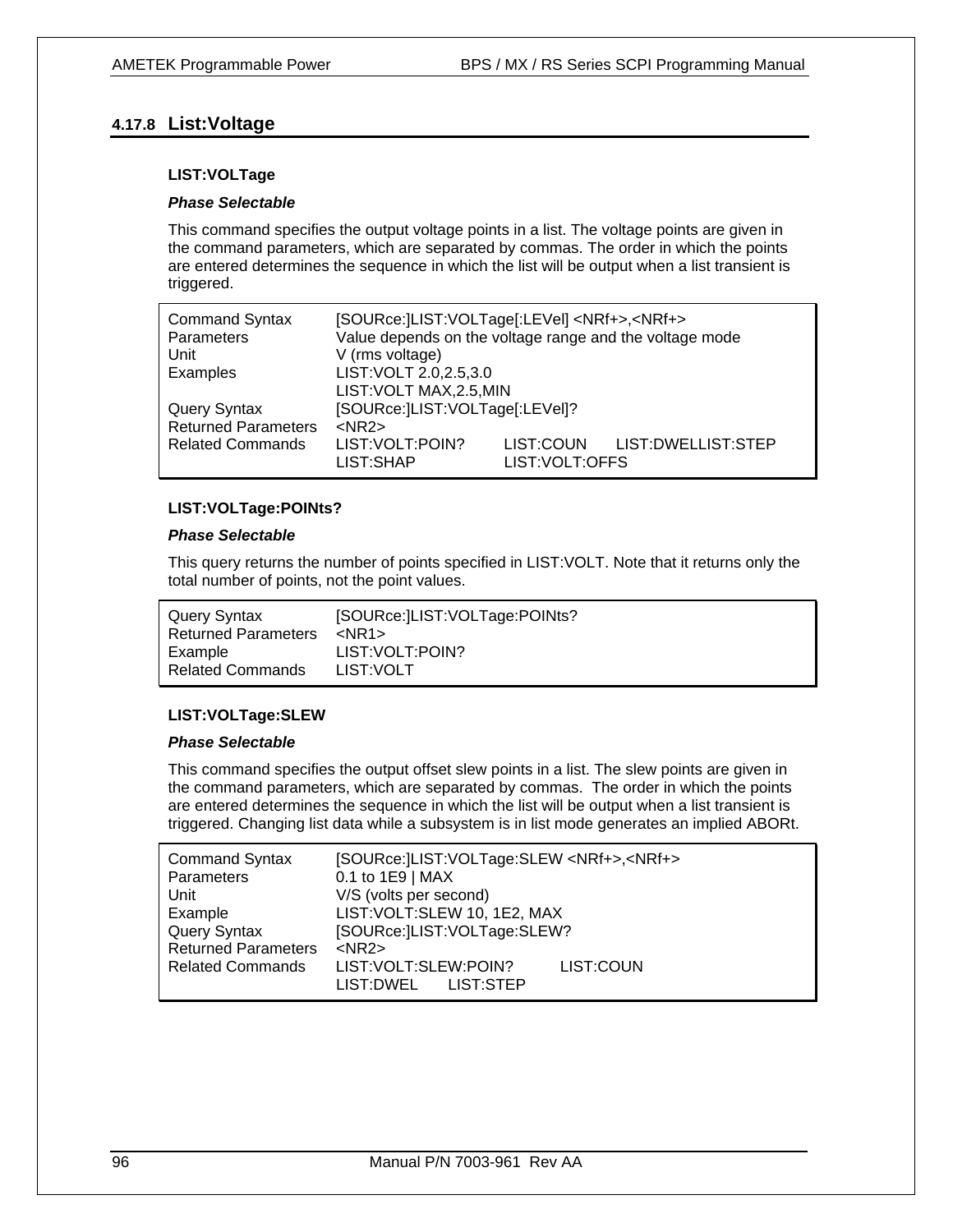# **LIST:VOLTage:SLEW:POINts?**

### *Phase Selectable*

This query returns the number of points specified in LIST:VOLTage:SLEW. Note that it returns only the total number of points, not the point values.

| [SOURce: ]LIST: VOLTage: SLEW: POINts? |
|----------------------------------------|
| $<$ NR1 $>$                            |
| LIST: VOLT: SLEW: POIN?                |
| LIST: VOLT: SLEW                       |
|                                        |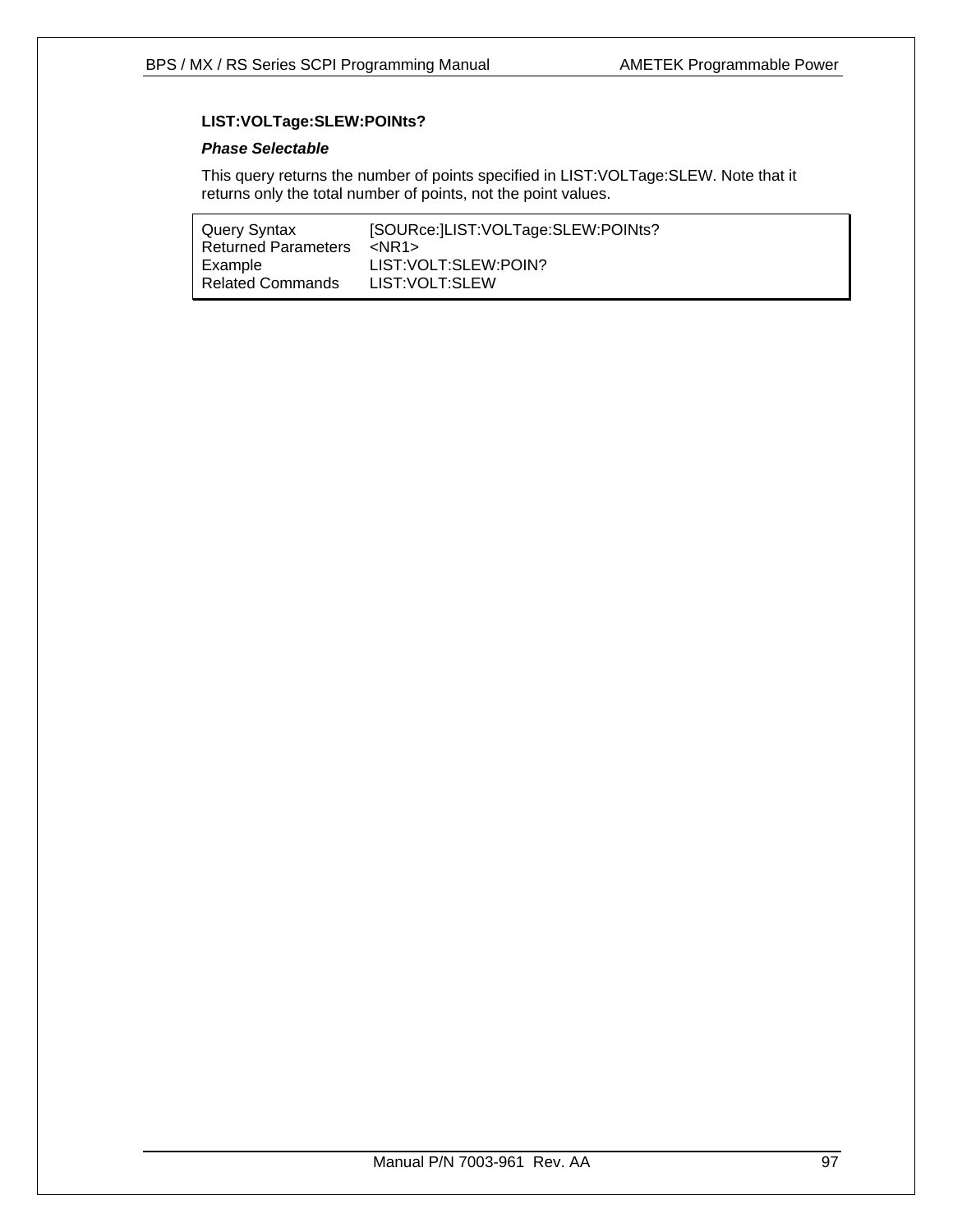# **4.18 Source Subsystem - Mode**

The MODE command allows switching between the different output modes available on the AC/DC power source. The MX Series with a  $-1$  or  $-3$  provides either AC or DC mode while the MX/RS Series with a –1Pi or –3Pi adds AC+DC mode as well. When switching modes, the output is automatically set to zero to prevent hot switching of the output. After a mode command, the output voltage needs to be programmed to the desired setting.

### **Subsystem Syntax**

[SOURce:] MODE AC | DC | ACDC Sets the output mode

### **MODE**

The mode command switches the output voltage between the available output modes.

| <b>Command Syntax</b>      | [SOURce:]MODE    |
|----------------------------|------------------|
| Parameters                 | AC   DC   ACDC   |
| Example                    | MODE AC          |
| <b>Query Syntax</b>        | [SOURce:]MODE?   |
| <b>Returned Parameters</b> | $<$ CRD $>$      |
| <b>Related Commands</b>    | PONS: VOLT: MODE |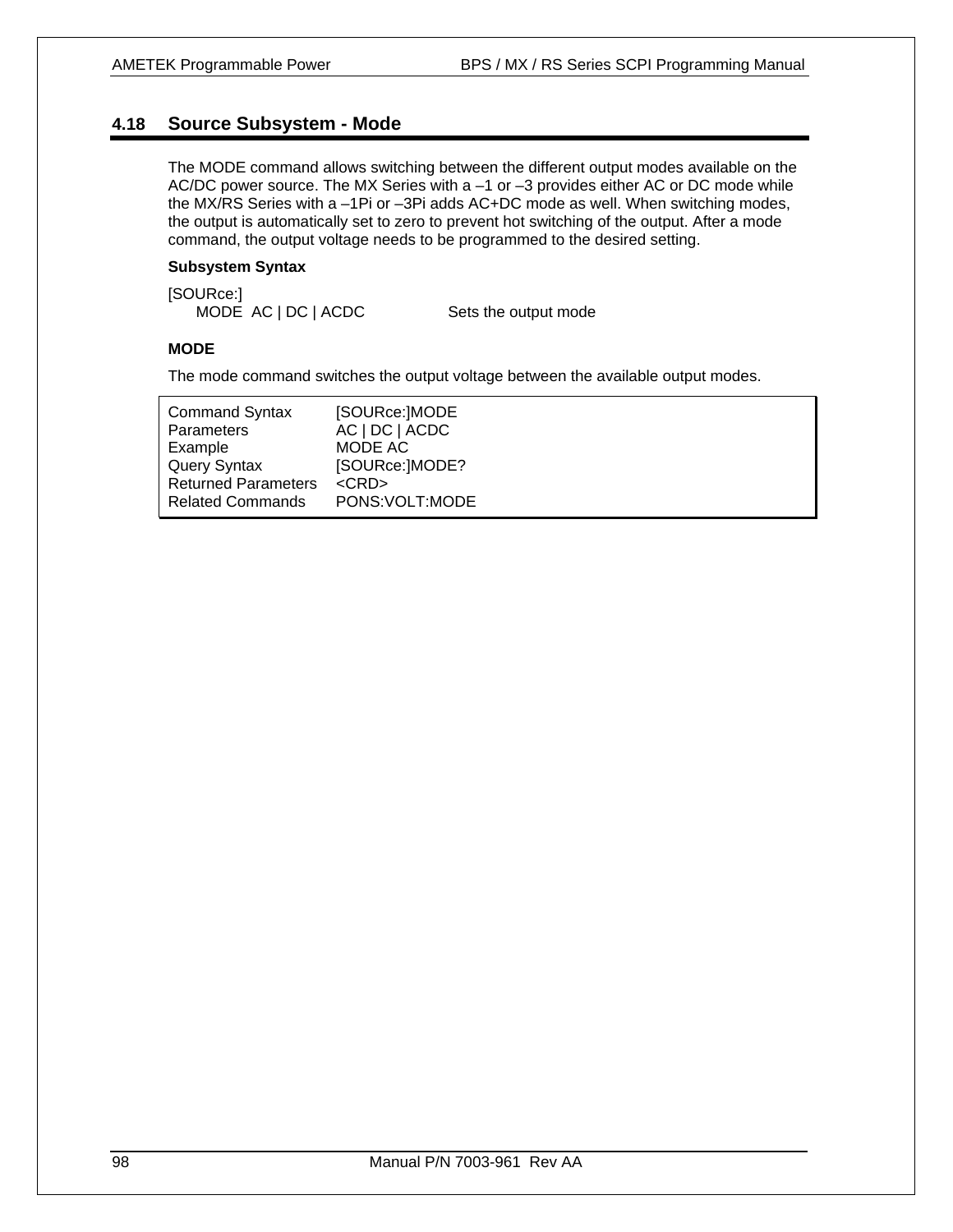# **4.19 Source Subsystem - Phase**

This subsystem programs the output phase angle of the AC/DC source. When the phase command is used to program a single-phase unit, the only discernible effect is to cause an instantaneous shift in the output waveform phase relative to an external reference signal.

### **Subsystem Syntax**

[SOURce:] PHASe

[:IMMediate] <n> Sets the output phase

### **PHASe**

### *Phase Selectable*

This commands sets the phase of the output voltage waveform relative to an external reference for single-phase power source. Phase B and C in a three phase system are programmed relative to phase A. The phase angle is programmed in degrees. Positive phase angles are used to program the leading phase, negative phase angles are used to program the lagging phase.

| <b>Command Syntax</b><br>Parameters | [SOURce:]PHASe[:IMMediate] <nrf+><br/><math>-360</math> through <math>+360</math></nrf+> |
|-------------------------------------|------------------------------------------------------------------------------------------|
| *RST Value                          | Define by the PONSetup:PHASe                                                             |
| Examples                            | PHAS 45                                                                                  |
| Query Syntax                        | [SOURce:]PHASe?                                                                          |
| <b>Returned Parameters</b>          | $<$ NR2 $>$                                                                              |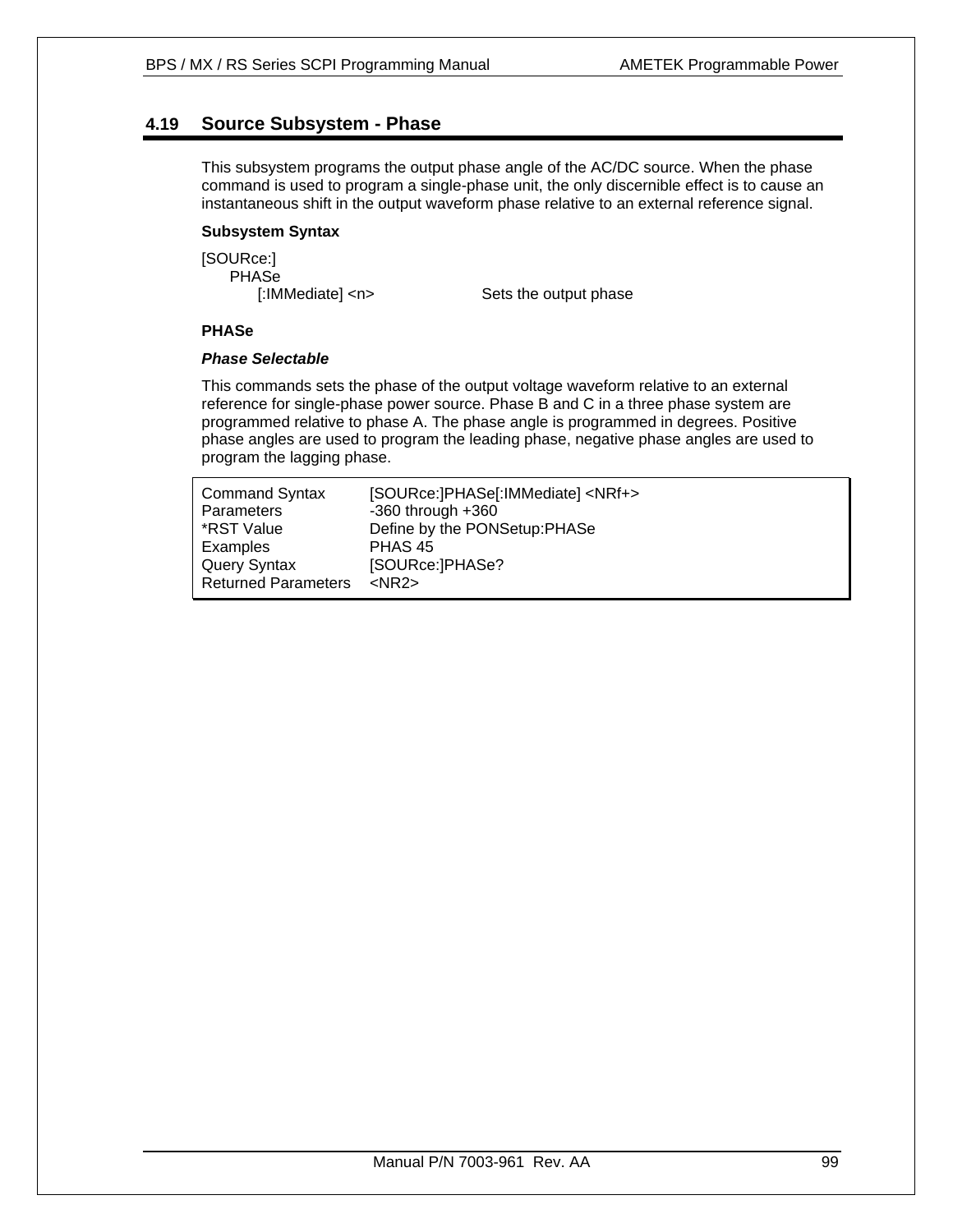# **4.20 Source Subsystem - PONSetup**

This subsystem will control the initial condition of the power source at the power on state.

### **Subsystem syntax**

| [SOURce:]                            |                                                  |
|--------------------------------------|--------------------------------------------------|
| PONSetup:                            |                                                  |
| ALControl 0 1 OFF ON                 | Set initial ALC state.                           |
| CLOCK INTIEXT                        | Set the the clock source to internal or external |
| CURRent <n></n>                      | Set the current limit                            |
| FREQuency <n></n>                    | Set the frequency value                          |
| NOUTput ONEPhase THReephase LAST     |                                                  |
|                                      | Set the command language                         |
| OLOad                                |                                                  |
| [:MODE] CVOLICCUR                    | Set the over load mode const voltage or const    |
|                                      | current                                          |
| <b>OUTPut</b>                        |                                                  |
| $[$ :RELay] 0 1 OFF ON               | Set the state of the output relay                |
| <b>PHASe</b>                         |                                                  |
| [:ANGLe]                             | Set the phase angle relative to external         |
| <b>SENSe INTIEXT</b>                 | Set the voltage sense to internal or external    |
| VOLTage                              |                                                  |
| $[:LEVe]$ <n></n>                    | Set the voltage level                            |
| MODE DC AC ACDC                      | Set the voltage mode                             |
| VRANge 150 300 400                   | Set the voltage range                            |
| <b>WGRoup</b><br>$\langle n \rangle$ | Set the wave group to 03<br>[3Pi Controller      |
|                                      | Only]                                            |

### **PONSetup:ALControl**

This command sets the initial ALC mode to either On or Off at power on.

| <b>Command Syntax</b>      | [SOURce:]PONSetup:ALControl <nrf+></nrf+> |
|----------------------------|-------------------------------------------|
| Parameters                 | $0 1 $ OFF $ $ ON                         |
| Examples                   | PONS: ALC 0                               |
| Query Syntax               | PONS: ALC?                                |
| <b>Returned Parameters</b> | 011                                       |

### **PONSetup:CLOCk**

This command determines the source of its clock at the power on. if internal, the source uses its internal clock. if external, a clock source must be supplied on the appropriate input.

| <b>Command Syntax</b>      | [SOURce:]PONSetup:CLOCk <source/> |
|----------------------------|-----------------------------------|
| Parameters                 | INTernal EXTernal                 |
| Examples                   | PONSetup:CLOCk INT                |
| <b>Query Syntax</b>        | PONSetup:CLOCk?                   |
| <b>Returned Parameters</b> | $<$ CRD $>$                       |
| <b>Related Commands</b>    | FREQ:MODE                         |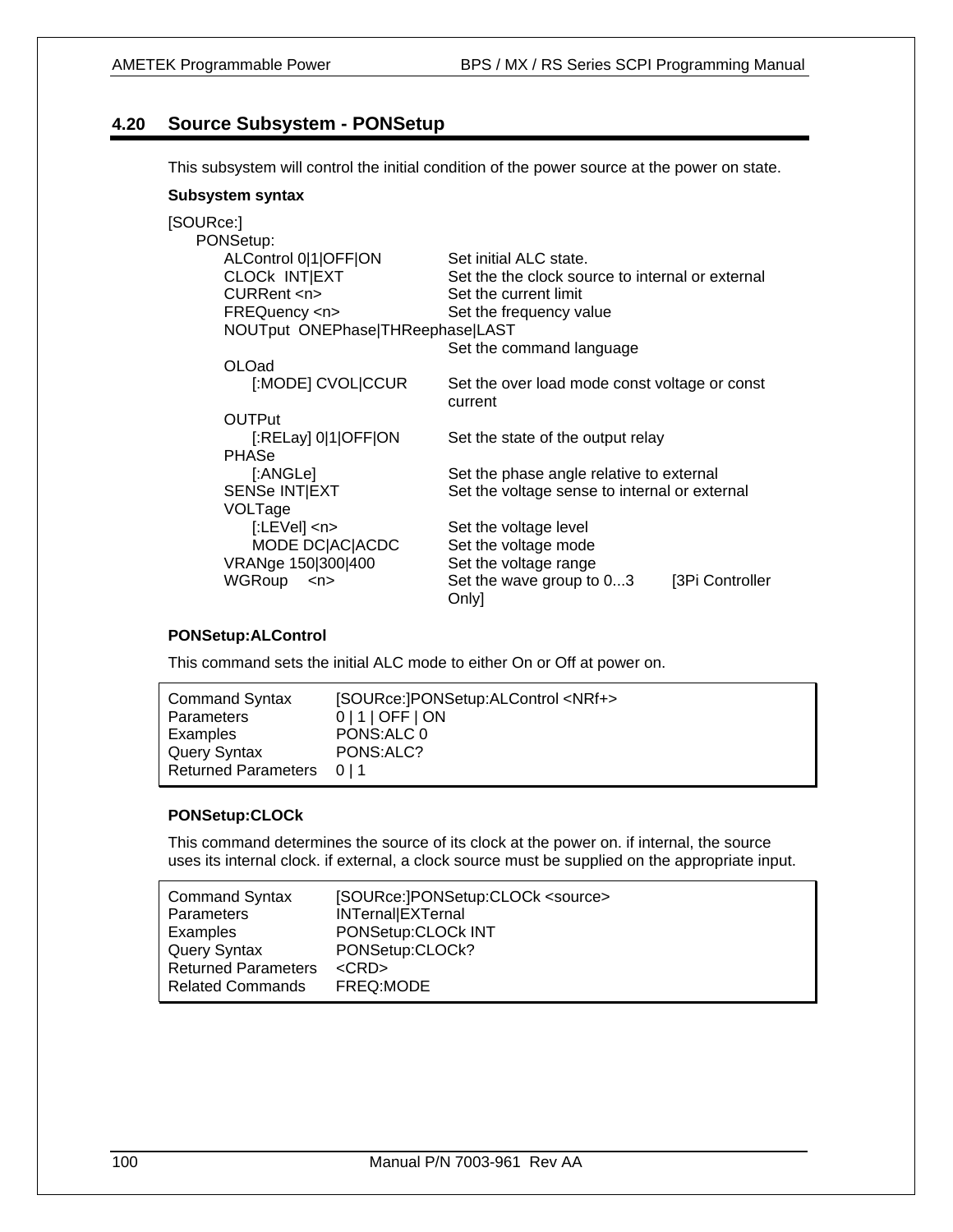# **PONSetup:CURRent**

This command sets the initial current limit at the power on. The maximum allowable current is controlled by the voltage range and voltage mode.

| <b>Command Syntax</b>      | [SOURce:]PONSetup:CURRent <nrf+></nrf+>                         |
|----------------------------|-----------------------------------------------------------------|
| <b>Parameters</b>          | range set by the LIMit: CURRent, voltage mode and voltage range |
| Examples                   | <b>PONS:CURR 22</b>                                             |
| Query Syntax               | PONS:CURR?                                                      |
| <b>Returned Parameters</b> | $<$ NR2 $>$                                                     |

### **PONSetup:FREQuency**

This command sets the initial frequency of the power source at the power on.

| <b>Command Syntax</b>      | [SOURce:]PONSetup:FREQuncy <nrf+></nrf+> |
|----------------------------|------------------------------------------|
| <b>Parameters</b>          | set by the LIMit: FREQuency              |
| Examples                   | PONS:FREQ 50                             |
| Query Syntax               | PONS:FREQ?                               |
| <b>Returned Parameters</b> | $<$ NR2 $>$                              |
|                            |                                          |

### **PONSetup:NOUTput**

This command sets the configuration of the power source to one phase or three phase if this option is enabled. The LAST setting causes the unit to power up in the mode it was left.

| <b>Command Syntax</b>      | [SOURce:]PONSetup:NOUTput <selection></selection> |
|----------------------------|---------------------------------------------------|
| Parameters                 | ONEPhase THReephase LAST                          |
| Examples                   | PONS:NOUT LAST                                    |
| Query Syntax               | PONS:NOUT?                                        |
| <b>Returned Parameters</b> | $<$ CRD $>$                                       |

### **PONSetup:OLOad[:MODE]**

This command determines how the power source will react to an over current condition. In const current mode, the output voltage is reduced to a value that maintains a constant laod current. In constant voltage mode, the output faults to an initial value if the over current condition is maintained beyond the protection delay period.

| [SOURce: PONSetup: OLOad[: MODE] <mode><br/>CCURrent CVOLyage</mode> |
|----------------------------------------------------------------------|
| OLOad CCUR                                                           |
| PONS:OLO?                                                            |
| $<$ CRD $>$                                                          |
| CURR: PROT: STAT                                                     |
|                                                                      |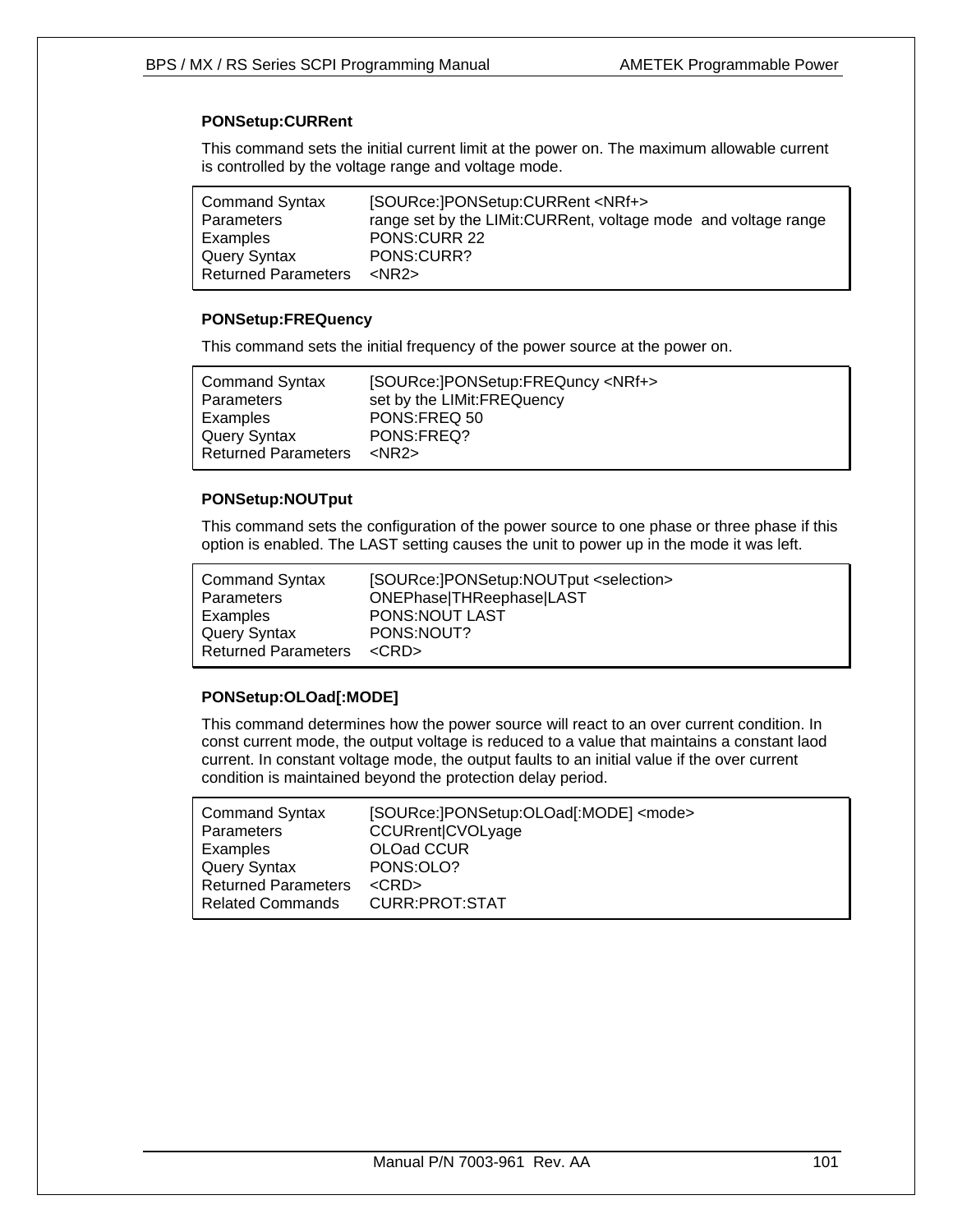# **PONSetup:OUTPut[:RELay]**

This command sets the initial state of the output relay at the power on.

| <b>Command Syntax</b>     |             | [SOURce:]PONSetup:OUTPut[:RELay <boolean></boolean> |
|---------------------------|-------------|-----------------------------------------------------|
| Parameters                | 010FFON     |                                                     |
| Examples                  | OUTP ON     | OUTP 0                                              |
| Query Syntax              | PONS: OUTP? |                                                     |
| Returned Parameters 0   1 |             |                                                     |

### **PONSetup:PHASe[:ANGLe]**

This command sets the initial phase angle of the power source relative to external reference.

| <b>Command Syntax</b>      | [SOURce:]PONSetup:PHASe[:ANGLe <nrf+></nrf+> |
|----------------------------|----------------------------------------------|
| Parameters                 | ± 360                                        |
| Examples                   | PONS: PHAS 0                                 |
| Query Syntax               | PONS:PHAS?                                   |
| <b>Returned Parameters</b> | $<$ NR2 $>$                                  |

### **PONSetup:SENSe**

This command determines the source of its voltage sense at the power on. if internal, the source uses its connection to sense its output voltage. if external, the sense connection must be connected at the load.

| <b>Command Syntax</b>      | [SOURce:]PONSetup:SENSe <source/> |
|----------------------------|-----------------------------------|
| Parameters                 | INTernal EXTernal                 |
| Examples                   | PONSetup:SENSe INT                |
| Query Syntax               | PONSetup:SENS?                    |
| <b>Returned Parameters</b> | $<$ CRD $>$                       |
| <b>Related Commands</b>    | VOLTage:SENSe                     |

### **PONSetup:VOLTage[:LEVel]**

This command sets the output voltage level at the power on. This voltage level can not exceed the limit at the initial voltage range.

| <b>Command Syntax</b>      | [SOURce:]PONSetup:VOLTage[:LEVel] <nrf+></nrf+>     |
|----------------------------|-----------------------------------------------------|
| Parameters                 | set by the LIMit: VOLTage and voltage mode AC or DC |
| Examples                   | PONS: VOLT 0                                        |
| Query Syntax               | PONS: VOLT?                                         |
| <b>Returned Parameters</b> | $<$ NR2 $>$                                         |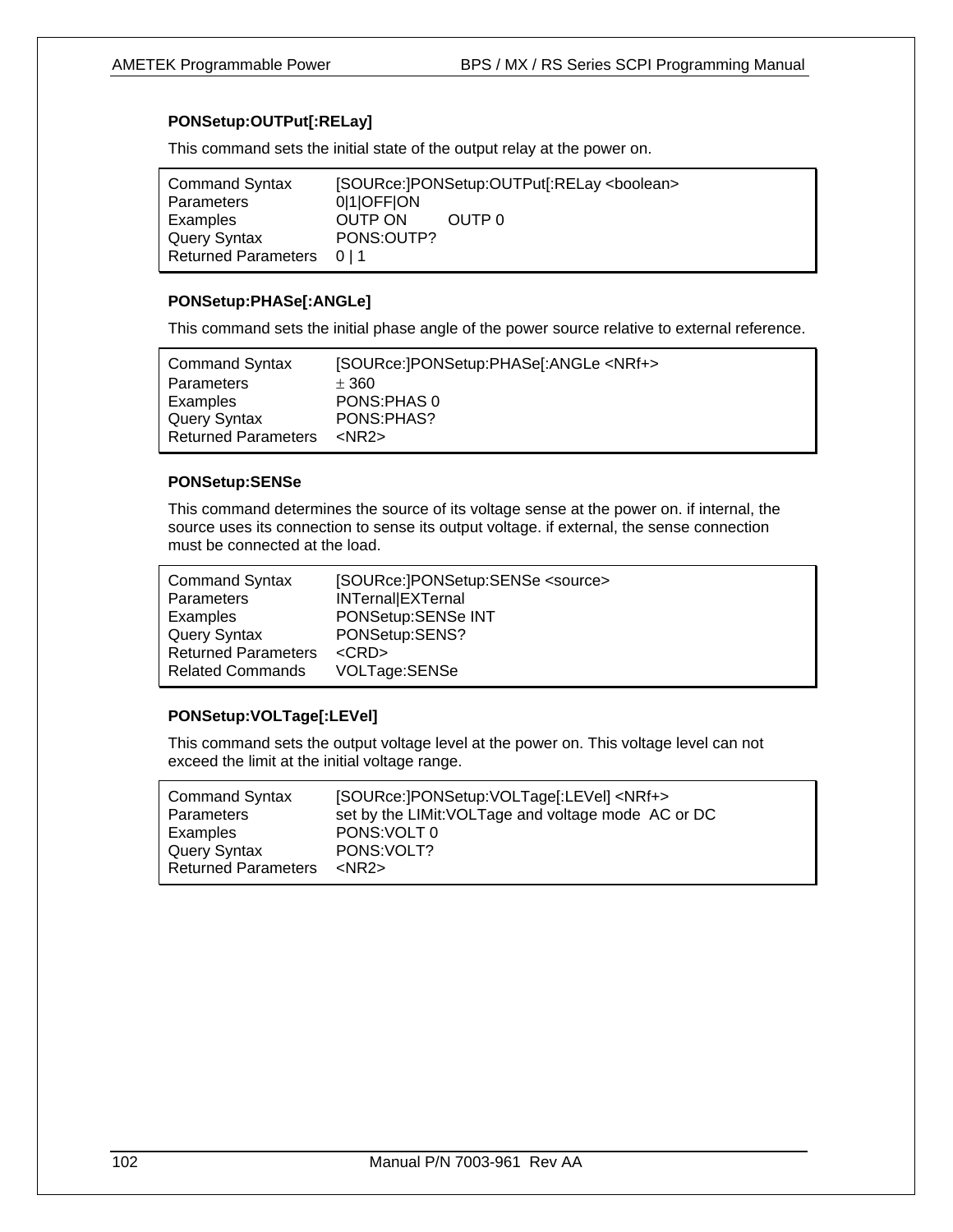# **PONSetup:VOLTage:MODE**

This command sets the initial voltage mode at the power on. This mode is DC or AC

| AC   DC   ACDC | [ACDC on 3Pi Controller Only]                                                                   |
|----------------|-------------------------------------------------------------------------------------------------|
|                |                                                                                                 |
|                |                                                                                                 |
|                |                                                                                                 |
|                | [SOURce:]PONSetup: VOLTage:MODE<br>PONS: VOLTage: MODE DC<br>PONS: VOLTage:MODE?<br><crd></crd> |

### **PONSetup:VRANge**

This command sets the initial voltage range of the power source.

| <b>Command Syntax</b>      | [SOURce:]VRANge <nrf+></nrf+> |
|----------------------------|-------------------------------|
| Parameters                 | 150 200   300   400           |
| Examples                   | PONS: VRAN 150                |
| Query Syntax               | PONS: VRAN?                   |
| <b>Returned Parameters</b> | $<$ NR2 $>$                   |

### **PONSetup:WGRoup PONSetup:WGRoup** *PONSetup:WGROUP*

This command determines the source of its waveform storage. It has a total of 4 groups. Change of group requires power down, an IEEE-488 Device Clear (not available when usign the RS232C interface) or a \*RST command to take effect.

| <b>Command Syntax</b>      | [SOURce:]PONSetup:WGRoup <n></n> |
|----------------------------|----------------------------------|
| Parameters                 | 0 1 2 3                          |
| Examples                   | PONSetup: WGRoup 2               |
| Query Syntax               | PONSetup:WGR?                    |
| <b>Returned Parameters</b> | $<$ NR1 $>$                      |
| <b>Related Commands</b>    | TRACe:CAT?                       |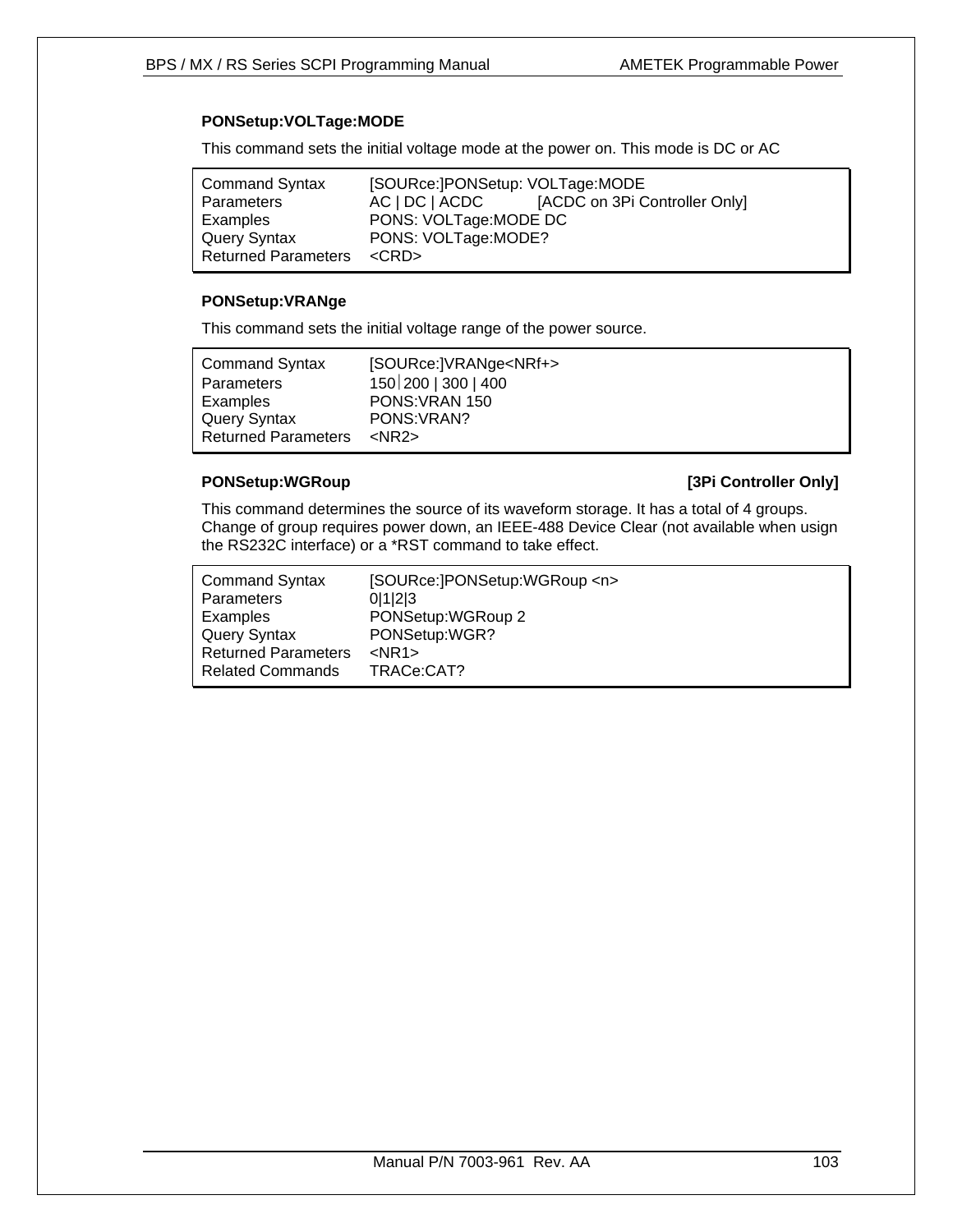# **4.21 Source Subsystem - Pulse**

This subsystem controls the generation of output pulses. The PULSe:DCYCle, PULSe:PERiod, and PULSe:WIDTh commands are coupled, which means that the values programmed by any one of these commands can be affected by the settings of the others. Refer to Table 4-1 and Table 4-2 under PULSe:HOLD for an explanation of how these commands affect each other.

### **Subsystem Syntax**

| [SOURce:]                                        |                                                                                  |
|--------------------------------------------------|----------------------------------------------------------------------------------|
| <b>PULSe</b>                                     |                                                                                  |
| :COUNt <n>   MAXimum</n>                         | Selects transient pulse count                                                    |
| :DCYCle <n></n>                                  | Selects pulse duty cycle                                                         |
| : $PERiod < n$                                   | Selects pulse period when the count is greater than                              |
| :WIDTh $\langle n \rangle$<br>:HOLD WIDTh DCYCle | Selects width of the pulses<br>Select which parameter to hold during programming |

### **PULSe:COUNt**

This command sets the number of pulses that are output when a triggered output transient occurs. The command accepts parameters in the range 1 through 2E8. If MAXimum is sent, the output pulse repeats indefinitely.

| <b>Command Syntax</b><br><b>Parameters</b><br>*RST Value                     | [SOURce:]PULSe:COUNt <nrf+><br/>1 to 2E8   MINimum   MAXimum</nrf+>       |  |  |
|------------------------------------------------------------------------------|---------------------------------------------------------------------------|--|--|
| Examples                                                                     | PULS:COUN 3<br>PULS:COUN MIN<br>PULS:COUN MAX                             |  |  |
| <b>Query Syntax</b><br><b>Returned Parameters</b><br><b>Related Commands</b> | [SOURce: ]PULS: COUNt?<br>$<$ NR2 $>$<br>PULS:DCYC PULS:PER<br>PULS: WIDT |  |  |

### **PULSe:HOLD**

This command specifies whether the pulse width or the duty cycle is to be held constant when the pulse period changes. The following tables describe how the duty cycle, period, and width are affected when one parameter is set in a single program message. if two or three parameters are set in a single message, there sequence will define how they will be affected.

| <b>Command Syntax</b>      | [SOURce:]PULSe:HOLD <parameter></parameter> |
|----------------------------|---------------------------------------------|
| <b>Parameters</b>          | WIDTh DCYCle                                |
| *RST Value                 | WIDTh                                       |
| Examples                   | PULS:HOLD DCYC                              |
| <b>Query Syntax</b>        | [SOURce: ]PULSe: HOLD?                      |
| <b>Returned Parameters</b> | $<$ CRD $>$                                 |
| <b>Related Commands</b>    | PULS:COUN PULS:DCYC PULS:PER PULS:WIDT      |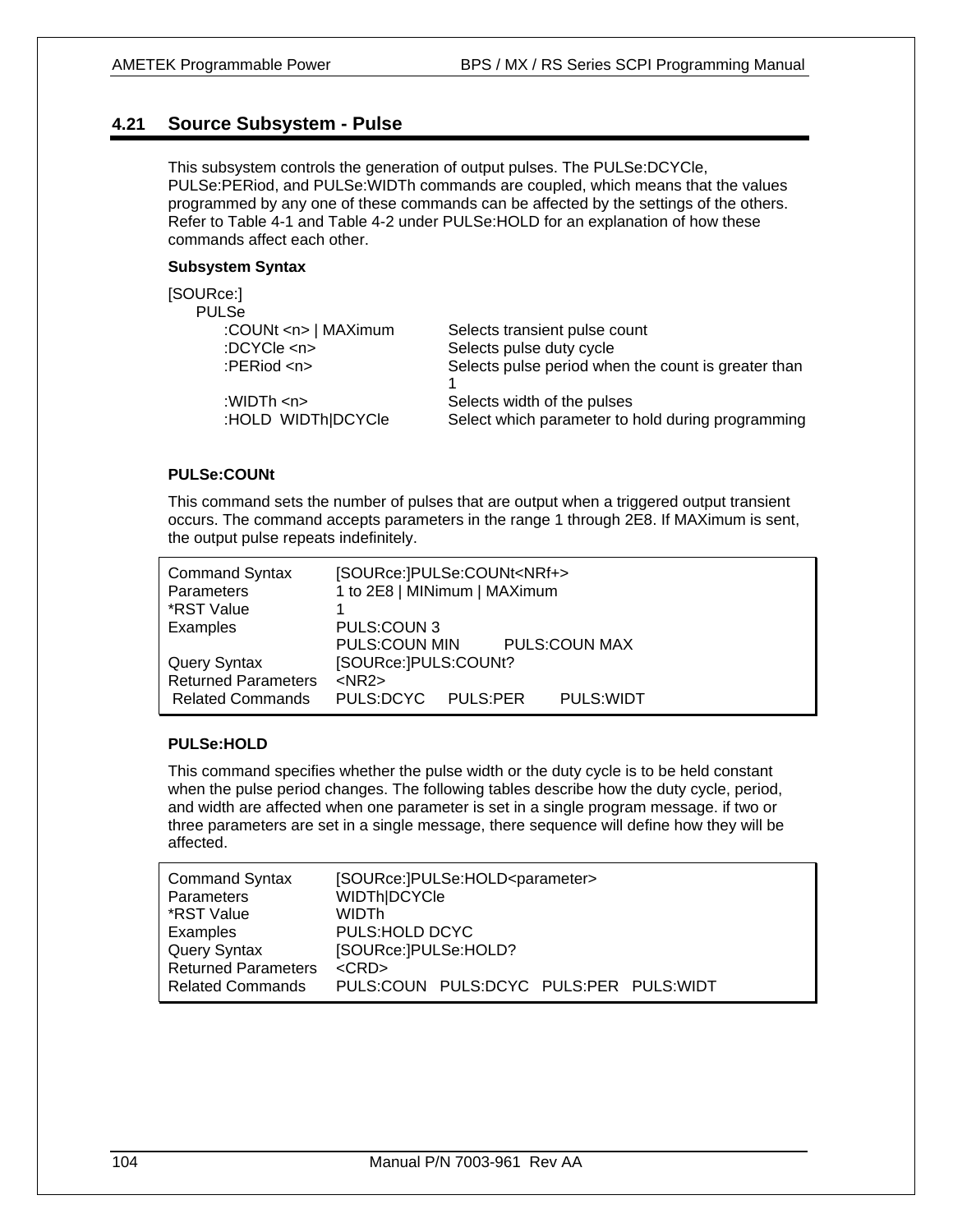| <b>Parameter Set</b> |        |              | <b>Action</b>                                                                                          |
|----------------------|--------|--------------|--------------------------------------------------------------------------------------------------------|
| <b>DCYCle</b>        | PERiod | <b>WIDTh</b> |                                                                                                        |
|                      |        |              | Sets WIDTh. If WIDTh < PERiod, recalculates DCYCle;<br>otherwise, recalculates the PERiod and DCYCle.  |
|                      |        |              | Sets PERiod. If WIDTh < PERiod, recalculates DCYCle;<br>otherwise, recalculates the PERiod and DCYCle. |
|                      |        |              | Sets DCYCle and recalculates PERiod                                                                    |

*Table 4-1 : PULSe:HOLD = WIDTh parameters* 

| <b>Parameter Set</b> |               |       | <b>Action</b>                          |
|----------------------|---------------|-------|----------------------------------------|
| DCYCle               | <b>PERiod</b> | WIDTh |                                        |
|                      |               |       | Sets WIDTh and recalculates the PERiod |
|                      |               |       | Sets PERiod and recalculates the WIDTh |
|                      |               |       | Sets DCYCle and recalculates PERiod    |

*Table 4-2 : PULSe:HOLD = DCYCle parameters* 

# **PULSe:DCYCle**

This command sets the duty cycle of the triggered output pulse. The duty cycle units are specified in percent.

| <b>Command Syntax</b><br>Parameters | [SOURce:]PULSe:DCYCle <nrf+><br/>0 to 100% MINimum MAXimum</nrf+> |                 |            |  |
|-------------------------------------|-------------------------------------------------------------------|-----------------|------------|--|
| *RST Value                          | 50%                                                               |                 |            |  |
| Examples                            | PULS:DCYC 75                                                      |                 |            |  |
|                                     | PULS:DCYC MAX                                                     |                 |            |  |
| Query Syntax                        | [SOURce:]PULSe:DCYCle?                                            |                 |            |  |
| <b>Returned Parameters</b>          | $<$ NR2 $>$                                                       |                 |            |  |
| <b>Related Commands</b>             | PULS:COUN                                                         | <b>PULS:PER</b> | PULS: WIDT |  |

### **PULSe:PERiod**

This command sets the period of a triggered output transient The command parameters are model-dependent.

| <b>Command Syntax</b><br><b>Parameters</b><br>Unit | [SOURce:]PULSe:PERiod <nrf+><br/>2 msecs to 90,000 secs MINimum MAXimum<br/>S (seconds)</nrf+> |
|----------------------------------------------------|------------------------------------------------------------------------------------------------|
| *RST Value                                         | 1 sec                                                                                          |
| Examples                                           | PER 0.001PER MIN                                                                               |
| <b>Query Syntax</b>                                | [SOURce:]PERiod?                                                                               |
| <b>Returned Parameters</b>                         | $<$ NR2 $>$                                                                                    |
| <b>Related Commands</b>                            | PULS:COUN PULS:DCYC<br>PULS: WIDT                                                              |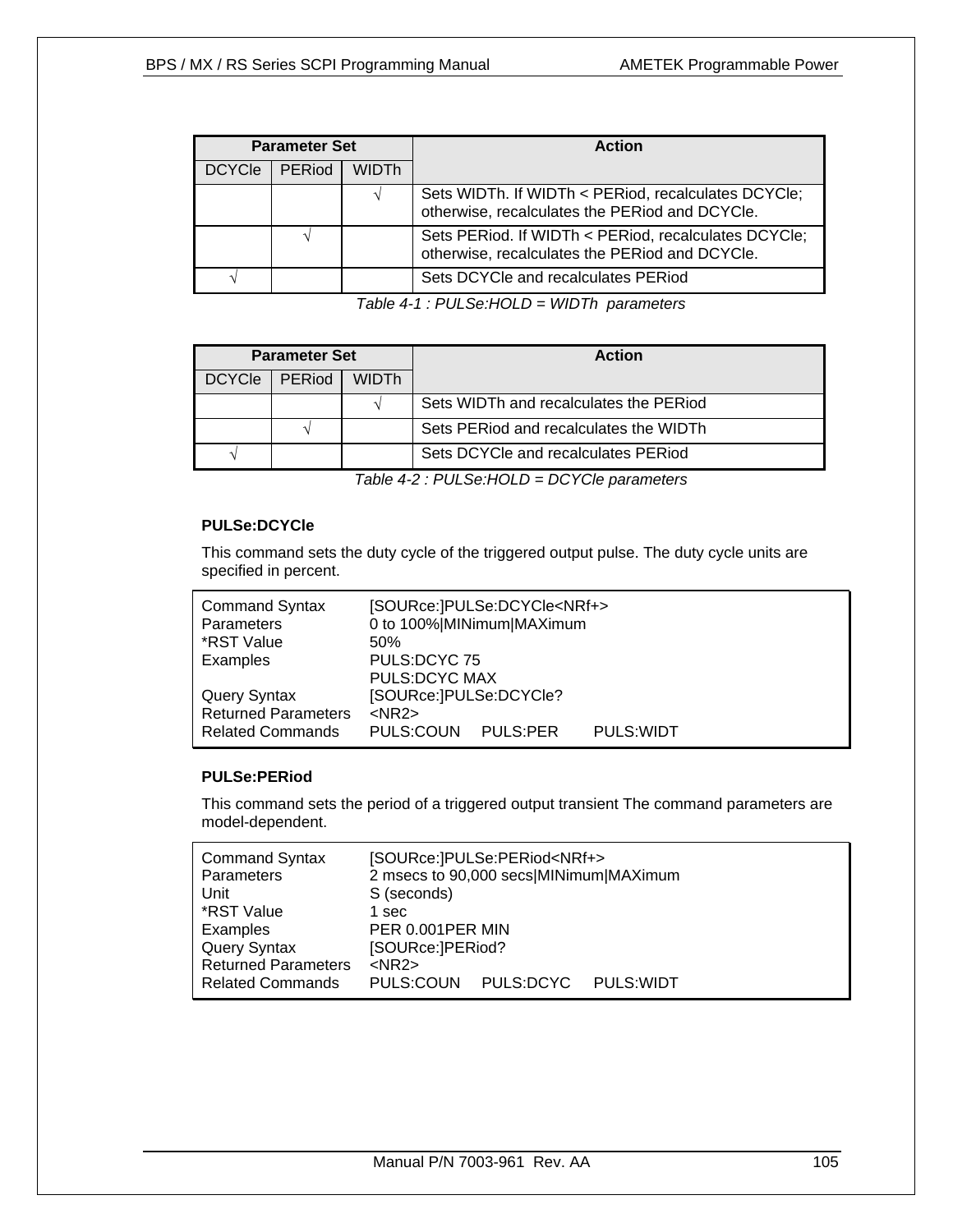# **PULSe:WIDTh**

This command sets the width of a transient output pulse.The command parameters are model-dependent.

| <b>Command Syntax</b>      | [SOURce:]PULSe:WIDTh <nrf+></nrf+>      |
|----------------------------|-----------------------------------------|
| Parameters                 | 1 msecs to 90,000 secs  MINimum MAXimum |
| Unit                       | S (seconds)                             |
| *RST Value                 | $0.5$ secs                              |
| Examples                   | PULS: WIDT 0.001 PULS: WIDT MIN         |
| <b>Query Syntax</b>        | [SOURce:]PULSe:WIDTh?                   |
| <b>Returned Parameters</b> | $<$ NR2 $>$                             |
| <b>Related Commands</b>    | PULS:DCYC<br>PULS:COUN<br>PULS:PER      |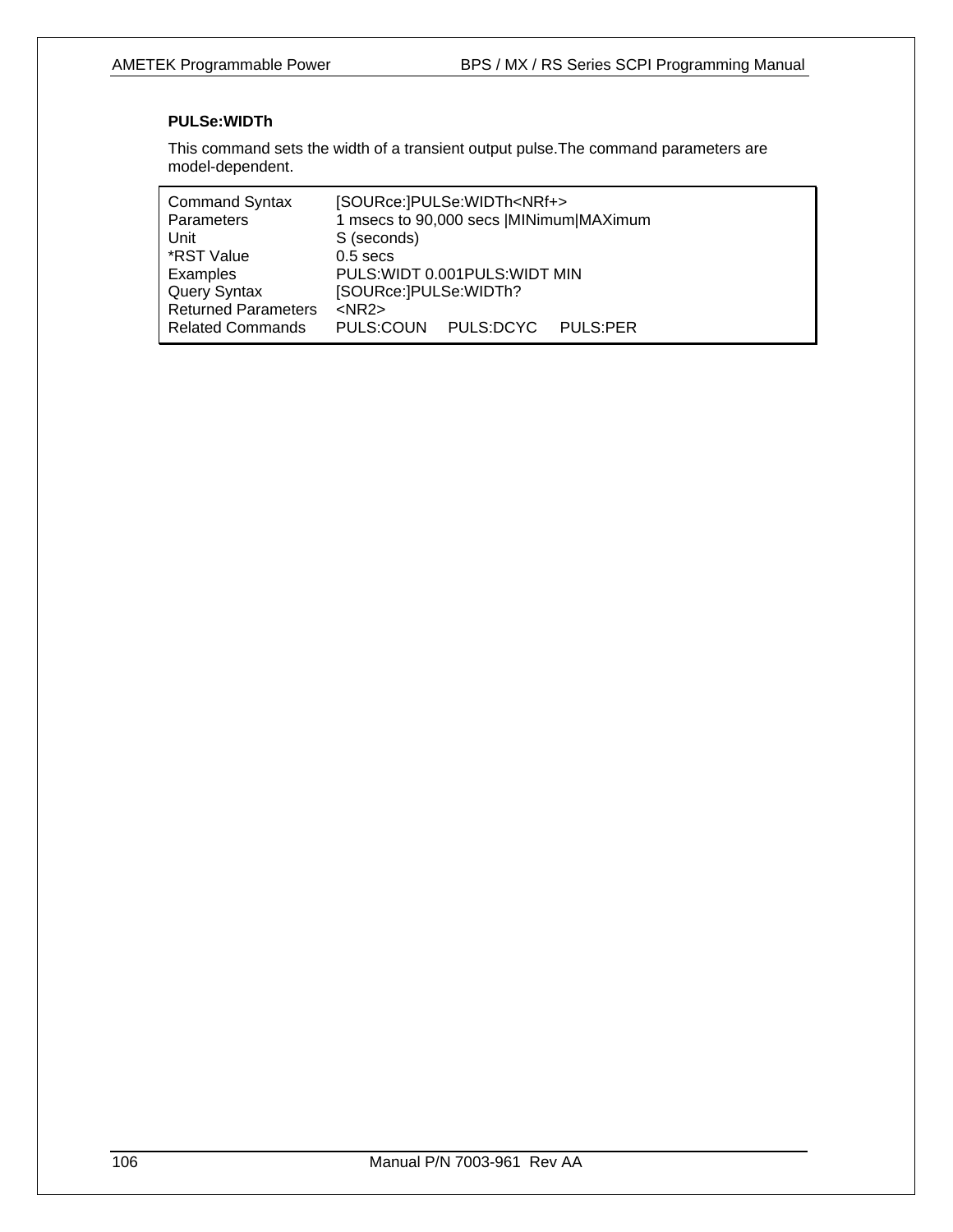# **4.22 Source Subsystem - Voltage**

This subsystem programs the output voltage of the AC/DC power source.

### **Subsystem Syntax**

| [SOURce:]                      |                                       |
|--------------------------------|---------------------------------------|
| VOLTage                        |                                       |
| :ALC ON   OFF   REG            | Sets Automatic Level Control mode     |
| [:LEVel]                       |                                       |
| [:IMMediate]                   |                                       |
| [:AMPLitude] <n></n>           | Sets the AC rms voltage amplitude     |
| [AC]                           |                                       |
|                                |                                       |
| :DC                            |                                       |
| :OFFSet                        | Set the DC offset value in AC+DC mode |
| :TRIGgered                     |                                       |
| [:AMPLitude] <n></n>           | Sets the transient voltage amplitude  |
| : $MODE$ <mode></mode>         | Sets the voltage mode                 |
|                                | (FIX STEP PULS LIST)                  |
| :HIGH $\langle n \rangle$      | Sets the voltage programming limits   |
| :RANGe                         |                                       |
|                                |                                       |
| $[:LEVe]$ <n></n>              | Sets the voltage range                |
| :SENSe                         |                                       |
| [:SOURce] INTernal   EXTernal  | Sets voltage sense source             |
| :SLEW                          |                                       |
| [:IMMediate] <n>   MAXimum</n> | Sets the voltage slew rate            |
| :MODE <mode></mode>            | Sets voltage slew mode                |
|                                | (FIX STEP PULS LIST)                  |
| :TRIGgered                     |                                       |
|                                |                                       |
| [:AMPLitude] <n>   MAXimum</n> | Sets the transient voltage slew rate  |

### **VOLTage:ALC**

### *Phase Selectable*

This command enables or disables the automatic voltage level control mode. If ALC is on, the output voltage of the power source is continuously adjusted based on the voltage measurement data acquired by the controller's measuremet system. This results in increased output accuracy and load regulation. If regulation cannot be maintained, an output voltage fault error is generated and the output is turned off. The regulate mode (REG) may be set to enable ALC mode but disable the output volt fault error if load regulation cannot be maintained.

Note that for the MX15-1Pi, MX30-3Pi, MX45-3Pi, RS and BPS Series this mode is coupled with the OUTP:IMP commands as the ALC mode and the programmable impedance functions are mutually exclusive. Attempting to enable one while the other is active will result in a command error. The ALC mode is also inactive during transient execution, even if it is enabled.

| <b>Command Syntax</b><br>Parameters | [SOURce:]VOLTage:ALC <bool><br/>0   OFF   1   ON   2   REG</bool> |
|-------------------------------------|-------------------------------------------------------------------|
| Unit                                | V/S (volts per second)                                            |
| *RST Value                          |                                                                   |
| Examples                            | <b>VOLT:ALC 1</b>                                                 |
| <b>Query Syntax</b>                 | [SOURce:]VOLTage:ALC?                                             |
| <b>Returned Parameters</b>          | 0 1 2                                                             |
| <b>Related Commands</b>             | OUTP:IMP:STAT                                                     |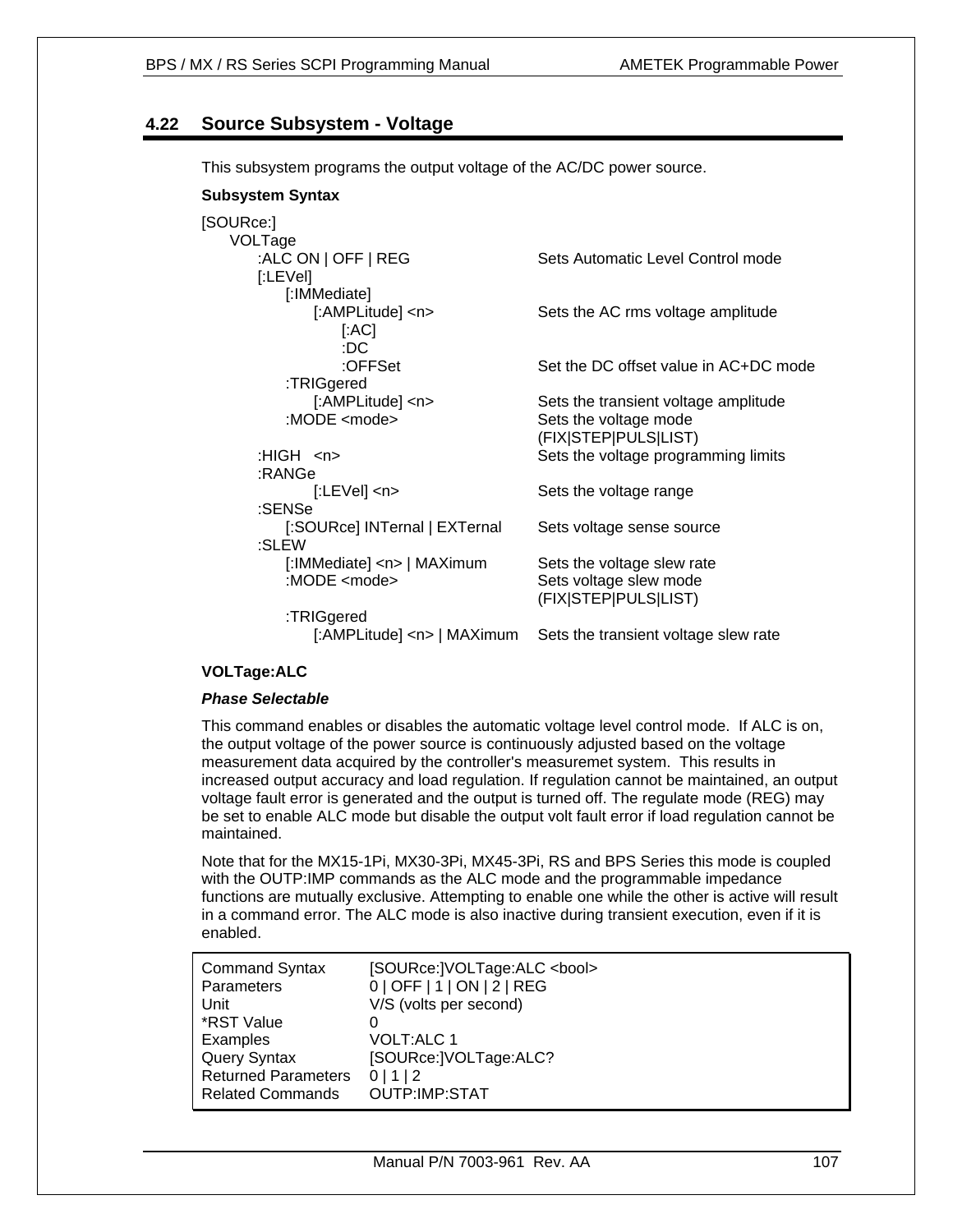# **VOLTage**

### *Phase Selectable*

This command programs the AC rms, DC or offset output voltage level of the power source. The voltage mode must be set for AC to accept an AC voltage. The Voltage mode must also be set to AC+DC to accept a DC offset value.

| <b>Command Syntax</b>      | [SOURce:]VOLTage[:LEVel][:IMMediate][:AMPLitude][:AC] <nrf+><br/>[SOURce:]VOLTage[:LEVel][:IMMediate][:AMPLitude]:DC]<nrf+><br/>[SOURce:]VOLTage[:LEVel][:IMMediate][:AMPLitude]:OFFSet<nrf<br><math>_{+&gt;}</math></nrf<br></nrf+></nrf+> |
|----------------------------|---------------------------------------------------------------------------------------------------------------------------------------------------------------------------------------------------------------------------------------------|
| Parameters                 | 0 to maximum voltage range specified by the LIMit: VOLTage<br>command                                                                                                                                                                       |
| Unit                       | V (rms voltage)                                                                                                                                                                                                                             |
| *RST Value                 | 0 volt                                                                                                                                                                                                                                      |
| Examples                   | VOLT:LEV 25<br><b>VOLT 250</b>                                                                                                                                                                                                              |
| <b>Query Syntax</b>        | [SOURce:]VOLTage[:LEVel][:IMMediate][:AMPLitude]?                                                                                                                                                                                           |
| <b>Returned Parameters</b> | $<$ NR2 $>$                                                                                                                                                                                                                                 |
| <b>Related Commands</b>    | [SOUR:]MODE VOLT:TRIG                                                                                                                                                                                                                       |

### **VOLTage:TRIGgered**

### *Phase Selectable*

This command selects the AC rms or DC amplitude that the output voltage will be set to during a triggered step or pulse transient.

| <b>Command Syntax</b><br>Parameters | SOURce:   VOLTage[:LEVel]: TRIGgered: AMPLitude] <nrf+><br/>0 to maximum voltage range specified by the LIMit: VOLTage<br/>command</nrf+> |
|-------------------------------------|-------------------------------------------------------------------------------------------------------------------------------------------|
| Unit                                | V (rms voltage)                                                                                                                           |
| *RST Value                          | 0 volt                                                                                                                                    |
| Examples                            | VOLT:TRIG 120<br>VOLT:LEV:TRIG 120                                                                                                        |
| <b>Query Syntax</b>                 | SOURce:   VOLTage[:LEVel]: TRIGgered[: AMPLitude]?                                                                                        |
| <b>Returned Parameters</b>          | $<$ NR2 $>$                                                                                                                               |
| <b>Related Commands</b>             | VOLT:MODE<br>VOLT                                                                                                                         |
|                                     |                                                                                                                                           |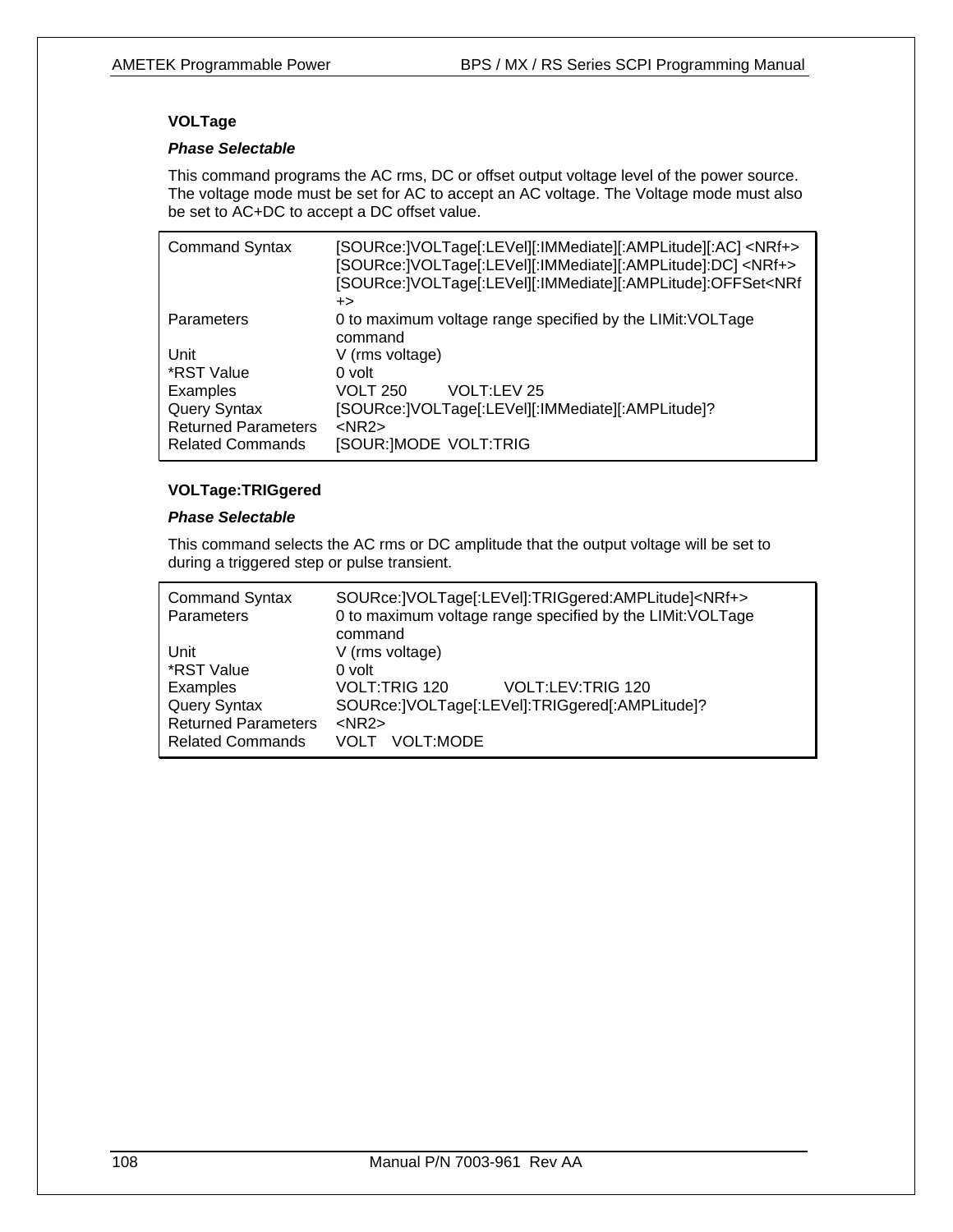## **VOLTage:MODE**

### *Phase Selectable*

This command determines how the output voltage is controlled during a triggered output transient. The choices are:

| FIXed                                                                                                                                                | The voltage is unaffected by a triggered output transient.                                                                                                                                                      |  |  |
|------------------------------------------------------------------------------------------------------------------------------------------------------|-----------------------------------------------------------------------------------------------------------------------------------------------------------------------------------------------------------------|--|--|
| <b>STEP</b>                                                                                                                                          | The voltage is programmed to the value set by VOLTage: TRIGgered when<br>a triggered transient occurs.                                                                                                          |  |  |
| <b>PULSe</b>                                                                                                                                         | The voltage is changed to the value set by VOLTage: TRIGgered for a<br>duration determined by the pulse commands.                                                                                               |  |  |
| <b>LIST</b>                                                                                                                                          | The voltage is controlled by the voltage list when a triggered transient<br>occurs.                                                                                                                             |  |  |
| <b>Command Syntax</b><br><b>Parameters</b><br>*RST Value<br>Examples<br><b>Query Syntax</b><br><b>Returned Parameters</b><br><b>Related Commands</b> | [SOURce:]VOLTage:MODE <mode><br/>FIXed   STEP   PULSe   LIST<br/>FIX.<br/>VOLT:MODE LIST VOLT:MODE FIX<br/>[SOURce:]VOLTage:MODE?<br/><math>&lt;</math>CRD<math>&gt;</math><br/><b>VOLT:TRG</b><br/>VOLT</mode> |  |  |

## **VOLTage:HIGH**

This command programs the maximum rms voltage that the power source will accept. The maximum value will be the lower of this value or the voltage range.

| <b>Command Syntax</b><br><b>Parameters</b> | [SOURce:   VOLTage: HIGH <nrf+><br/>0 to maximum voltage range specified by the LIMit: VOLTage<br/>command</nrf+> |
|--------------------------------------------|-------------------------------------------------------------------------------------------------------------------|
| Unit                                       | V (rms voltage)                                                                                                   |
| *RST Value                                 | no change                                                                                                         |
| Examples                                   | VOLT: HIGH 250                                                                                                    |
| Query Syntax                               | [SOURce:]VOLTage:HIGH?                                                                                            |
| <b>Returned Parameters</b>                 | $<$ NR2 $>$                                                                                                       |
| <b>Related Commands</b>                    | [SOUR:   VOLT: LEV                                                                                                |

## **VOLTage:RANGe[:LEVel]**

This command sets the voltage range of the power source. On the MX/RS/BPS Series, up to three voltage ranges are available:

- 150 V AC or 200 V DC range
- 300 V AC or 400 V DC range
- 400 V AC or other (-XV) range

The LIM:VOLT? Query may be used to determine which AC voltage ranges are available to select. This command always returns the AC voltage range values. When in DC mode, used 200 iso 150 or 400 iso 300 to select the low and high DC voltage range. Sending a parameter other than these will not be accepted.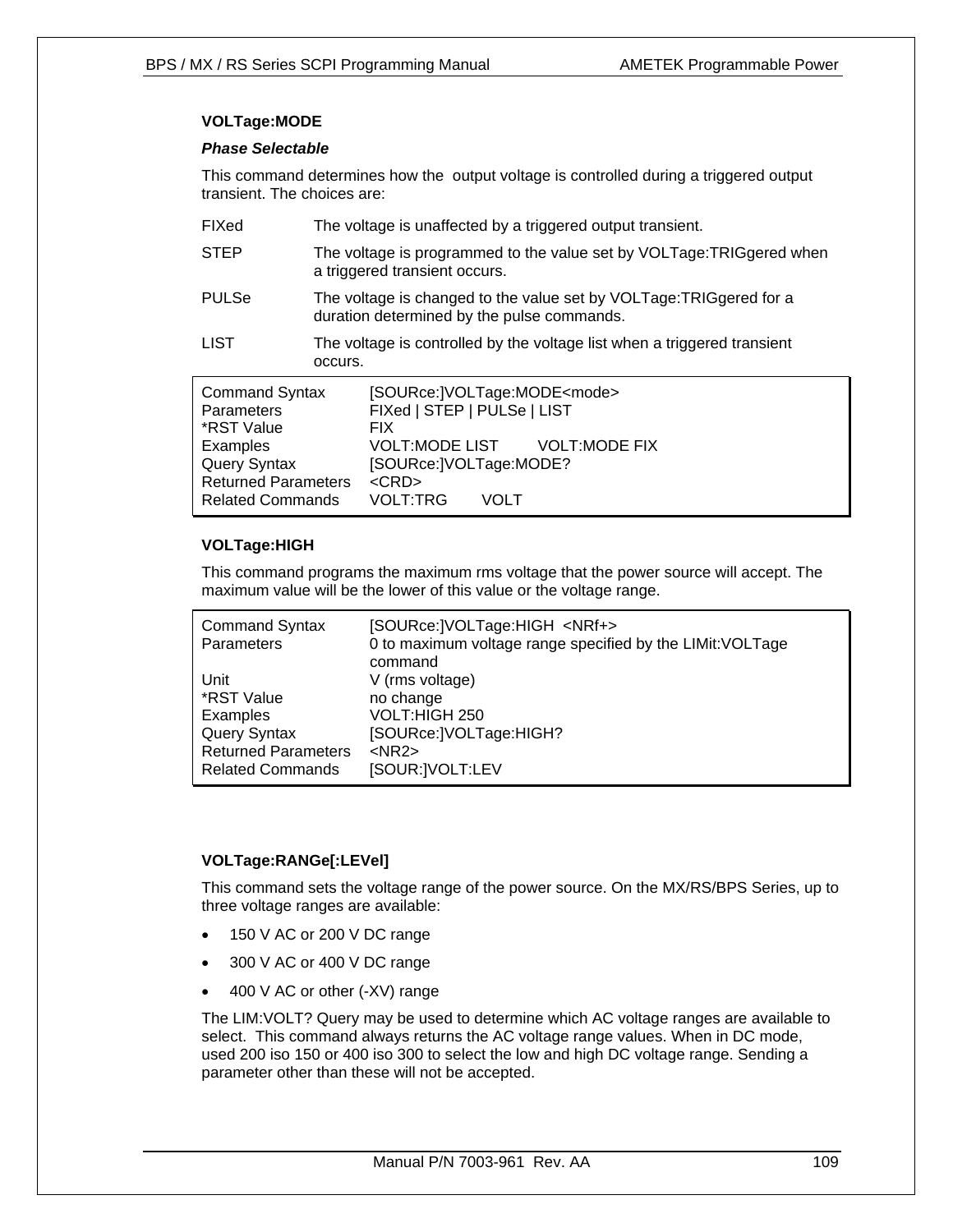#### *Note Effecting a range change takes considerable time (6 secs) as the amplifiers have to be powered down to be reconfigured and your application program should allow for this execution time of the VOLT:RANGE command.*

Note that the query format of the VOLT:RANG command returns the voltage range value for the selected range and mode. In AC or AC+DC mode, an AC voltage range value is returned. In DC mode, the DC voltage range value is returned. To determine the state of the MX unit, it may be necessary to query both the range and the mode.

#### *Note: On MX units with firmware revision 4.24 or higher, the VOLT:RANG command is also coupled with the OUTPUT command. If the output relay is closed (ON), attempting a voltage range change will result in an error message and no range change will occur. The output relay MUST be opened first by sending a OUTPUT 0 command. The output off command can be prepended to the volt:range command as part of the same message.*

The VOLTage:RANGe command is coupled with the CURRent command.This means that the maximum current limit that can be programmed at a given time depends on the voltage range setting in which the unit is presently operating.

| <b>Command Syntax</b>      | [SOURce:   VOLTage: RANGe[: LEVel] < NRf+> |
|----------------------------|--------------------------------------------|
| <b>Parameters</b>          | 150   200   300   400   other              |
| *RST Value                 | Defined by the PONSetup:RANGe              |
| Examples                   | VOLT:RANG 150                              |
| Query Syntax               | [SOURce:   VOLTage: RANGe?                 |
| <b>Returned Parameters</b> | $<$ NR2 $>$                                |
| <b>Related Commands</b>    | LIM: VOLT?                                 |

## **VOLTage:SENSe[:SOURce]**

This command selects the source from which the output voltage is sensed. The following voltage sense sources can be selected:

| <b>INTernal</b> | This senses the voltage at the output of the power amplifier on the in-board |
|-----------------|------------------------------------------------------------------------------|
|                 | side of the output disconnect relay.                                         |

EXTernal This senses the output voltage at the user's sense terminals, which allows remote voltage sensing at the load.

| <b>Command Syntax</b>      | [SOURce:   VOLTage: SENSe[: SOURce] <source/> |
|----------------------------|-----------------------------------------------|
| Parameters                 | <b>INTernal   EXTernal</b>                    |
| *RST Value                 | <b>INTernal</b>                               |
| Examples                   | <b>VOLT:SENS:SOUR INT</b>                     |
| Query Syntax               | [SOURce:   VOLTage: SENSe[: SOURce]?          |
| <b>Returned Parameters</b> | $\langle$ CRD $>$                             |

## **VOLTage:SLEW**

#### *Phase Selectable*

This command sets the slew rate for all programmed changes in the output voltage level of the source. A parameter of MAXimum will set the slew to its maximum possible rate. The SCPI representation for MAXimum is 1E9.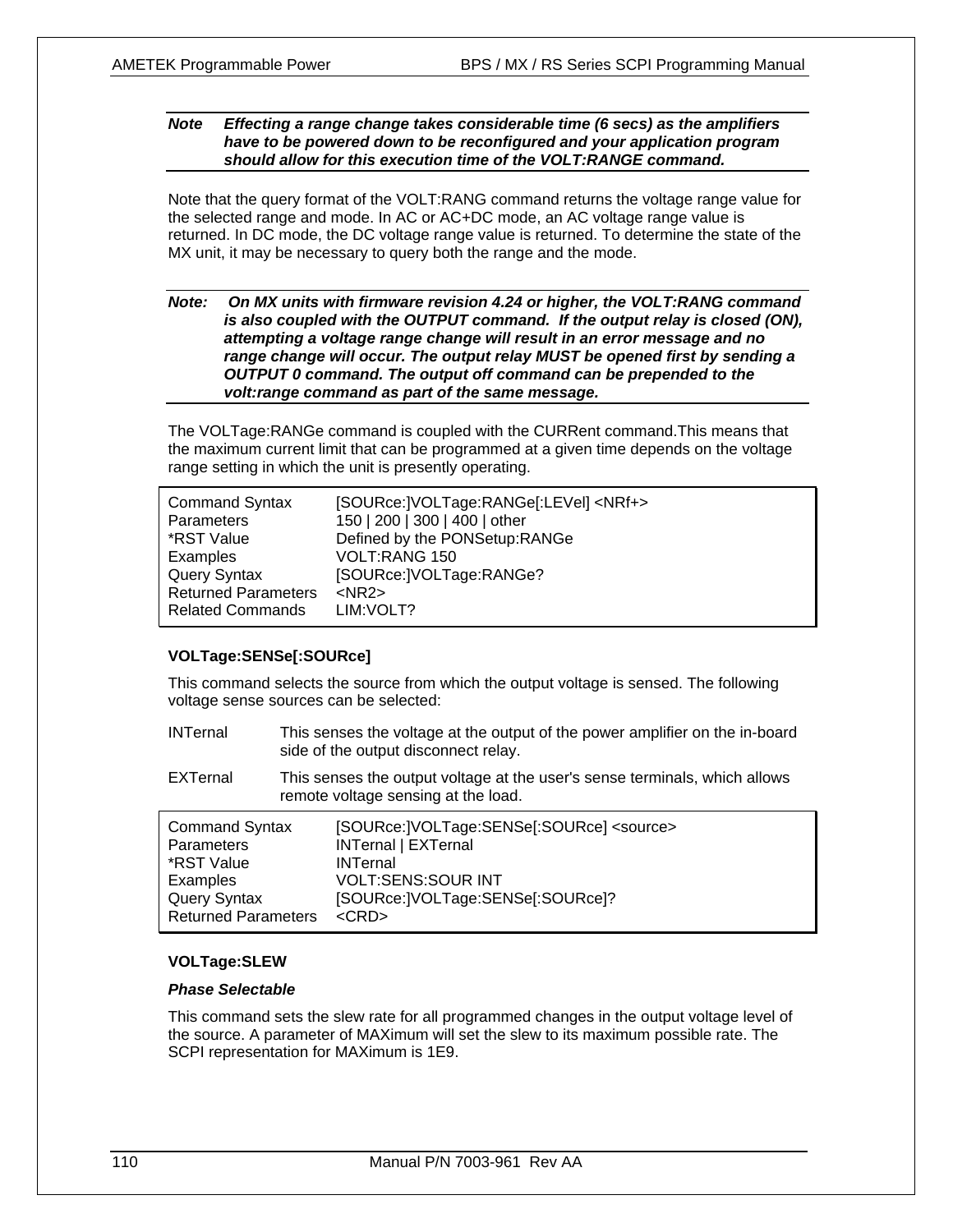|                    | [SOURce:]VOLTage:SLEW[:IMMediate] <nrf+></nrf+>              |  |
|--------------------|--------------------------------------------------------------|--|
| $0$ to 1E9   MAX   |                                                              |  |
|                    |                                                              |  |
| MAX                |                                                              |  |
| <b>VOLT:SLEW 1</b> | <b>VOLT:SLEW MAX</b>                                         |  |
|                    |                                                              |  |
| $<$ NR3 $>$        |                                                              |  |
| VOLT:SLEW:MODE     | <b>VOLT:SLEW:TRIG</b>                                        |  |
|                    | V/S (volts per second)<br>[SOURce:]VOLTage:SLEW[:IMMediate]? |  |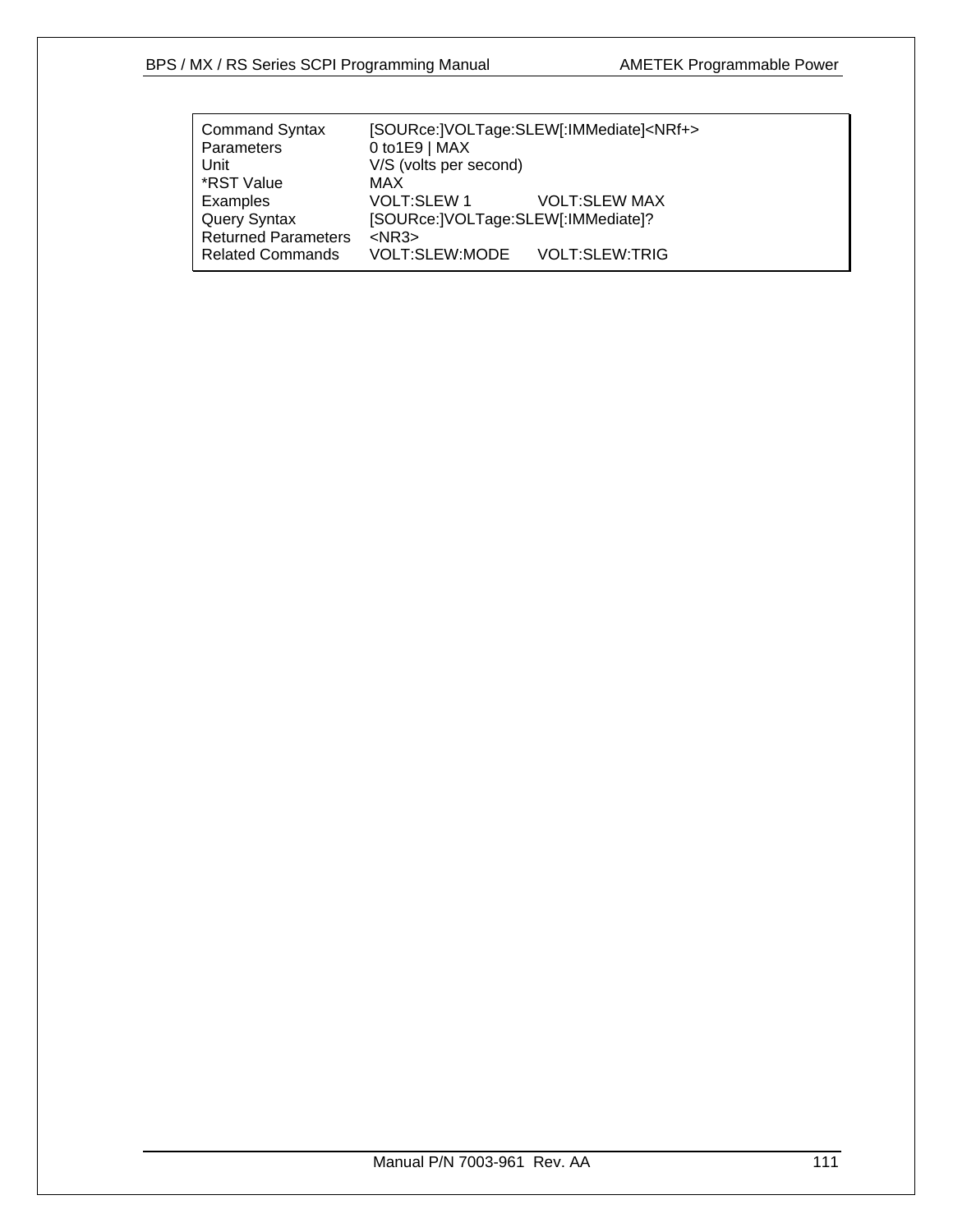## **VOLTage:SLEW:MODE**

## *Phase Selectable*

This command determines how the output voltage slew rate is controlled during a triggered output transient. The choices are:

| FIXed                                                                                                              | The slew rate is unaffected by a triggered output transient.                                                                                                                                                      |  |  |
|--------------------------------------------------------------------------------------------------------------------|-------------------------------------------------------------------------------------------------------------------------------------------------------------------------------------------------------------------|--|--|
| <b>STEP</b>                                                                                                        | The slew rate is programmed to the value set by<br>VOLTage: SLEW: TRIGgered when a triggered transient occurs.                                                                                                    |  |  |
| <b>PULSe</b>                                                                                                       | The slew rate is changed to the value set by VOLTage: SLEW: TRIGgered<br>for a duration determined by the pulse commands.                                                                                         |  |  |
| <b>LIST</b>                                                                                                        | The slew rate is controlled by the voltage slew list when a triggered transient<br>occurs.                                                                                                                        |  |  |
| <b>Command Syntax</b><br>Parameters<br>*RST Value<br>Examples<br><b>Query Syntax</b><br><b>Returned Parameters</b> | [SOURce:]VOLTage:SLEW:MODE <mode><br/>FIXed   STEP   PULSe   LIST<br/>FIX.<br/>VOLT:SLEW:MODE LIST<br/><b>VOLT:SLEW:MODE FIX</b><br/>[SOURce:]VOLTage:SLEW:MODE?<br/><math>&lt;</math>CRD<math>&gt;</math></mode> |  |  |
| <b>Related Commands</b>                                                                                            | <b>VOLT:SLEW:TRG</b><br><b>VOLT:SLEW</b>                                                                                                                                                                          |  |  |

## **VOLTage:SLEW:TRIGgered**

## *Phase Selectable*

This command selects the slew rate that will be set during a triggered step or pulse transient. A parameter of MAXimum will set the slew to its maximum possible rate. The maximum allowed value is1E9.

| <b>Command Syntax</b>      |                                  | [SOURce:]VOLTage:SLEW:TRIGgered <nrf+></nrf+> |  |
|----------------------------|----------------------------------|-----------------------------------------------|--|
| Parameters                 | 0 to 1E9   MAXimum               |                                               |  |
| Unit                       | V/S (volts per second)           |                                               |  |
| *RST Value                 | <b>MAXimum</b>                   |                                               |  |
| Examples                   |                                  | VOLT:SLEW:TRIG 1 VOLT:SLEW:TRIG MAX           |  |
| <b>Query Syntax</b>        | [SOURce:]VOLTage:SLEW:TRIGgered? |                                               |  |
| <b>Returned Parameters</b> | $<$ NR2 $>$                      |                                               |  |
| <b>Related Commands</b>    | VOLT:SLEW:MODE                   | <b>VOLT:SLEW</b>                              |  |
|                            |                                  |                                               |  |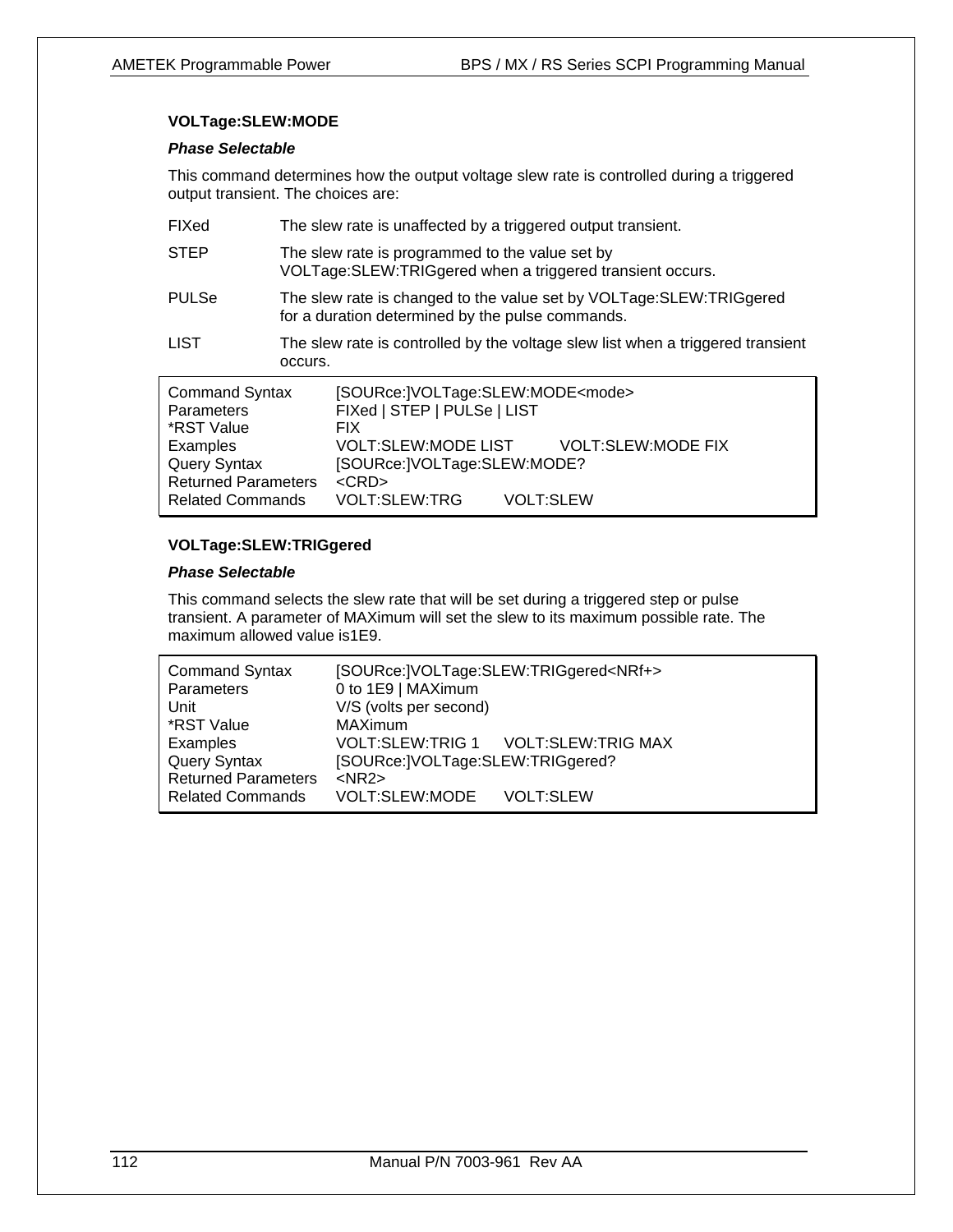## **4.23 Status Subsystem Commands**

This subsystem programs the AC/DC power source status registers. There are four groups of status registers;

- **Operation Status Group**
- **Questionable Status Group**
- **Questionable Instrument Isummary Group**
- **Standard Event Group**

The Standard Event group is programmed with Common commands. The Operation, Questionable, and Instrument ISummary status groups each consist of the following three registers:

| Condition | nable | vent |
|-----------|-------|------|
|-----------|-------|------|

Refer to chapter 7 for more information about the status registers.

#### **Subsystem Syntax**

**STATus** 

 :OPERation :EVENt **Returns** the value of the event register :CONDition Returns the value of the condition register :ENABle <n> Enables specific bits in the Event register :QUEStionable :EVENt<br>CONDition **Returns the value of the event register**:<br>Returns the value of the condition regis Returns the value of the condition register :ENABle <n> Enables specific bits in the Event register :INSTruments :ISUMmary :EVENt Returns the selected phase's event register value :CONDition Returns the selected phase's condition register :ENABle Enable specific bits in selected phase's Event register values

Bit Configuration of Status Operation Registers

| <b>Bit Position</b> | $15 - 5$                 |             |              | $1 - 2$  |     |
|---------------------|--------------------------|-------------|--------------|----------|-----|
| <b>Bit Name</b>     | not used                 | <b>MEAS</b> | <b>TRANS</b> | not used | CAL |
| <b>Bit Weight</b>   |                          | 16          |              |          |     |
| CAL                 | Calibration is completed |             |              |          |     |

TRANS Transient is completed

MEAS Measurement is completed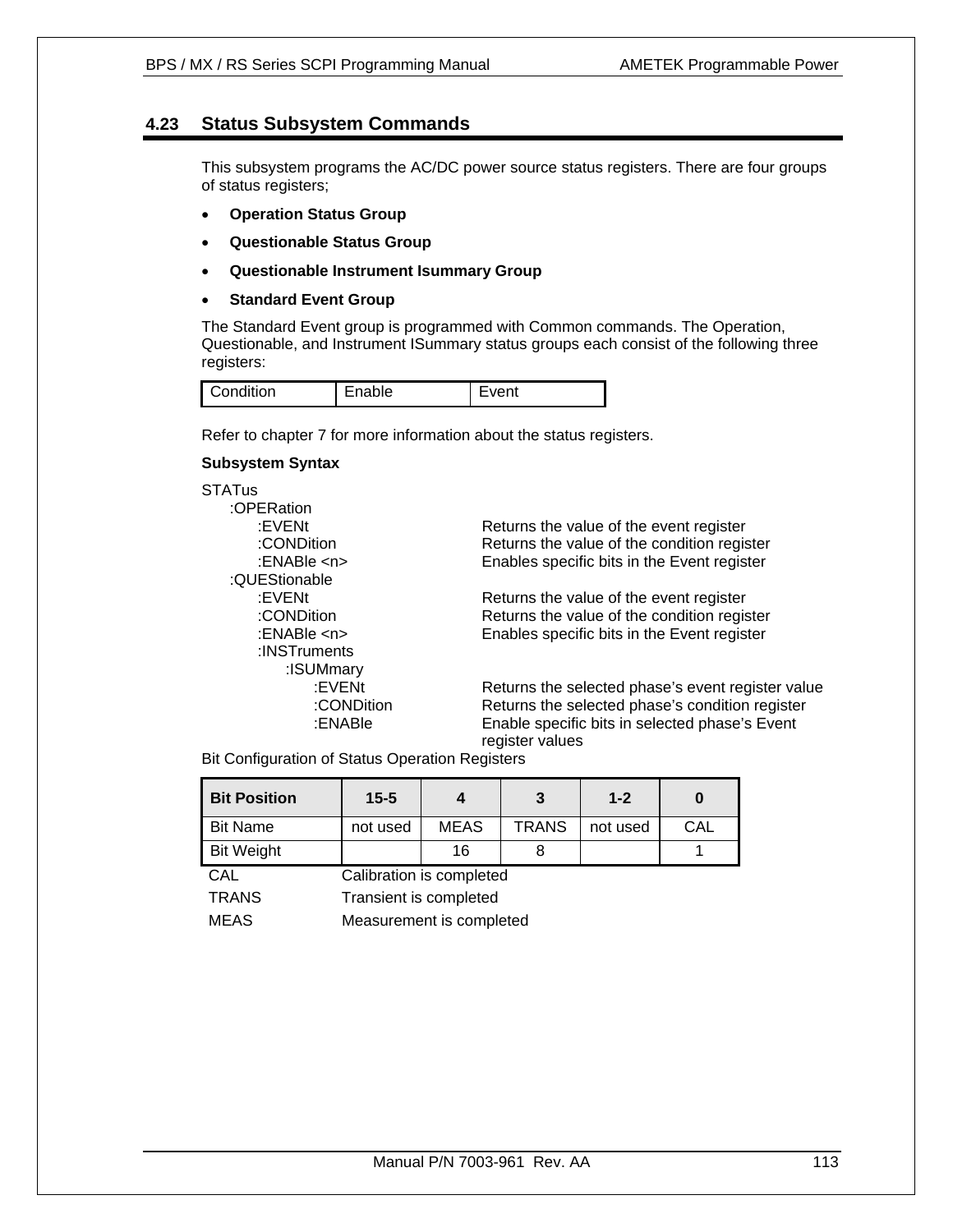## **STATus:OPERation:EVENt?**

This query returns the value of the Operation Event register. The Event register is a readonly register, which holds (latches) all events. Reading the Operation Event register clears it.

| <b>Query Syntax</b>        | STATus:OPERation:EVENt?     |
|----------------------------|-----------------------------|
| Parameters                 | <b>None</b>                 |
| <b>Returned Parameters</b> | <nr1>(Register Value)</nr1> |
| Examples                   | STAT:OPER:EVEN?             |
| <b>Related Commands</b>    | $^{\star}$ CLS              |

## **STATus:OPERation:CONDition?**

This query returns the value of the Operation Condition register. This is a read-only register, which holds the real-time (unlatched) operational status of the AC/DC power source.

| Query Syntax | STATus:OPERation:CONDition?                     |
|--------------|-------------------------------------------------|
| Parameters   | <b>None</b>                                     |
| Examples     | STAT:OPER:COND?                                 |
|              | Returned Parameters <nr1>(Register value)</nr1> |

## **STATus:OPERation:ENABle**

This command and its query set and read the value of the Operation Enable register. This register is a mask for enabling specific bits from the Operation Event register to set the operation summary bit (OPER) of the Status Byte register. The operation summary bit is the logical OR of all enabled Operation Event register bits.

| <b>Command Syntax</b><br>Parameters | STATus: OPERation: ENABle <nrf+><br/>0 to 32727</nrf+> |
|-------------------------------------|--------------------------------------------------------|
| Default Value                       |                                                        |
| Examples                            | STAT:OPER:ENAB 32                                      |
|                                     | STAT:OPER:ENAB 1                                       |
| <b>Query Syntax</b>                 | STATus:OPERation:ENABle?                               |
| <b>Returned Parameters</b>          | <nr1>(Register value)</nr1>                            |
| <b>Related Commands</b>             | STAT:OPER:EVEN                                         |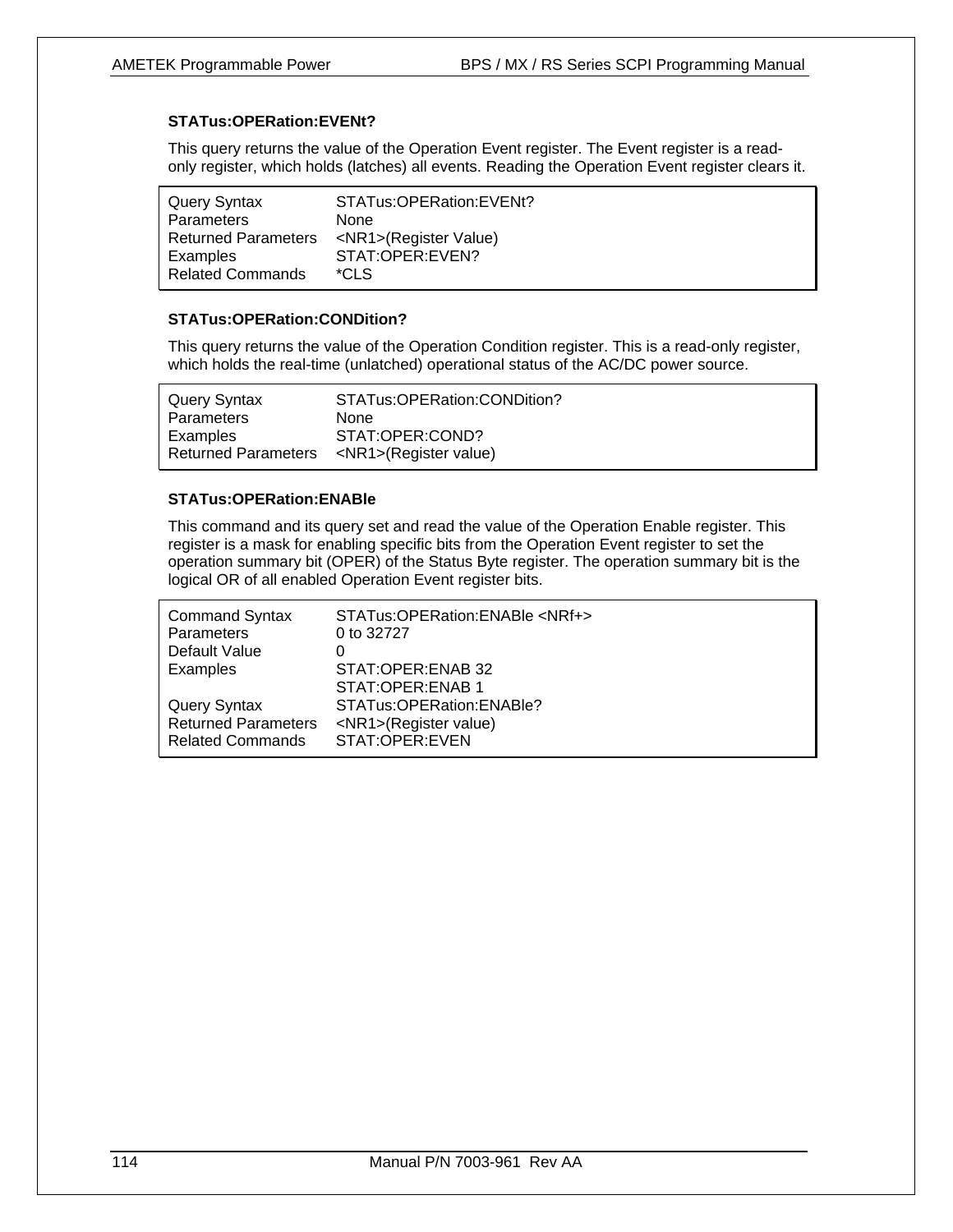## BPS / MX / RS Series SCPI Programming Manual **AMETEK Programmable Power**

| <b>Bit Position</b> | $13 - 15$                                    | $12 \,$ | $10 - 11$ | 10       | 9              | $8 - 5$  | 3  | $2 - 4$     | 1         | 0         |
|---------------------|----------------------------------------------|---------|-----------|----------|----------------|----------|----|-------------|-----------|-----------|
| <b>Bit Name</b>     | not<br>used                                  | CL.     | not used  | not used | R <sub>l</sub> | not used | OT | not<br>used | <b>CF</b> | <b>VF</b> |
| <b>Bit Weight</b>   |                                              | 4096    |           |          | 512            |          | 8  |             | 2         |           |
| VF                  | over or under voltage protection has tripped |         |           |          |                |          |    |             |           |           |
| <b>CF</b>           | over-current protection has tripped          |         |           |          |                |          |    |             |           |           |
| <b>OT</b>           | over-temperature protection has tripped      |         |           |          |                |          |    |             |           |           |
| <b>RI</b>           | remote inhibit is active                     |         |           |          |                |          |    |             |           |           |
| СL                  | rms current limit is active                  |         |           |          |                |          |    |             |           |           |

## Bit Configuration of Questionable Registers

## **STATus:QUEStionable[:EVENt]?QUEStionable[\:EVENt]?**

This query returns the value of the Questionable Event register. The Event register is a readonly register which holds (latches) all events. Reading the Questionable Event register clears it.

| Query Syntax               | STATus:QUEStionable[:EVENt]? |
|----------------------------|------------------------------|
| <b>Parameters</b>          | <b>None</b>                  |
| <b>Returned Parameters</b> | <nr1>(Register Value)</nr1>  |
| Examples                   | STAT:QUES:EVEN?              |
| <b>Related Commands</b>    | *CLS                         |

## **STATus:QUEStionable:CONDition?**

This query returns the value of the Questionable Condition register. This is a read-only register which holds the real-time (unlatched) questionable status of the AC/DC power source.

| Query Syntax | STATus:QUEStionable:CONDition?                  |
|--------------|-------------------------------------------------|
| Example      | STAT:QUES:COND?                                 |
|              | Returned Parameters <nr1>(Register value)</nr1> |

## **STATus:QUEStionable:ENABle**

This command sets or reads the value of the Questionable Enable register. This register is a mask for enabling specific bits from the Questionable Event register to set the questionable summary (QUES) bit of the Status Byte register. This bit (bit 3) is the logical OR of all the Questionable Event register bits that are enabled by the Questionable Status Enable register.

| <b>Command Syntax</b><br>Parameters | STATus:QUESionable:ENABle <nrf+><br/>0 to 32727</nrf+> |
|-------------------------------------|--------------------------------------------------------|
| Default Value                       |                                                        |
| Examples                            | STAT:QUES:ENAB 18                                      |
| <b>Query Syntax</b>                 | STATus:QUEStionable:ENABle?                            |
| <b>Returned Parameters</b>          | <nr1>(Register value)</nr1>                            |
| <b>Related Commands</b>             |                                                        |
|                                     | STAT:QUES:EVEN?                                        |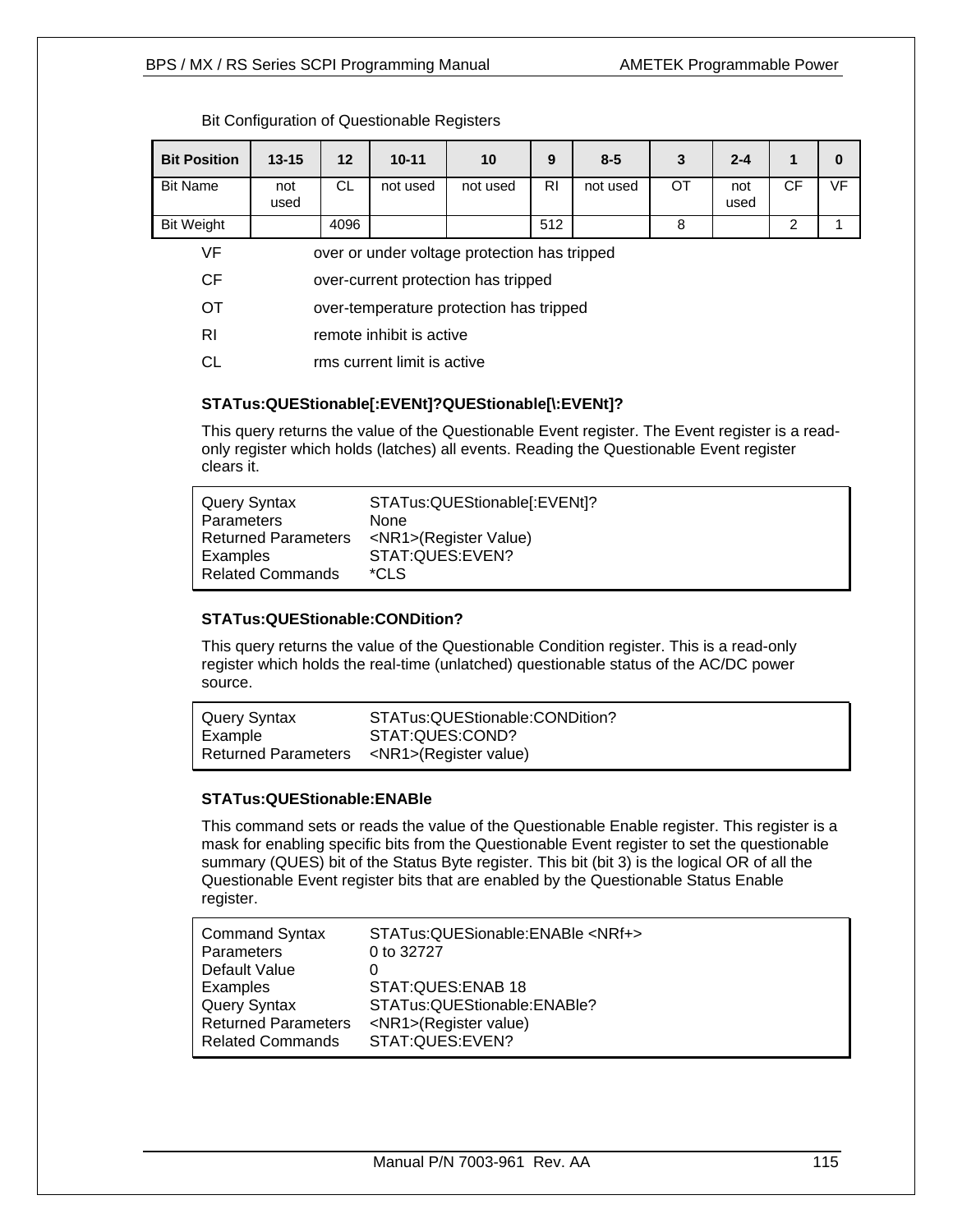#### **STATus:QUEStionable:INSTrument:ISUMmary?**

#### *Phase Selectable*

This command returns the value of the Questionable Event register for a specific output of a three-phase AC source. The particular output phase must first be selected by INST:NSEL.

The Event register is a read-only register, which holds (latches) all events that are passed by the Questionable NTR and/or PTR filter. Reading the Questionable Event register clears it.

| Query Syntax            | STATus:QUESionable:INSTrument:ISUMmary[:EVENt]?  |
|-------------------------|--------------------------------------------------|
| <b>Parameters</b>       | <b>None</b>                                      |
|                         | Returned Parameters <nr1> (Register Value)</nr1> |
| Examples                | STAT:QUES:INST:ISUM:EVEN?                        |
| <b>Related Commands</b> | *CLS STAT:QUES:INST:ISUM:NTR                     |
|                         | STAT:QUES:INST:ISUM:PTR                          |

#### **STATus:QUEStionable:INSTrument:ISUMmary:CONDition?**

#### *Phase Selectable*

This query returns the value of the Questionable Condition register for a specific output of a three-phase AC source. The particular output phase must first be selected by  $INST:NSEL$ . The Condition register is a read-only register, which holds the real-time (unlatched) questionable status of the AC/DC power source.

| Query Syntax | STATus:QUEStionable:INSTrument:ISUMmary:CONDition? |
|--------------|----------------------------------------------------|
| Example      | STAT:QUES:INST:ISUM:COND?                          |
|              | Returned Parameters <nr1> (Register value)</nr1>   |

#### **STATus:QUEStionable:INSTrument:ISUMmary:ENABle**

#### *Phase Selectable*

This command sets or reads the value of the Questionable Enable register for a specific output of a three-phase AC source. The particular output phase must first be selected by INST:NSEL. The Enable register is a mask for enabling specific bits from the Questionable Event register to set the questionable summary (QUES) bit of the Status Byte register. This bit (bit 3) is the logical OR of all the Questionable Event register bits that are enabled by the Questionable Status Enable register.

| <b>Command Syntax</b>      | STATus:QUEStionable:INSTrument:ISUMmary:ENABle <nrf+></nrf+> |
|----------------------------|--------------------------------------------------------------|
| Parameters                 | 0 to 32767                                                   |
| Default Value              |                                                              |
| Examples                   | STAT:QUES:INST:ISUM:ENAB 18                                  |
| Query Syntax               | STATus:QUEStionable:INSTrument:ISUMmary:ENABle?              |
| <b>Returned Parameters</b> | <nr1> (Register value)</nr1>                                 |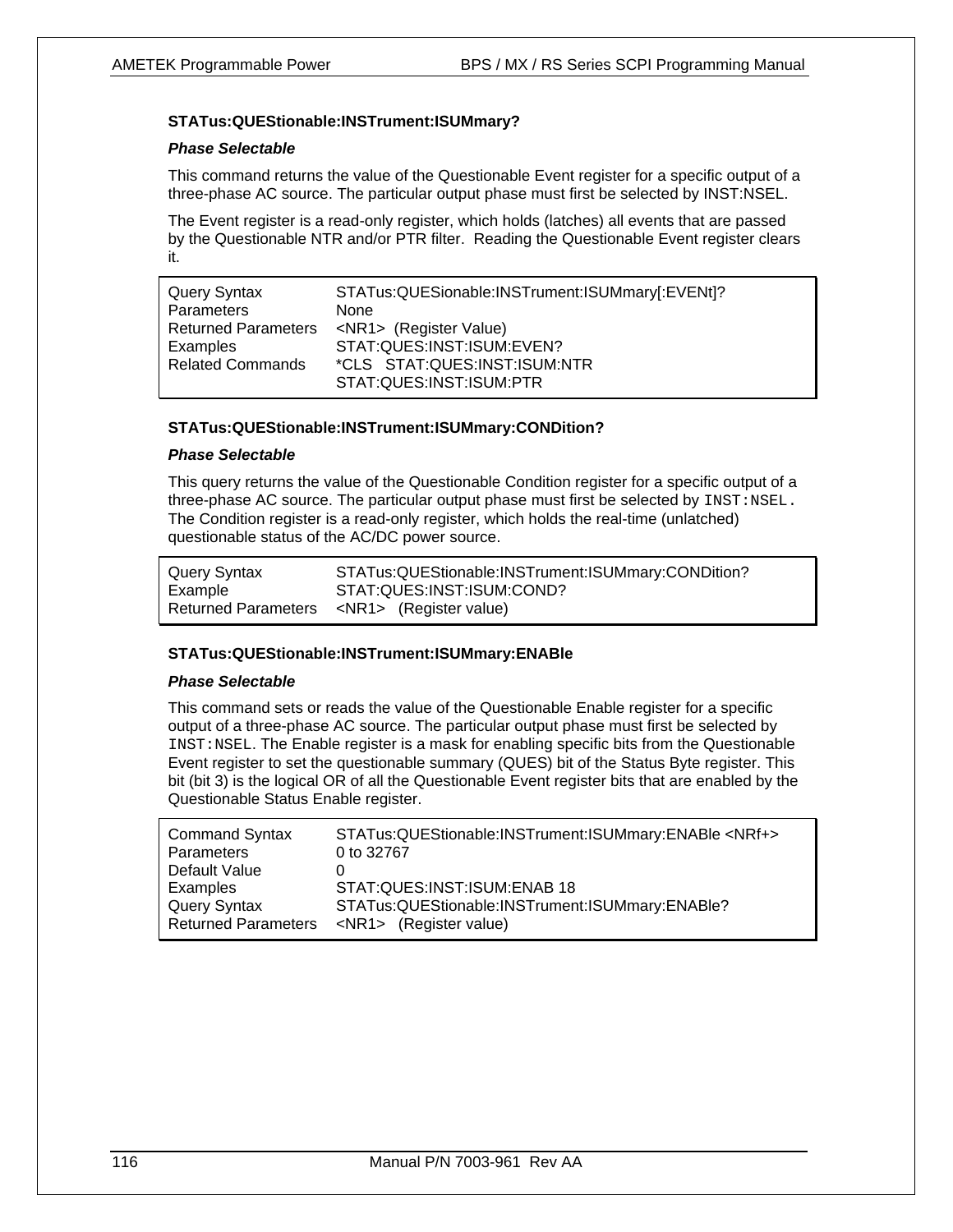## **4.24 System Commands**

The system commands control the system-level functions of the AC/DC Source.

## **Subsystem Syntax**

| <b>SYSTem</b> |                                                     |
|---------------|-----------------------------------------------------|
| :ERRor?       | Returns the error number and error string           |
| :VERSion?     | Returns the SCPI version number                     |
| :HISTory      |                                                     |
| [:RECords]?   | Return record data for the source when fault occurs |
| :LOCal        | Go to local mode (RS-232 only)                      |
| :REMote       | Go to remote mode (RS-232 only)                     |
| :CONFigure    | Set system configuration, password required         |
| $[$ : BYTE]   |                                                     |
| <b>NOUT</b>   | Set the number of output phases (one or three) if   |
|               | the mode option is available                        |
| :ETIMe?       | Returns the elapse time                             |
| :TEMPerature  | Returns the internal ambient temperature in °C      |
| :COMMunicate  |                                                     |
| :GPIB         |                                                     |
| :ADDRess      | Set GPIB address                                    |
| :LAN          |                                                     |
| :ADDRess      | Set LAN IP address                                  |
| :APPLy        | Apply the change in setting                         |
| :CLASs        | Set LAN Host bits                                   |
| :DEFault      | Set LAN to a default known setting                  |
| :DESCription  | Set user description                                |
| :DNSaddress   | Set LAN DNS address                                 |
| :GWADdress    | Set LAN Gateway                                     |
| :HOST         | Set the Host name.                                  |
| :PASSword     | Set LAN password                                    |
| :PORT         | Set LAN socket port address                         |
| :SERial       |                                                     |
| :BAUD         | Set the baud rate                                   |
| :PARity       | Set the parity type                                 |
| :BITS         | Set number of bits                                  |
| :SBITs        | Set number of stop bits                             |
|               |                                                     |

## **SYSTem:ERRor?**

This query returns the next error number followed by its corresponding error message string from the remote programming error queue. The queue is a FIFO (first-in, first-out) buffer that stores errors as they occur. As it is read, each error is removed from the queue. When all errors have been read, the query returns 0,No Error. If more errors are accumulated than the queue can hold, the last error in the queue is -350,Too Many Errors.

Query Syntax SYSTem:ERRor? Parameters None<br>Returned Parameters <NR1>,<SRD> Returned Parameters Example SYST:ERR?

## **SYSTem:VERSion?**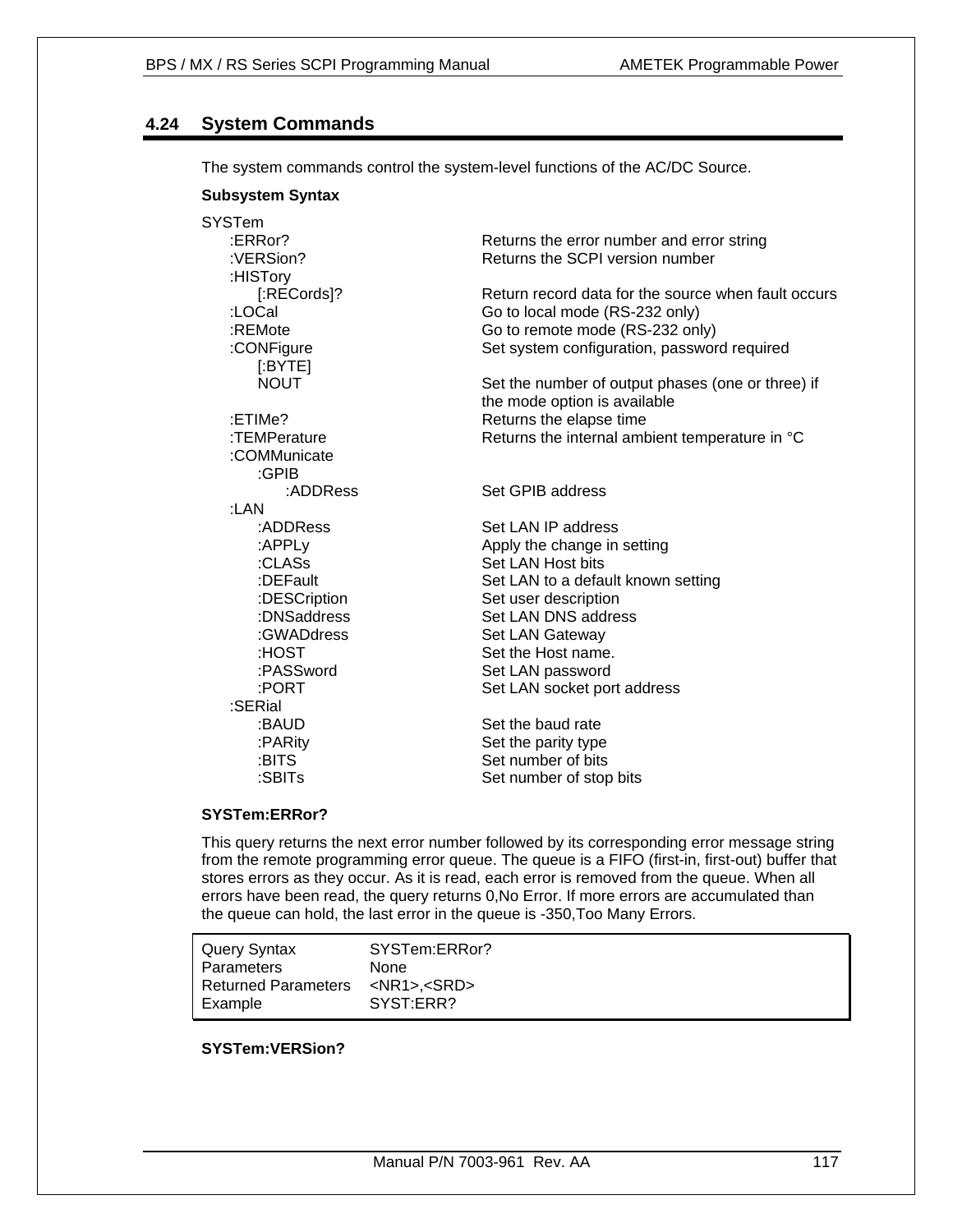This query returns the SCPI version number to which the AC/DC source complies. The returned value is of the form YYYY.V, where YYYY represents the year and V is the revision number for that year.

| Query Syntax              | SYSTem:VERSion? |
|---------------------------|-----------------|
| <b>Parameters</b>         | None            |
| <b>Returned Paramters</b> | $<$ NR2 $>$     |
| Example                   | SYST:VERS?      |

## **SYSTem:HISTory[:RECords]? LAST|<numeric value>**

#### **This command is only available for the RS270 base system.**

This query returns the history record number for the last error if the query parameter is LAST. The query command can be send again with record number to retrieve the fault data for this record and any record prior to the last record. The record format is a commas separated data as follows:

| Record number,                                            | integer |
|-----------------------------------------------------------|---------|
| Model,                                                    | string  |
| Elapse time hours, minutes, and seconds,                  | integer |
| Regenerative state, external oscillator reference,        | integer |
| Set Voltage A, Set Current A, Set regenerative Current A, | float   |
| Measure Voltage A, Measure current A, Measure power A,    | float   |
| Set Voltage B, Set Current B, Set regenerative Current B, | float   |
| Measure Voltage B, Measure current B, Measure power B,    | float   |
| Set Voltage C, Set Current C, Set regenerative Current C, | float   |
| Measure Voltage C, Measure current C, Measure power C,    | float   |
| Fault byte,                                               | integer |
| The fault byte is defined as follows:                     |         |
| Unregulated                                               | bit 0   |
| Temperature                                               | bit 1   |
| Current                                                   | bit 2   |
| Negative current                                          | bit 3   |
| Negative power                                            | bit 4   |

| Query Syntax               | SYSTem: HISTory? LAST                       |
|----------------------------|---------------------------------------------|
| <b>Returned Parameters</b> | $<$ NR2 $>$                                 |
| Query Syntax               | SYSTem:HISTory? <record number=""></record> |
| <b>Returned Parameter</b>  | Data for this record per definition above   |
| Example                    | SYST:VERS?                                  |
|                            |                                             |

## **SYSTem:LOCal**

This command can only be used with the RS-232 interface. It sets the interface in Local state, which enables the front panel controls.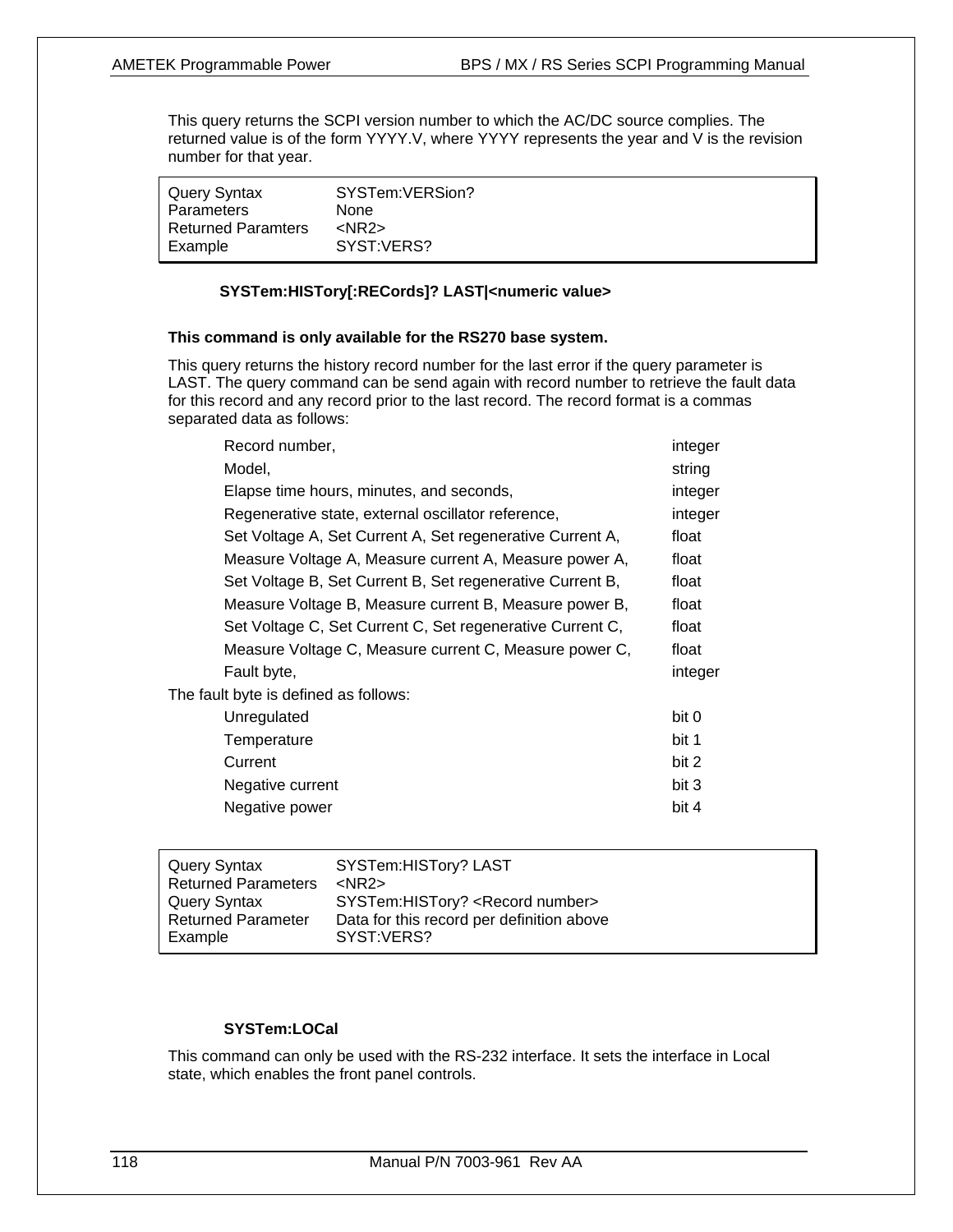| l Command Syntax        | SYSTem:LOCal |
|-------------------------|--------------|
| Parameters              | None         |
| Example                 | SYST:LOC     |
| <b>Related Commands</b> | SYST:REM     |

#### **SYSTem:REMote**

 $\overline{\phantom{a}}$ 

This command can only be used with the RS-232 interface. It sets the interface in the Remote state, which disables all front panel controls.

| l Command Syntax   | SYSTem:REMote |
|--------------------|---------------|
| Parameters         | <b>None</b>   |
| Example            | SYST:REM      |
| l Related Commands | SYST:LOC      |

## **SYSTem:CONFigure[:BYTE]**

This command will set the system configuration. This is a protected command and requires a password. The query response is available however. Available options are returned separated by a comma. The last field is the MX System Configuration setting. (MX15 and MX45<sup>1</sup> through MX270). For a list of available parameters, refer to the \*OPT? command section in this manual.

| <b>Command Syntax</b><br>Parameters <sup>2</sup> | SYSTem:CONFigure<br>SCPI, NOUT, ADV,<br>CLK/LOC,DO160,MIL704D,IEC411,IEC413,ABD,LF,MX45 |
|--------------------------------------------------|-----------------------------------------------------------------------------------------|
| Example                                          | SYST:CONF SCPI, IEC411 SYST:CONF?                                                       |
| <b>Returned Parameters</b>                       | $<$ CRD $>$                                                                             |
| <b>Related Commands</b>                          | $*$ OPT?                                                                                |

 $1$  Note: MX30-3Pi configuration is reported as MX45 on Series I MX. If firmware revision is less than 1.11, there is no system field in the syst:conf? query response.

 $2$  Note: SYST: CONF parameter list will not have "LF" field if firmware revision is 1.13 or lower.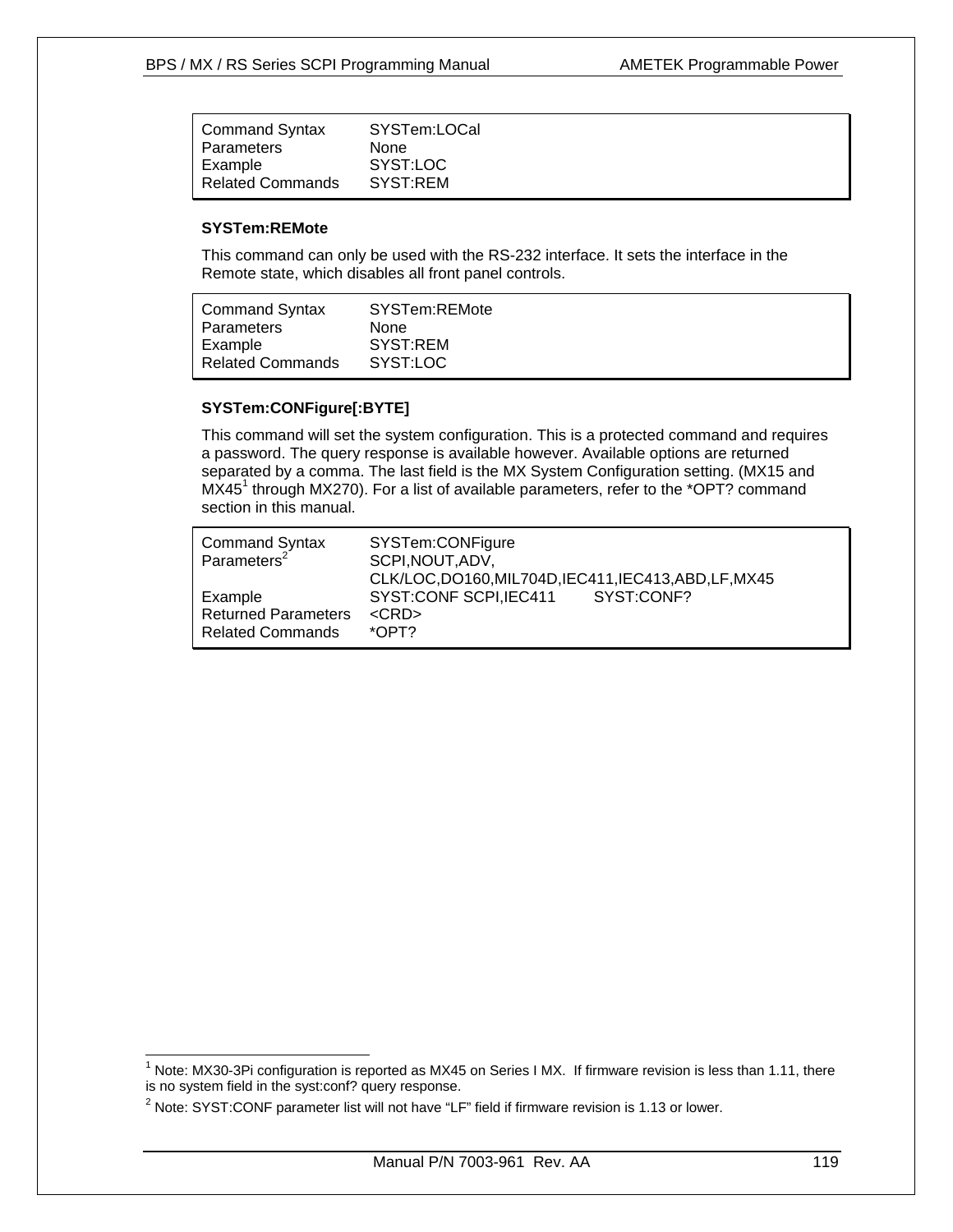## **SYSTem:CONFigure:NOUTput**

Sets the mode configuration of the power source to single-phase or a three-phase mode. The MODE option must be enabled for this command to work. If MODE option is not available, the query response will be FIX.

| <b>Command Syntax</b><br>Parameters | SYSTem:CONFigure:NOUTput <noutput mode=""><br/><b>ONEPhase   THReephase</b></noutput> |                                  |
|-------------------------------------|---------------------------------------------------------------------------------------|----------------------------------|
| Example                             | SYST:CONF:NOUT ONE                                                                    |                                  |
| Query Syntax                        | SYSTem:CONF?                                                                          |                                  |
| Query response                      | ONE, THREE or FIX                                                                     | Note: Query response CRD differs |
|                                     | from parameter format on this command.                                                |                                  |
| <b>Returned Paramters</b>           | $<$ CRD $>$                                                                           |                                  |

## **SYSTem:ETIMe?**

This command will return the total number of accumulated hours, minutes and seconds.

| <b>Command Syntax</b> | SYSTem:ETIMe?                                           |
|-----------------------|---------------------------------------------------------|
| Parameters            | none                                                    |
| Example               | SYST:ETIM?                                              |
|                       | Returned Parameters <nr1>,<nr1>,<nr1></nr1></nr1></nr1> |

## **SYSTem:TEMPerature?**

This command will return the internal ambient temperature of the AC/DC power source in degrees Celsius.

| <b>Command Syntax</b>      | SYSTem:TEMPerature? |
|----------------------------|---------------------|
| Parameters                 | none                |
| Example                    | SYST:TEMP?          |
| <b>Returned Parameters</b> | <nr2></nr2>         |

## **SYSTem:COMMunicate:GPIB:ADDRess**

This command will set the GPIB address.

| <b>Command Syntax</b>      | SYSTem:COMMunicate:GPIB:ADDRess <nrf></nrf> |
|----------------------------|---------------------------------------------|
| Parameters                 | 0 to 31 $\le$ listen address >              |
| Example                    | SYST:COMM:GPIB:ADDR 2                       |
| <b>Returned Parameters</b> | <nr1></nr1>                                 |

#### **SYSTem:COMMunicate:LAN:ADDRess**

This command will set the LAN IP address. The query format returns the IP address set. To query the actual IP address used by the LAN interface (in case the IP address is not static but assigned by a DHCP server), the NCON parameter (Network Connection Setting) must be added to the query. The default value is 0.0.0.0.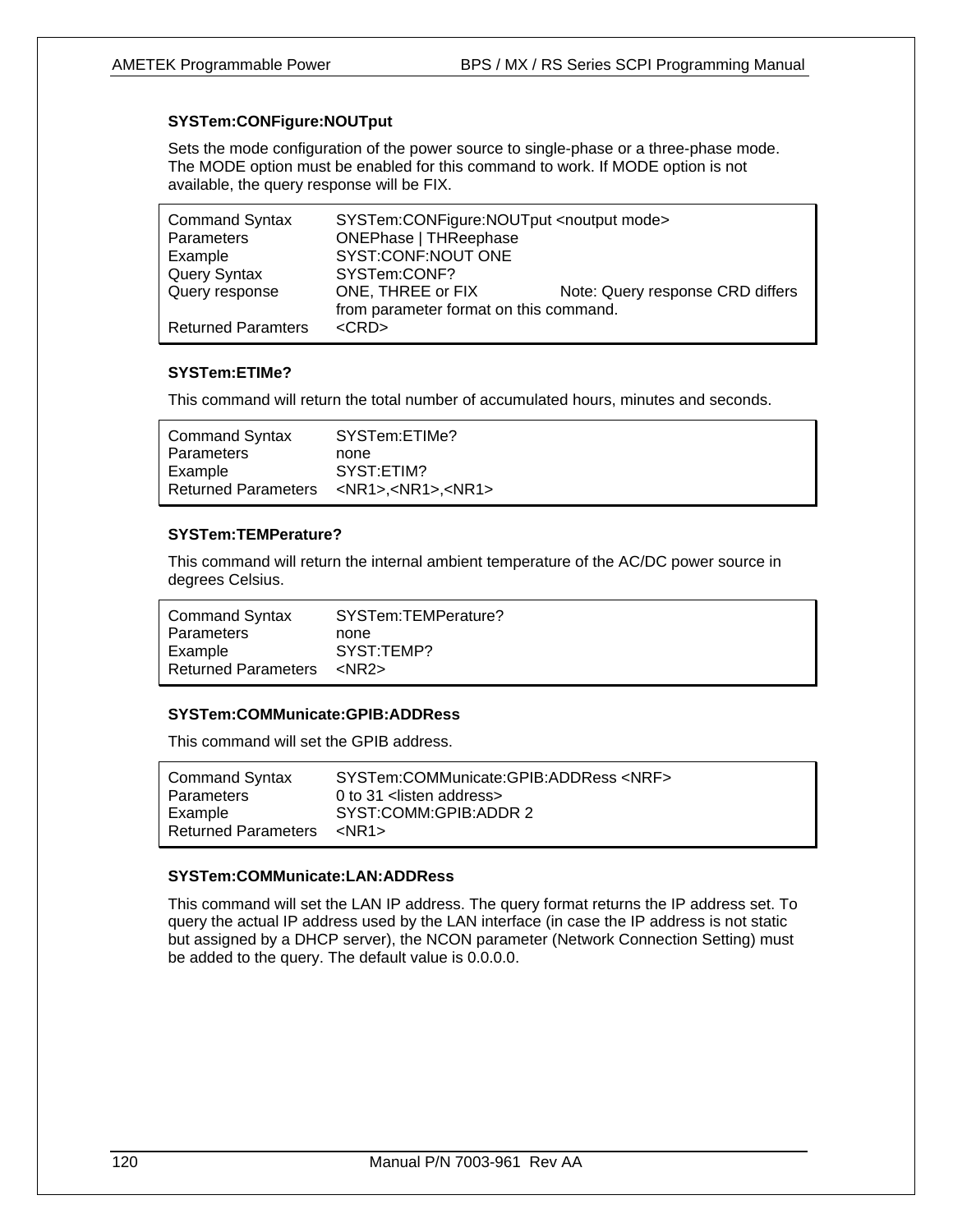| <b>Command Syntax</b>           | SYSTem:COMMunicate:LAN:ADDRess <nrf></nrf> |
|---------------------------------|--------------------------------------------|
| Parameters                      | ddd.ddd.ddd.ddd <lp address=""></lp>       |
| Example                         | SYST:COMM:LAN:ADDR 255.255.167.2           |
| <b>Query Syntax</b>             | SYST:COMM:LAN:ADDR?                        |
|                                 | SYST:COMM:LAN:ADDR? NCON                   |
| Returned Parameters <crd></crd> |                                            |

## **SYSTem:COMMunicate:LAN:APPLy**

This command will apply the changes in LAN setting. The controller will go to reset condition and the new LAN setting will take effect.

| <b>Command Syntax</b>      | SYSTem:COMMunicate:LAN:APPLy |
|----------------------------|------------------------------|
| Parameters                 | none                         |
| Example                    | SYST:COMM:LAN:APPL           |
| Query Syntax               | no query for this command    |
| <b>Returned Parameters</b> | none                         |

## **SYSTem:COMMunicate:LAN:CLASs**

This command will set the number of host address bits or a class. The query format returns the number of bits set. To query the actual number of bits used by the LAN interface (in case the IP address is not static but assigned by a DHCP server), the NCON parameter (Network Connection Setting) must be added to the query. The default value is 8. In general Class A network is 24 bits, Class B is 16 bits and Class A is 8 bits.

| <b>Command Syntax</b>      | SYSTem:COMMunicate:LAN:CLASs <nrf></nrf> |
|----------------------------|------------------------------------------|
| Parameters                 | 8 to 32                                  |
| Example                    | SYST:COMM:LAN:CLAS 8                     |
| <b>Query Syntax</b>        | SYST:COMM:LAN: CLAS?                     |
|                            | SYST:COMM:LAN: CLAS? NCON                |
| <b>Returned Parameters</b> | $<$ NR1 $>$                              |

## **SYSTem:COMMunicate:LAN:DEFault**

This command will apply the changes in LAN setting to the default setting. The controller will go to reset condition and the default LAN setting will take effect. Both IP address and Gate way address are set to zero. The Host name is cleared. The password is reset to "admin"The unit is set to DHCP or Auto IP.

| <b>Command Syntax</b>      | SYSTem:COMMunicate:LAN:DEFault |
|----------------------------|--------------------------------|
| Parameters                 | none                           |
| Example                    | SYST:COMM:LAN:DEF              |
| Query Syntax               | no query for this command      |
| <b>Returned Parameters</b> | none                           |

## **SYSTem:COMMunicate:LAN:DESCription**

This command will set the user description. The description is limited to 24 characters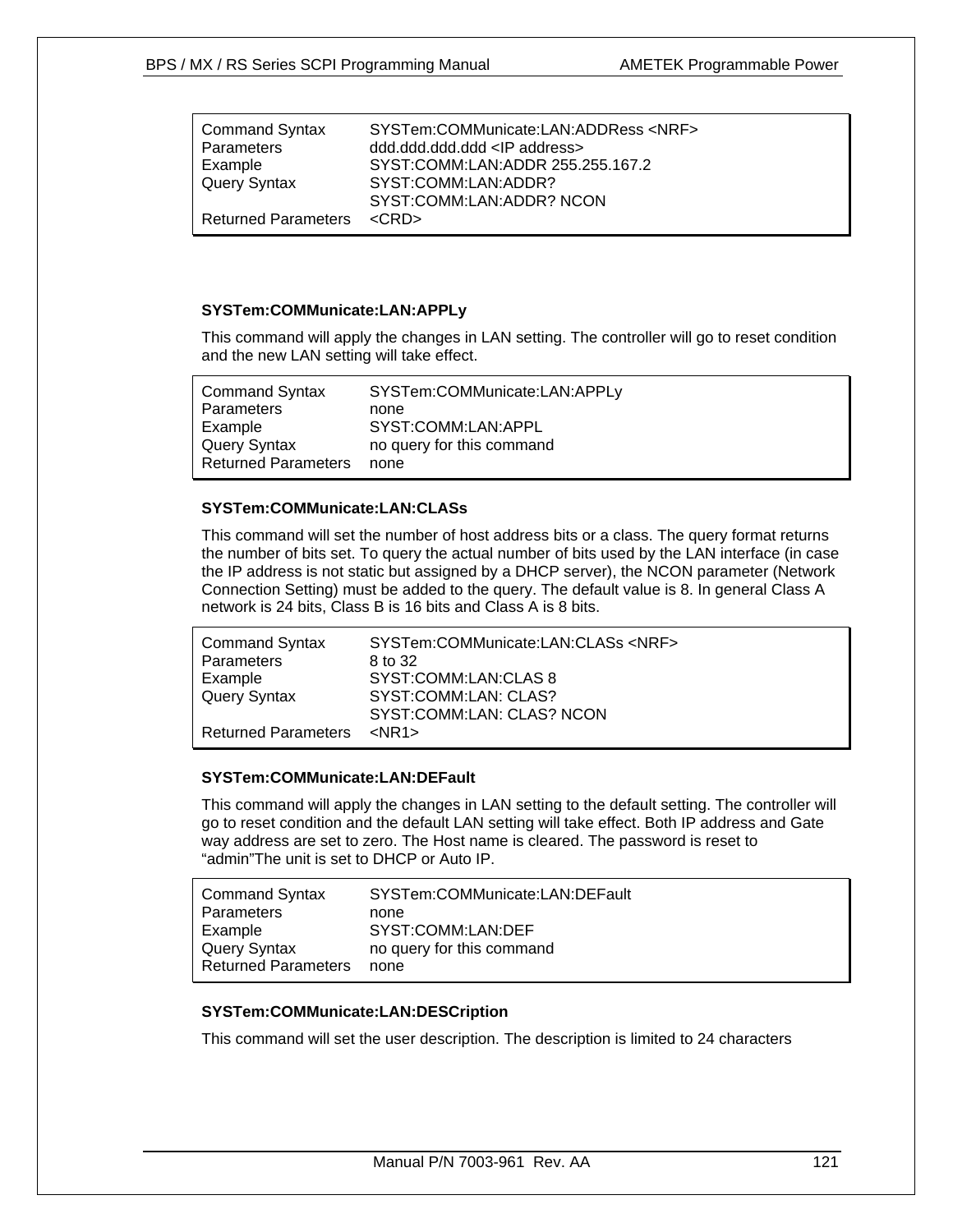| <b>Command Syntax</b>      | SYSTem:COMMunicate:LAN:DESCription <srd></srd> |
|----------------------------|------------------------------------------------|
| Parameters                 | $<$ SRD $>$                                    |
| Example                    | SYST:COMM:LAN:DESC "EVAL UNIT"                 |
| <b>Query Syntax</b>        | SYST:COMM:LAN:DESC?                            |
| <b>Returned Parameters</b> | $<$ SRD $>$                                    |

#### **SYSTem:COMMunicate:LAN:GWADdress**

This command will set the LAN Gateway address. The query format returns the Gateway address set. To query the actual gateway address used by the LAN interface (in case the IP address is not static but assigned by a DHCP server), the NCON parameter (Network Connection Setting) must be added to the query. The default value is 0.0.0.0.

| <b>Command Syntax</b><br><b>Parameters</b> | SYSTem:COMMunicate:LAN:GWADddress <nrf><br/>ddd.ddd.ddd.ddd <gateway address=""></gateway></nrf> |
|--------------------------------------------|--------------------------------------------------------------------------------------------------|
| Example                                    | SYST:COMM:LAN:GWAD 255.255.255.0                                                                 |
| <b>Query Syntax</b>                        | SYST:COMM:LAN:GWAD?                                                                              |
|                                            | SYST:COMM:LAN:GWAD? NCON                                                                         |
| Returned Parameters <crd></crd>            |                                                                                                  |

## **SYSTem:COMMunicate:LAN:HOST**

This command will set the Host name. The name is limited to 16 characters

| <b>Command Syntax</b>      | SYSTem:COMMunicate:LAN:HOST <srd></srd> |
|----------------------------|-----------------------------------------|
| Parameters                 | $<$ SRD $>$                             |
| Example                    | SYST:COMM:LAN:HOST "ACS"                |
| Query Syntax               | SYST:COMM:LAN:HOST?                     |
| <b>Returned Parameters</b> | $<$ SRD $>$                             |

#### **SYSTem:COMMunicate:LAN:PASSword**

This command will set the user password. The password is used to access to LAN configuration screen from the Web page. The default password is "admin". The description is limited to 8 characters.

| <b>Command Syntax</b>      | SYSTem:COMMunicate:LAN:PASSword <srd></srd> |
|----------------------------|---------------------------------------------|
| Parameters                 | $<$ SRD $>$                                 |
| Example                    | SYST:COMM:LAN:PASS "admin"                  |
| <b>Query Syntax</b>        | SYST:COMM:LAN:PASS?                         |
| <b>Returned Parameters</b> | <srd></srd>                                 |
|                            |                                             |

## **SYSTem:COMMunicate:LAN:PORT**

This command will set the socket port number. The query format returns the port number set. The default value is 5025.

| <b>Command Syntax</b>      | SYSTem:COMMunicate:LAN:PORT <nrf></nrf> |
|----------------------------|-----------------------------------------|
| <b>Parameters</b>          | $0 - 65535$                             |
| Example                    | SYST:COMM:LAN:PORT 5025                 |
| Query Syntax               | SYST:COMM:LAN: PORT?                    |
| <b>Returned Parameters</b> | $<$ NR1 $>$                             |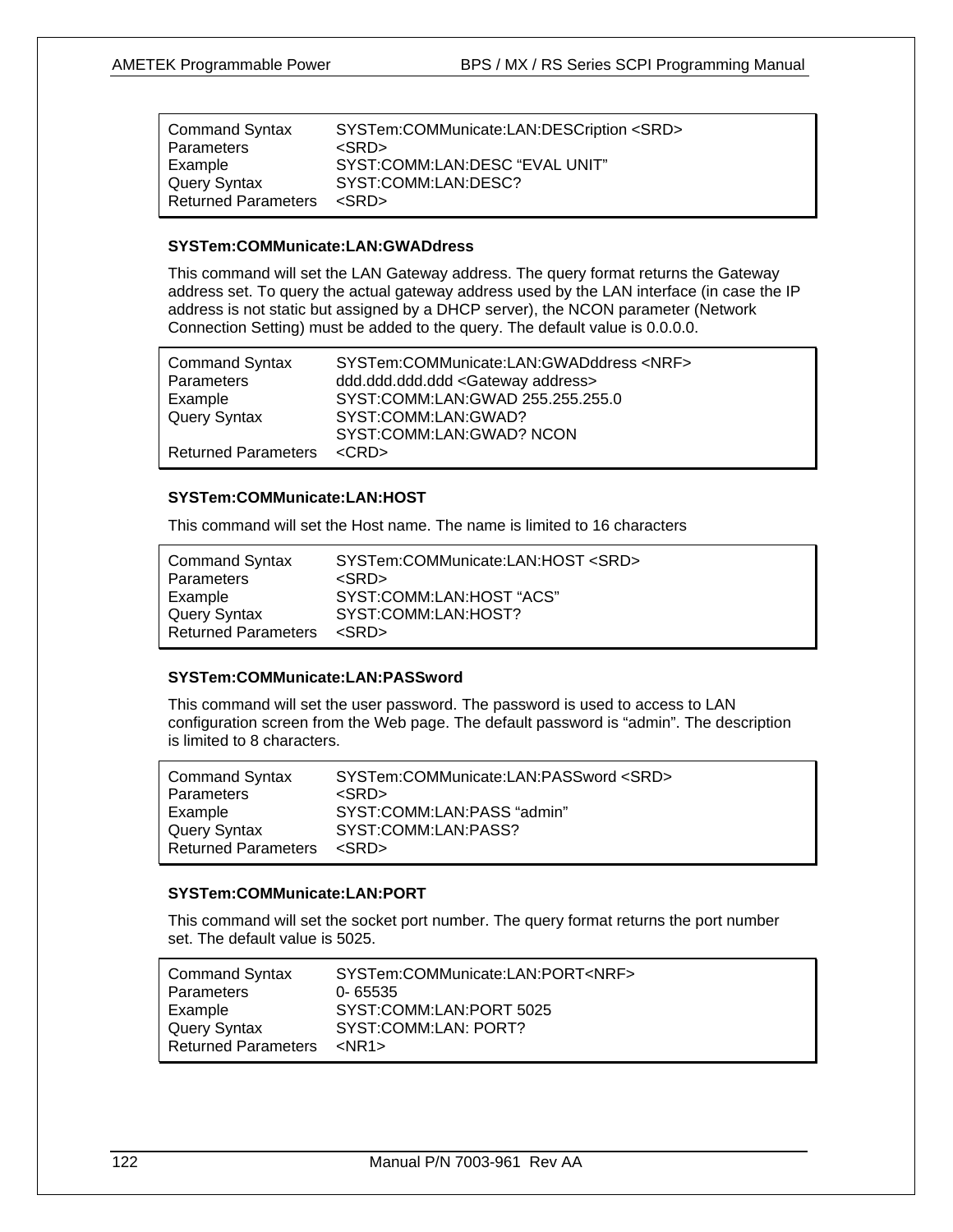## **SYSTem:COMMunicate:SERial:BAUD**

This command will set the SERial communication baud rate.

| <b>Command Syntax</b>                 | SYSTem:COMMunicate:SERial:BAUD <nrf></nrf>                                        |
|---------------------------------------|-----------------------------------------------------------------------------------|
| Parameters                            | 1200   2400   4800   9600   38400   57600*   115200*                              |
| Example<br><b>Returned Parameters</b> | $(* = available on MX Series II only.)$<br>SYST:COMM:SER:BAUD 9600<br><nr1></nr1> |

#### **SYSTem:COMMunicate:SERial:PARity**

This command will set the SERial communication parity.

| <b>Command Syntax</b>      | SYSTem:COMMunicate:SERial:PARity <parity></parity> |
|----------------------------|----------------------------------------------------|
| Parameters                 | NONE   EVEN   ODD                                  |
| Example                    | SYST:COMM:SER:PAR NONE                             |
| <b>Returned Parameters</b> | <crd></crd>                                        |

## **SYSTem:COMMunicate:SERial:BITS**

This command will set the SERial communication number of data bits.

| <b>Command Syntax</b>      | SYSTem:COMMunicate:SERial:BITS <nrf></nrf> |
|----------------------------|--------------------------------------------|
| Parameters                 | 718                                        |
| Example                    | SYST:COMM:SER:BITS 8                       |
| <b>Returned Parameters</b> | kNR1>                                      |

#### **SYSTem:COMMunicate:SERial:SBITs**

This command will set the SERial communication number of stop bits.

| Command Syntax             | SYSTem:COMMunicate:SERial:SBITs <nrf></nrf> |
|----------------------------|---------------------------------------------|
| Parameters                 | 112                                         |
| Example                    | SYST:COMM:SER:SBITs 1                       |
| <b>Returned Parameters</b> | <nr1></nr1>                                 |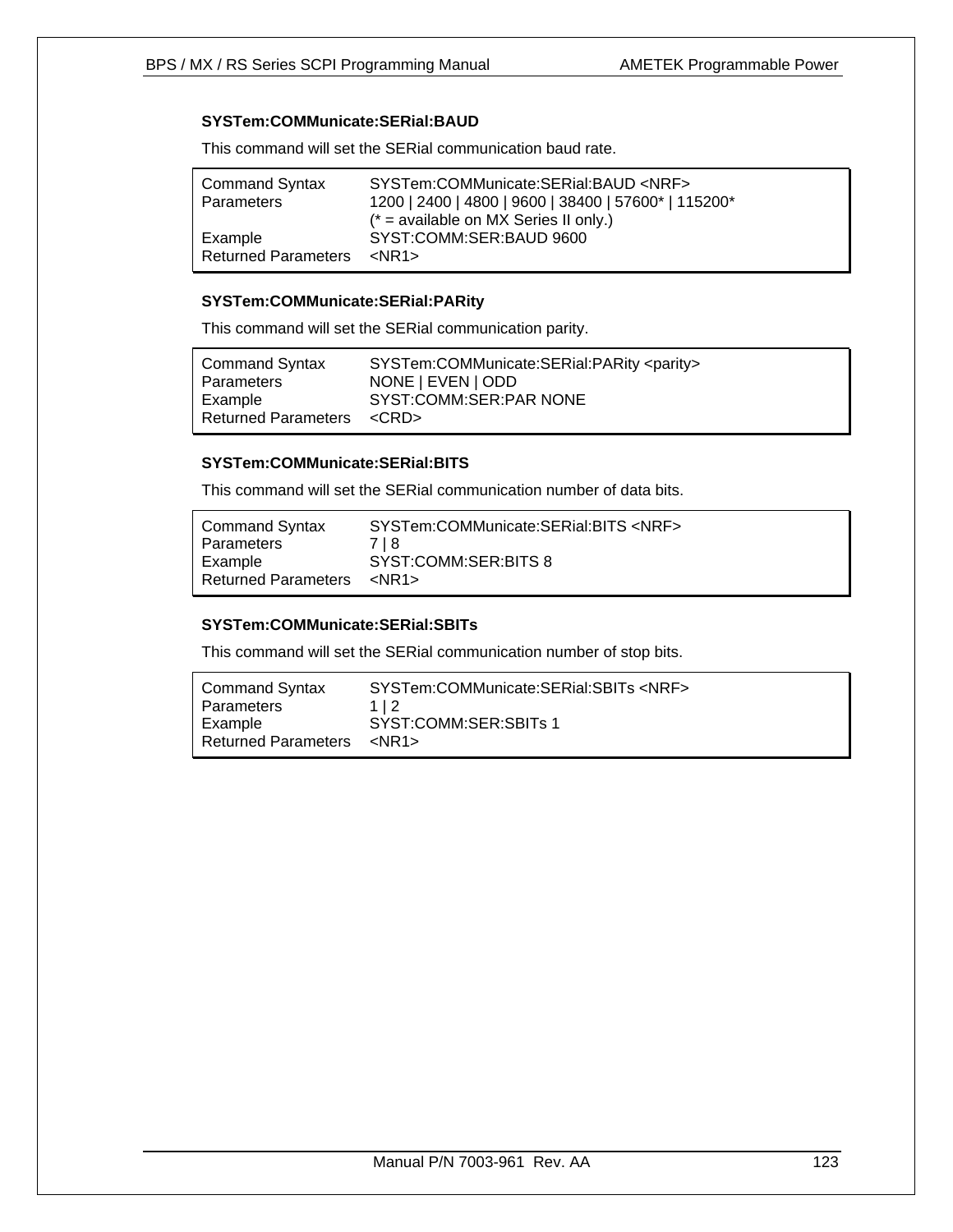## **4.25 Trace Subsystem Commands [Pi Controller Only]**

This subsystem programs the output waveform of the AC/DC power source.

## **Subsystem Syntax**

## **TRACe**

| :CATalog?                                                                       | Return list of defined<br>waveforms      |
|---------------------------------------------------------------------------------|------------------------------------------|
| $[ADATA]$ <waveform_name>, <n>, <n></n></n></waveform_name>                     | Assign values to a<br>waveform           |
| :DEFine <waveform_name>[, <waveform_name>[1024]</waveform_name></waveform_name> | Create and name new<br>waveform          |
| :DELete                                                                         |                                          |
| [:NAME] <waveform_name></waveform_name>                                         | Delete waveform to free its<br>memory    |
| :ALL                                                                            | Delete all user waveforms<br>from memory |

## **TRACe**

These commands set the values of a user-defined waveform table. The first parameter is the name of a waveform that was previously defined with TRACe:DEFine. Following the name are 1024 data points that define the relative amplitudes of exactly one cycle of the waveform. The first data point defines the relative amplitude that will be output at 0 degrees phase reference. An error will occur if exactly 1024 data points are not sent with the command.

Data points can be in any arbitrary units. The AC source scales the data to an internal format that removes the dc component and ensures that the correct ac rms voltage is output when the waveform is selected. You cannot use the predefined names as names for your waveform.

Waveform data is stored in nonvolatile memory and is retained when input power is removed. Up to 50 user-defined waveforms may be created and stored per group. The \*RST and \*RCL commands have no effect on user-defined waveforms. Be careful when using the \*RCL command to make sure the waveform group that was selected when the front panel setup was stored is the same. If not, the AC/DC power source will attempt to recall a waveform that likely does not exist in the presently selected group of waveforms. In this case, an error message is generated and no switching of the waveform at the output of the source takes place.

A waveform can be selected for output using the FUNCtion:SHAPe, FUNCtion:SHAPe:TRIGgered, or LIST:SHAPe commands.

| <b>Command Syntax:</b>  | TRACe[:DATA] <waveform_name>,<nrf>{,<nrf>}</nrf></nrf></waveform_name> |          |                  |  |
|-------------------------|------------------------------------------------------------------------|----------|------------------|--|
| <b>Parameters</b>       | <waveform_name>, <amplitude></amplitude></waveform_name>               |          |                  |  |
| Example                 | TRAC flattop, 0.1, 0.3, 0.7,  - 0.7, - 0.3, - 0.1                      |          |                  |  |
| Query Syntax:           | none                                                                   |          |                  |  |
| <b>Related Commands</b> | TRAC:DATA                                                              | TRAC:DEL | <b>FUNC:SHAP</b> |  |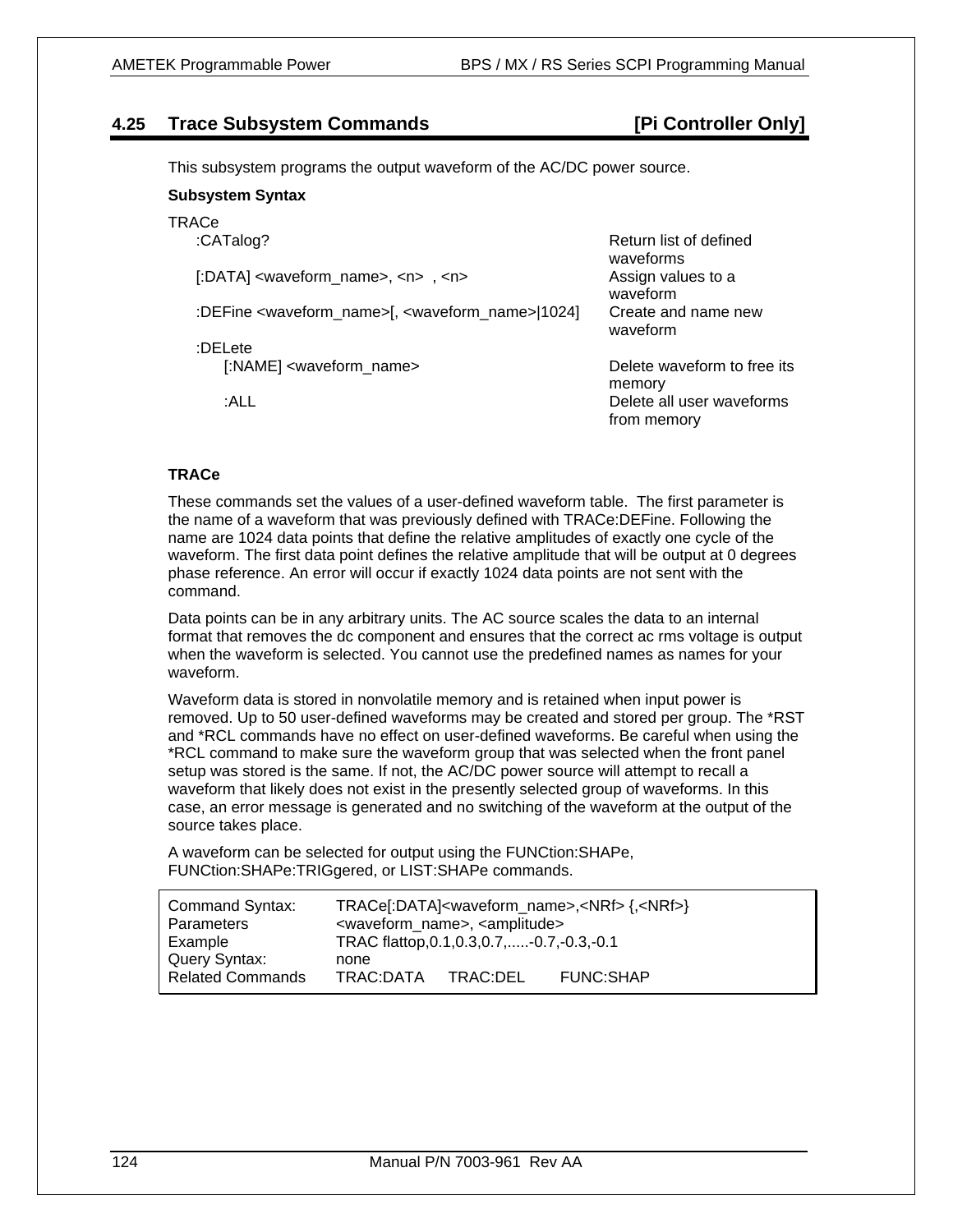## **TRACe:CATalog**

These commands return a list of defined waveform names. The list includes both predefined waveforms such as SINusoid, SQUare, and CSINusoid, as well as any user-defined waveforms.

| Query Syntax:<br>Returned Parameters <srd></srd> | TRACe:CATalog?     |                  |  |
|--------------------------------------------------|--------------------|------------------|--|
| Example                                          | TRAC:CAT?          |                  |  |
| <b>Related Commands</b>                          | TRAC:DATA TRAC:DEL | <b>FUNC:SHAP</b> |  |

## **TRACe:DEFine**

These commands define a new waveform with the name <waveform\_name> and allocates storage for its data. The waveform name can then be referenced by the TRACe:DATA.

*Note: The TRAC:DEF command causes waveform catalog data to be writing to the Flash memory of the unit. This process requires about 500 msec to complete. The TRACE:DATA command which normally follows should not be sent during this period to allow this process to complete or the first part of the data may be missed and an error will result.* 

| Command Syntax:<br>Parameters | TRACe:DEFine <waveform_name><br/><waveform name=""></waveform></waveform_name> |  |                  |  |
|-------------------------------|--------------------------------------------------------------------------------|--|------------------|--|
| Example                       | TRAC:DEF flattop                                                               |  |                  |  |
| <b>Related Commands</b>       | TRAC:DATA TRAC:DEL                                                             |  | <b>FUNC:SHAP</b> |  |

## **TRACe:DELete**

This command deletes the user-defined waveform table with the name <waveform\_name> and makes its memory available for other waveforms.

| Command Syntax:<br>Parameters | TRACe:DELete[:NAME] <waveform_name><br/><waveform name=""></waveform></waveform_name> |          |                  |  |
|-------------------------------|---------------------------------------------------------------------------------------|----------|------------------|--|
| Example                       | TRAC: DEL flattop                                                                     |          |                  |  |
| <b>Related Commands</b>       | TRAC:DATA                                                                             | TRAC:DEL | <b>FUNC:SHAP</b> |  |

## **TRACe:DELete**

This command deletes **ALL** user-defined waveforms at once and makes all waveform memory available for other waveforms. This command is only supported by firmware revisions 0.16 and higher.

| Command Syntax:<br>Parameters | TRACe:DELete:ALL<br><waveform name=""></waveform> |                  |
|-------------------------------|---------------------------------------------------|------------------|
| Example                       | TRAC:DEL:ALL                                      |                  |
| <b>Related Commands</b>       | TRAC:DATA TRAC:DEL                                | <b>FUNC:SHAP</b> |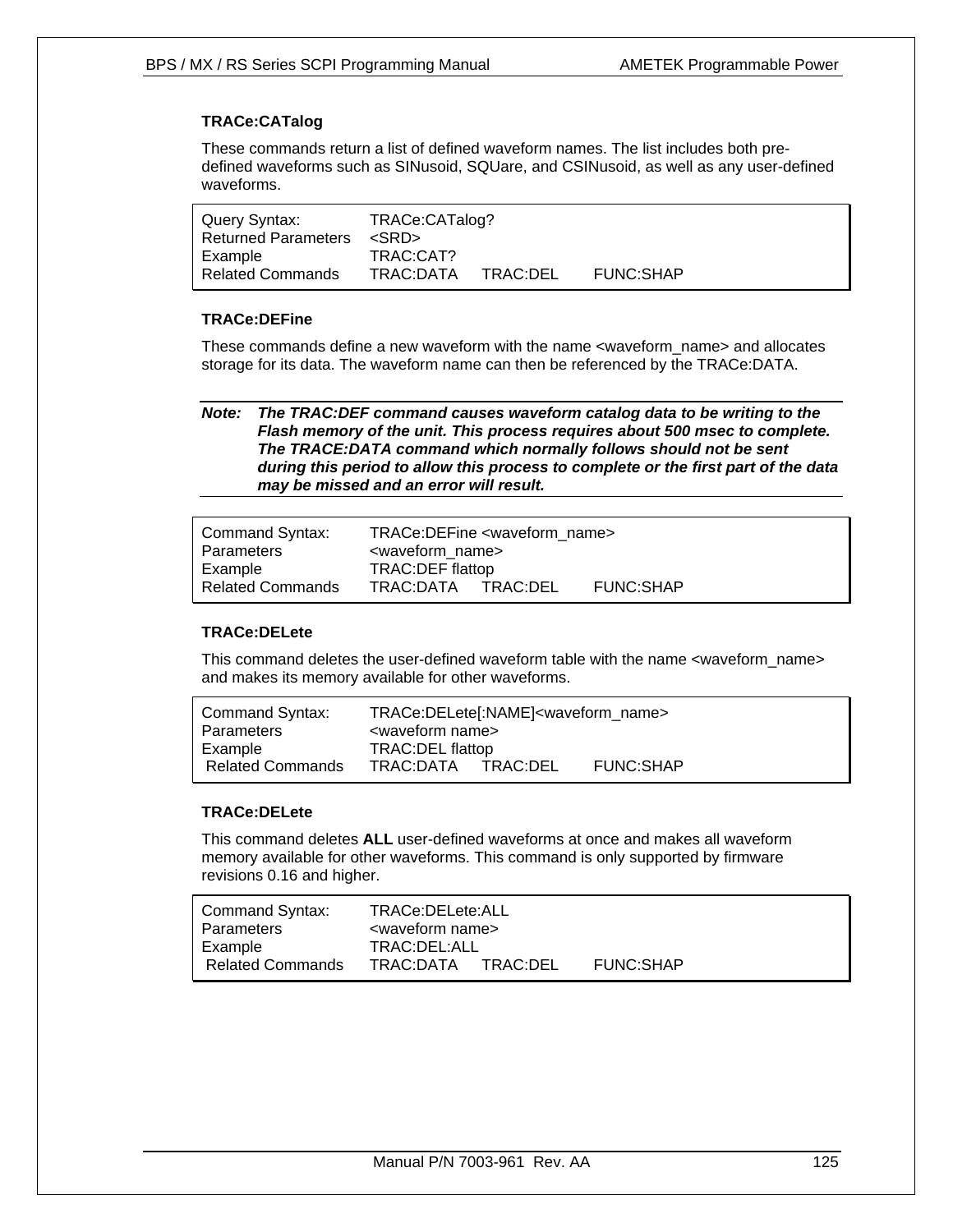# **4.26 Trigger Subsystem**

This subsystem controls the triggering of the AC/DC power source. See chapter 6 under "Triggering Output Changes" for an explanation of the Trigger Subsystem. The INITiate commands control the initialization of the transient system. The trigger subsystem must first be enabled using the INITiate commands or no triggering action will occur. Refer to Figure 6-5 for a block diagram of the trigger system.

## **Subsystem Syntax**

| ABORt Resets the trigger system to the Idle state |                                                                                 |
|---------------------------------------------------|---------------------------------------------------------------------------------|
| <b>INITiate</b>                                   |                                                                                 |
| [:IMMediate]                                      | Initiates the system for one trigger                                            |
| [:TRANsient]                                      |                                                                                 |
| :ACQuire                                          |                                                                                 |
| :CONTinuous                                       | sets if the initate continuous to (ON OFF)                                      |
| TRIGger                                           |                                                                                 |
| [:TRANsient]                                      |                                                                                 |
| :SOURce                                           | Sets the trigger source (IMMediate BUS EXT)                                     |
| :COUNt                                            | Set if the trigger is controlled at every<br>count(NONE ALL)                    |
| :ACQuire                                          |                                                                                 |
| :SOURce                                           | set the aquire trigger soure                                                    |
|                                                   | (IMMediate SYNChronize BUS TTLTrg)                                              |
| :SYNChronize                                      |                                                                                 |
| :SOURce <source/><br>:PHASe <n></n>               | Sets the trigger sync source (IMM PHAS)<br>Sets the synchronous phase reference |
| :STATe?                                           | Return the trigger state (IDLE ARM BUSY)                                        |
|                                                   |                                                                                 |

## **ABORt**

This command resets the transient trigger systems to the Idle state. Any output transient or measurement that is in progress is immediately aborted. ABORt also cancels any lists or pulses that may be in process.

| <b>Command Syntax</b><br>Parameters | <b>ABORt</b><br>one        |      |      |  |  |  |
|-------------------------------------|----------------------------|------|------|--|--|--|
| Examples<br><b>Related Commands</b> | <b>ABOR</b><br><b>INIT</b> | *RST | *TRG |  |  |  |
|                                     |                            |      |      |  |  |  |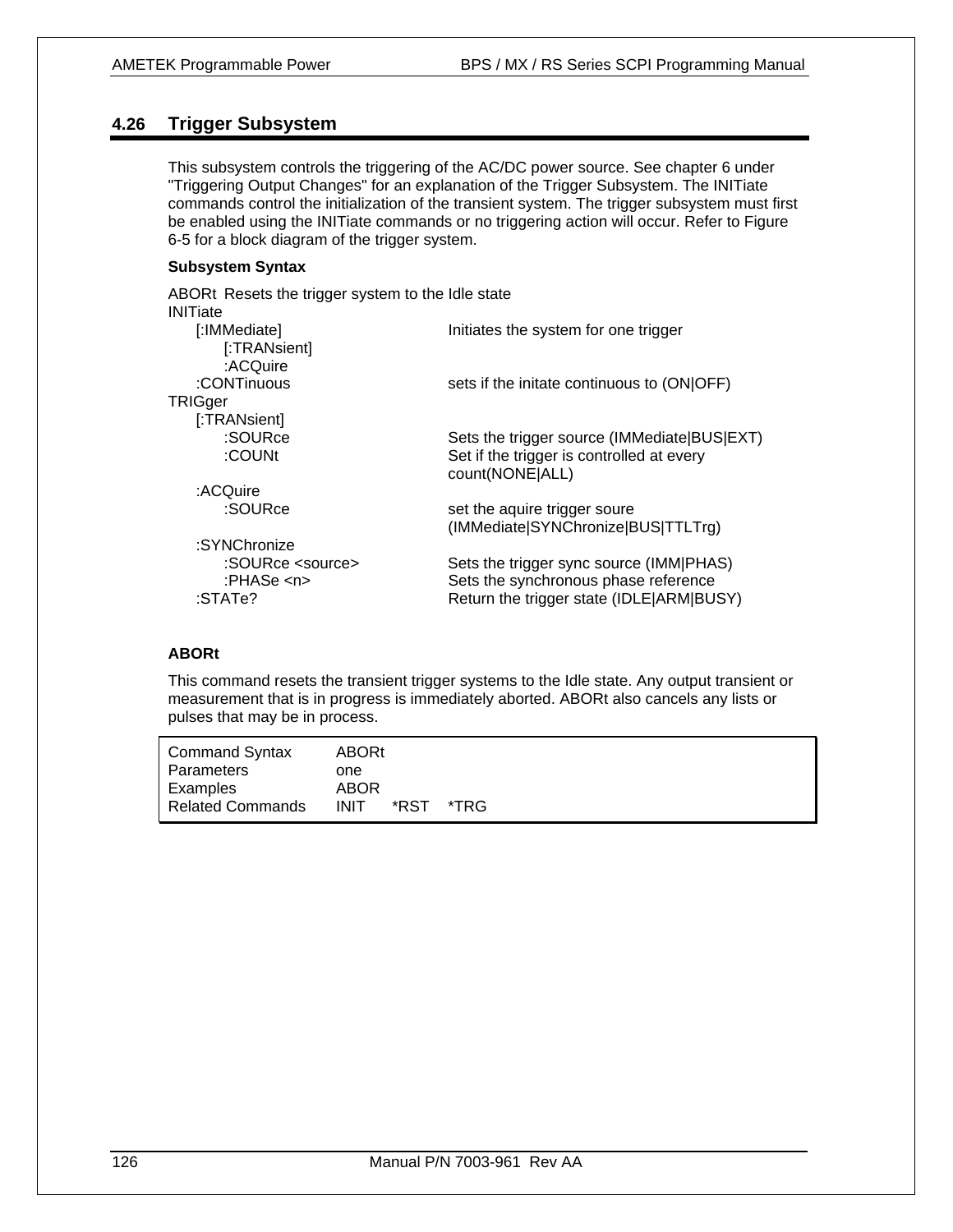## **INITiate[:IMMediate][:TRANsient]**

The INITiate command controls the initiation of the transient generation or measurement acquisition trigger system. They cause the trigger system to make a transition from the Idle state to the Waiting-for-Trigger state. If the trigger system is not in the Idle state, the initiate commands are ignored.

If both the transient generation and the measurement acquisition trigger systems are initiated at the same time, the first trigger event that occurs will trigger the measurement system. The transient system will trigger on the next trigger event. Thus, the measurement system has a higher trigger priority than the transient system. If the measurement trigger is generated by a transient event, the acquisition system should be initiated first so it is waiting for the trigger caused by the transient system.

| Command Syntax          | INITiate[:IMMediate][:TRANsient |       |
|-------------------------|---------------------------------|-------|
| l Parameters            | None                            |       |
| Examples                | <b>INIT</b>                     |       |
| <b>Related Commands</b> | ABOR INIT:CONT                  | *TRIG |

## **INITiate:ACQuire INITIATE: INITIATE: INITIATE: IPI Controller Only**

The INITiate:ACQuire command controls the initiation of the measurements trigger system. They cause the trigger system to make a measurement from the Idle state to the Waiting-for-Trigger state. If the trigger system is not in the Idle state, the initiate commands are ignored.

| <b>Command Syntax</b>   | <b>INITiate:ACQuire</b> |       |
|-------------------------|-------------------------|-------|
| Parameters              | <b>None</b>             |       |
| Examples                | <b>INIT:ACO</b>         |       |
| <b>Related Commands</b> | ABOR INIT:CONT          | *TRIG |

## **INITiate:CONTinuous**

These commands control the transient generator trigger system.

- 1 or ON continuously initiates the transient trigger system.
- 0 or OFF turns off continuous triggering. In this state, the trigger system must be initiated for each triggered event using INITiate:TRANsient.

| <b>Command Syntax</b><br>Parameters | <b>INITiate:CONTinuous</b><br>010FFON |      |  |
|-------------------------------------|---------------------------------------|------|--|
| *RST Value                          | OFF                                   |      |  |
| Examples                            | <b>INIT:CONT ON</b>                   |      |  |
| <b>Related Commands</b>             | ABOR INIT:CONT                        | *TRG |  |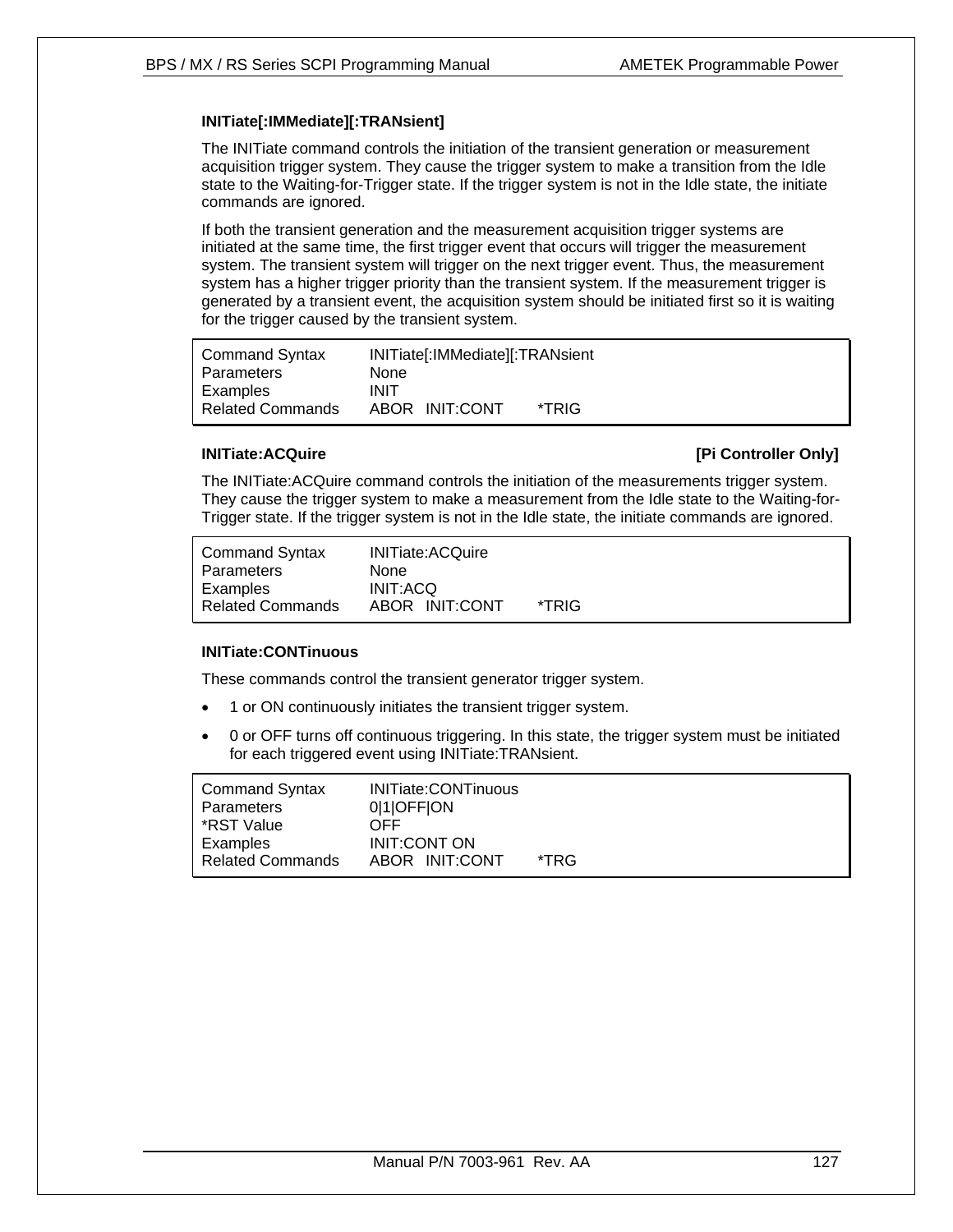### **TRIGger[:TRANSient]:SOURce**

This command will determine the source of the trigger event for the transient. The following sources are available:

- IMMediate Triggering occurs as soon as the INIT command is received.
- BUS Triggering occurs following the INIT command after receiving the \*TRG command or a Group Execute Trigger (GET) IEEE signal.
- EXTernal Triggering occurs when an external trigger input is received.

| <b>Command Syntax</b>   | TRIGger[:TRANSient]:SOURce                 |  |  |
|-------------------------|--------------------------------------------|--|--|
| Parameters              | IMMediate   BUS   EXT                      |  |  |
| *RST Value              | <b>IMMediate</b>                           |  |  |
| Examples                | <b>TRIG:SOUR BUS</b>                       |  |  |
| <b>Related Commands</b> | ABOR <group execute="" trigger=""></group> |  |  |

## **TRIGger:COUNt**

This command determines whether the phase synchronization is accomplished at the begining of the transient list or pulse for every COUNt or at the begining of the transient for the first count only. It accepts the following parameters.

- NONe Synchronization is accomplished once
- ALL Synchronization is accomplished for every count.

| <b>Command Syntax</b>      | <b>TRIGger:COUNt ALL</b><br>TRIGger:COUNt NONE         |                                        |
|----------------------------|--------------------------------------------------------|----------------------------------------|
| <b>Parameters</b>          | ALL, NONE                                              |                                        |
| *RST Value                 | <b>NONE</b>                                            |                                        |
| Examples                   | <b>TRIG:COUN ALL</b>                                   |                                        |
|                            | <b>TRIG:COUN NONE</b>                                  |                                        |
| <b>Query Syntax</b>        | TRIG:COUN?                                             |                                        |
| <b>Returned Parameters</b> | $<$ CRD $>$                                            |                                        |
| <b>Related Commands</b>    | ABOR TRIG<br>TRIG:DEL<br>TRIG:SYNC:PHAS<br><b>INIT</b> | TRIG:SYNC<br><b>INIT:CONT *TRG WAI</b> |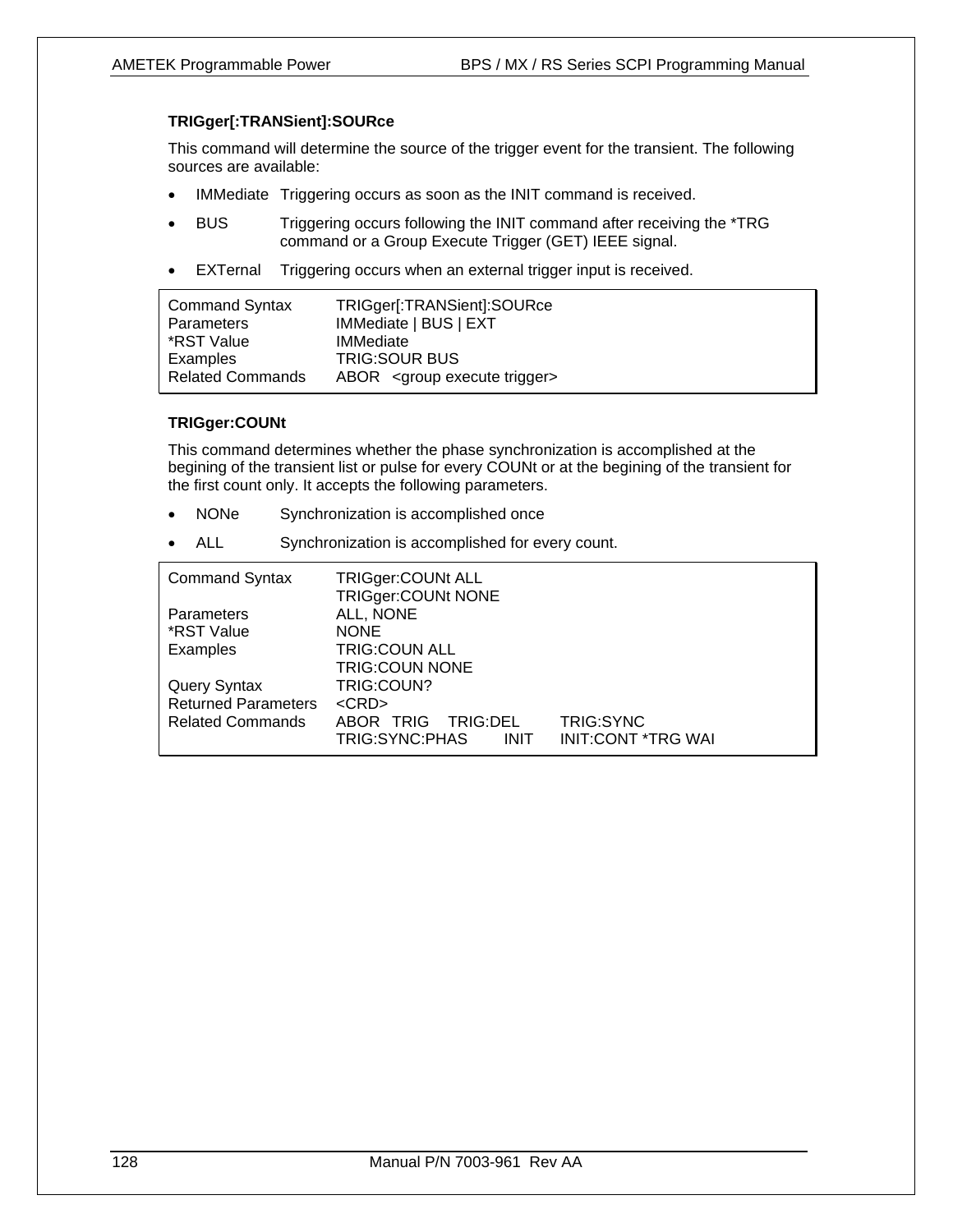## **TRIGger:ACQuire:SOURce [3Pi Controller Only]**

These commands select the trigger source for a triggered measurement sequence as follows:

| <b>IMMediate</b>                                                                                                                              | Acquire the measurements immediate. The FETCh commands return the<br>requested calculation from the set of acquired data as soon as the<br>measurement calculations are completed by the controller.                                                                          |  |  |
|-----------------------------------------------------------------------------------------------------------------------------------------------|-------------------------------------------------------------------------------------------------------------------------------------------------------------------------------------------------------------------------------------------------------------------------------|--|--|
| SYNChronize                                                                                                                                   | Internal phase A angle                                                                                                                                                                                                                                                        |  |  |
| <b>BUS</b>                                                                                                                                    | IEEE-488 device, *TRG, or <get> (Group Execute Trigger)</get>                                                                                                                                                                                                                 |  |  |
| <b>TTLTrg</b>                                                                                                                                 | The signal driving the Trigger Out BNC                                                                                                                                                                                                                                        |  |  |
| <b>Command Syntax</b><br><b>Parameters</b><br>*RST Value<br>Examples<br>Query Syntax<br><b>Returned Parameters</b><br><b>Related Commands</b> | TRIGger:ACQuire:SOURce <crd><br/><b>IMM SYNC BUS  TTLT</b><br/>IMM<br/>TRIG: ACQ: SOUR BUS<br/>TRIGger:ACQuire:SOURce?<br/><math>&lt;</math>CRD<math>&gt;</math><br/>ABOR TRIG:SOUR<br/>TRIG:SYNC:SOUR<br/>TRIG:SYNC:PHAS<br/><b>INIT:CONT</b><br/><b>INIT</b><br/>*TRG</crd> |  |  |

## **TRIGger:SYNChronize:SOURce**

This command selects the synchronizing trigger source in generating a step, pulse, or list output as follows:

- IMMediate starts the transient output immediately.
- PHASe starts the transient output at the reference phase set by TRIG:PHAS.

| <b>Command Syntax</b><br>Parameters<br>*RST Value                                        | TRIGger:SYNChronize:SOURce <crd><br/>IMMediate PHASe<br/>IMM.</crd>             |             |                       |      |
|------------------------------------------------------------------------------------------|---------------------------------------------------------------------------------|-------------|-----------------------|------|
| Examples<br><b>Query Syntax</b><br><b>Returned Parameters</b><br><b>Related Commands</b> | <b>TRIG:SYNC:SOUR IMM</b><br>TRIGger:SYNC:SOURce?<br>$<$ CRD $>$<br><b>ABOR</b> |             | <b>TRIG:SOUR PHAS</b> |      |
|                                                                                          | TRIG:SYNC:PHAS                                                                  | <b>INIT</b> | <b>INIT:CONT</b>      | *TRG |

#### **TRIGger:SYNChronize:PHASe**

This command sets the phase angle with respect to an internal phase reference if TRIGger:SOURce PHASe is selected. The range is from -360 to +360 Degrees.

| <b>Command Syntax</b><br>Parameters<br>*RST Value | TRIGger:SYNChronize:PHASe <nrf+><br/>360 to <math>+360</math><br/>0</nrf+> |
|---------------------------------------------------|----------------------------------------------------------------------------|
| Examples                                          | TRIG: SYNC: PHAS 90                                                        |
| <b>Query Syntax</b>                               | TRIGger:SYNChronize:PHASe?                                                 |
| <b>Returned Parameters</b>                        | $<$ NR2 $>$                                                                |
| <b>Related Commands</b>                           | ABOR TRIG:SYNC:SOUR<br><b>INIT</b><br>INIT:CONT<br>*TRG                    |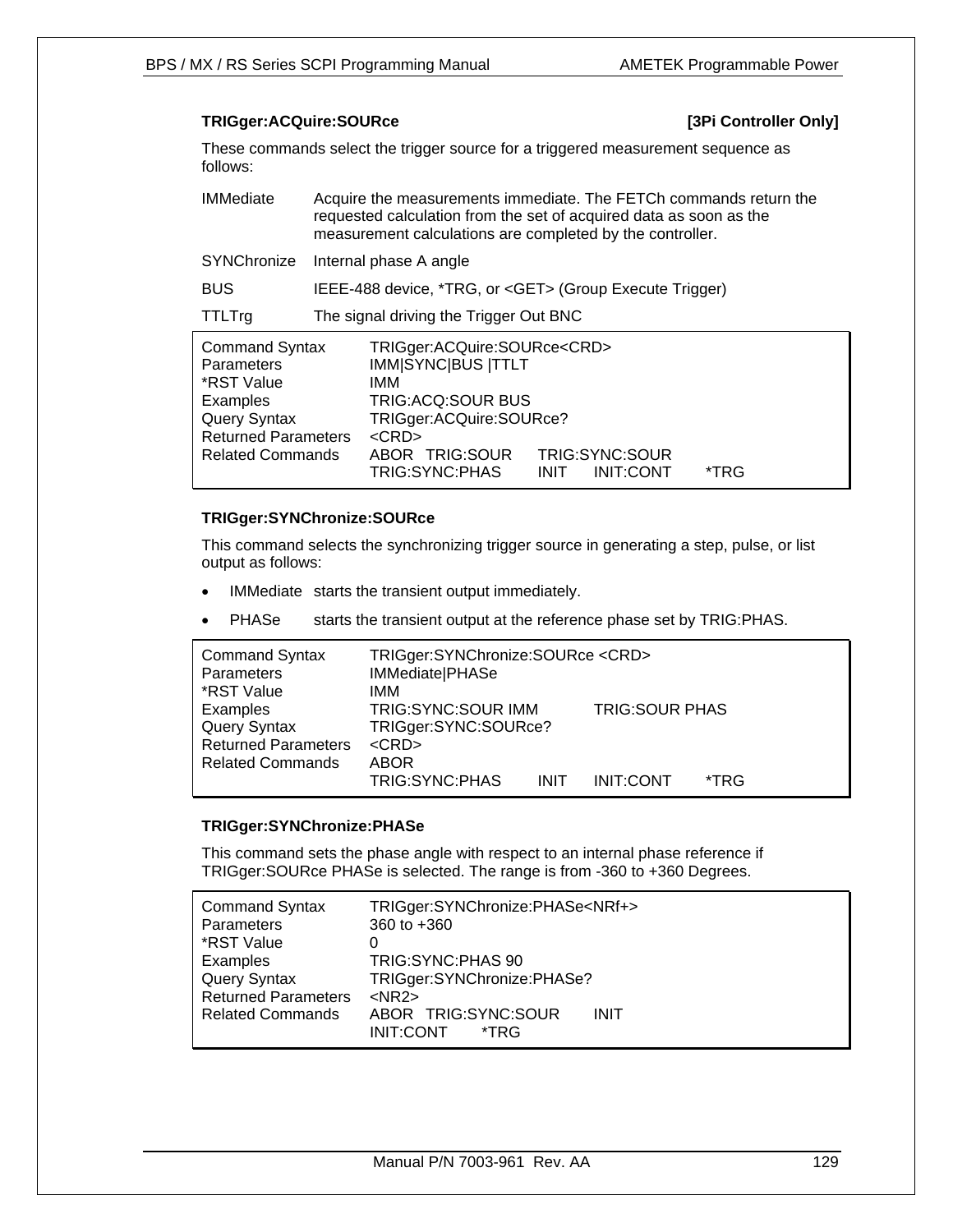## **TRIG:STATe?**

This is a query only command. The response will define the state of the transient trigger system as follows:

- IDLE The trigger is in the idle state.
- ARM The trigger is waiting for internal syncronization or external trigger
- BUSY The triggered transient is in progress.
- WTRIG The unit is waiting for a trigger event.

On Series II controllers, the trigger state will be updated when the last list point has been executed. For final voltage or frequency steps with a longer dwell time than needed to reach the end value, this means the response may change from BUSY to IDLE before the dwell time has expired. If this affects the application program, it will be necessary to add a final list point with a short durating (e.g. 0.001 second) to hold the BUSY state till the end of the list.

**Note:** Firmware revision 0.31 or lower will respond with "ARM" instead of "IDLE" at the end of transient execution even if the trigger mode is immediate.

| Query Syntax                    | TRIGger:STATe?           |                |  |
|---------------------------------|--------------------------|----------------|--|
| Returned Parameters <crd></crd> |                          |                |  |
| Related Commands                | ABOR TRIG:SOUR           |                |  |
|                                 | TRIG:PHAS<br><b>INIT</b> | INIT:CONT *TRG |  |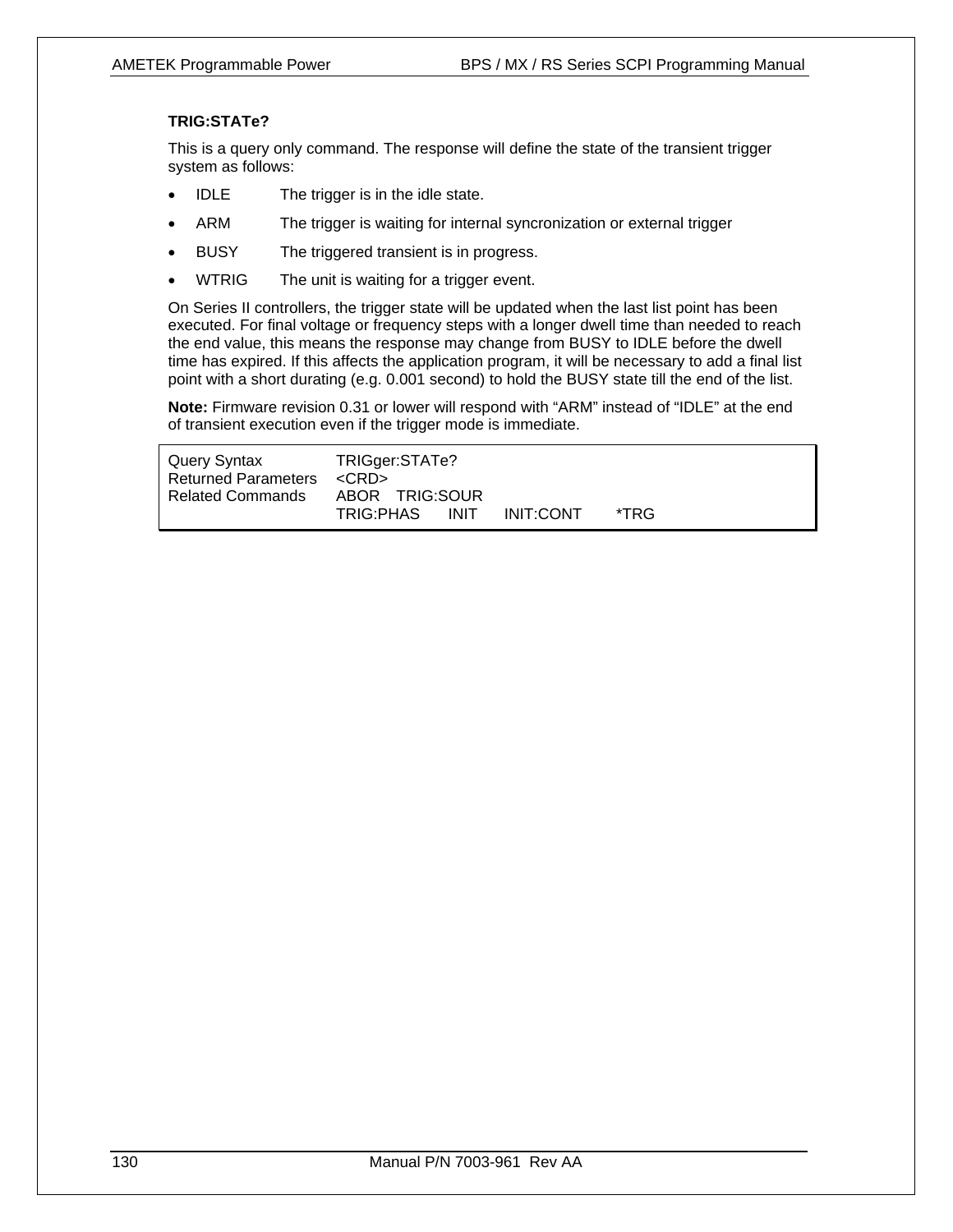# **5. Common Commands**

Common commands begin with an \* and consist of three letters (command) or three letters and a ? (query). Common commands are defined by the IEEE 488.2 standard to perform some common interface functions. The AC/DC power source responds to the required common commands that control status reporting, synchronization, and internal operations. It also responds to optional common commands that control triggers, and stored operating parameters.

Common commands and queries are listed alphabetically. If a command has a corresponding query that simply returns the data or status specified by the command, then both command and query are included under the explanation for the command. If a query does not have a corresponding command or is functionally different from the command, then the query is listed separately. The description for each common command or query specifies any status registers affected. Refer to chapter 7 for details on how to read specific register bits and use the information that they return.

Common Commands Syntax

| *CLS               | Clear status                                |
|--------------------|---------------------------------------------|
| $*ESE$ <n></n>     | Standard event status enable                |
| *ESE?              | Return standard event status enable         |
| *ESR?              | Return event status register                |
| *IDN?              | Return instrument identification            |
| $*$ OPC 1          | Enable "operation complete" bit in ESR      |
| *OPC?              | Return a "1" when operation complete        |
| *OPT?              | Return option number                        |
| *PSC <bool></bool> | Power-on status clear state set/reset       |
| *PSC?              | Return power-on status clear state          |
| $*RCL < n$         | Recall instrument state                     |
| *RST.              | Reset                                       |
| *SAV <n></n>       | Save instrument state                       |
| $*SRE < n$         | Set service request enable register         |
| *SRE?              | Return service request enable register      |
| *STB?              | Return status byte                          |
| *TRG               | Trigger                                     |
| *WAI               | Hold off bus until all device commands done |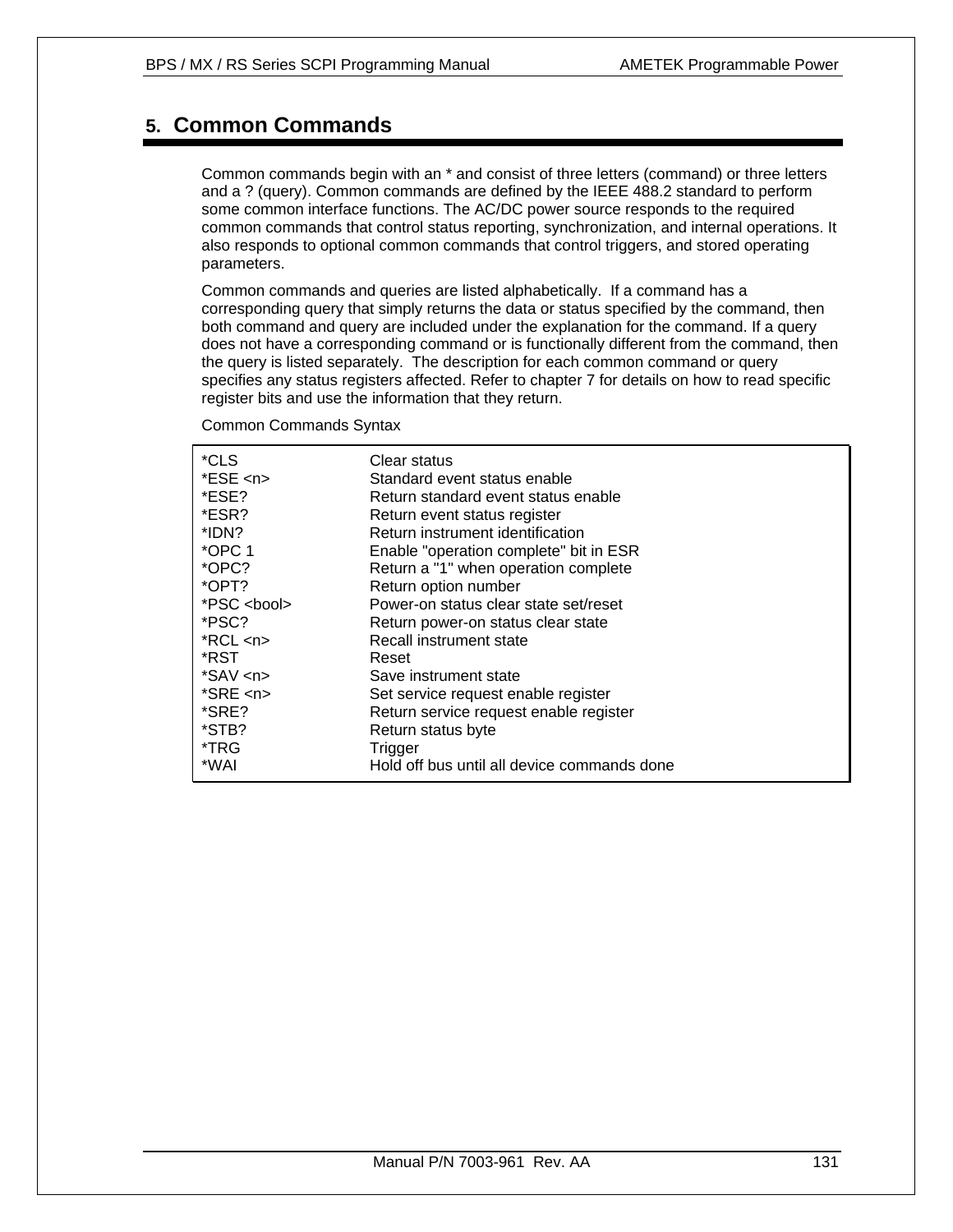# **5.1 \*CLS**

This command clears the following registers (see chapter 7 for descriptions of all status registers):

- Standard Event Status
- Operation Status Event
- Questionable Status Event
- Status Byte
- Error Queue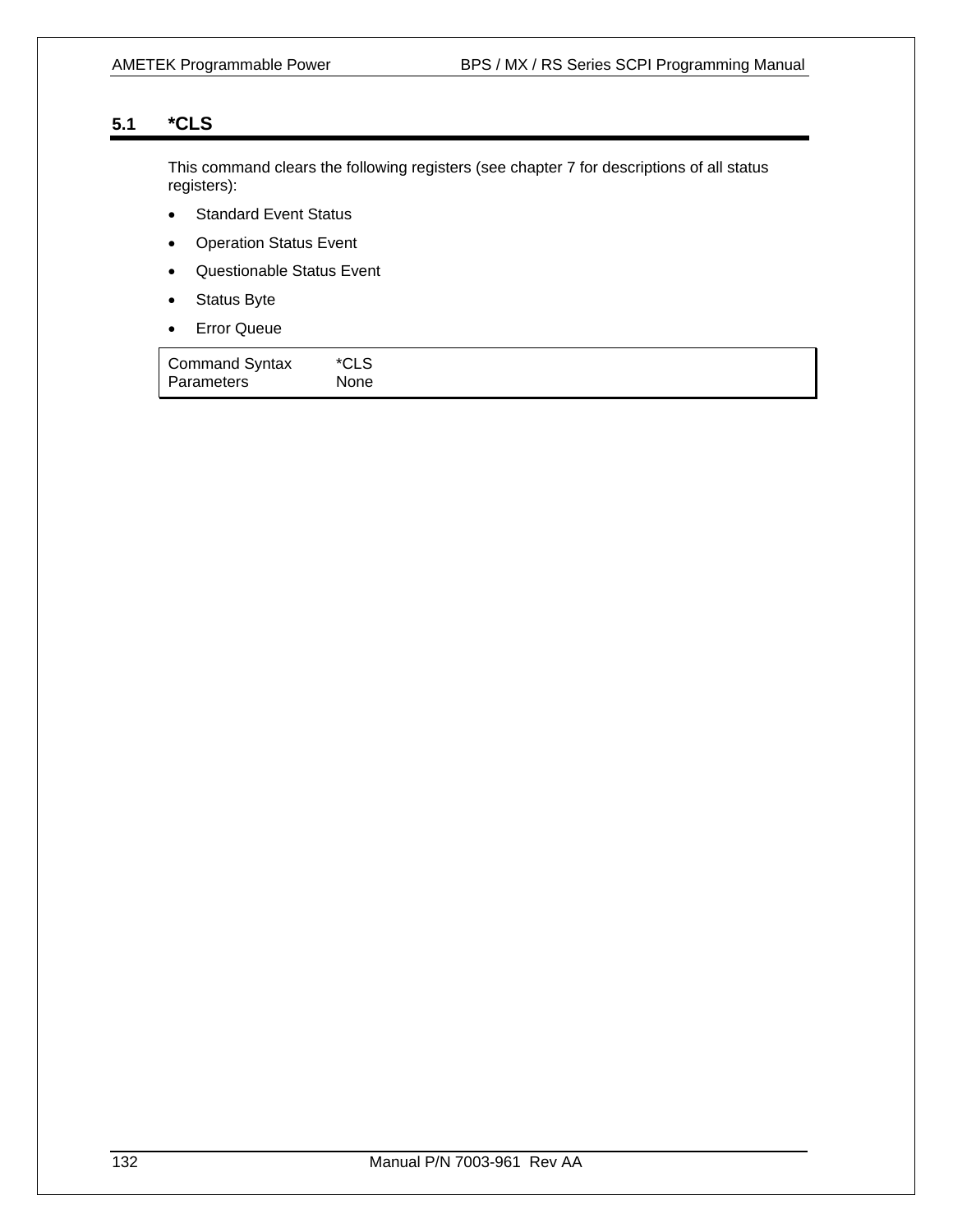## **5.2 \*ESE**

This command programs the Standard Event Status Enable register bits. The programming determines which events of the Standard Event Status Event register (see \*ESR?) are allowed to set the ESB (Event Summary Bit) of the Status Byte register. A "1" in the bit position enables the corresponding event. All of the enabled events of the Standard Event Status Event Register are logically ORed to cause the Event Summary Bit (ESB) of the Status Byte Register to be set. See section 5.3 for descriptions of the Standard Event Status registers.

The query reads the Standard Event Status Enable register.

| <b>Bit Position</b> |            |             |     |     | ັ   |     |             |            |
|---------------------|------------|-------------|-----|-----|-----|-----|-------------|------------|
| <b>Bit Name</b>     | <b>PON</b> | not<br>used | CME | EXE | DDE | QYE | not<br>used | <b>OPC</b> |
| <b>Bit Weight</b>   | 128        |             | 32  | 16  |     |     |             |            |

Bit Configuration of Standard Event Status Enable Register

| CME        | Command error   | DDE        | Device-dependent error |
|------------|-----------------|------------|------------------------|
| EXE        | Execution error | OPC.       | Operation complete     |
| <b>PON</b> | Power-on        | <b>OYE</b> | Query error            |

| <b>Command Syntax</b>      | *ESE <nrf></nrf>            |
|----------------------------|-----------------------------|
| Parameters                 | $0 - 255$                   |
| Power-On Value             | 0 (see *PSC command)        |
| Example                    | *ESE 129                    |
| Query Syntax               | *ESE?                       |
| <b>Returned Parameters</b> | <nr1>(Register value)</nr1> |
| Related Commands           | *ESR? *STB?                 |

## **5.3 \*ESR?**

This query reads the Standard Event Status Event register. Reading the register clears it. The bit configuration of this register is the same as the Standard Event Status Enable register (see \*ESE). See chapter 7for a detailed explanation of this register.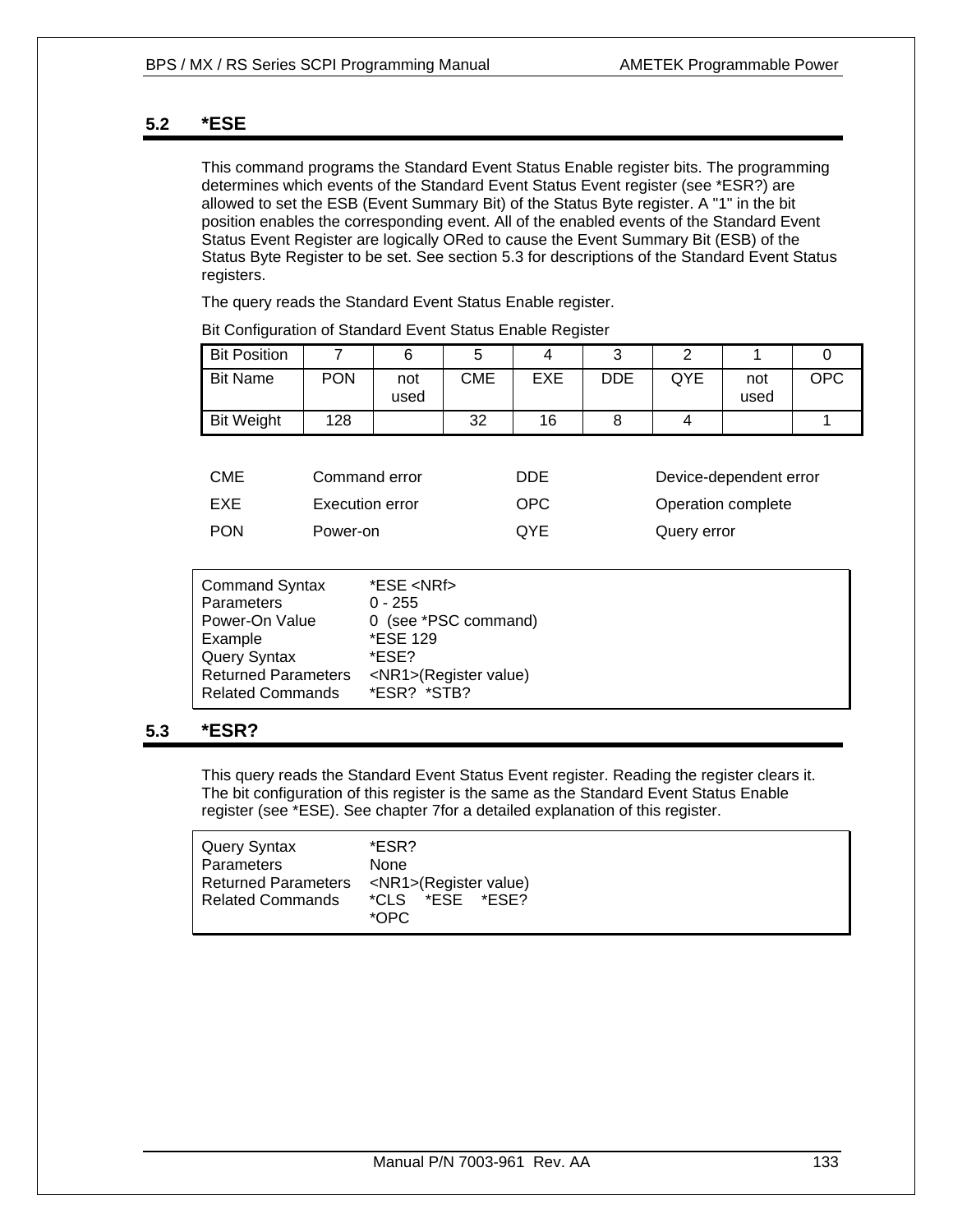## **5.4 \*IDN?**

This query requests the source to identify itself. It returns the data in four fields separated by commas.

| Query Syntax<br><b>Returned Parameters</b>          | *IDN?<br>$<$ AARD $>$  |                                                                                                      |
|-----------------------------------------------------|------------------------|------------------------------------------------------------------------------------------------------|
|                                                     | Field                  | Information                                                                                          |
|                                                     | California Instruments | Manufacturer                                                                                         |
|                                                     | <b>XXXXXX</b>          | Model number and letter                                                                              |
|                                                     | nnnnn                  | Serial number or 0                                                                                   |
|                                                     | Rev. xx.xx             | Revision level of firmware                                                                           |
| <b>Example Series I</b><br><b>Example Series II</b> |                        | "CALIFORNIA INSTRUMENTS, MX45-3, 12345, Rev 1.0"<br>"CALIFORNIA INSTRUMENTS, MX45-3, 12345, Rev 4.0" |

## **5.5 \*OPC**

This command causes the interface to set the OPC bit (bit 0) of the Standard Event Status register when the source has completed all pending operations. (See \*ESE for the bit configuration of the Standard Event Status registers.)

Pending operations are complete when all commands sent before \*OPC have been executed. This includes overlapped commands. Most commands are sequential and are completed before the next command is executed. Overlapped commands are executed in parallel with other commands. Commands such as measurement and calibration are overlapped with subsequent commands sent to the AC/DC power source. The \*OPC command provides notification that all overlapped commands have been completed.

\*OPC does not prevent processing of subsequent commands but Bit 0 will not be set until all pending operations are completed. The \*OPC 1 command must be part of the same message with the command for which the OPC status is requested.

The query causes the interface to place an ASCII "1" in the Output Queue when all pending operations are completed.

| <b>Command Syntax</b>      | $*$ OPC <nr1></nr1> |
|----------------------------|---------------------|
| Parameters                 |                     |
| Query Syntax               | $*OPC?$             |
| <b>Returned Parameters</b> | $<$ NR1 $>$         |
| <b>Related Commands</b>    | *TRIG.<br>*WAI      |
|                            |                     |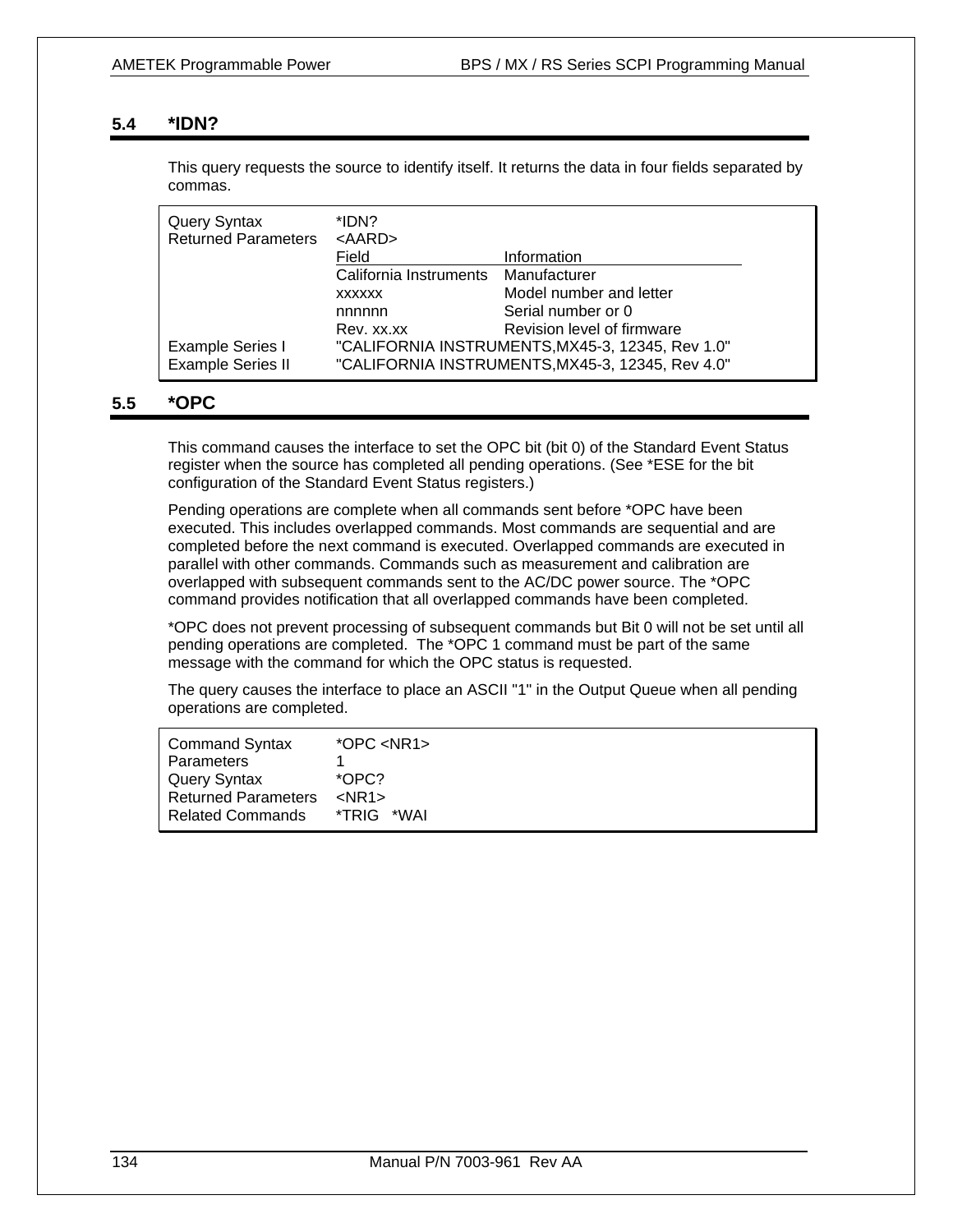## **5.6 \*OPT?**

 $\overline{a}$ 

This query requests the AC source to identify any options that are installed. Options are identified by a string keyword or a number. A 0 anywhere in this list indicates that specific feature is not installed. If a feature is installed or available, its corresponding keyword will be returned. Refer also to the SYSTem:CONFigure[:BYTE] command. This command only has a query format as these settings cannot be changed.

| *OPT?<br>Query Syntax                         |
|-----------------------------------------------|
| Returned Parameters <crd>,[<crd>]</crd></crd> |

The parameter list returned and their order in the sequence is shown in the table below.

| <b>Syntax</b>      | <b>Description</b>       | <b>Comment</b>                                                                                                             |
|--------------------|--------------------------|----------------------------------------------------------------------------------------------------------------------------|
| <b>SCPI</b>        | SCPI language            | This feature is always enabled on MX Series models.                                                                        |
| <b>NOUT</b>        | MODE option              | Phase mode selection. Available only on<br>MX30/MX45-3Pi systems.                                                          |
| <b>ADV</b>         | <b>Advanced Features</b> | Available on MX Series models with -3Pi controllers<br>only.                                                               |
| <b>CLK/LOC</b>     | Clock and Lock mode      | Allows multiple controllers to be synced.                                                                                  |
| DO160              | Option -160              | RTCA/DO160 test option.                                                                                                    |
| <b>MIL704D</b>     | Option -704              | MIL-STD704 test option.                                                                                                    |
| IEC <sub>411</sub> | Option -411              | IEC61000-4-11 voltage dips and interruptions test<br>option. This option must be installed to support the<br>EOS1 or EOS3. |
| <b>IEC413</b>      | Option -413              | IEC61000-4-13 Interharmonics test option.                                                                                  |
| <b>WHM</b>         | Option -WHM              | Supported only on i/iX Series with firmware CIC463-<br>5.                                                                  |
| ABD <sup>1</sup>   | Option -ABD              | Airbus ABD0100.1.8 test option. Requires use of<br>MXGui Windows software.                                                 |
| LF <sup>2</sup>    | Option -LF               | Limits interharmonics generator direct control output<br>to 500 Hz maximum.                                                |
| MB <sup>3</sup>    | Option -MB               | Allows System field setting in Configuration menu to<br>be changed to support different configurations.                    |
| OPT2 <sup>4</sup>  | Option -B787             | Boeing B787-0147 test option. Requires use of<br>MXGui Windows software.                                                   |
| OPT1 <sup>5</sup>  | Option - AMD             | Airbus AMD24C test option. Requires use of MXGui<br>Windows software.                                                      |

<sup>1</sup> Note: \*OPT? response list will not have "ABD" field if firmware revision is less than 1.13<br><sup>2</sup> Note: \*OPT? response list will not have "LE" field if firmware revision is less than 1.14

 $2$  Note: \*OPT? response list will not have "LF" field if firmware revision is less than 1.14.

<sup>3</sup> Note: \*OPT? response list will not have "MB" field if firmware revision is less than 4.00 (MX15 excluded) 4

<sup>&</sup>lt;sup>4</sup> Note: \*OPT? response list will not have "OPT2" field if firmware revision is less than 4.00 (MX15 excluded).

 $5$  Note:  $*$ OPT? response list will not have "OPT1" field if firmware revision is less than 4.00 (MX15 excluded).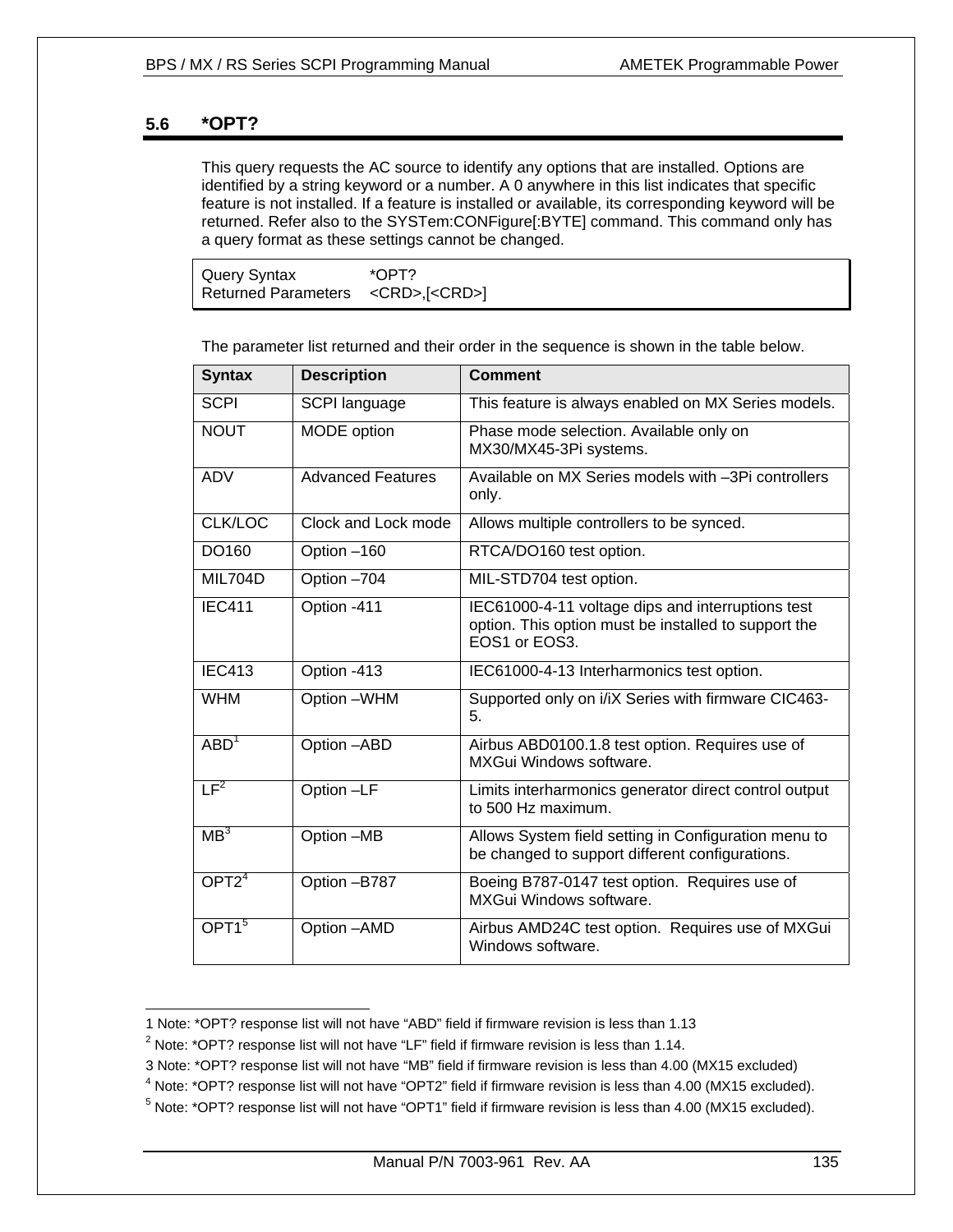## **5.7 \*PSC**

This command controls the automatic clearing at power-on of the Service Request Enable and the Standard Event Status Enable registers (see chapter 7 under 7.6.2 for register details):

| *PSC ON   1                                                                                                                    | Prevents the register contents from being saved causing them to be<br>cleared at power-on. This prevents a PON event from generating a<br>SRQ at power-on.                                                                                                                                                                                                             |
|--------------------------------------------------------------------------------------------------------------------------------|------------------------------------------------------------------------------------------------------------------------------------------------------------------------------------------------------------------------------------------------------------------------------------------------------------------------------------------------------------------------|
| PSC OFF   0                                                                                                                    | Saves the contents of the Standard Event Enable and Service<br>Request Enable registers in nonvolatile memory and recalls them at<br>power-on. This allows a PON event to generate SRQ at power-on.<br>Using the PCS command in this mode allows the control program to<br>detect a power failure condition that caused the source to power down<br>and back up again. |
| <b>Command Syntax</b><br><b>Parameters</b><br>Example<br>Query Syntax<br><b>Returned Parameters</b><br><b>Related Commands</b> | *PSC <bool><br/><math>0 1 </math> OFF <math> </math> ON<br/>*PSC 0 *PSC 1<br/>*PSC?<br/>0 1<br/>*ESE.<br/>*SRE</bool>                                                                                                                                                                                                                                                  |

## **5.8 \*RCL**

This command restores the AC/DC source to a state that was previously stored in memory (including the transient list) with a \*SAV command to the specified location. All states are recalled with the following exceptions:

- CAL: STATe is set to OFF
- The trigger system is set to the Idle state by an implied ABORt command (this cancels any uncompleted trigger actions)

| <b>Command Syntax</b>   | $*RCL < NRF$ |
|-------------------------|--------------|
| Parameters              | 0 through 7  |
| Example                 | *RCL 3       |
| <b>Related Commands</b> | *SAV<br>*RST |

## *WARNING: Recalling a previously stored state may place hazardous voltages at the AC source output.*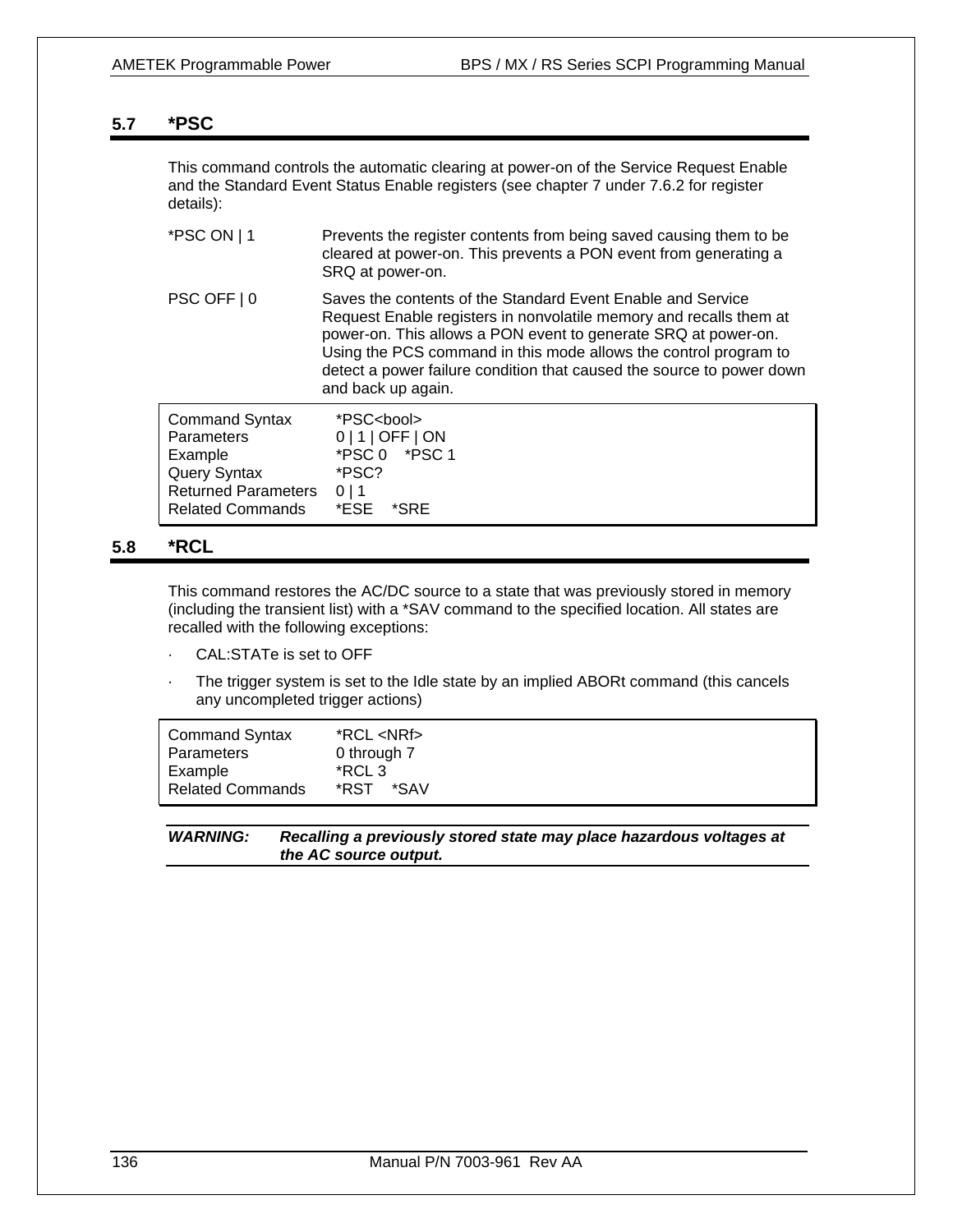## **5.9 \*RST**

The reset (\*RST) command has the same effect as an IEEE-488 Device Clear bus command but can be used over the RS232C interface as well. This command resets the AC source to the following factory-defined states:

| <b>Item</b>           | Value      | <b>Item</b>           | Value       |
|-----------------------|------------|-----------------------|-------------|
| <b>INIT:CONT</b>      | OFF        | [SOUR:]LIST:STEP      | <b>AUTO</b> |
| OUT                   | OFF        | [SOUR:]PHAS:MODE      | <b>FIX</b>  |
| OUTP:TTLT             | OFF        |                       |             |
| OUTP:TTLT:SOUR        | <b>BOT</b> |                       |             |
| [SOUR:]CURR:PROT:DEL  | 100ms      | [SOUR:]VOLT:TRIG      |             |
| [SOUR:]FREQ:MODE      | <b>FIX</b> | [SOUR:]VOLT:SLEW:MODE | <b>FIX</b>  |
| [SOUR:]FREQ:SLEW      | <b>MAX</b> | [SOUR:]VOLT:SLEW:TRIG | <b>MAX</b>  |
| [SOUR:]FREQ:SLEW:MODE | <b>FIX</b> | <b>TRIG:CONN</b>      | <b>NONE</b> |
| [SOUR:]FREQ:SLEW:TRIG | MAX        |                       |             |
| [SOUR:]FREQ:TRIG      | 60Hz       | TRIG:SYNC:SOUR        | <b>IMM</b>  |
| [SOUR:]FUNC:MODE      | <b>FIX</b> | TRIG:SYNC:PHAS        | 0           |
|                       |            | <b>TRIG:SOUR</b>      | IMM         |

| Table 5-1: *RST default parameter values |  |
|------------------------------------------|--|
|------------------------------------------|--|

| <b>Command Syntax</b>   | *RST        |
|-------------------------|-------------|
| Parameters              | <b>None</b> |
| <b>Related Commands</b> | *SAV        |

A \*RST command or a IEEE-488 Device Clear also clears all status registers but does not change the Event Enable registers for each status register group.

#### **Application note:**

When using the \*RST command on systems set to power up in single phase mode, it will be necessary to momentarily change the power on selection to three phase mode to ensure all three phases are re-initialized. This can be done with the following code sequence:

<response> \*RST // Issue reset commend. If <response> <> THR Then // Set back if needed PONS:NOUT <response> End if

PONS:NOUT? // Determine current PONS phase setting.

PONS:NOUT THR // Set to three phase initialization Delay 500msec // allow time to reset system.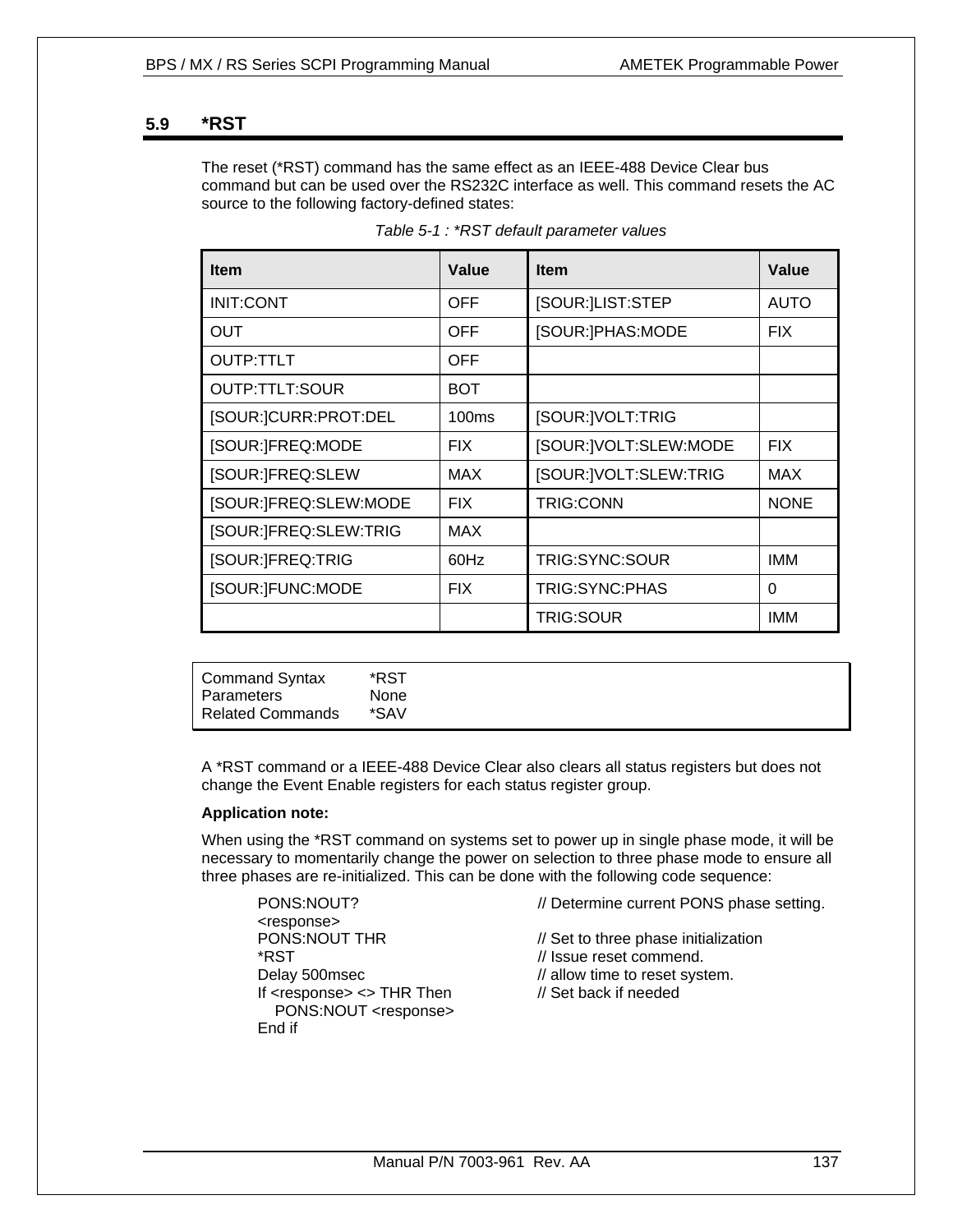## **5.10 \*SAV**

This command stores the present state of the AC/DC power source to a specified location in memory. Up to 8 states (including the transient list) can be stored in nonvolatile memory.

| <b>Command Syntax</b>   | *SAV         |      |
|-------------------------|--------------|------|
| Parameters              | 0 through 7  |      |
| <b>Related Commands</b> | *RCL<br>PSC. | *RST |

## **5.11 \*SRE**

This command sets the condition of the Service Request Enable Register. This register determines which bits from the Status Byte Register (see \*STB for its bit configuration) are allowed to set the Master Status Summary (MSS) bit and the Request for Service (RQS) summary bit. A 1 in any Service Request Enable Register bit position enables the corresponding Status Byte Register bit and all such enabled bits then are logically ORed to cause Bit 6 of the Status Byte Register to be set. See paragraph 7.5 for more details concerning this process.

When the IEEE-488 BUS controller conducts a serial poll in response to SRQ, the RQS bit is cleared, but the MSS bit is not. When \*SRE is cleared (by programming it with 0), the source cannot generate an SRQ to the controller.

| <b>Command Syntax</b>     | *SRE <nrf></nrf>                   |
|---------------------------|------------------------------------|
| Parameters                | 0 to 255                           |
| Default Value             | 0 (see *PSC command)               |
| Example                   | <i><b>*SRE 255</b></i>             |
| <b>Query Syntax</b>       | *SRE?                              |
| <b>Returned Paramters</b> | <nr1>(Register binary value)</nr1> |
| <b>Related Commands</b>   | *ESE *ESR                          |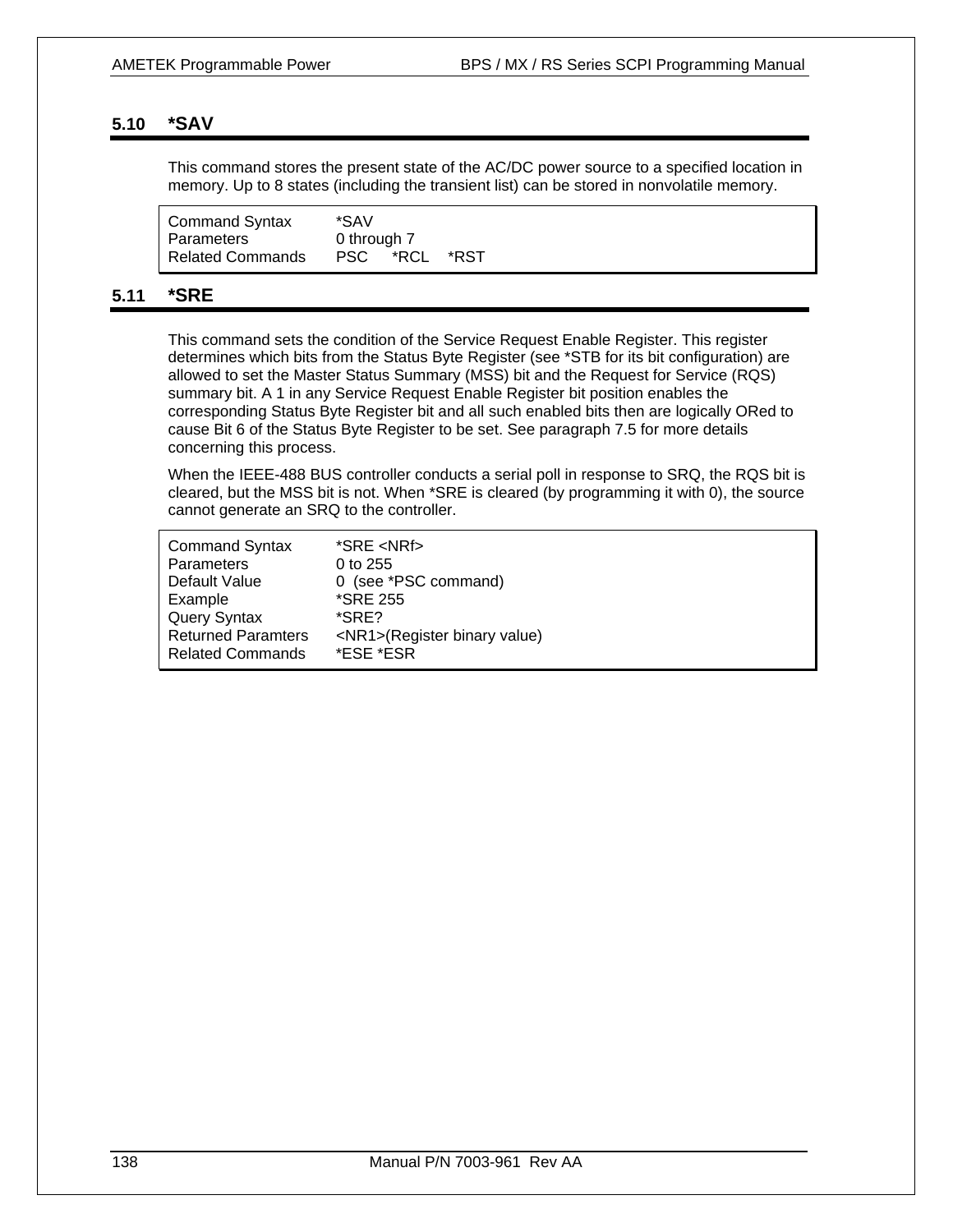## **5.12 \*STB?**

This query reads the Status Byte register, which contains the status summary bits and the Output Queue MAV bit. Reading the Status Byte register does not clear it. The input summary bits are cleared when the appropriate event registers are read (see chapter 7 for more information). A serial poll also returns the value of the Status Byte register, except that bit 6 returns Request for Service (RQS) instead of Master Status Summary (MSS). A serial poll clears RQS, but not MSS. When MSS is set, it indicates that the source has one or more reasons for requesting service.

| <b>Bit Configuration of Status Byte Register</b> |  |  |
|--------------------------------------------------|--|--|
|                                                  |  |  |

| <b>Bit Position</b>                                                                                                              |  |                                        | 6              | 5                                                                 | 4          | 3           | $2 - 0$  |
|----------------------------------------------------------------------------------------------------------------------------------|--|----------------------------------------|----------------|-------------------------------------------------------------------|------------|-------------|----------|
| <b>Bit Name</b>                                                                                                                  |  | <b>OPER</b>                            | <b>MSS RQS</b> | <b>ESB</b>                                                        | <b>MAV</b> | <b>QUES</b> | not used |
| <b>Bit Weight</b>                                                                                                                |  | 128                                    | 64             | 32                                                                | 16         |             |          |
| <b>OPER</b><br>operation status summary<br><b>ESB</b><br>event status byte summary<br><b>QUES</b><br>questionable status summary |  | <b>MSS</b><br><b>RQS</b><br><b>MAV</b> |                | master status summary<br>request for service<br>message available |            |             |          |

| l Query Syntax     | *STB?                               |
|--------------------|-------------------------------------|
| Returned Paramters | <nr1> (Register binary value)</nr1> |
| l Related Commands | *SRE *ESE *ESR                      |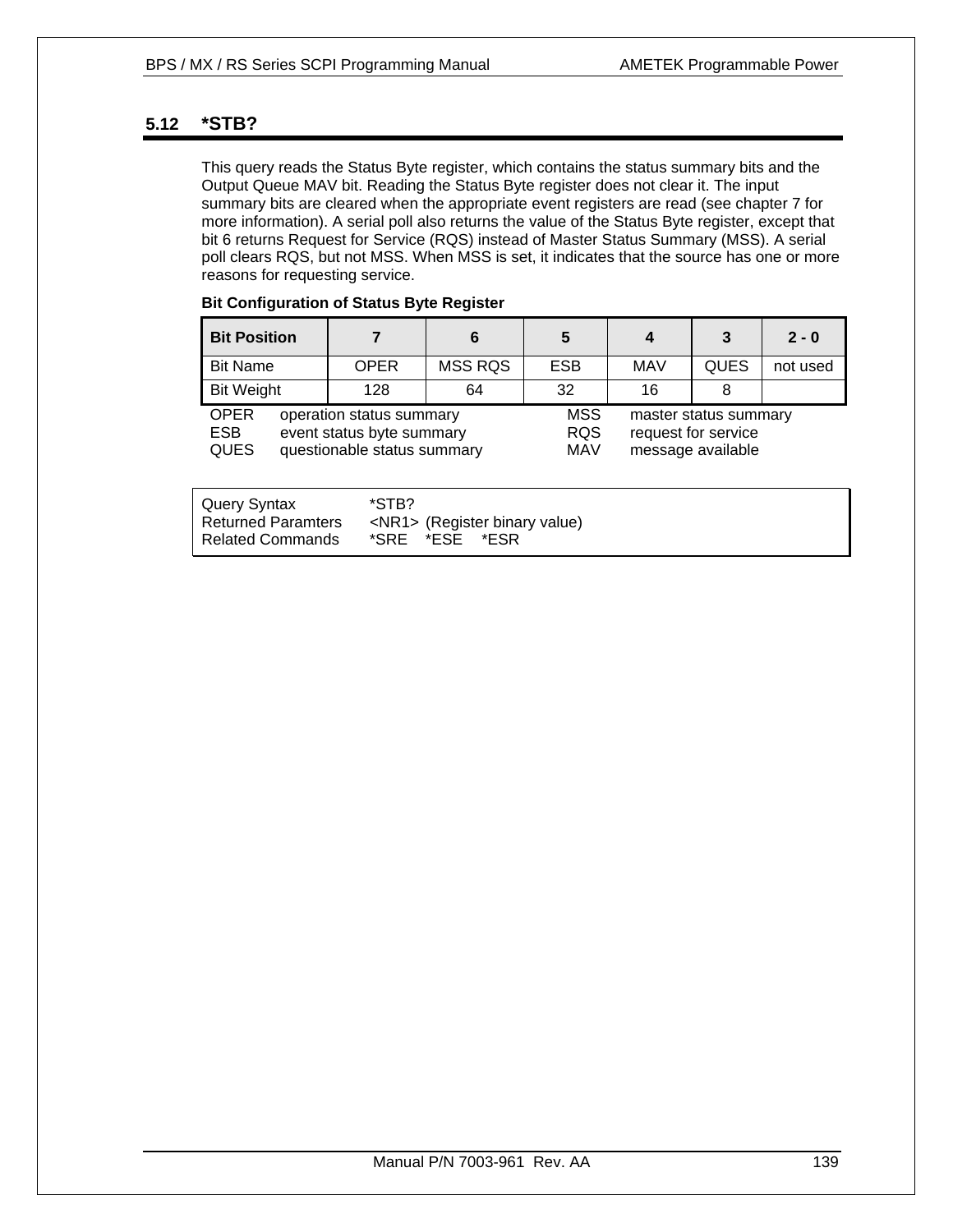## **5.13 \*TRG**

This command generates a trigger to any subsystem that has BUS selected as its source (for example, TRIG:SOUR BUS).The command has the same effect as the Group Execute Trigger (<GET>) command.

| Command Syntax          | *TRG        |  |
|-------------------------|-------------|--|
| Parameters              | <b>None</b> |  |
| <b>Related Commands</b> | ABOR INIT   |  |

## **5.14 \*WAI**

This command instructs the AC/DC source not to process any further commands until all pending measurement and calibration operations are completed. Pending operations are complete when all commands sent before \*WAI have been executed. This includes overlapped commands. Most commands are sequential and are completed before the next command is executed. Overlapped commands are executed in parallel with other commands. Commands that affect output voltage or state, relays, and trigger actions are overlapped with subsequent commands sent to the AC source. The \*WAI command prevents subsequent commands from being executed before any overlapped commands have been completed.

The \*WAI command may be used when performing measurement queries (MEAS or FETCh) to force the AC/DC source to respond to the query before processing any subsequent command.

\*WAI can be aborted by sending any other command after the \*WAI command.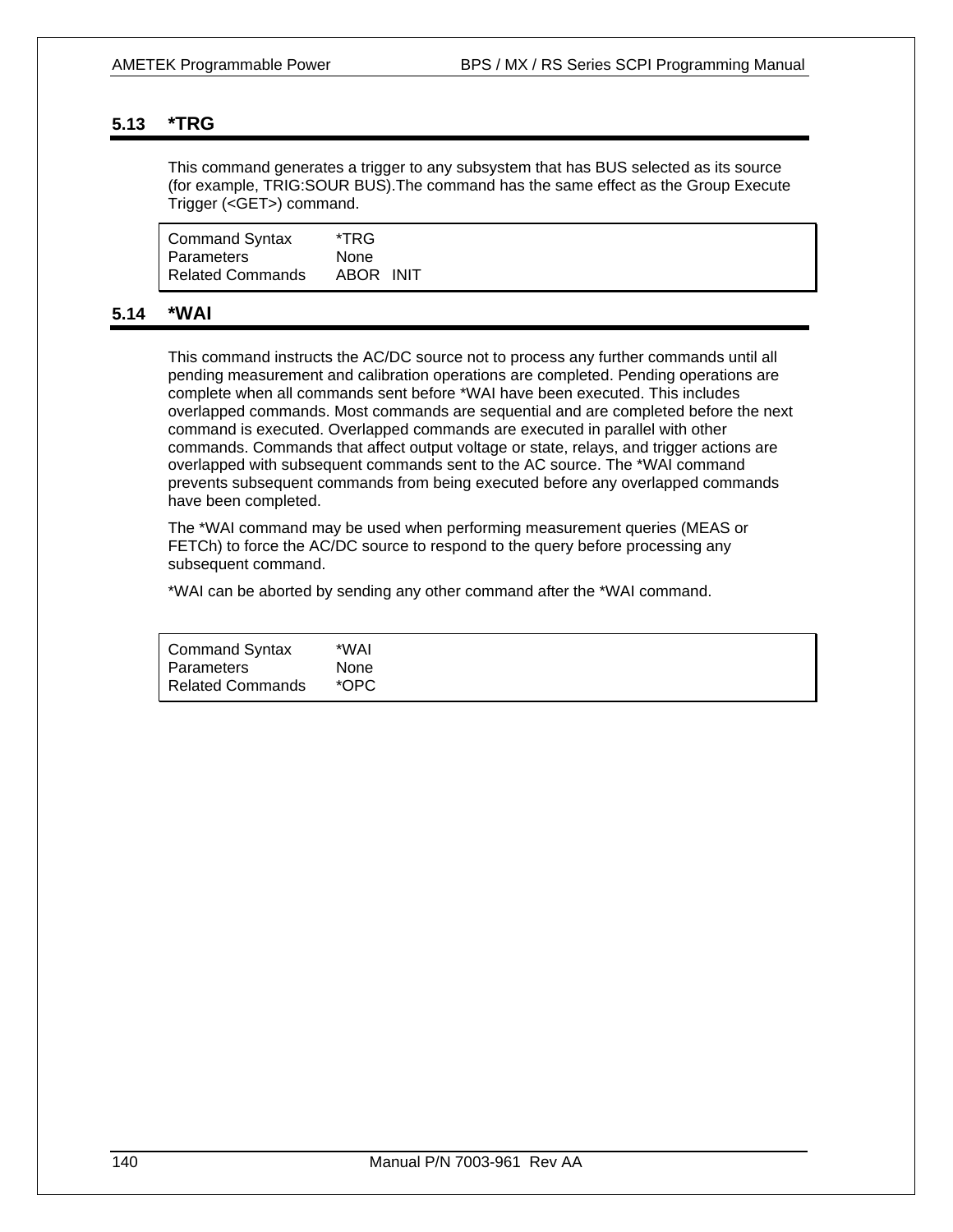# **6. Programming Examples**

## **6.1 Introduction**

This chapter contains examples on how to program the AC/DC source. Simple examples show you how to program:

- Output functions such as voltage, frequency, and phase
- The transient waveform generator
- Internal and external triggers
- Measurement functions
- User-defined waveforms
- The status and protection functions

The examples in this chapter use generic SCPI commands. See chapter 2 for information about encoding the commands as language strings. Where appropriate, optional commands are shown for clarity in the examples.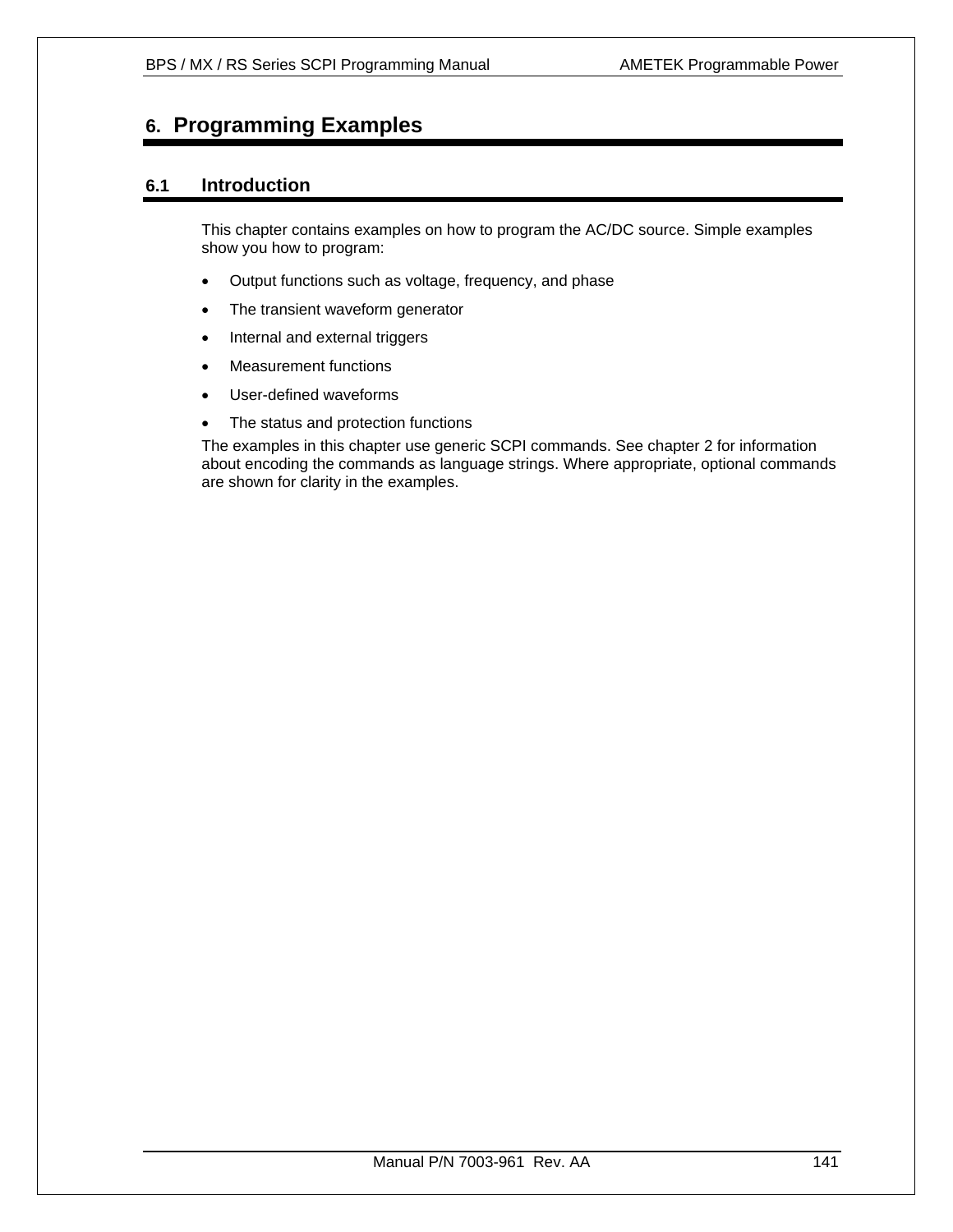## **6.2 Programming the Output**

## **6.2.1 Power-on Initialization**

When the AC source is first turned on, it wakes up with the output state defined by the PONSetup. In this state the output voltage is set to a value defined by the INIT:VOLT. The following commands are given implicitly at power-on:

\*RST

 $*$ CLS

\*SRE 0

\*ESE 0

\*RST is a convenient way to program all parameters to a known state. Refer to Table 5-1 under the \*RST command in paragraph 5.9 to see how each programmable parameter is set by \*RST. Refer to the \*PSC command in chapter 0 for more information on the power-on initialization of the \*ESE and the \*SRE registers.

## **6.2.2 Enabling the Output**

To enable the output, use the command:

OUTPut ON

## **6.2.3 AC Voltage and Frequency**

The AC rms output voltage is controlled with the VOLTage command. For example, to set the AC output voltage to 125 volts rms, use:

MODE AC

VOLTage 125

The DC output voltage is controlled with the VOLTage:DC command. For example, to set the DC output voltage to 100 volts DC, use:

MODE DC

VOLTage:DC 100

The AC/DC power source can be programmed to turn off its output if the actual output voltage does not agree within a given tolerance with the set value using the measurement query command.

#### **Maximum Voltage**

The maximum rms output voltage that can be programmed can be queried with:

#### VOLTage? MAX

The maximum voltage that the AC/DC source can output is limited by the maximum peak voltage capability of the AC/DC source. This value is expressed in the equivalent rms value of a sinewave (crest factor  $= 1.414$ ). The maximum rms value is defined by the LIMIT subsystem. If a custom waveform is selected with a crest factor higher than 1.414, the maximum rms voltage will be less than the LIMIT value.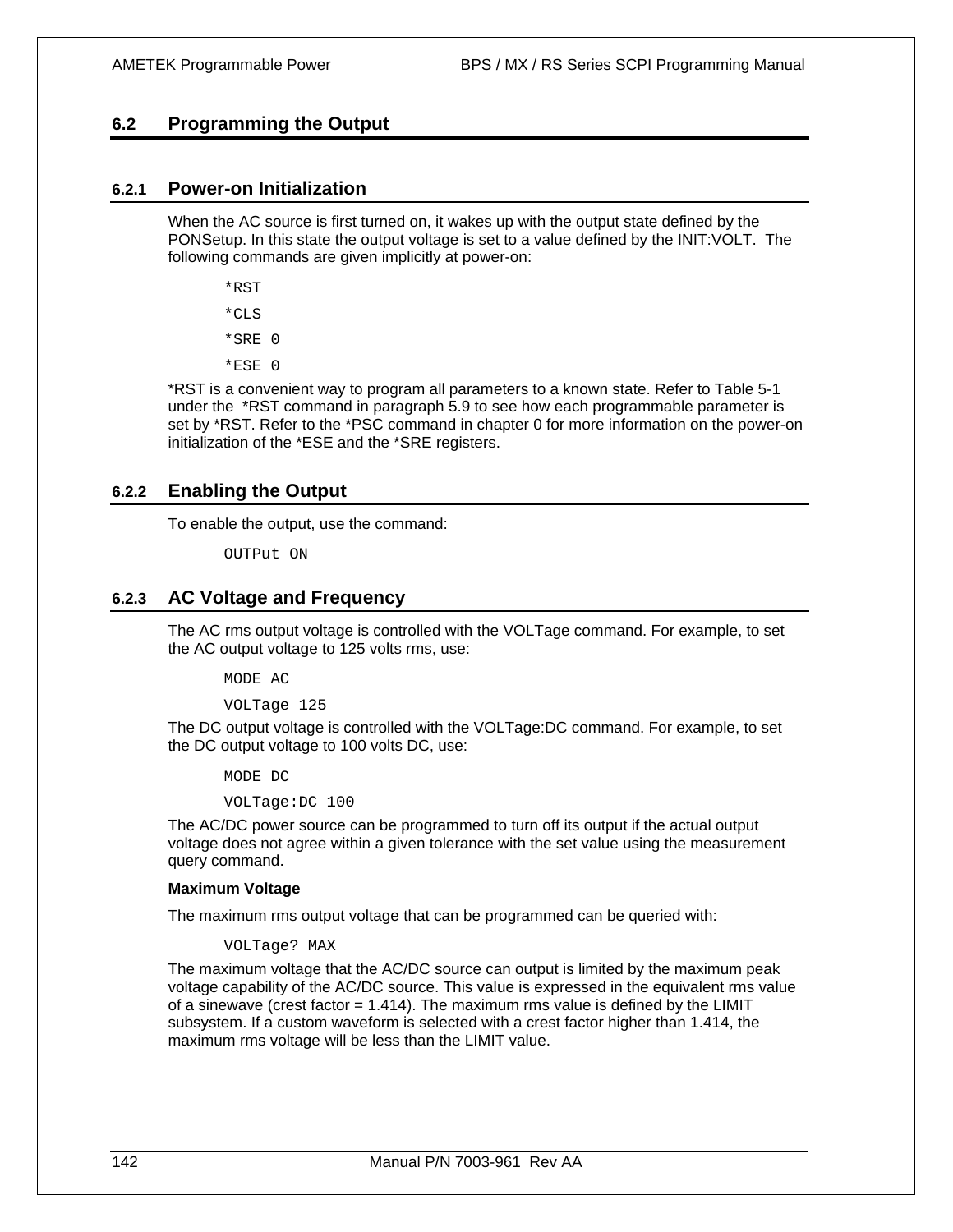## **Voltage Ranges**

The power source has two voltage ranges that are controlled by relays. The command that controls the range is:

VOLTage:RANGe MIN | MAX | 150 | 300 | 400

When the range is set to MIN (150), the maximum rms voltage that can be programmed for a sine wave is 150 volts rms, but it is only on this range that the maximum output current rating is available.

The VOLTage:RANGe command is coupled with the CURRent command. This means that the maximum current limit that can be programmed at a given time depends on the voltage range setting in which the unit is presently operating.

#### **Frequency**

The output frequency is controlled with the FREQuency command. To set the output frequency to 50 Hz, use:

FREQuency 50

## **6.2.4 Voltage and Frequency Slew Rates**

#### **Voltage Slew**

The AC source has the ability to control the slew rate of AC amplitude and frequency changes and DC amplitude. This can be used to generate ramps or to protect sensitive loads. To set the voltage slew rate to 20 volts per second, use:

#### VOLTage:SLEW 20

At \*RST the slew rate is set to Maximum, which means that AC voltage changes occur at the fastest possible slew rate. The slew rate applies to programmed changes in AC/DC output amplitude while the unit is operating in fixed mode. Amplitude changes made by the step, pulse, and list transients are controlled by the same rules that apply to all other functions that are subject to transient control. See section 6.4.

#### **Frequency Slew**

The AC source also has the ability to control the slew rate of frequency changes. To set the frequency slew rate to 30 Hz per second, use:

FREQuency:SLEW 30

At \*RST the slew rate is set to MAXimum, which means that frequency changes occur instantaneously. The frequency slew rate applies to programmed changes in frequency while the unit is operating in fixed mode. Frequency changes made by the step, pulse, and list transients are controlled by the same rules that apply to all other functions that are subject to transient control. See section 6.4.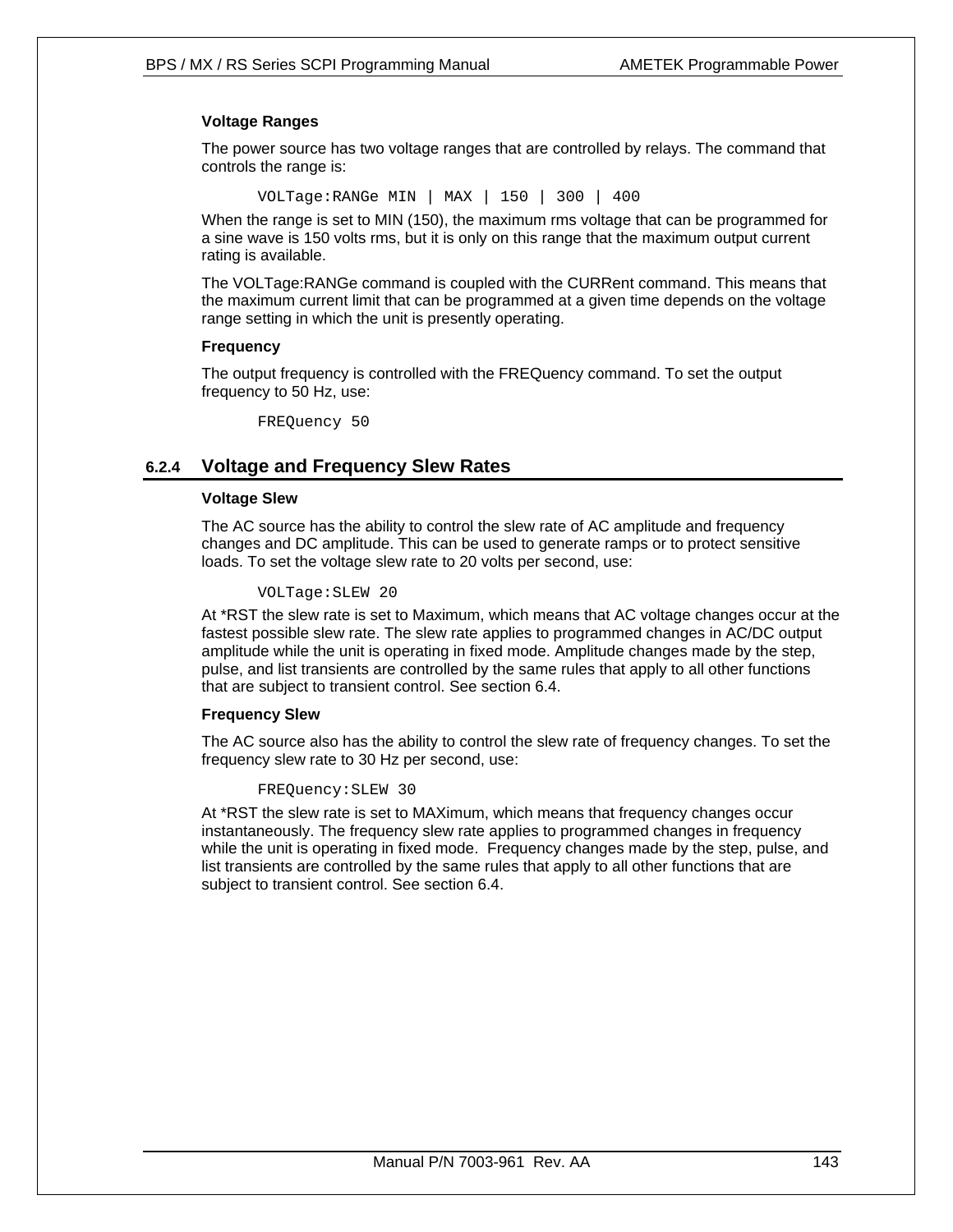## **6.2.5 Programming the Output Phase**

You can control the phase of the AC voltage waveform relative to an external reference with:

PHASe <n>

which sets the phase in degrees. If  $\langle n \rangle$  is positive, the voltage waveform leads the internal reference or phase A value in three phase configuration.

*Note: For three phase clock and lock configurations, the PHASe command sets the relative phase of B and C with respect to phase A.* 

## **6.2.6 Current Limit**

This command will set the rms current limit, to set this limit is:

CURRent <n>

where  $\langle n \rangle$  is the rms current limit in amperes.

If the load attempts to draw more current than the programmed limit, and the source is set for constant current mode, the output voltage is reduced to keep the rms current within the limit. Since the rms detection involves a filter time constant that is long compared to a single output cycle, the response time of the rms current limit is not instantaneous.

The AC source can be programmed to turn off its output if the rms current limit is reached. This protection feature is activated when the source mode is set for constant voltage mode.

*Note: The CURRent command is coupled with the VOLTage:RANGe. This means that the maximum current limit that can be programmed at a given time depends on the voltage range setting in which the unit is presently operating. Refer to "Coupled Commands" for more information.*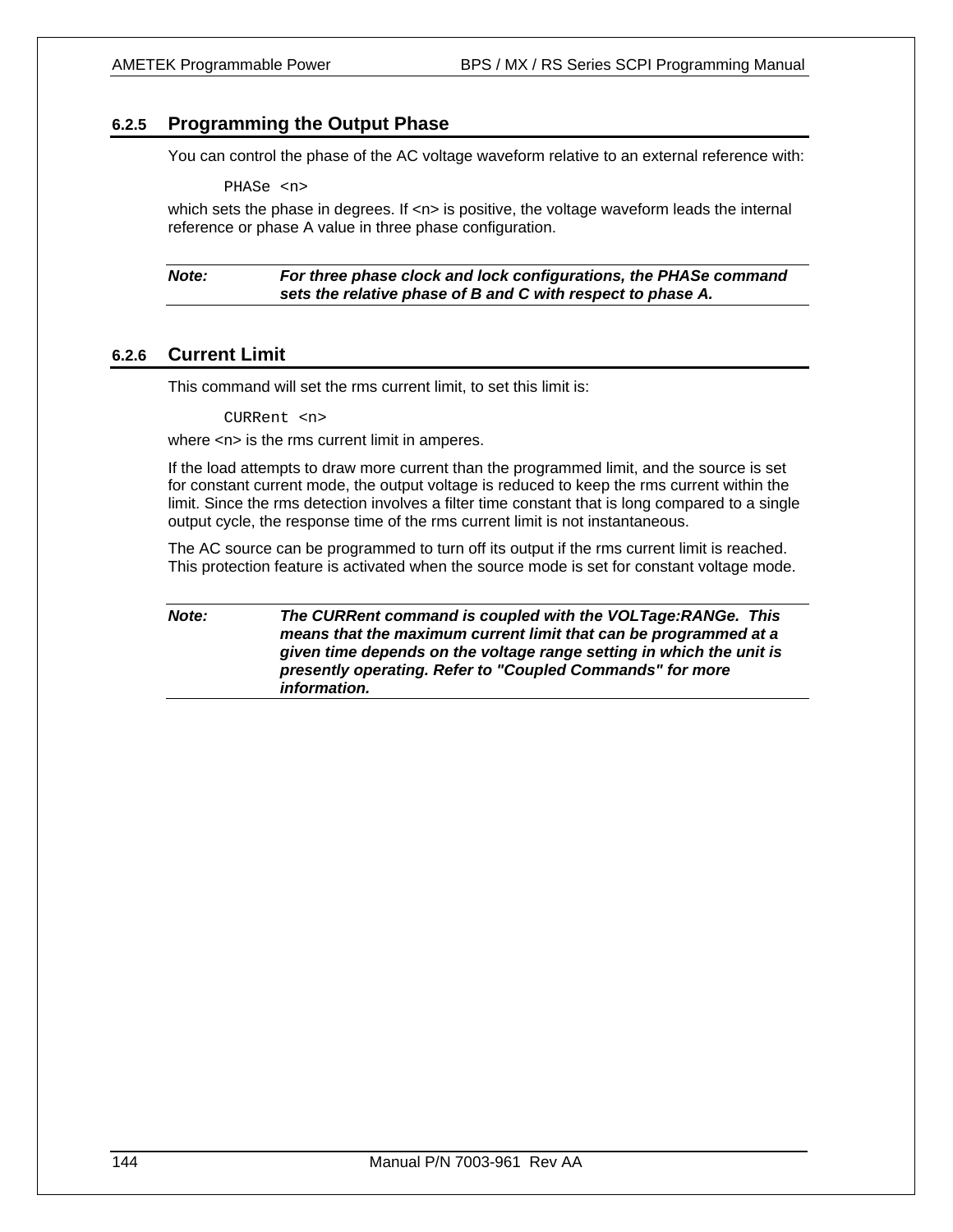# **6.2.7 Waveform Shapes**

At \*RST, the AC/DC power source generates a sine waveform when in AC or AC+DC mode, but other shapes can be selected. There are built-in tables for sine, square and clipped sine waveforms. In addition, the user can define arbitrary waveshapes by creating a 1024 point table of amplitudes for a single cycle.

As shown in the following examples, the FUNCtion[:SHAPe] command selects the output waveform.

## **Square Waveform**

To select the square output waveform, use:

FUNCtion:SHAPe SQUare

#### **Clipped Waveform**

To select a clipped sine waveform use:

FUNCtion:SHAPe CSINe

To set the clipping level to 10% THD, use:

```
FUNCtion:SHAPe:CSINe 10
```
The clipping level is specified in terms of the percent total harmonic distortion in the clipped sine waveform.

## **User-Defined Waveform**

To create a user-defined waveform, use TRACe:DEFine command to create a name for the waveform, then use the TRACe[:DATA] command to send the list of 1024 amplitude points. The waveform can then be selected using the FUNCtion command. For example, a waveform named "Distortion" can be created with:

TRACe:DEFine DISTORTION

TRACe:DATA DISTORTION, n1, n2, n3, ..., n1024

where n1 ... n1024 are the data points that define the relative amplitudes of exactly one cycle of the waveform. The first data point defines the amplitude that will be output at 0 degrees phase reference.

Data points can be in any arbitrary units. The AC source scales the data to an internal format that ensures that the correct ac rms voltage is output when the waveform is selected. When queried, trace data is returned as normalized values in the range of  $\pm 1$ . Waveform data is stored in nonvolatile memory and is retained when input power is removed. Up to 50 user defined waveforms may be created and stored in one of 4 separate groups.

Because waveform shape commands are coupled with the voltage commands, changing waveforms without changing the programmed voltage may result in an error if the resulting peak voltage amplitude exceeds the maximum voltage rating of the AC/DC power source. Refer to "Coupled Commands" for more information.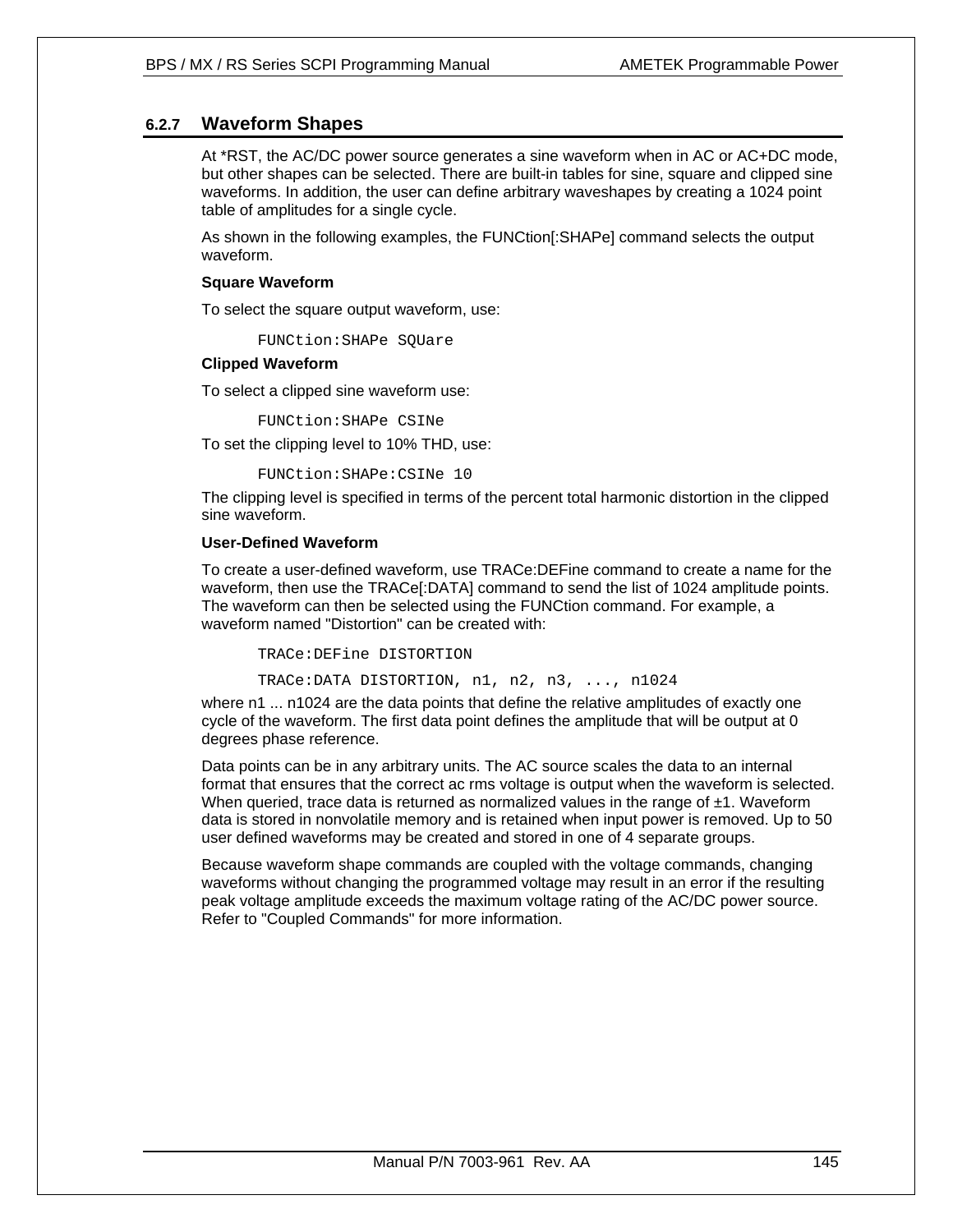# **6.2.8 Individual Phases**

On three phase models or configurations, the following functions can be controlled separately on each phase:

- VOLTage
- CURRent
- PHASe
- **FUNCtion**
- MEASure
- **FETCh**
- **CALibrate**

#### **Selecting a Phase**

Two commands determine which output phase or phases receive commands in the three phase mode. These are:

INSTrument:COUPle ALL | NONE

INSTrument:NSELect <n>

The \*RST setting for INSTrument:COUPle is NONE. This setting causes programming commands to be sent to the selected output phases only.

To send a programming command to all of the output phases, set INSTrument:COUPle to ALL. For individual phase programming use ALL, then select the desired output to receive the command with INSTrument:NSELect. For example, when the commands

INSTrument:COUPle NONE

INSTrument:NSELect 2

are sent, all subsequent voltage commands will go to output phase 2, and all measurement queries will return readings from output phase 2.

## *Note: The INSTrument:COUPle command has no effect on queries. In the three-phase mode, queries are always directed to the output selected by INSTrument:NSELect.*

#### **Programming the Output Phase**

You can control the phase of the ac voltage waveform relative to an internal reference or to phase A with:

#### PHASe <n>

which sets the phase in degrees. If  $\langle n \rangle$  is positive, the voltage waveform leads the internal reference.

The INSTrument:COUPle setting is ignored by the PHASe command - it always controls the output selected by INSTrument:NSELect.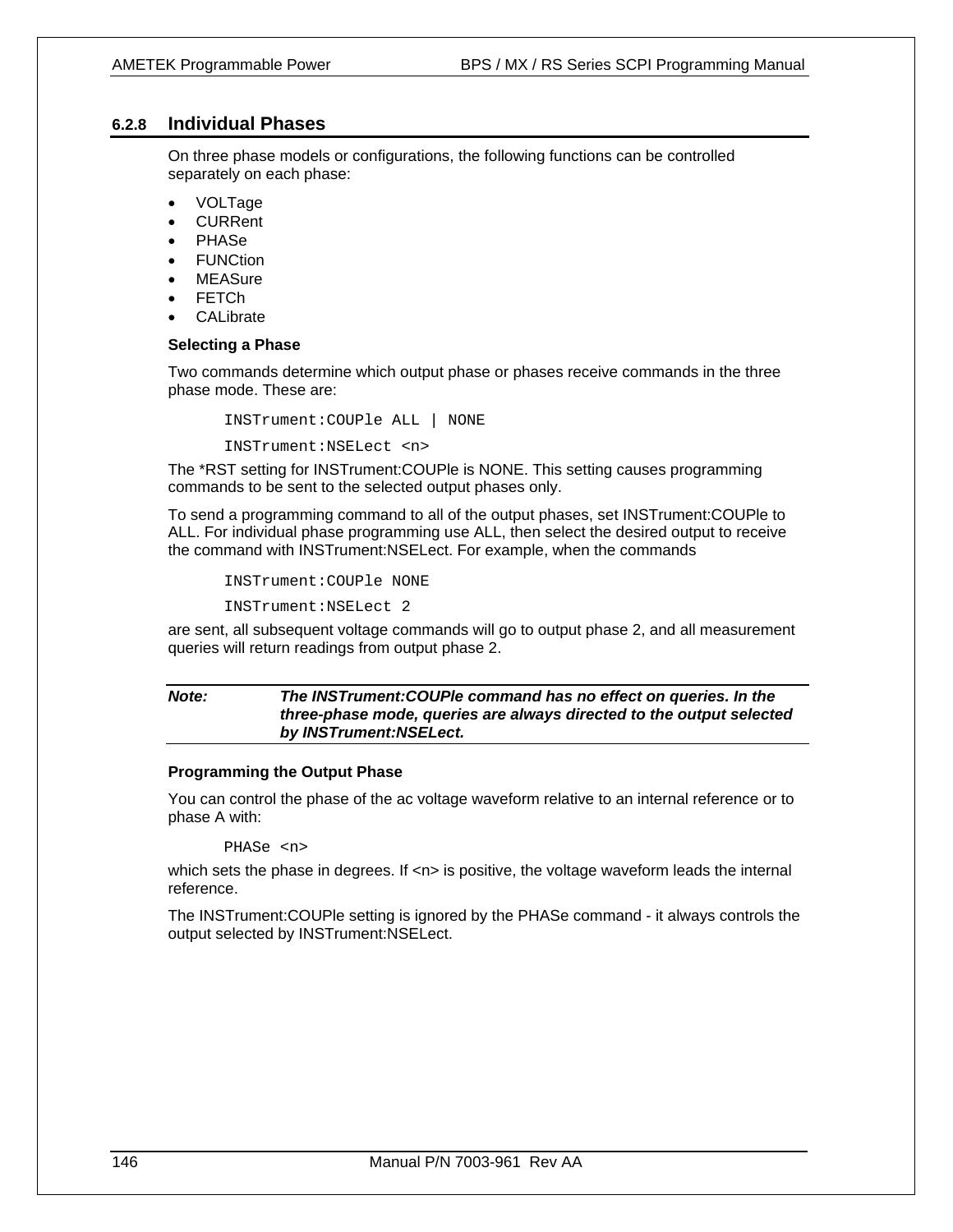# **6.3 Coupled Commands**

This section describes how to avoid programming errors that may be caused by the error checking done for coupled commands such as VOLTage:LEVel.

Commands that are coupled to the VOLTage command are the output transient commands that control step, pulse and list generation. When an output transient is initiated (ready to receive a trigger), the error checking that takes place for maximum rms voltage.

CURRent:LEVel and VOLTage:RANGe

Programming the current limit by itself to a value that is greater than the maximum allowed on the presently programmed voltage range causes an error. If the commands

VOLTage:RANGe 300

CURRent 90

are sent, an error will be generated because the CURRent command is requesting a current limit that is outside the maximum value allowed on that voltage range.

Programming the VOLTage:RANGe by itself causes the programmed current limit to be set to the maximum for the given range if it had previously been higher than the maximum setting for the new range. If the commands

```
VOLTage:RANGe 150 
CURRent 125 
VOLTage:RANGe 300
```
are sent, no error will be generated because the second VOLTage:RANGe command automatically sets the programmed current limit to 62.5, which is the maximum value for the programmed voltage range.

Programming both the current and the voltage range in one program message unit can be done based on the order and the initial voltage setting. If the following commands are sent:

```
VOLTage:RANGe 300 
CURRent 62.5;:VOLTage:RANGe 150;:CURRent 125
```
no error will be generated because the combined current limit and voltage range specified on the second line are within the output ratings of the power source, but the voltage range command must be sent before the current command.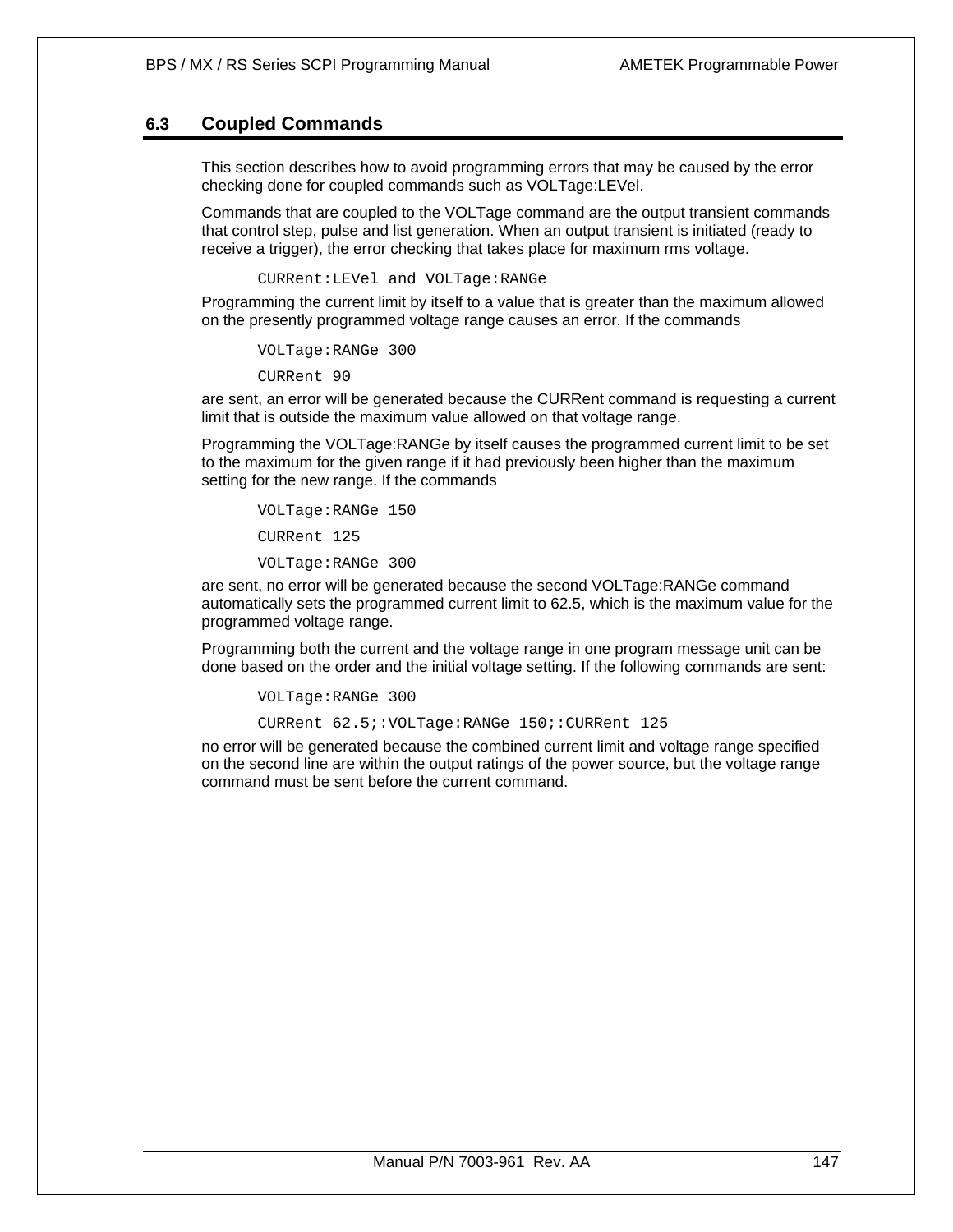# **6.4 Programming Output Transients**

Output transients are used to:

- Synchronize output changes with a particular phase of the voltage waveform.
- Synchronize output changes with internal or external trigger signals.
- Simulate surge, sag, and dropout conditions with precise control of duration and phase.
- Create complex, multi-level sequences of output changes.
- Create output changes that have rapid or precise timing requirements.

The following AC/DC source functions are subject to transient control:

- AC output voltage
- DC output voltage
- Frequency
- Start phase angle
- AC/DC voltage slew rate
- Frequency slew rate

The following transient modes can be generated:

| <b>Step</b>                                                                                                       | generates a single triggered output change.                                                                                             |  |
|-------------------------------------------------------------------------------------------------------------------|-----------------------------------------------------------------------------------------------------------------------------------------|--|
| Pulse                                                                                                             | generates an output change which returns to its original state after some<br>time period.                                               |  |
| List                                                                                                              | generates a sequence of output changes, each with an associated dwell<br>time or paced by triggers.                                     |  |
| Fixed                                                                                                             | turns off the transient functions, which means that only the IMMediate<br>values are used as the data source for a particular function. |  |
| After a *RST or Device Clear command, all functions are set to FIXed, which turns off the<br>transient functions. |                                                                                                                                         |  |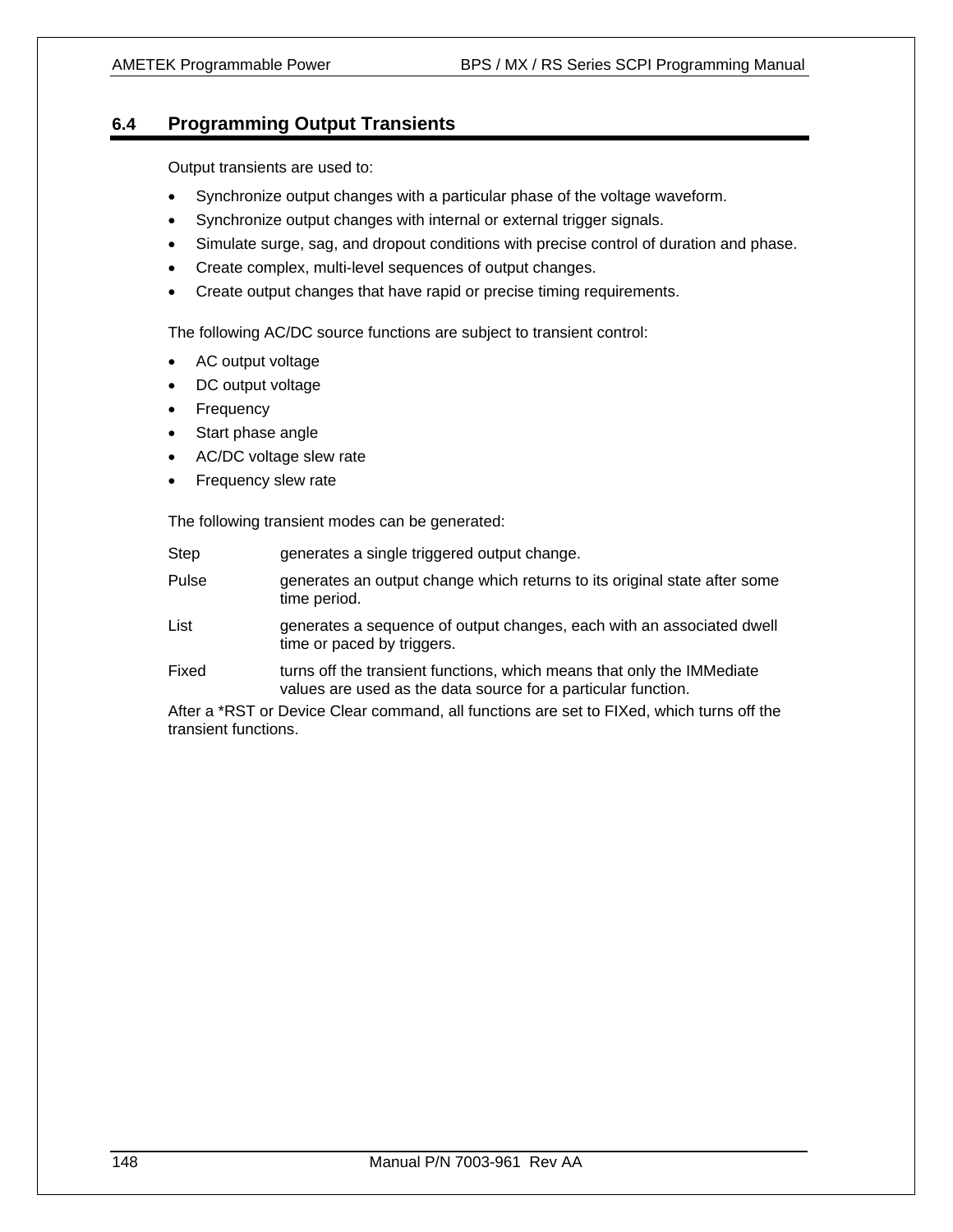# **6.4.1 Transient System Model**

Figure 6-1 shows a model of the transient system. The figure shows the transient modes and the output waveform that is generated in each mode.

When a trigger is received in step or pulse modes, the triggered functions are set from their IMMediate to their TRIGgered value. In Step mode, the triggered value becomes the immediate value. In Pulse mode, the functions return to their immediate value during the low portion of the pulse.

If there are no further pulses, the immediate value remains in effect. In List mode, the functions remain at the last list value at the completion of the list.



You can not mix STEP, PULSe, and LIST modes among functions.

*Figure 6-1: Output transient system*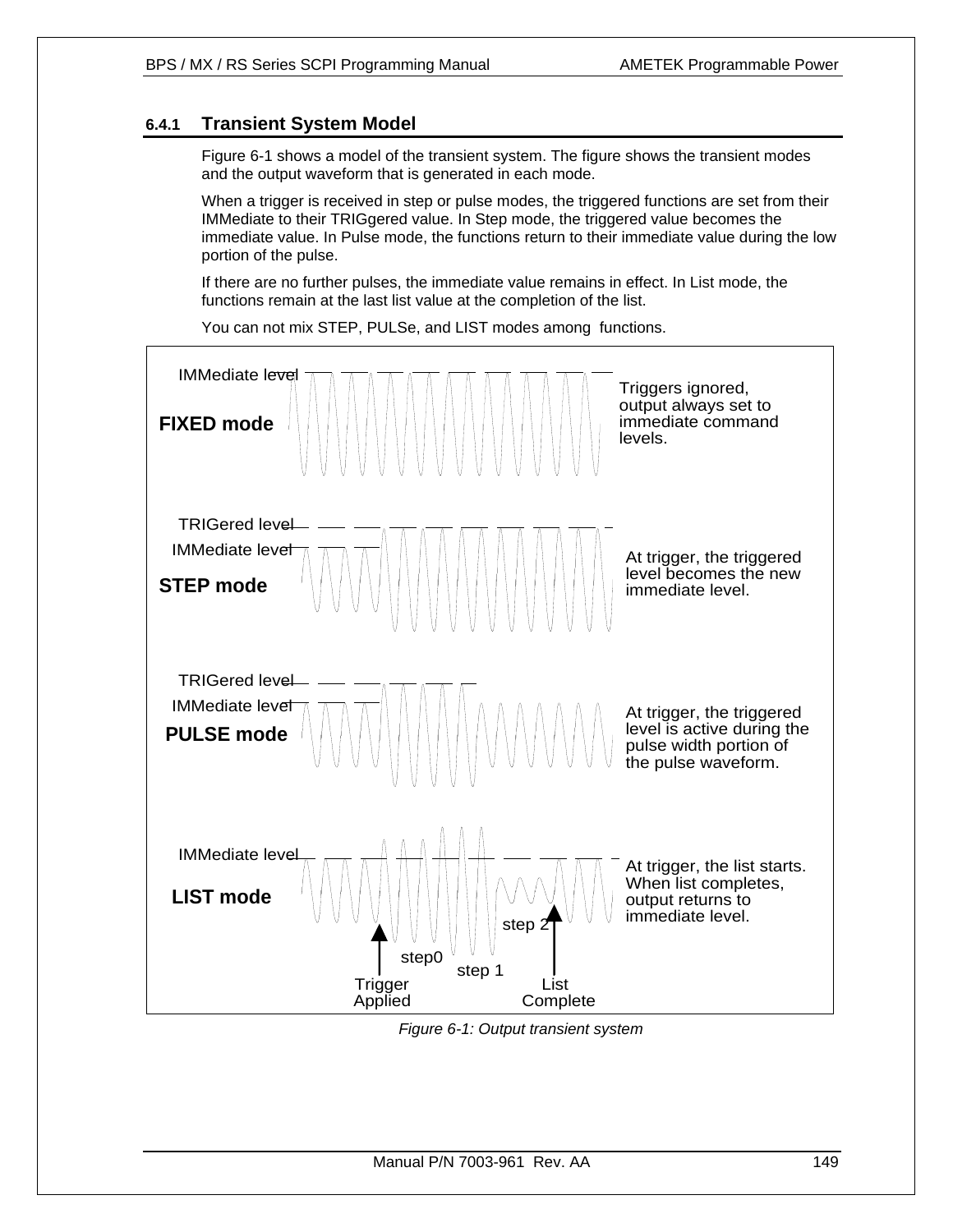## **6.4.2 Step and Pulse Transients**

**Step 1 :** Set the functions that you do not want to generate transients to FIXed mode. A convenient way to do this is with the \*RST command. Then set the mode of the function that will generate the transient to STEP or PULSe as required. For example, to enable the voltage function to generate a single triggered output voltage change, use:

\*RST

VOLTage:MODE STEP

**Step 2 :** Set the triggered level of the function that will generate the transient. For example, if the previously programmed voltage function is going to step the output voltage amplitude to 135 volts upon reciept of a trigger, use:

VOLTage:TRIGger 135

**Step 3 :** Select the trigger source that will generate the trigger. For example, to select the Immediate use:

TRIGger:SOURce IMM

Trigger sources are discussed in detail under "Triggering Output Changes"

**Step 4 :** Only perform this step if you have selected PULSE as the transient mode in Step 1. Specify the pulse count, the pulse period, and then either the duty cycle or the pulse width using the following commands:

| PULSe:COUNt 1   | specifies 1 output pulse                                                                                            |
|-----------------|---------------------------------------------------------------------------------------------------------------------|
| PULSe: PERiod 1 | specifies a pulse period of 1 second                                                                                |
| PULSe:DCYCle 50 | specifies a duty cycle of 50%                                                                                       |
| PULSe: WIDTh .5 | specifies a pulse width of .5 seconds (not necessary in this case<br>since a duty cycle has already been specified) |

**Step 5** : Initiate the transient trigger system to enable it to receive a trigger. To enable the trigger system for one transient event use:

#### INITiate

#### **Example**

The following example programs a voltage dropout for 2 cycles of a 120 volt, 60 Hz output. The dropout begins at the positive peak of the output voltage waveform (90 degrees phase) and is triggered by IEEE-488 bus trigger.

| $*$ RST                      | Begin at power-on state                           |
|------------------------------|---------------------------------------------------|
| VOLT 120                     | Set initial output voltage (immediate-level)      |
| FREO 60                      | Set initial output frequency                      |
| OUTP ON                      | Enable the output                                 |
| VOLT: MODE PULS              | Enable output to generate pulses when triggered   |
| VOLT:TRIG 0                  | Set the voltage dropout (triggered level)         |
| PULS:WIDT .03333             | Set pulse width for 2 periods                     |
| <b>PULS: PER 0.0667</b>      | Set pulse period for 4 cycles                     |
| TRIG: SOUR BUS               | Respond to IEEE-488 bus triggers                  |
| TRIG: SYNC: SOUR: PHAS       | Synchronize triggers to internal phase reference  |
| TRIG: SYNC: PHAS 90          | Sets internal phase reference point to 90 degrees |
| TNTT                         | Set to Wait-for-trigger state                     |
| <device trigger=""></device> | Send the IEEE-488 bus trigger                     |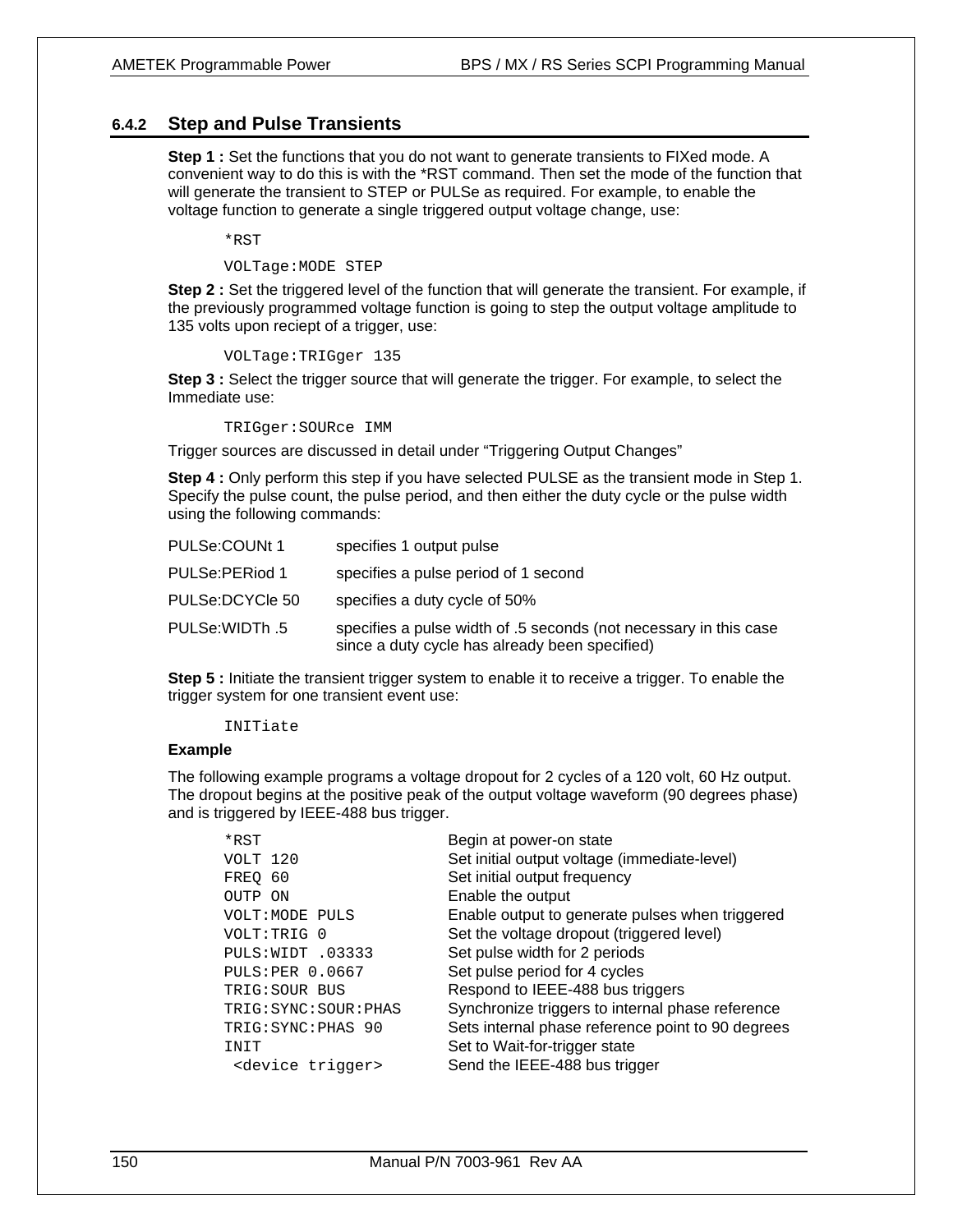# **6.4.3 List Transients**

List mode lets you generate complex sequences of output changes with rapid, precise timing, which may be synchronized with internal or external signals. Each function that can participate in output transients can also have an associated list of values that specify its output at each list point.

You can program up to 32 settings (or points) in the list, the time interval (dwell) that each setting is maintained, the number of times each data point is repeated, the number of times that the list will be executed, and how the settings change in response to triggers.

All list point data can be stored in nonvolatile memory using one of the available setup register. This means that the programmed data for any list function will be retained when it is saved in the register when the AC source is turned off.

## *Note: If the transient list is programmed over the bus, the transient must be executed at least once or it will not be saved to the setup register when the \*SAV command is sent. Unexecuted transient lists have not been compiled yet by the AC/DC power source controller and will not be saved as part of a front panel setup. This is not the case when the transient list is entered from the front panel. Front panel entered transient lists will be saved even if they have not been executed yet.*

Lists are paced by a separate list of dwell times which define the duration of each output setting. Therefore, each of the up to 32 list points has an associated dwell time, which specifies the time (in seconds) that the output remain at that setting before moving on to the next setting.

The following procedure shows how to generate a simple list of voltage and frequency changes.

**Step 1 :** Set the mode of each function that will participate in the output sequence to LIST. For example:

VOLTage:MODE LIST

FREQuency:MODE LIST

**Step 2 :** Program the list of output values for each function. The list commands take a comma-separated list of arguments. The order in which the arguments are given determines the sequence in which the values will be output. For example, to cycle the voltage through a sequence that includes nominal line, high line, and low line, a list may include the following values:

LIST:VOLTage 135, 100, 120, 135, 100, 128, 110, 102, 132, 112

You can specify lists for more than one function. For example, to synchronize the previous voltage list with another list that varies the output frequency from nominal, to high, to low, the lists may include the following values:

LIST:VOLTage 135, 100, 120, 135, 100, 128, 110, 102, 132, 112

LIST:FREQuency 60, 60, 60, 63, 63, 63, 57, 57, 57, 60

All lists must have the same number of data values or points, or an error will occur when the transient system that starts the sequence is later initiated. The exception is when a list has only one item or point. In this case the single-item list is treated as if it had the same number of points as the other lists, with all values being equal to the one item. For example:

LIST:VOLTage 120, 100, 110;FREQuency 60

is the same as: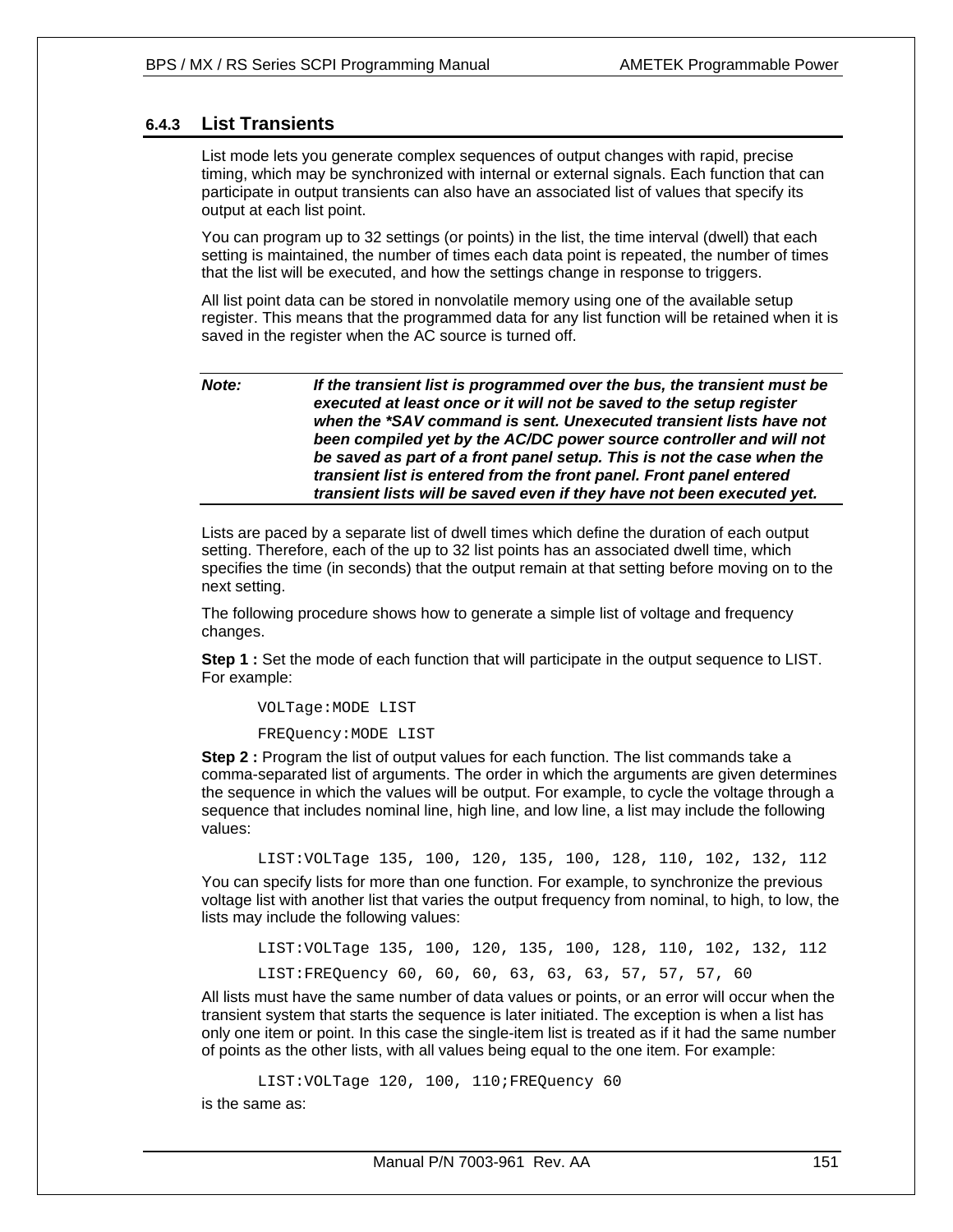LIST:VOLTage 120, 100, 110

LIST:FREQuency 60, 60, 60

**Step 3 :** Determine the time interval that the output remains at each level or point in the list before it advances to the next point. The time is specified in seconds. For example, to specify five dwell intervals, use:

LIST:DWELl 1, 3.5, 1.5, 0.5, 3.8, 1.2

The number of dwell points must equal the number of output points. If a dwell list has only one value, that value will be applied to all points in the output list.

**Step 4 :** Determine the number of times the list is executed before it completes. For example, to run a list 10 times use:

LIST:COUNt 10

At \*RST, the count is set to 1.

**Step 5 :** Determines how the list sequencing responds to triggers. For a closely controlled sequence of output levels, you can use a dwell-paced list. To cause the list to be paced by dwell time use:

#### LIST:STEP AUTO

As each dwell time elapses, the next point is immediately output. This is also the \*RST setting.

If you need the output to closely follow asynchronous events, then a trigger-paced list is more appropriate. In a trigger-paced list, the list advances one point for each trigger received. To enable trigger-paced lists use:

#### LIST:STEP ONCE

The dwell time associated with each point determines the minimum time that the output remains at that point. If a trigger is received before the previous dwell time completes, the trigger is ignored. Therefore, to ensure that no triggers are lost, program the dwell time minimum.

**Step 6 :** Use the transient trigger system to trigger the list. This is described in detail under "Triggering Output Changes"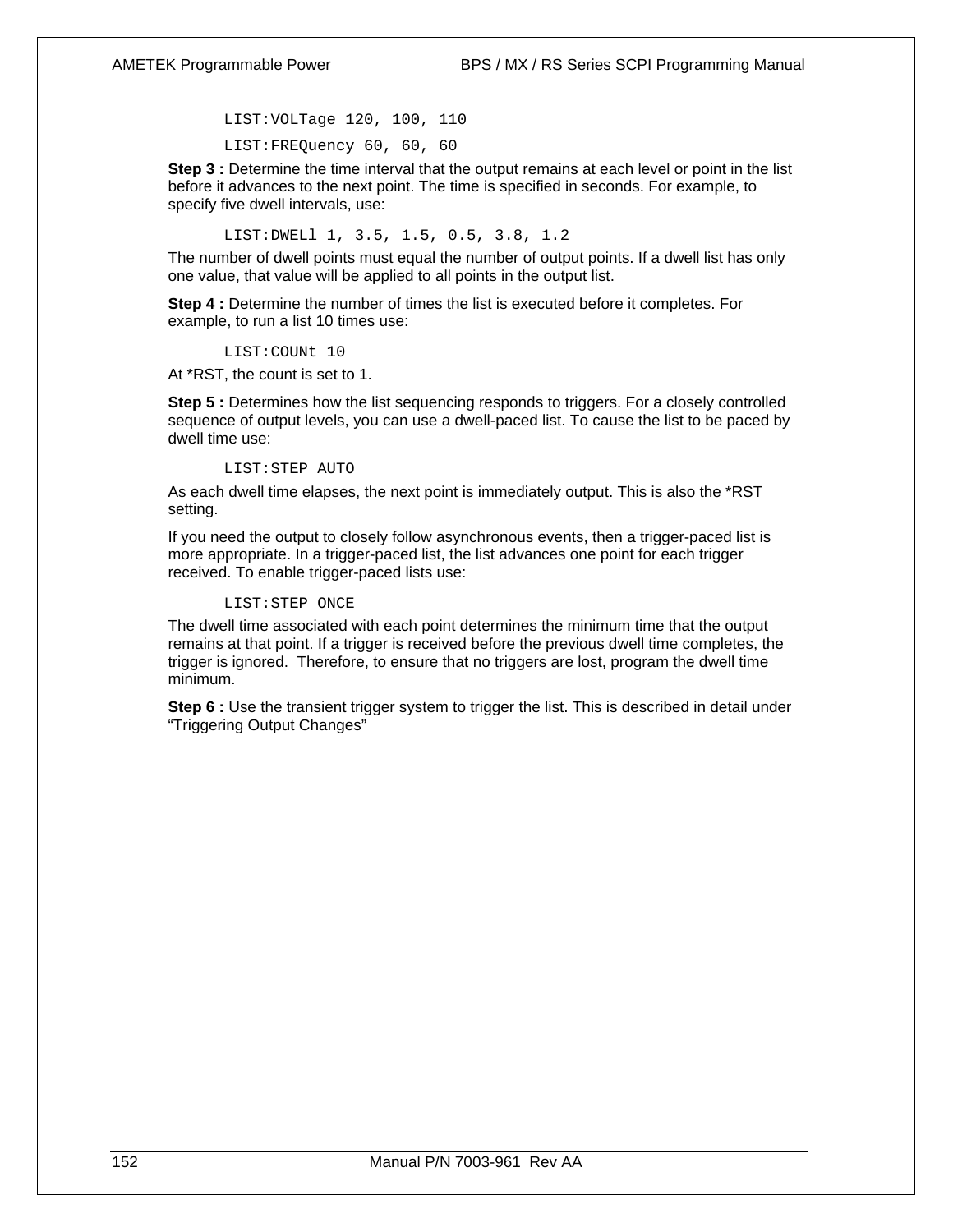# **6.5 Triggering Output Changes**

The following transient trigger sources can be selected:

IMMediate Generates a trigger when the trigger system is initiated.

BUS Selects IEEE-488 bus triggers.

# **6.5.1 Trigger System Model**

Figure 6-2 is a model of the trigger system. The rectangular boxes represent states. The arrows show the transitions between states. These are labeled with the input or event that causes the transition to occur.



*Figure 6-2: Transient Trigger System Model*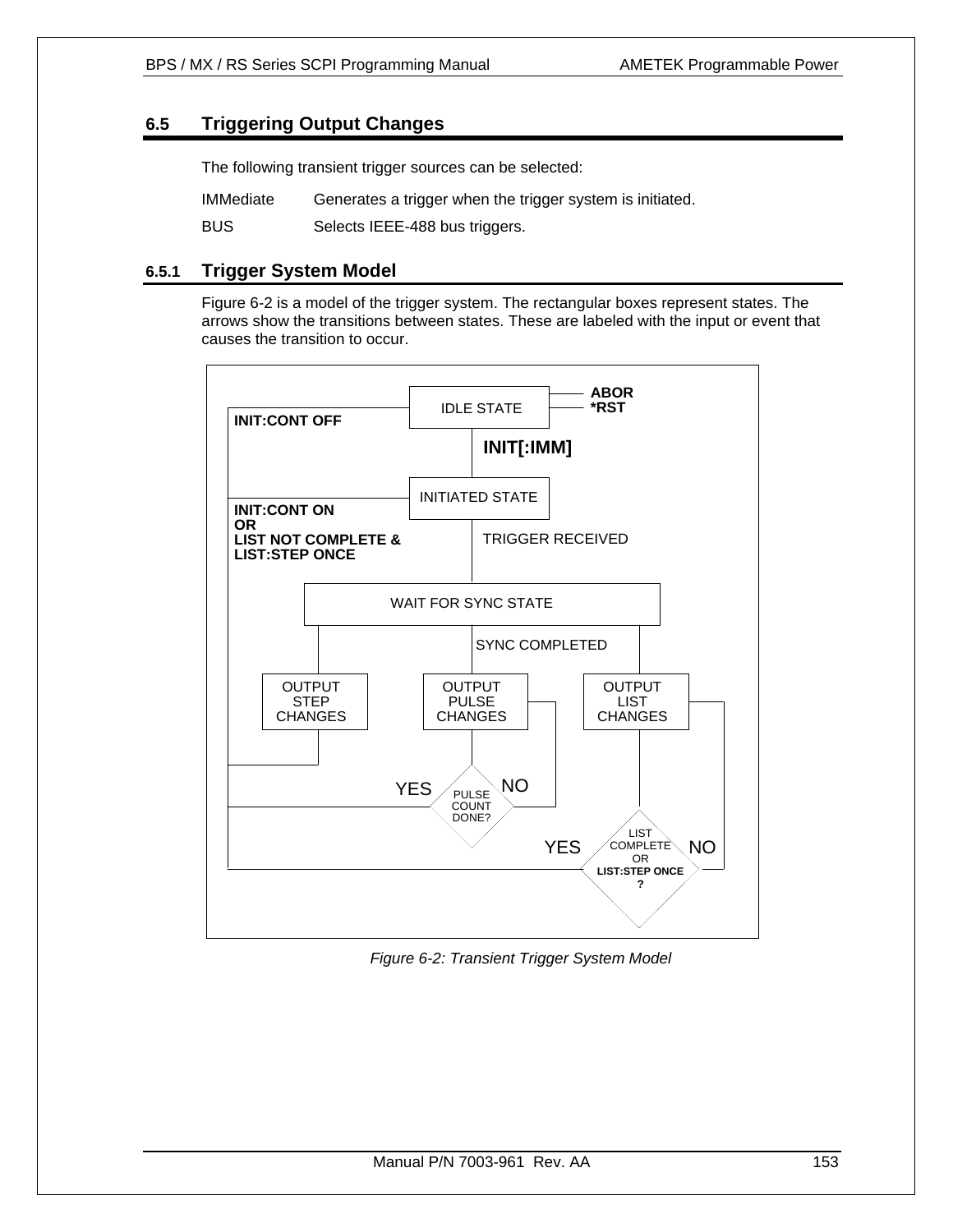# **6.5.2 Initiating the Output Trigger System**

When the source is turned on, the trigger subsystem is in the idle state. In this state, the trigger subsystem ignores all triggers. Sending the following commands at any time returns the trigger system to the Idle state:

ABORt

\*RST

The INITiate commands move the trigger system from the Idle state to the Initiated state. This enables the AC source to receive triggers. To initiate for a single triggered action, use:

#### INITiate:IMMediate

After a trigger is received and the action completes, the trigger system will return to the Idle state. Thus it will be necessary to initiate the system each time a triggered action is desired. To keep a trigger system initiated for multiple actions without having to send an initiate command for each trigger, use:

INITiate:CONTinuous ON

#### **Selecting the Trigger Source**

The trigger system is waiting for a trigger signal in the Initiated state. Before generating a trigger, a trigger source must be select.

To select IEEE-488 bus triggers (group execute trigger, device trigger, or \*TRG command), use:

TRIGger:SOURce BUS

To select a trigger source that is always true, use:

TRIGger: SOURce IMM

The immediate source can be combined with INITiate:CONTinuous ON to generate repetitive output transients. A transition from the Initiated state to the Delay state is made when the trigger signal is received.

# **6.5.3 Synchronizing Output Changes to a Reference Phase Angle**

An output transient normally occurs immediately when the trigger signal is received. For some applications it is desirable for the transient to be synchronized with a particular phase of the output waveform such as the zero crossing point  $(0^{\circ})$  or the positive peak  $(90^{\circ})$ .

To synchronize the start of a transient with a particular phase angle of the internal phase reference, you must select PHASE as the trigger source. Use:

TRIGger:SYNC:SOURce PHASe

To select the desired phase, use:

#### TRIGger:SYNC:PHASe 90

which specifies the 90 degree phase angle of the internal phase reference as the point where the transient begins.

To turn off transient phase synchronization, use:

TRIGger: SYNC:SOURce IMMediate

When IMMediate is selected, the trigger system goes directly to the Output state. This is the parameter selected at \*RST.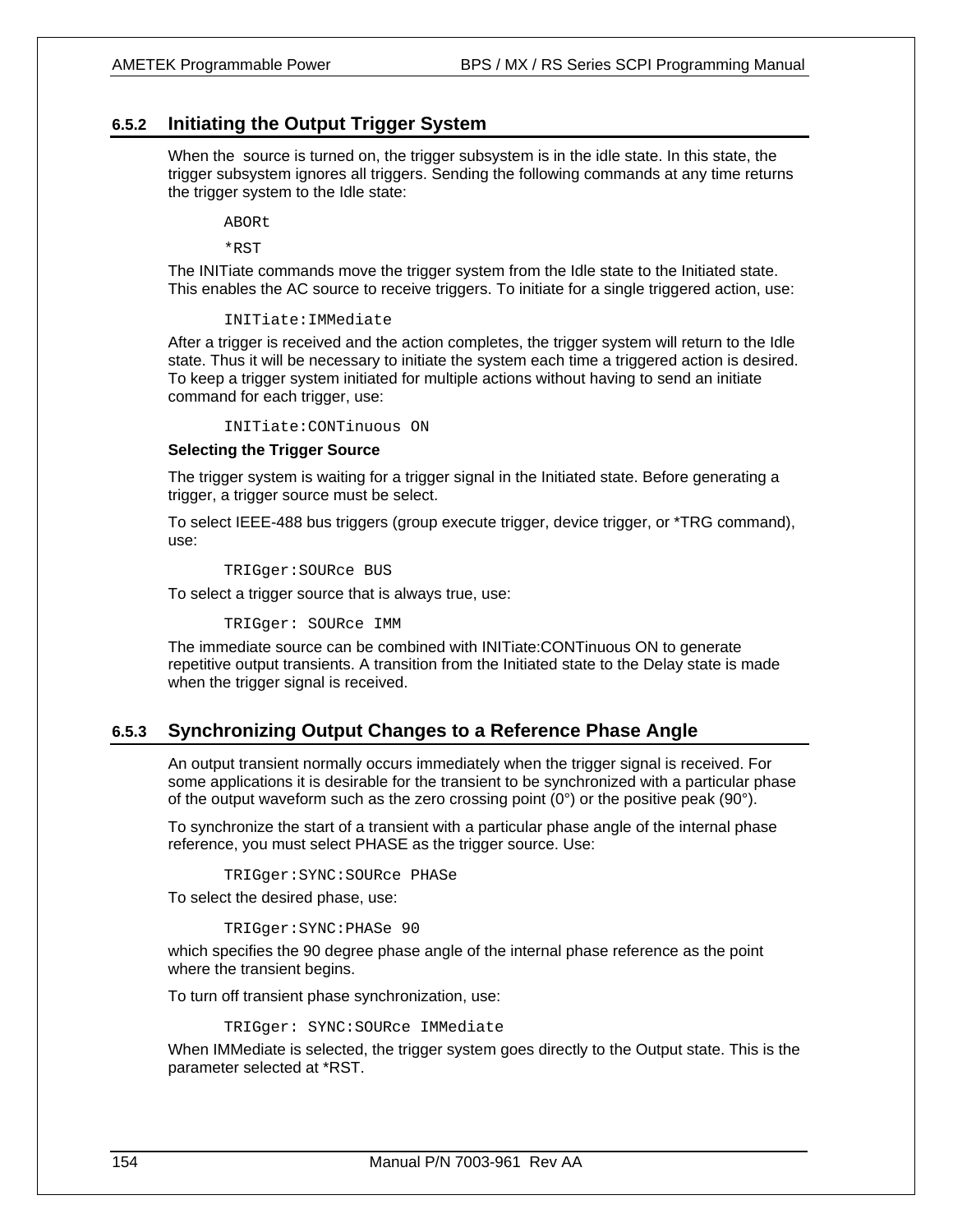# **6.5.4 Generating Triggers**

Providing that you have specified the appropriate trigger source, you can generate triggers as follows:

## **Single Triggers**

By sending one of the following over the IEEE-488:

- INIT
- \*TRG
- a group execute trigger

## **Continuous Triggers**

By sending the following commands over the IEEE-488:

- TRIGger: SOURce IMMediate
- INITiate:CONTinuous ON

When the trigger system enters the Output Change state upon receipt of a trigger (see Figure 6-5), the triggered functions are set to their programmed trigger levels. When the triggered actions are completed, the trigger system returns to the Idle state.

## **Specifying a Dwell Time for Each List Point**

Each voltage and frequency list point has an associated dwell time specified by:

LIST:DWELl <n> ,<n>

where  $\langle n \rangle$  specifies the dwell time in seconds. The number of dwell points must equal the number of output points. If a dwell list has only one value, that value will be applied to all points in the output list. After each new output level or point is programmed, the output remains at that point in the list for the programmed dwell interval before the list advances to the next point. Only an ABORt command can transfer the system out of the Dwelling state.

At the end of the dwell interval, the transition to the next state depends on whether or not the list has completed its sequencing and the state of the LIST:STEP command (see Figure 6-5).

If the list is completed, the trigger system returns to the Idle state.

If the list is not completed, then the system reacts as follows:

- LIST:STEP ONCE programs the trigger system to return to the Initiated state to wait for the next trigger.
- LIST:STEP AUTO programs the trigger system to immediately execute the next list point.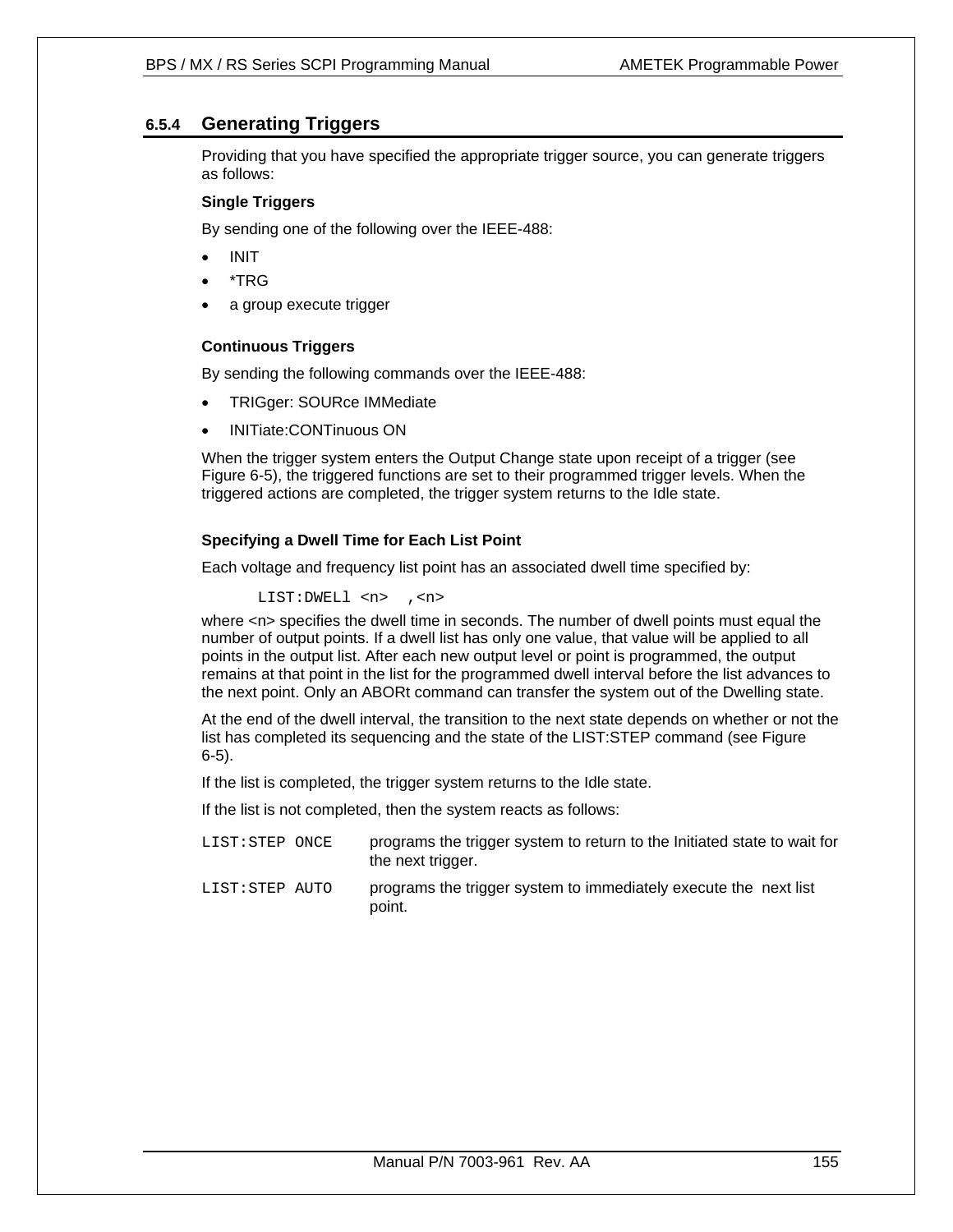# **6.6 Acquiring Measurement Data**

The source has the capability to return a number of current, voltage, and power measurements. When the AC source is turned on, it is continuously sampling the instantaneous output voltage and current for several output cycles and writing the results into a buffer. The buffer holds 4096 voltage and current data points.

The AC source uses the data from the voltage and current buffer to calculate the requested measurement information. Data in the voltage and current buffers is always re-acquired for subsequent measurement requests. There are two ways to make measurements:

- Use the MEASure commands to immediately start acquiring new voltage and current data, and return measurement calculations from this data as soon as the buffer is full. This is the easiest way to make measurements, since it requires no explicit trigger programming.
- Use an acquisition trigger to acquire the voltage and current data from the buffer. Then use the FETCh commands to return calculations from the data that was retrieved by the acquisition trigger. This method gives you the flexibility to synchronize the data acquisition with an external signal. FETCh commands do not trigger the acquisition of new measurement data, but they can be used to return many different calculations from the same set of data that was captured as a result of same acquisition trigger.

The query response for measurements is not immediate. The source will accept commands from the interface while the measurement in progress. To prevent the source from accepting additional commands during measurement the \*WAI must be used with the measurement query command.

#### MEAS:FREQ?;\*WAI

Making triggered measurements with the acquisition trigger system is discussed under "Triggering Measurements".

*Note For each MEASure form of the query, there is a corresponding query that begins with the header FETCh. FETCh queries perform the same calculation as their MEASure counterparts, but do not cause new data to be acquired. Data acquired by an explicit trigger or a previously programmed MEASure command are used.*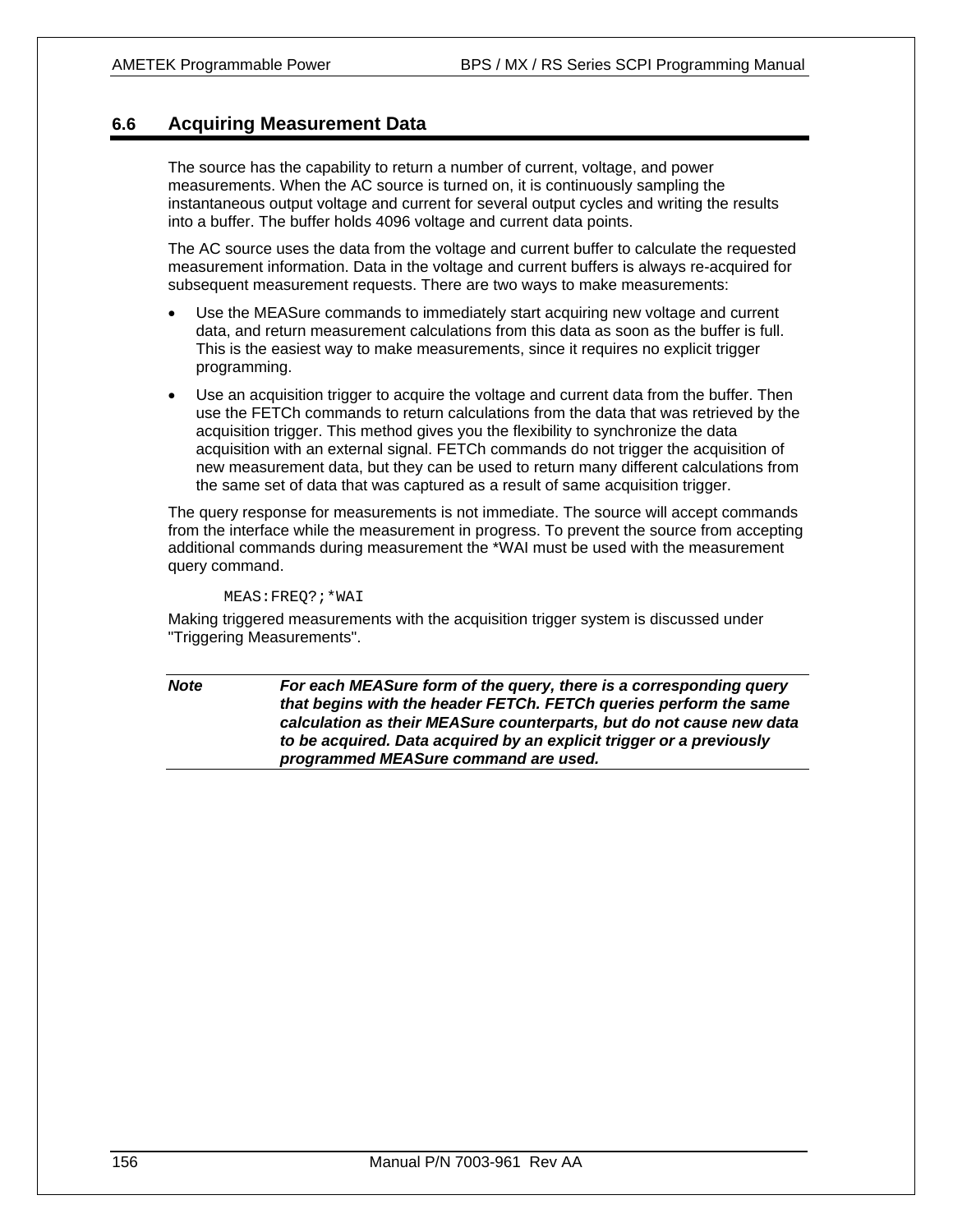# **6.6.1 Voltage and Current Measurements**

To the rms voltage or current, use:

MEASure:VOLTage?or

MEASure:CURRent?

## To measure the dc voltage or current, use:

MEASure:VOLTage:DC?or

MEASure:CURRent:DC?

To measure the maximum current amplitude and the current crest factor, use:

MEASure:CURRent:AMPLitude:MAXimum?

MEASure:CURRent:CREStfactor?

To reset the peak measuremnt , use

MEAS:CURR:AMPL:RESet

# **6.6.2 Power Measurements**

The MEASure queries can return real, and apparent power measurements as well as dc power and power factor using the following commands:

| MEASure: POWer: AC: APParent? | measures the AC component of apparent<br>power in VA |
|-------------------------------|------------------------------------------------------|
| MEASure: POWer: AC: REAL?     | measures the in-phase component of<br>power in watts |
| MEASure: POWer: AC: PFACtor?  | returns the output power factor                      |
| MEASure: POWer: DC?           | measures the dc component of power                   |

# **6.6.3 Frequency Measurements**

To measure the frequency, use the following command:

MEASure:FREQuency?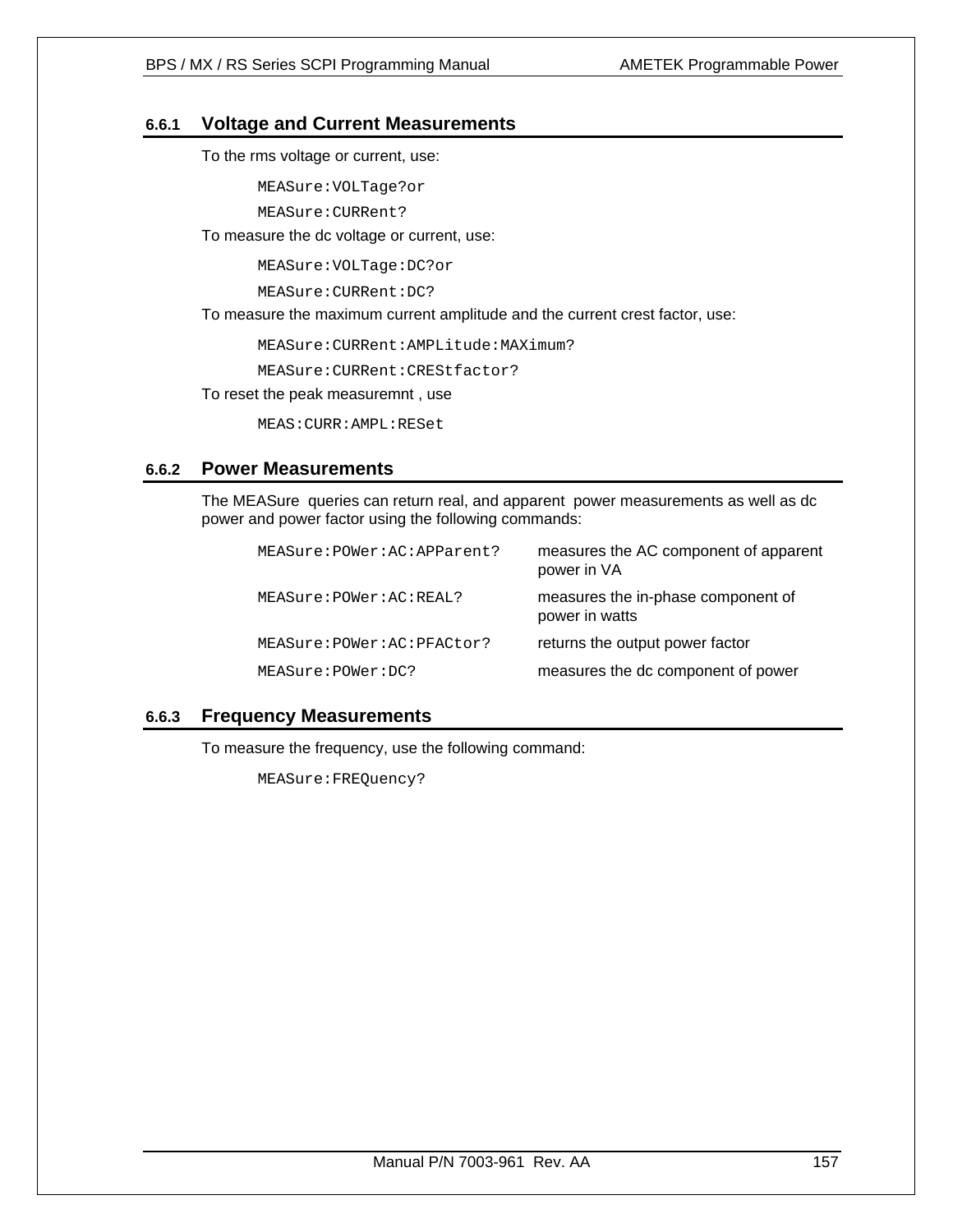## **6.6.4 Harmonic Measurements**

The MEASure and FETCh queries can return the amplitude and phase of up to the 50th harmonic of voltage and current. They can also return the total harmonic distortion in the output voltage or current. For example, to return readings for an individual harmonic component, use the following commands:

MEASure:CURRent:HARMonic:AMPLitude? <harmonic number> MEASure:CURRent:HARMonic:PHASe? <harmonic number> MEASure:VOLTage:HARMonic:AMPLitude? <harmonic number> MEASure:VOLTage:HARMonic:PHASe? <harmonic number>

Harmonic numbers are related to the programmed frequency of output voltage. Queries sent with an argument of 0 return the dc component. An argument of 1 indicates the fundamental frequency, 2 indicates the second harmonic, 3 indicates the third, and so on.

The maximum harmonic component that can be read is limited by the fundamental measurement bandwidth, which is 19.53 kHz for a single phase configuration and 6.51kHz for three phase configuration. An error is generated if a query is sent for a harmonic that has a frequency greater than the bandwidth above. To return all the harmonic components with a single query, use the following commands:

MEASure:ARRay:CURRent:HARMonic:AMPLitude? [<n>] MEASure:ARRay:CURRent:HARMonic:PHASe? [<n>] MEASure:ARRay:VOLTage:HARMonic:AMPLitude? [<n>] MEASure:ARRay:VOLTage:HARMonic:PHASe? [<n>]

These queries always return 51 data values, from the dc component up to the the numeric option field <n> if present or the 50th harmonics. Any harmonics that represent frequencies greater than the measurements bandwidth are returned as the value 0. To return the percentage of total harmonic distortion in the output voltage or current, use the following commands:

MEASure:CURRent:HARMonic:THD?

MEASure:VOLTage:HARMonic:THD?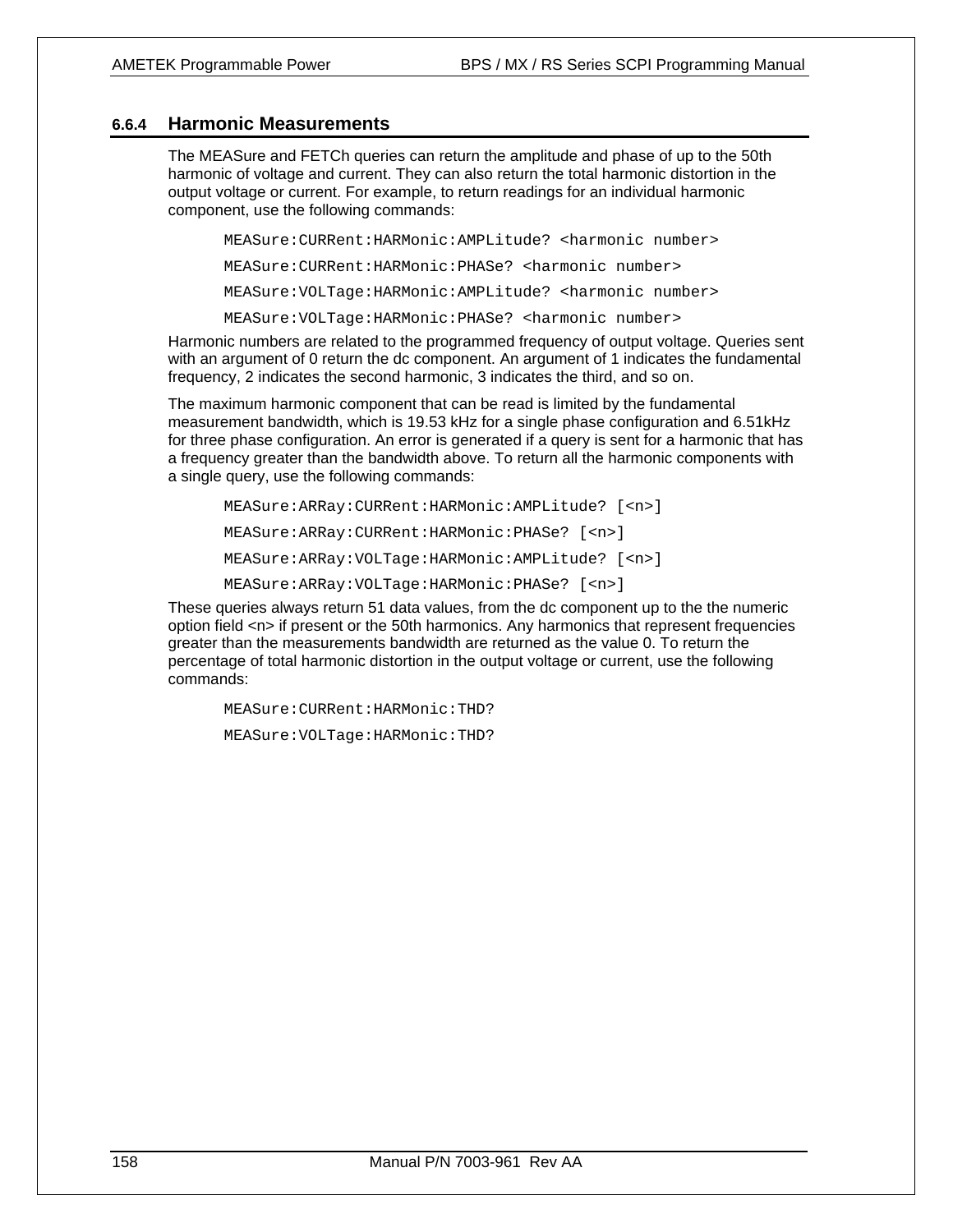# **6.6.5 Simultaneous Output Phase Measurements**

You can return simultaneous measurements from all output phases of the source in the three phase mode using the FETCh query. Unlike MEASure queries, FETCh queries do not trigger the acquisition of new data when they are executed. First, you must initiate the measurement trigger system and generate a measurement trigger as explained in the following section "Triggering Measurements". When the measurement data has been acquired by the voltage and current data buffers for each output phase, use INSTrument:NSELect to select each phase, and FETCh to return the specified measurement data. The following commands return rms voltage:

INSTrument:NSELect 1 FETCh:VOLTage:AC?;\*WAI INSTrument:NSELect 2 FETCh:VOLTage:AC?;\*WAI INSTrument:NSELect 3 FETCh:VOLTage:AC?;\*WAI

# **6.6.6 Returning Voltage and Current Data From the Data Buffer**

The MEASure and FETCh queries can also return all 4096 data values of the instantaneous voltage and current buffers. These are:

MEASure:ARRay:CURRent[:DC]?;\*WAI MEASure:ARRay:VOLTage[:DC]?;\*WAI

# **6.6.7 Triggering Measurements**

You can use the data acquisition trigger system to synchronize the timing of the voltage and current data acquisition with an external trigger source. Then use the FETCh commands to return different calculations from the data acquired by the measurement trigger.

The following measurement trigger sources can be selected:

| IMMediate | Aquire the measurements immediate                             |
|-----------|---------------------------------------------------------------|
|           | SYNChronize Internal to phase A angle                         |
| BUS       | IEEE-488 device, *TRG, or <get> (Group Execute Trigger)</get> |
| TTLTrg    | The signal driving the Trigger Out                            |
|           |                                                               |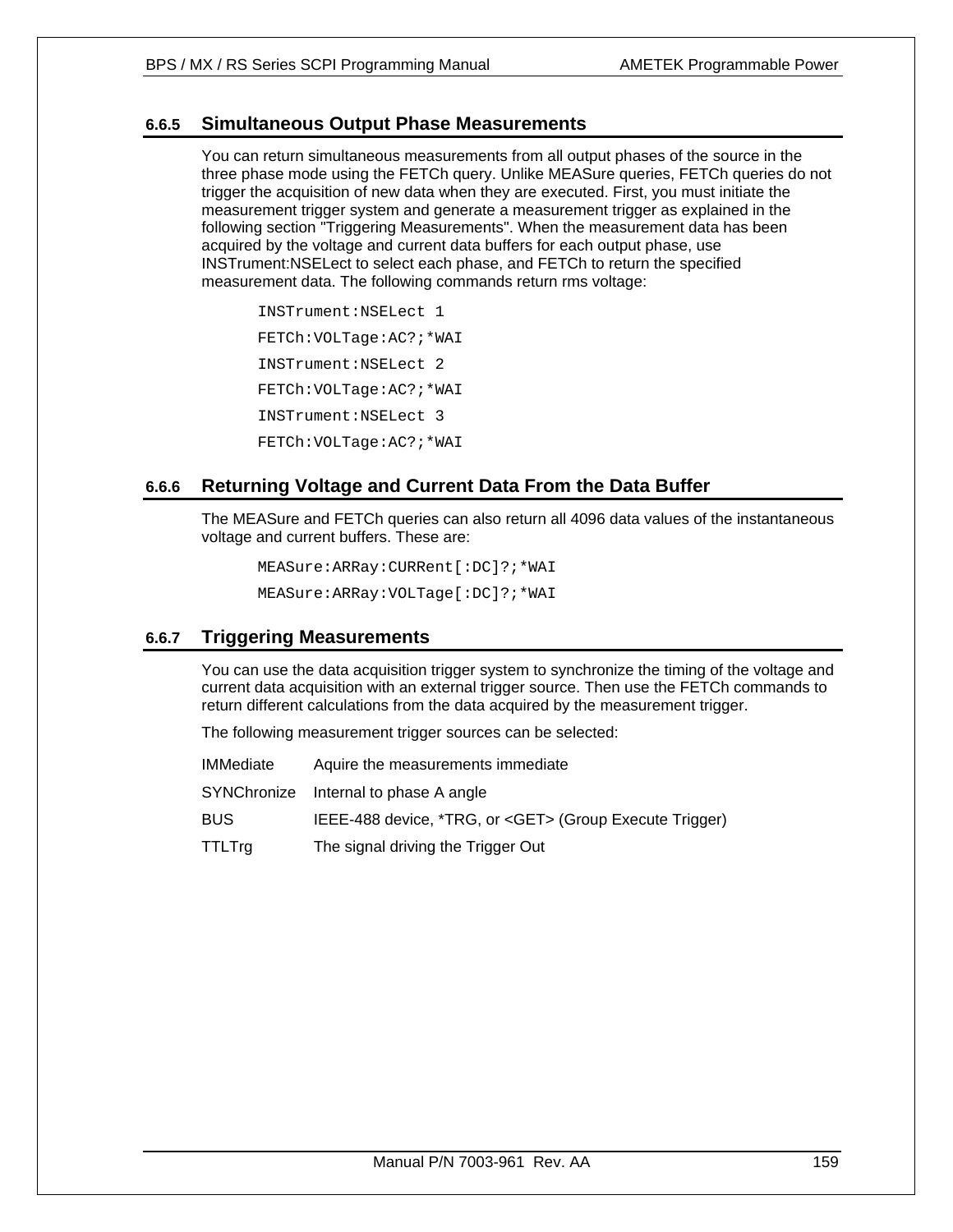# **6.6.8 Measurement Trigger System Model**

Figure 6-3 is a model of the measurement trigger system. The rectangular boxes represent states. The arrows show the transitions between states. These are labeled with the input or event that causes the transition to occur.



*Figure 6-3: Measurement Acquisition Trigger Model* 

# **6.6.9 Initiating the Measurement Trigger System**

When the AC source is turned on, the trigger system is in the idle state. In this state, the trigger system ignores all triggers. Sending the following commands at any time returns the trigger system to the Idle state:

ABORt \*RST \*RCL

The INITiate commands move the trigger system from the Idle state to the Initiated state. This enables the AC source to receive triggers. To initiate for a measurement trigger, use:

```
INITiate:IMMediate:ACQuire
```
After a trigger is received and the data acquisition completes, the trigger system will return to the Idle state. Thus it will be necessary to initiate the system each time a triggered acquisition is desired.

*Note: You cannot initiate measurement triggers continuously. Otherwise, the measurement data in the data buffer would continuously be overwritten by each triggered measurement.*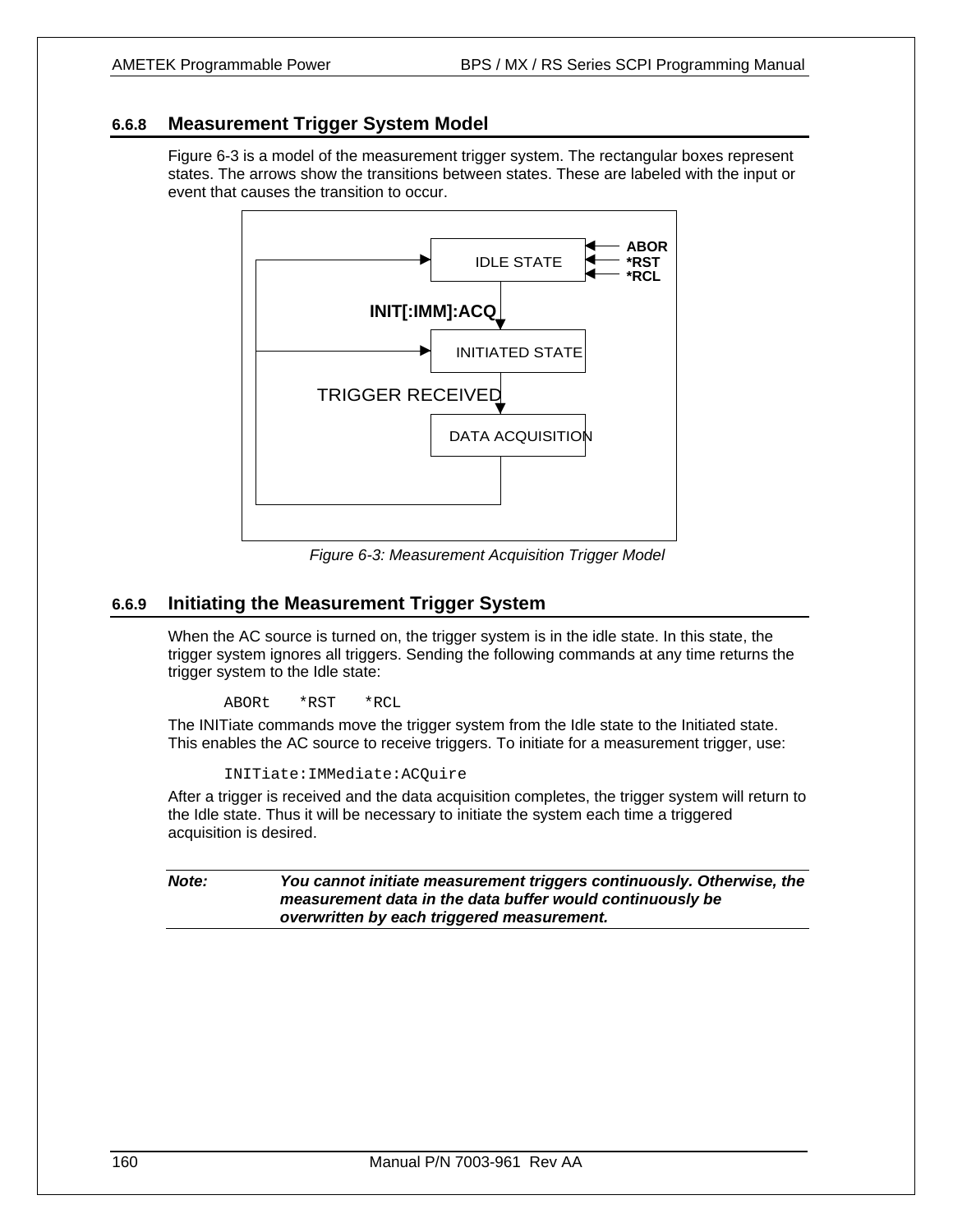# **6.6.10 Selecting the Measurement Trigger Source**

The trigger system is waiting for a trigger signal in the Initiated state. Before you generate a trigger, you must select a trigger source. To select the SYNC Trigger to start the measurement at specific phase angles in the waveform:

TRIGger:ACQuire:SOURce SYNC

TRIGger:SYNC:SOUR PHAS

TRIGger:SYNC:PHASE 0

To select IEEE-488 bus triggers (group execute trigger, device trigger, or \*TRG command), use:

TRIGger:ACQuire:SOURce BUS

To select the signal driving the Trigger Out from the transient, use:

TRIGger:ACQuire:SOURce TTLTrg

# **6.6.11 Generating Measurement Triggers**

Providing that you have specified the appropriate trigger source, you can generate triggers as follows:

- By sending one of the following over the IEEE-488:
	- TRIGger:ACQuire:IMMediate
	- \*TRG
	- a group execute trigger (GET)
- By waiting for a specific phase angle of the waveform
- By generating an output transient that causes the Trig Out to output a pulse.
- By pressing the front panel START soft key in the HARMONICS/WAVEFORM when the unit is operating in local mode.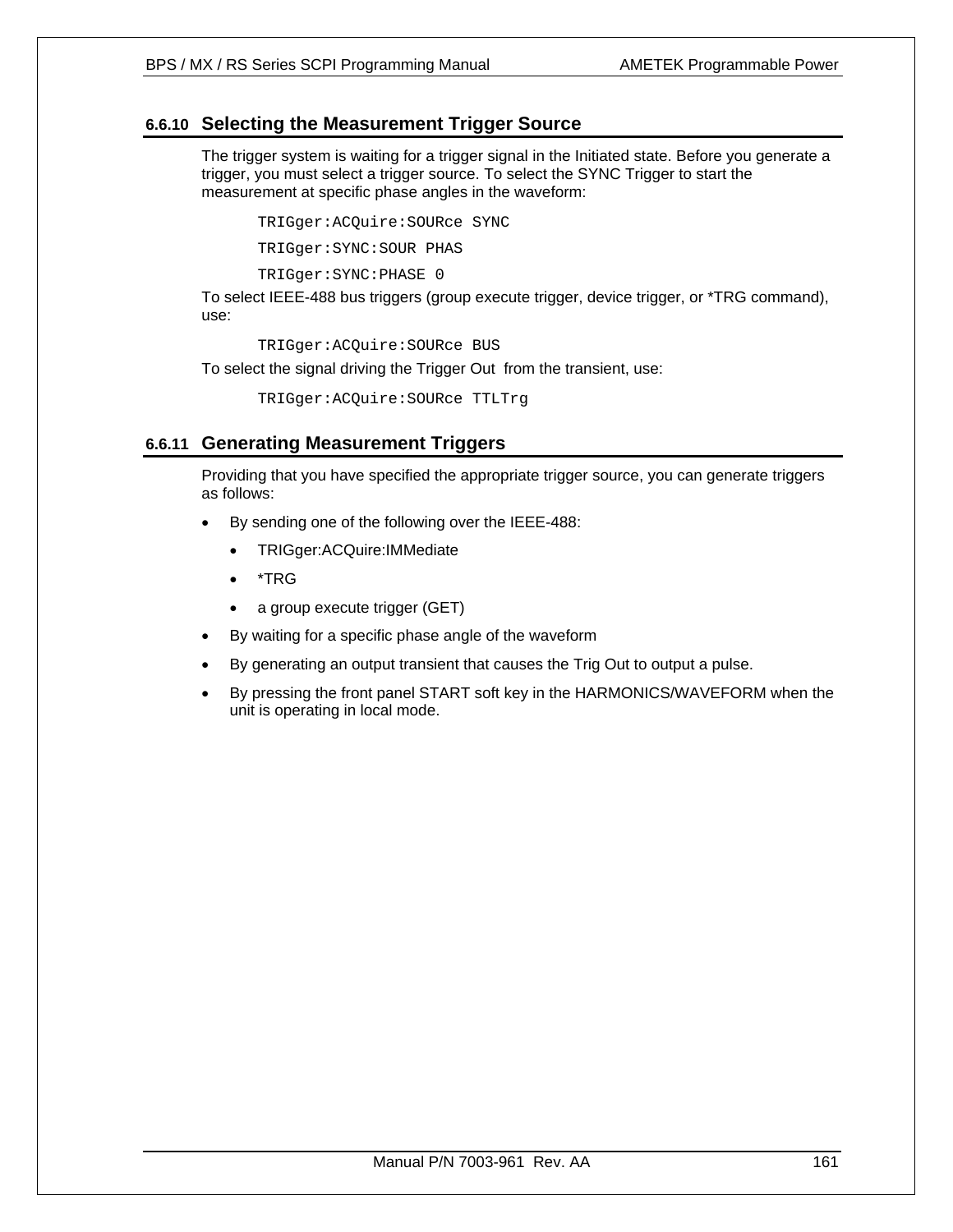# **6.7 Controlling the Instantaneous Voltage and Current Data Buffers**

Measurements taken by the AC/DC power source are based on a digital representation of the voltage and current waveforms. Both waveforms are digitized with 18 bits of amplitude resolution and 25.6 μsec of time resolution. (49Ks/sec real-time sampling rate) for single phase configuration. The available memory depth to hold this information is 4K (4096 samples) for each waveform. This section covers the SCPI commands that can be used to control the position of the trigger point in the 4K deep data buffer.

# **6.7.1 Query the Voltage and Current Sampling Rate [3Pi Controller Only]**

The output voltage and current sampling rate is:

MX Series I: 39 kHz (period =  $25.6 \mu$ sec) for single-phase configuration (MX45-1 or MX30-3Pi/MX45-3Pi in single phase mode). This means that it takes about 104 milliseconds to fill up 4096 data points in the voltage and current data buffers with the information required to make a measurement calculation.

MX Series II and RS Series: 96 kHz (period  $= 10.4$  usec) for single-phase configuration (MX15, MX45-1 or MX30-3Pi/MX45-3Pi in single phase mode). This means that it takes about 42.6 milliseconds to fill up 4096 data points in the voltage and current data buffers with the information required to make a measurement calculation.

You can query this data sampling rate with:

#### SENSe:SWEep:TINTerval?

The sample period is 76.8 (Series I) or 31.2 (Series II and RS Series) microseconds for three-phase models or the MX30-3Pi/MX45-3Pi in three-phase configuration. The sample interval can be increased from its minimum value in increments of this minimum value up to 10 times. This increases the data acquisition window at the expense of sampling resolution. Be aware of possible aliasing if higher fundamental frequencies are programmed or if higher frequency harmonics are present in the voltage or current when decreasing the sample rate. See paragraph 4.16 for command syntax.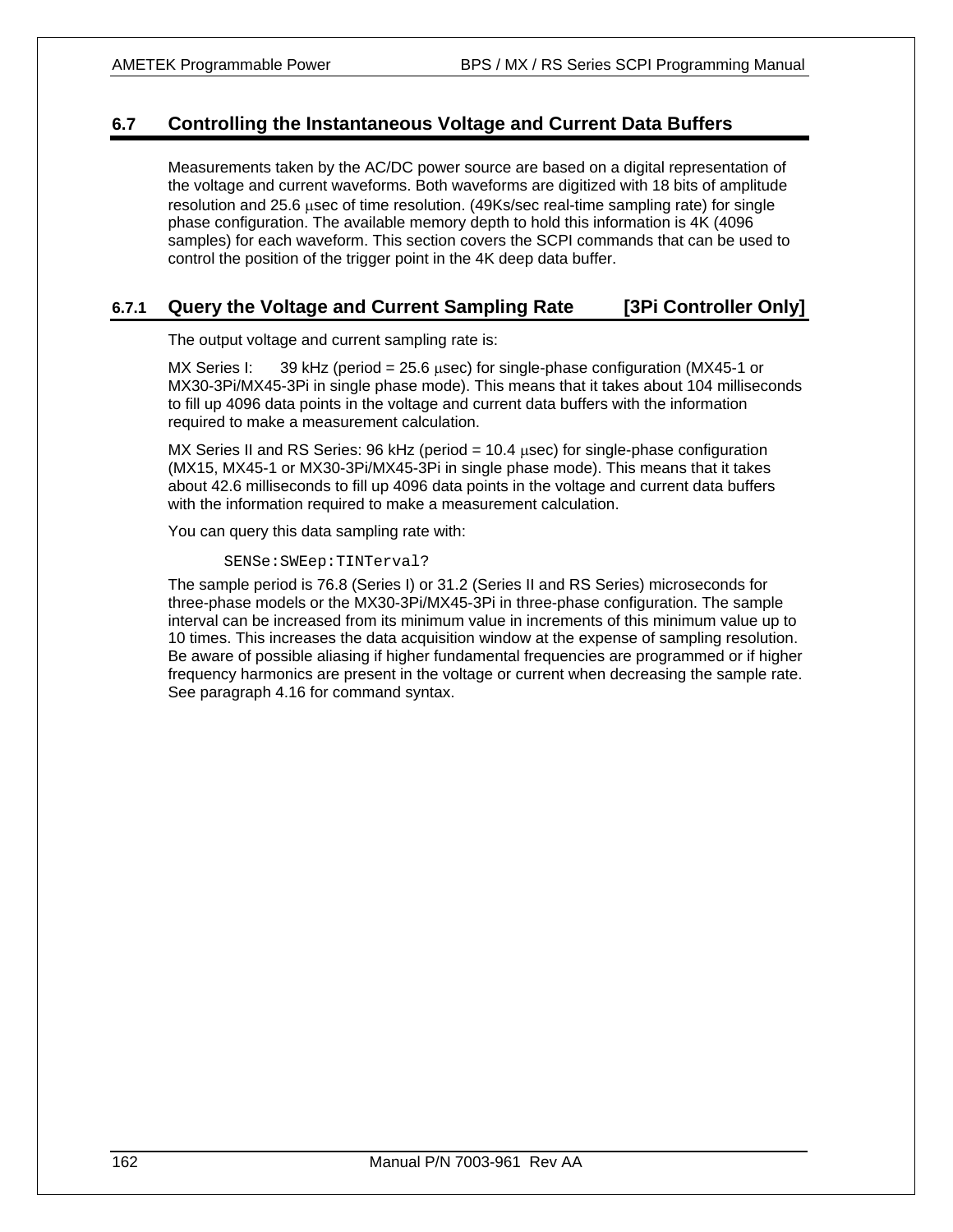# **6.7.2 Pre-event and Post-event Triggering [3Pi Controller Only]**

The range for this offset is:

MX Series I: -104 msec to 1000 msec in single-phase mode or -312 msec to 1000 msec in three-phase mode (at the highest available sample rates).

MX Series II and RS Series: -42.6 msec to 1000 msec in single-phase mode or –128 msec to 1000 msec in three-phase mode (at the highest available sample rates).

As shown in the following figure, when the offset is negative, the values at the beginning of the data record represent samples taken prior to the trigger. When the value is 0, all of the values are taken after the trigger. Values greater than zero can be used to program a delay time from the receipt of the trigger until the data points that are entered into the buffer are valid.

(Delay time = Offset  $\times$  Sample period)



*Figure 6-4: Pre-event and Post-event Triggering*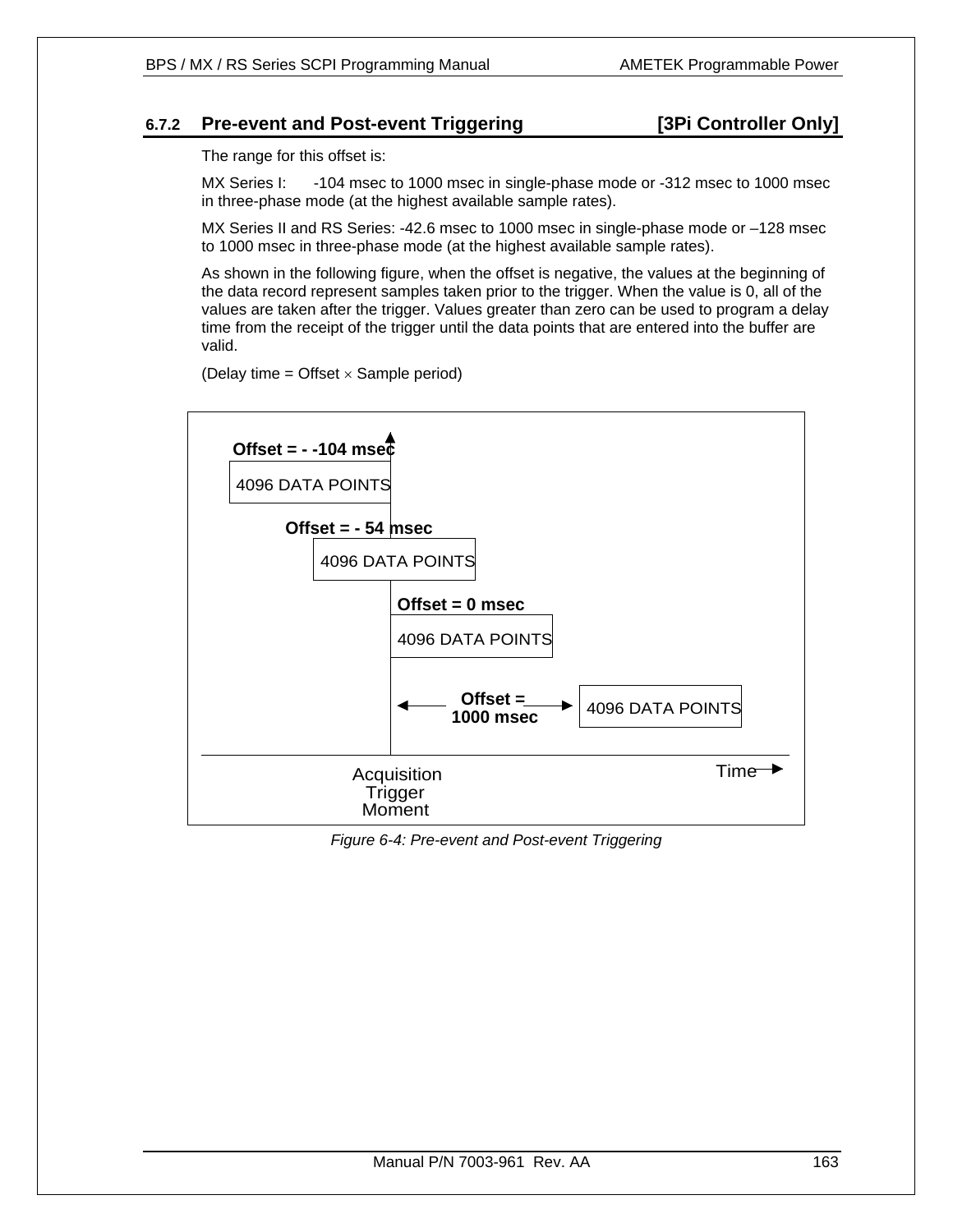# **6.8 Trigger System Summary**

Figure 6-5 shows a functional block diagram of the AC/DC source's trigger system. If both trigger systems are initiated at the same time, the Acquisition trigger system will respond to the first trigger generated while the transient trigger system will respond to the second trigger. Thus, the acquisition has the highest priority.



*Figure 6-5: Trigger system block diagram*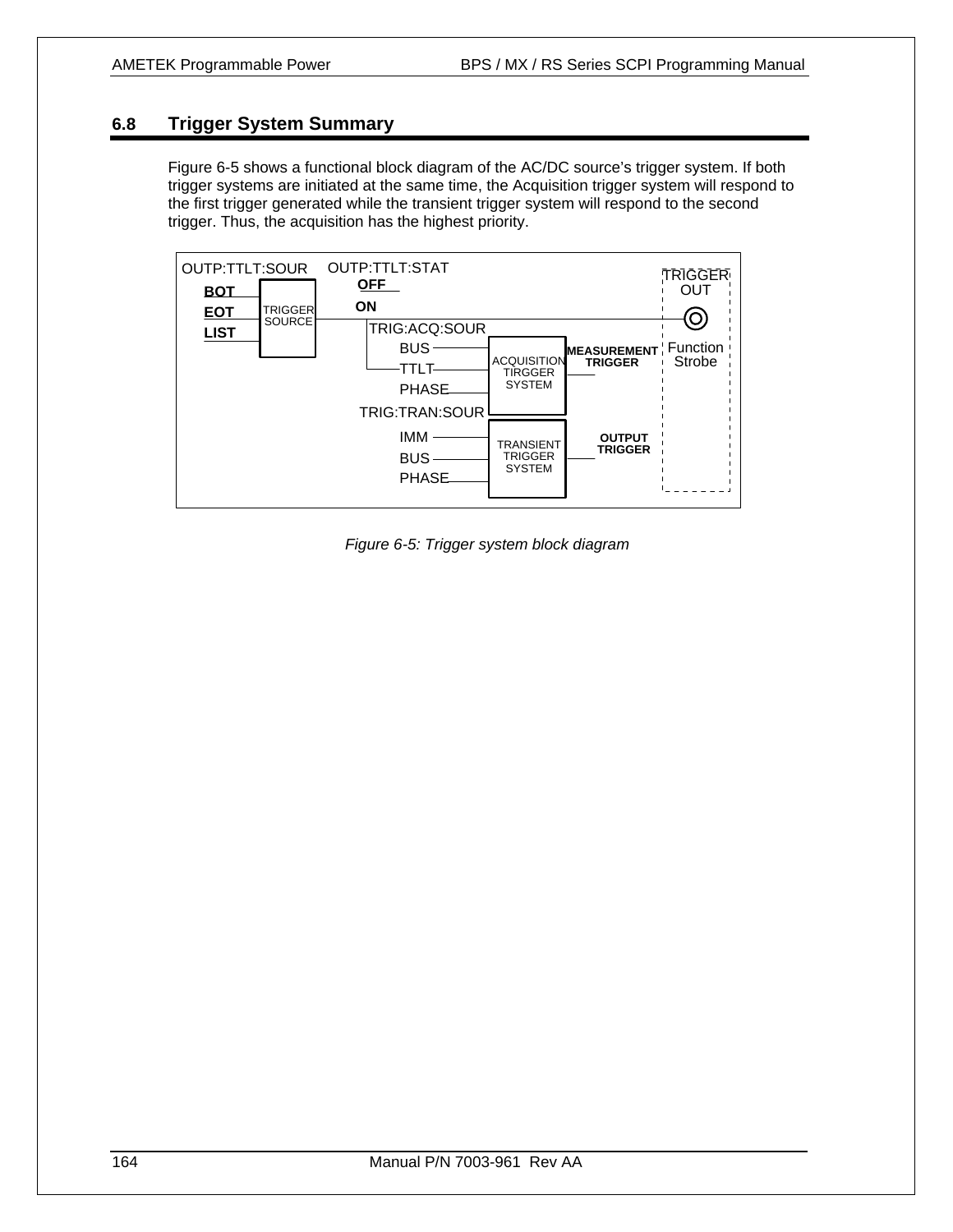# **7. Status Registers**

You can use status register programming to determine the operating condition of the AC source at any time. For example, you may program the AC source to generate an interrupt (assert SRQ) when an event such as a current limit occurs. When the interrupt occurs, your program can then act on the event in the appropriate fashion.

Figure 7-1 shows the status register structure of the AC/DC source. Table 5-1 defines the status bits. The Standard Event, Status Byte, and Service Request Enable registers as well as the Output Queue perform standard IEEE-488 functions as defined in the IEEE 488.2 Standard Digital Interface for Programmable Instrumentation. The Operation Status, and the Questionable Status registers, implement functions that are specific to the AC/DC source.

# **7.1 Power-On Conditions**

All status register groups are cleared at power on. This means all data bits and all Event Enable register bits are cleared. It is possible however the set the PON mask in the Event enable register to cause a SRQ. This can be accomplished using the \*PSC command. Once set, this condition is retained in non-volatile memory and will be recalled when power is applied to the AC/DC source. See paragraph 5.7 for details on the use of the \*PSC command.

# **7.2 Operation Status Group**

The Operation Status group records signals that occur during normal operation. The group consists of the following registers:

| <b>Register</b> | <b>Command</b>         | <b>Description</b>                                                                                                         |
|-----------------|------------------------|----------------------------------------------------------------------------------------------------------------------------|
| Condition       | STAT:OPER:COND?        | A register that holds real-time status of the<br>circuits being monitored. It is a read-only<br>register.                  |
| Event           | STAT:OPER:EVEN?        | A register that latches any condition. It is a<br>read-only register that is cleared when read.                            |
| Enable          | STAT:OPER:ENAB <n></n> | A register that functions as a mask for<br>enabling specific bits from the Event register.<br>It is a read/write register. |

*Table 7-1: Operation Status Register* 

The outputs of the Operation Status register group are logically-ORed into the OPER(ation) summary bit (7) of the Status Byte register.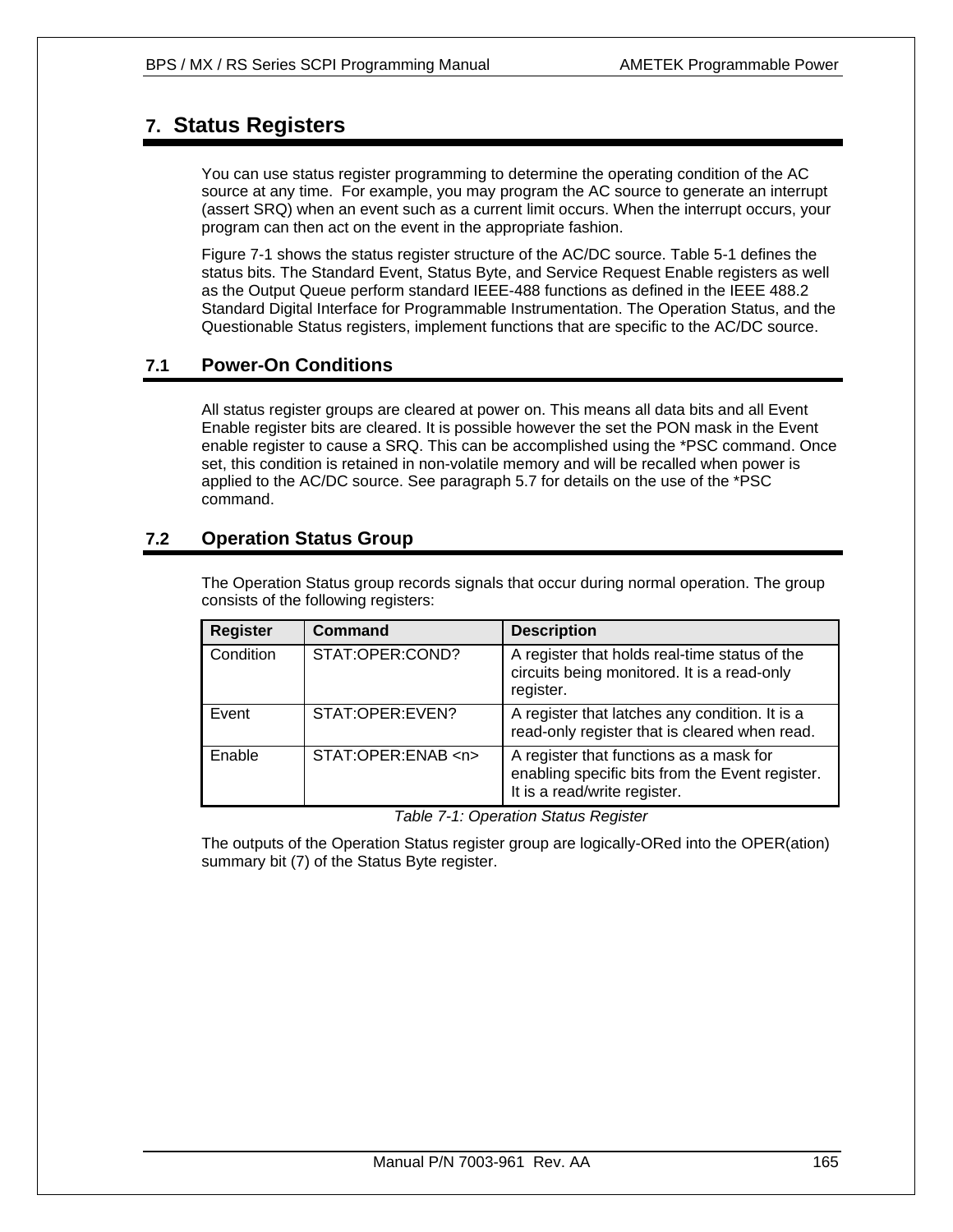

*Figure 7-1: Status System Model*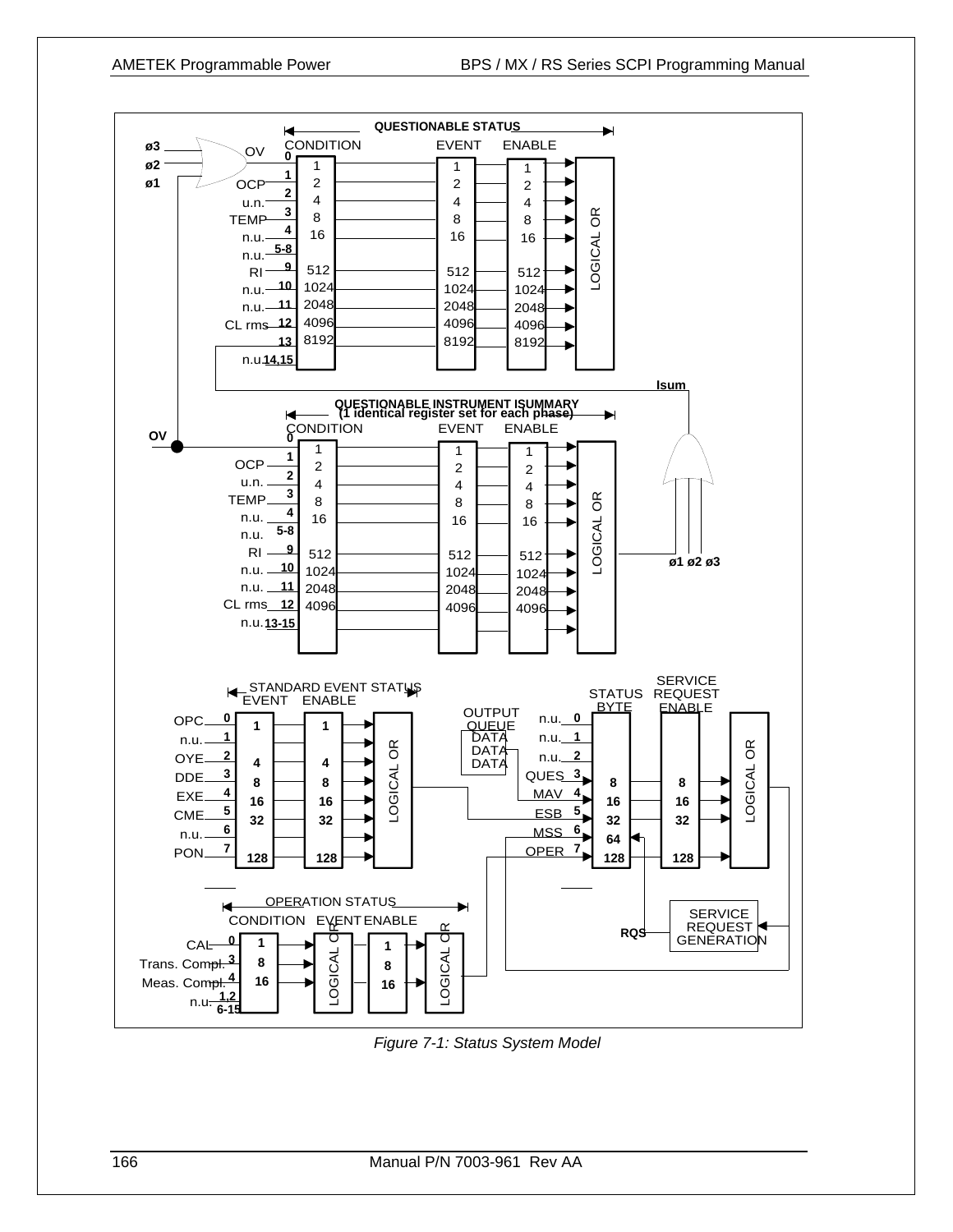| <b>Bit</b>                                                     | <b>Signal</b>  | <b>Meaning</b>                                                      |  |
|----------------------------------------------------------------|----------------|---------------------------------------------------------------------|--|
| <b>Operation Status Group</b>                                  |                |                                                                     |  |
| CAL<br>Interface complete its calibration cycle<br>$\mathbf 0$ |                |                                                                     |  |
| 3                                                              | <b>TRANS</b>   | Transient is completed                                              |  |
| 4                                                              | <b>MEAS</b>    | Measurement is completed                                            |  |
|                                                                |                | Questionable and Questionable Instrument Isummary Status Groups     |  |
| 0                                                              | OV             | Output voltage faulted, output voltage differ from program<br>value |  |
| $\mathbf{1}$                                                   | <b>OCP</b>     | The overcurrent protection circuit has tripped                      |  |
| 3                                                              | <b>TO</b>      | An overtemperature condition has occurred                           |  |
| 9                                                              | R <sub>1</sub> | The remote shut down state is active                                |  |
| 12                                                             | <b>C</b> lrms  | The rms current limit circuit is active                             |  |
| 14                                                             | n/a            |                                                                     |  |
| <b>Standard Event Status Group</b>                             |                |                                                                     |  |
| $\Omega$                                                       | <b>OPC</b>     | Operation complete                                                  |  |
| $\overline{2}$                                                 | QYE            | Query error                                                         |  |
| 3                                                              | <b>DDE</b>     | Device-dependend error                                              |  |
| $\overline{\mathbf{4}}$                                        | <b>EXE</b>     | <b>Execution error</b>                                              |  |
| 5                                                              | <b>CME</b>     | Command error                                                       |  |
| $\overline{7}$                                                 | <b>PON</b>     | Power-on                                                            |  |
| <b>Status Byte and Service Request Enable Registers</b>        |                |                                                                     |  |
| 3                                                              | <b>QUES</b>    | Questionable status summary bit                                     |  |
| $\overline{\mathbf{4}}$                                        | <b>MAV</b>     | Message Available summary bit                                       |  |
| 5                                                              | <b>ESB</b>     | <b>Event Status Summary bit</b>                                     |  |
| 6                                                              | <b>MSS</b>     | Master Status Summary bit                                           |  |
|                                                                | <b>RQS</b>     | <b>Request Service bit</b>                                          |  |
| $\overline{7}$                                                 | <b>OPER</b>    | Operation status summary bit                                        |  |

*Table 7-2: Configuration of Status Register*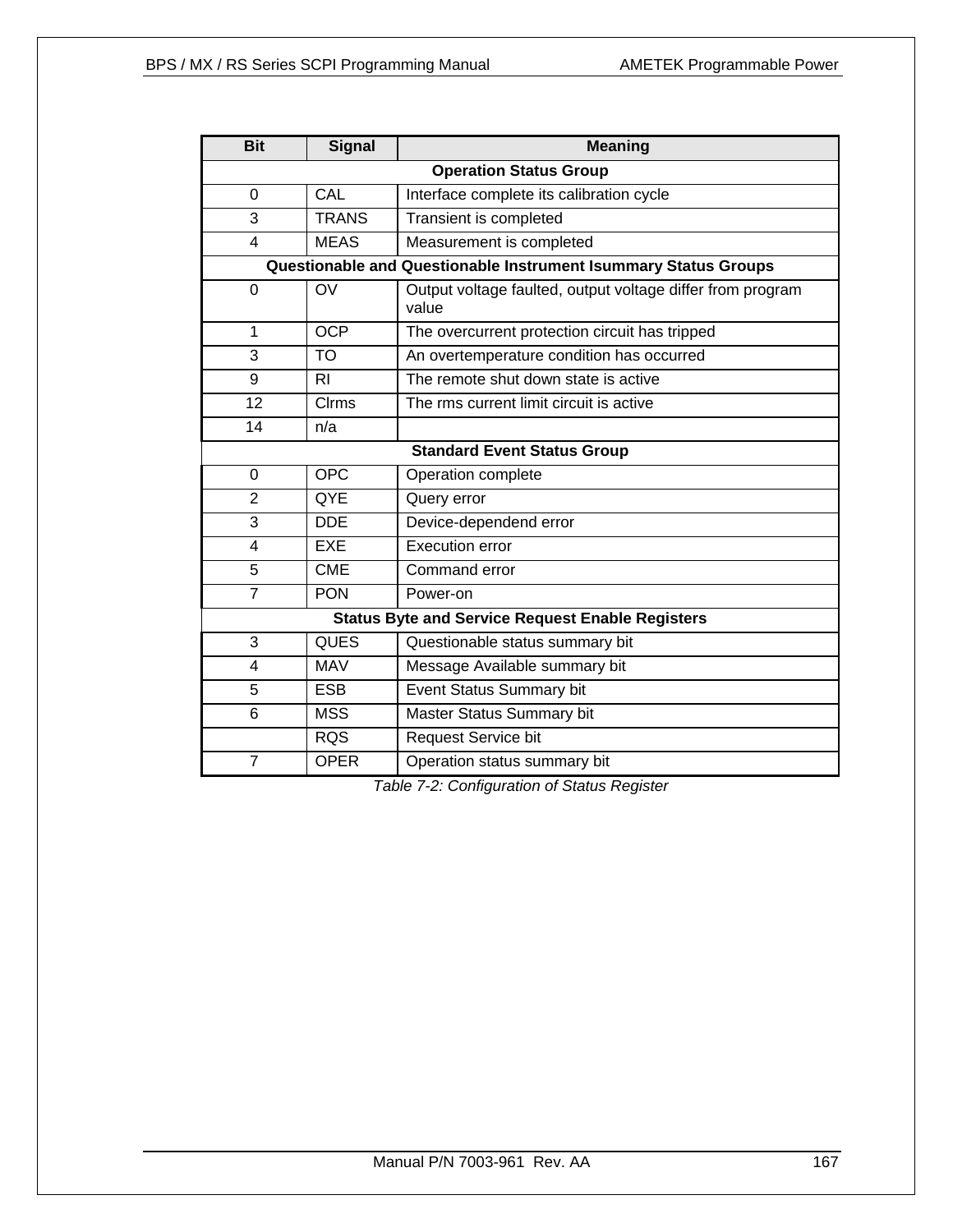# **7.3 Questionable Status Group**

The Questionable Status registers record signals that indicate abnormal operation of the AC source. As shown in Figure 7-1, the group consists of the same type of registers as the Status Operation group.

| <b>Register</b> | Command                | <b>Description</b>                                                                                                         |
|-----------------|------------------------|----------------------------------------------------------------------------------------------------------------------------|
| Condition       | STAT:QUES:COND?        | A register that holds real-time status of the<br>circuits being monitored. It is a read-only<br>register.                  |
| Event           | STAT:QUES:EVEN?        | A register that latches any condition. It is a<br>read-only register that is cleared when read.                            |
| Enable          | STAT:QUES:ENAB <n></n> | A register that functions as a mask for<br>enabling specific bits from the Event<br>register. It is a read/write register. |

The outputs of the Questionable Status group are logically-ORed into the QUEStionable summary bit (3) of the Status Byte register.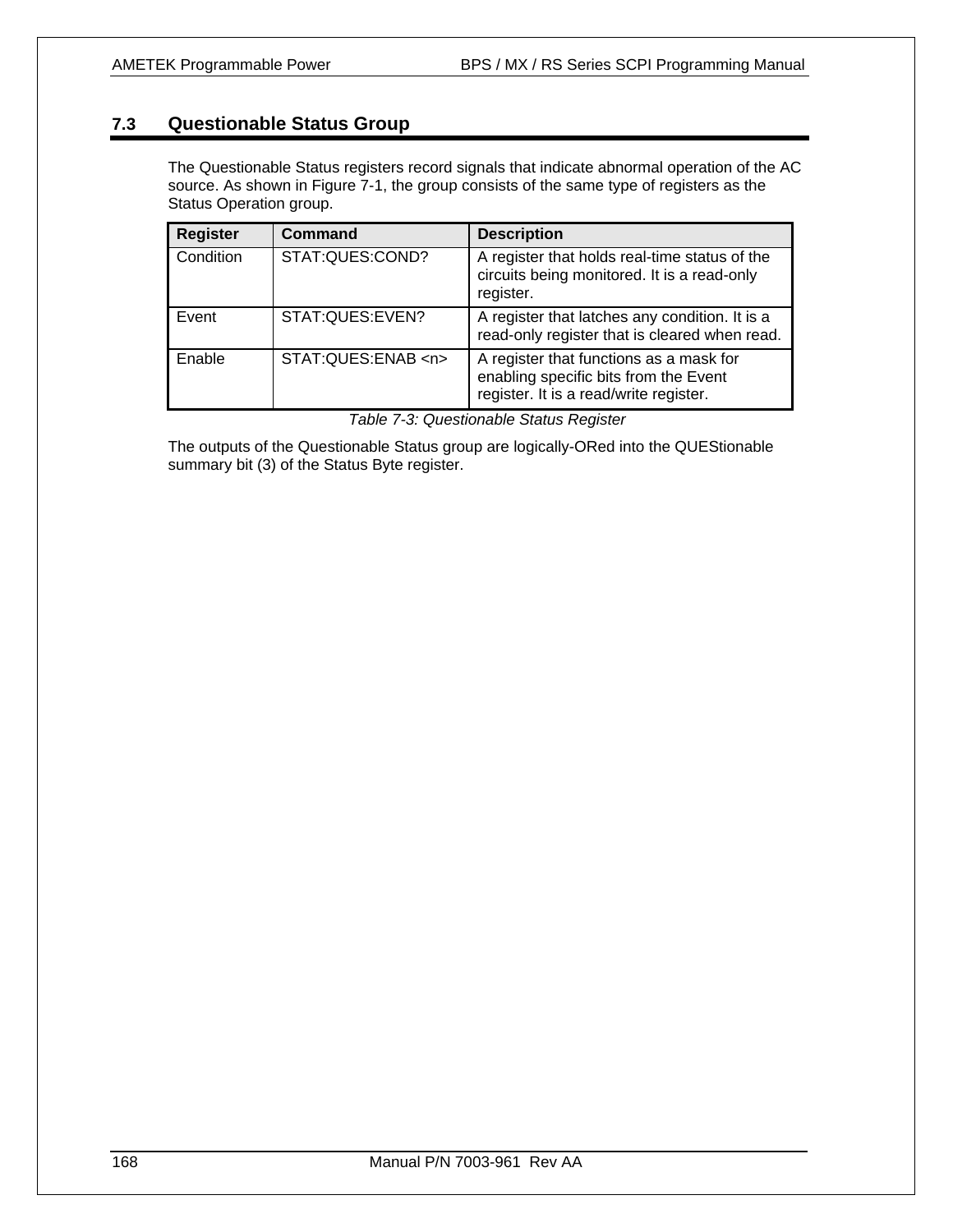# **7.4 Standard Event Status Group**

This group consists of an Event register and an Enable register that are programmed by Common commands. The Standard Event register latches events relating to the interface communication status (see Figure 7-1). It is a read-only register that is cleared when read. The Standard Event Enable register functions similarly to the enable registers of the Operation and Questionable status groups.

| <b>Command</b> | <b>Action</b>                                                 |
|----------------|---------------------------------------------------------------|
| *ESE           | programs specific bits in the Standard Event Enable register. |
| *ESR?          | reads and clears the Standard Event Event register.           |

The PON bit in the Standard Event Event register is set whenever the AC source is turned on. The most common use for PON is to generate an SRQ at power-on following an unexpected loss of power.

# **7.5 Status Byte Register**

This register summarizes the information from all other status groups as defined in the IEEE 488.2 Standard Digital Interface for Programmable Instrumentation. The bit configuration is shown in Table 7-2.

# **Command Action**

\*STB? reads the data in the register but does not clear it (returns MSS in bit 6)

serial poll reads and clears the data in the register (returns RQS in bit 6)

## **The MSS Bit**

This is a real-time (unlatched) summary of all Status Byte register bits that are enabled by the Service Request Enable register. MSS is set whenever the AC source has one or more reasons for requesting service. \*STB? reads the MSS in bit position 6 of the response but does not clear any of the bits in the Status Byte register.

## **The RQS Bit**

The RQS bit is a latched version of the MSS bit. Whenever the AC source requests service, it sets the SRQ interrupt line true and latches RQS into bit 6 of the Status Byte register. When the controller does a serial poll, RQS is cleared inside the register and returned in bit position 6 of the response. The remaining bits of the Status Byte register are not disturbed.

# **The MAV bit and Output Queue**

The Output Queue is a first-in, first-out (FIFO) data register that stores AC source-tocontroller messages until the controller reads them. Whenever the queue holds one or more bytes, it sets the MAV bit (bit 4) of the Status byte register.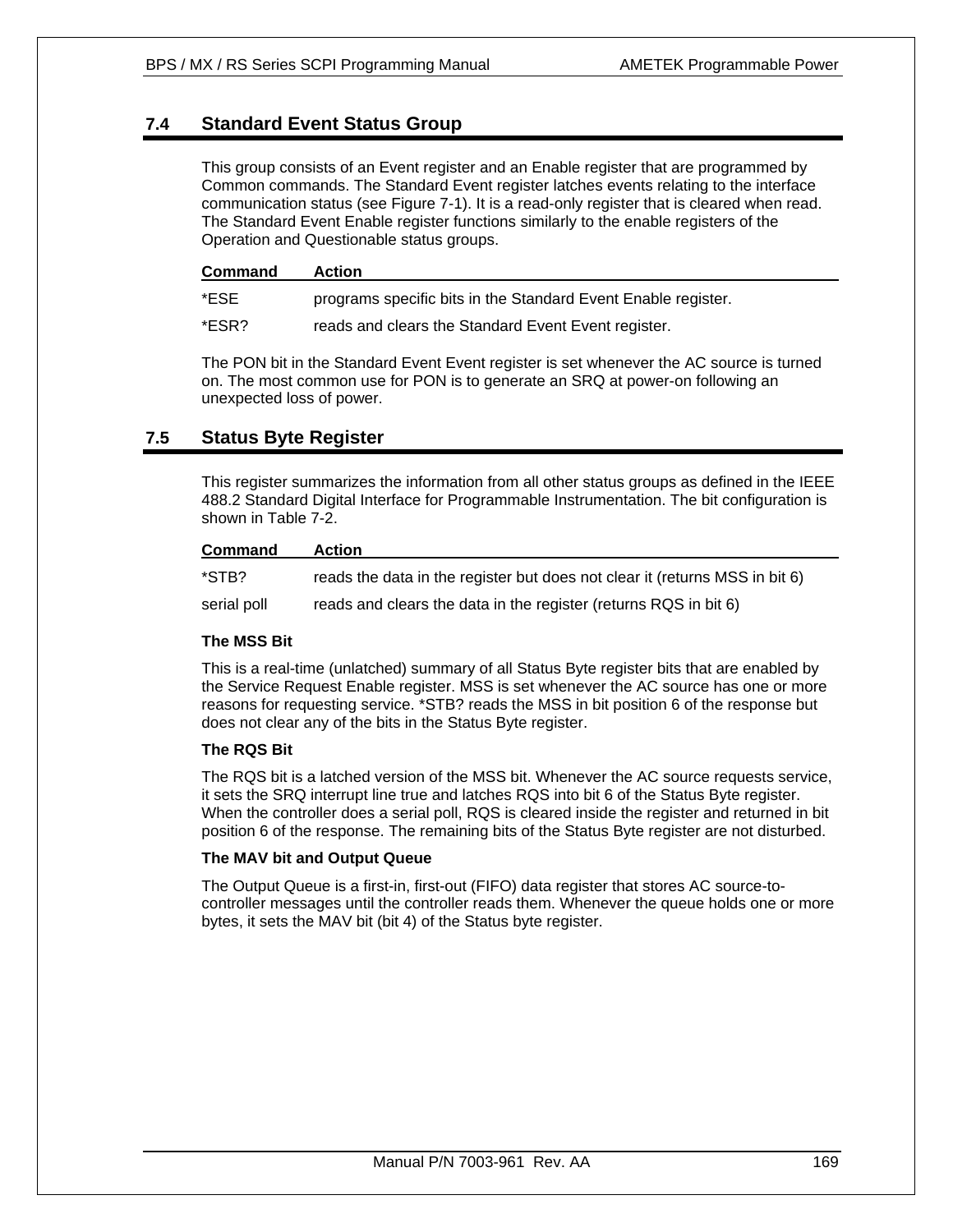# **7.6 Examples**

The following section contains examples of commonly used operations involving the status registers.

# **7.6.1 Determining the Cause of a Service Interrupt**

You can determine the reason for an SRQ by the following actions:

**Step 1 :** Determine which summary bits are active.Use

\*STB? or serial poll

**Step 2 :** Read the corresponding Event register for each summary bit to determine which events caused the summary bit to be set. Use:

STATus:QUEStionable:EVENt? STATus:OPERation:EVENt? ESR?

*Note: When an Event register is read, it is cleared. This also clears the corresponding summary bit.* 

**Step 3** : Remove the specific condition that caused the event. If this is not possible, the event may be disabled by programming the corresponding bit of the status group Enable. A faster way to prevent the interrupt is to disable the service request by programming the appropriate bit of the Service Request Enable register.

# **7.6.2 Servicing Questionable Status Events**

This example assumes you want a service request generated whenever the AC source's overvoltage, overcurrent, or overtemperature circuits have tripped. From Figure 7-1, note the required path for Questionable Status conditions at bits 0, 1, and 3 to generate a service request (RQS) at the Status Byte register. The required register programming is as follows:

**Step 1 :** Program the Questionable Status Enable register to allow the latched events to be summed into the QUES summary bit. Use:

STATus:QUEStionable:ENABle 11

**Step 2 :** Program the Service Request Enable register to allow the QUES summary bit from the Status Byte register to generate RQS. Use:

\*SRE 8

**Step 3** : When you service the request, read the event register to determine which Questionable Status Event register bits are set and clear the register for the next event. Use:

STATus:QUEStionable:EVENt?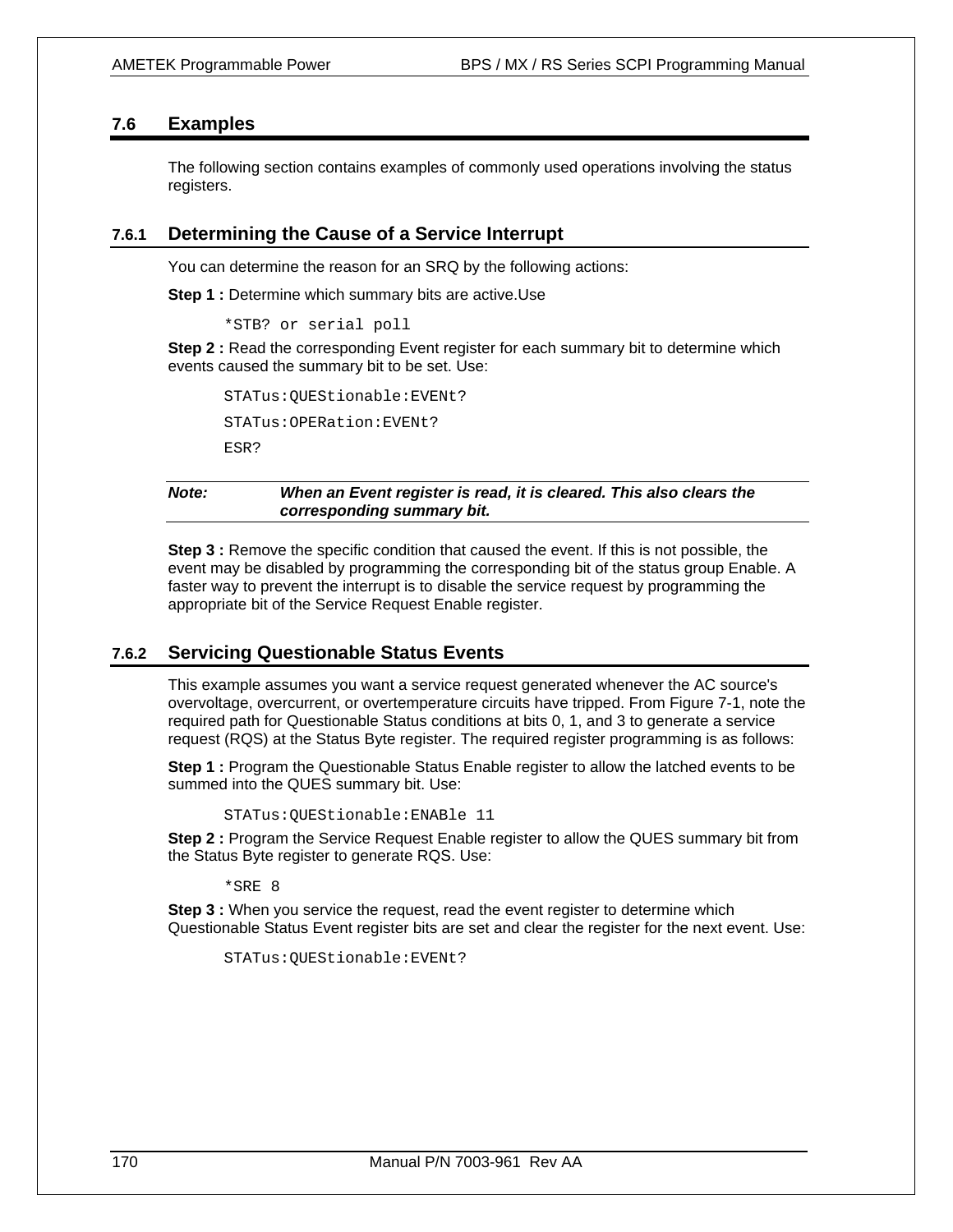# **7.7 SCPI Command Completion**

SCPI commands sent to the AC source are processed either sequentially or in parallel. Sequential commands finish execution before a subsequent command begins. Parallel commands allow other commands to begin executing while the parallel command is still executing. Commands that affect list and trigger actions measurements and calibration are among the parallel command.

The \*WAI, \*OPC, and \*OPC? common commands provide different ways of indicating when all transmitted commands, including any parallel ones, have completed their operations. The syntax and parameters for these commands are described in chapter 5. Some practical considerations for using these commands are as follows:

- \*WAI This prevents the AC source from processing subsequent commands until all pending operations are completed except for transients.
- \*OPC? This places a 1 in the Output Queue when all pending operations have completed. Because it requires your program to read the returned value before executing the next program statement, \*OPC? can be used to cause the controller to wait for commands to complete before proceeding with its program.
- \*OPC 1 This sets the OPC status bit when all pending operations have completed. Since your program can read this status bit on an interrupt basis, \*OPC allows subsequent commands to be executed.
- TRIG:STATe? This query will report the state of the transient trigger subsystem and will return IDLE, ARM or BUSY to allow the user monitor the state of the trigger system.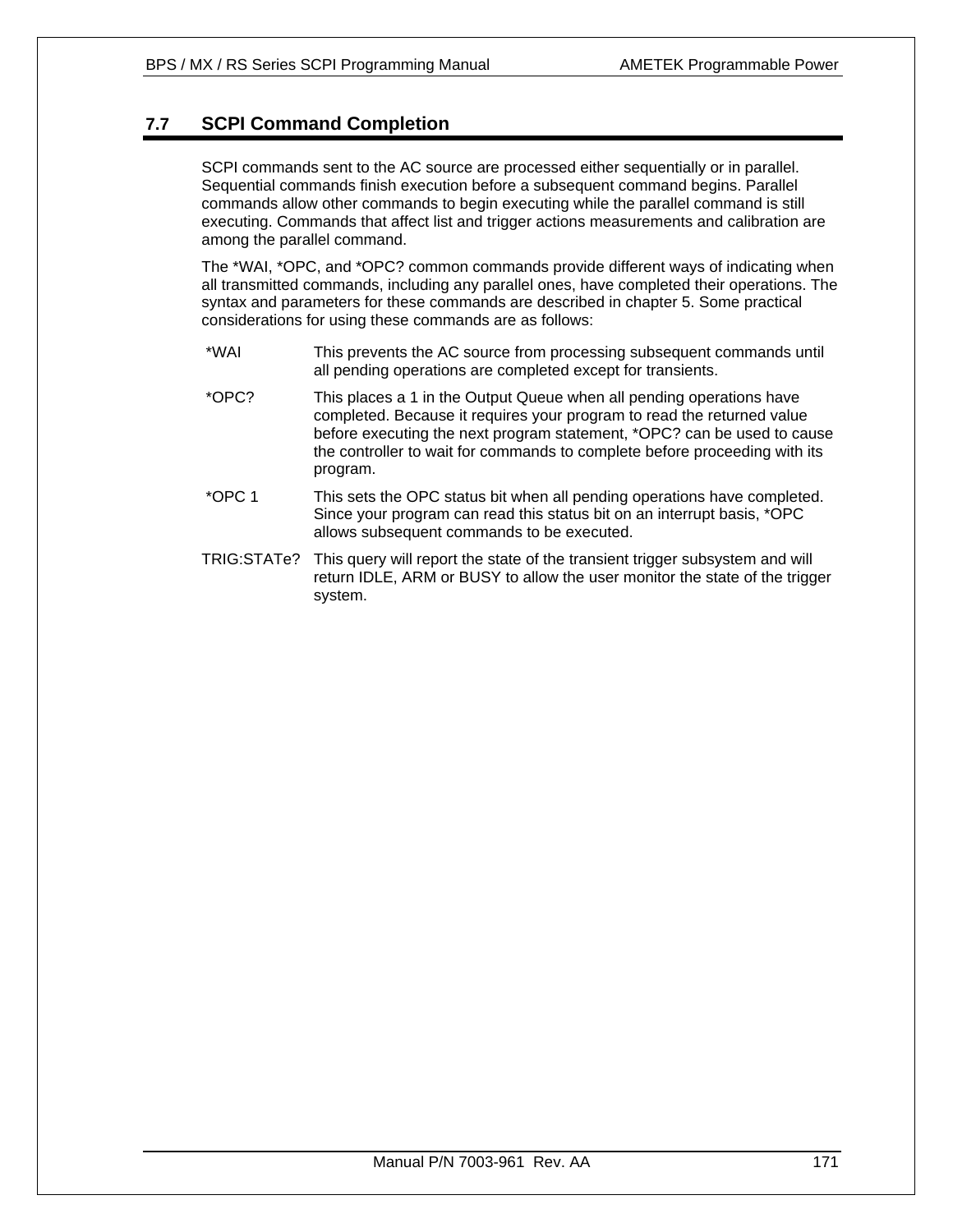# **8. Option Commands**

# **8.1 Introduction**

The MX/RS Series offers a number of options that are implemented in the power source controller. If one or more of these options are installed, they may be used from both the front panel and the interface. For front panel operation of any of these firmware options, consult the User Manual supplied with the unit. For use in an automated test system, this chapter contains the command sub system syntax for the available test options.

Specifically, the following firmware options are available at the time of this manual's printing:

- IEC 61000-4-11, Option -411
- IEC 61000-4-13, Option -413
- MIL-STD 704E, Option -704
- RTCA/DO-160D, Option –160

| $\bullet$ | Airbus ABD0100.1.8 Option -ABD | (Requires MXGui Windows Software. No SCPI<br>commands available.) |
|-----------|--------------------------------|-------------------------------------------------------------------|
| $\bullet$ | Airbus AMD24 Option - AMD      | (Requires MXGui Windows Software. No SCPI<br>commands available.) |
| $\bullet$ | Boeing B787-0147 Option - B787 | (Requires MXGui Windows Software. No SCPI<br>commands available.) |

- **OMNI Option**
- WattHour Meter, Option -WHM

The AC/DC power source will report all installed options, including any firmware options, when queried using the SYST:CONF:BYTE? or \*OPT? command. Additional firmware options may be added over time. Consult the factory for additional information on firmware options not listed here but present on your unit.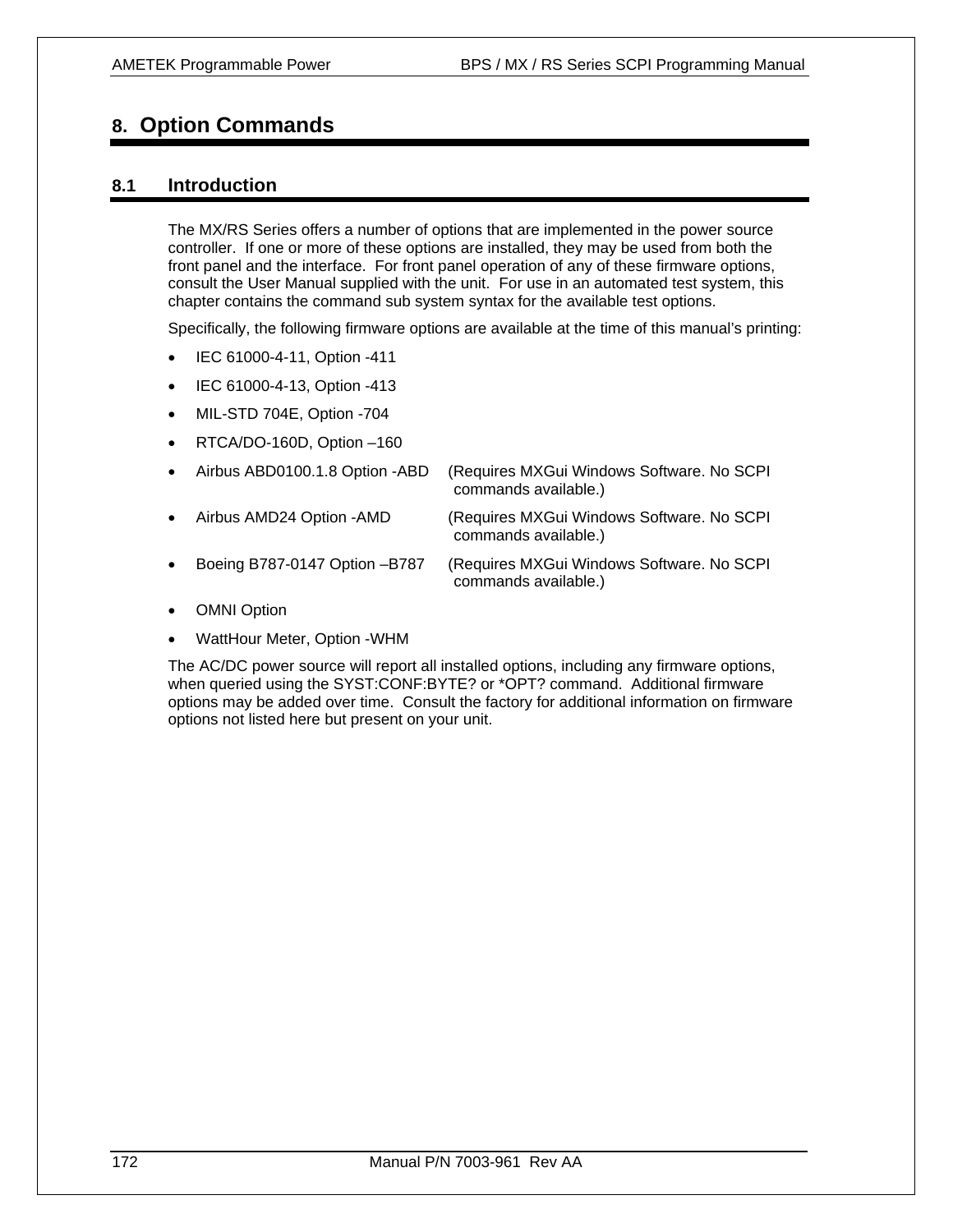# **8.2 IEC 1000-4-11 (-411)**

The following are the remote commands set for IEC1000-4-11. The ABORt command will terminate a test in progress at any time. Test completion can be checked using the \*OPC? query if the \*OPC 1 command is issued immediately after an IEC1000-4-11 command. Upon completion of the test run \*OPC? will return a 1. This may be relevant for ATE applications in view of long test times for some IEC 1000-4-11 test sequences.

Details on the actual tests performed as a result of each of these commands may be found in the IEC 1000-4-11 option section of the User Manual which is supplied with the AC/DC power source.

IEC411: [:NOMinal] :VOLTage :DIPS :RUN [:ALL] :SINGle :VOLTage [:PERCent] :CYCLes :ANGLe :STATe :VARiants :RUN [:ALL] :SINGle :HOLD :TIME :VOLTage [:PERCent] :FALL [:TIME] :RISE [:TIME]

# **IEC411[:NOMinal]:VOLTage**

This command set the nominal voltage for the test

| <b>Command Syntax</b>      | IEC411[:NOMinal]:VOLTage <nrf></nrf> |
|----------------------------|--------------------------------------|
| <b>Parameters</b>          | <volatge></volatge>                  |
| Examples                   | IEC411:VOLT 230                      |
| Query Syntax               | IEC411: VOLT?                        |
| <b>Returned Parameters</b> | $<$ NR2 $>$                          |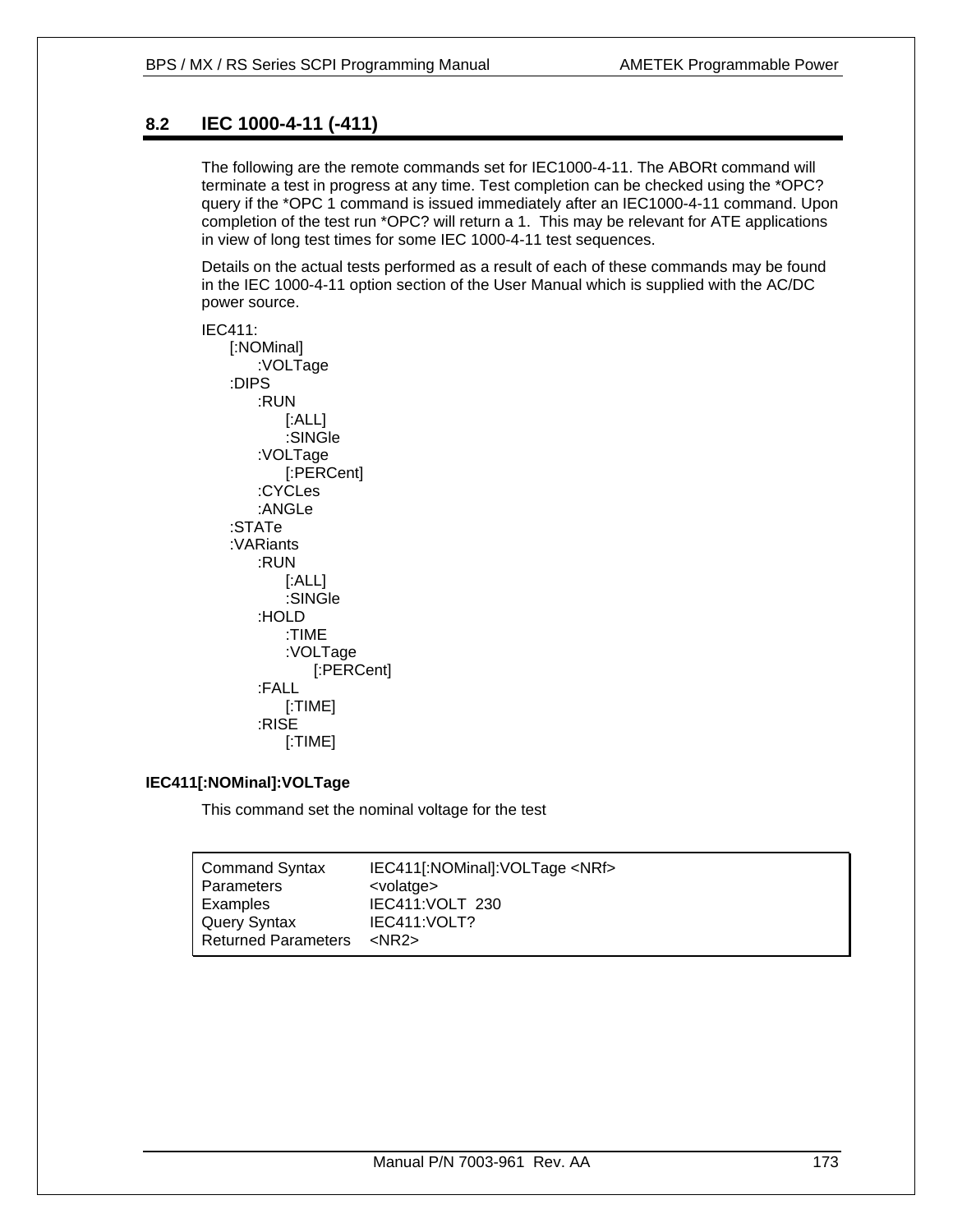# **IEC411:DIPS:RUN[:ALL]**

This command will cause the automated test sequence by the standard to run. Refer to Table 13 in the User Manual.

| <b>Command Syntax</b>      | IEC411:DIPS:RUN[:ALL] |
|----------------------------|-----------------------|
| Parameters                 | <none></none>         |
| Examples                   | IEC411:DIPS:RUN       |
| Query Syntax               | none                  |
| <b>Returned Parameters</b> | <none></none>         |

## **IEC411:DIPS:RUN:SINGle**

This command will run a single test once. The test is defined by the dip parameters voltage, cycle and angle.

| <b>Command Syntax</b>      | IEC411:DIPS:RUN:SINGle |
|----------------------------|------------------------|
| Parameters                 | <none></none>          |
| Examples                   | IEC411:DIPS:RUN:SING   |
| Query Syntax               | none                   |
| <b>Returned Parameters</b> | $nonez$                |

# **IEC411:DIPS:VOLTage[:PERCent]**

This command defines the dip voltage as a percentage of the nominal voltage when the run single command is used.

## **IEC411:DIPS:CYCLes**

This command defines the duration of the dip voltage expressed in the number of cycles.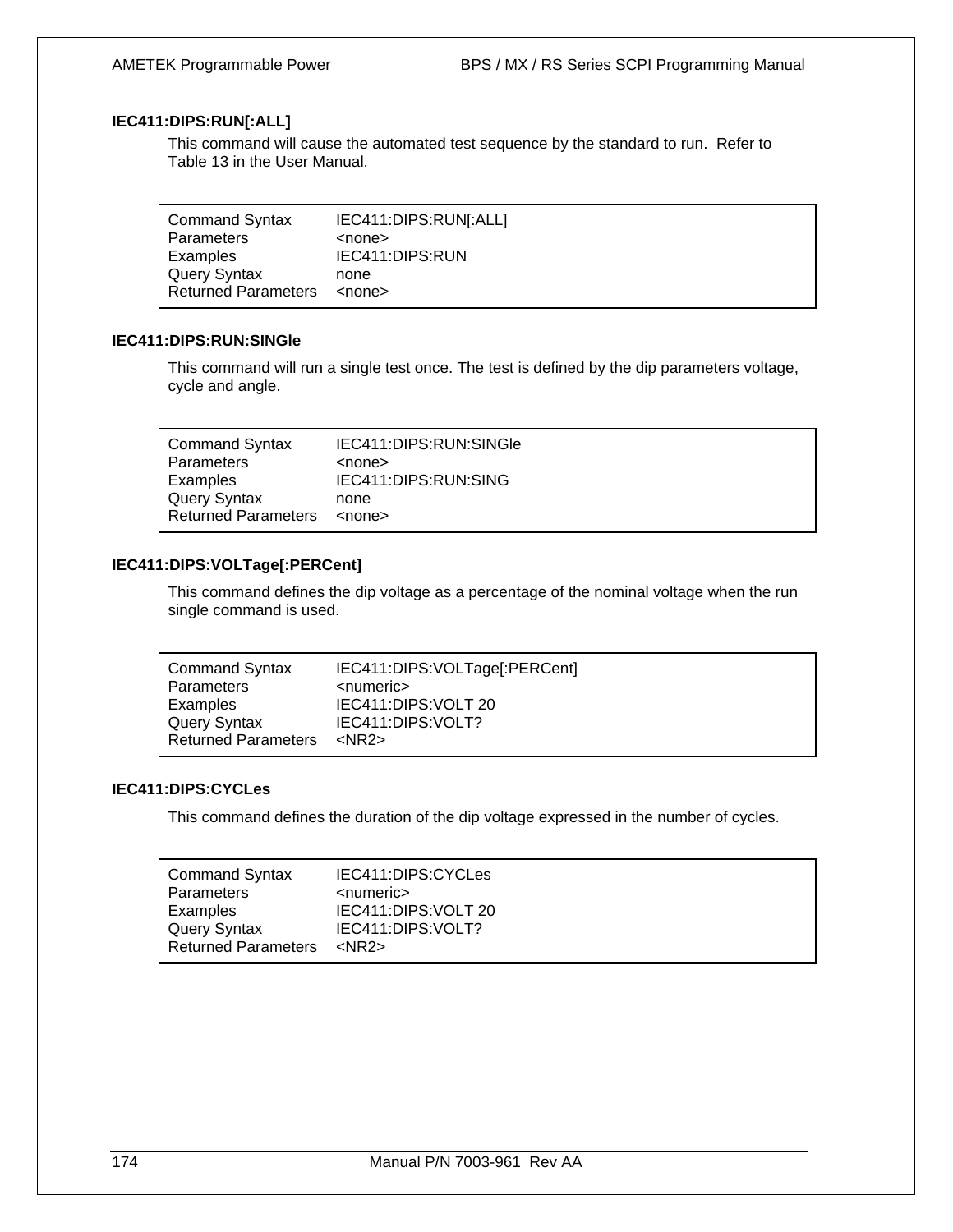## **IEC411:DIPS:ANGLe**

This command sets the start phase angle for the dips.

| <b>Command Syntax</b><br>Parameters | IEC411:DIPS:ANGLe<br><numeric></numeric> |
|-------------------------------------|------------------------------------------|
| Examples                            | IEC411:DIPS:ANGL 90                      |
| Query Syntax                        | IEC411:DIPS:ANGL?                        |
| <b>Returned Parameters</b>          | $<$ NR2 $>$                              |

# **IEC411:STATe**

This command will enable the IEC411 option and initialize the associated data.

| <b>Command Syntax</b>      | IEC411:STATe <state></state> |
|----------------------------|------------------------------|
| Parameters                 | <onioff></onioff>            |
| Examples                   | <b>IEC411:STAT ON</b>        |
| Query Syntax               | IEC411:STAT?                 |
| <b>Returned Parameters</b> | <boolean></boolean>          |

# **IEC411:VARiants:RUN[:ALL]**

This command will cause the variants automated test sequence by the standard to run. Refer to Table 14 in the User Manual.

| Command Syntax      | IEC411: VARiants:RUN[:ALL] |
|---------------------|----------------------------|
| Parameters          | <none></none>              |
| Examples            | IEC411: VAR: RUN           |
| Query Syntax        | none                       |
| Returned Parameters | <none></none>              |

## **IEC411: VARiants:RUN:SINGle**

This command will run a single variant test once. The test is defined by the variants parameters voltage, cycle and angle.

| <b>Command Syntax</b>      | IEC411: VARiants: RUN: SINGle |
|----------------------------|-------------------------------|
| <b>Parameters</b>          | <none></none>                 |
| Examples                   | IEC411:VAR:RUN:SING           |
| Query Syntax               | none                          |
| <b>Returned Parameters</b> | <none></none>                 |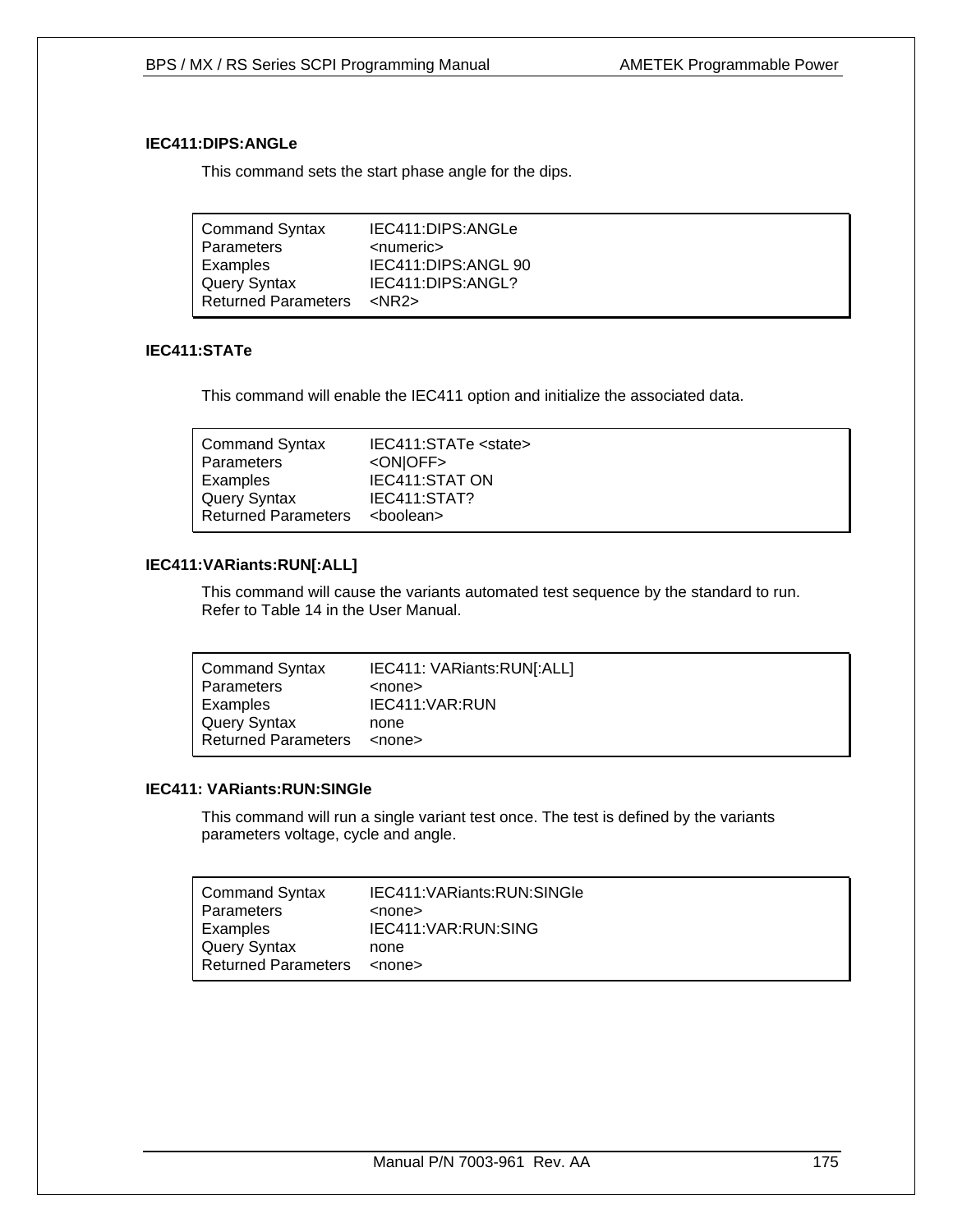# **IEC411:VARiants:HOLD:TIME**

This command will set the variant hold time in seconds. Refer to Figure 9-13 in the User Manual.

| <b>Command Syntax</b>      | IEC411: VARiants: HOLD: TIME <nrf></nrf> |
|----------------------------|------------------------------------------|
| Parameters                 | <seconds></seconds>                      |
| Examples                   | IEC411: VAR: HOLD: TIME 0.5              |
| Query Syntax               | IEC411: VAR: HOLD: TIME?                 |
| <b>Returned Parameters</b> | $<$ NR2 $>$                              |

## **IEC411:VARiants:HOLD:VOLTage[:PERCent]**

This command will set the variant level as a percentage of the nominal volts for the duration of the hold time.

| <b>Command Syntax</b>      | IEC411: VARiants: HOLD: VOLTage[: PERCent] <nrf></nrf> |
|----------------------------|--------------------------------------------------------|
| Parameters                 | <percentage></percentage>                              |
| Examples                   | IEC411: VAR: HOLD: VOLT 70                             |
| Query Syntax               | IEC411: VAR: HOLD: VOLT?                               |
| <b>Returned Parameters</b> | $<$ NR2 $>$                                            |

# **IEC411:VARiants:FALL[:TIME]**

This command will set the variant fall time in seconds. Refer to Figure 9-13 in the User Manual.

| <b>Command Syntax</b>      | IEC411: VARiants: FALL[: TIME] <nrf></nrf> |
|----------------------------|--------------------------------------------|
| <b>Parameters</b>          | <seconds></seconds>                        |
| Examples                   | IEC411:VAR:FALL 0.5                        |
| Query Syntax               | IEC411: VAR: FALL?                         |
| <b>Returned Parameters</b> | $<$ NR2 $>$                                |

## **IEC411:VARiants:RISE[:TIME}**

This command will set the variant rise time in seconds. Refer to Figure 9-13 in the User Manual.

| <b>Command Syntax</b>      | IEC411: VARiants: RISE: TIME <nrf></nrf> |
|----------------------------|------------------------------------------|
| Parameters                 | <seconds></seconds>                      |
| Examples                   | IEC411: VAR: RISE: TIME 0.25             |
| Query Syntax               | IEC411: VAR: RISE: TIME?                 |
| <b>Returned Parameters</b> | <nr2></nr2>                              |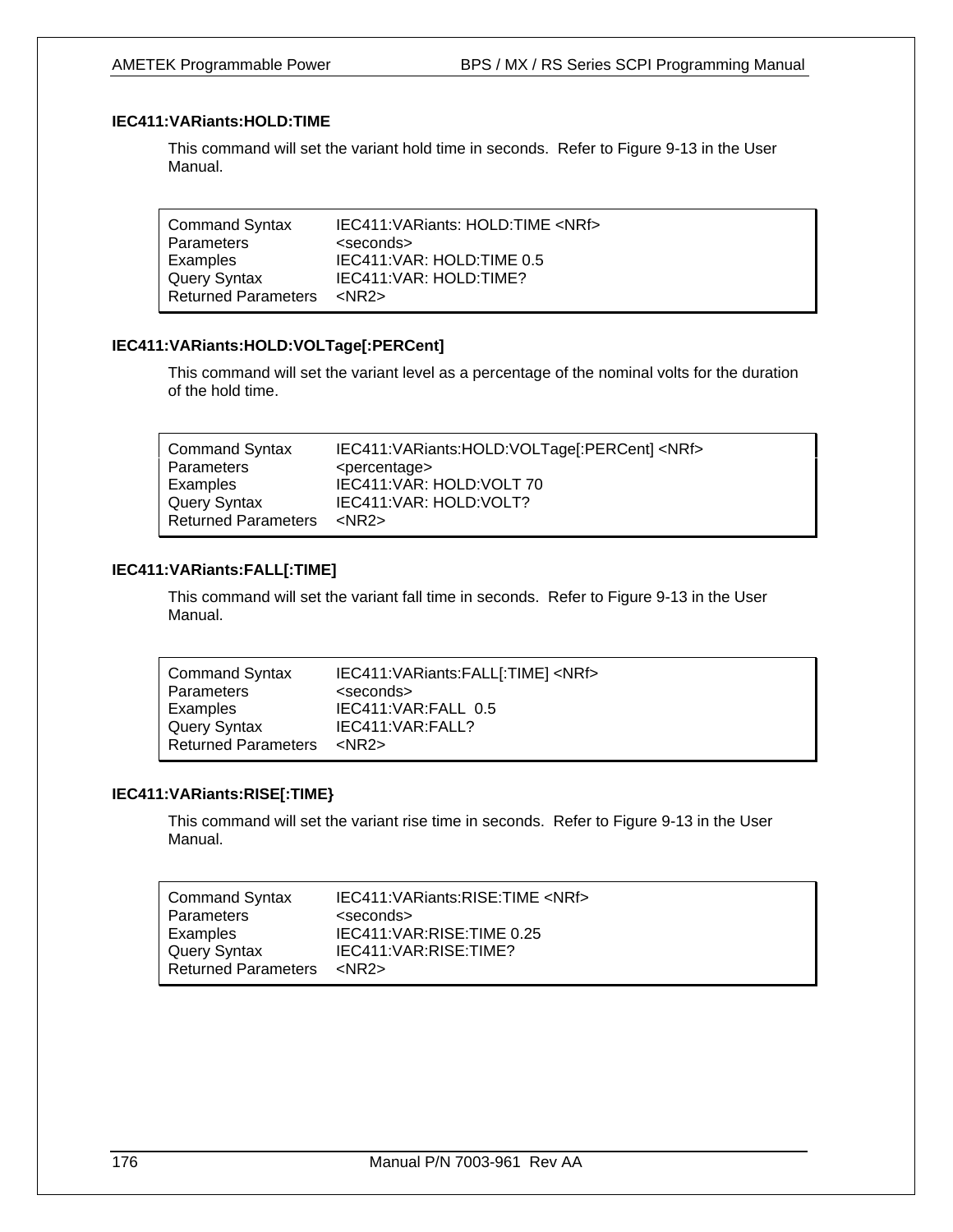# **8.3 IEC 1000-4-13 (-413)**

# **8.3.1 IEC 1000-4-13 Subsystem**

The following are the remote commands set for IEC1000-4-13. The ABORt command will terminate the test in progress at any time. Test completion can be checked using the \*OPC? query if the \*OPC 1 command is issued immediately after an IEC1000-4-13 RUN command. Upon completion of the test run, \*OPC? will return a 1. This may be relevant for ATE applications in view of long test times.

*Firmware revision note:* Support for the Meister curve test was added with firmware revision 0.31. There are some new commands associated with this test that will only be supported if the unit you are using has firmware revision 0.31 or higher.

:IEC413

| :STATe<br>:RUN<br>:PAUSe<br>:INDVidual | :CLASs <2 3 USER> |                           | Enable or disable the IEC test.<br>Run the IEC test<br>Pause test     |
|----------------------------------------|-------------------|---------------------------|-----------------------------------------------------------------------|
|                                        | :HARMonics        |                           |                                                                       |
|                                        |                   | [:NUMber]                 | Set the IEC harmonic number.                                          |
|                                        | :IHARmonics       |                           |                                                                       |
|                                        |                   | [:FREQuency]              | Set the IEC interharmonics frequency.                                 |
|                                        | :SWEep            |                           |                                                                       |
|                                        |                   | [:RANGe]                  | Set the Sweep range                                                   |
| :STEP                                  |                   |                           |                                                                       |
|                                        | [:SIZE]           |                           | Set sweep step size.                                                  |
| :GROUp<br>:FCURve                      |                   |                           | Select the IEC group.                                                 |
|                                        | :LEVel            |                           | Set flat curve level.                                                 |
|                                        | :DWELI            |                           | Set flat curve dwell time.                                            |
|                                        | :PAUSe            |                           | Set flat curve pause time                                             |
| :MCURve                                |                   |                           |                                                                       |
|                                        | :LEVel            |                           | Set mcurve levels.                                                    |
|                                        | :DWELI            |                           | Set mcurve dwell time                                                 |
|                                        | :PAUSe            |                           | Set mcurve pause time                                                 |
| :OSWing                                |                   |                           |                                                                       |
|                                        | :LEVel            |                           | Set over swing level.                                                 |
|                                        | :PHASe            |                           | Set over swing harmonic phase angle.                                  |
|                                        | :DWELI            |                           | Set over swing dwell time                                             |
|                                        | :PAUSe            |                           | Set over swing pause time.                                            |
| :SWEep                                 |                   |                           |                                                                       |
|                                        | :LEVel            |                           | Set sweep interharmonics level                                        |
|                                        | :DWELI            |                           | Set sweep dwell time.                                                 |
|                                        | :CURRent          |                           |                                                                       |
|                                        |                   | $[$ :DATA]?<br>:RESonant? | Get interharmonics current.<br>Get interharmonics current at resonant |
|                                        | :FREQuency        |                           |                                                                       |
|                                        |                   | $[$ :DATA]?               | Get interharmonics frequency                                          |
|                                        |                   | :RESonant?                | Get interharmonics frequency at resonant                              |
| :HARMonics                             |                   |                           |                                                                       |
|                                        | :LEVel            |                           | Set harmonics level.                                                  |
|                                        | :PHASe            |                           | Set harmonics phase.                                                  |
|                                        | :DWELI            |                           | Set harmonics dwell.                                                  |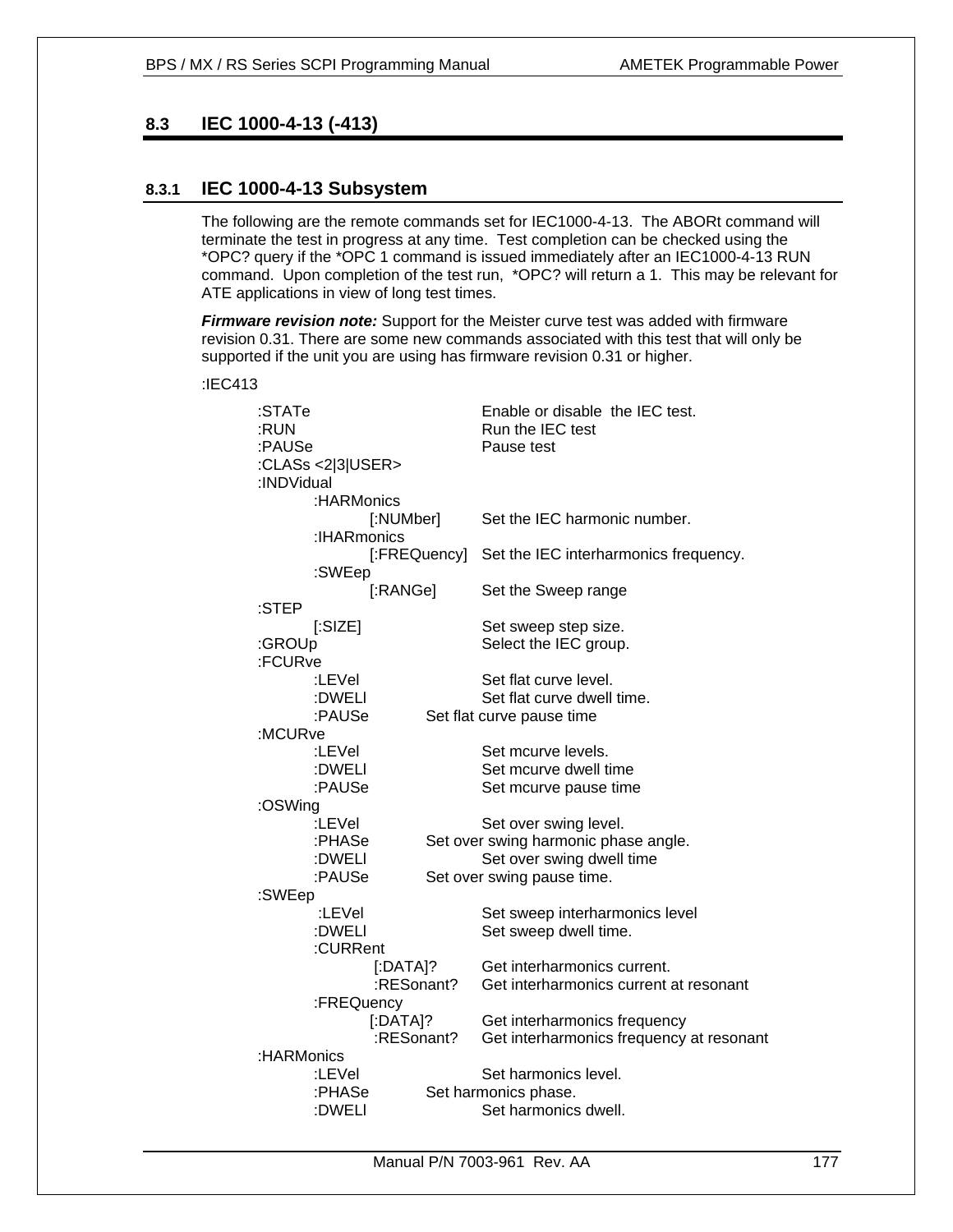| :PAUSe      | Set harmonics pause.                           |
|-------------|------------------------------------------------|
| :TABle      | Select Individual harmonic table 1,2,3 or ALL. |
| :IHARmonics |                                                |
| :LEVel      | Set interharmonics level.                      |
| :DWELI      | Set interharmonics dwell.                      |
| :PAUSe      | Set interharmonics pause.                      |

# **IEC413:STATe**

This command will enable the IEC413 and initialize the associated data. Note that user defined test levels for the USER group can only be programmed when the IEC413 state is OFF.

| <b>Command Syntax</b>      | IEC413:STATe <state></state> |
|----------------------------|------------------------------|
| Parameters                 | $<$ ON $ OFF 1 0>$           |
| Examples                   | <b>IEC413:RUN STAT ON</b>    |
| Query Syntax               | IEC413:STAT?                 |
| <b>Returned Parameters</b> | <boolean></boolean>          |

# **IEC413:RUN**

This command will run the test. The parameters will define the section of test to be run.

| <b>Command Syntax</b><br>Parameters | $IEC413:RUN <$ sqroup ><br>< ALL GROup RANGe POINt > |
|-------------------------------------|------------------------------------------------------|
| Examples                            | IEC413:RUN ALL                                       |
| Query Syntax                        | IEC413:RUN?                                          |
| <b>Returned Parameters</b>          | <group></group>                                      |

# **IEC413:PAUSe**

This command will cause the test to pause at the time the command is issued.

| <b>Command Syntax</b>      | IEC413:PAUSe <boolean></boolean> |
|----------------------------|----------------------------------|
| <b>Parameters</b>          | ONOFF <sub>[1]</sub>             |
| Examples                   | IEC413:PAUS ON                   |
| Query Syntax               | IEC413:PAUS?                     |
| <b>Returned Parameters</b> | <boolean></boolean>              |

# **IEC413:CLASs**

This command will select the class. There are two predefined classes 2 and 3. Class 1 is supported through the use of the USER defined class. Other tests levels can be set in the USER class as well.

| <b>Command Syntax</b><br>Parameters<br>Examples | IEC413:CLASs <class><br/>23USER<br/>IEC413:CLAS 3<br/>IEC413:CLAS?</class> |
|-------------------------------------------------|----------------------------------------------------------------------------|
| Query Syntax<br><b>Returned Parameters</b>      | <class></class>                                                            |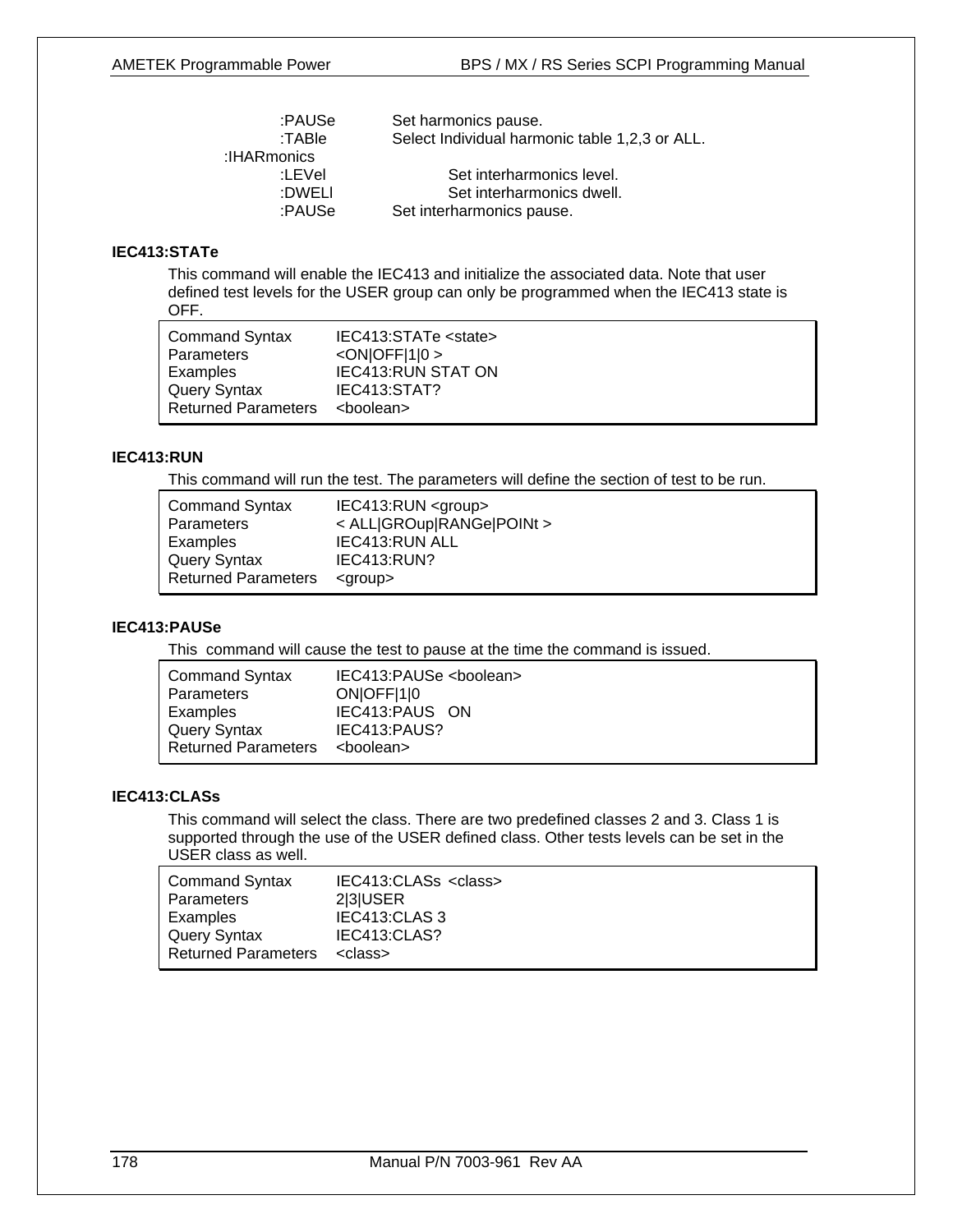## **IEC413:INDVidual:HARMonics[:NUMBer]**

This command is used to set the desired harmonic number when the IEC413:RUN POINt is used.

| <b>Command Syntax</b>      | IEC413:INDVidual:HARMonics[:NUMBer] ] <nrf></nrf> |
|----------------------------|---------------------------------------------------|
| Parameters                 | $2$ to $40$                                       |
| Examples                   | IEC413:INDV:HARM 3                                |
| <b>Query Syntax</b>        | IEC413:INDV:HARM?                                 |
| <b>Returned Parameters</b> | $<$ NR1 $>$                                       |

## **IEC413:INDVidual:IHARMonics[:FREQuency]**

This command is used to set the desired Interharmonic frequency when the IEC413:RUN POINt is used.

| IEC413:INDVidual:IHARMonics[:FREQuency] ] <nrf><br/><b>Command Syntax</b><br/>within frequency range and step size<br/>Parameters<br/>IEC413:INDV:IHARM 400<br/>Examples<br/>IEC413:INDV:IHARM?<br/>Query Syntax<br/><b>Returned Parameters</b><br/><nr1></nr1></nrf> |  |
|-----------------------------------------------------------------------------------------------------------------------------------------------------------------------------------------------------------------------------------------------------------------------|--|
|-----------------------------------------------------------------------------------------------------------------------------------------------------------------------------------------------------------------------------------------------------------------------|--|

## **IEC413:INDVidual:SWEep[:RANGe]**

This command is used to set the desired Interharmonic frequency range for the sweep group or interharmonics group when the IEC413:RUN RANGe is used.

| <b>Command Syntax</b>      | IEC413:INDVidual:SWEep[:RANGe] ] <nrf></nrf> |
|----------------------------|----------------------------------------------|
| Parameters                 | $0 \text{ to } 4$                            |
| Examples                   | IEC413:INDVI:SWE 0                           |
| Query Syntax               | IEC413:INDV:SWE?                             |
| <b>Returned Parameters</b> | $<$ NR1 $>$                                  |
|                            |                                              |

# **IEC413:STEP[:SIZE]**

This command is used to set the desired step size for the Interharmonic group and sweep group. The command will accept one parameter or five parameters. If one parameter is used, the step size for the current range setting is the only parameter that gets updated.

| <b>Command Syntax</b><br><b>Parameters</b>      | IEC413:STEP[:SIZE] ] <nrf[,nrf1,,nrf4]><br/>query the min and max for range of data</nrf[,nrf1,,nrf4]> |
|-------------------------------------------------|--------------------------------------------------------------------------------------------------------|
| Examples                                        | IEC413:STEP 5<br>IEC413:STEP 2,5,10,10,50                                                              |
| Query Syntax<br>Returned Parameters NR10,, NR14 | IEC413:STEP?                                                                                           |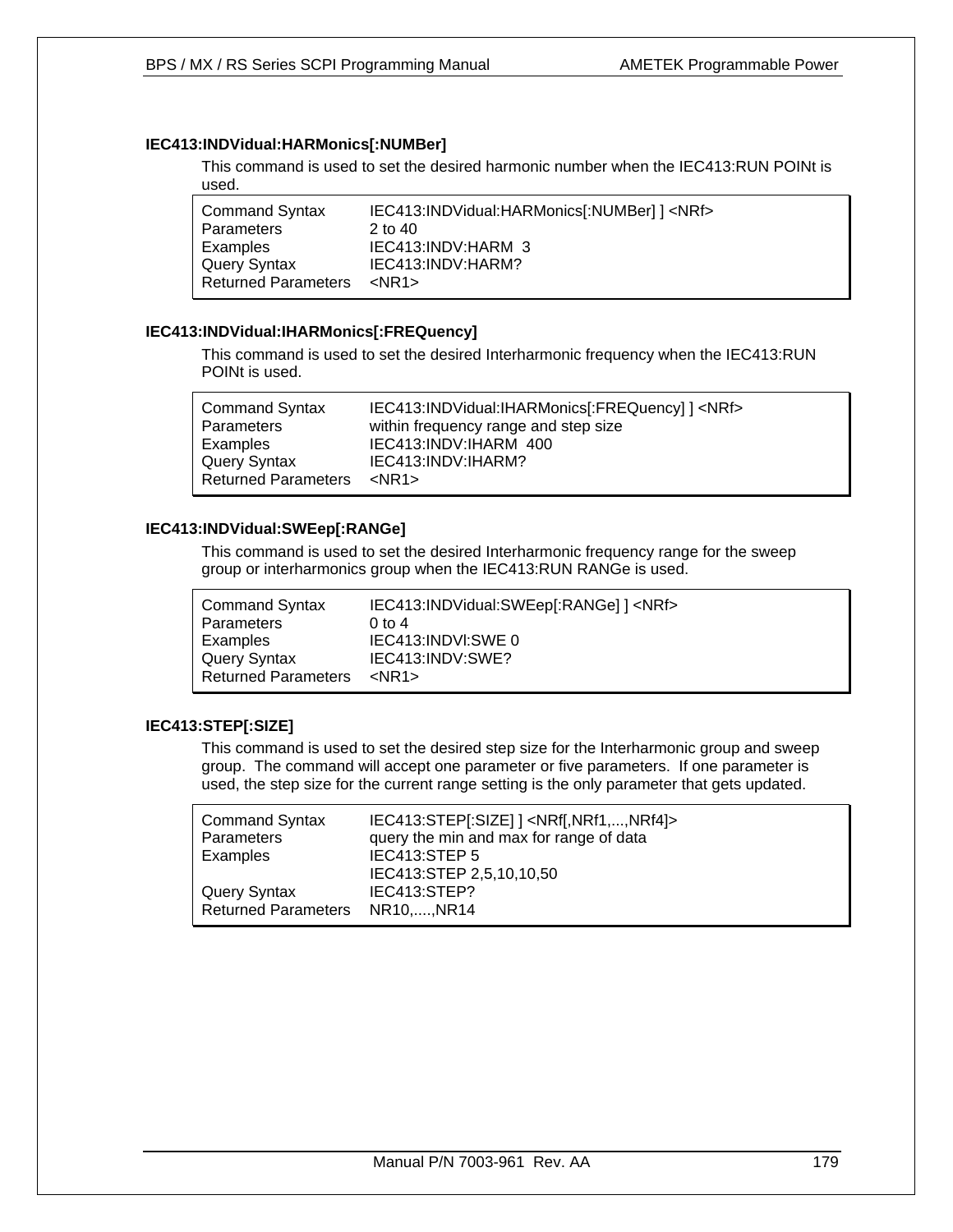## **IEC413:GROup**

This command is used to select the group. If RUN:GROUp is used, the test will run for only the selected group.

| <b>Command Syntax</b><br>Parameters<br>Examples | IEC413:GROup <group><br/>FCURve OSWing SWEep HARMonics IHARmonics   MCURve<br/>IEC413:GRO:SWE</group> |
|-------------------------------------------------|-------------------------------------------------------------------------------------------------------|
| Query Syntax                                    | IEC413:GRO?                                                                                           |
| <b>Returned Parameters</b>                      | <aroup></aroup>                                                                                       |

*Note: The MCUR parameter for the IEC413:GROup command is not recognized in firmware revision 0.31 due to a command parser error. This has been corrected in revision 0.32 and higher. The workaround for this parser error is to send an empty parameter instead. This will select the MCURve group but will also result in an –113 "Undefined Header" error. The error should be read and discarded to clear the error queue. E.g. for revision 0.31, send "IEC413:GRO ''". The pair of single quotes signify an empty string.* 

#### **IEC413:FCURve:LEVel**

This command will set the clip level for the flat curve test. The class must be set prior to this command. The IEC413:STATe must be in the off position and the user class is selected to accept the command.

| <b>Command Syntax</b>      | IEC413:FCURve:LEVel <nrf></nrf> |
|----------------------------|---------------------------------|
| Parameters                 | 15 to 100%                      |
| Examples                   | IEC413:FCURve:LEVel 10          |
| Query Syntax               | IEC413:FCURve:LEVel?            |
| <b>Returned Parameters</b> | $<$ NR2 $>$                     |

#### **IEC413:FCURve:DWELl**

This command will set the dwell time in seconds for the flat curve test. The class must be selected prior to this command. Query with min and max to find the range of dwell time.

| <b>Command Syntax</b>      | IEC413:FCURve:DWELI <nrf+></nrf+> |
|----------------------------|-----------------------------------|
| Parameters                 |                                   |
| Examples                   | IEC413:FCURve:DWEL 20             |
| Query Syntax               | IEC413:FCURve:DWEL?               |
| <b>Returned Parameters</b> | $<$ NR1 $>$                       |

## **IEC413:FCURve:PAUSe**

This command will set the pause time in seconds. This is the time between tests when RUN:ALL is selected The class must be selected prior to this command. Query with min and max to find the range of the dwell time.

| <b>Command Syntax</b><br>Parameters | IEC413:FCURve:PAUSe <nrf+></nrf+> |
|-------------------------------------|-----------------------------------|
| Examples                            | IEC413:FCURve:PAUS 2              |
| Query Syntax                        | IEC413:FCURve:PAUS?               |
| <b>Returned Parameters</b>          | $<$ NR1 $>$                       |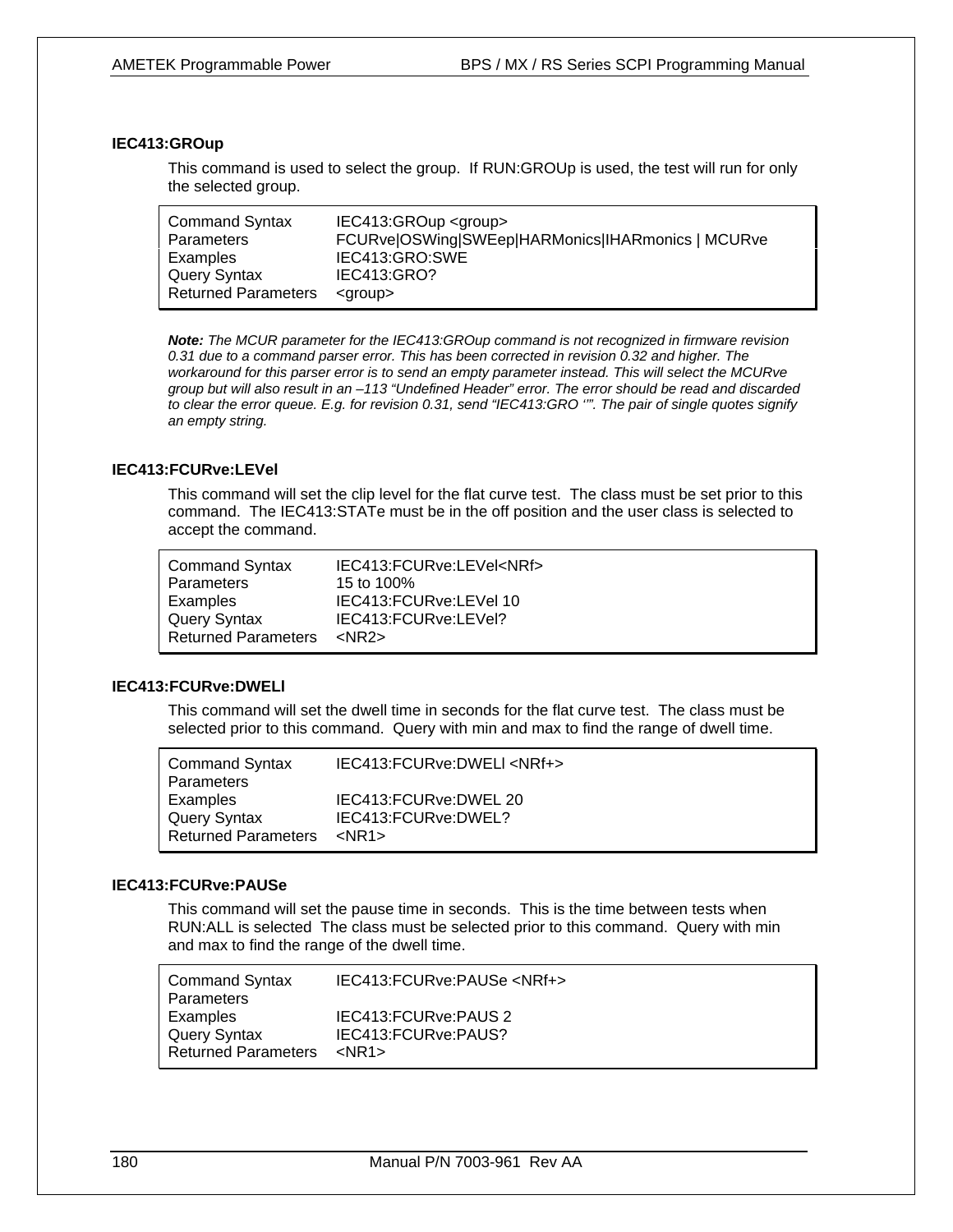#### **IEC413:MCURve:LEVel**

This command will set the levels for the meister curve test. The class must be set prior to this command. The IEC413:STATe must be in the off position and the user class must be selected to accept the command. The command will accept a sequence of five data level parameters. The first two have a range for 0 to 20. These two parameters set the test level in % for the frequency range 0.33 to 2 x f1 and 2 to 10 x f1 respectively. The last three parameters set the test levels for 10 to 20 x f1and 20 to 40 x f1 in n/f. These values for n can be up to 10,000. All are expressed in % of U1. Note that the IEC 61000-4-13 shows only two frequency ranges in the Meister curve table but the –413 option separates the third range in two ranges resulting in 5 instead of 4 parameters. Set both parameter 3 and 4 to the same value to match the IEC standard table. (See table for reference).

| <b>IEC</b> | Frequency<br>Range  | Class X<br><b>Test Levels</b> | $-413$<br><b>Option</b> | <b>Frequency</b><br>Range | <b>Class X</b><br><b>Test Levels</b> |
|------------|---------------------|-------------------------------|-------------------------|---------------------------|--------------------------------------|
|            | $0.33xf1$ to $2xf1$ | Open                          |                         | $0.33xf1$ to $2xf1$       | Parameter 1                          |
|            | 2xf1 to 10xf1       | Open                          |                         | 2xf1 to 10xf1             | Parameter 2                          |
|            | 10xf1 to 20xf1      | <b>Open</b>                   |                         | 10xf1 to 15xf1            | Parameter 3                          |
|            |                     |                               |                         | 15xf1 to 20xf1            | Parameter 4                          |
|            | 20xf1 to 40xf1      | Open                          |                         | 20xf1 to 40xf1            | Parameter 5                          |

| Command Syntax        | IEC413:MCURve:LEVel <nrf></nrf>         |
|-----------------------|-----------------------------------------|
| l Parameters          | 0 to 20, 0 to 10,000                    |
| Examples              | IEC413:MCURve:LEVel 10,5,4500,4500,5000 |
| Query Syntax          | IEC413:MCURve:LEVel?                    |
| l Returned Parameters | $<$ NR2 $>$                             |

#### **IEC413:MCURve:DWELl**

This command will set the dwell time in seconds for the meister curve test. The class must be selected prior to this command. Query with min and max to find the range of dwell time. The default is 10 seconds. This value may not be enough to cover the 5 minutes required by the test for each range. The user must coordinate the step size with the dwell time to generate the test period for each frequency range.

| <b>Command Syntax</b><br><b>Parameters</b> | IEC413:MCURve:DWELI <nrf+></nrf+> |
|--------------------------------------------|-----------------------------------|
| Examples                                   | IEC413:MCURve:DWEL 20             |
| Query Syntax                               | IEC413:MCURve:DWEL?               |
| <b>Returned Parameters</b>                 | $<$ NR1 $>$                       |

#### **IEC413:MCURve:PAUSe**

This command will set the pause time in seconds. This is the time between tests when RUN:ALL is selected The class must be selected prior to this command. Query with min and max to find the range of the dwell time. When the selected GROUP is MCURve, the pause should normally be set to 0 as no pause is required for this test. If a pause value other than zero is set, the interharmonic levels during the pause period will be zero.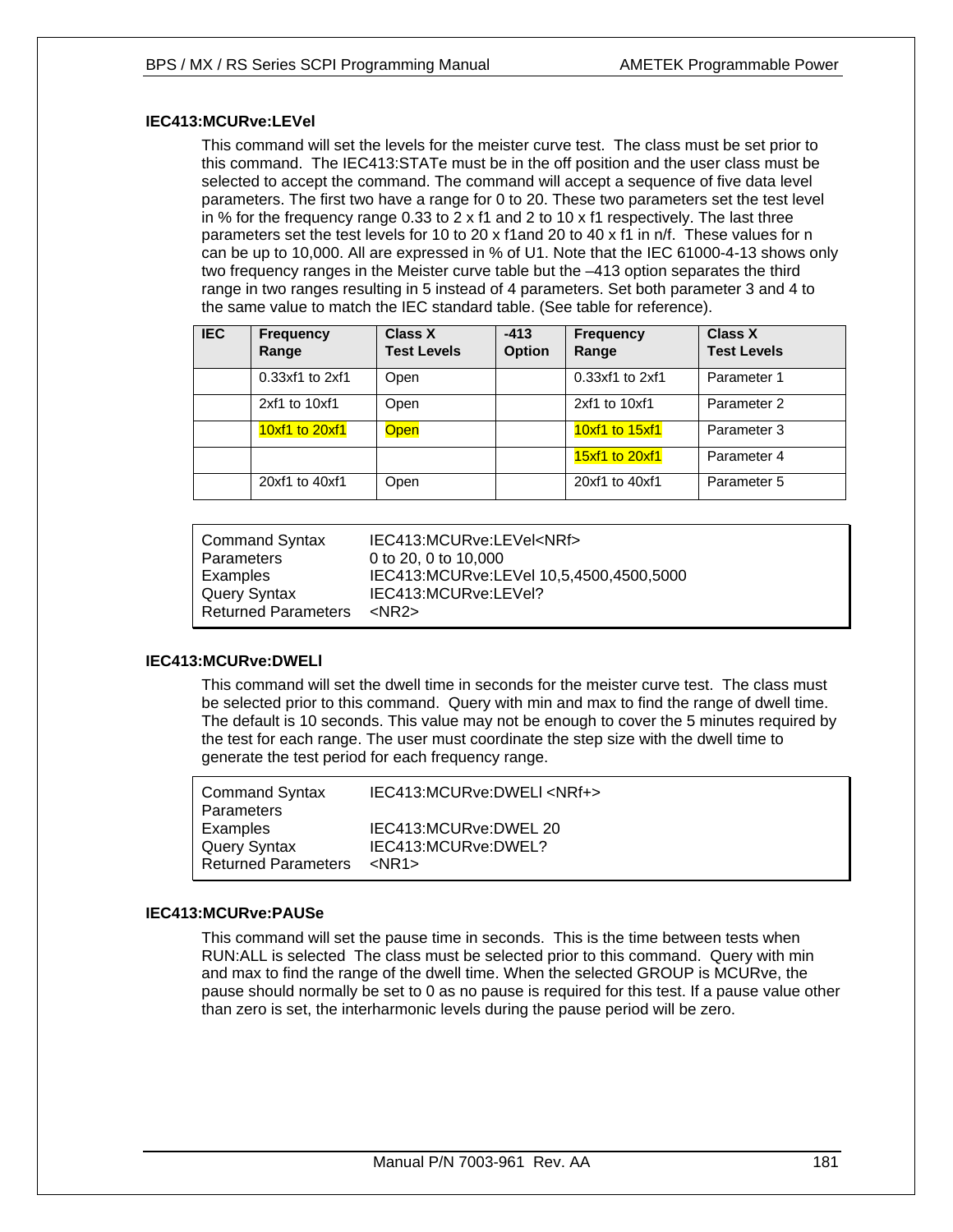| <b>Command Syntax</b>      | IEC413:FCURve:PAUSe <nrf+></nrf+> |
|----------------------------|-----------------------------------|
| Parameters                 |                                   |
| Examples                   | IEC413:FCURve:PAUS 2              |
| <b>Query Syntax</b>        | IEC413:FCURve:PAUS?               |
| <b>Returned Parameters</b> | $<$ NR1 $>$                       |

#### **IEC413:OSWing:LEVel**

This command will set the level for the 'over swing' harmonics combination test. The command has two parameters, one for the third and one for the fifth order harmonic. The IEC413:STATe must be in the off position and the user class must be selected to accept the command.

| <b>Command Syntax</b>      | IEC413:OSWing:LEVel <nrf+>,<nrf></nrf></nrf+> |
|----------------------------|-----------------------------------------------|
| <b>Parameters</b>          | 0 to $20%$                                    |
| Examples                   | IEC413:OSWing:LEVel 10                        |
| <b>Query Syntax</b>        | IEC413:OSWing:LEVel?                          |
| <b>Returned Parameters</b> | $<$ NR2 $>$                                   |

#### **IEC413:OSWing:DWELl**

This command will set the dwell time in seconds for the over swing harmonics combination test. The class must be selected prior to this command. Query with min and max to find the range of the dwell time.

| <b>Command Syntax</b><br>Parameters | IEC413OSWing:DWELI <nrf+></nrf+> |
|-------------------------------------|----------------------------------|
| Examples                            | IEC413:OSWing:DWEL 10            |
| Query Syntax                        | IEC413:OSWing:DWEL?              |
| <b>Returned Parameters</b>          | $<$ NR1 $>$                      |

#### **IEC413:OSWing:PAUSe**

This command will set the pause time in seconds. This is the time between tests when RUN:ALL is selected. The class must be selected prior to this command. Query with min and max to find the range of the pause time.

| IEC413:OSWing:PAUS 2<br>Examples<br>IEC413:OSWing:PAUS?<br>Query Syntax<br><b>Returned Parameters</b><br>$<$ NR1 $>$ | <b>Command Syntax</b> | IEC413:OSWing:PAUSe <nrf+></nrf+> |
|----------------------------------------------------------------------------------------------------------------------|-----------------------|-----------------------------------|
|                                                                                                                      | <b>Parameters</b>     |                                   |
|                                                                                                                      |                       |                                   |
|                                                                                                                      |                       |                                   |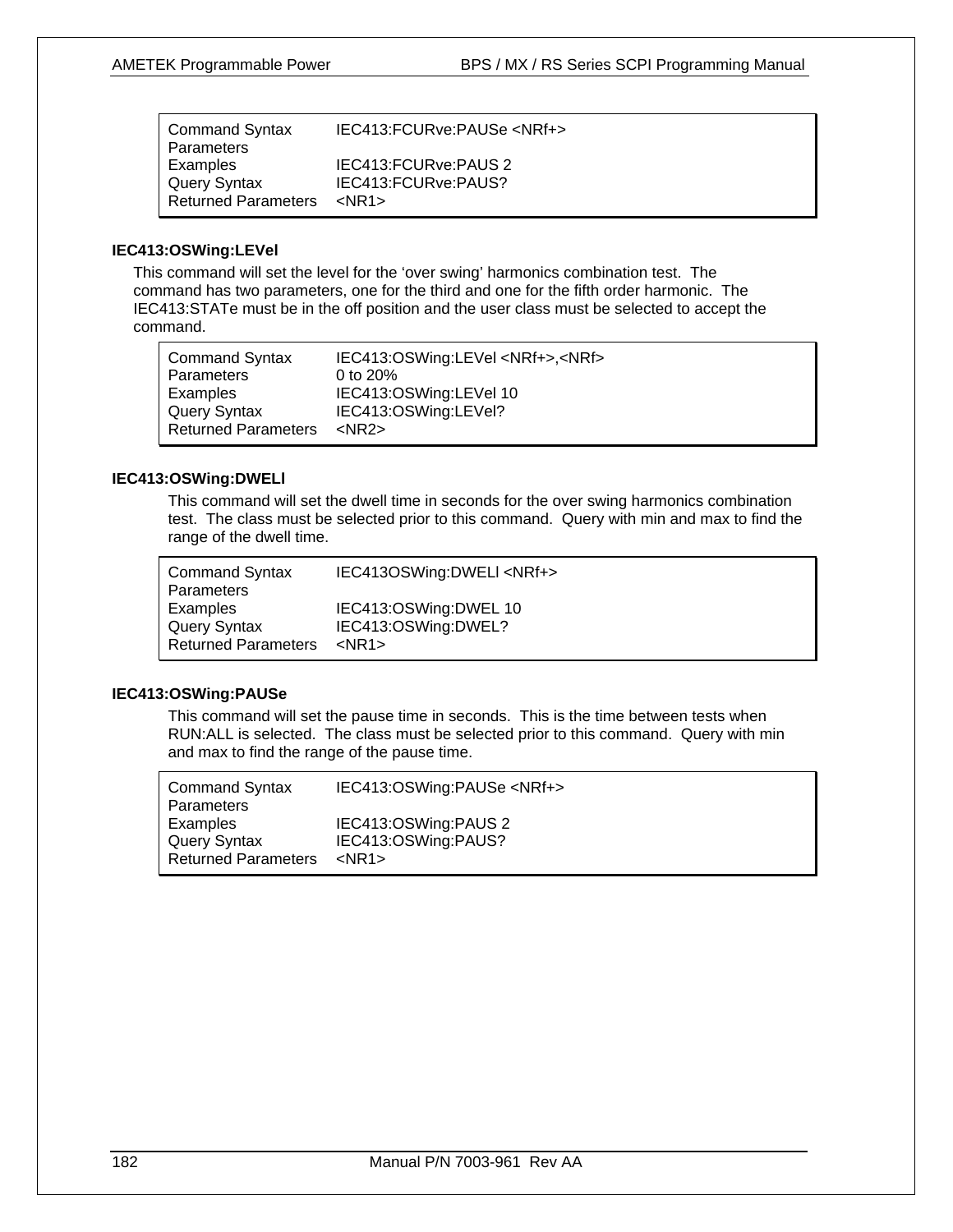### **IEC413:SWEep:LEVel**

This command will set the level for the harmonics sweep test. The command will accept either one parameter or five parameters. In case of one parameter, the level will be set for the selected range only. The IEC413:STATe must be in the off position and the user class is selected to accept the command.

| <b>Command Syntax</b>      | IEC413:SWEep:LEVel <nrf>[,<nrf1 nrf4]=""></nrf1></nrf> |
|----------------------------|--------------------------------------------------------|
| Parameters                 | 0 to $20\%$                                            |
| Examples                   | IEC413:SWE:LEVel 10                                    |
| <b>Query Syntax</b>        | IEC413:SWE:LEVel?                                      |
| <b>Returned Parameters</b> | <nr2></nr2>                                            |

#### **IEC413:SWEep:DWELl**

This command will set the dwell time in seconds for the entire sweep range. The class must be selected prior to this command. Query with min and max to find the range of dwell time.

| <b>Command Syntax</b>      | IEC413:SWEep:DWELI <nrf+></nrf+> |
|----------------------------|----------------------------------|
| Parameters                 | <nrf></nrf>                      |
| Examples                   | IEC413:SWE:DWEL 200              |
| <b>Query Syntax</b>        | IEC413:SWE:DWEL?                 |
| <b>Returned Parameters</b> | $<$ NR1 $>$                      |

#### **IEC413:SWEep:CURRent[:DATA]?**

This command will return the measured harmonic current. This data is available after the sweep is completed.

| Command Syntax                                | IEC413:SWEep:CURRent[:DATA] ]? |
|-----------------------------------------------|--------------------------------|
| Parameters                                    | none                           |
| Query Syntax                                  | IEC413:SWE:CURR?               |
| Returned Parameters <nr2>,, <nrn></nrn></nr2> |                                |

#### **IEC413:SWEep:FREQuency[:DATA]?**

This command will return the frequency data points that correspond to the harmonic current data points. This data is available after the sweep is completed.

| <b>Command Syntax</b>      | IEC413:SWEep:FREQuency?  |
|----------------------------|--------------------------|
| <b>Parameters</b>          | none                     |
| Query Syntax               | IEC413:SWE:CURR:FREQ?    |
| <b>Returned Parameters</b> | <nr2> .<nrn></nrn></nr2> |
|                            |                          |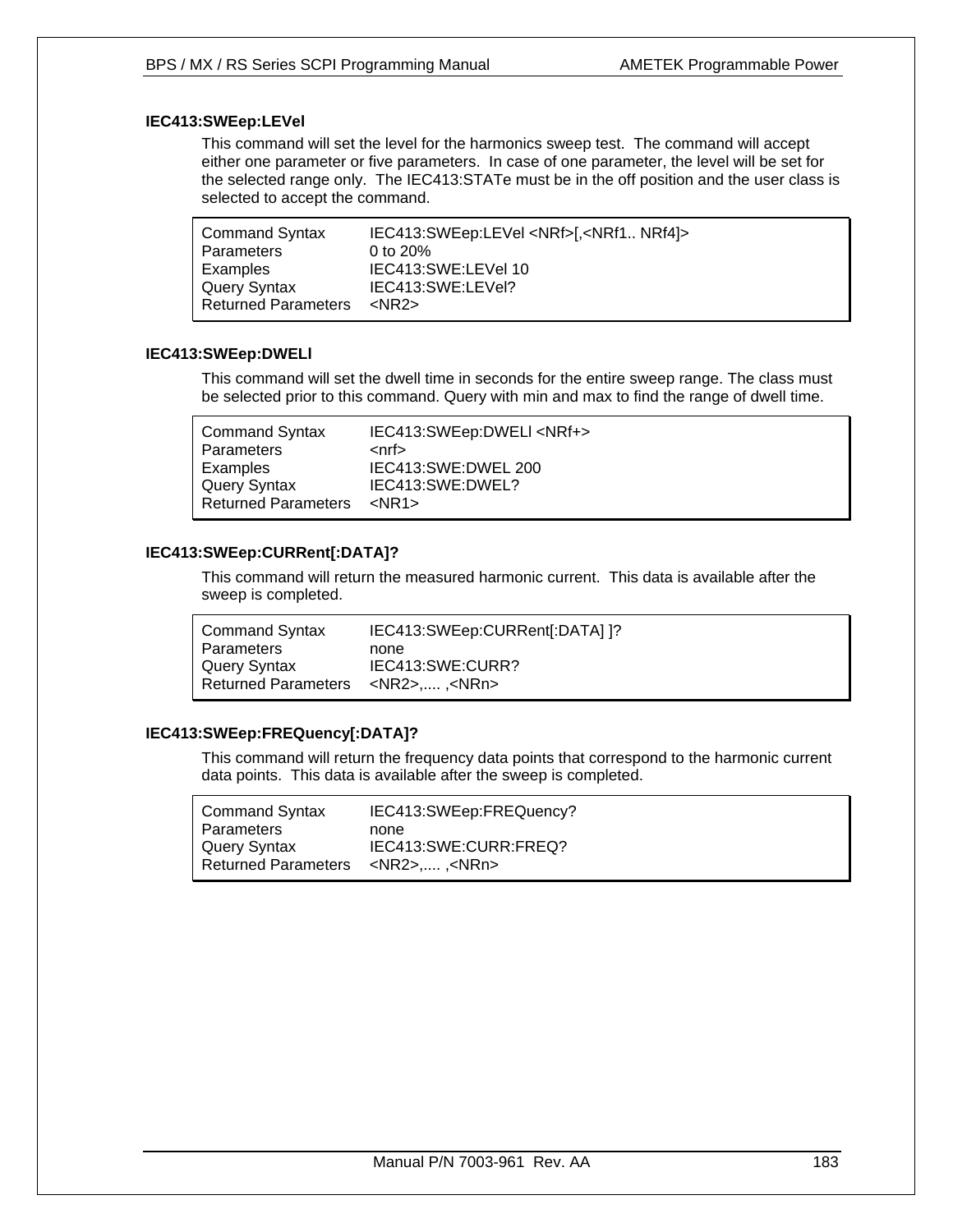#### **IEC413:SWEep:CURRent:RESonant?**

This command will return the measured harmonic resonant current. This data is available after the sweep is completed. If no resonant current is found, the command will return a null char.

| <b>Command Syntax</b>                         | IEC413:SWEep:CURRent:RESonant? |
|-----------------------------------------------|--------------------------------|
| <b>Parameters</b>                             | none                           |
| Query Syntax                                  | IEC413:SWE:CURR:RES?           |
| Returned Parameters <nr2>,, <nrn></nrn></nr2> |                                |

#### **IEC413:SWEep:FREQuency:RESonant?**

This command will return the frequency resonant data points that correspond to the harmonic current data points. This data is available after the sweep is completed. If no resonant current is found, the command will return a null char.

| <b>Command Syntax</b>                        | IEC413:SWEep:CURRent:RESonant? |
|----------------------------------------------|--------------------------------|
| Parameters                                   | none                           |
| Query Syntax                                 | IEC413:SWE:FREQ:RES?           |
| Returned Parameters <nr2>, <nrn></nrn></nr2> |                                |

#### **IEC413:HARMonics:LEVel**

This command will set the level for the harmonics test. The command will accept either one parameter or a sequence of parameters from the second harmonic to the fortieth harmonic. In case of one parameter, the level will be set for the selected harmonic number specified by IEC413:INDV:HARM:NUMBer. The IEC413:STATe must be in the off position and the user class must be selected to accept the command.

| <b>Command Syntax</b>                      | IEC413:HARMonics:LEVel <nrf+> [,<nrf>,<nrfn>]</nrfn></nrf></nrf+> |
|--------------------------------------------|-------------------------------------------------------------------|
| Parameters                                 | 0 to $20\%$                                                       |
| Examples                                   | IEC413: HARM: LEV 4,5, 8                                          |
| Query Syntax                               | IEC413: HARM: LEV?                                                |
| Returned Parameters <nr2><nr2></nr2></nr2> |                                                                   |

#### **IEC413:HARMonics:PHASe**

This command will set the phase angle of the harmonics wave form relative to the fundamental. The command will accept either one parameter or a sequence of parameters from the second harmonic to the fortieth harmonic. In case of one parameter, the phase will be set for the selected harmonic number specified by IEC413:INDV:HARM:NUMB. The IEC413:STATe must be in the off position and the user class must be selected to accept the command.

| <b>Command Syntax</b>      | IEC413:HARMonics:PHASe <nrf+> [,<nrf>,<nrfn>]</nrfn></nrf></nrf+> |
|----------------------------|-------------------------------------------------------------------|
| <b>Parameters</b>          | 0 to 360                                                          |
| Examples                   | IEC413: HARM: PHAS 180, 270, , 90                                 |
| <b>Query Syntax</b>        | IEC413: HARM: PHAS?                                               |
| <b>Returned Parameters</b> | <nr2><nr2></nr2></nr2>                                            |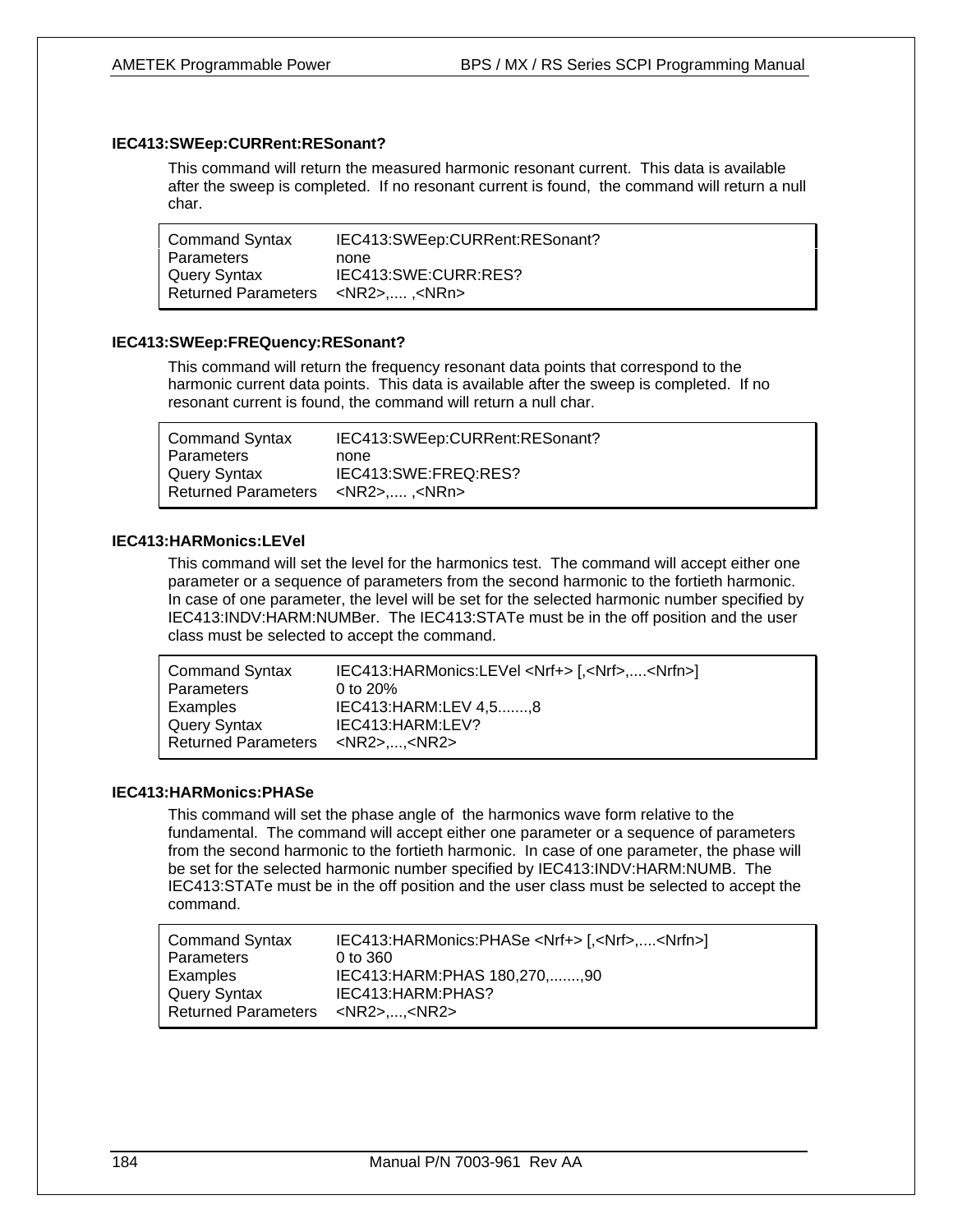#### **IEC413:HARMonics:TABle**

This command allows selection of only one of the Individual harmonics tables of the IEC 61000-4-13 standard. Default is to run all tables but some EUT's for class 3 may require only Table 1 to be run. Available selections are Table 1, 2, 3 or all tables.

| <b>Command Syntax</b>      | IEC413: HARMonics: TABle < CRD> |
|----------------------------|---------------------------------|
| <b>Parameters</b>          | 1 2 3 AL                        |
| Examples                   | IEC413: HARM: TAB ALL           |
| Query Syntax               | IEC413: HARM: TAB?              |
| <b>Returned Parameters</b> | $<$ CRD $>$                     |

#### **IEC413:HARMonics:DWELl**

This command will set the dwell time in seconds for each harmonic. The class must be selected prior to this command. Query with min and max to find the range of the dwell time.

#### **IEC413:HARMonics:PAUSe**

This command will set the pause time in seconds. This is the time between each harmonic. The class must be selected prior to this command. Query with min and max to find the range of the dwell time.

| <b>Command Syntax</b> | IEC413:HARM:PAUSe <nrf+></nrf+> |
|-----------------------|---------------------------------|
| <b>Parameters</b>     | <seconds></seconds>             |
| Examples              | IEC413: HARM: PAUS 2            |
| <b>Query Syntax</b>   | IEC413: HARM: PAUS?             |
| Returned Parameters   | $<$ NR1 $>$                     |
|                       |                                 |

#### **IEC413:IHARMonics:LEVel**

This command will set the level for the interharmonics test. The command will accept either one parameter or five parameters. In case of one parameter, the level will be set for the selected range only. The IEC413:STATe must be in the off position and the user class must be selected to accept the command.

| <b>Command Syntax</b><br>Parameters<br>Examples<br>Query Syntax<br><b>Returned Parameters</b> | IEC413:IHARmonics:LEVel <nrf>[,<nrf1 nrf4]=""><br/>0 to <math>20\%</math><br/>IEC413: IHAR: LEV 10<br/>IEC413: IHAR: LEV?<br/><math>&lt;</math>NR2<math>&gt;</math></nrf1></nrf> |
|-----------------------------------------------------------------------------------------------|----------------------------------------------------------------------------------------------------------------------------------------------------------------------------------|
|                                                                                               |                                                                                                                                                                                  |
|                                                                                               |                                                                                                                                                                                  |

#### **IEC413:IHARmonics:DWELl**

This command will set the dwell time in seconds for each interharmonics frequency. The class must be selected prior to this command. Query with min and max to find the range of the dwell time.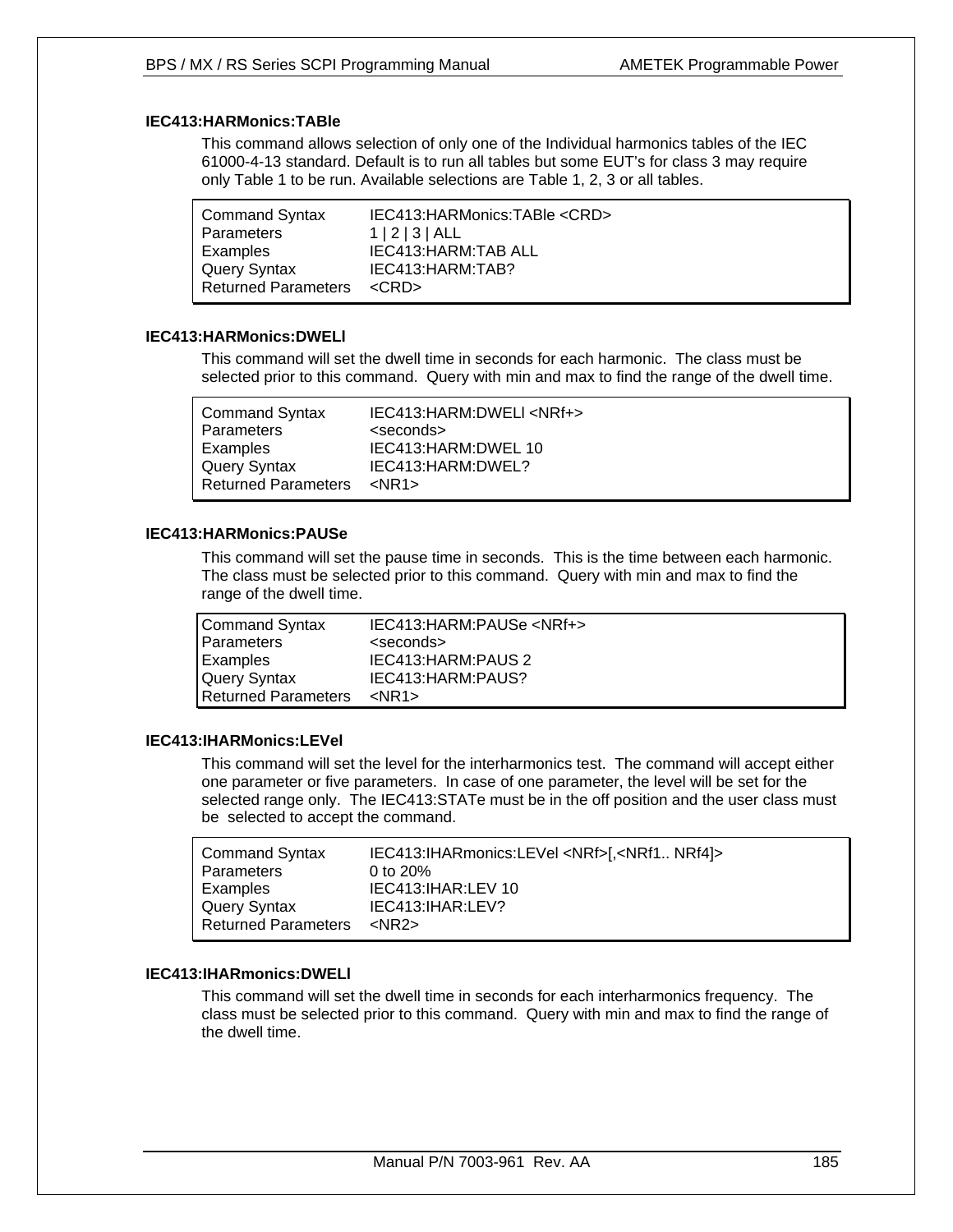| IEC413: IHARmonics: DWELI <nrf+></nrf+> |
|-----------------------------------------|
| <seconds></seconds>                     |
| IEC413: IHAR: DWEL 15                   |
| IEC413: IHAR: DWEL?                     |
| <nr1></nr1>                             |
|                                         |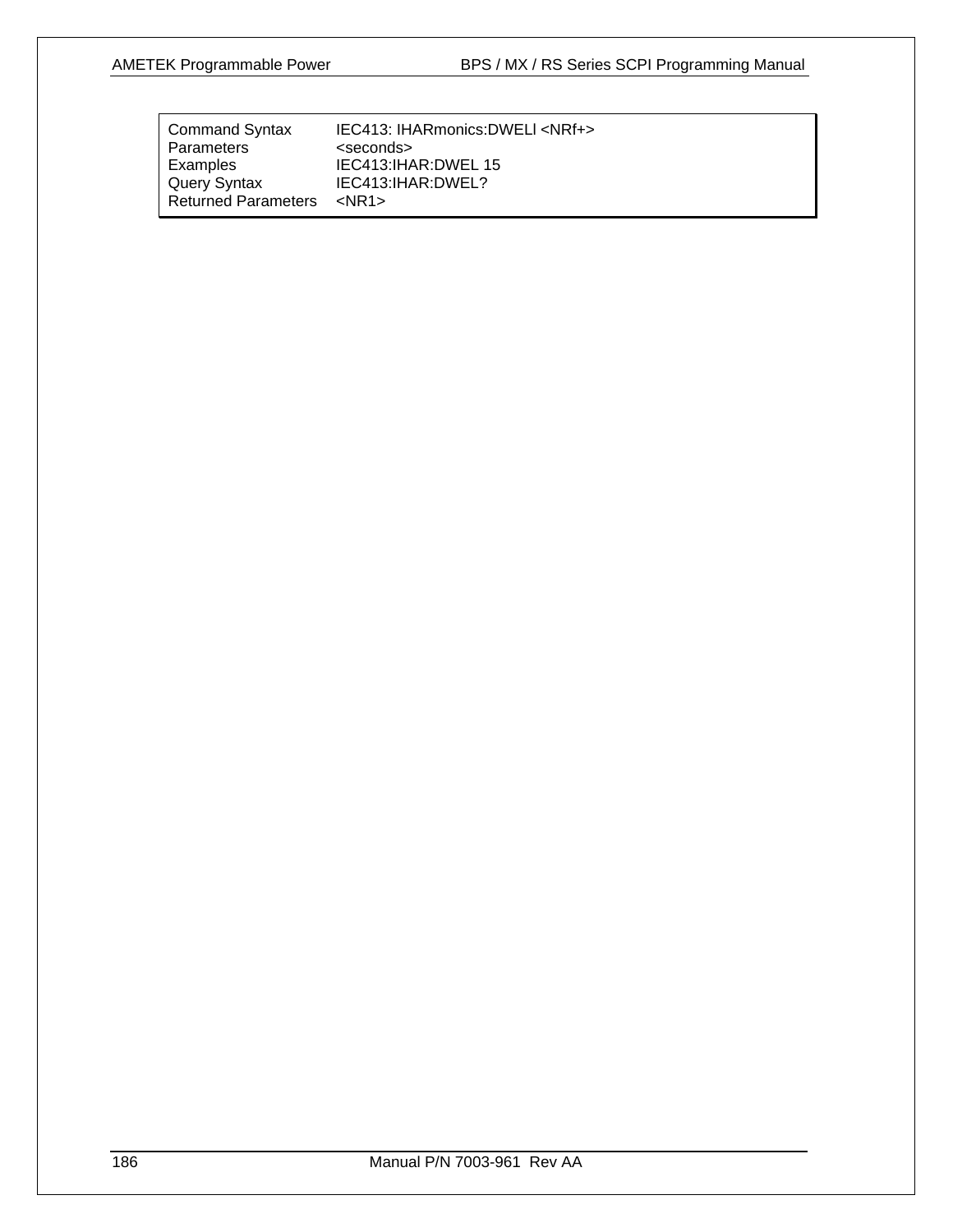# **IEC413:IHARmonics:PAUSe**

This command will set the pause time in seconds between each interharmonics frequency. The class must be selected prior to this command. Query with min and max to find the range of the pause time.

| <b>Command Syntax</b>      | IEC413: IHARmonics:PAUSe <nrf+></nrf+> |
|----------------------------|----------------------------------------|
| <b>Parameters</b>          | <seconds></seconds>                    |
| Examples                   | IEC413: IHAR: PAUS 2                   |
| <b>Query Syntax</b>        | IEC413: IHAR: PAUS?                    |
| <b>Returned Parameters</b> | $<$ NR1 $>$                            |
|                            |                                        |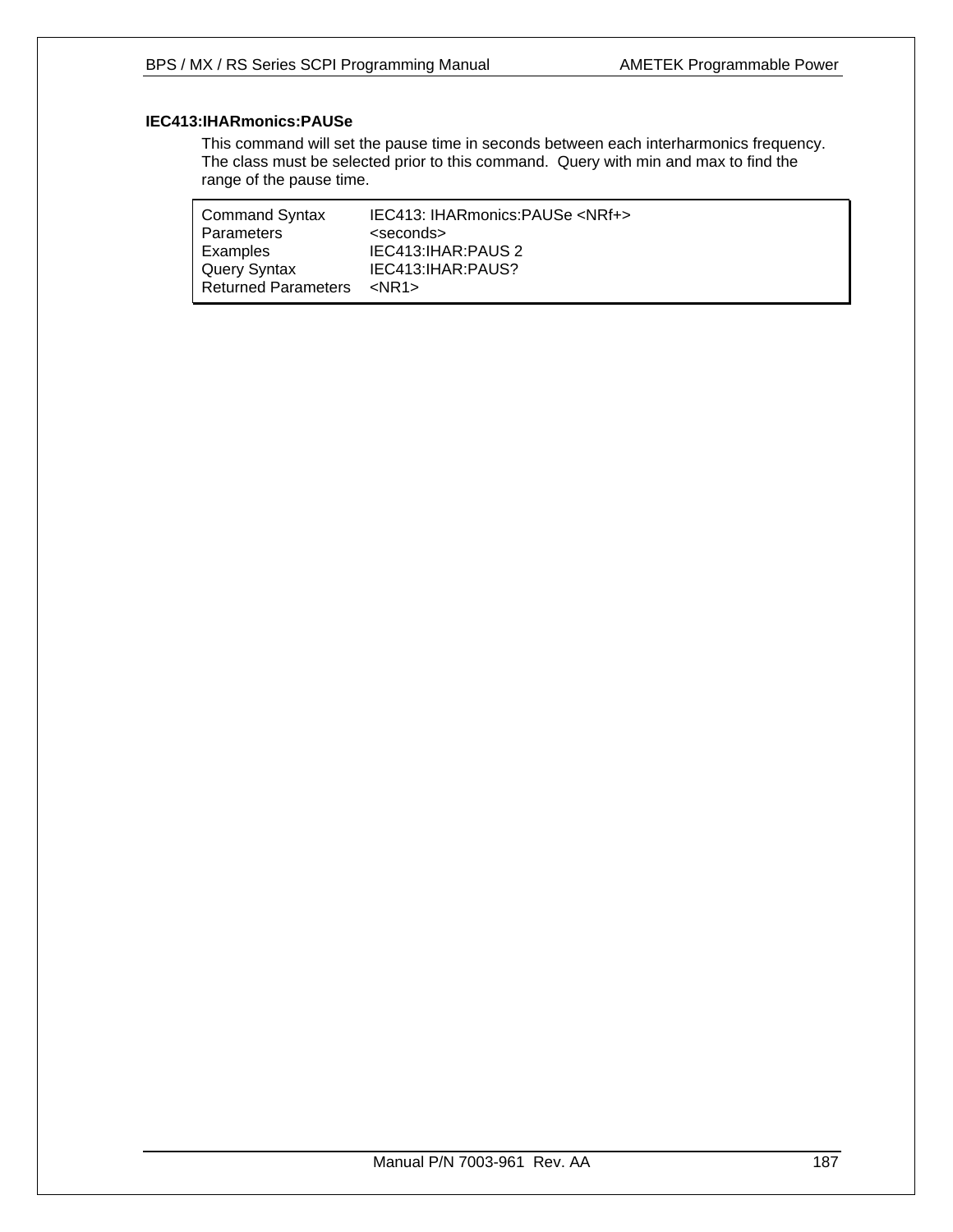### **8.3.2 Interharmonics Subsystem**

The following commands are used to enable and generate an interharmonic waveform up to 20% of the programmed voltage value.

| [:SOURce] |             |                                                  |
|-----------|-------------|--------------------------------------------------|
|           | :IHARmonics |                                                  |
|           | [:STATE]    | Enable or disable the interharmonics generator.  |
|           | :COUPle     | Couple the interharmonics reference to program   |
| volt.     |             |                                                  |
|           | :FREQuency  | Set the interharmonics frequency.                |
|           | :REFerence  | Set the interharmonics reference.                |
|           | :VOLTage    | Set the interharmonics output as % of reference. |

#### **[:SOURce]:IHARmonics[:STATe]**

This command enables the interharmonics generator. This command must be set to the on state before sending any other command listed in this section.

| $<$ ON $ $ OFF $ 1 $ 0 ><br>Parameters            | <b>Command Syntax</b> |
|---------------------------------------------------|-----------------------|
|                                                   |                       |
| <b>IHAR ON</b><br>Examples                        |                       |
| Query Syntax<br>IHAR?                             |                       |
| <b>Returned Parameters</b><br><boolean></boolean> |                       |

#### **[:SOURce]:IHARmonics:COUPle**

If this command is turned on, the reference voltage for the interharmonics is programmed to a value equal to the ac program value. If the coupling is turned off, the reference voltage must be programmed to a value between 0 and 250V.

| <b>Command Syntax</b>      | [:SOURce]:IHARmonics:COUPle <boolean></boolean> |
|----------------------------|-------------------------------------------------|
| Parameters                 | $\langle ON OFF 1 0\rangle$                     |
| Examples                   | <b>IHAR:COUP ON</b>                             |
| Query Syntax               | IHAR:COUP?                                      |
| <b>Returned Parameters</b> | <boolean></boolean>                             |

#### **[:SOURce]:IHARmonics:FREQuency**

This command will program the inter harmonic frequency. This frequency may range from 1Hz to 2400Hz with 1Hz resolution.

| <b>Command Syntax</b>      | [:SOURce]:IHARmonics:FREQuency <nrf></nrf> |
|----------------------------|--------------------------------------------|
| Parameters                 | $<$ frequency $>$                          |
| Examples                   | IHAR:FREQ 400                              |
| Query Syntax               | <b>IHAR:FREQ?</b>                          |
| <b>Returned Parameters</b> | $<$ NR1 $>$                                |
|                            |                                            |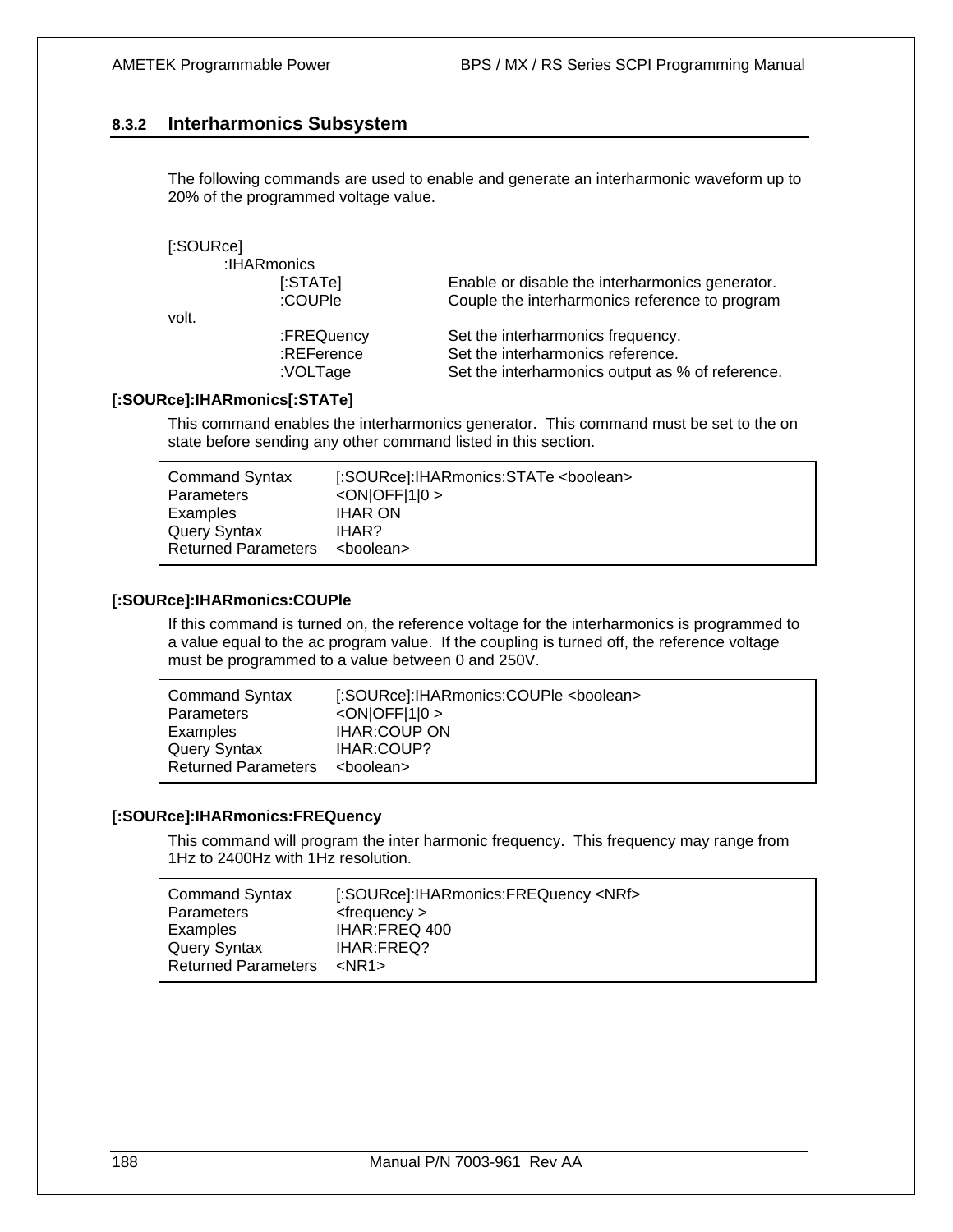# **[:SOURce]:IHARmonics:REFerence**

This command will program the inter harmonic reference voltage. The coupling must be set to on to accept any program value. The reference will take a value of 0 to 250V.

| [:SOURce]:IHARmonics:REFerence <nrf></nrf> |
|--------------------------------------------|
| <reference></reference>                    |
| IHAR:REF 230                               |
| <b>IHAR:REF?</b>                           |
| $<$ NR1 $>$                                |
|                                            |

# **[:SOURce]:IHARmonics:VOLTage**

This command will program the interharmonic voltage as a percentage of the reference voltage. It will accept a value from 0 to 20%.

| <b>Command Syntax</b>      | [:SOURce]:IHARmonics:VOLTage <nrf></nrf> |
|----------------------------|------------------------------------------|
| Parameters                 | <voltage></voltage>                      |
| Examples                   | IHAR: VOLT 10                            |
| Query Syntax               | <b>IHAR:VOLT?</b>                        |
| <b>Returned Parameters</b> | $<$ NR1 $>$                              |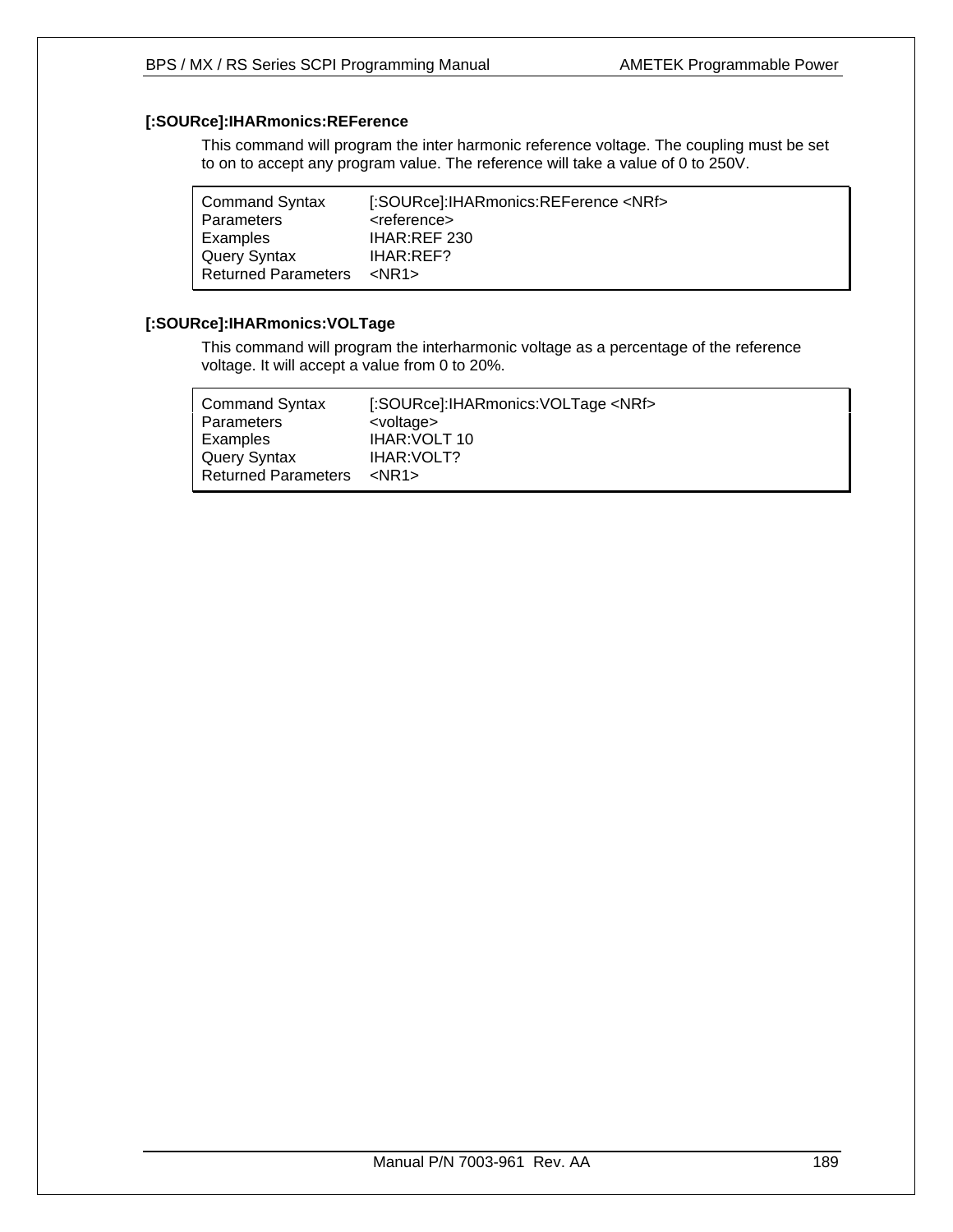#### **8.4 RTCA/DO-160D (-160)**

The following are the remote commands set for DO-160D. ABORt command will terminate the test in progress at any time. See the MX Series User Manual (P/N 7003-960) or RS Series User Manual (P/N M440036) for more details about each 160 test step.

Note that revisions E and F of the DO160 tests are implemented in the MXGui Windows software provided with the power source. These revisions cannot be run without the MXGui and don't have an associated set of SCPI commands. The commands listed in this section apply to the firmware-based revision D only. For information on revision E and F, refer to the Avionics Software Manual, P/N 4994-971 provided on the same CD as this manual.

DO160 :NORMal :VOLT\_FREQ :MINinum :MAXimum :VOLTage UNBalance :WAVeform :DISTortion :VOLTage : MODulation <numeric> :INTerrupt <numeric> :SURG :DC :UNDer :FREQency :MODulation <numeric> :TRANSient :VARiation :EMERgency :VOLT\_FREQ :MINimum :MAXimum :VOLTage :UNBalance :ABNormal stage :VOLTage :MINimum :MAXimum :UNDer :OVER :DC :LOW :FREQuency :TRANsient :CATegory :STANdard :GROup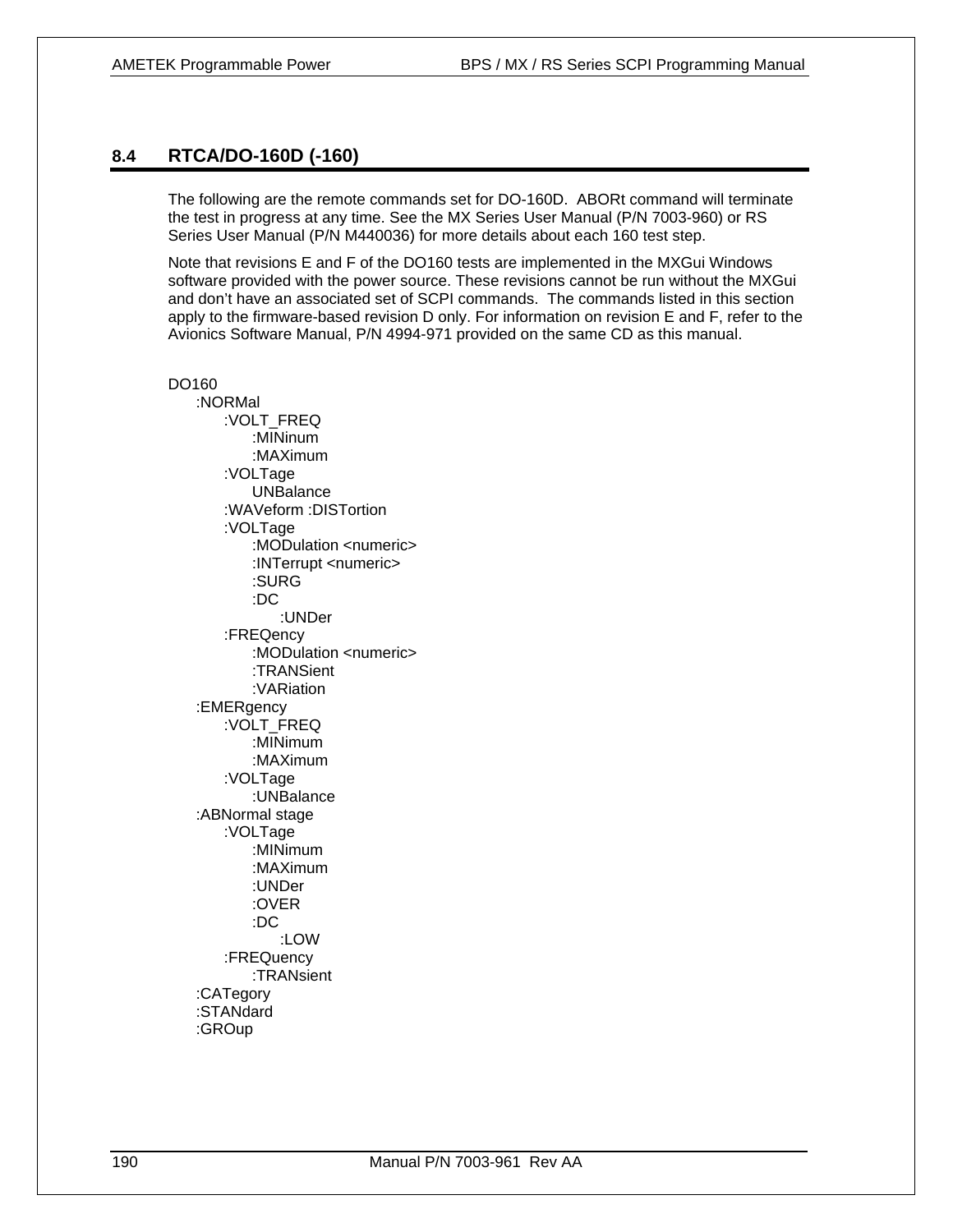# **DO160:NORMal:VOLT\_FREQ:MINimum**

This command will set the voltage and frequency to the minimum level for the normal operation.

| DO160:NORMal:VOLT_FREQ:MINimum<br>Command Syntax |  |
|--------------------------------------------------|--|
| Parameters<br>none                               |  |
| Examples<br>DO160:NORM:VOLT FREQ:MIN             |  |
| Query Syntax<br>none                             |  |

#### **DO160:NORMal:VOLT\_FREQ:MAXimum**

This command will set the voltage and frequency to the maximum level for the normal operation.

| <b>Command Syntax</b> | DO160:NORMal:VOLT_FREQ: MAXimum |
|-----------------------|---------------------------------|
| Parameters            | none                            |
| Examples              | DO160:NORM:VOLT FREQ:MAX        |
| <b>Query Syntax</b>   | none                            |

#### **DO160:NORMal:VOLTage:UNBalance**

This command will unbalance the voltage level for each phase to the normal high and low operating voltage of each phase. This test is valid only for three phase AC source.

| <b>Command Syntax</b> | DO160:NORMal:VOLTage:UNBalance |
|-----------------------|--------------------------------|
| Parameters            | none                           |
| Examples              | DO160:NORM:VOLT:UNB            |
| <b>Query Syntax</b>   | none                           |

### **DO160:NORMal:WAVeform:DISTortion**

This command will set the voltage distortion to 5% for the duration of the test.

| <b>Command Syntax</b> | DO160:NORMal:WAVeform:DISTortion |
|-----------------------|----------------------------------|
| Parameters            | none                             |
| Examples              | DO160:NORM:WAV:DIST              |
| <b>Query Syntax</b>   | none                             |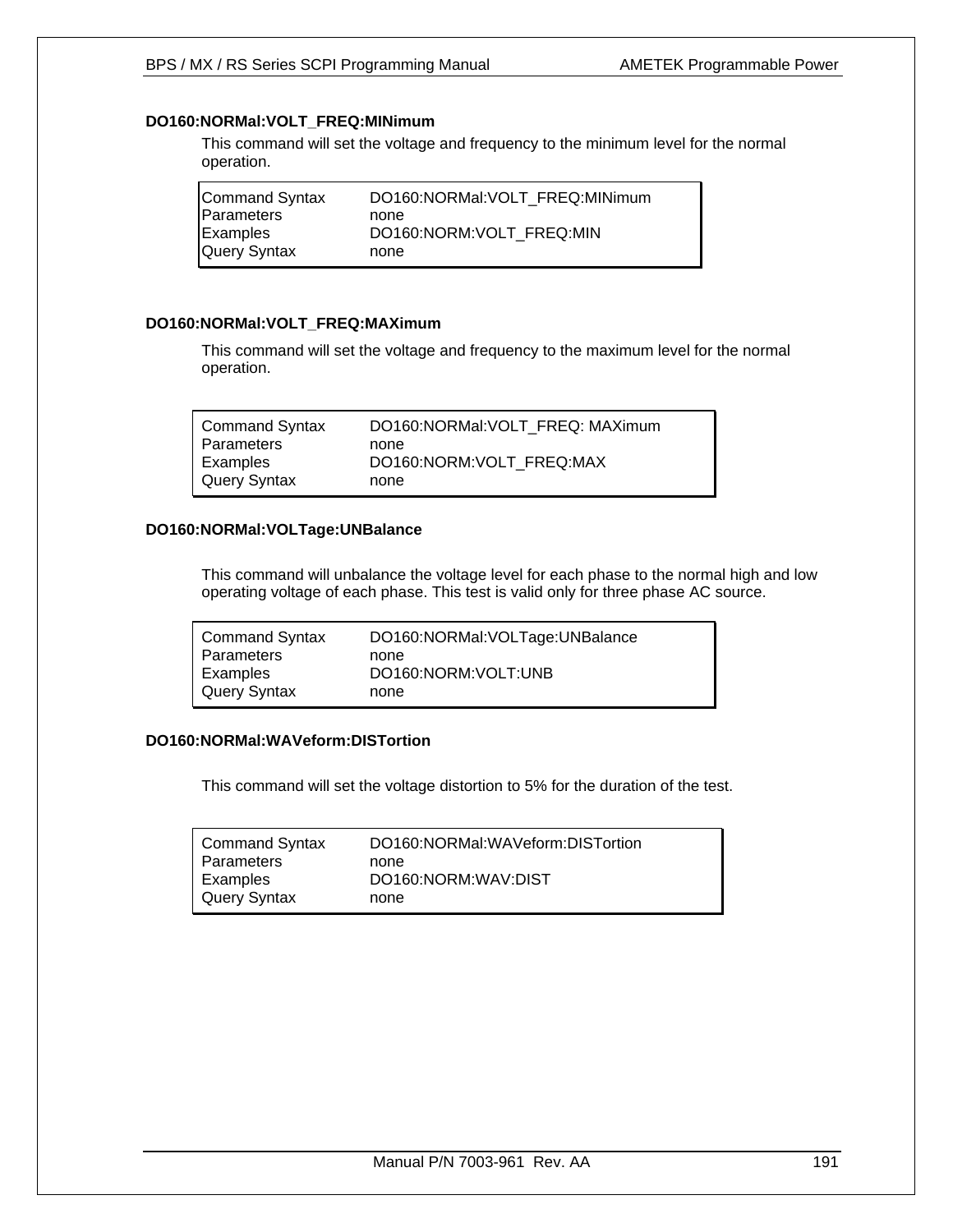#### **DO160:NORMal:VOLTage:MODulation**

This command will cause output voltage modulation. The level of modulation is the function of the rate of modulation. Refer to Figure 9-4 in the User Manual. The command parameter is the rate of modulation in Hz.

| <b>Command Syntax</b>      | DO160:NORMal:VOLTage:MODulation <nrf></nrf> |
|----------------------------|---------------------------------------------|
| <b>Parameters</b>          | <frequency></frequency>                     |
| Examples                   | DO160:NORM:VOLT:MOD 20                      |
| Query Syntax               | DO160:NORM:VOLT:MOD?                        |
| <b>Returned Parameters</b> | $<$ NR1 $>$                                 |

#### **DO160:NORMal:VOLTage:INTerrupt**

This command will cause output voltage interruption. There are 15 different levels of interruption. Refer to Figure 9-6 in the User Manual for characteristic of each level.

| <b>Command Syntax</b>      | DO160:NORMal: VOLTage: INTerrupt <nrf></nrf> |
|----------------------------|----------------------------------------------|
| <b>Parameters</b>          | <test number=""></test>                      |
| Examples                   | DO160:NORM: VOLT: INT 4                      |
| <b>Query Syntax</b>        | DO160:NORM: VOLT: INT?                       |
| <b>Returned Parameters</b> | $<$ NR1 $>$                                  |

#### **DO160:NORMal:VOLTage:SURG**

This command will generate the voltage levels required to generate a normal voltage source. Refer to Section 9.1.4.1, under the heading titled **VOLTAGE SURGE,** for detail.

| <b>Command Syntax</b> | DO160:NORMal:VOLTage:SURG |
|-----------------------|---------------------------|
| Parameters            | none                      |
| Examples              | DO160:NORM:VOLT:SURG      |
| <b>Query Syntax</b>   | none                      |

#### **DO160:NORMal:VOLTage:DC:UNDer**

This command will generate the voltage levels required to generate a normal voltage source. Refer to Section 9.1 in the User Manual under the heading titled **VOLTAGE UNDER,** for detail.

| <b>Command Syntax</b> | DO160:NORMal:VOLTage:DC:UNDer |
|-----------------------|-------------------------------|
| Parameters            | none                          |
| Examples              | DO160:NORM:VOLT:DC:UND        |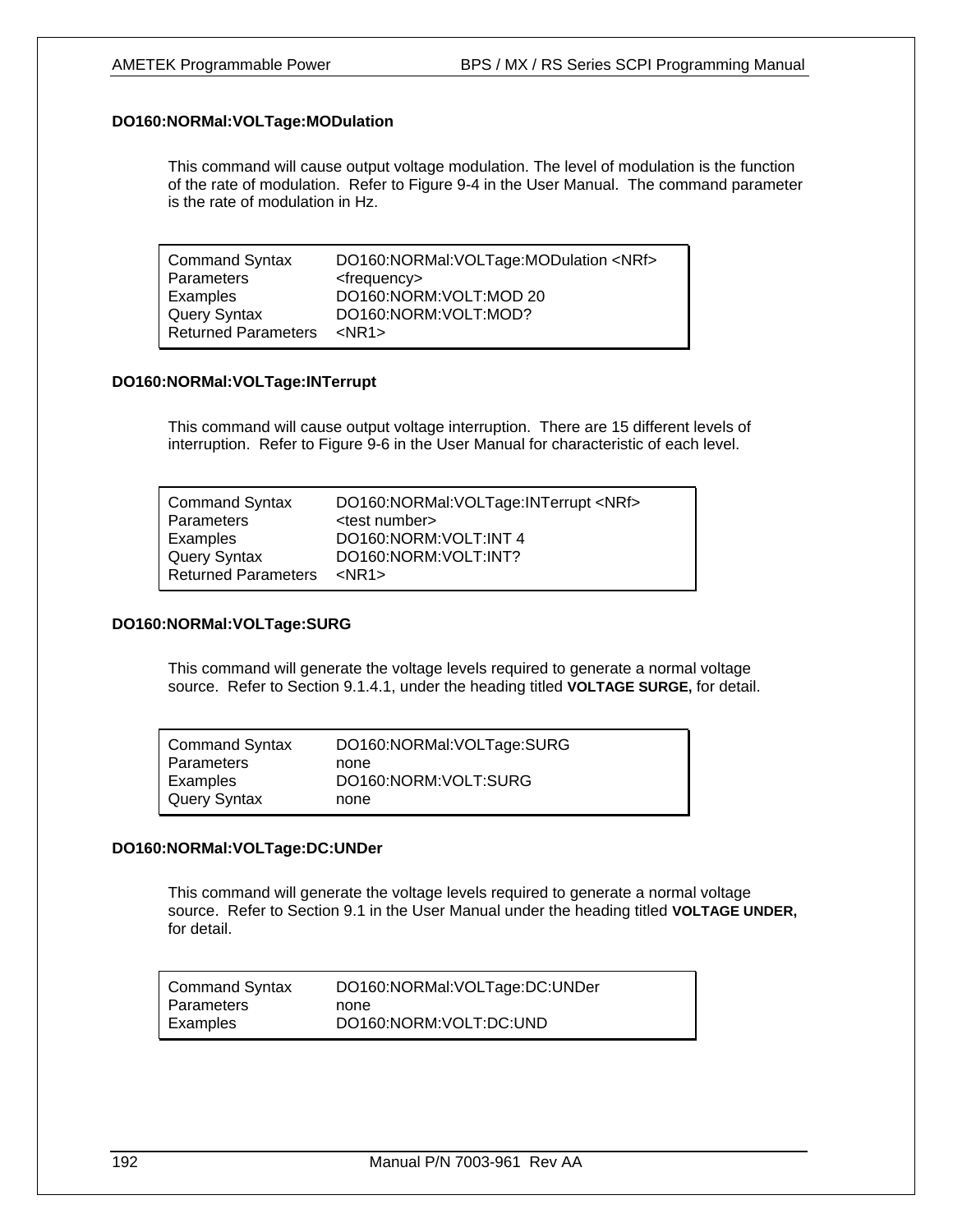#### **DO160:NORMal:FREQuency:MODulation**

This command will cause output frequency modulation. The level of modulation is the function of the rate of modulation. Refer to Figure 9-5 in the User Manual. The command parameter is the rate of modulation in Hz.

| <b>Command Syntax</b>      | DO160:NORMal:FREQuency:MODulation <nrf></nrf> |
|----------------------------|-----------------------------------------------|
| Parameters                 | <frequency></frequency>                       |
| Examples                   | DO160:NORM:FREQ:MOD 0.1                       |
| <b>Query Syntax</b>        | DO160:NORM:FREQ:MOD?                          |
| <b>Returned Parameters</b> | $<$ NR2 $>$                                   |

#### **DO160:NORMal:FREQuency:TRANsient**

This command applies to Group 1 only for the the Eurocae standard. Refer to Table 5 in the User Manual.

| <b>Command Syntax</b>      | DO160:NORMal:FREQuency:TRANsient |
|----------------------------|----------------------------------|
| Parameters                 | none                             |
| Examples                   | DO160:NORM:FREQ:TRAN             |
| <b>Query Syntax</b>        | none                             |
| <b>Returned Parameters</b> | none                             |
|                            |                                  |

#### **DO160:NORMal:FREQuency:VARiation**

This command applies to Group 2 and 3 only for the Eurocae standard. Refer to Table 6 in the User Manual.

| <b>Command Syntax</b>      | DO160:NORMal:FREQuency:VARiation |
|----------------------------|----------------------------------|
| <b>Parameters</b>          | none                             |
| Examples                   | DO160:NORM:FREQ:VAR              |
| Query Syntax               | none                             |
| <b>Returned Parameters</b> | none                             |

#### **DO160:EMERgency:VOLT\_FREQ:MINimum**

This command will set the voltage and frequency to the minimum level for the emergency operation.

| <b>Command Syntax</b> | DO160:EMERgency I:VOLT_FREQ:MINimum |
|-----------------------|-------------------------------------|
| Parameters            | none                                |
| Examples              | DO160:EMER:VOLT FREQ:MIN            |
| Query Syntax          | none                                |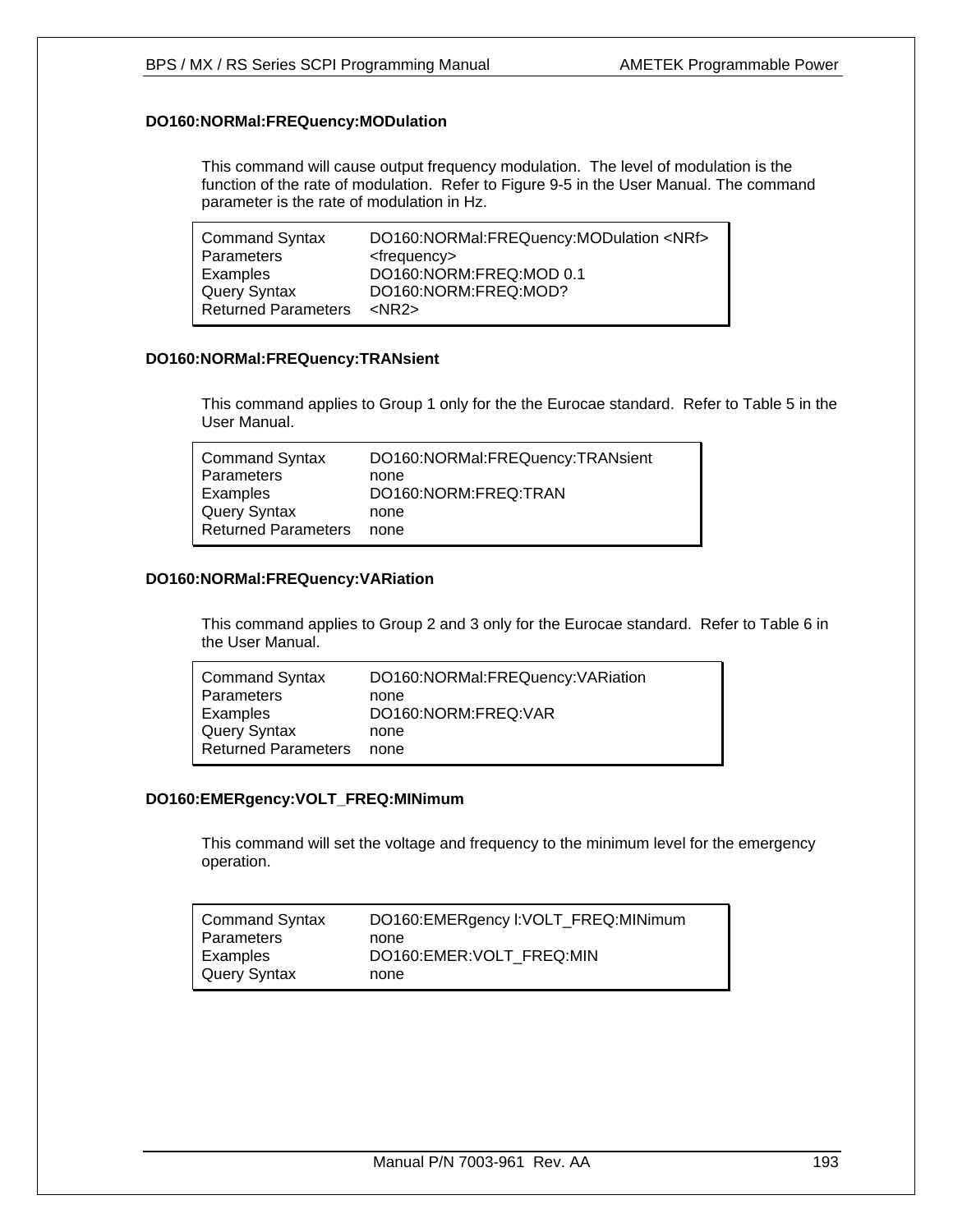#### **DO160:EMERgency:VOLT\_FREQ:MAXimum**

This command will set the voltage and frequency to the maximum level for the emergency operation.

| <b>Command Syntax</b> | DO160: EMERgencyl: VOLT_FREQ: MAXimum |
|-----------------------|---------------------------------------|
| Parameters            | none                                  |
| Examples              | DO160: EMER: VOLT FREQ: MAX           |
| Query Syntax          | none                                  |

#### **DO160: EMERgency:VOLTage:UNBalance**

This command will unbalance the voltage level for each phase to the emergency high and low operating voltage of each phase. This test is valid only for three phase AC source.

| <b>Command Syntax</b> | DO160:EMERgency:VOLTage:UNBalance |
|-----------------------|-----------------------------------|
| Parameters            | none                              |
| Examples              | DO160: EMER: VOLT: UNB            |
| Query Syntax          | none                              |

#### **DO160:ABNormal:VOLTage:MINimum**

This command will set the voltage to the minimum level for the abnormal operation.

| <b>Command Syntax</b> | DO160:ABNormal: VOLTage: MINimum |
|-----------------------|----------------------------------|
| Parameters            | none                             |
| Examples              | DO160:ABN:VOLT:MIN               |
| <b>Query Syntax</b>   | none                             |

#### **DO160:ABNormal:VOLTage:MAXimum**

This command will set the voltage to the maximum level for the abnormal operation.

| <b>Command Syntax</b> | DO160:ABNormal:VOLTage:MAXimum |
|-----------------------|--------------------------------|
| <b>Parameters</b>     | none                           |
| Examples              | DO160:ABN:VOLT:MAX             |
| Query Syntax          | none                           |

#### **DO160:ABNormal:VOLTage:UNDer**

This command will set the voltage to the under voltage level for the abnormal operation.

| <b>Command Syntax</b> | DO160:ABNormal: VOLTage: UNDer |
|-----------------------|--------------------------------|
| <b>Parameters</b>     | none                           |
| Examples              | DO160:ABN:VOLT:UND             |
| <b>Query Syntax</b>   | none                           |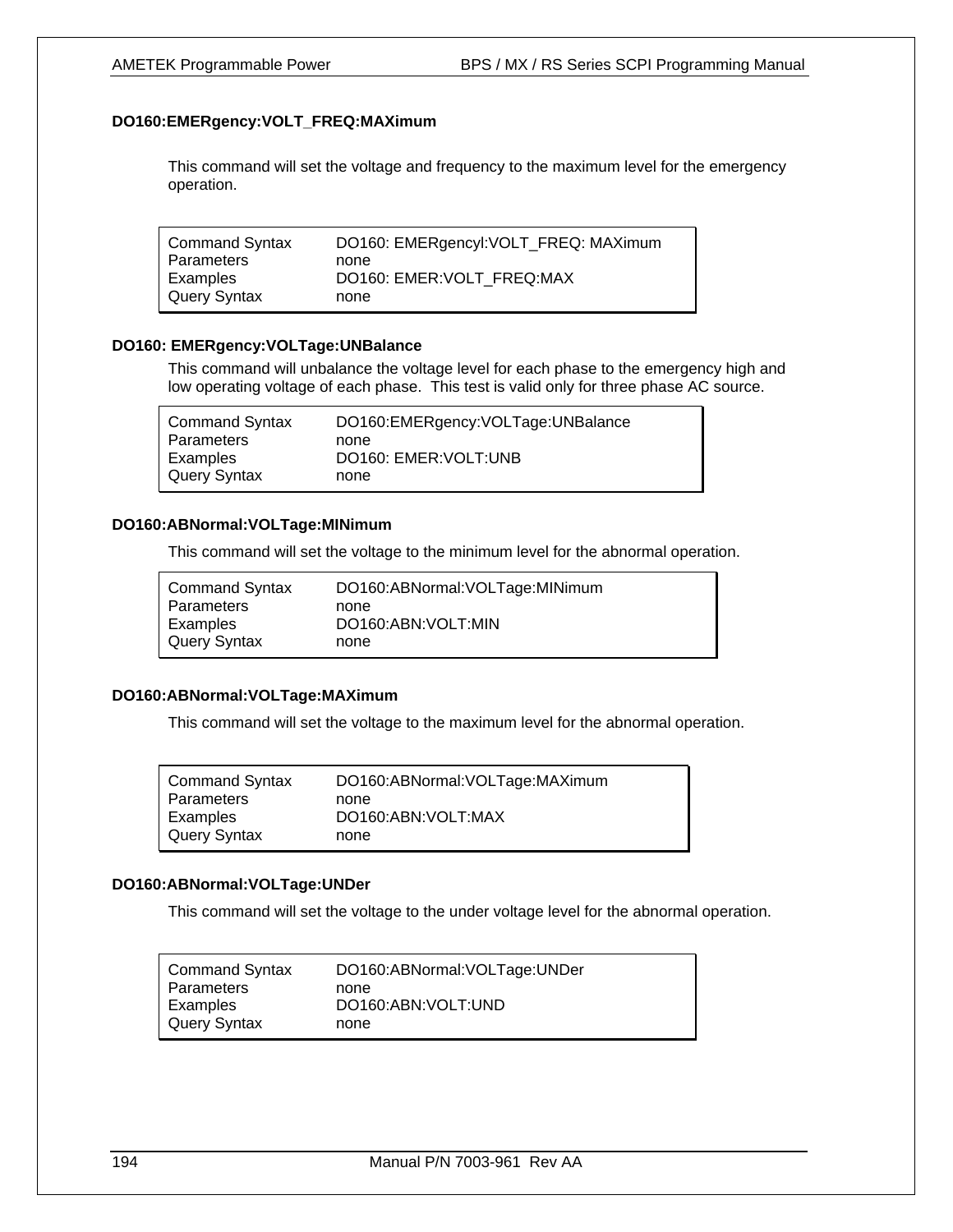#### **DO160:ABNormal:VOLTage:OVER**

This command will set the voltage to the surge level for the abnormal operation.

#### **DO160:ABNormal:VOLTage:DC:LOW**

This command will set the voltage to low voltage test for the abnormal operation. Refer to Section 9.1 of the User Manual.

| <b>Command Syntax</b> | DO160:ABNormal:VOLTage:DC:LOW |
|-----------------------|-------------------------------|
| Parameters            | none                          |
| Examples              | DO160:ABN:VOLT:DC:LOW         |
| <b>Query Syntax</b>   | none                          |

#### **DO160:ABNormal:FREQuency:TRANsient**

This command applies to Group 1 only for the Eurocae standard. Refer to Table 12 in the User Manual.

| <b>Command Syntax</b><br>Parameters<br>Examples<br>Query Syntax | DO160:ABNormal:FREQuency:TRANsient<br>none<br>DO160:ABN:FREQ:TRAN<br>none |
|-----------------------------------------------------------------|---------------------------------------------------------------------------|
|                                                                 |                                                                           |
| <b>Returned Parameters</b>                                      | none                                                                      |

#### **DO160:CATegory**

This command will select the proper equipment category in DC mode only. It has no effect in AC mode.

| <b>Command Syntax</b><br>Parameters | DO160:CATegory<br>$<$ A $ B Z$ > |
|-------------------------------------|----------------------------------|
| Examples                            | DO160:CAT B                      |
| <b>Query Syntax</b>                 | DO160:CAT?                       |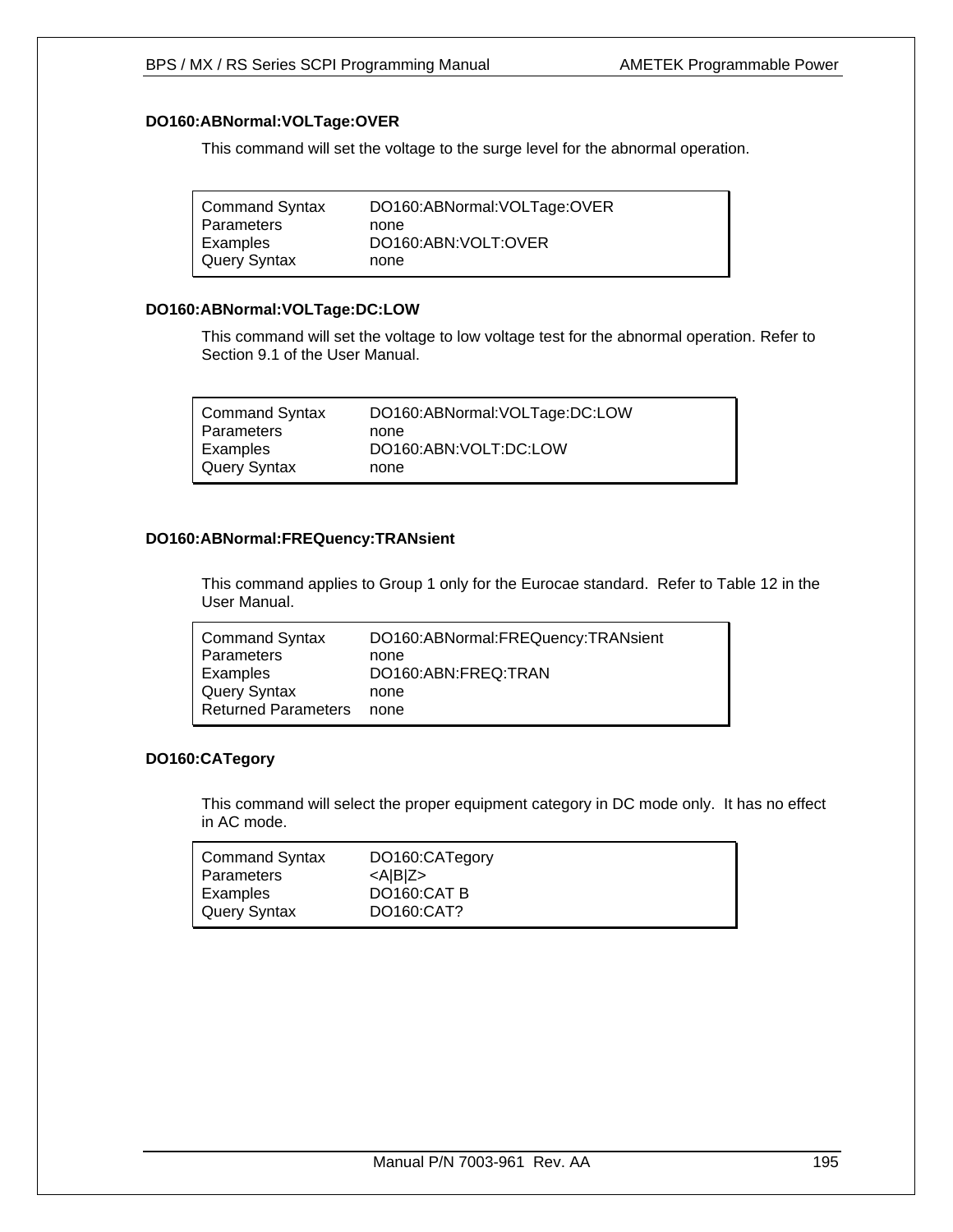## **DO160:STANdard**

This command will select the proper standard. The standard selection must be verified prior to any test selection. Airbus standard is the same as the Eurocae standard with the exception of nominal voltage modulation.

| <b>Command Syntax</b> | DO160:STANdard                              |
|-----------------------|---------------------------------------------|
| <b>Parameters</b>     | <rtca eurocae airbus></rtca eurocae airbus> |
| Examples              | DO160:STAN RTCA                             |
| <b>Query Syntax</b>   | DO160:STAN?                                 |

## **DO160:GROup**

This command is used to select equipment Group 1, 2 or 3. It is only valid with the EUROCAE standard.

| <b>Command Syntax</b> | DO160:GROup <nr1></nr1> |
|-----------------------|-------------------------|
| Parameters            | 1 through 3             |
| Examples              | DO160:GROup 2           |
| <b>Query Syntax</b>   | DO160:GRO?              |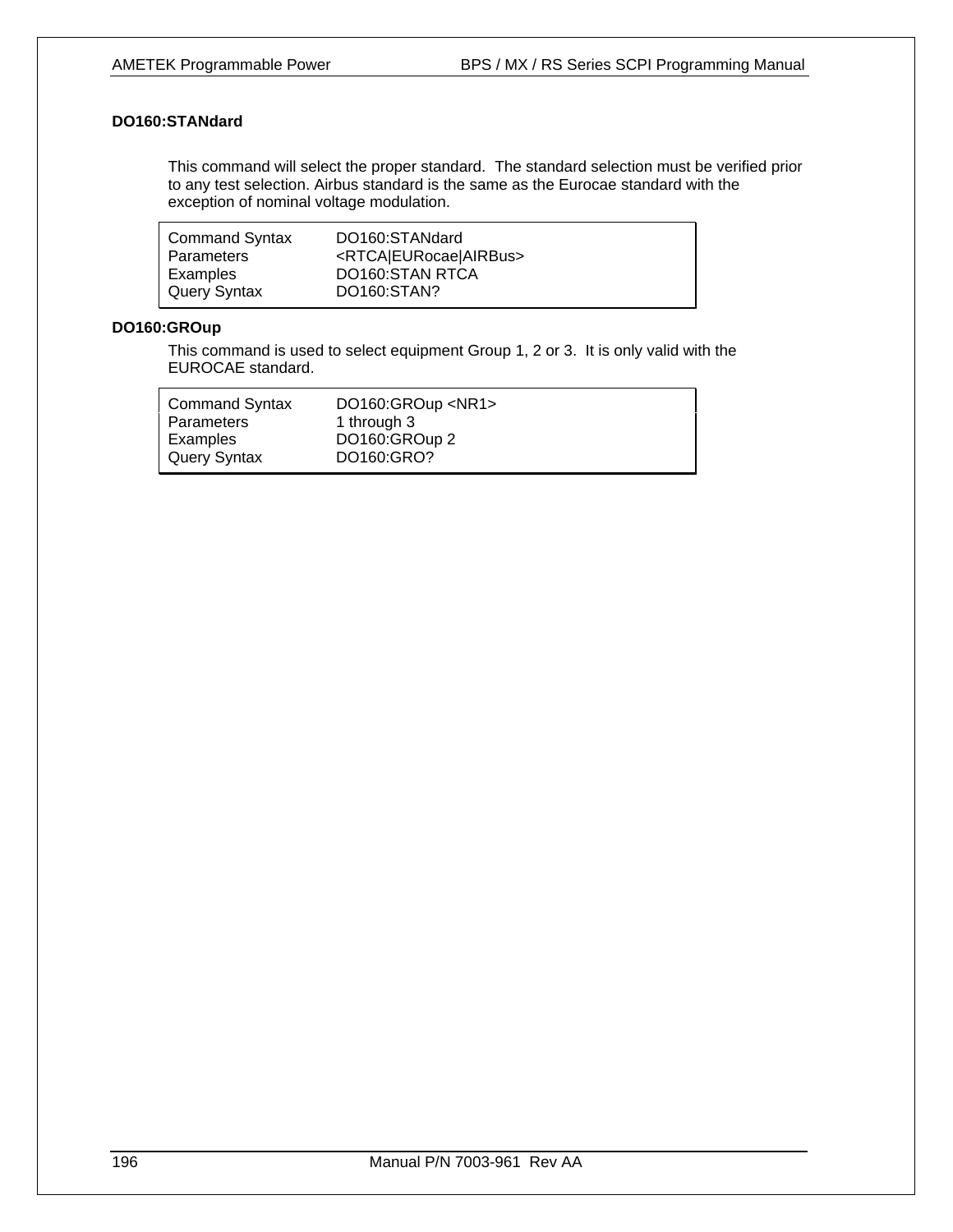# **8.5 MIL-STD 704E (-704)**

MIL-STD 704 tests for revisions D and E only can be executed remotely from the GPIB or RS232 using the following command tree. See the MX Series User Manual (P/N 7003-960) or RS Series User Manual (P/N M440036) for more details about each 704 test step.

MIL-STD 704 tests for revisions A, B, C and F are implemented only through the MXGui Windows software provided with each AC power source. As such, there are no SCPI commands that apply to these revisions of MIL-STD 704 and they cannot be executed from the front panel. See the MX Series User Manual (P/N 7003-960) or RS Series User Manual (P/N M440036) and Avionics Software Manual (P/N 4994-971) for more details on performing tests to these revisions of the standard.

This capability requires the presence of the –704 option.

## **8.5.1 AC System**

:MIL704 :VERSion D|E :SSTate :VOLT [:LEVel] :MODulation :UNBalance :PHASe [:DIFFerence] :WAVeform [:DISTortion] :FREQuency [:LEVel] :MODulation :TRANsient :VOLTage [:LOW] :HIGH :FREQuency [:LOW] :HIGH :ABNormal :VOLTage [:UNDer] :OVER :FREQuency [:UNDer] :OVER :EMERgency :VOLTage :FREQuency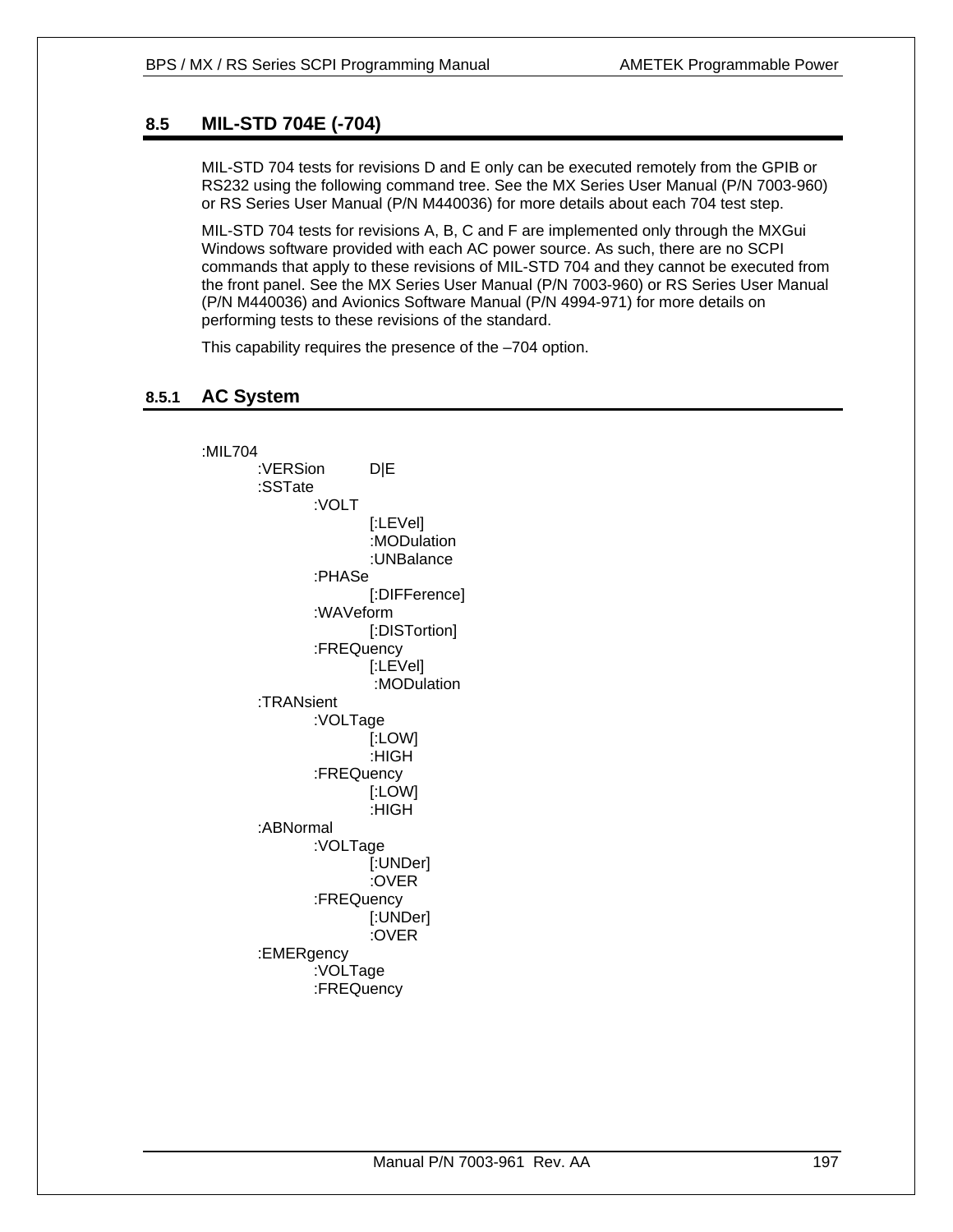## **8.5.2 DC System**

:MIL704 :VERSion D|E :SSTate :VOLT [:LEVel] :RIPPle :TRANsient :VOLTage [:LOW] :HIGH :ABNormal :VOLTage [:UNDer] :OVER :EMERgency :VOLTage

All commands do not accept parameters and have no query format except for MIL704:VERSion, which accepts a letter D or E as a parameter. Its query format response will return the letter D or E based on the revision selected.

#### **8.5.3 Programming Considerations**

Some of the tests take a lengthy time to complete. The \*OPC command could be used to determine the completion of the command.

Example:

MIL704:SST:VOLT;\*OPC 1

The query \*OPC? Will return a 1 when the test is completed.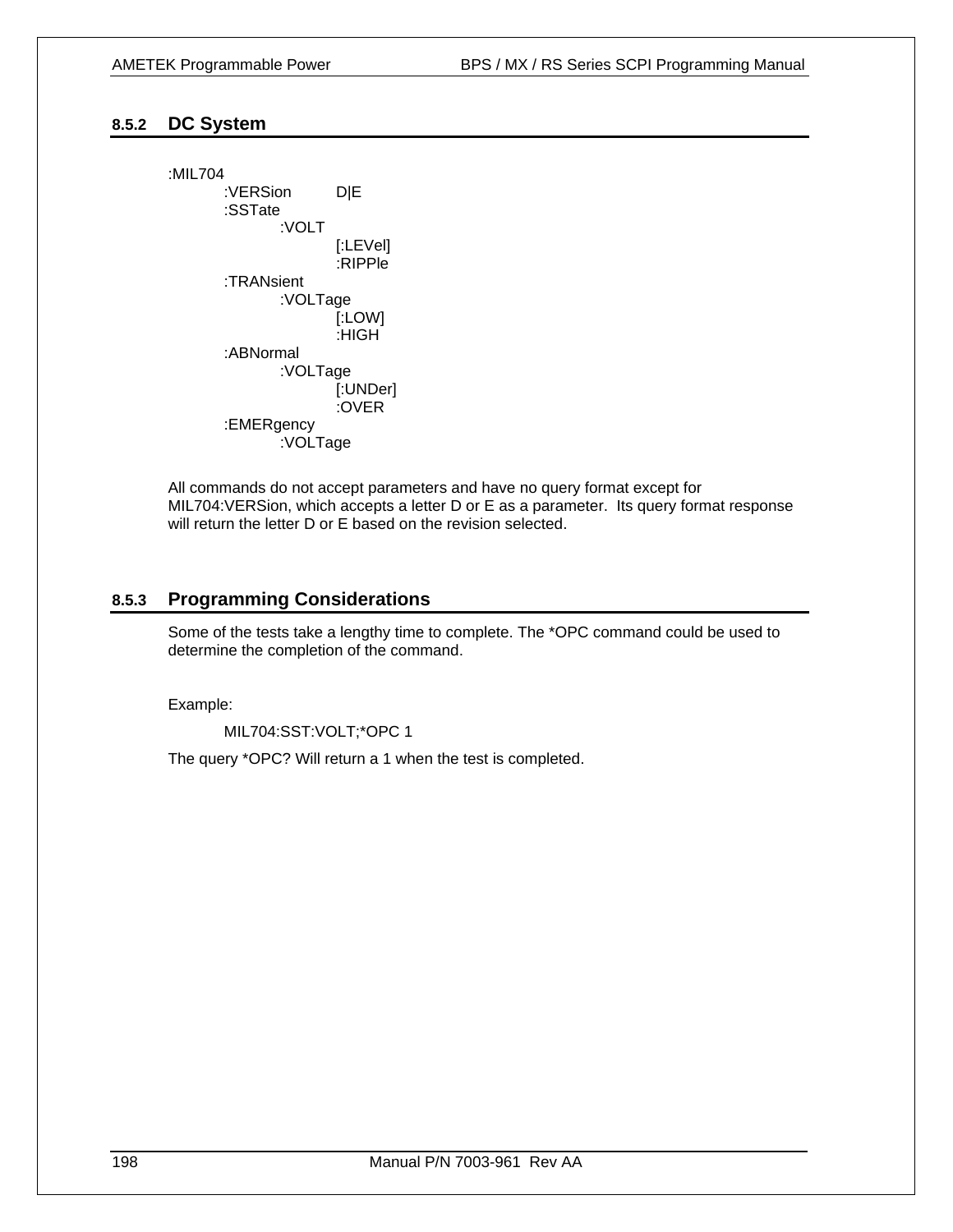# **8.6 Airbus ABD0100.1.8 Test Option (-ABD)**

The -ABD option is implemented through the MXGui Windows software provided with each AC power source. As such, there are no SCPI commands that apply to the –ABD option and they cannot be executed from the front panel or using any SCPI bus commands.

# **8.7 Airbus A350 ABD0100.1.8.1 Test Option (-A350)**

The –A350 option is implemented through the MXGui Windows software provided with each AC power source. As such, there are no SCPI commands that apply to the –A350 option and they cannot be executed from the front panel or using any SCPI bus commands.

# **8.8 Airbus AMD24 Test Option (-AMD)**

The -AMD option is implemented through the MXGui Windows software provided with each AC power source. As such, there are no SCPI commands that apply to the –AMD option and they cannot be executed from the front panel or using any SCPI bus commands.

# **8.9 Boeing B787-0147 Test Option (-B787)**

The –B787 option is implemented through the MXGui Windows software (version 2.1.0.0 or higher) provided with each AC power source. As such, there are no SCPI commands that apply to the –B787 option and they cannot be executed from the front panel or using any SCPI bus commands.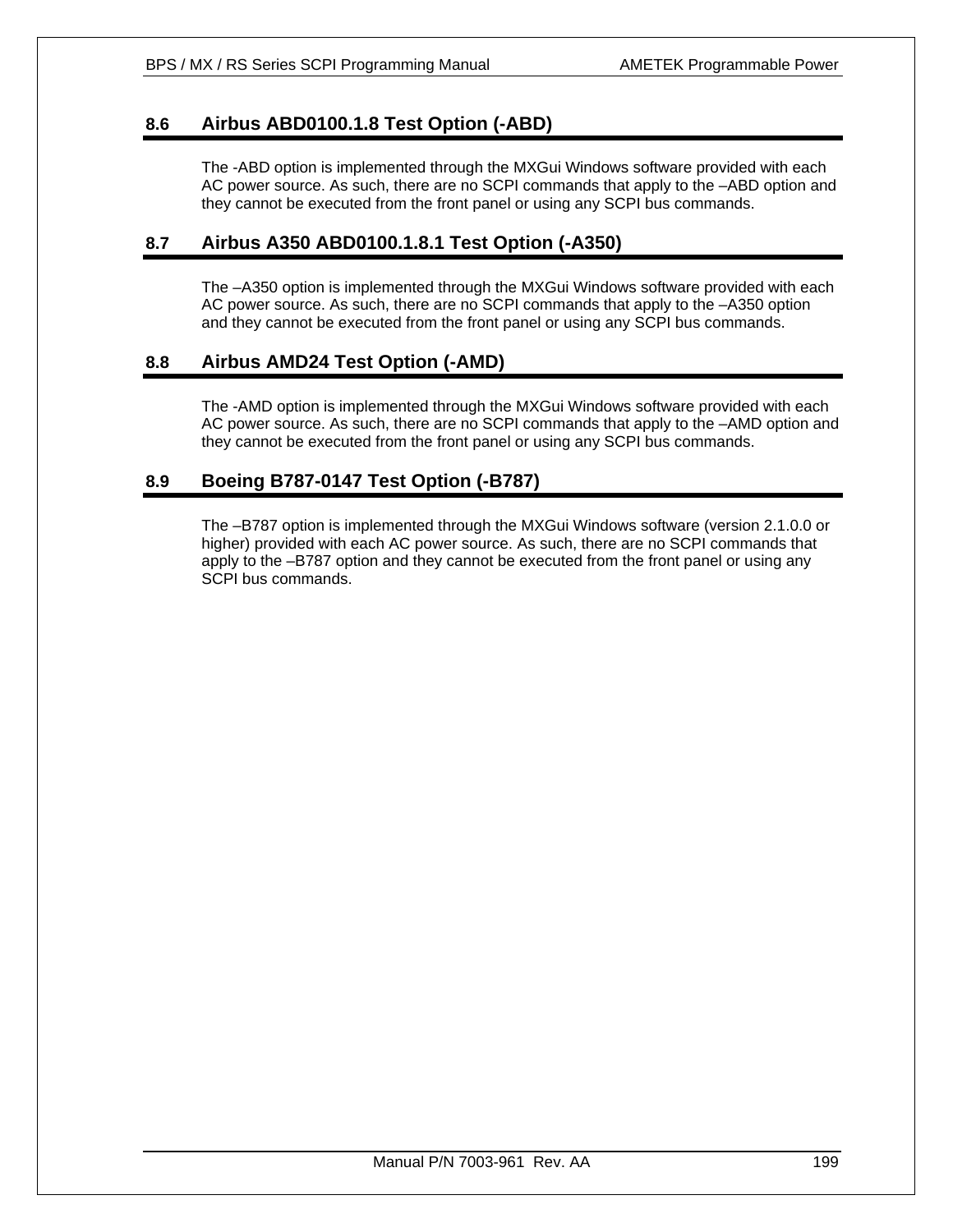## **8.10 OMNI Reference Impedance**

The OMNI remote programming syntax is part of the Output subsystem.

#### **Subsystem Syntax**

#### **OUTPut**

:OMNI

[:STATe]<state> Select the OMNI state (BYPassed|ENGaged)

#### **OUTPut:OMNI[:STATe]**

This command will engage or bypass the OMNI impedance network. The output voltage will drop when the state changes.

| <b>Command Syntax</b>      | OUTPut:OMNI[:STATe] <state></state> |
|----------------------------|-------------------------------------|
| <b>Parameters</b>          | BYPassed   ENGaged                  |
| *RST Value                 | <b>BYPassed</b>                     |
| Examples                   | <b>OUTP:OMNI ENG</b>                |
| Query Syntax               | OUTPut:OMNI[:STATe]?                |
| <b>Returned Parameters</b> | <b>BYPIENG</b>                      |
| <b>Related Commands</b>    | None                                |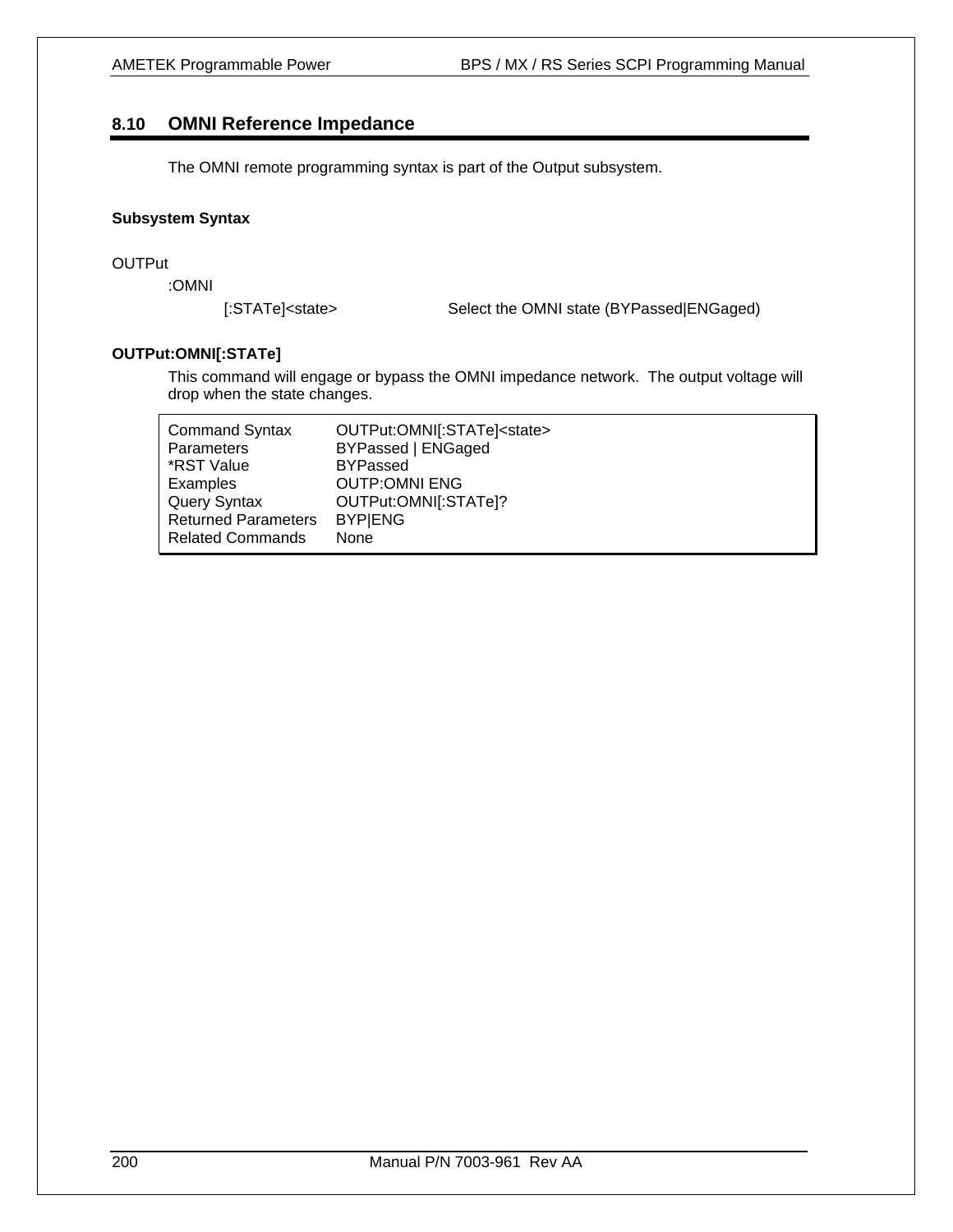# **8.11 Watt Hour Meter (-WHM)**

The following SCPI command may be used to control the Watt Hour Meter functions if the - WHM option is installed:

#### **Subsystem Syntax**

WHMeter:

| <b>STATel</b> | Turn on or off the watt-hour function         |
|---------------|-----------------------------------------------|
| ETIMe?        | Returns the elapsed time                      |
| WHOur?        | Returns the watt-hour measurement data in KWH |

#### **WHMeter[:STATe]**

This command will start or stop the watt-hour function.

#### **WHMeter:ETIMe?**

This command will return the total amount of time the watt-hour meter has accumulated. The returned data has four fields separated by commas. These fields are hours, minutes, seconds and milliseconds.

| <b>Command Syntax</b>      | WHMeter:ETIMe? |
|----------------------------|----------------|
| Parameters                 | none           |
| Query Syntax               | WHM:ETIM?      |
| <b>Returned Parameters</b> | h.mm,ss,ms     |

#### **WHMeter:WHOur?**

#### *Phase Selectable*

This command will return the total accumulated kilowatt-hours for the selected phase. If coupling is set to "all", the value returned is the sum of all phases in the system regardless of the selected phase.

| Command Syntax             | WHMeter: WHOur? |
|----------------------------|-----------------|
| Parameters                 | none            |
| l Query Syntax             | WHM:WHO?        |
| <b>Returned Parameters</b> | ∠numeric value> |

*Note: If the watt-hour meter is active, the total power of all phases in the system will be returned when querying the power.*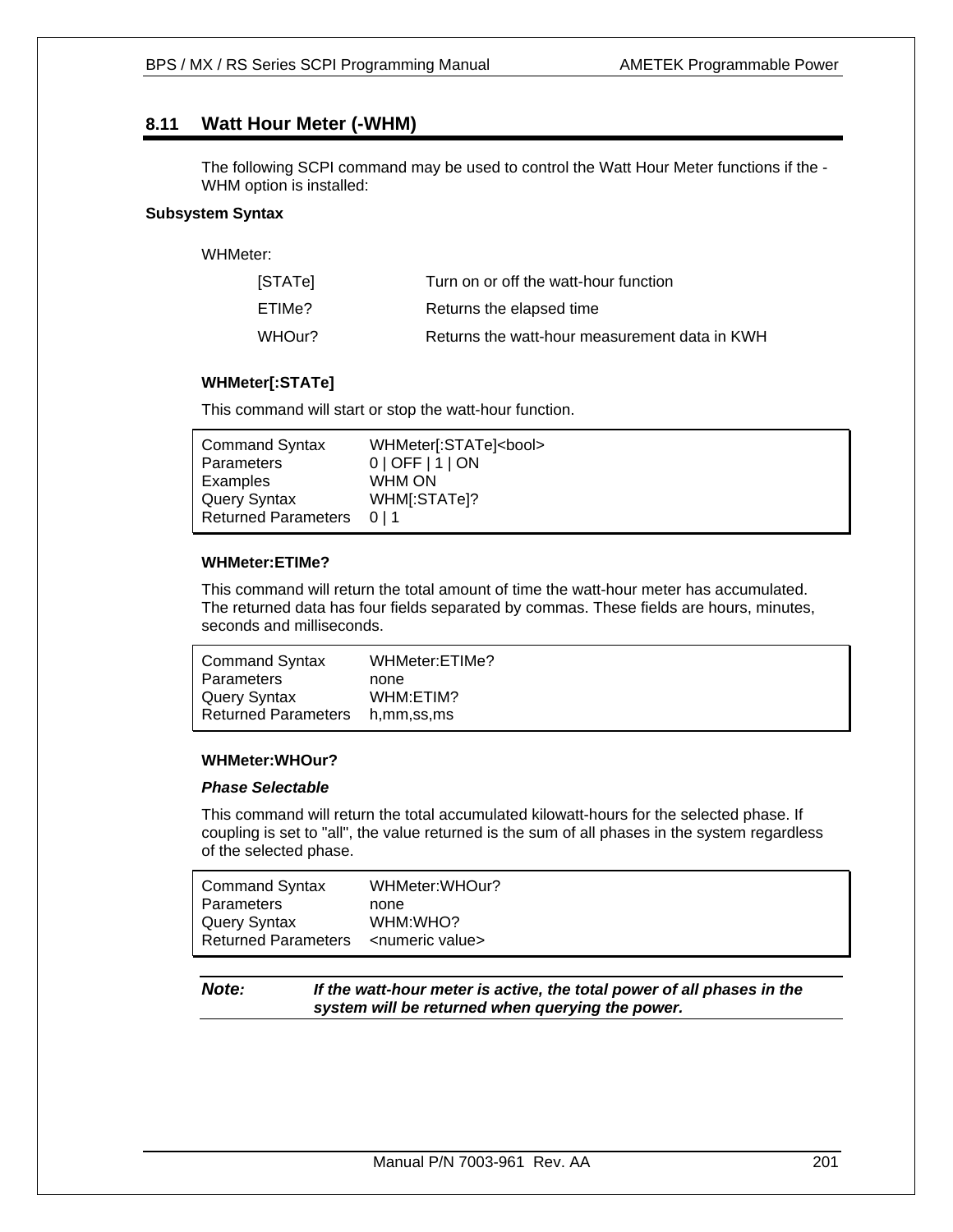# **8.12 Current Sink Option (-SNK)**

The –SNK or current sink option enables the MX/RS power source to sink current from the unit under test. This mode of operation is particularly useful when testing grid-tied products that feed energy back onto the grid. The ability of the MX/RS to simulate the grid provides unique opportunities to test the EUT for immunity to commonly occurring line anomalies like voltage and/or frequency fluctuations. Typical examples of these types of EUT's are solar and/or wind power inverters.

For more details on the regenerative mode of operation, refer to the MX Series User Manual P/N 7003-960 or RS Series P/N M440036.

The following **REGenerate** subsystem SCPI commands may be used to control the regenerative mode of operation if the –SNK option is installed:

#### **Subsystem Syntax**

REGenerate:

CURRent <n> Sets the rms regenerate current limit.

DELay:

FREQueny:

[SHUTdown] Delay till frequency deviation, 0.25 to 10

OUTPut:

DEViate:

OVER:

sec.

[SHUTdown] Delay till output off, 0.25 to 10sec.

FREQueny: 0 to 5 Hz [:STATe] ON|OFF Turns SNK mode ON or OFF.

[VOLTage] accept over voltage range limit

UNDer:

[VOLTage] accept under voltage range limit

#### **REGenerate:CURRent**

This command will set or query the regenerate current limit over which the EUT is allowed to operate. Note that this current limit set point is different from the normal mode current limit setting.

| <b>Command Syntax</b>      | REGenerate: CURRent <nrf+></nrf+>           |
|----------------------------|---------------------------------------------|
| Parameters                 | 0 to max, value for selected current range. |
| Unit                       | A (rms amperes)                             |
| Examples                   | REG:CURR 12                                 |
| <b>Query Syntax</b>        | REGenerate: CURRent?                        |
| <b>Returned Parameters</b> | $<$ NR2 $>$                                 |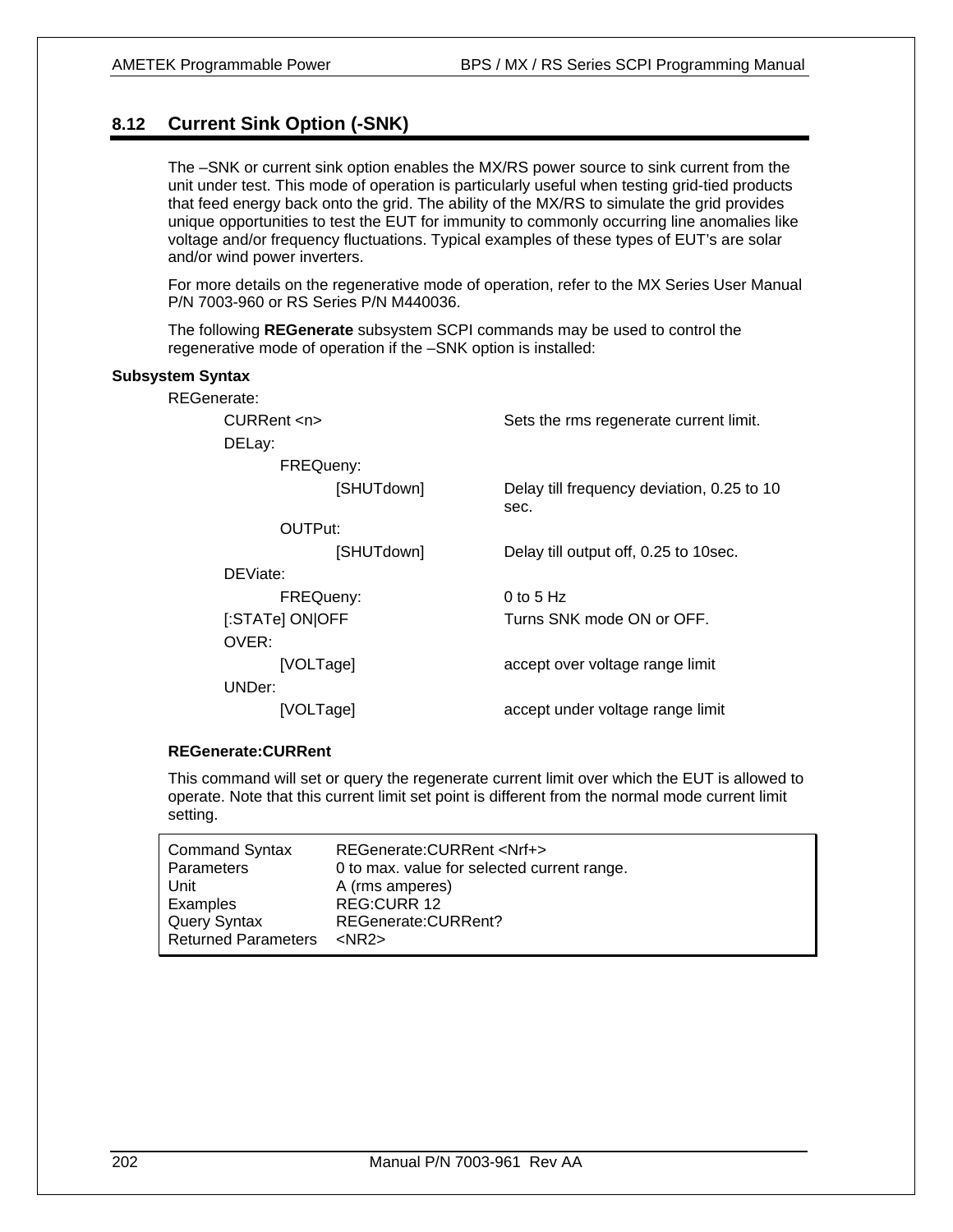#### **REGenerate:DELay:FREQuency[:SHUTdown]**

This command will set the delay in seconds before applying the programmed frequency deviation in an attempt to shut down the inverter under test. Available setting range is 0.25 to 10.0 seconds. If the frequency deviation is set to 0.0 Hz, no frequency shift will be asserted. If set to a value other than zero hertz, the frequency shift will be applied when the fed back current exceeds the programmed current limit for more than the delay set by the REG:DEL:FREQ command.

| <b>Command Syntax</b>      | REGenerate:DELay:FREQuency[:SHUTdown] <nrf></nrf> |
|----------------------------|---------------------------------------------------|
| Parameters                 | 0.25 to 10, time in seconds.                      |
| Examples                   | REG:DEL:FREQ 3                                    |
| Query Syntax               | REGenerate:DELay:FREQuency[:SHUTdown]?            |
| <b>Returned Parameters</b> | $<$ NR2 $>$                                       |

#### **REGenerate:DELay:OUTPut[:SHUTdown]**

This command will set the delay in seconds before shutting down the power source output in an attempt to shut down the inverter under test. Available setting range is 0.25 to 10.0 seconds. If the frequency deviation is set to 0.0 Hz, no frequency shift will be asserted. If set to a value other than zero hertz, the frequency shift will be applied first when the fed back current exceeds the programmed current limit for more than the delay set by the REG:DEL:FREQ command. If the current fed back by the EUT still exceeds the programmed current limit, the output voltage will be set to the lower voltage limit and the output relay will open after this delay expires.

| <b>Command Syntax</b>      | REGenerate:DELay:OUTPut[:SHUTdown] <nrf></nrf> |
|----------------------------|------------------------------------------------|
| Parameters                 | 0.25 to 10, time in seconds.                   |
| Examples                   | REG:DEL:OUTP 3                                 |
| Query Syntax               | REGenerate:DELay:OUTPut[:SHUTdown]?            |
| <b>Returned Parameters</b> | $<$ NR2 $>$                                    |
|                            |                                                |

#### **REGenerate:DEViate:FREQuency**

This command will set or query the frequency shift used to shut down the inverter under test. Available setting range is 0.0 to 5.0 Hz. If the frequency deviation is set to 0.0 Hz, no frequency shift will be asserted. If set to a value other than zero hertz, the frequency shift will be applied when the fed back current exceeds the programmed current limit for more than the delay set by the REG:DEL:FREQ command.

| Command Syntax      | REGenerate:DEViate:FREQuency <nrf></nrf> |
|---------------------|------------------------------------------|
| Parameters          | $0$ to 5                                 |
| Examples            | REG:DEV:FREQ 3                           |
| Query Syntax        | REGenerate:DEViate:FREQuency?            |
| Returned Parameters | $<$ NR2 $>$                              |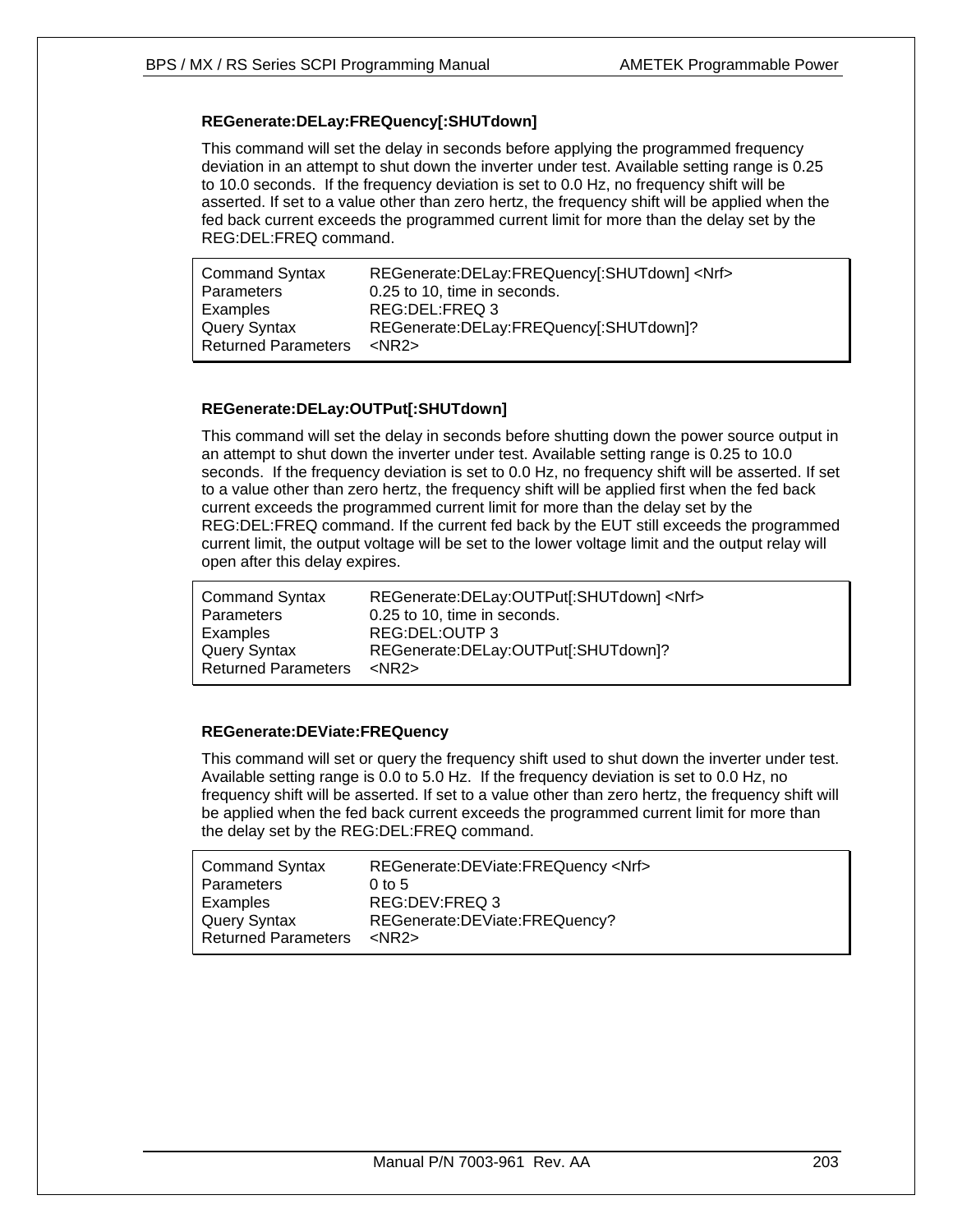#### **REGenerate:OUTPut[:STATe]**

This command enables or disables the source regenerate mode. When the regenerate mode is OFF (disabled), the MX/RS behaves like a standard MX/RS without the SNK option. In order to turn on the REGENERATE mode of operation (enable), the output relay has to be open and the programmed frequency has to be within a 40 – 80Hz range. The query form returns the regenerate state.

| <b>Command Syntax</b>     | REGenerate: OUTPut[:STATe]<br>cool> |
|---------------------------|-------------------------------------|
| Parameters                | $0$   OFF   1   ON                  |
| Examples                  | REG:OUTP 1 REG:OUTP:STAT ON         |
| Query Syntax              | REG:OUTPut[:STATe]?                 |
| Returned Parameters 0   1 |                                     |

#### **REGenerate:OVER[:VOLTage]**

This command will set or query the upper voltage limit over which the EUT is allowed to operate.

| <b>Command Syntax</b><br>Parameters | REGenerate: OVER[: VOLTage] <nrf+><br/>0 to max. value for selected voltage range.</nrf+> |
|-------------------------------------|-------------------------------------------------------------------------------------------|
| Examples                            | REG: OVER: VOLT 120                                                                       |
| Query Syntax                        | REGenerate: OVER[: VOLTage]?                                                              |
| <b>Returned Parameters</b>          | $<$ NR2 $>$                                                                               |

## **REGenerate:UNDer[:VOLTage]**

This command will set or query the lower voltage limit over which the EUT is allowed to operate.

| <b>Command Syntax</b><br>Parameters | REGenerate: UNDer[: VOLTage] <nrf+><br/>0 to max. value for selected voltage range.</nrf+> |
|-------------------------------------|--------------------------------------------------------------------------------------------|
| Examples                            | REG:UND:VOLT 120                                                                           |
| Query Syntax                        | REGenerate: UNDer[: VOLTage]?                                                              |
| <b>Returned Parameters</b>          | $<$ NR2 $>$                                                                                |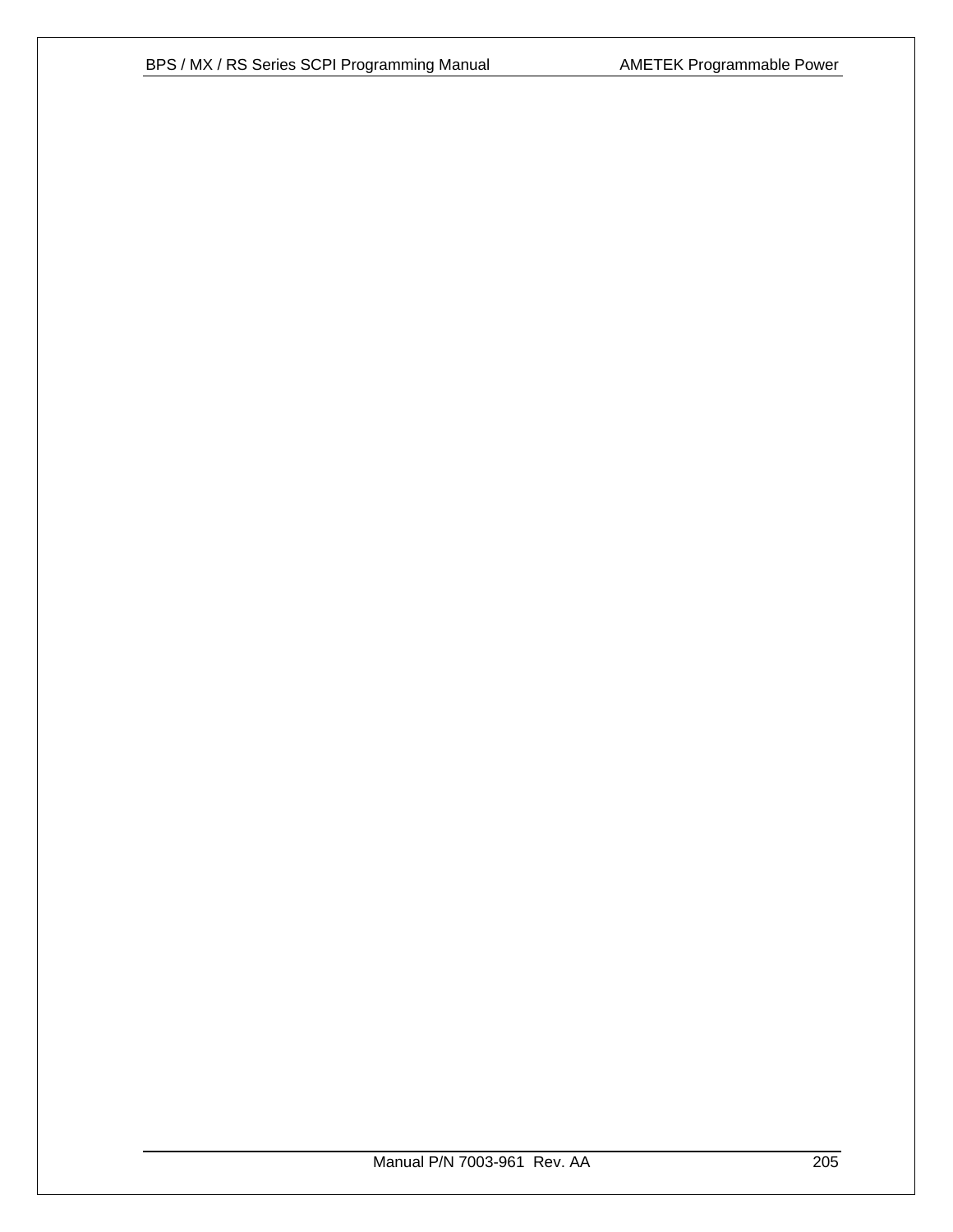# **Appendix A: SCPI Command tree**

The following command three contains all the supported standard commands for the MX/RS Series AC/DC source. Some command listed may not apply to a specific MX/RS Series model or controller version. Check the relevant reference section for specific details on using each of these commands.

# **ABORt**

| <b>CALibrate</b> |        |
|------------------|--------|
| IHARmonics?      |        |
| IMPedance        |        |
| REAL             |        |
| [FSCale]         |        |
| ZERO             |        |
| REACtive         |        |
| [FSCale]         |        |
| ZERO             |        |
| MEASURE          |        |
| CURRent          |        |
| [AMBient]        |        |
|                  |        |
|                  | FSCALe |
|                  |        |
|                  |        |
|                  |        |
|                  |        |
| TEMP             |        |
|                  |        |
|                  |        |
|                  |        |
|                  |        |
|                  |        |
| VOLTage          |        |
| [AMBient]        |        |
|                  |        |
|                  |        |
|                  |        |
|                  |        |
|                  |        |
| TEMP             |        |
|                  |        |
|                  |        |
|                  |        |
|                  |        |
|                  |        |
| PASSWORD         |        |
| SAVE             |        |
| [SOURce]         |        |
| PHASe            |        |
| VOLTage          |        |
| [AC]             |        |
|                  |        |
|                  |        |
|                  |        |
|                  |        |
|                  |        |
|                  |        |
|                  |        |
|                  |        |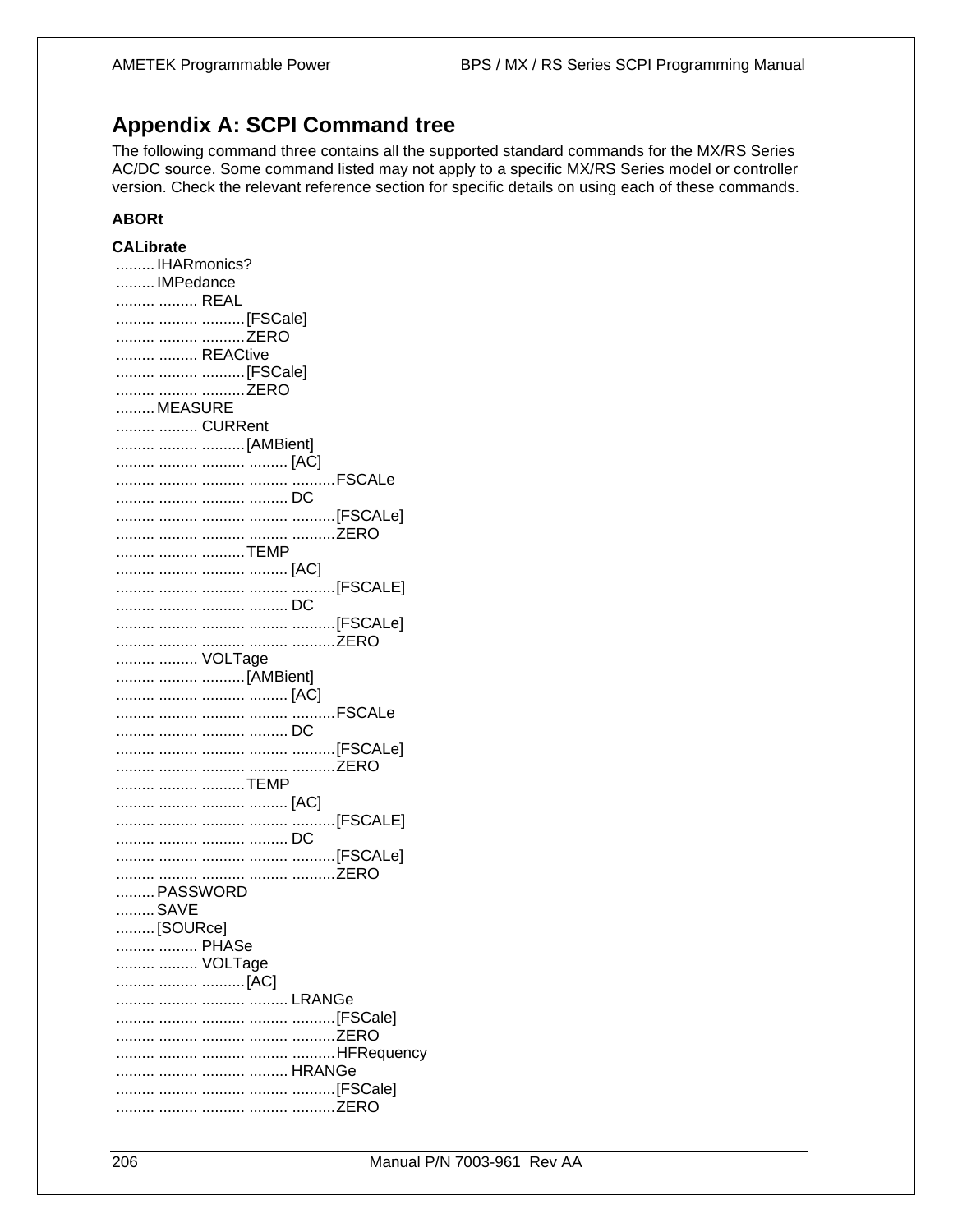| HFRequency |
|------------|
| DC         |
|            |
|            |
|            |
|            |
|            |
|            |
|            |
|            |
|            |
|            |
|            |

## **INITiate**

..........[IMMediate] ..........CONTinuous ON | OFF

#### **INSTrument**

| COUPle ALL   NONE |
|-------------------|
| NSELect 1   2   3 |
| SELect A   B   C  |

# **MEASure | FETCh**

| ARRAY        |
|--------------|
| CURRent      |
|              |
| [DC]?        |
| HARMonic     |
|              |
|              |
| MODE         |
|              |
| VOLTage      |
| [DC]?        |
| HARMonic     |
|              |
|              |
|              |
| [SCALar]     |
| CURRent      |
| [AC]?        |
| DC?          |
| AMPLitude    |
|              |
|              |
|              |
| CREStfactor? |
| HARMonic     |
|              |
|              |
|              |
|              |
| FREQuency?   |
| PHASe?       |
|              |
| POWer        |
| [AC]         |
|              |
|              |
|              |
|              |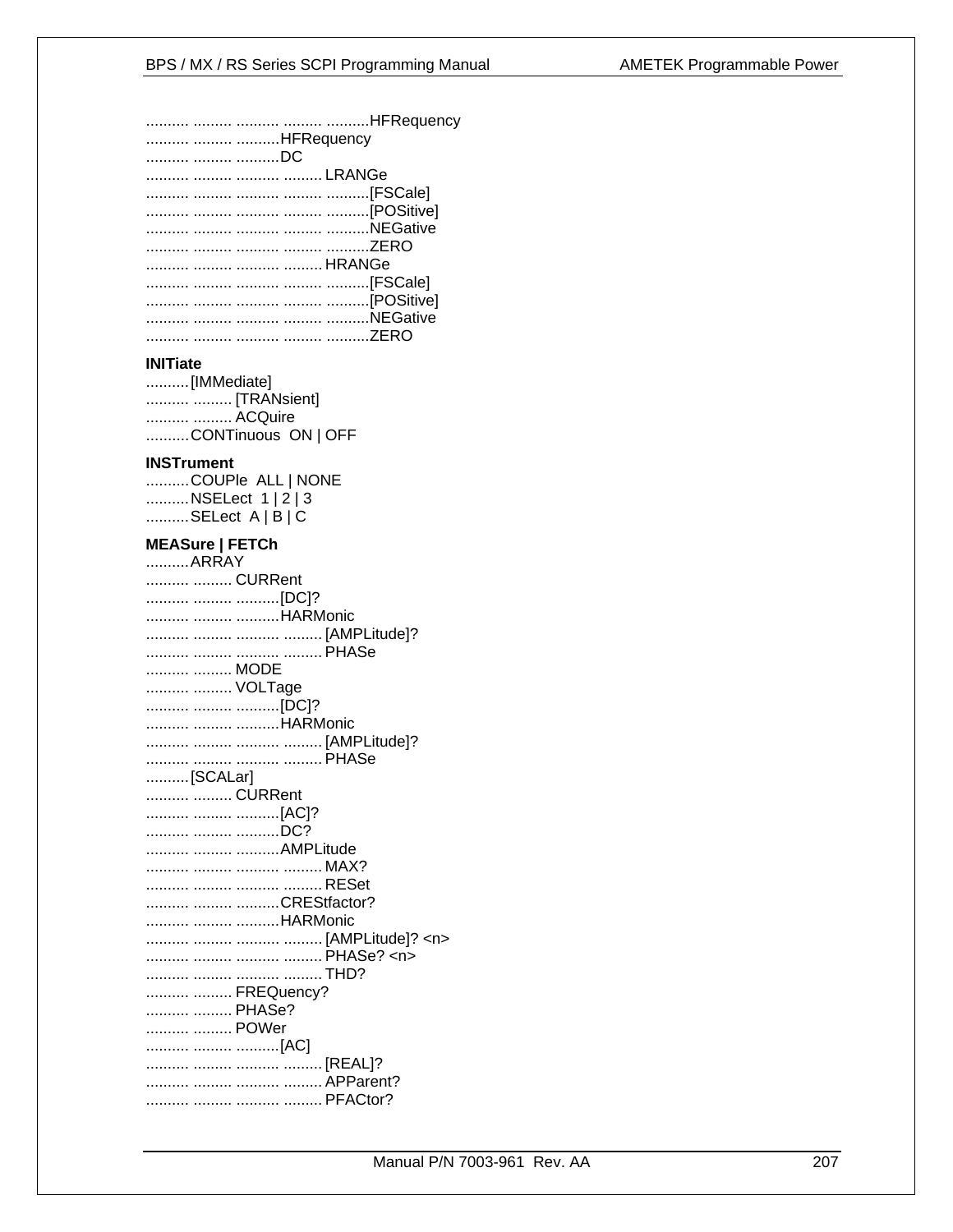| DC?                                             |
|-------------------------------------------------|
| VOLTage                                         |
|                                                 |
| DC?<br>HARMonic                                 |
|                                                 |
|                                                 |
|                                                 |
| <b>OUTPut</b>                                   |
| [STATe] <bool></bool>                           |
| IMMediate <bool></bool>                         |
| PROT:PROT:CLE                                   |
| RI                                              |
| [:LEVel] HIGH   LOW<br>: MODE LATC   LIVE   OFF |
| TTLTrg                                          |
| [STATe] <bool></bool>                           |
| SOURce <source/>                                |
| IMPedance                                       |
| [STATe] <bool></bool>                           |
| REAL                                            |
| REACtive<br><b>REGenerate</b>                   |
|                                                 |
| CURRent <n><br/>DELay:</n>                      |
| FREQueny:                                       |
| [SHUTdown]                                      |
| OUTPut:                                         |
| [SHUTdown]                                      |
| DEViate:                                        |
| FREQueny:                                       |
| [:STATe] ON OFF<br>OVER:                        |
| [VOLTage]                                       |
| UNDer:                                          |
| [VOLTage]                                       |
| SENSe                                           |
| SWEep                                           |
| OFFSet <n></n>                                  |
| TINTerval?                                      |
| [SOURce]                                        |
| CURRent                                         |
| [LEVel]                                         |
|                                                 |
| PROTection                                      |
| STATe                                           |
| DELay                                           |
| FREquency                                       |
| [IMMediate]                                     |
| MODE                                            |
| TRIGgered                                       |
| SLEW                                            |
|                                                 |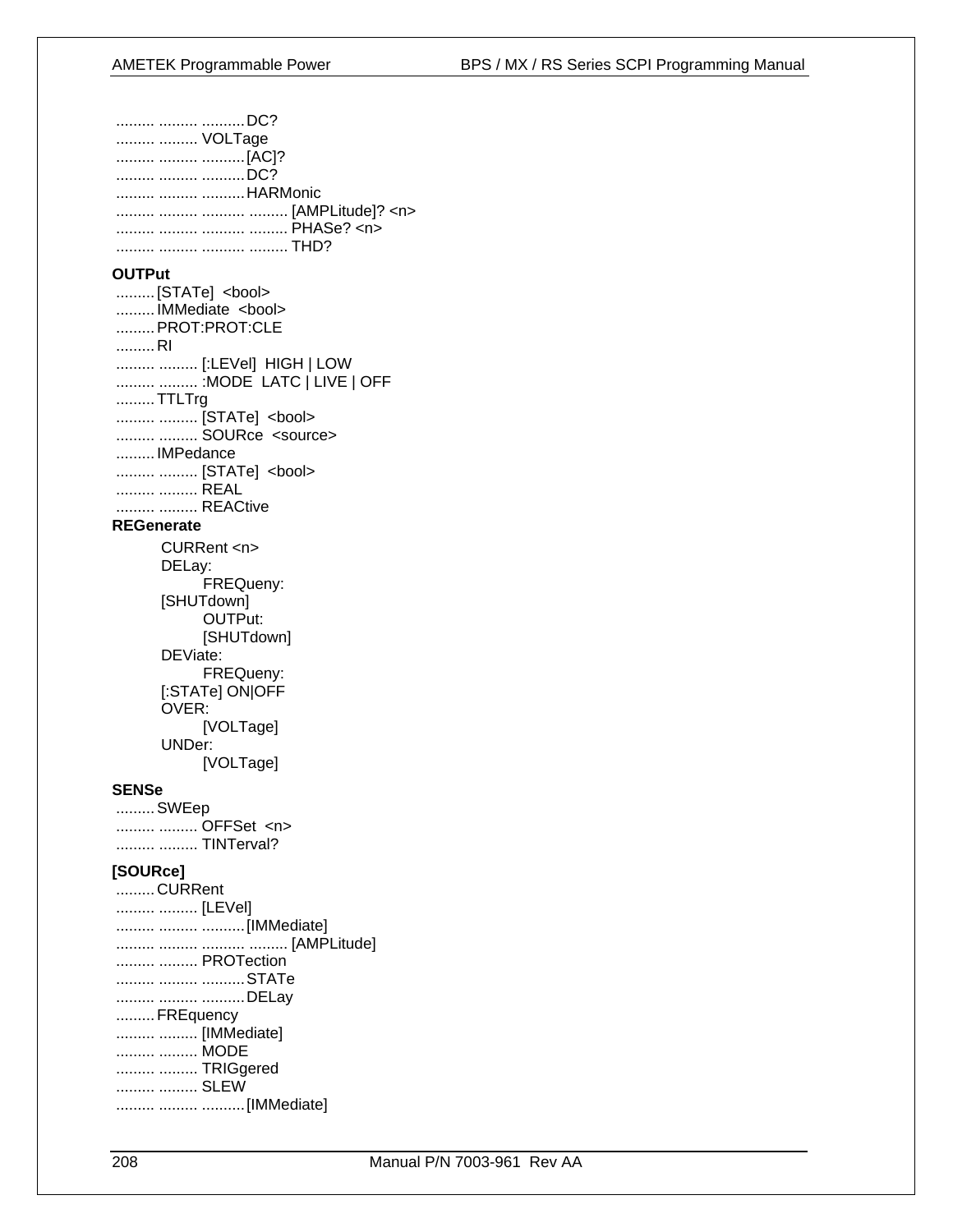.......... ......... ..........MODE .......... ......... ..........TRIGgered ..........FUNCtion .......... .......... [SHAPe] .......... ......... ...........[IMMediate] .......... ......... ..........CSINe <n> .......... ......... ..........MODE ..........LIMit .......... ......... FREQuency <n1>,<n2> .......... ......... VOLTage <n1>,<n2>,<n3> .......... ......... CURRent <n> .......... ......... PHASe <n> ..........LIST .......... ......... COUNt <n>|MAX .......... ......... CURRent <n>,<n> .......... ......... ..........POINts? .......... ......... DWELI <n>,<n> .......... ......... ..........POINts? .......... ......... FREQuency .......... ......... ...........[LEVel] <n>,<n> .......... ......... ...............[SLEW] <n>,<n> .......... ......... FUNCtion .......... ......... ...........[SHAPe] <shape>,<shape> .......... ......... ............ POINts? .......... ......... REPeat .......... ......... STEP ONCE|AUTO .......... ......... TTLTrg <bool>,<bool> ........... ......... ............POINts? .......... ......... VOLTage ........... ......... ............[LEVel] <n>,<n> .......... ......... ..........SLEW <n>,<n> ..........MODE .......... PHASe .......... ......... [IMMediate] <n> .......... PONSetup .......... ......... ALControl 0|1|OFF|ON .......... ......... CLOCk INT | EXT .......... ......... CURRent <n> .......... ......... FREQuency <n> .......... ......... NOUTPUT ONE THRILAST .......... ......... OUTPUT .......... ......... OLOad .......... ......... ...........[MODE] CVOLT | CCURR .......... ......... PHASe .......... ......... ...........[ANGLE] <n> .......... ......... SENSe INT | EXT .......... ......... VOLTage .......... ......... ...........[LEVel] <n> .......... ......... ..........MODE AC|DC|ACDC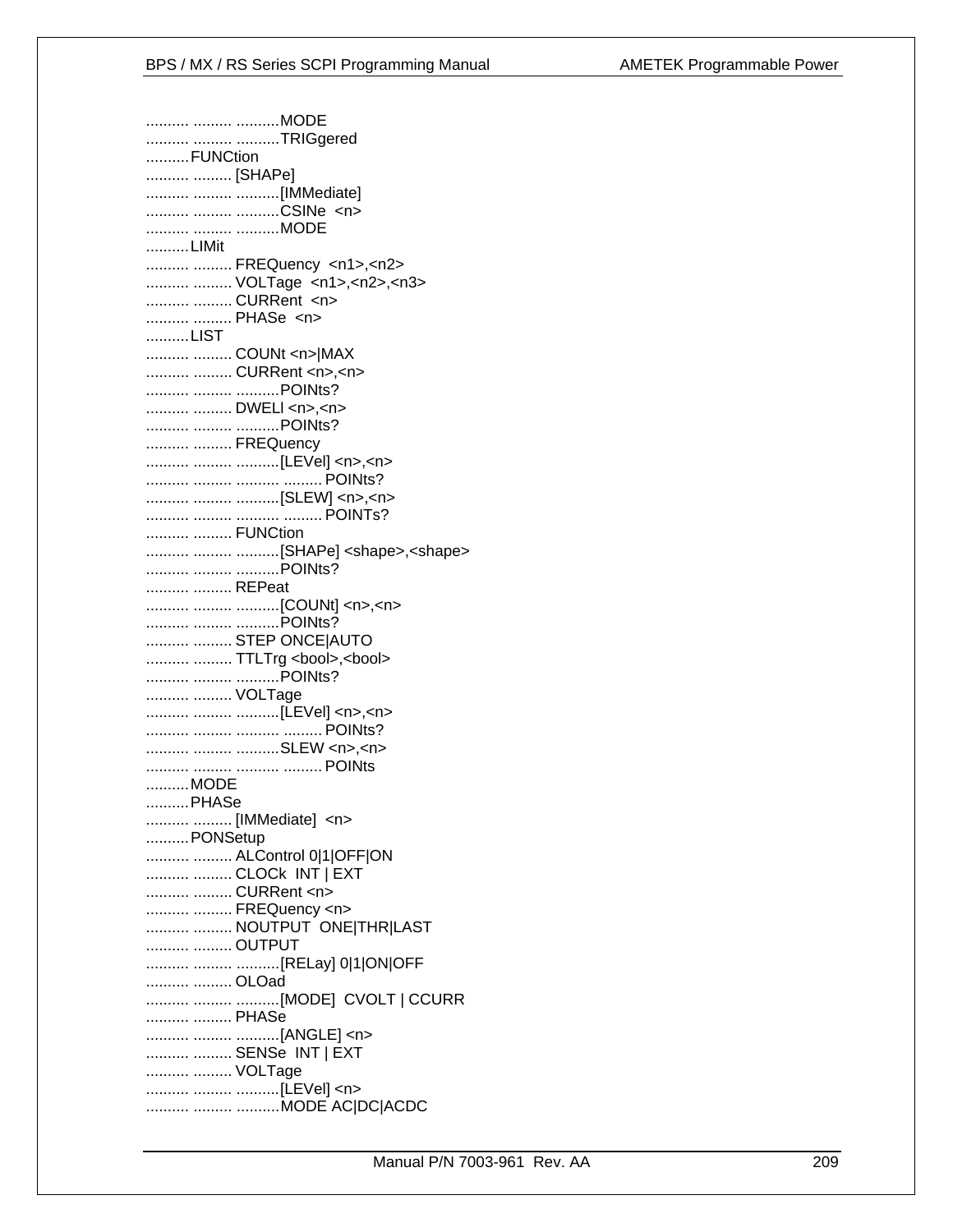| VRANGE 135 270 150 300<br>WGRoup <n></n>    |
|---------------------------------------------|
| PULSe                                       |
| COUNt <n>  MAXimum<br/>  DCYCLE <n></n></n> |
|                                             |
| HOLD WIDTh DCYCle                           |
| PERiod <n></n>                              |
| WIDTh <n></n>                               |
| VOLTage                                     |
| ALC ON   OFF                                |
| [LEVel]                                     |
|                                             |
|                                             |
|                                             |
|                                             |
|                                             |
| MODE <mode></mode>                          |
|                                             |
| TRIGgered                                   |
|                                             |
| MODE                                        |
| RANGe                                       |
| [LEVel] <n></n>                             |
| SENSe                                       |
| [SOURce] INTernal   EXTernal                |
| SLEW                                        |
|                                             |
| MODE <mode></mode>                          |
| TRIGgered                                   |
|                                             |
|                                             |

# **STATus**

| OPERation      |  |
|----------------|--|
| EVENt          |  |
| CONDition      |  |
| ENABle <n></n> |  |
| QUEStionalbe   |  |
| EVENt          |  |
| CONDition      |  |
| ENABle <n></n> |  |
| INSTruments    |  |
| ISUMmary       |  |
|                |  |
|                |  |
|                |  |

# **SYSTem**

......... ERRor? ......... VERSion? .........LOCal .........REMote .........CONFigure ......... ......... [BYTE] ......... ......... NOUT ......... ETIMe? .........TEMPerature? .........COMMunicate ......... ......... GPIB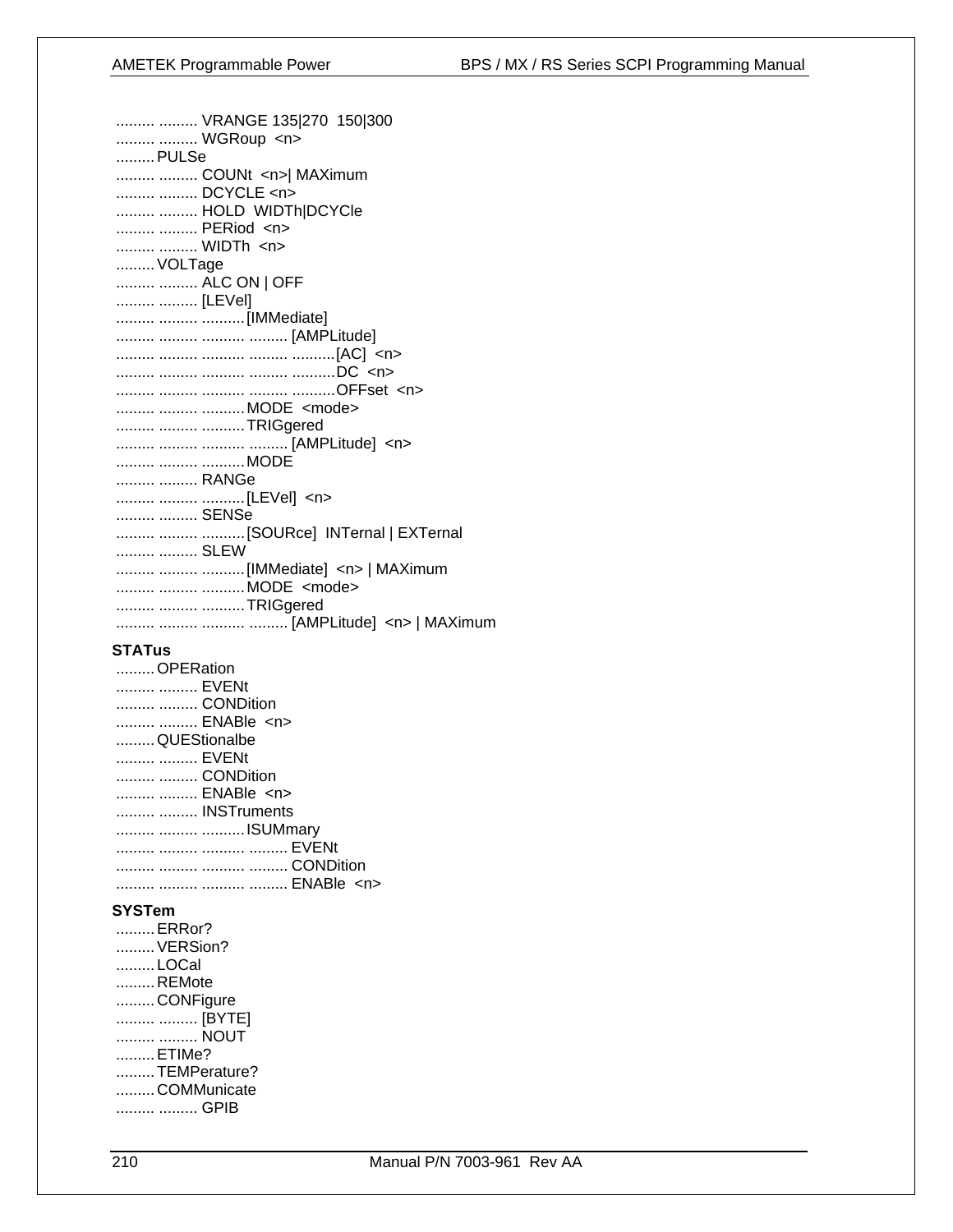| ADDRess |
|---------|
| SERial  |
| BUAD    |
| PARity  |
| BITS    |
| SBITs   |

#### **TRACe**

..........CATalog? ..........[DATA] <waveform\_name>, <n>,..<n> ..........DEFine <waveform\_name>[,<waveform\_name>|1024]  $...........$ DELete .......... ......... [NAME] <waveform\_name> .......... ......... ALL

#### **TRIGger**

| [TRANsient]                     |
|---------------------------------|
| SOURce IMMediate   BUS          |
| COUNt NONE   ALL                |
| ACQuire                         |
| SOURce IMMediate   BUS   TTLTrg |
| SYNChronize                     |
| SOURce IMMediate   PHAS         |
| PHASe <n></n>                   |
| STATe?                          |

Note: Available option SCPI commands are not listed in this table. See option section for details on specific installed options and their relevant SCPI commands.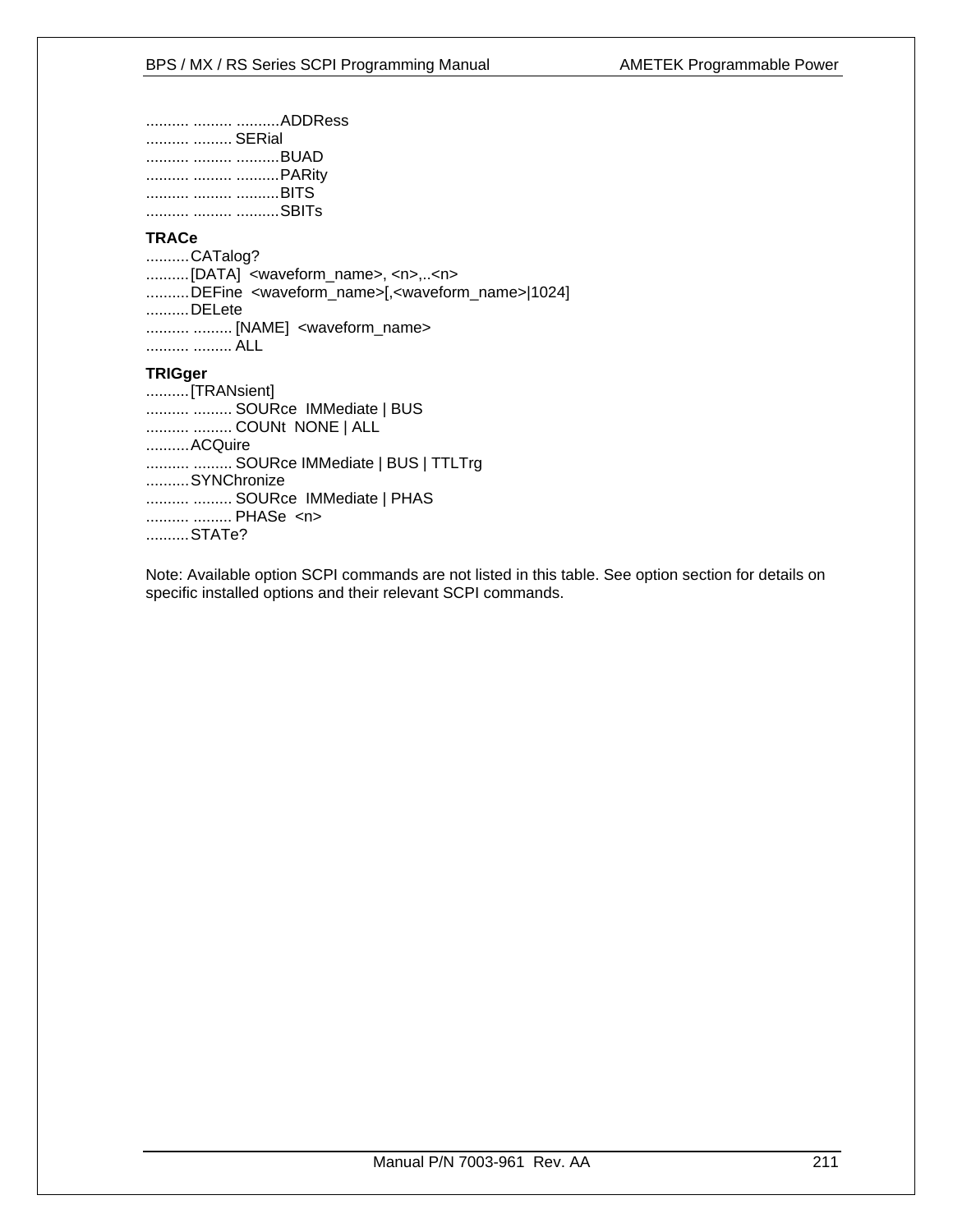# **Appendix B: SCPI Conformance Information**

# **SCPI Version**

The MX Series AC/DC power sources conform to SCPI version 1995.0.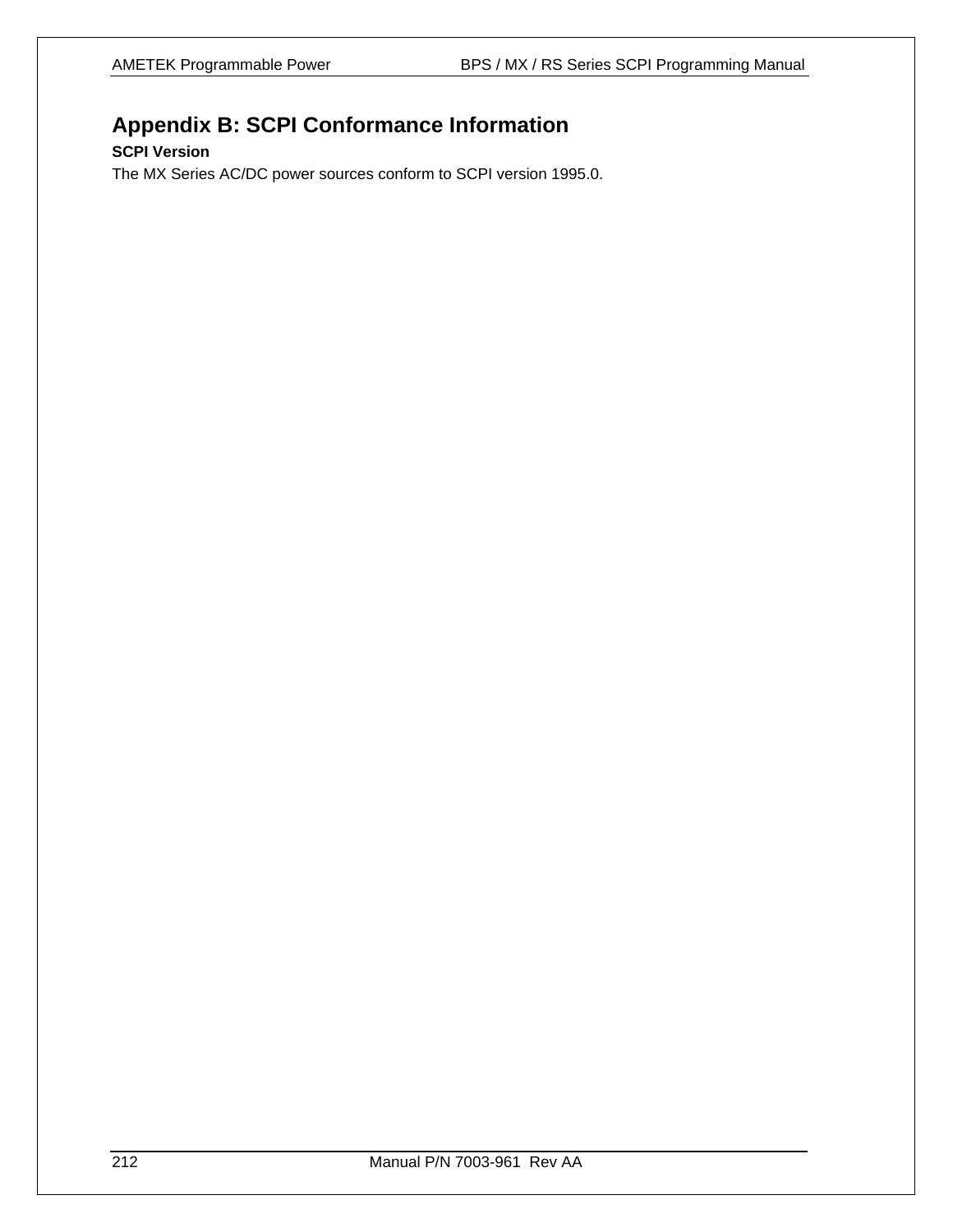# **Appendix C: Error Messages**

Any errors that occur during operation from either the front panel or the remote control interface will result in error messages. Error messages are displayed in the upper left hand corner of the LCD display. They are also stored in the error message queue from which they can be queried using the SYST:ERR? Query. The error queue has a finite depth. If more error messages are generated than can be held in the queue, a queue overflow message will be put in the last queue location. To empty the queue, use the error query until the No Error result is received.

Errors appearing on the LCD will generally remain visible until the user moves to another screen. If multiple error messages are generated in succession, only the last message will be visible as there is only space for one error message on the LCD display.

The same area of the display is also used to display status messages. While error messages always have a negative error number, status messages have a positive number.

| <b>Number</b> | <b>Message String</b>            | Cause                                                     | <b>Remedy</b>                                                |
|---------------|----------------------------------|-----------------------------------------------------------|--------------------------------------------------------------|
| 0             | "No error"                       | No errors in queue                                        |                                                              |
| $-100$        | "Command error"                  | Unable to complete<br>requested operation                 | Unit may be in a mode inconsistent<br>with request.          |
| $-102$        | "Syntax error"                   | Command syntax<br>incorrect.                              | Misspelled or unsupported command                            |
| $-103$        | "Invalid separator"              | SCPI separator not<br>recognized                          | See SCPI section of programming<br>manual.                   |
| $-104$        | "Data type error"                | Data type invaled.                                        | Check command for supported data<br>types                    |
| $-108$        | "Parameter not<br>allowed"       | One or more<br>additional parameters<br>were received.    | Check programming manual for<br>correct number of parameters |
| $-109$        | "Missing parameter"              | Too few parameters<br>received for<br>requested operation | Check programming manual for<br>correct number of parameters |
| $-110$        | "Command header<br>error"        | Command header<br>incorrect                               | Check syntax of command.                                     |
| $-111$        | "header separator<br>error"      | Invalid command<br>separator used.                        | Use semi-colon to separate<br>command headers                |
| $-112$        | "Program mnemonic<br>too long"   | Syntax error                                              | Check programming manual for<br>correct command syntax       |
| $-113$        | "Undefined header"               | Command not<br>recognized error                           | Check programming manual for<br>correct command syntax       |
| $-120$        | "Numeric data error"             | Data received is not a<br>number                          | Check programming manual for<br>correct command syntax       |
| $-121$        | "Invalid character in<br>number" | Number received<br>contains non-numeric<br>character(s)   | Check programming manual for<br>correct command syntax       |
| $-123$        | "Exponent too large"             | Exponent in number<br>exceeds limits                      | Check programming manual for<br>correct parameter range      |
| $-128$        | "Numeric data not<br>allowed"    | Number received<br>when number is not<br>allowed.         | Check programming manual for<br>correct command syntax       |

The table below displays a list of possible error and status messages along with their possible cause and remedy.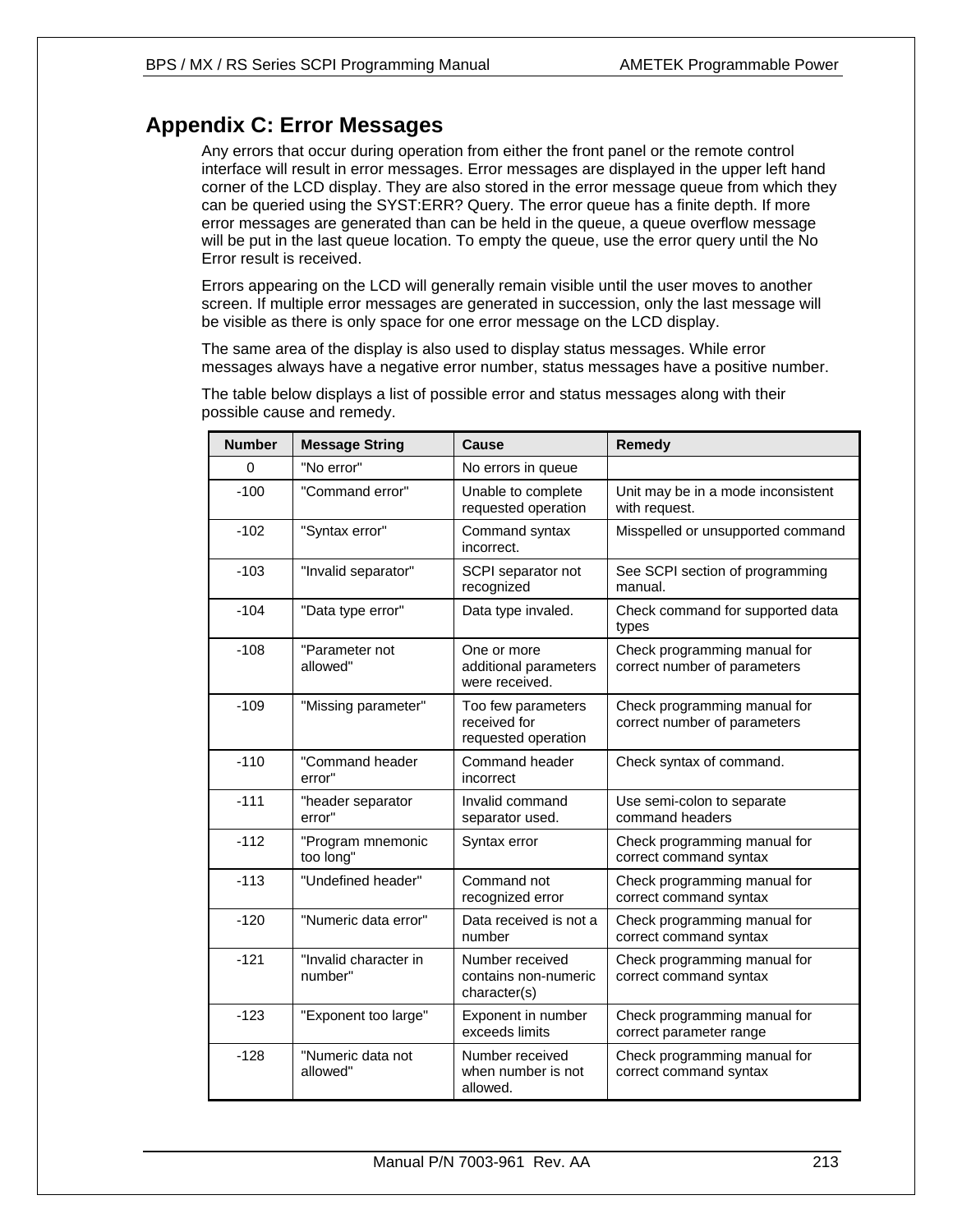| <b>Number</b> | <b>Message String</b>        | Cause                                                              | Remedy                                                                                                                                               |
|---------------|------------------------------|--------------------------------------------------------------------|------------------------------------------------------------------------------------------------------------------------------------------------------|
| $-168$        | "Block data not<br>allowed"  | Block data was sent.                                               | Check programming manual for<br>correct command syntax                                                                                               |
| $-200$        | "Execution error"            | Command could not<br>be executed                                   | Command may be inconsistent with<br>mode of operation such as<br>programming frequency when in DC<br>mode.                                           |
| $-201$        | "Invalid while in local"     | Command issued but<br>unit is not in remote<br>state               | Put instrument in remote state before<br>issuing GPIB commands.                                                                                      |
| $-203$        | "Command protected"          | Command is locked<br>out                                           | Some commands are supported by<br>the unit but are locked out for<br>protection of settings and are not user<br>accessible.                          |
| $-210$        | "Trigger error"              | Problem with trigger<br>system.                                    | Unit could not generate trigger for<br>transient execution or measurement.                                                                           |
| $-211$        | "Trigger ignored"            | Trigger request has<br>been ignored.                               | Trigger setup incorrect or unit was not<br>armed when trigger was received.<br>Check transient system or<br>measurement trigger system settings.     |
| $-213$        | "Init ignored"               | Initialization request<br>has been ignored                         | Unit was told to go to armed state but<br>was unable to do so. Could be<br>caused by incorrect transient system<br>or measurement acquisition setup. |
| $-220$        | "Parameter error"            | Parameter not<br>allowed.                                          | Incorrect parameter or parameter<br>value. Check programming manual<br>for allowable parameters                                                      |
| $-221$        | "Setting conflict"           | Requested setting<br>conflicts with other<br>setting in effect.    | Check other settings. E.g. trying to<br>program a DC offset while in AC<br>mode                                                                      |
| $-222$        | "Data out of range"          | Parameter data<br>outside of allowable<br>range.                   | Check programming manual for<br>allowable parameter values                                                                                           |
| $-223$        | "Too much data"              | More data received<br>than expected                                | Check programming manual for<br>number of parameters or data block<br>size                                                                           |
| $-224$        | "Illegal parameter<br>value" | Parameter value is<br>not suppored                                 | Check programming manual for<br>correct parameters                                                                                                   |
| $-226$        | "Lists not same length"      | One or more transient<br>lists programmed has<br>different length. | All lists must be of same length or<br>transient cannot be compiled and<br>executed.                                                                 |
| $-241$        | "Hardware missing"           | N/A                                                                | N/A                                                                                                                                                  |
| $-254$        | "Media full"                 | No storage space left<br>to save settings or<br>data.              | Delete other settings or data to make<br>room.                                                                                                       |
| -255          | "Directory full"             | Too many waveform<br>directory entries                             | Delete one or more waveforms from<br>waveform memory to make room.                                                                                   |
| $-256$        | "File name not found"        | Waveform requested<br>not in directory                             | Check waveform directory for<br>waveform names present.                                                                                              |
| $-257$        | "File name error"            | Incorrect filename                                                 | Too many or non ASCII characters<br>used in waveform file definition.                                                                                |
| $-283$        | "Illegal variable name"      | Variable name illegal.                                             | Use ASCII characters only                                                                                                                            |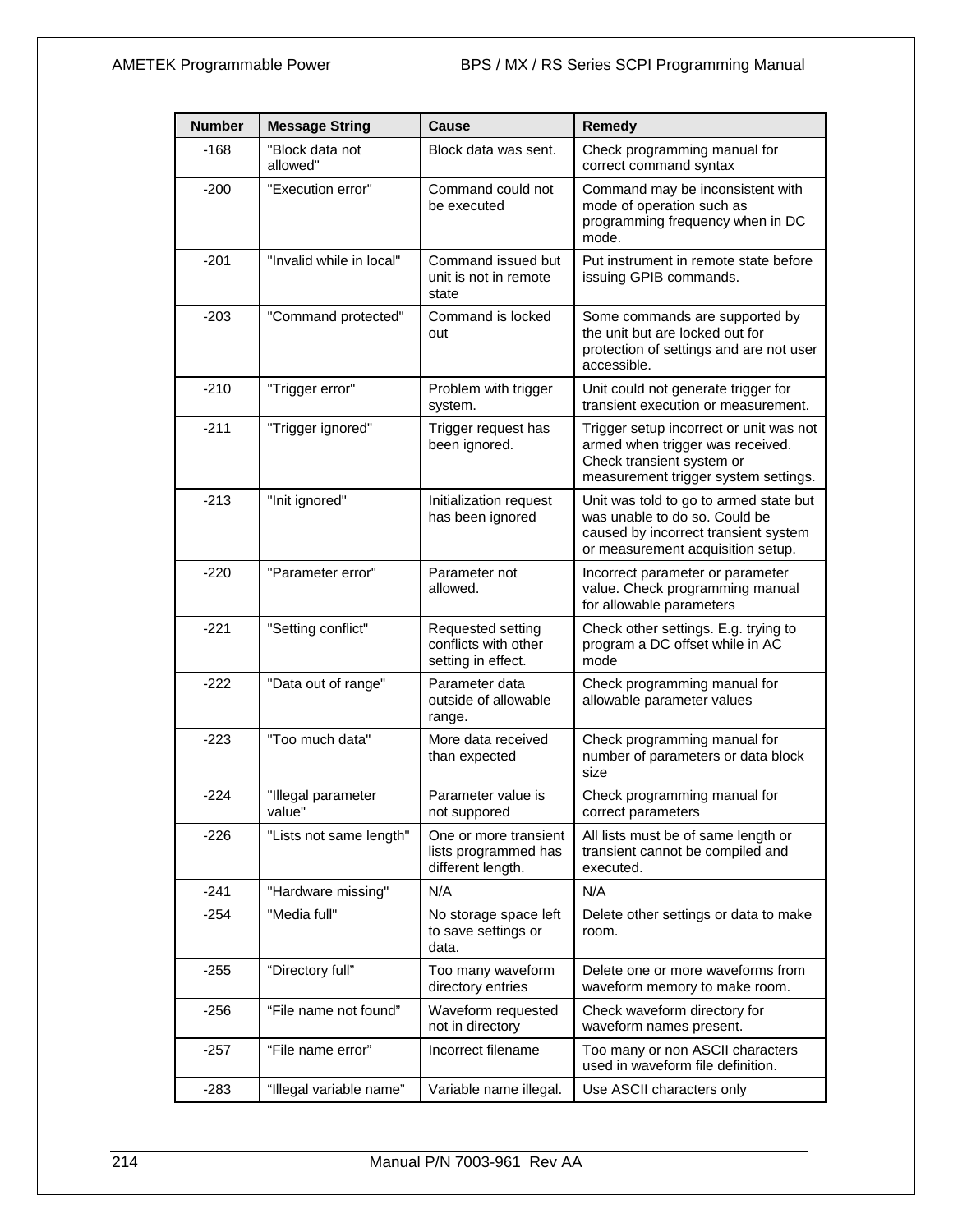| <b>Number</b> | <b>Message String</b>          | <b>Cause</b>                                                                                                                                                                                                                                                                                                                                                                                                                                                                                                                                                                                                                                                                                                                        | Remedy                                                                                                                                                                                                                                                                                  |
|---------------|--------------------------------|-------------------------------------------------------------------------------------------------------------------------------------------------------------------------------------------------------------------------------------------------------------------------------------------------------------------------------------------------------------------------------------------------------------------------------------------------------------------------------------------------------------------------------------------------------------------------------------------------------------------------------------------------------------------------------------------------------------------------------------|-----------------------------------------------------------------------------------------------------------------------------------------------------------------------------------------------------------------------------------------------------------------------------------------|
| $-300$        | "Device specific error"        | Possible causes are:<br>1. Attempt to program a<br>frequency while<br>source is in DC<br>mode.<br>2. Attempt to set initial<br>voltage mode to<br>$AC+DC$ .<br>3. Attempt to program<br>AC voltage while in<br>DC mode.<br>4. Attempt to program<br>DC voltage while in<br>AC mode.<br>5. Attempt to program<br>voltage offset while<br>in DC or AC mode<br>only.<br>6. Attempt to change<br>sense mode while<br>the output relay is<br>on.<br>7. Attempt to change<br>the voltage mode to<br>DC while iec413 or<br>iec411 state is on.<br>8. Attempt to change<br>the voltage mode to<br>DC while in external<br>sync or clock mode.<br>9. Attempt to change<br>mode to AC+DC<br>without the ADV<br>option present (see<br>*OPT?). | Check for proper mode or command<br>sequence operation.                                                                                                                                                                                                                                 |
|               |                                | 10. Attempt to use the<br>phase angle trigger<br>while iec411 state is<br>on.                                                                                                                                                                                                                                                                                                                                                                                                                                                                                                                                                                                                                                                       |                                                                                                                                                                                                                                                                                         |
| -311          | "Memory error"                 | Waveform memory<br>checksum error.                                                                                                                                                                                                                                                                                                                                                                                                                                                                                                                                                                                                                                                                                                  | May be the result of incomplete user-<br>defined waveform download. Check<br>interface and try downloading<br>waveform again. Successful<br>download may clear this error<br>condition.<br>Alternatively, use TRAC:DEL:ALL<br>command to clear waveform memory.<br>(Fw 0.16 and higher) |
| -314          | "Save/recall memory<br>lost"   | User setup register<br>contents lost                                                                                                                                                                                                                                                                                                                                                                                                                                                                                                                                                                                                                                                                                                | Store setup in same register again.                                                                                                                                                                                                                                                     |
| $-315$        | "Configuration memory<br>lost" | Hardware<br>configuration settings<br>lost.                                                                                                                                                                                                                                                                                                                                                                                                                                                                                                                                                                                                                                                                                         | Contact CI service department at<br>support@programmablepower.com to<br>obtain instructions on restoring<br>configuration data.                                                                                                                                                         |
| $-330$        | "Self-test failed"             | Internal error                                                                                                                                                                                                                                                                                                                                                                                                                                                                                                                                                                                                                                                                                                                      | Contact CI service department at<br>support@programmablepower.com                                                                                                                                                                                                                       |
| $-350$        | "Queue overflow"               | Message queue full.                                                                                                                                                                                                                                                                                                                                                                                                                                                                                                                                                                                                                                                                                                                 | Too many messages. Read status<br>using SYST:ERR query until 0, "No<br>Error" is received indicating queue                                                                                                                                                                              |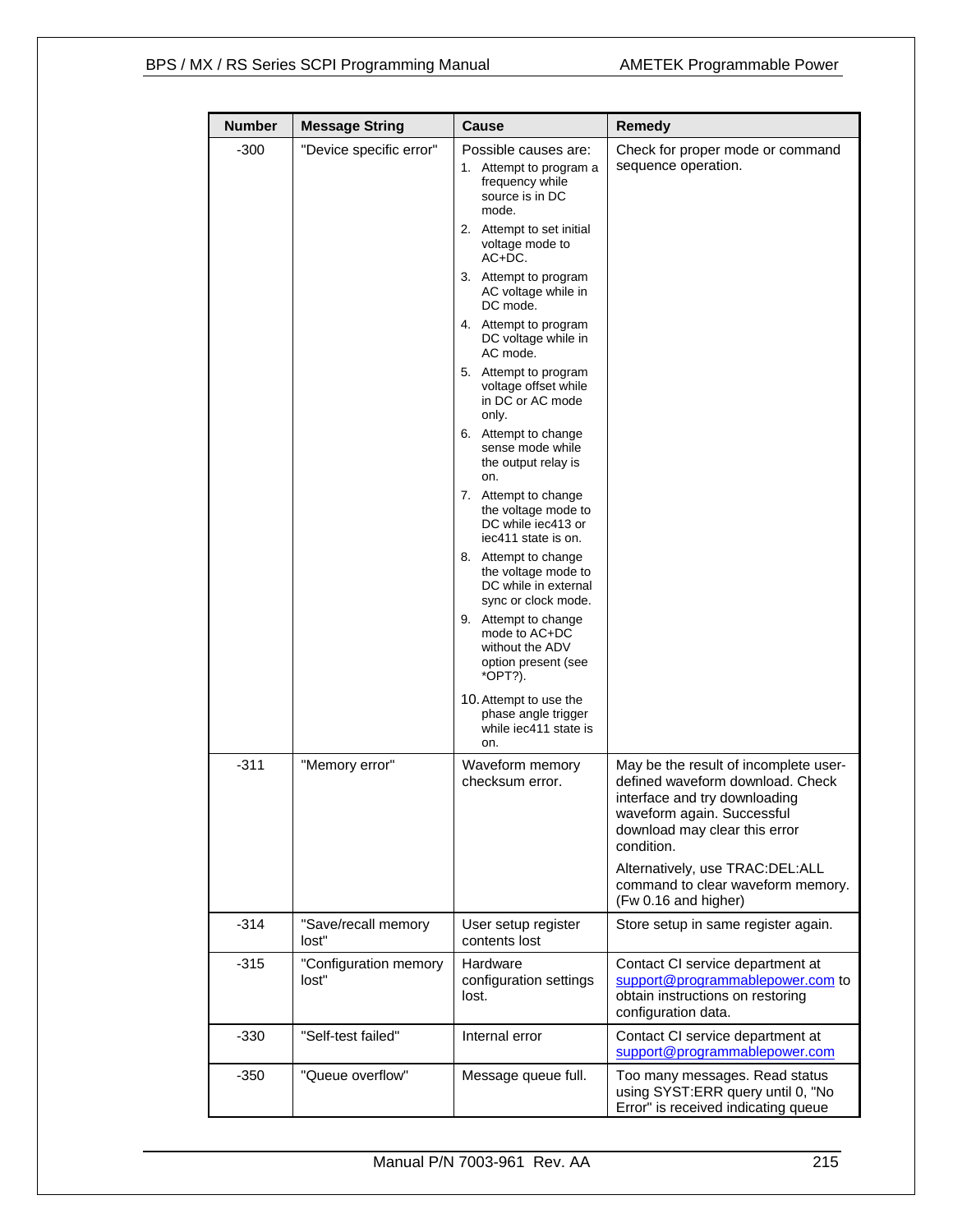| <b>Number</b>  | <b>Message String</b>                   | Cause                                                     | <b>Remedy</b>                                                                                                                                                                                                                                        |
|----------------|-----------------------------------------|-----------------------------------------------------------|------------------------------------------------------------------------------------------------------------------------------------------------------------------------------------------------------------------------------------------------------|
|                |                                         |                                                           | empty.                                                                                                                                                                                                                                               |
| $-400$         | "Query error"                           | Unable to complete<br>query.                              | Check programming manual for<br>correct query format and parameters                                                                                                                                                                                  |
| -410           | "Query<br>INTERRUPTED"                  | Query issued but<br>response not read.                    | Check application program for correct<br>flow. Response must be read after<br>each query to avoid this error.                                                                                                                                        |
| $-420$         | "Query<br>UNTERMINATED"                 | Query incomplete.                                         | Check for terminator after query<br>command.                                                                                                                                                                                                         |
| $-430$         | "Query<br>DEADLOCKED"                   | Query cannot be<br>completed                              | Check application program for<br>multiple queries                                                                                                                                                                                                    |
| -440           | "Query<br>UNTERMINATED"                 | Query incomplete.                                         | Check for terminator after query<br>command.                                                                                                                                                                                                         |
| 1              | "Output volt fault"                     | Output voltage does<br>not match<br>programmed value.     | Load exceeds current limit and unit is<br>in Constant Voltage (CV) mode of<br>operation. Reduce load or increase<br>CL setting<br>Output voltage is driven above<br>programmed voltage by external<br>influence (Load, voltage kickback,<br>$etc.$ ) |
| 2              | "Current limit fault"                   | <b>Current limit</b><br>exceeded.                         | Load exceeds current limit and unit is<br>in Constant Voltage (CV) mode of<br>operation. Reduce load or increase<br>CL setting                                                                                                                       |
| 3              | "Temperature fault"                     | Temperature of heat<br>sink too high.                     | Reduce load. Ensure proper air flow<br>and exhaust clearance. Check fan(s)<br>for operation.                                                                                                                                                         |
| 4              | "External sync. error"                  | Could not sync to<br>external sync signal.                | External sync signal missing,<br>disconnected or out of range.                                                                                                                                                                                       |
| 5              | "Initial memory lost"                   | Power on settings<br>could not be recalled.               | Save power on settings again to<br>overwrite old content.                                                                                                                                                                                            |
| 6              | "Limit memory lost"                     | Hardware<br>configuration settings<br>lost.               | Contact CI service department at<br>support@programmablepower.com to<br>obtain instructions on restoring<br>configuration data.                                                                                                                      |
| $\overline{7}$ | "System memory lost"                    | Memory corrupted.                                         | Recycle power.                                                                                                                                                                                                                                       |
| 8              | "Calibration memory<br>lost"            | Calibration data lost.                                    | Contact CI service department at<br>support@programmablepower.com to<br>obtain instructions on restoring<br>calibration data or recalibrate unit.                                                                                                    |
| 9              | "Start angle must be<br>first sequence" | Start phase angle in<br>wrong place                       | Start phase angles can only<br>programmed at the start of a transient<br>list. Once a transient is in progress,<br>phase angle cannot be changed.                                                                                                    |
| 10             | "Illegal for DC"                        | Operation not<br>possible in DC mode.                     | Switch to AC or AC+DC mode.                                                                                                                                                                                                                          |
| 11             | "Duplicate sequence"                    | <b>Transient list</b><br>sequence number<br>already used. | User new or available sequence<br>number instead.                                                                                                                                                                                                    |
| 12             | "Too many sequence"                     | Number of transient<br>list steps exceeds<br>maximum.     | Reduce the number of steps in the<br>transient list. (Max = $32$ for Series I or<br>100 for Series II).                                                                                                                                              |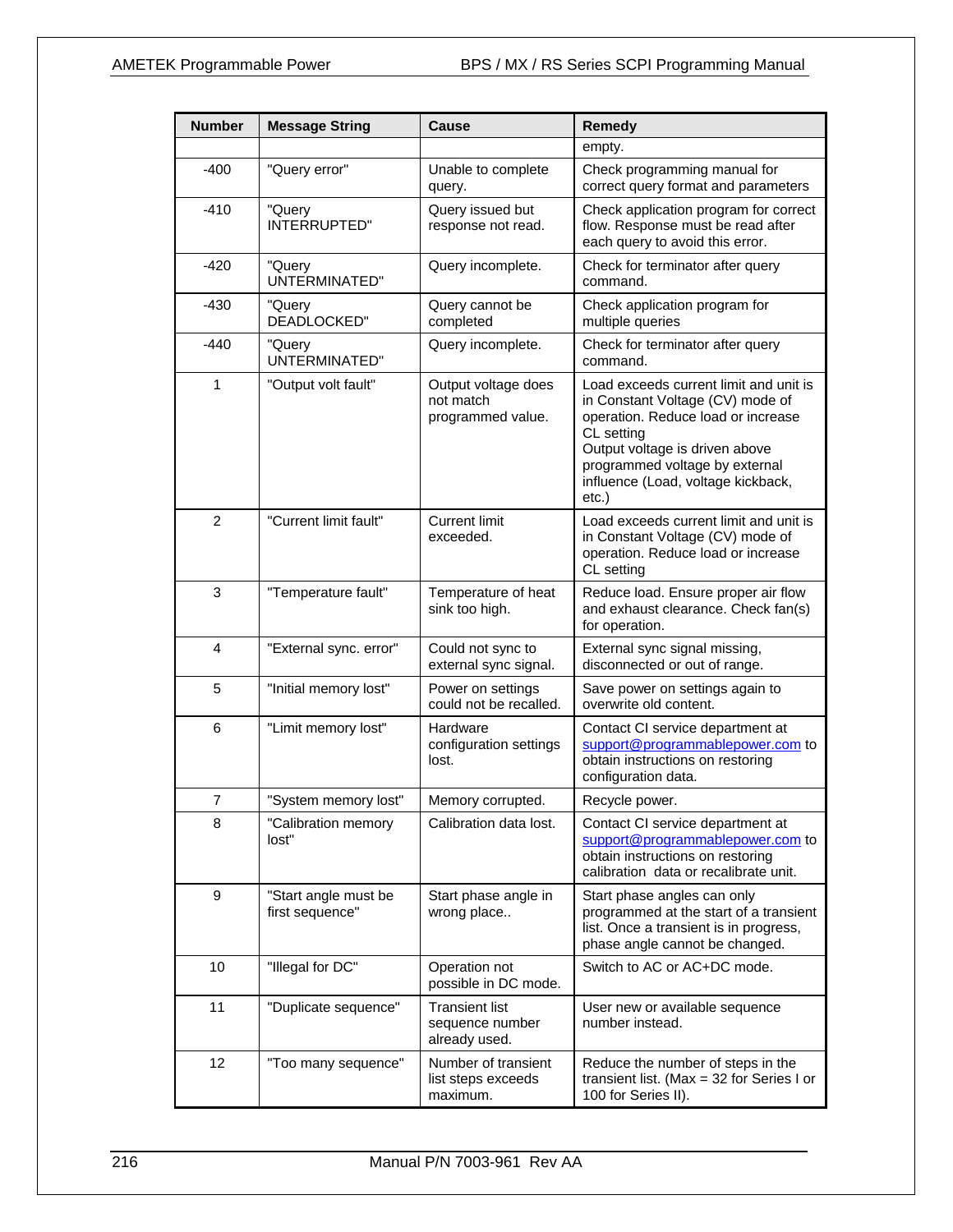| <b>Number</b> | <b>Message String</b>                | Cause                                                                                                                 | Remedy                                                                                                                                                                                                                                                                                                             |
|---------------|--------------------------------------|-----------------------------------------------------------------------------------------------------------------------|--------------------------------------------------------------------------------------------------------------------------------------------------------------------------------------------------------------------------------------------------------------------------------------------------------------------|
| 13            | "Missing list<br>parameter"          | One or more transient<br>list parameters<br>missing.                                                                  | Check programmed lists.                                                                                                                                                                                                                                                                                            |
| 14            | "Voltage peak error "                | Peak voltage exceeds<br>internal bus voltage                                                                          | This error may occur when selecting<br>user defined wave shapes with higher<br>crest factors. Reduce programmed<br>RMS value.                                                                                                                                                                                      |
| 15            | "Slew time exceed<br>dwell"          | Time needed to slew<br>to final value is less<br>than dwell time.                                                     | Check dwell times in transient list<br>settings. Increase dwell time or<br>change slew rate for affected<br>parameter.                                                                                                                                                                                             |
| 16            | "Illegal during<br>transient"        | Operation requested<br>not available while<br>transient is running.                                                   | Wait till transient execution is<br>completed or abort transient<br>execution first.                                                                                                                                                                                                                               |
| 17            | "Output relay must be<br>closed"     | Operation not<br>possible with open<br>relay                                                                          | Close relay before attempting<br>operation. E.g. transient execution<br>requires output relay to be closed.                                                                                                                                                                                                        |
| 18            | "Trans, duration less<br>then 1msec" | Dwell time below<br>minimum or 1 msec                                                                                 | Increase dwell time to at least 1<br>msec.                                                                                                                                                                                                                                                                         |
| 19            | "Clock and sync must<br>be internal" | Operation not<br>possible with external<br>clock                                                                      | Switch to internal sync. (Default)                                                                                                                                                                                                                                                                                 |
| 20            | "Input buffer full"                  | Too much data<br>received.                                                                                            | Break up data in smaller blocks.                                                                                                                                                                                                                                                                                   |
| 21            | "EOS Fault"                          | Hardware error<br>reported by EOS<br>option                                                                           | Cycle power on EOS to reset error. If<br>error persist, contact Contact CI<br>service department at<br>support@programmablepower.com<br>for repair.                                                                                                                                                                |
| 22            | "Waveform harmonics<br>limit"        | Harmonic contents of<br>user defined wave<br>shape is too high and<br>could damage<br>amplifier output<br>stage.      | Reduce harmonic content or reduce<br>fundamental frequency programmed.                                                                                                                                                                                                                                             |
| 23            | "ALC or Impedance<br>must be off"    | Conflict between ALC<br>and programmable<br>impedance mode.                                                           | Turn off ALC to use programmable<br>impedance. Turn off programmable<br>impedance to use ALC.                                                                                                                                                                                                                      |
| 24            | "Output relay must be<br>open"       | Attempting to change<br>voltage range while<br>output relay is closed.                                                | Open output relay first, then change<br>range. This ensures the load is<br>physically disconnected during<br>voltage range change.                                                                                                                                                                                 |
| 25            | "Over voltage prot trip              | Over voltage<br>protection trip.                                                                                      | Output voltage exceeds voltage range<br>value. Check sense connections if<br>external sense mode is used.                                                                                                                                                                                                          |
| 26            | "Peak curr prot trip"                | Maximum available<br>peak current<br>capability of power<br>source exceeded.<br>Note: Firmware rev<br>4.52 or higher. | This error will trip if<br>PONS:CURR:PEAK:PROT status is<br>set to 1 and the peak current drawn<br>by the load exceeds the maximum<br>specified peak current capability for<br>more than 30 seconds. To avoid this<br>error, reduce the load on the power<br>source or upgrade to a larger power<br>configuration. |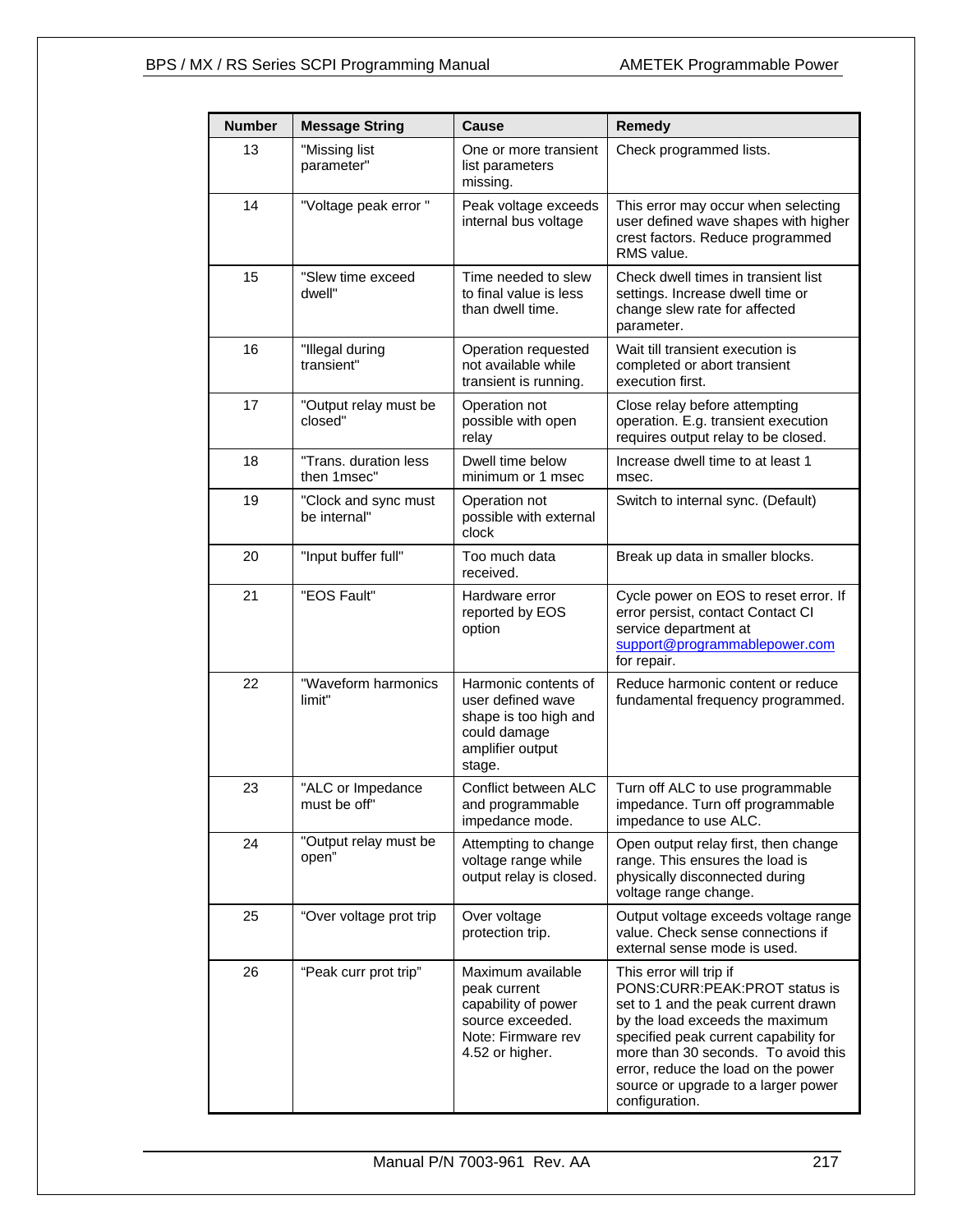| <b>Number</b> | <b>Message String</b>                  | <b>Cause</b>                                                                                                                            | Remedy                                                                                                                                                                 |
|---------------|----------------------------------------|-----------------------------------------------------------------------------------------------------------------------------------------|------------------------------------------------------------------------------------------------------------------------------------------------------------------------|
| 27            | "Frequency error"                      | Frequency is out of<br>allowable range.                                                                                                 | Indicates a problem with<br>programmable controller.                                                                                                                   |
| 28            | "Phase error"                          | Incorrect phase                                                                                                                         |                                                                                                                                                                        |
| 29            | "DC component<br>exceeds limit"        | The waveform<br>selected contains a<br>DC offset that<br>exceeds the AC<br>mode capability.                                             | Select AC+DC mode.                                                                                                                                                     |
| 30            | "Amplifier fault"                      | Amplifier fault.                                                                                                                        | Contact customer service.                                                                                                                                              |
| 31            | "Warning negative<br>power near limit" | Approaching limit on<br>the amount of power<br>that can be fed back<br>into the supply by an<br>active load. This is a<br>warning only. | Stop increasing power feedback into<br>the power supply. Typically occurs<br>when using AC inverters. If power<br>increases further, an error 32 will be<br>generated. |
| 32            | "Negative power fault"                 | Too much power fed<br>back. Power source<br>output disconnected.                                                                        | Reduce the amount of power being<br>fed back into the power source.                                                                                                    |

*Table 8-4 : Error Messages*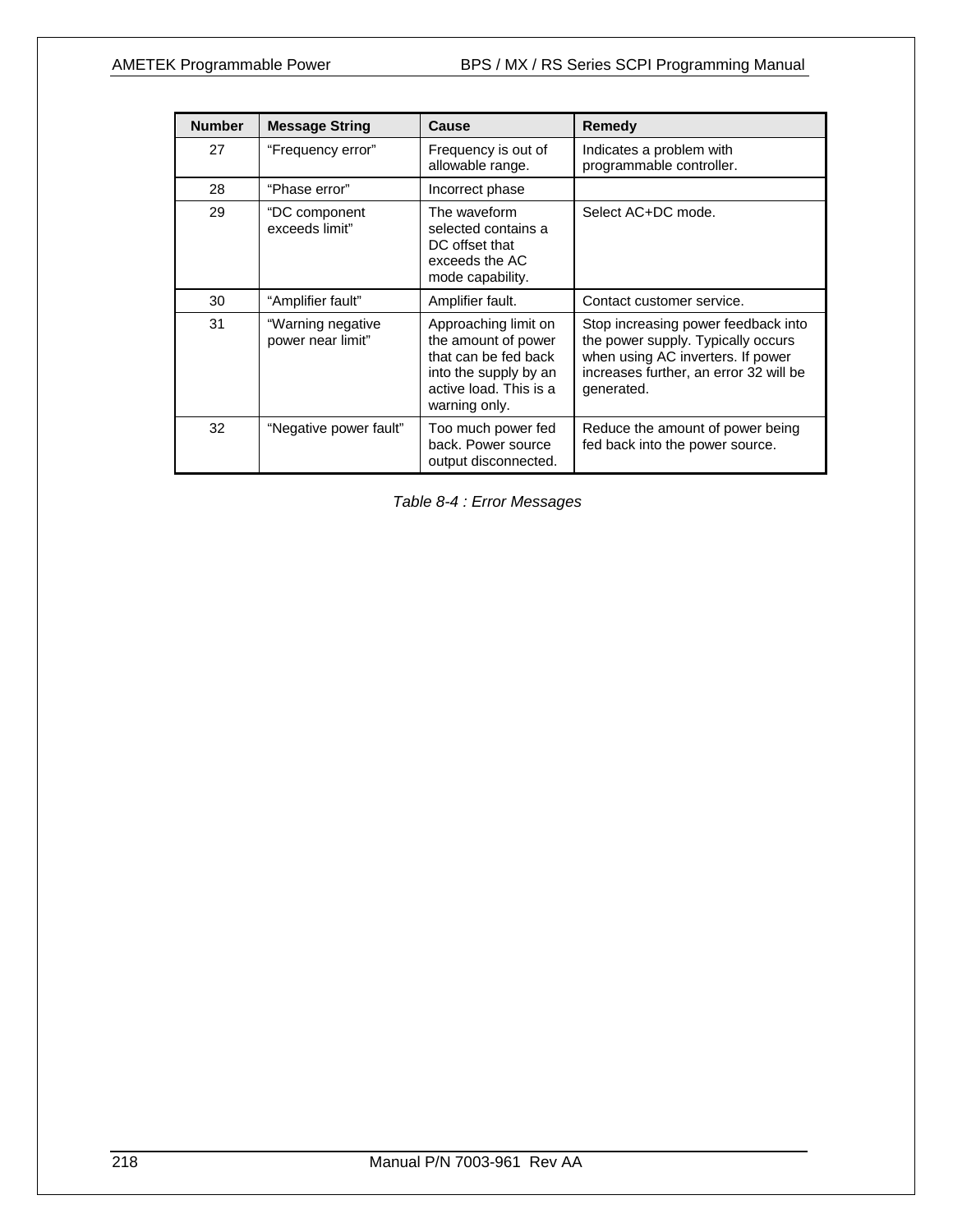# **Index**

 $\overline{\mathbf{r}}$ 

| I           |  |
|-------------|--|
|             |  |
|             |  |
|             |  |
|             |  |
|             |  |
|             |  |
| 1           |  |
|             |  |
|             |  |
| 4           |  |
|             |  |
|             |  |
|             |  |
| 7           |  |
|             |  |
|             |  |
| A           |  |
|             |  |
| A350 option |  |
|             |  |
| ABD option  |  |
|             |  |
|             |  |
| address     |  |
|             |  |
|             |  |
| AMD option  |  |
|             |  |
|             |  |
| в           |  |
|             |  |
| B787 option |  |
|             |  |
|             |  |
| C           |  |
|             |  |
|             |  |
|             |  |
|             |  |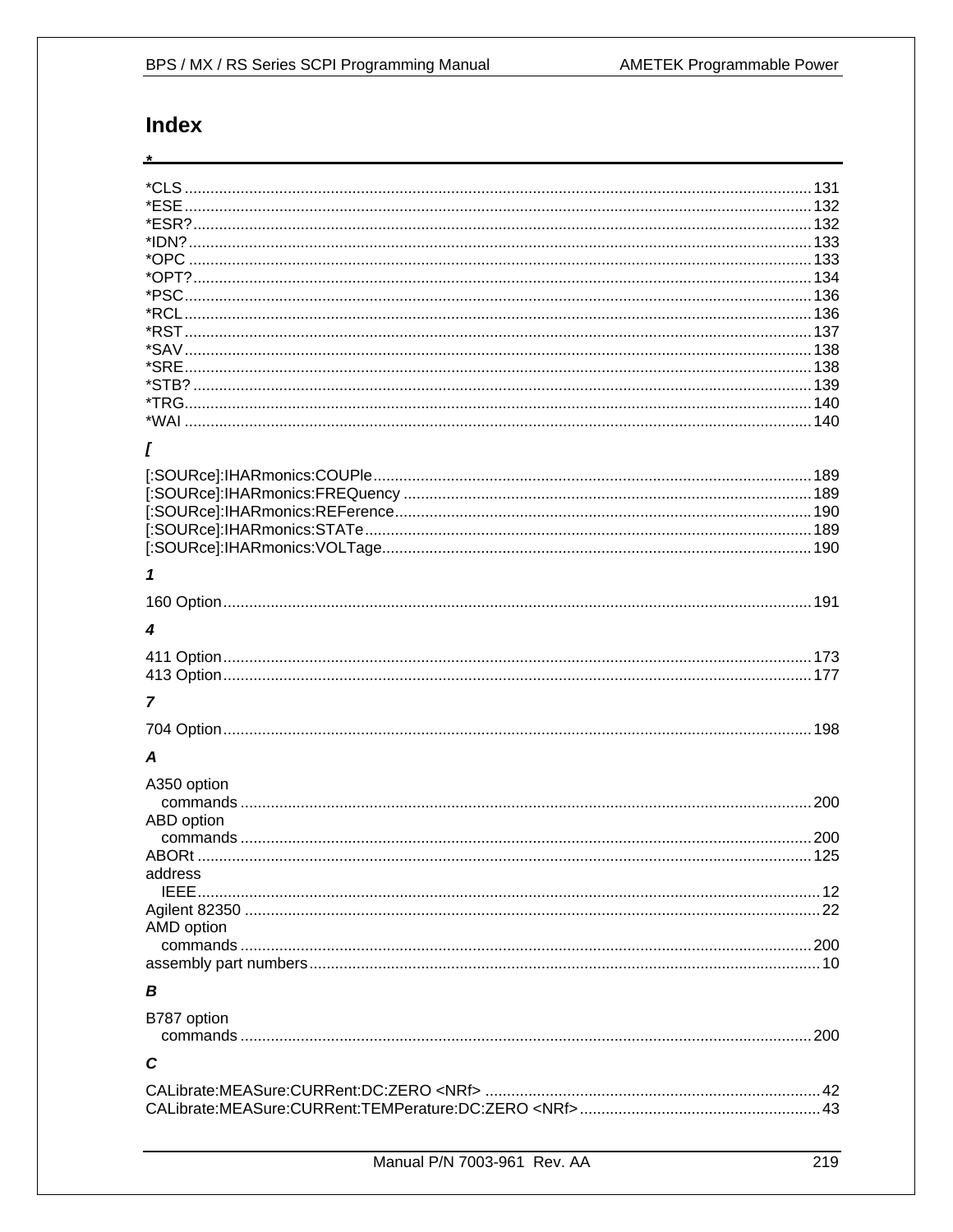| command  |    |
|----------|----|
|          |    |
|          |    |
|          |    |
| commands |    |
|          |    |
|          |    |
|          |    |
|          |    |
| D        |    |
|          |    |
|          | 52 |
|          |    |
|          |    |
| E        |    |
|          |    |
|          |    |
|          |    |
|          |    |
| F        |    |
|          |    |
|          |    |
|          |    |
|          |    |
|          |    |
|          |    |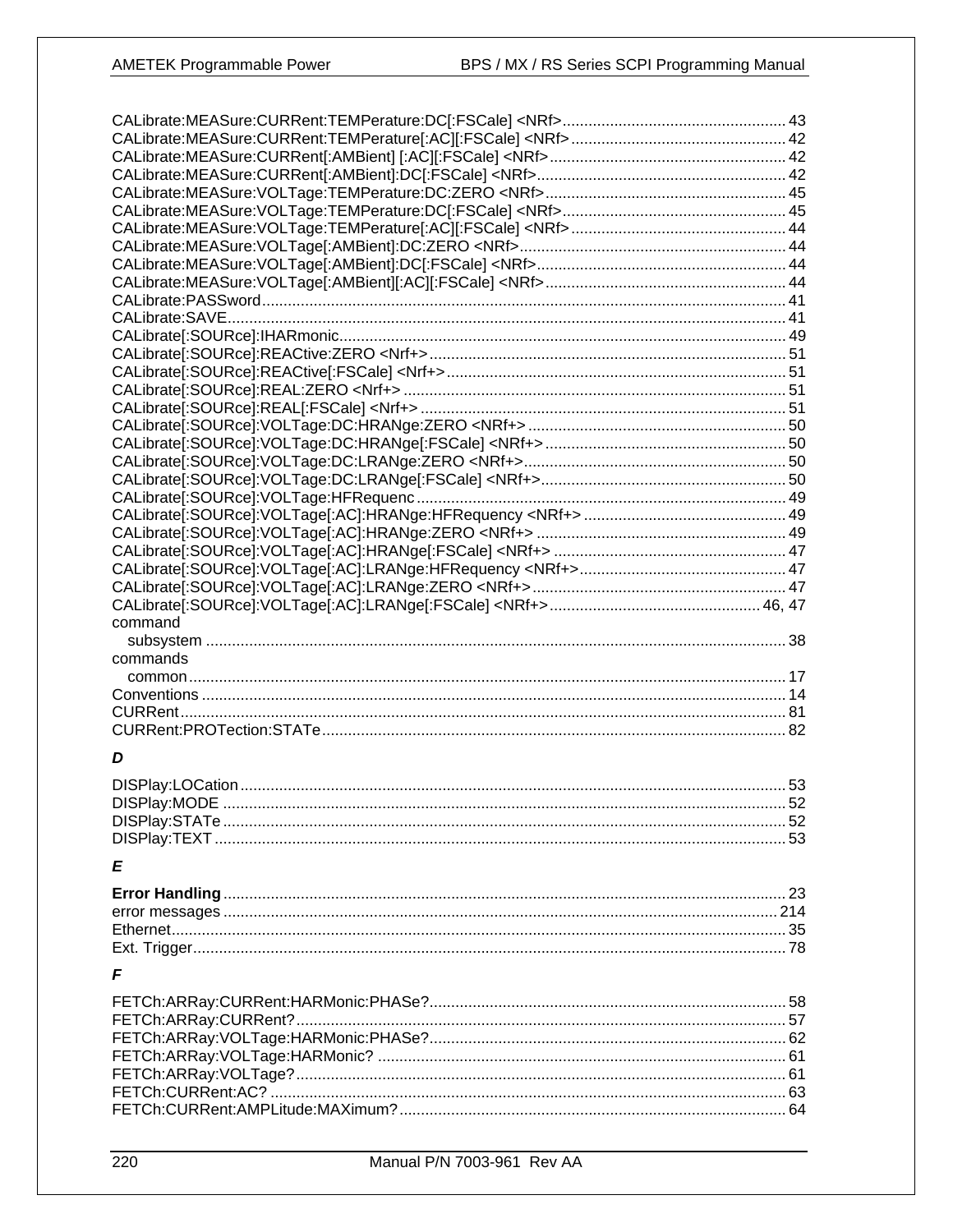| firmware |  |
|----------|--|
|          |  |
| format   |  |
|          |  |
| formats  |  |
|          |  |
|          |  |
|          |  |
|          |  |
|          |  |
|          |  |
|          |  |
|          |  |
|          |  |
|          |  |
|          |  |
|          |  |
|          |  |
| G        |  |
|          |  |
|          |  |
| Н        |  |
| header   |  |
|          |  |
|          |  |
|          |  |
|          |  |
|          |  |
| I        |  |
|          |  |
|          |  |
|          |  |
|          |  |
|          |  |
|          |  |
|          |  |
|          |  |
|          |  |
|          |  |
|          |  |
|          |  |
|          |  |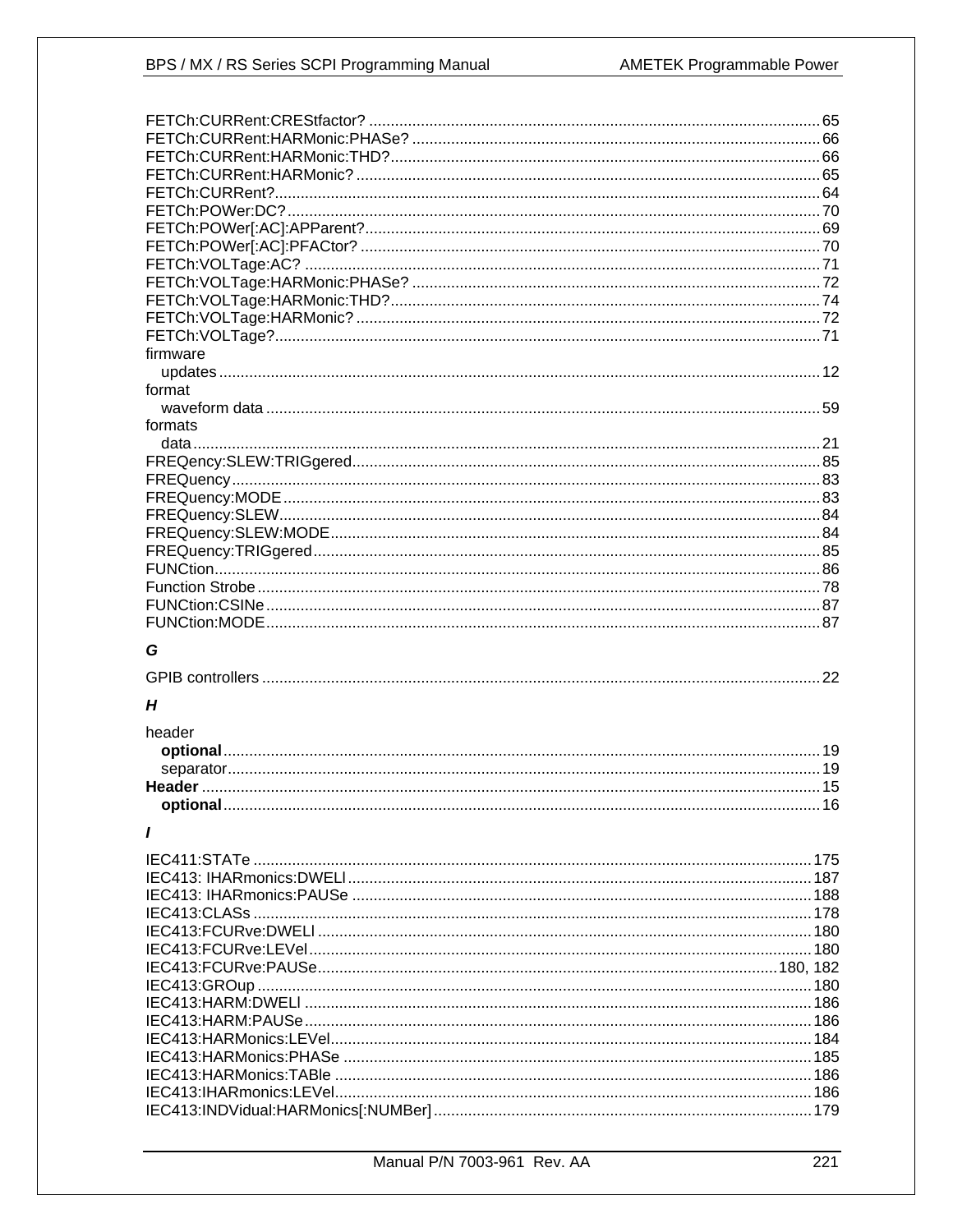|             | 179 |
|-------------|-----|
|             |     |
|             |     |
|             |     |
|             |     |
|             |     |
|             |     |
|             |     |
|             |     |
|             |     |
|             |     |
|             |     |
|             |     |
|             |     |
|             |     |
|             |     |
| <b>IFFF</b> |     |
|             |     |
|             |     |
|             |     |
|             |     |
|             |     |
|             |     |
|             |     |
|             |     |
|             |     |
|             |     |

### $\mathbf{L}$

### LAN **LAN Option**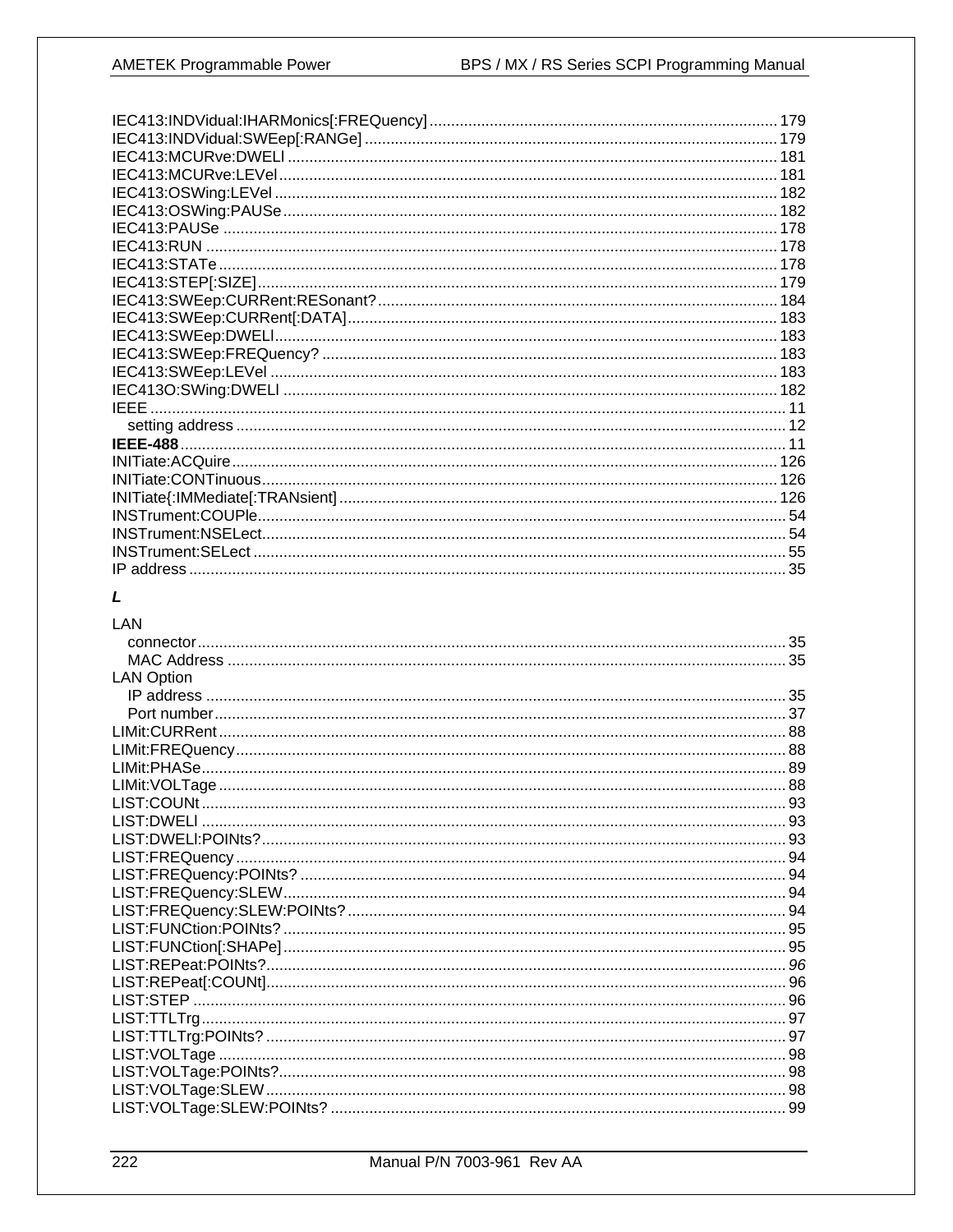### М

|   | 100 |
|---|-----|
| N |     |

### **National Instruments**

### $\boldsymbol{O}$

| Option |     |
|--------|-----|
|        | 191 |
|        |     |
|        |     |
|        |     |
|        |     |
|        |     |
|        |     |
|        |     |
| OUTPut |     |
|        |     |
|        |     |
|        |     |
|        |     |
|        |     |
|        |     |
|        |     |
|        |     |
|        |     |
|        |     |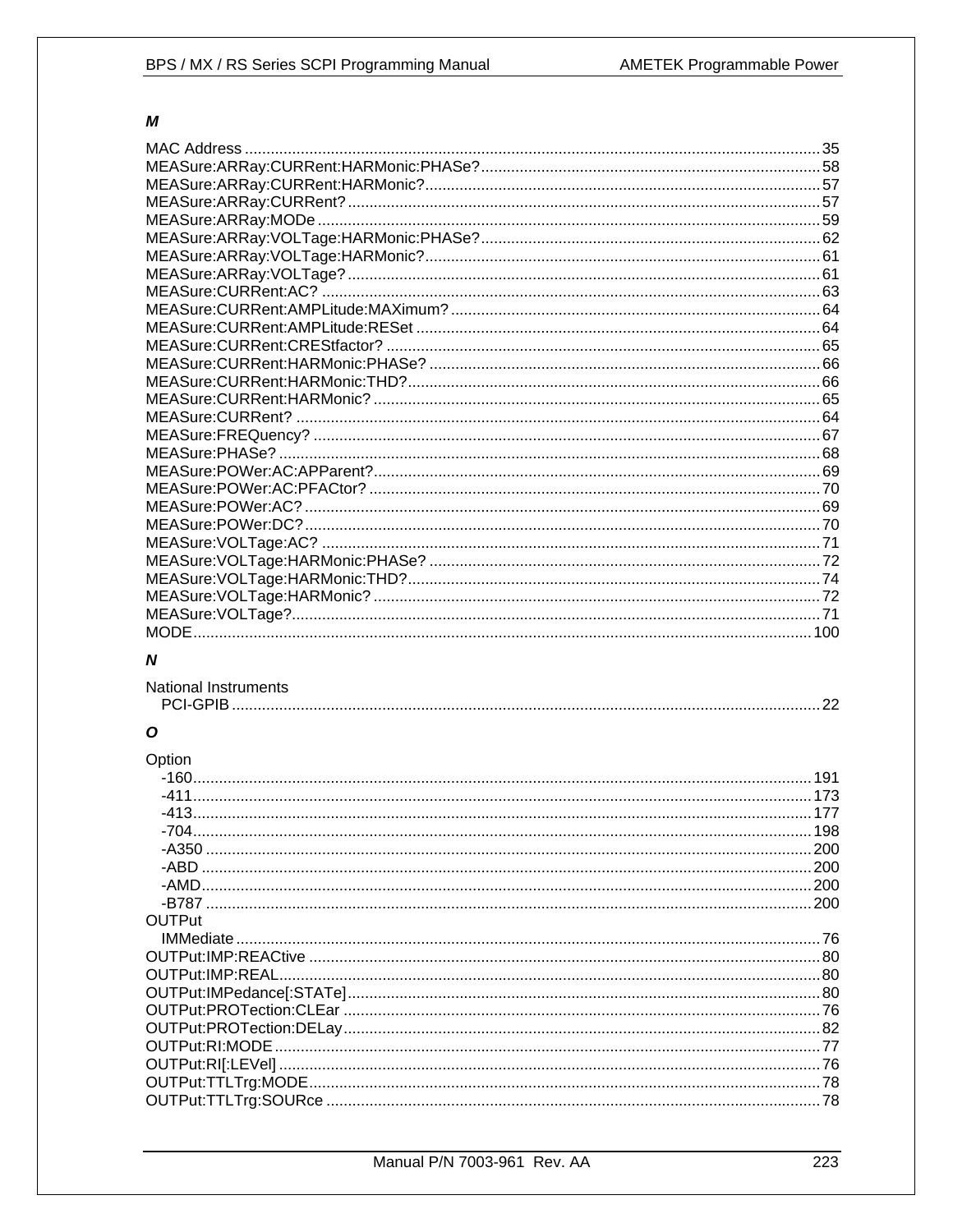| D |  |
|---|--|

| Port number<br>Q<br>R<br><b>REGenerate</b><br><b>DELay</b><br><b>DEViate</b><br><b>RJ45</b><br>S |  |
|--------------------------------------------------------------------------------------------------|--|
|                                                                                                  |  |
|                                                                                                  |  |
|                                                                                                  |  |
|                                                                                                  |  |
|                                                                                                  |  |
|                                                                                                  |  |
|                                                                                                  |  |
|                                                                                                  |  |
|                                                                                                  |  |
|                                                                                                  |  |
|                                                                                                  |  |
|                                                                                                  |  |
|                                                                                                  |  |
|                                                                                                  |  |
|                                                                                                  |  |
|                                                                                                  |  |
|                                                                                                  |  |
|                                                                                                  |  |
|                                                                                                  |  |
|                                                                                                  |  |
|                                                                                                  |  |
|                                                                                                  |  |
|                                                                                                  |  |
|                                                                                                  |  |
|                                                                                                  |  |
|                                                                                                  |  |
|                                                                                                  |  |
|                                                                                                  |  |
|                                                                                                  |  |
|                                                                                                  |  |
|                                                                                                  |  |
|                                                                                                  |  |
|                                                                                                  |  |
|                                                                                                  |  |
|                                                                                                  |  |
|                                                                                                  |  |
|                                                                                                  |  |
|                                                                                                  |  |
|                                                                                                  |  |
|                                                                                                  |  |
|                                                                                                  |  |
|                                                                                                  |  |
|                                                                                                  |  |
|                                                                                                  |  |
|                                                                                                  |  |
|                                                                                                  |  |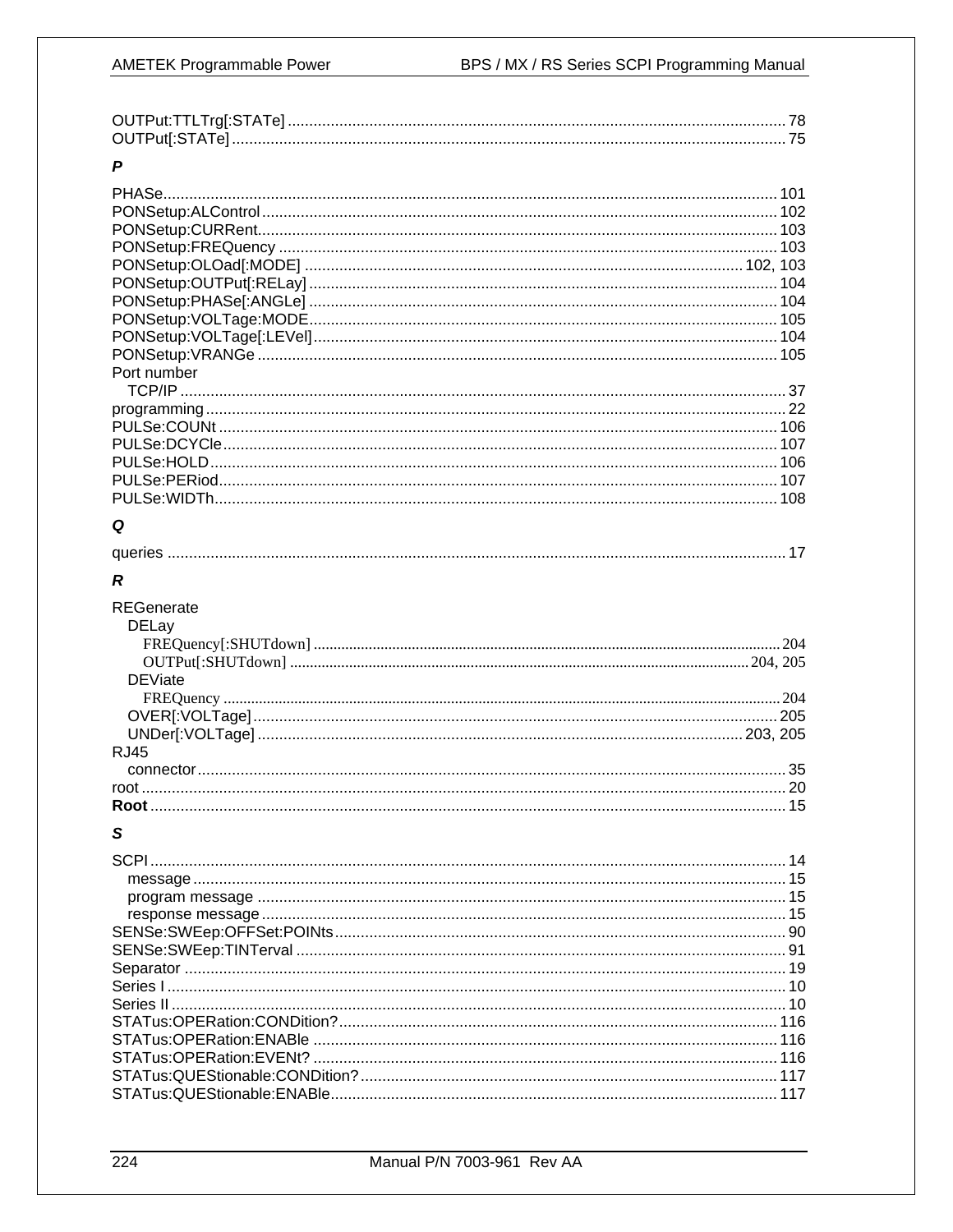# $\overline{r}$

| TCP/IP |     |
|--------|-----|
|        |     |
|        |     |
|        |     |
|        |     |
|        |     |
|        |     |
|        |     |
|        |     |
|        |     |
|        |     |
|        |     |
|        | 128 |
|        |     |
|        |     |
|        |     |
|        | 127 |

# $\boldsymbol{U}$

| USB |  |
|-----|--|
|     |  |
|     |  |

# $\mathsf{V}$

| VB sample |  |
|-----------|--|
|           |  |
|           |  |
|           |  |
|           |  |
|           |  |
|           |  |
|           |  |
|           |  |
|           |  |
|           |  |

### W

waveform